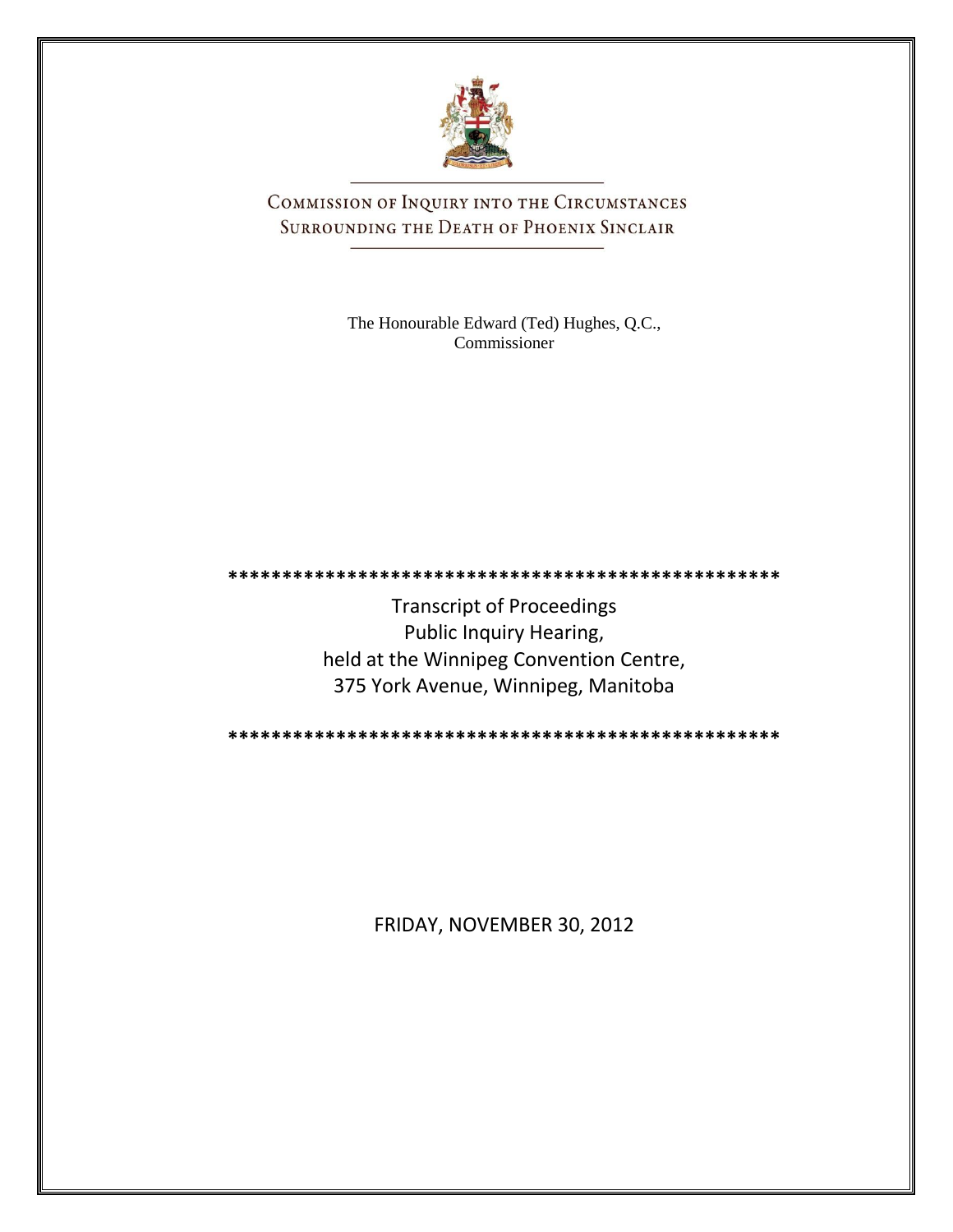### **APPEARANCES**

**MS. S. WALSH,** Commission Counsel **MR. D. OLSON,** Senior Associate Counsel **MS. K. MCCANDLESS,** Associate Commission Counsel **MR. N. MASCARENHAS,** Associate Commission Counsel

**MR. G. MCKINNON,** for Department of Family Services and Labour

**MR. T. RAY,** for Manitoba Government and General Employees Union

**MR. K. SAXBERG,** for General Child and Family Services Authority, First Nations of Northern Manitoba Child and Family Services Authority First Nations of Southern Manitoba Child and Family Services Authority Child and Family All Nation Coordinated Response Network

**MR. H. KHAN,** for Intertribal Child and Family Services

**MR. J. GINDIN** and **MR. D. IRELAND,** for Mr. Nelson Draper Steve Sinclair**,** and Ms. Kimberly-Ann Edwards

**MR. J. FUNKE** and **MS. J. SAUNDERS,** for Assembly of Manitoba Chiefs and Southern Chiefs Organization Inc.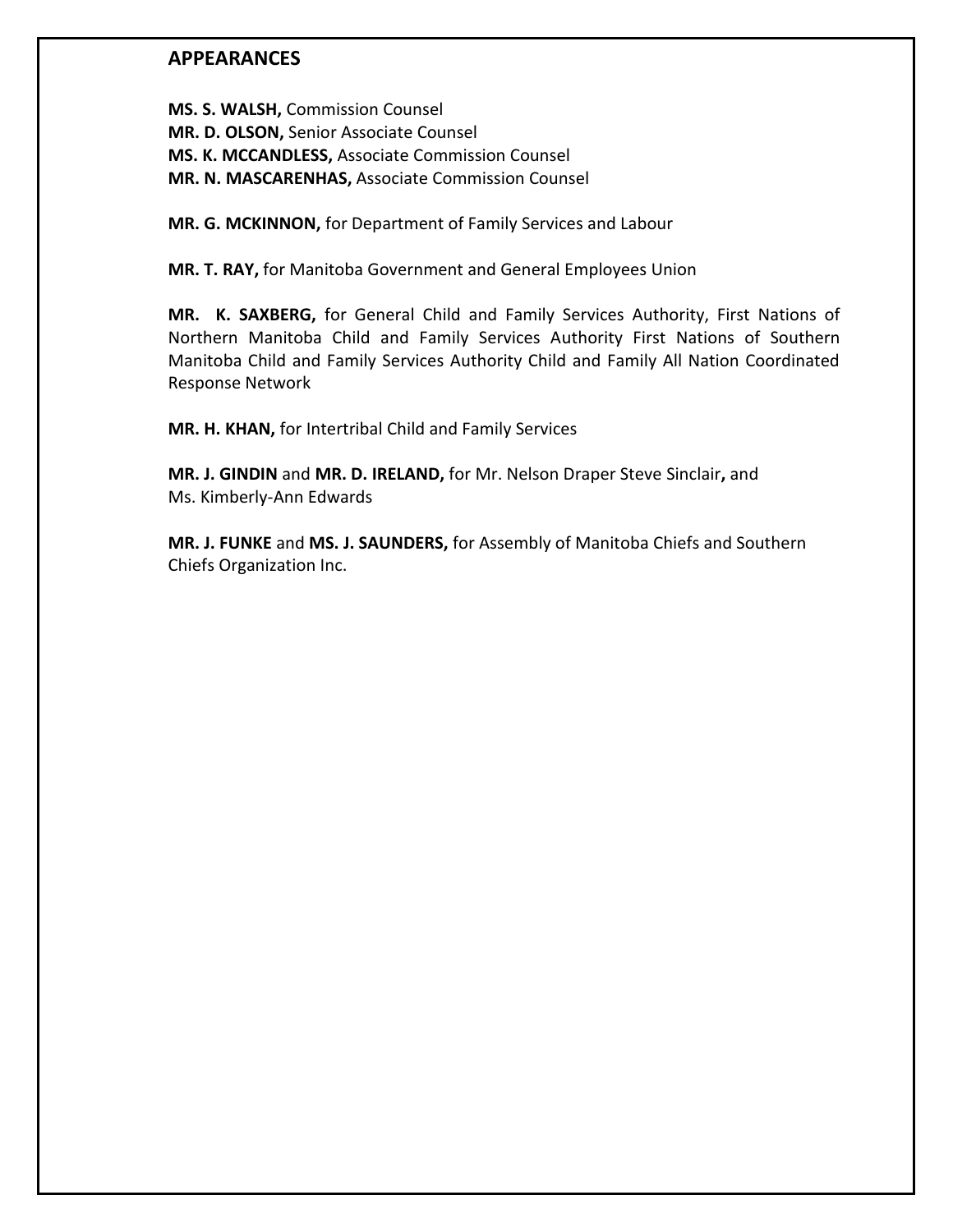# **INDEX**

**Page**

## **WITNESS:**

HEATHER ISABEL EDINBOROUGH

Direct Examination (Walsh) 1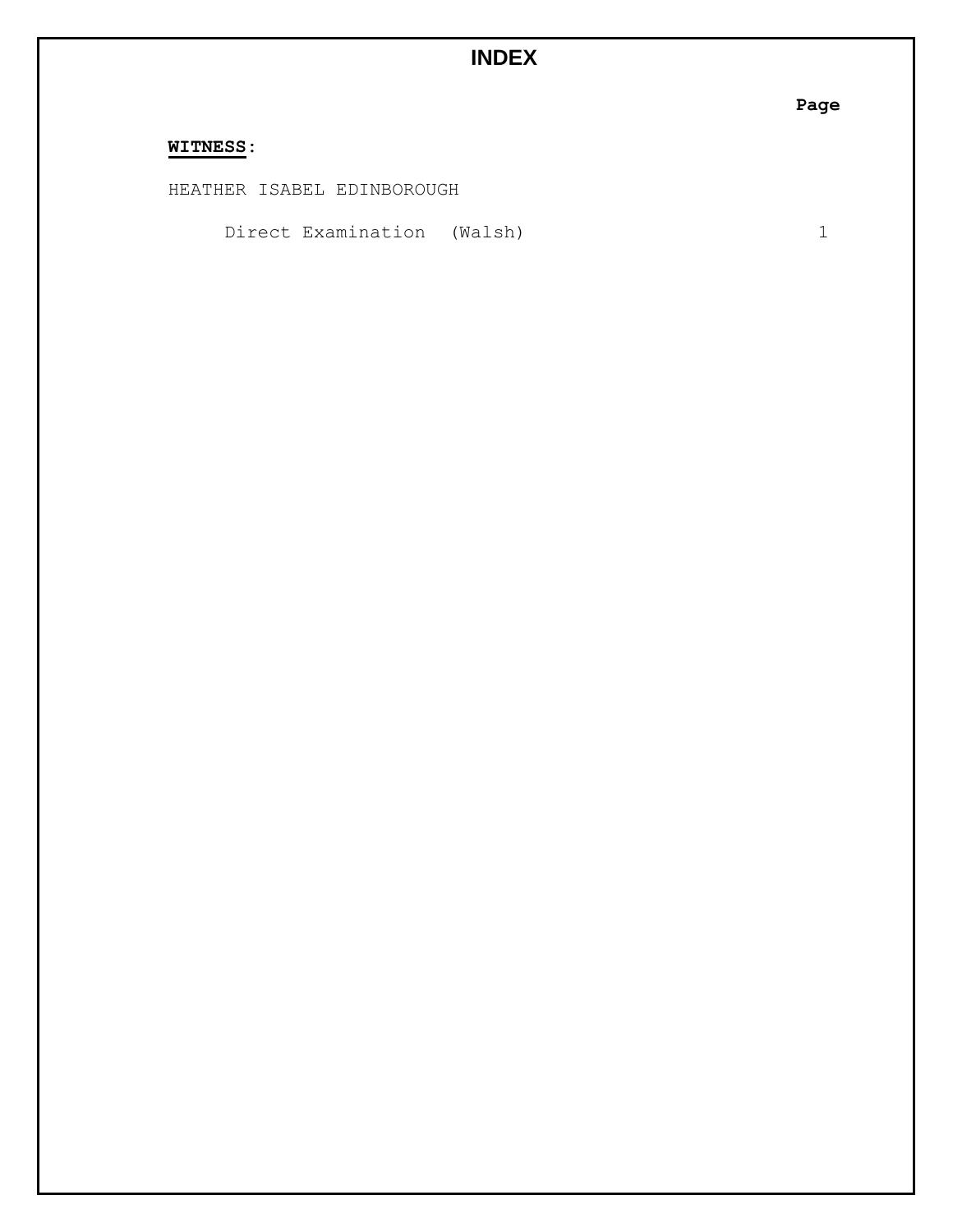NOVEMBER 30, 2012 PROCEEDINGS CONTINUED FROM NOVEMBER 29, 2012 THE COMMISSIONER: Good morning. MS. WALSH: Good morning, Mr. Commissioner. THE COMMISSIONER: Good morning, witness. All right, Ms. Walsh. MS. WALSH: Our first witness today is Heather Edinborough. 10 THE CLERK: Would you please state and spell your full name for the record? 12 THE WITNESS: Heather Isabel Edinborough, H-E-A-T-H-E-R I-S-A-B-E-L E-D-I-N-B-O-R-O-U-G-H. 14 THE CLERK: Would you like to swear on the Bible or affirm to tell the truth? 16 THE WITNESS: I'll affirm. **HEATHER ISABEL EDINBOROUGH,**  affirmed, testified as follows: MS. WALSH: Mr. Commissioner, before we begin I just want to put on the record and make it clear that as per your request and our discussion yesterday, you have on your desk hard copies of most of the documents that I'm aware of the witness will be referred to during the course

 $- 1 -$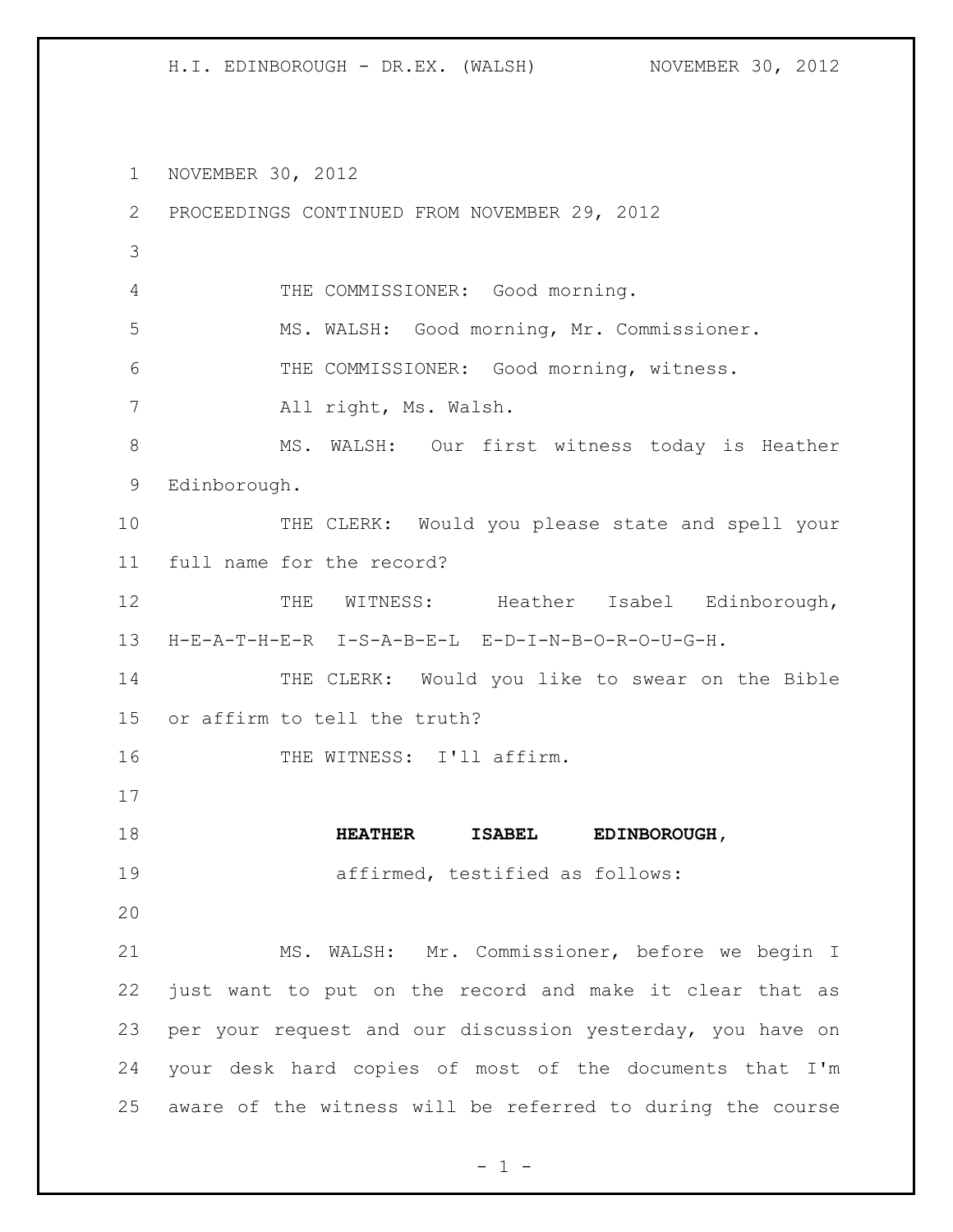of her examination-in-chief. And in addition to the documents that are in the file in front of you, you've also got hard copies of the three case specific reports that we have been referring to, the section 4 report, the section 10 and the internal Rhonda Warren report. So since those are referred to repeatedly, we thought we'll just leave full copies on your desk. 8 THE COMMISSIONER: Fine. MS. WALSH: But we'll still -- otherwise everything remains the same -- 11 THE COMMISSIONER: Yeah. 12 MS. WALSH: -- we're not marking them --13 THE COMMISSIONER: Yeah, I think it's going to be very helpful for me to have these hard copies so that when they flip new ones on and refer back to the other ones I can refer to them without then, because they haven't been coming back on the screen, of course. 18 MS. WALSH: Absolutely. THE COMMISSIONER: So I think it will work well. MS. WALSH: Good, all right. DIRECT EXAMINATION BY MS. WALSH: Q And, Ms. Edinborough, you have a set of documents in front of you as well and the documents will also be brought up on the screen in front of you.

 $- 2 -$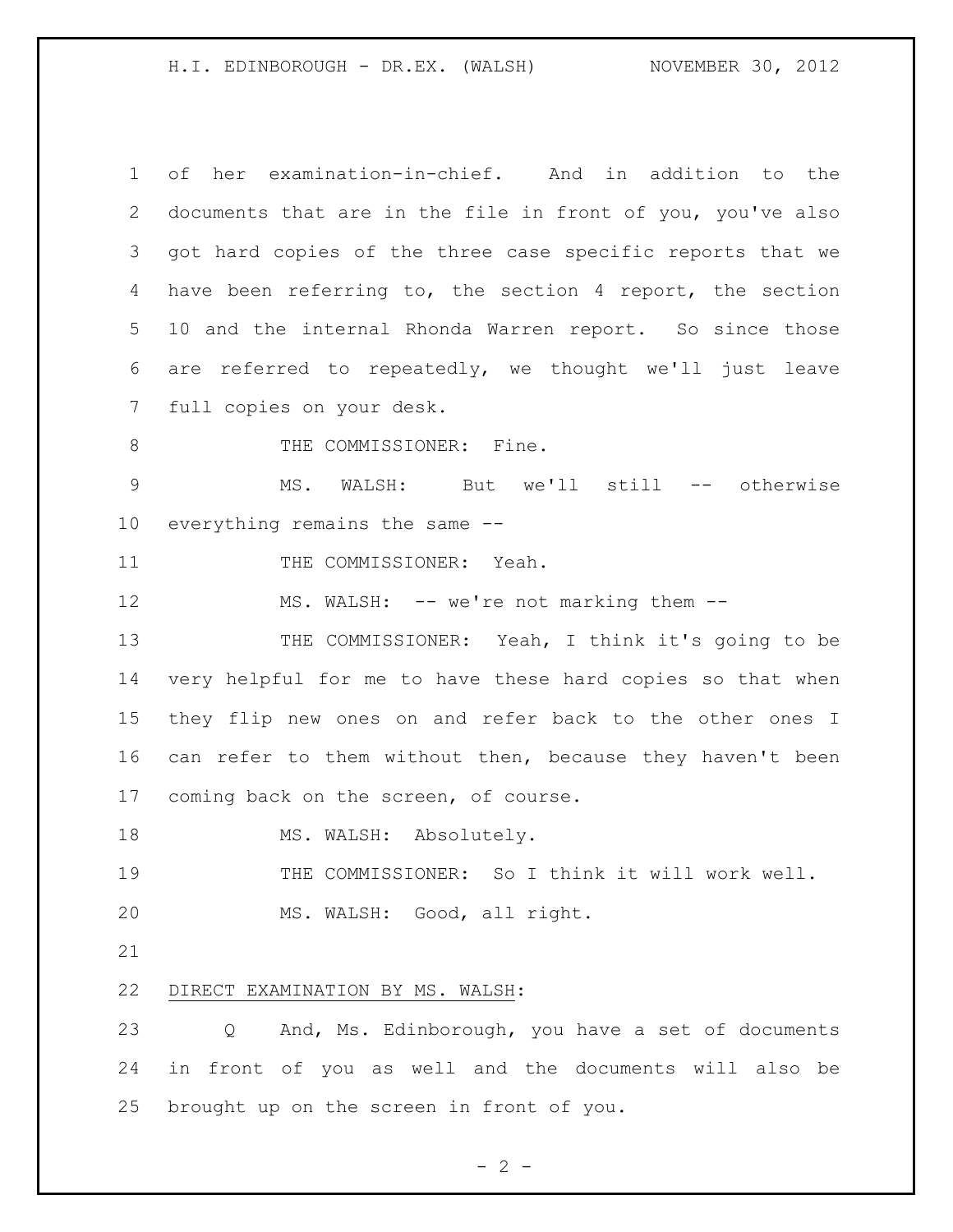1 A Okay, thank you. Q So some background. You are a recently retired social worker? A I am. Q And let's start with your education. You have a Bachelor of Arts from the University of Winnipeg? A Yes, 1988. Q Okay. A Bachelor of Social Work, 1990, from the University of Manitoba, Master's of Social Work, 2005, from the University of Manitoba. Q And you began working as a front line family services worker in 1990? 14 A Correct. Q That was with Winnipeg Child and Family Services? A Yes. Q How long were you employed in that position? A I did front line work from 1990 until March of 2001, 11 years. Q Eleven years. And then in 2001 you were promoted to the role of supervisor? A Yes. Q That was still with Winnipeg Child and Family Services? A It was.

 $- 3 -$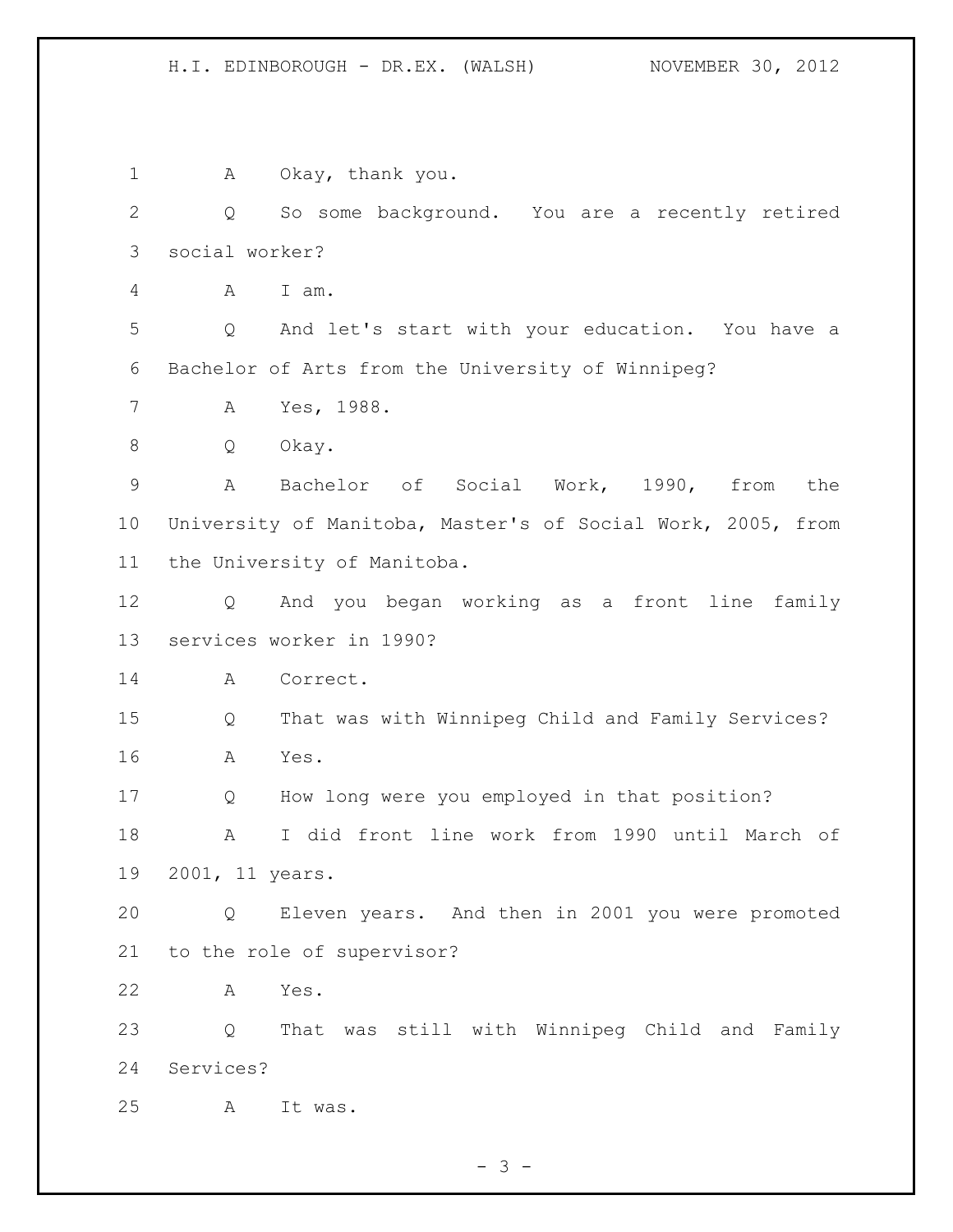Q Which unit did you supervise? A I had an acting supervisor position on a family service team on Jarvis for several months. I then moved to the permanent ward program where I supervised from July of '01 to early '03. Q And then after that? A Back to Jarvis to the family service unit. Q So and we're going to hear that your unit was involved in providing services to Phoenix Sinclair from approximately July of '03 until November. So during that time which unit were you supervising, July to November of '03? 13 A It would have been the same unit. Q The Jarvis unit? A Yeah, there were several units there, but right. Q Okay. A Yeah. 18 THE COMMISSIONER: Family service unit? 19 THE WITNESS: Family service units, yes. BY MS. WALSH: Q And how long did you stay as the supervisor of the family service unit? A Until devolution. I left there in May of 2005 to go to Eastman Child and Family, where I supervised a family

 $- 4 -$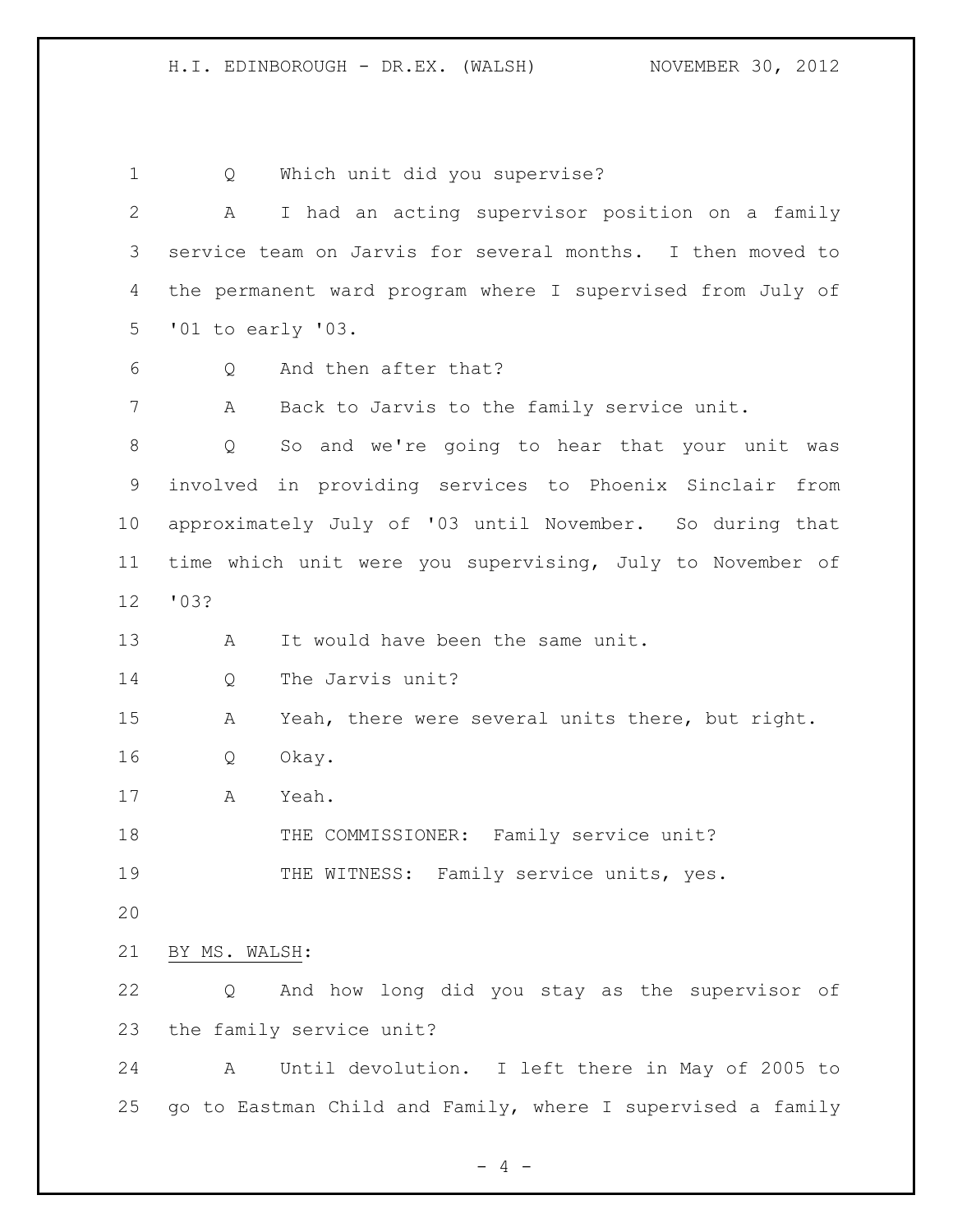service unit.

Q That was for two years?

A Yes, just about.

 Q Then I understand that in 2007 you became the executive director of an agency?

 A No. I went to Métis Child and Family Services as a director of service in April of 2007. I kept that position until the Métis Authority established a new agency under Métis Authority called Michif Child and Family. I was their executive director from its inception kind of around the spring of 2011 until I retired at the end of May 2012.

Q Did you call that agency Michif?

A Yes, M-I-C-H-I-F.

 Q And when you began your employment as a front line family services worker, did you receive any training from the agency?

18 A I received the core competency training. I received some training from the branch, they had different trainings at that time.

Q What's core competency training?

 A It's the five modules that all workers are required to attend. You attend it as they are offered and over ideally as early on in your work as possible.

Q And did that happen for you?

 $- 5 -$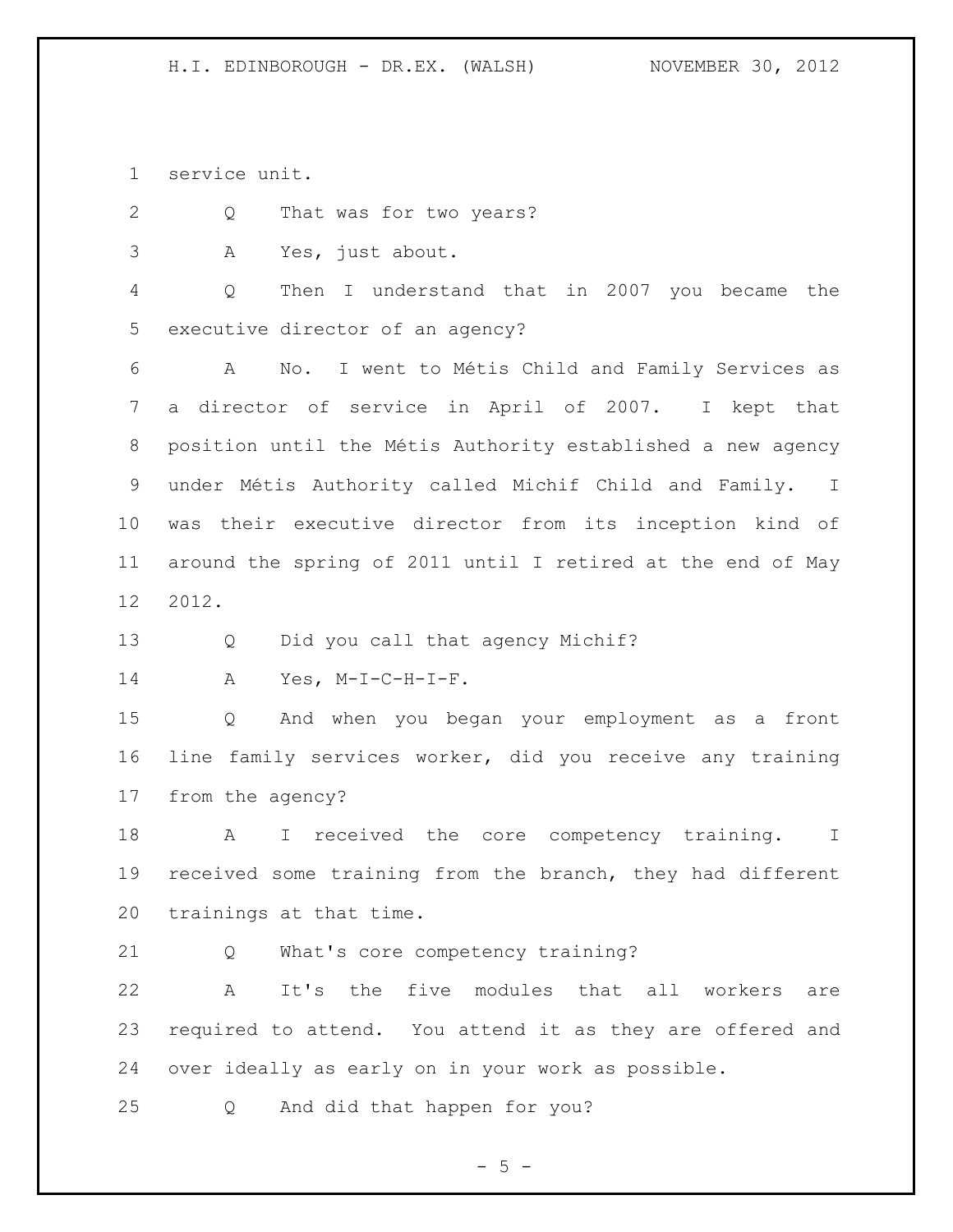A I really don't remember when I went to them. I know it was early on and they were, they were valuable in terms of identifying the kind of work, the interventions for the kind of work that we did in front line. Q You said there were various modules. A Yeah, there were five, I believe, identifying abuse and how to work with families. They were broad. Each module was three to four days long, I think, and it was good training. Q And then you said you received other training from the branch? A The branch used to do training on various topics. There was one on mediation. There was one that I attended on alcohol related disorders. So it was -- they weren't mandatory like, like the competency based was but they were if you were interested and they were valuable as well. Q When did you take those courses? 18 A Again, it would have been fairly on in, in my career as a front line worker but I can't remember the dates. Q When you started in 1990 as a front line worker, were you given a full caseload? A I took over from another worker. I, I don't remember the numbers, I don't remember if it was a full caseload. It was a large team. It was a very involved

 $- 6 -$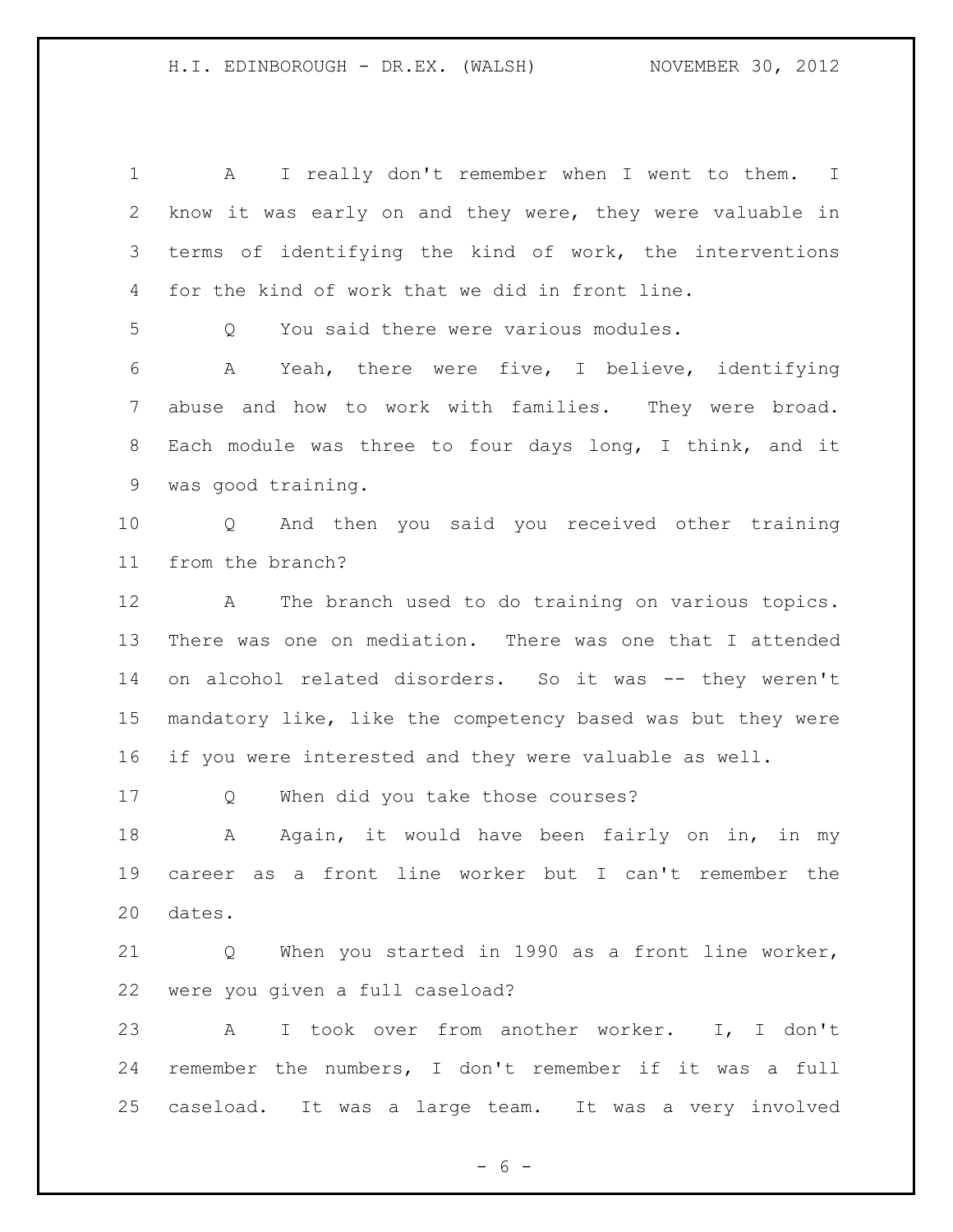supervisor, so I certainly felt supported.

 Q When you started as a front line family services worker, did you receive any training on the standards? A No, I don't recall ever receiving training on standards as a worker. Q And when I use the term standards, do you understand that I'm referring to what are sometimes called the foundational standards or the provincial standards? A I understand that now certainly, yes. If someone had asked me then what they were I, I would have had to go to my supervisor. Q You would have, sorry? A I would have had to go to my supervisor. I don't know that I knew a lot about them then. Q So what governed your work as a front line worker? If you say you weren't, you weren't aware specifically of standards, what governed your work? 18 A As I say, we had, we had a supervisor, I had a supervisor at that time who was, who was very involved, who did lots of regular supervision because she had a fairly new staff. She, she did regular supervision. Her door was always open. I had colleagues. And I personally used, used the CFS Act more. But in terms of the standards with contact with people, it would be my supervisor that kept her eye on that.

- 7 -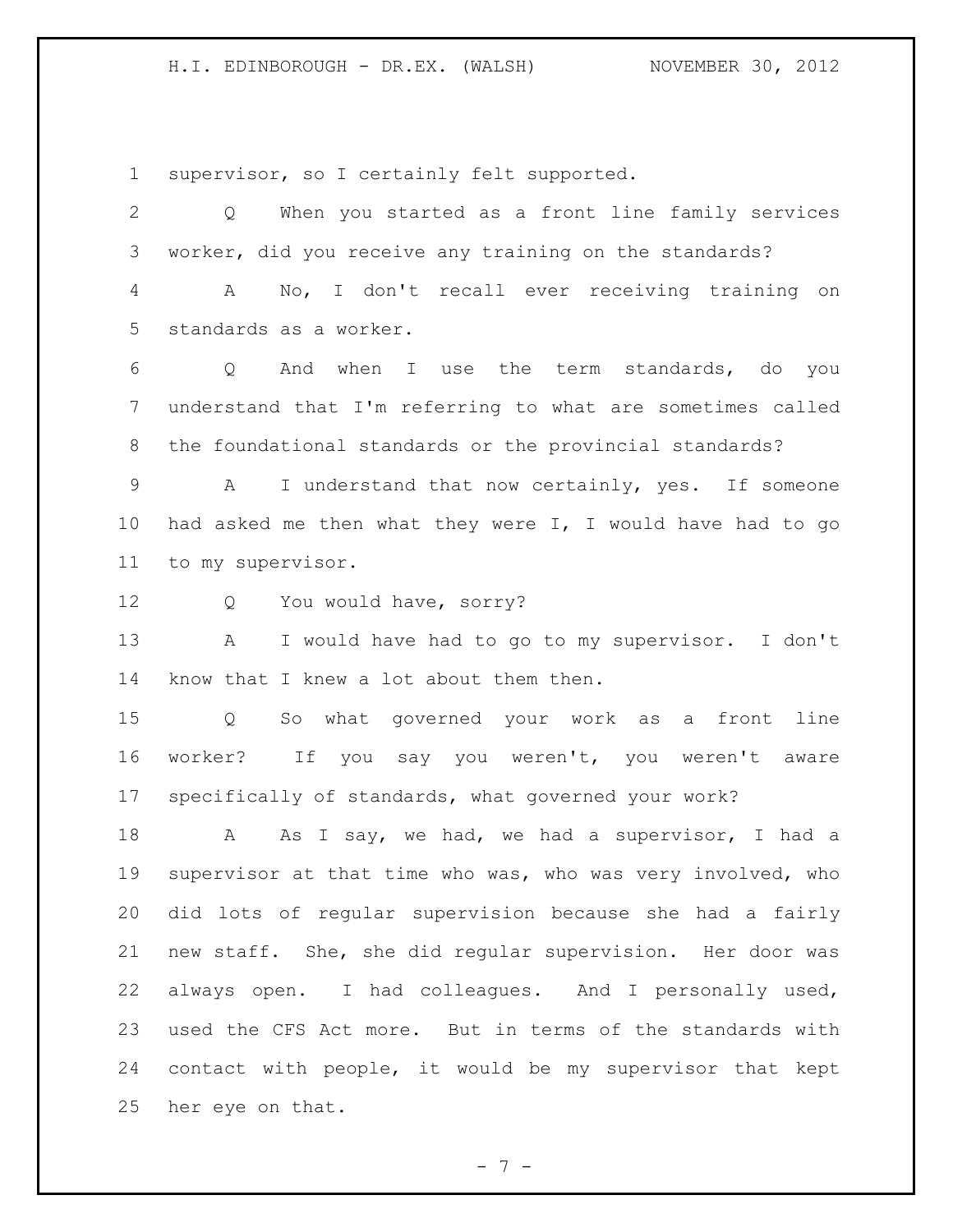Q When you became a supervisor in 2001, did you receive any training specific to being a supervisor?

 A Again, the core competency training, four modules, perhaps five. I also was lucky enough to be sent to the OSD training.

Q What's that?

 A I don't know. Organizational service -- I don't know what it stands for. But it was more modules about management, not necessarily specific to child welfare but good in terms of, of organizational dynamics, of building a team and having them work together even though they were different kinds of people with different kinds of approaches. So there was the CBT training, competency based training. That was I think the only ones I can recall going to unless there were ones that I chose to go to because of my own particular interests.

 Q And the core competency training, did you receive that before you started work as a supervisor?

A No, it was afterwards.

 Q Do you recall how soon after you became a supervisor you received that training?

A No, I really don't.

 Q Do you recall what the modules were in relation to?

A I recall that they were, again, about dealing

- 8 -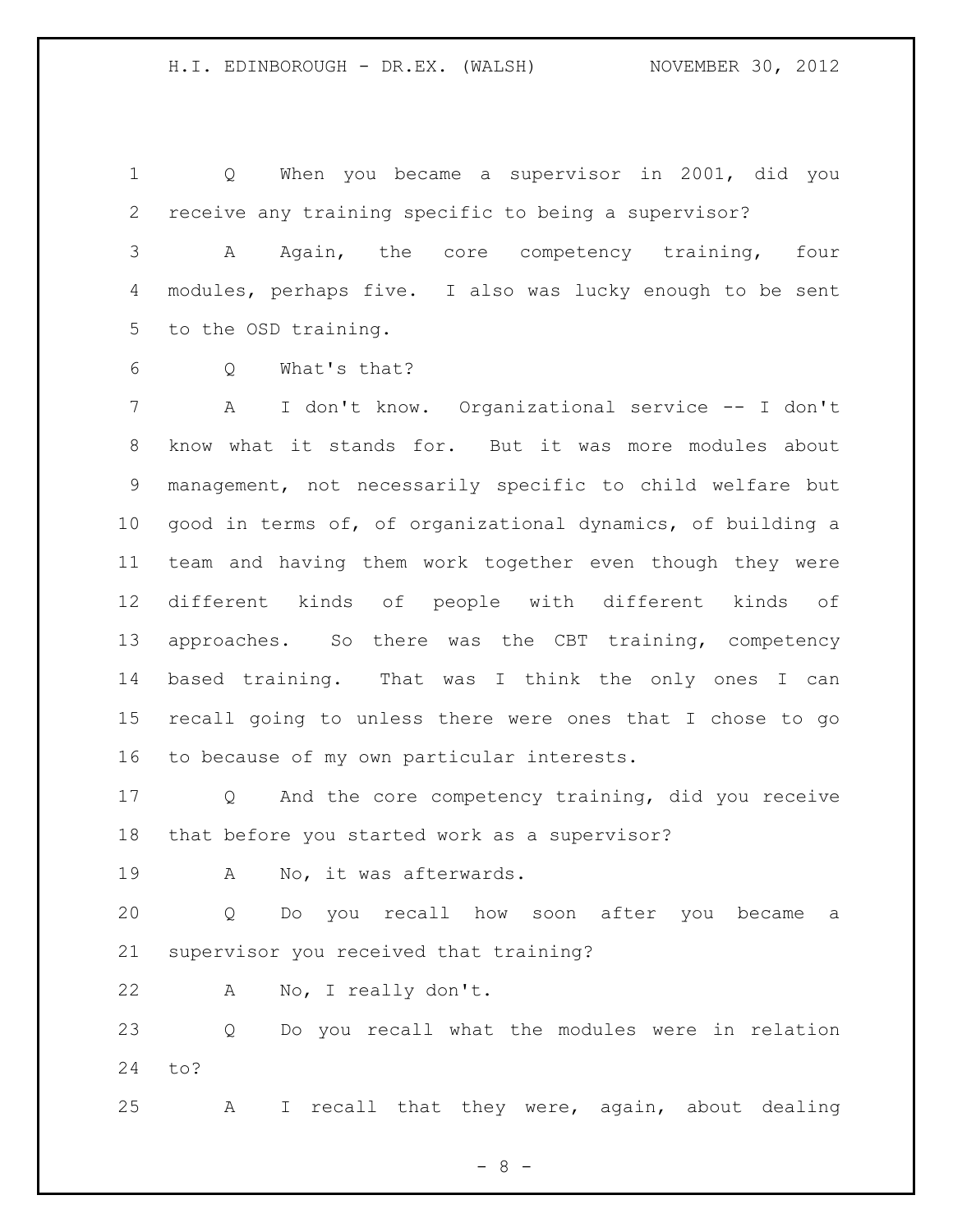with, I don't want to say problem employees but issues with your employees, how to motivate employees, how to assist employees in dealing with difficult clients, how to support your team and your, and your, the workers who were on your unit.

 Q Again, I think you've answered this, but when you became a supervisor, did you receive any training in the standards?

A I don't recall receiving training in standards.

Q Would that have been helpful to you?

11 A I think it would have been helpful to me, yes, I think it would have been helpful to know the expectations in terms of contact with clients, even if, even if it seemed difficult to meet those standards. It would have -- I don't, I didn't get training but I was, I certainly was aware of the standards. People certainly talked about the standards. Would training have been helpful? Certainly. Training is always helpful.

 Q Are standards important to front line work? A Yes, they absolutely are.

 Q So when you became a supervisor, once you were a supervisor, what were your duties?

 A On the family service unit I saw my duties as being the person who would monitor the work of the eight team members that I had at that time, to assist them in

- 9 -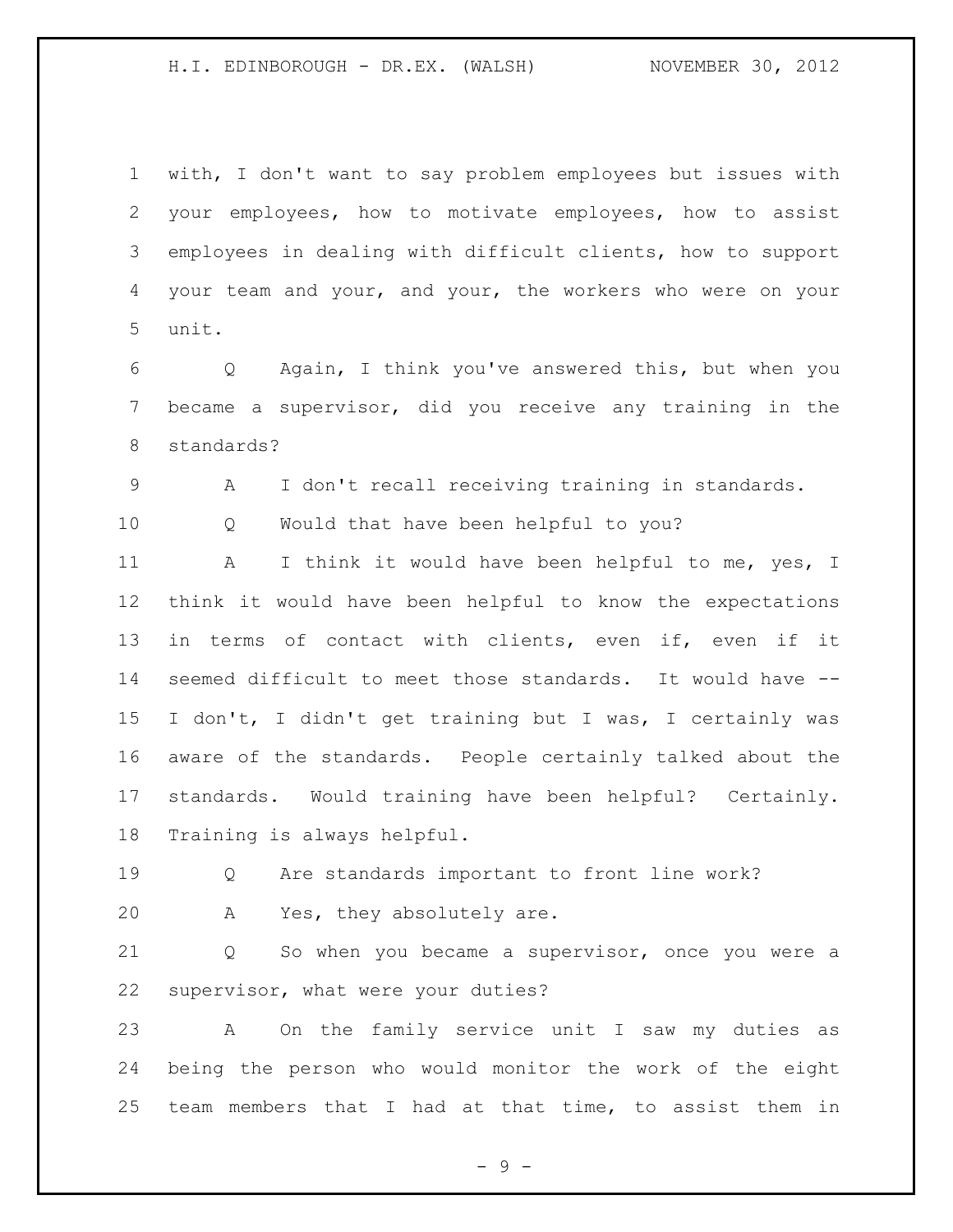making the decisions that they need to make on a day to day basis, to, to ensure as much as possible that, that the work being done met the mandate, the protection of children and the preservation of families. And supporting the team in their struggles, the workers in their struggles to do that work. I saw that as my primary, as my primary task. If, if the workers knew that they were doing and felt supported in what they were doing and had someone they could go to for answers, it was my job to give the answers or find out the answers and support my team in doing that work.

 Q So part of your job was to ensure compliance with best practice?

A Yes.

 Q To ensure that there was good case management on the files?

A That was part of my job.

 Q And when we say files, we're talking about families?

A Yes.

 Q I mean we're all, in this inquiry we're all talking about the files, but those are families?

A Absolutely, yes.

 Q And part of your role was to be a support for the workers in your unit?

 $- 10 -$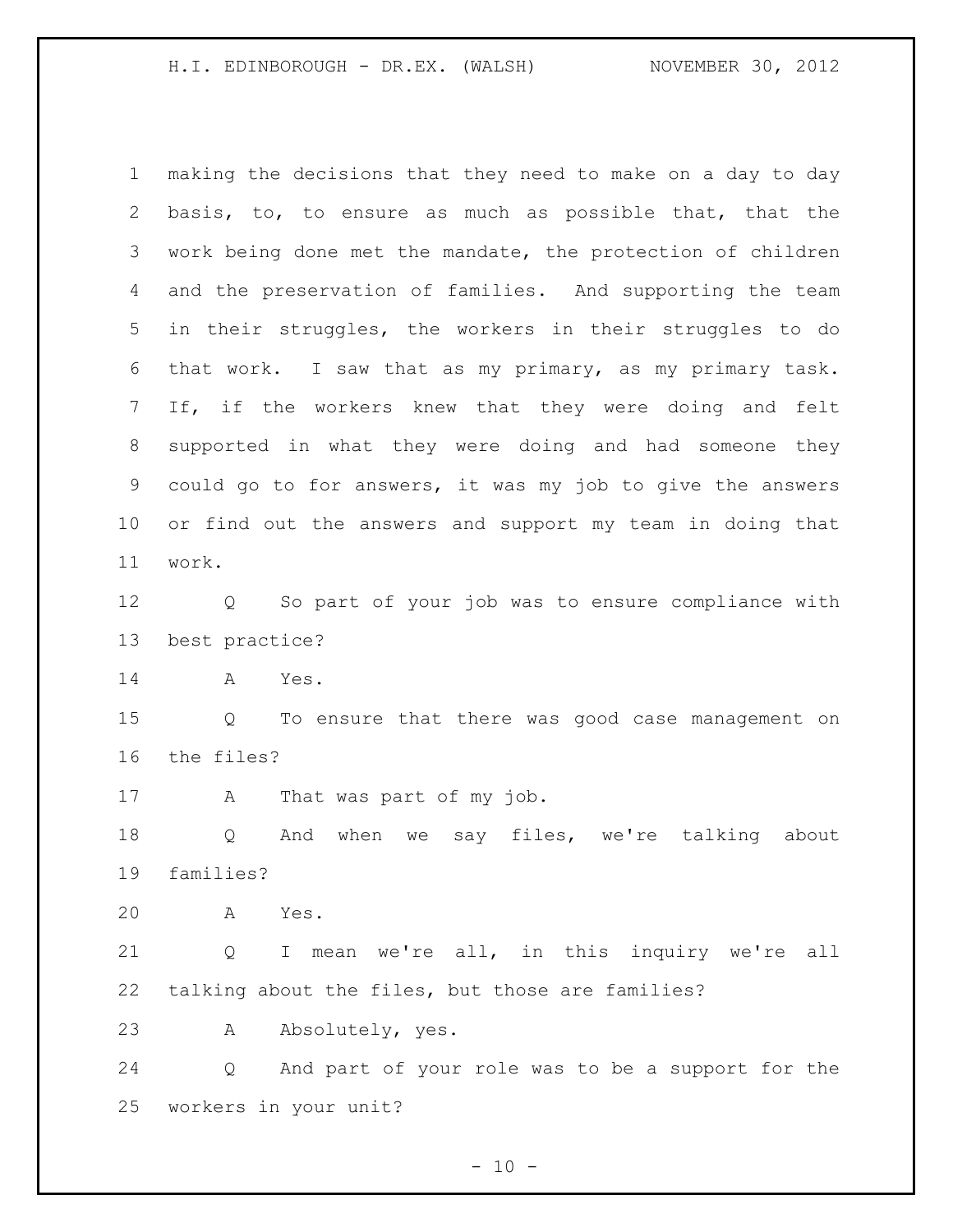A Yes

 Q Do you think that those roles ever conflicted? In other words, do you think -- was your objectivity in ensuring compliance ever clouded by your role in supporting a worker?

 A Compliance in terms of meeting the standards or compliance in terms of protecting children and preserving families? If your question is did I always push to have workers be compliant with the standards, my answer would have to be no because I knew what kind of stressors that they're under every day. If your question is would I have allowed my supporting a worker to compromise the safety of a child or, or the integrity of a family I would have to say no.

 Q In your work as a supervisor did you meet with staff?

17 A Absolutely.

Q How often?

 A Formally, for more experienced staff, I would meet biweekly. Biweekly with those staff I might not do an entire review of all their cases, but I saw them biweekly. For younger staff or less experienced staff, they, they would also be, I was going to say subject, but they would also get biweekly supervision but they were in my office a lot more for ad hoc or impromptu supervisions on cases.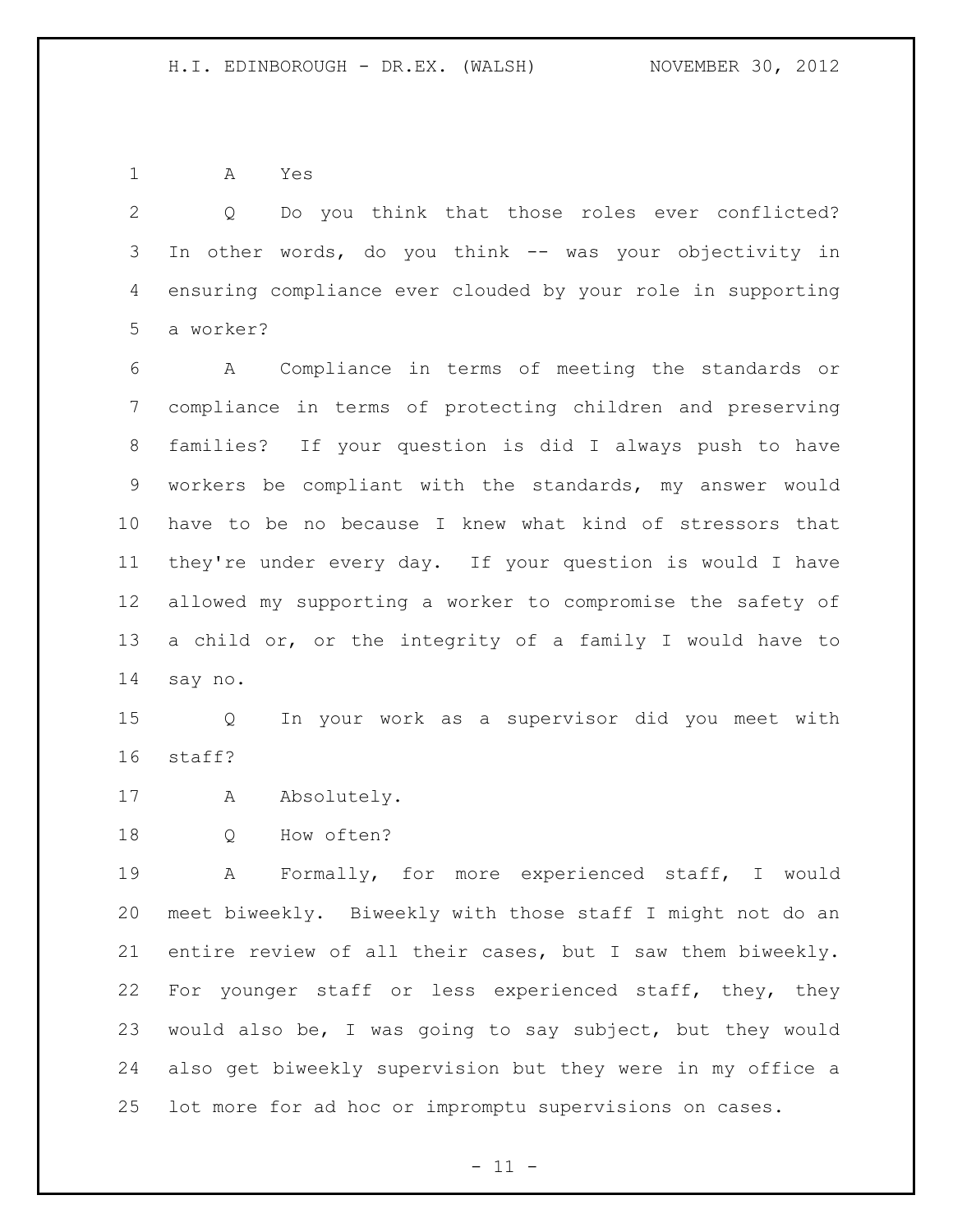1 Q At their request or your initiative? A Yeah, they would just come in. Sometimes at my request but more often it was their own choice. Q Was there any standard or policy as to how often you were to have supervision meetings with staff? A A policy had been created, a supervision policy, and I believe it said biweekly supervision or monthly at a minimum. Q Was that something that you were able to achieve, the biweekly meetings? 11 A For most workers it was, yes. Q Were there some workers that you would speak to daily? A Oh yes. Q At the meetings that you held with workers what would you discuss? A We would discuss their cases certainly. We would, I would want them to be bringing me up to date on what had occurred. They would discuss particular difficulties they were having with the cases, whether it was making a decision or dealing with schools or foster parents, any struggles they were having. We would be careful to note the times when children were in care. There of course are limits to how long we can keep a child in care, so we would always been checking the dates of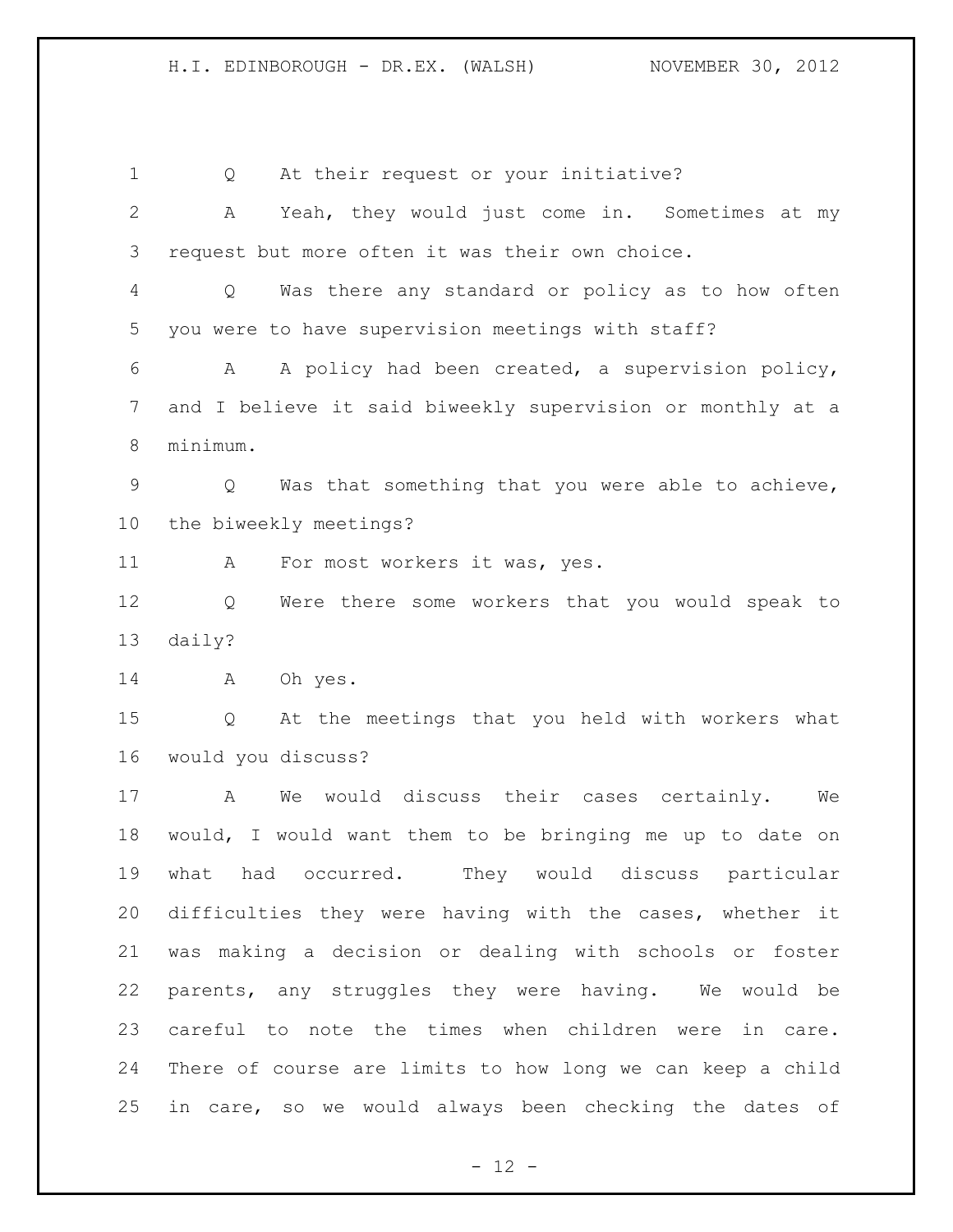orders. Some of the things we talked about in supervision. Q How did you know whether the workers you were supervising were complying with best practice? A Based on what they told me in supervision was primarily the way I would know that. I would -- Q Sorry, I'm told that with the air that's blowing through they're having trouble hearing you. Perhaps you could pull the microphone a little closer to you. A Sure. Q Does it move? 11 A Oh, yeah. Is that better? UNIDENTIFIED PERSON: Much better, thanks. 13 THE WITNESS: Okay. BY MS. WALSH: Q Sorry. A Remind me. Q My question was how you knew whether the workers you were supervising were complying with best practice. A Again, mostly by what they told me in supervision. I would also get complaints. If people were dissatisfied with a worker's contact with them or decisions 23 clients were certainly free to, to call the supervisor and discuss that. Q How would the clients have known who to call?

 $- 13 -$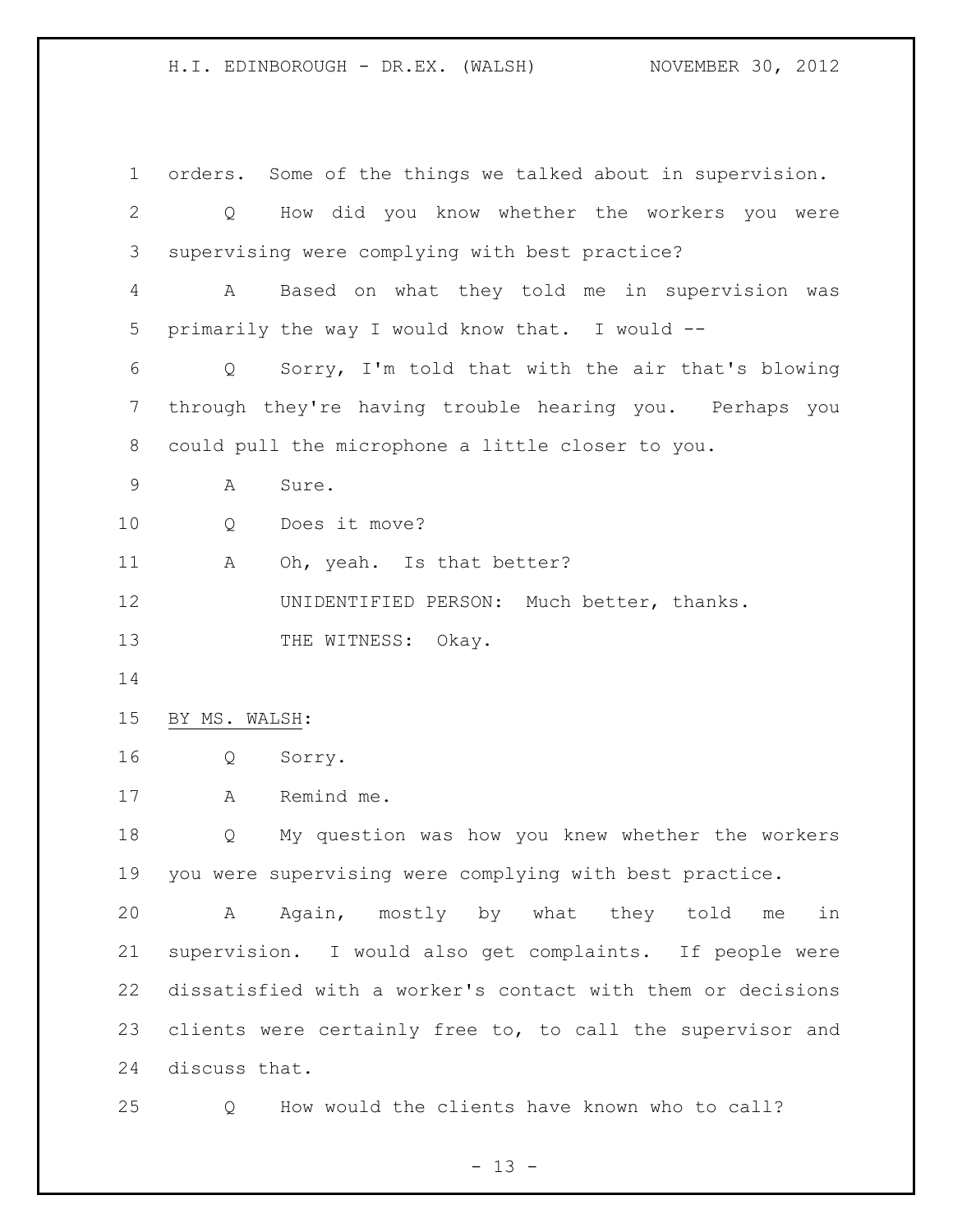A They would phone the main reception and say who is this worker's supervisor and their call would certainly be put through. But mostly on what we discussed in supervision.

 Q Would you ask questions yourself of the worker? A Certainly.

 Q So you didn't just depend on what information the worker volunteered?

 A Oh, I see what you mean. No, of course I would, I would ask questions.

 Q Was there certain information that you would regularly be looking for with respect to a given family and work on that, with, with that family?

 A Well, it would, it would depend on the nature of 15 the case. Was there certain information ... Please say your question again.

Q Well, let me give you some examples.

18 A Okay.

 Q Would you ask the worker whether they had made face to face contact with the family?

 A Yes, in terms of an update, if I hadn't met with a worker for two weeks, dependant upon what had been discussed in the previous supervision, I would expect to be updated, had they seen the family, had there been progress on whatever matters we were discussing as regards to that

 $- 14 -$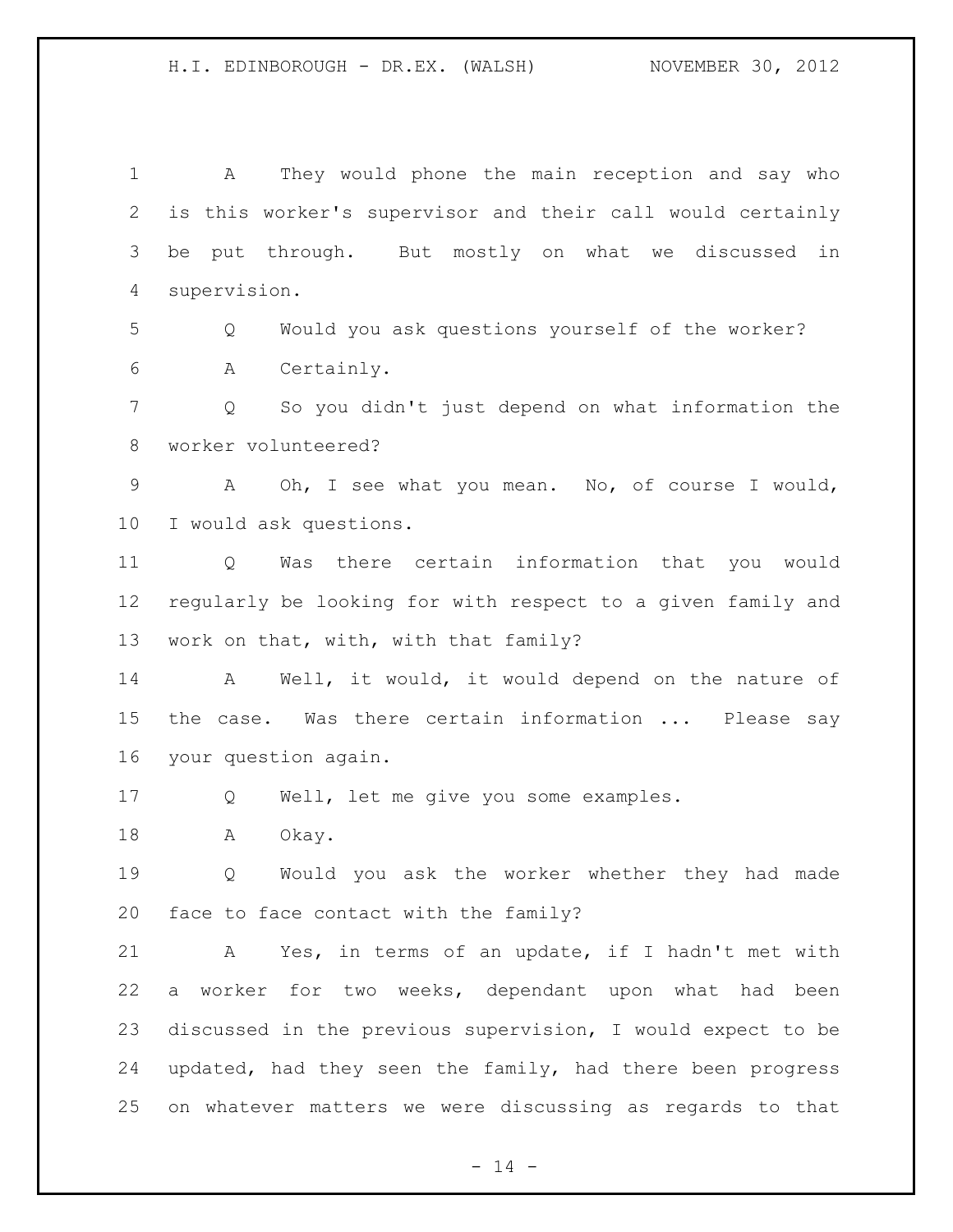family, had the family been, or the parent, if they were, for example, expected to attend external programming, had 3 they in fact been able to sign up for that, had they been attending that. What was the level of cooperation essentially from a family. Information about the children. If the children were at home with the family had they seen them. If the children had come into care were we progressing towards a time when that child could be returned? What direction was the case going and what was the progress on that direction? And of course for every case it would be different, right.

 Q You would ask whether, in addition to whether contact was made with the family, I think you said whether the children themselves had been seen?

A Absolutely.

 Q Were there certain points in the management of a file when a worker had to obtain your approval as supervisor?

 A Yes. Certainly for apprehending children, if that was going to be done at the family service level that required supervisory input approval. Returning a child required, to parents after the child had been in care, required supervisory approval. On many smaller, if you like, decisions, expenditures on funds for children in care, place of safety, homes for children was done at a

 $- 15 -$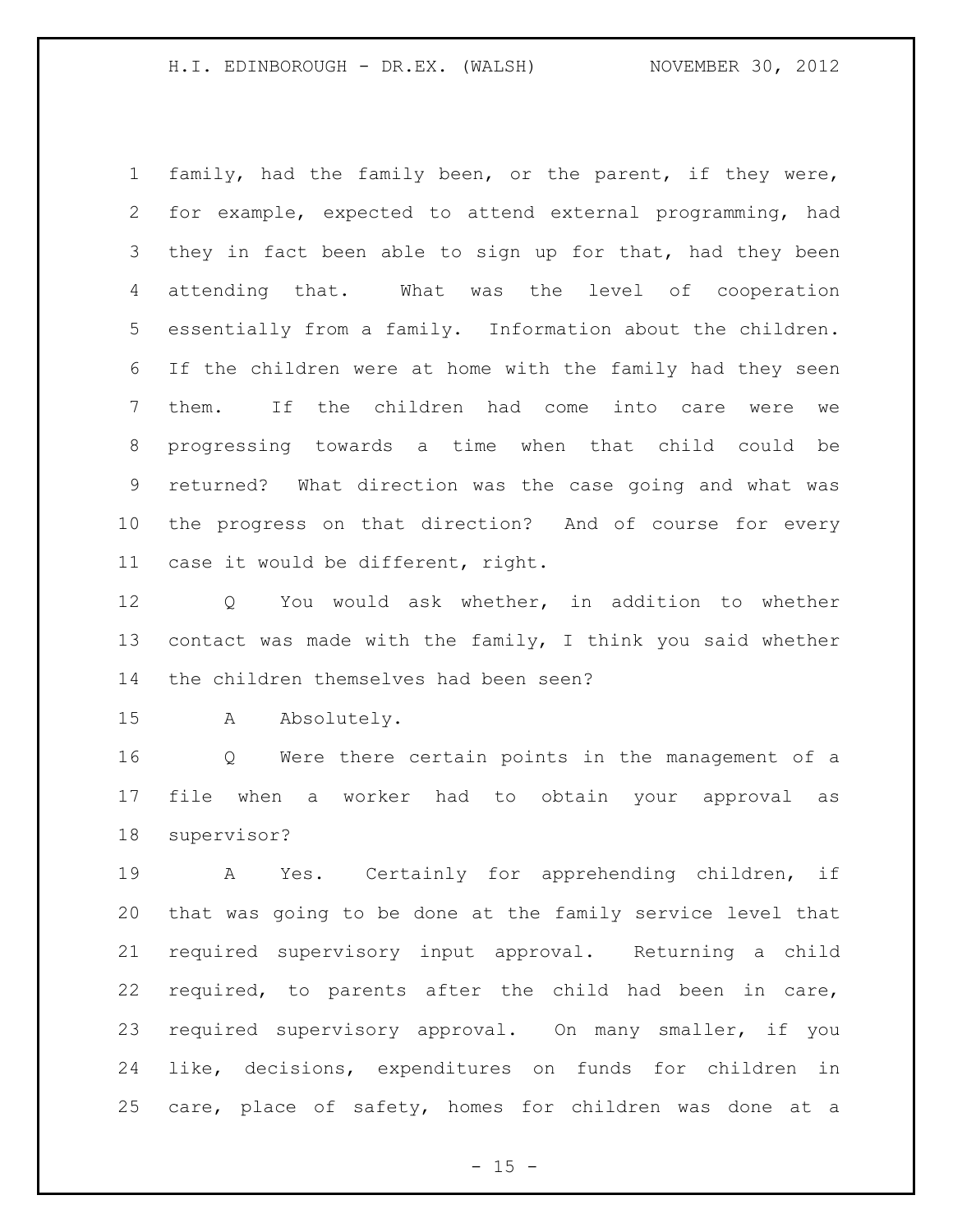team level and had to be signed off by the supervisor. There's many sorts of decisions that, that had to be finalized with your supervisor before the worker could proceed. Q What about a decision to close the file? A Yes, absolutely. Q And what would you have to know or do before providing your approval? A To close a file? Q Yes. A Oh. 12 Q Or any of the, the actions that you've discussed. If you had different requirements in each go ahead and let us know. A Okay. For any of the things that I said? Q Well, let's start with closing a file. What did you have to know before you gave your approval? A That services were no longer required for any variety of reasons, again given the nature of the file, that services were no longer required, that protection concerns had been ameliorated to the point where it was believed that the child was safe at home. Other types of files, family files, for example, where there weren't children or had never been children in care. Again, the decision to close would be based upon we haven't brought

 $- 16 -$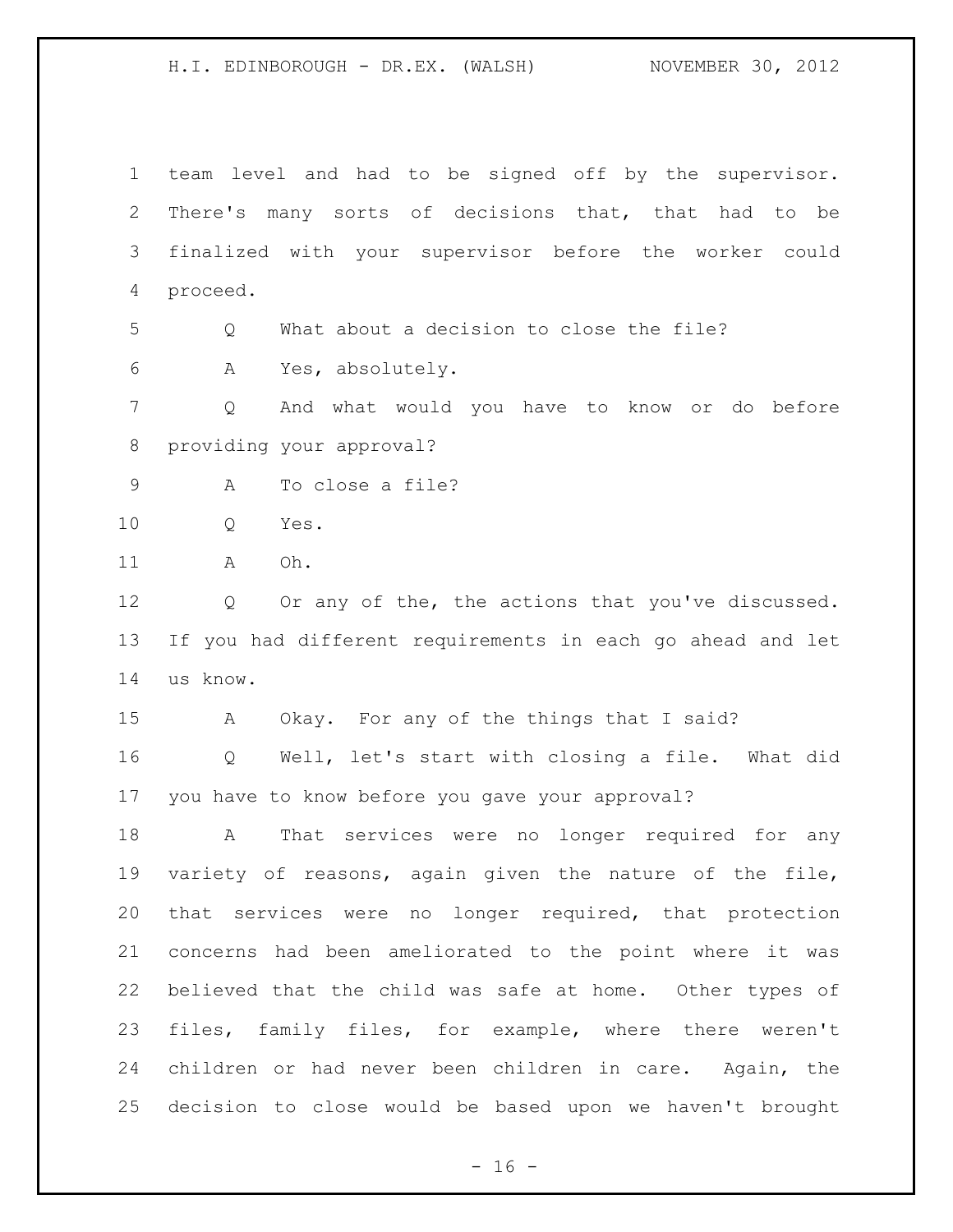the children into care, do we believe it's safe for them to remain at home? It was always about, should have been about the safety of the children, or the integrity again of the family in terms of them being able to manage the care of their children without CFS intervention. Q And what would the source of your information be that you used to make your decision? 8 A The worker. Q So you would meet with the worker? A Yes. Q Would you review any of the file material before making a decision, for instance, to close a file? A No, the file information would have been read by myself at the time that it came from intake and if there was information, other information that I required, I would use the CFSIS system, the computer. Other than that, I didn't review workers' notes unless I had specific questions. I didn't review -- I trusted that what the worker was bringing me in supervision and in their request to make a change as in closing a file, I trusted that what I was hearing was the information that was accurate. Q If we can bring up page 29040. This is CD1634. It's the Winnipeg Child and Family Services supervision policy and it's dated March 1, 2004. This is a document that you were familiar with?

- 17 -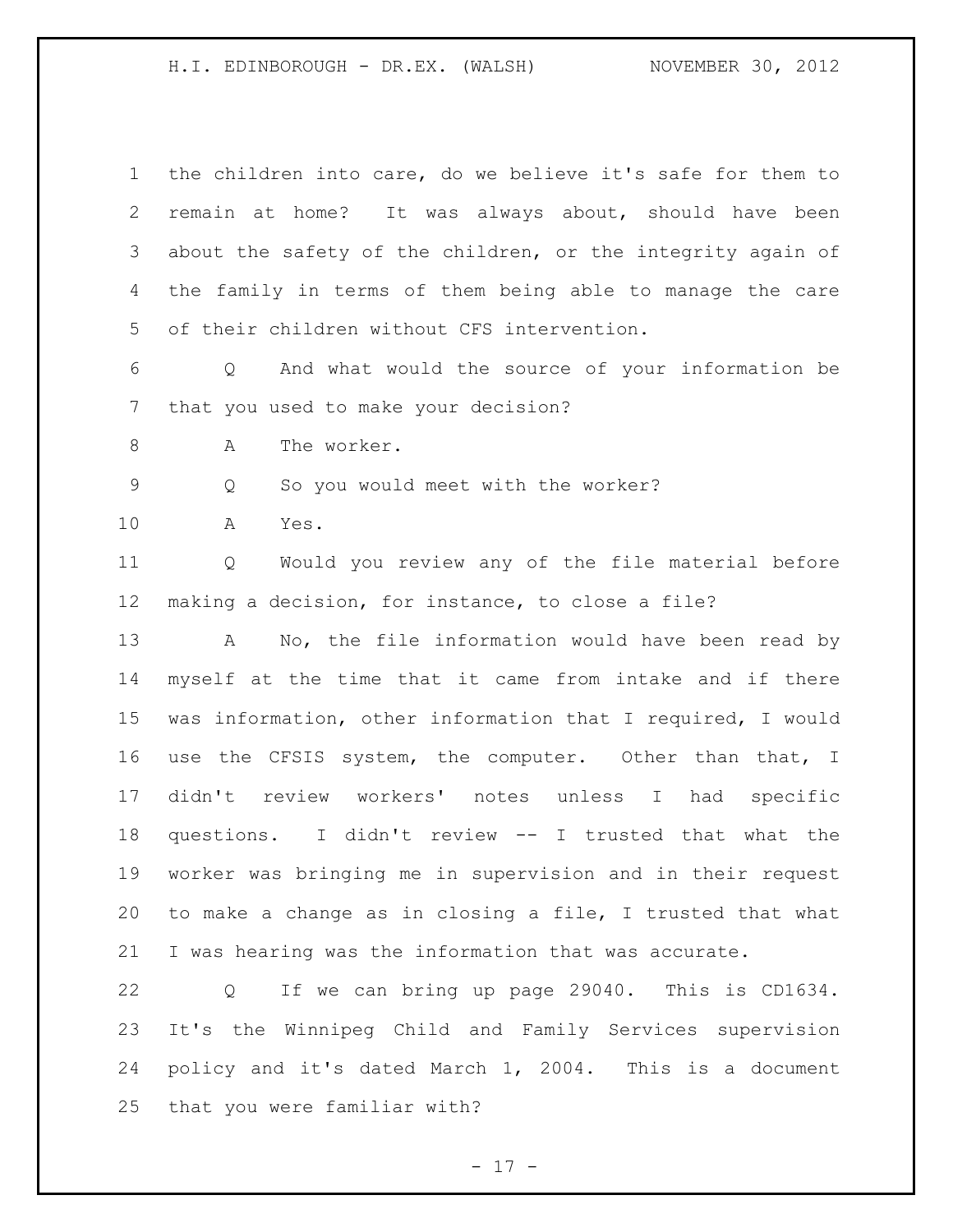A Yes.

 Q You had some involvement in the creation of this document?

 A Yes. I recall being on -- I was still a worker, I think, but I recall being on the committee that, that came up with, with the policy.

 Q You would have been a supervisor in 2004 when it was -- oh, that's the date that it says for implementation.

 A Yeah, when they implemented it. I think that the work on it probably began much sooner.

 Q So before you were even a supervisor you mean? 12 A I think so, but I'm not positive.

 Q Do you recall if there was any similar policy in existence prior to the one that we're looking at here?

 A No, I don't recall anything before this one. Just general practice, what our general practice was. We had assistant program managers. The supervisors did and program managers but it was the assistance program managers that, that managed the supervisors and we certainly were aware of what the expectations were and they were very much like this policy that, that was implemented in '04. So while I'm not aware of a policy prior to this one, I still knew that expectations were that supervision with each worker needed to occur biweekly.

Q In 2003, who did you report to?

- 18 -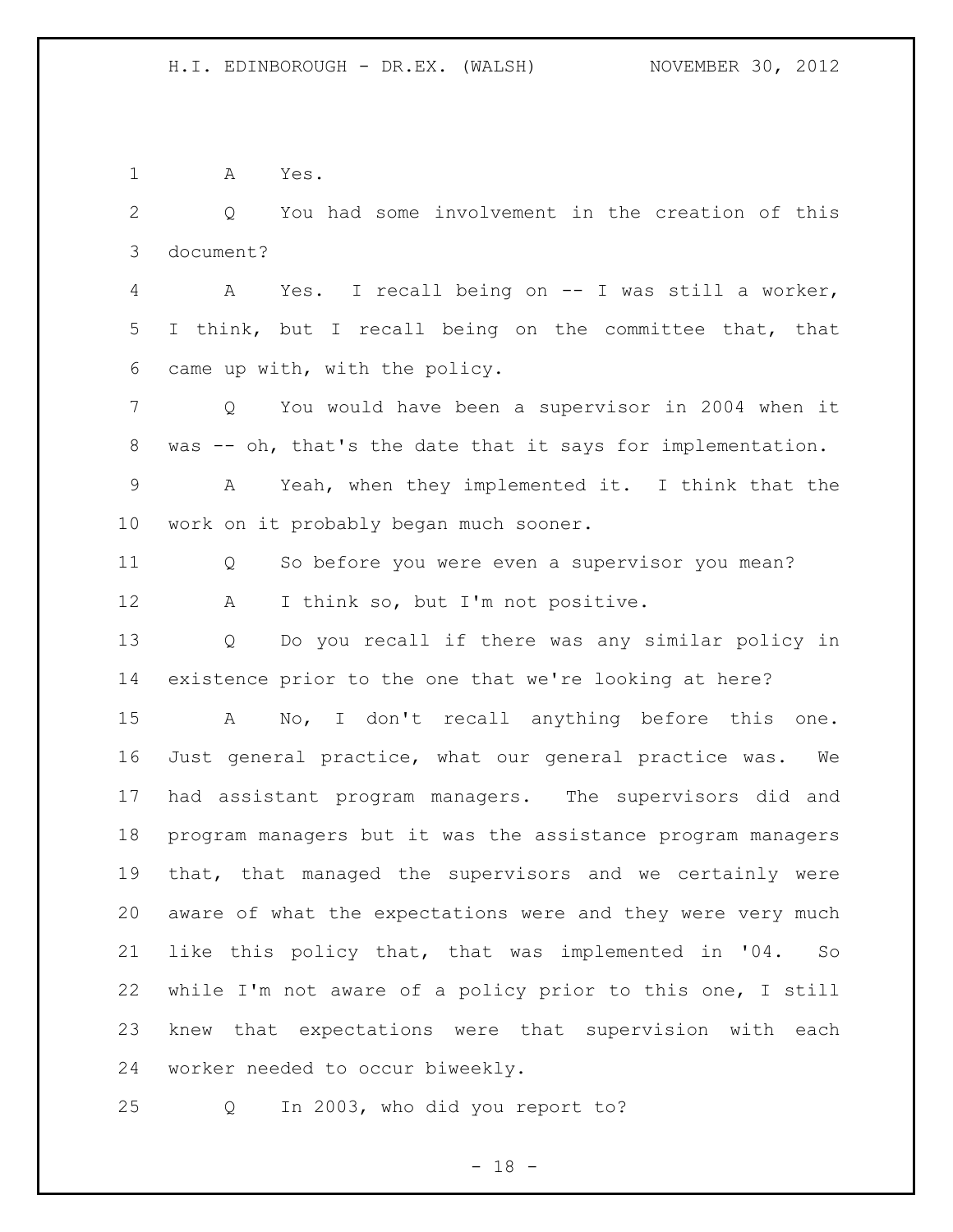A In 2003, Penny Smith was my assistant program manager.

Q Did you receive supervision from her?

A Absolutely.

Q What did that look like?

 A It looked something like it would for myself and the workers. I don't recall if it was biweekly. She met with her group of supervisors on a regular basis but I was lucky enough to have Penny right down the hall so I could, in the 290 Jarvis building, so I could avail myself of her knowledge and expertise pretty much when I wanted to.

 Q And the purpose of this document, CD1634, what was the purpose in creating it, do you recall?

 A I think for there to be the same sort of supervision given to workers throughout the agency, the same level of supervision that, that all of it being ad hoc was not good enough, that people required dedicated time with their supervisor, workers did, and in order to, to document the work that was being done.

 Q Did it represent, policy that we're looking at, did it represent a change in the way you performed your supervision work?

 A When it was implemented in '04, no, I don't think so. I can, I can recall having supervision with, with the teams that I supervised prior to '04, which would have been

- 19 -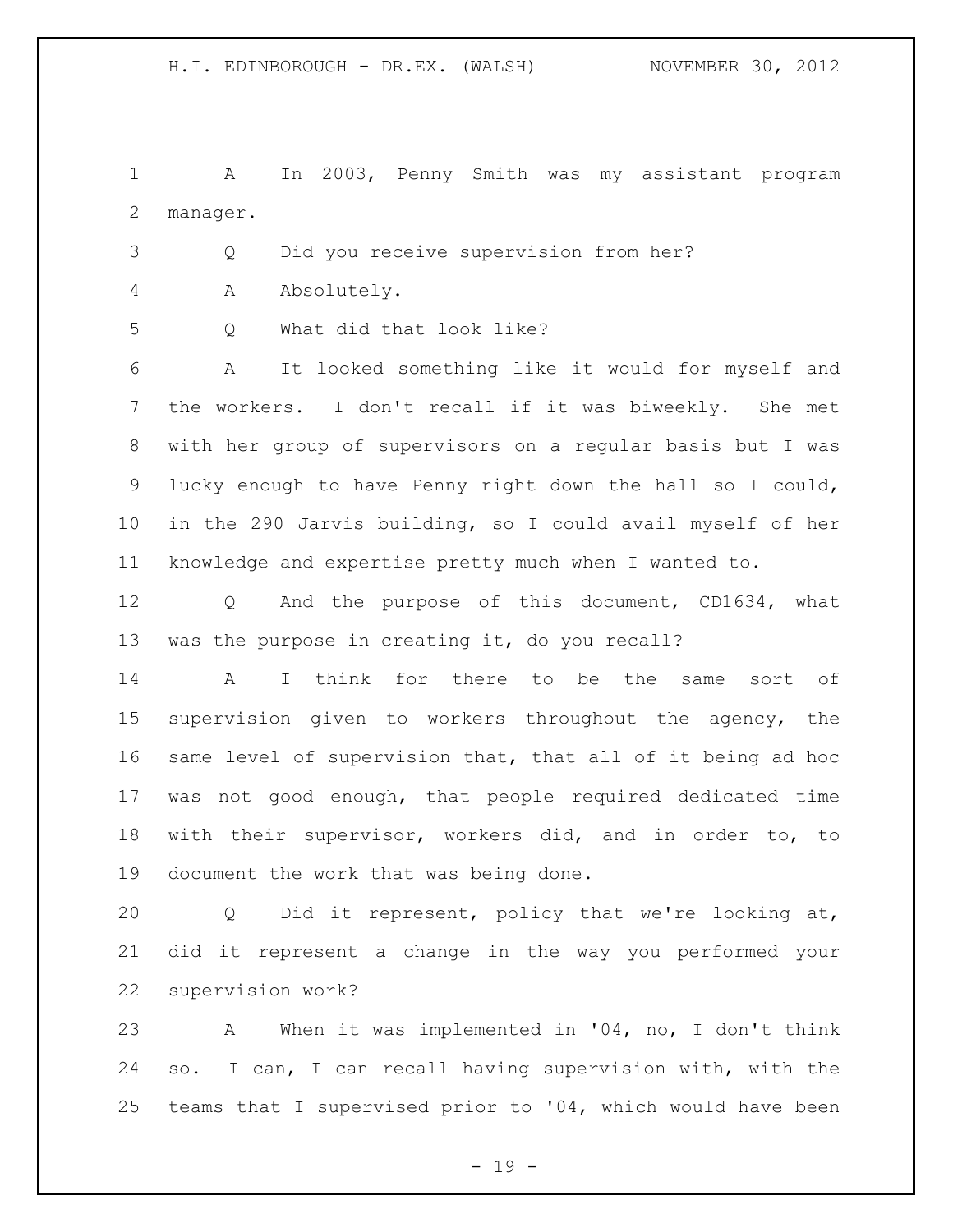mostly permanent ward teams and we absolutely had supervision biweekly.

Q Okay.

 A The workers generally really wanted to have supervision, it was useful to them. Not all workers, but generally they did.

7 Q In what way was it useful?

 A They would, they would feel that they were on the right track or they would find out that they weren't. They would -- we would solve problems together, like I say if they were struggling with a running teenager or a demanding school teacher or something, right. They have felt supported that they could get some assistance with how to deal with that. People, workers wanted to have supervision.

 Q Was it an expectation on your part that if a worker was having difficulty, for instance, in making contact with the family, that they would tell you that?

19 A Yes. Yes, that would be a reason that, that they hadn't -- if they hadn't made contact they would certainly want their supervisor to know that it was because they were unable, not unwilling.

 Q Let's just look at some of the provisions of this policy. The first page in front of you under the heading "Definition" says:

 $- 20 -$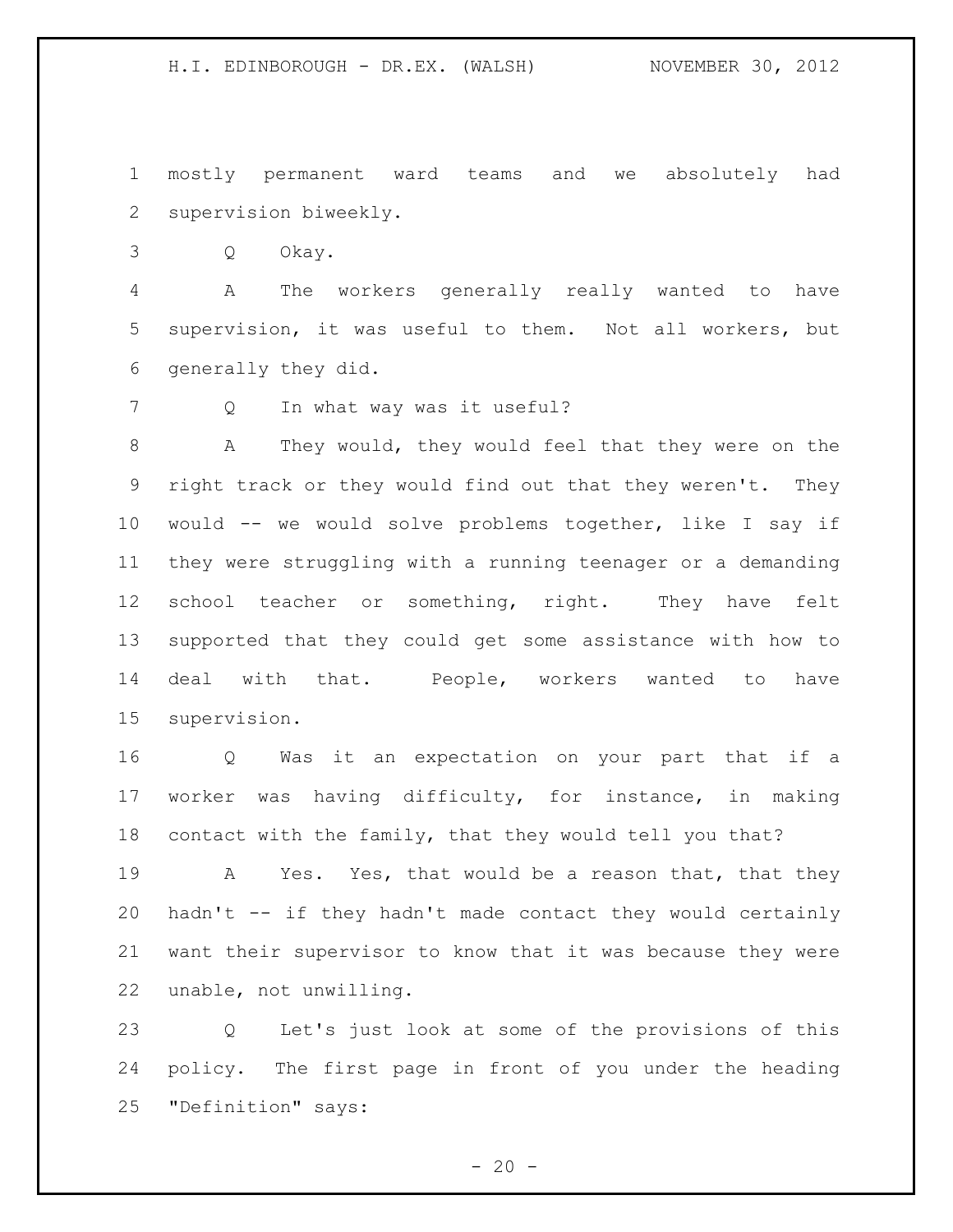| $\mathbf 1$ | "Supervision<br>relationship<br>is a                       |
|-------------|------------------------------------------------------------|
| 2           | process between supervisor<br>and                          |
| 3           | staff, in both one-to-one and group                        |
| 4           | settings, intended to meet certain                         |
| 5           | organizational, professional and                           |
| 6           | personal objectives. These                                 |
| 7           | objectives or functions are:                               |
| 8           | Management - Competent, accountable                        |
| $\mathsf 9$ | performance and practice                                   |
| 10          | Education - Continuing professional                        |
| 11          | development and reflective practice                        |
| 12          | Support - Assisting the staff to                           |
| 13          | operate within the system                                  |
| 14          | Mediation - Engaging the                                   |
| 15          | individual with the organization"                          |
| 16          |                                                            |
| 17          | And then it says:                                          |
| 18          |                                                            |
| 19          | "A detailed description of the                             |
| 20          | functions  is attached as                                  |
| 21          | Addendum A."                                               |
| 22          |                                                            |
| 23          | And if we turn to page 29042 we have Addendum A. So and    |
| 24          | that just puts more detail on those functions. So, for     |
| 25          | instance, just to look at a few, under "Administrative and |
|             |                                                            |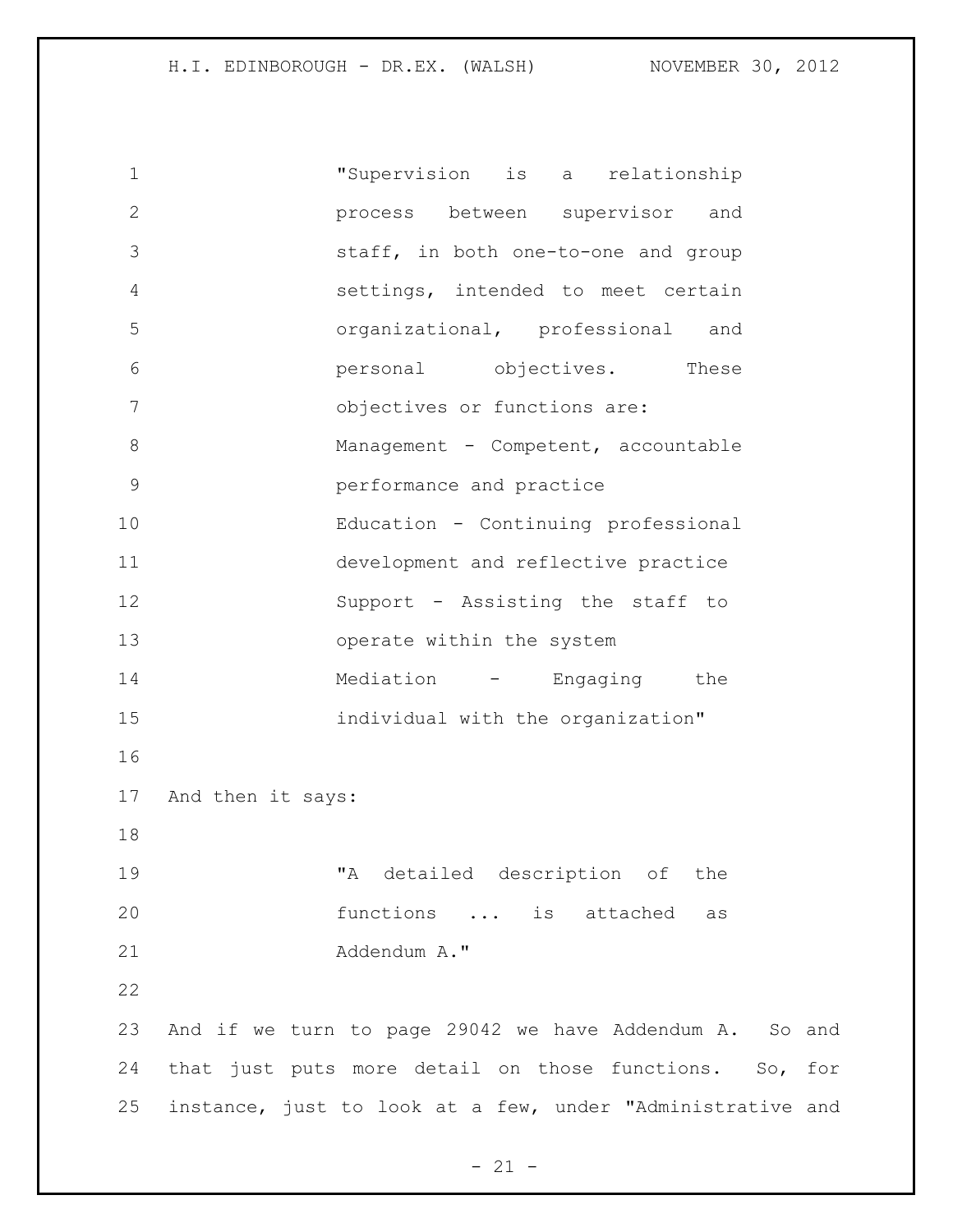Management Function": "- To ensure the purpose of supervision is clear. 5 - To ensure the overall quality of 6 the staff's performance. 7 To ensure policies and procedures are understood and followed." And it goes on. Then there's an "Educational Function". And then on the next page there's a "Supportive Function", among other things, "- To validate the staff both as professional and as a person. 17 - To create a safe climate for the staff to look at their practice 19 and its impact on them as a person." These are, these are essentially the things that you outlined for us a few minutes ago as being part of your duties. A Yes.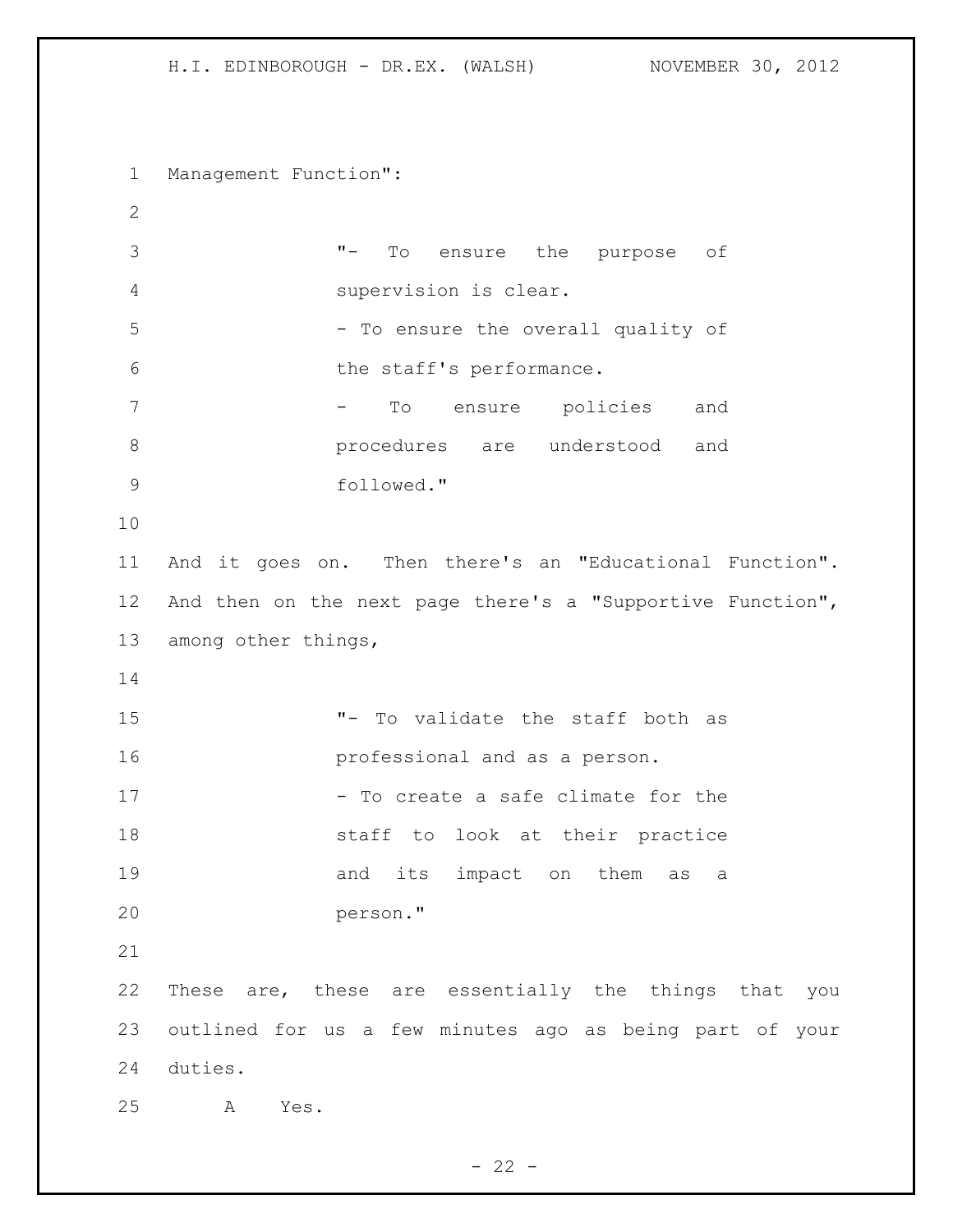H.I. EDINBOROUGH - DR.EX. (WALSH) NOVEMBER 30, 2012 Q So I think I understood you to say that this policy was a reflection of how you were carrying out your supervision even before the policy was drafted? A I hope so, most of it. I was better at some things than others, like everyone. Q And then on the next page, 29044, under the heading "Supervisor Notes": 

 "The role of the staff is to provide case management services. 11 The focus of case management is on capacity building with respect to families, parents, communities and children. The role of the Supervisor is on capacity building 16 with respect to the supervisee."

It goes on to say that:

 "Provincial standards outline, very specifically, the record 22 keeping responsibilities of the social worker or case manager. It is recommended that Supervisors record the following:

 $- 23 -$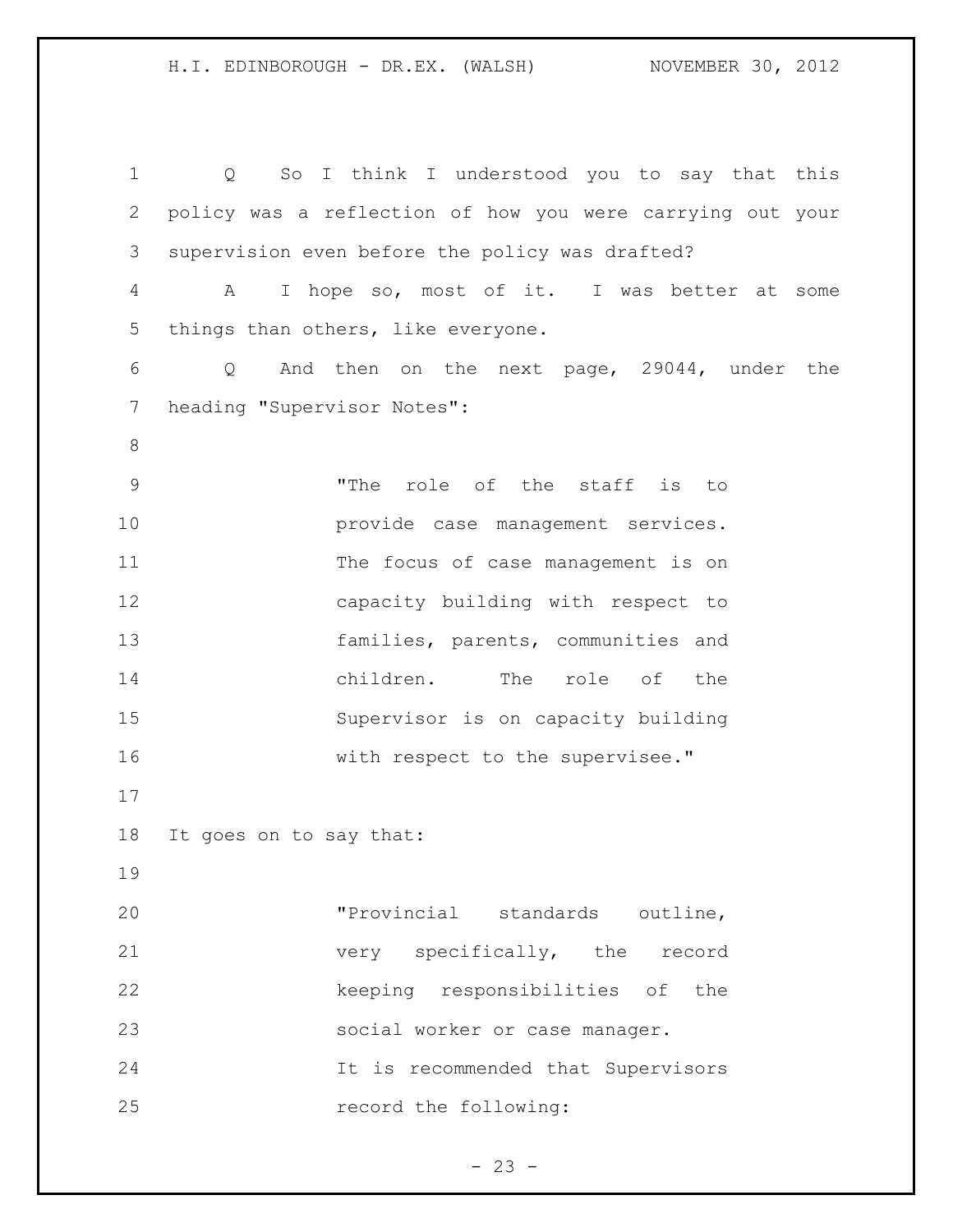1 - Case material discussed in supervision 3 - Supervision activity 4 - Information that belongs in a personnel file." And then it discusses "Record of the Supervision Session", to record things such as: "- Frequency and focus of 11 supervision. 12 - Key information shared." And then the last two paragraphs on this page, it says: "These notes are available to the 17 Supervisor and the supervisee. These notes should be used to inform annual performance reviews. These notes can also be accessed 21 in the event of a grievance, discipline, inquiry or complaint. 23 They should not/cannot be destroyed. Upon completion of performance reviews, as noted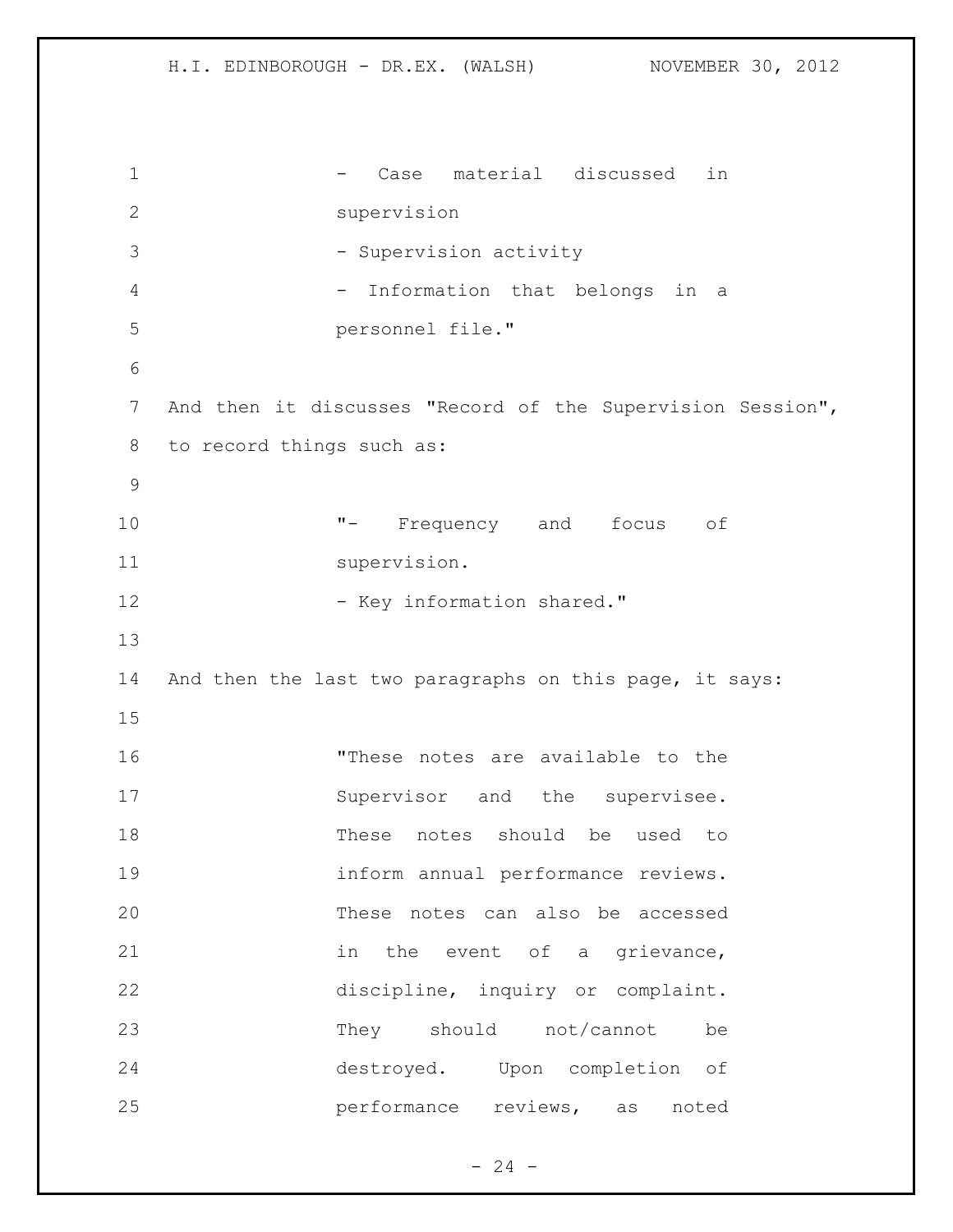| $\mathbf 1$    | above, the supervisor notes should |
|----------------|------------------------------------|
| $\overline{2}$ | be placed in a sealed envelope and |
| 3              | filed in his or her office. When   |
| 4              | a Supervisor leaves the Branch her |
| 5              | or his notes should be summarized  |
| 6              | into a performance appraisal and   |
| 7              | then archived as per our Branch's  |
| 8              | archiving process.                 |
| 9              | When a supervisor has direct       |
| 10             | contact or provides an             |
| 11             | intervention on a case (i.e. a     |
| 12             | phone call with a client), this    |
| 13             | material should be recorded as per |
| 14             | Branch recoding policy and<br>our  |
| 15             | provided to the assigned social    |
| 16             | worker for inclusion on the client |
| 17             | file."                             |
|                |                                    |

 Does this page of the policy that we're looking at, does that reflect the practice that you followed with respect to note taking as a supervisor?

 A In terms of the types of notes, yes. I don't know that, that that would have been the place that I'd have put performance issues, but otherwise, yes, it reflects it.

 $- 25 -$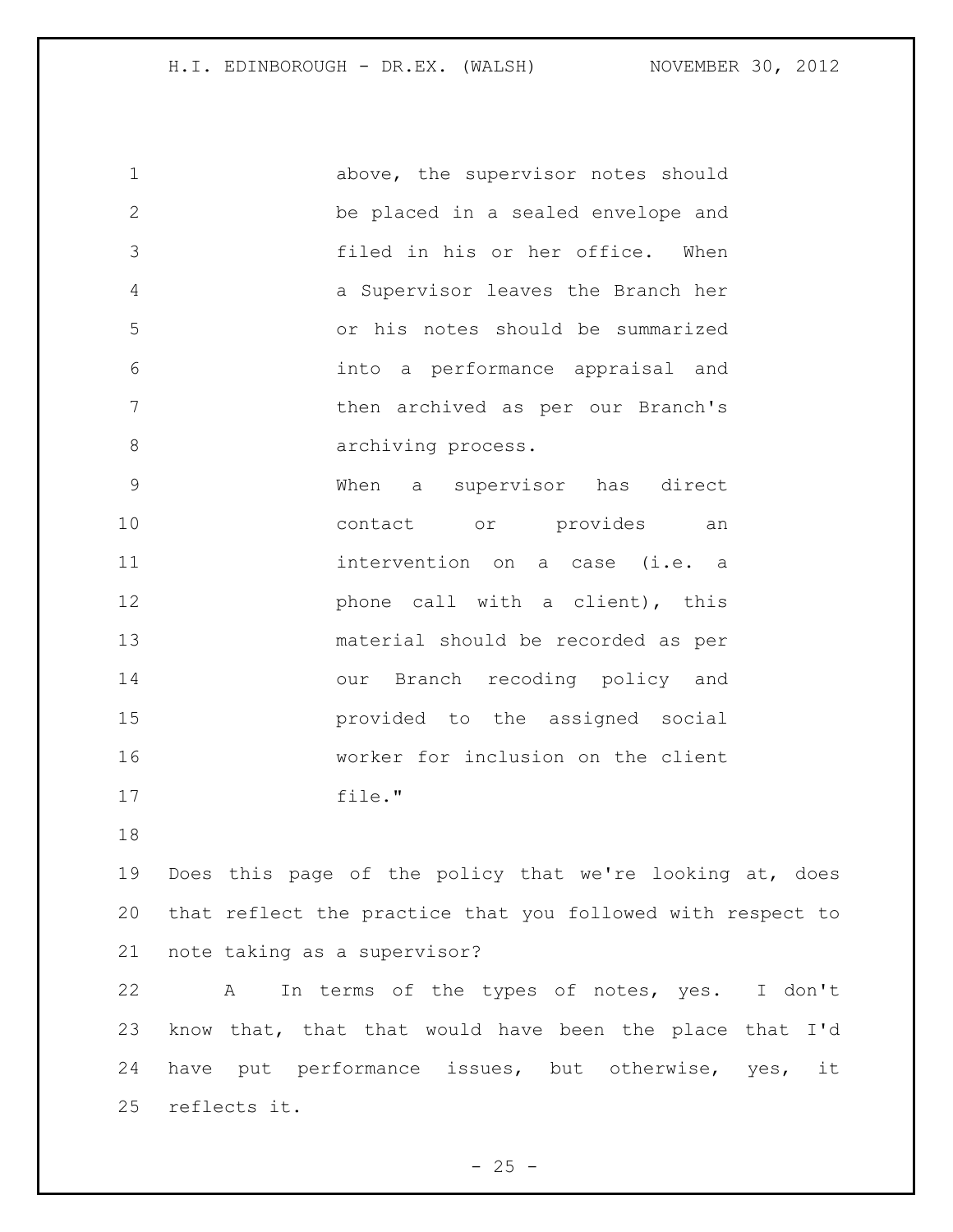Q So you made notes of the supervision that you carried out with respect to specifically the services provided to Phoenix Sinclair and her family? A I did. I had to have notes. With eight workers and all the cases they had, the only way I could keep track of what each worker was doing with their cases was to make notes for myself. 8 O When would you make those notes? A During supervision. If I -- yes, if I had been called by a client with concerns about a worker's decisions then I would make notes on that as well. Q In handwriting or -- A Yes. 14 Q -- were they typed? A No, I did mine in handwriting. Q And where did you keep them? A In binders. Each of my eight staff had a binder and when we would sit down to do supervision, I would write my notes in my binder, date them and write them for each case or whichever case we were talking about and the workers generally made their own notes on what we had discussed as well. So if we made a decision we both had the information. Q Where did the workers' notes go?

A I can't say for sure. Some of them made them

 $- 26 -$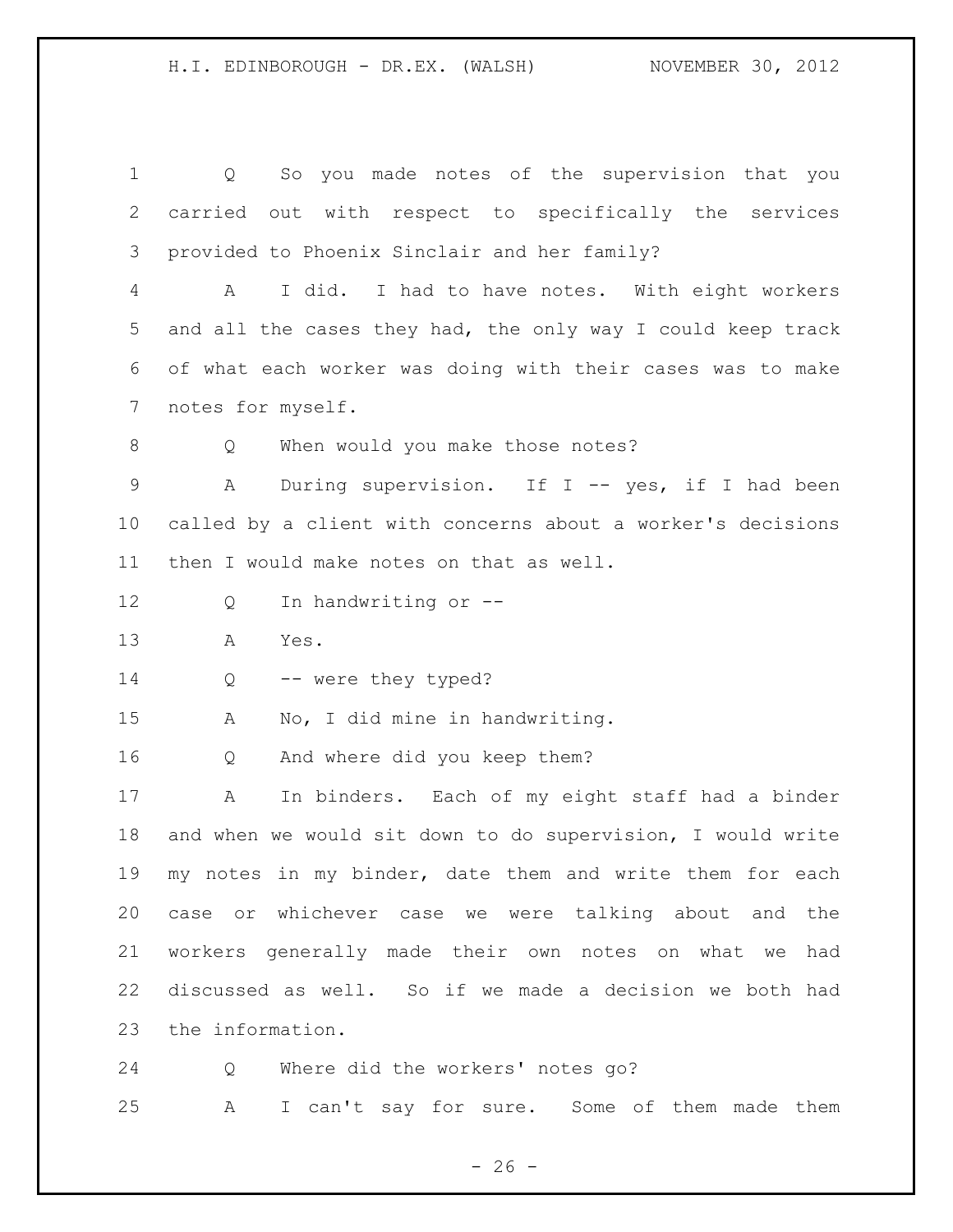right into the black binders that they kept which was their recording notes, they're, they're contact notes. Others just brought a pad of paper to, to write down. Whether they kept the notes from supervision or not, I, I don't know.

 Q Did any portion of your notes make their way into a file, a case file?

 A It's my understanding that they didn't. When the file was closed, the practice was supposed to be that the worker gave their notes, their case notes to the admin and that the admin would get the supervision notes from me and include them on a file. I didn't do anything personally 13 other than make the notes. It was, it was my belief that the notes were being gathered up at the closing of a file and placed on that file.

 Q So when a file was closed, would you physically take the notes out of the binder and hand them to the admin person?

A Not usually.

 Q Did you expect that the admin person would come into your office and take them out of the binder?

 A Yes, because she received the file for closing. The worker would give her the file once the decision had been made to close it. That worker would include their notes, was to include their notes, handwritten notes, or

- 27 -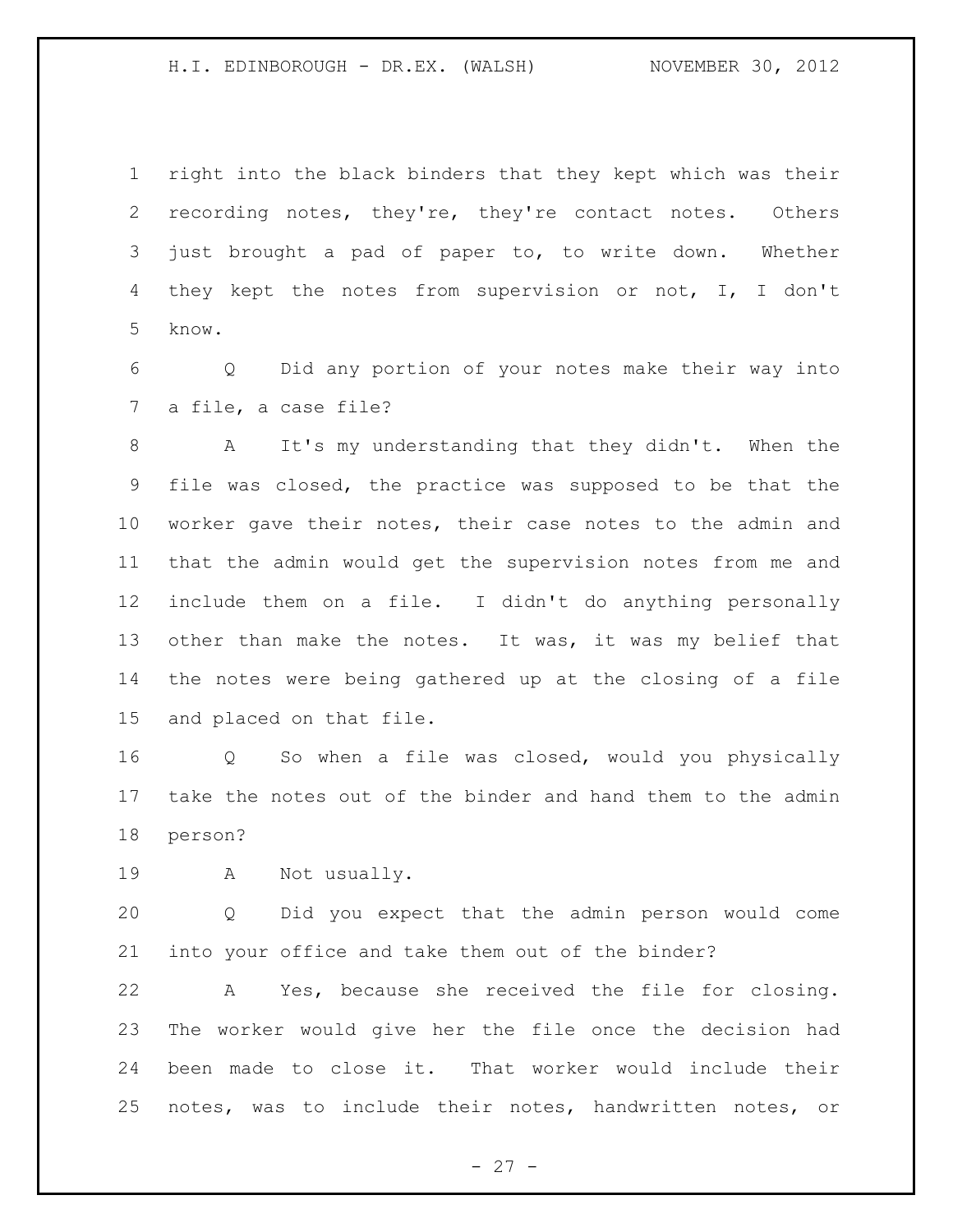contact notes, and then the admin person would be aware that that file was closing and would come and get the supervision notes from me. Q Do you recall the name of the admin person you were working with in 2003? A Yes, Joanne Godin. Q When you left Winnipeg CFS in 2005, do you know what happened with your notes? A All of my supervision notes would have stayed right in those binders on that shelf. That's -- the only thing I would have taken were my own personal items. 12 THE COMMISSIONER: Unless they had been taken out and put in -- 14 THE WITNESS: Previously. 15 THE COMMISSIONER: -- the file when closed. THE WITNESS: Yes. But the binders were probably still sitting there. THE COMMISSIONER: But they wouldn't as full as they were. 20 THE WITNESS: One would hope. 21 THE COMMISSIONER: Yes. 22 THE WITNESS: Right, yeah. BY MS. WALSH: Q We know that there were no supervision notes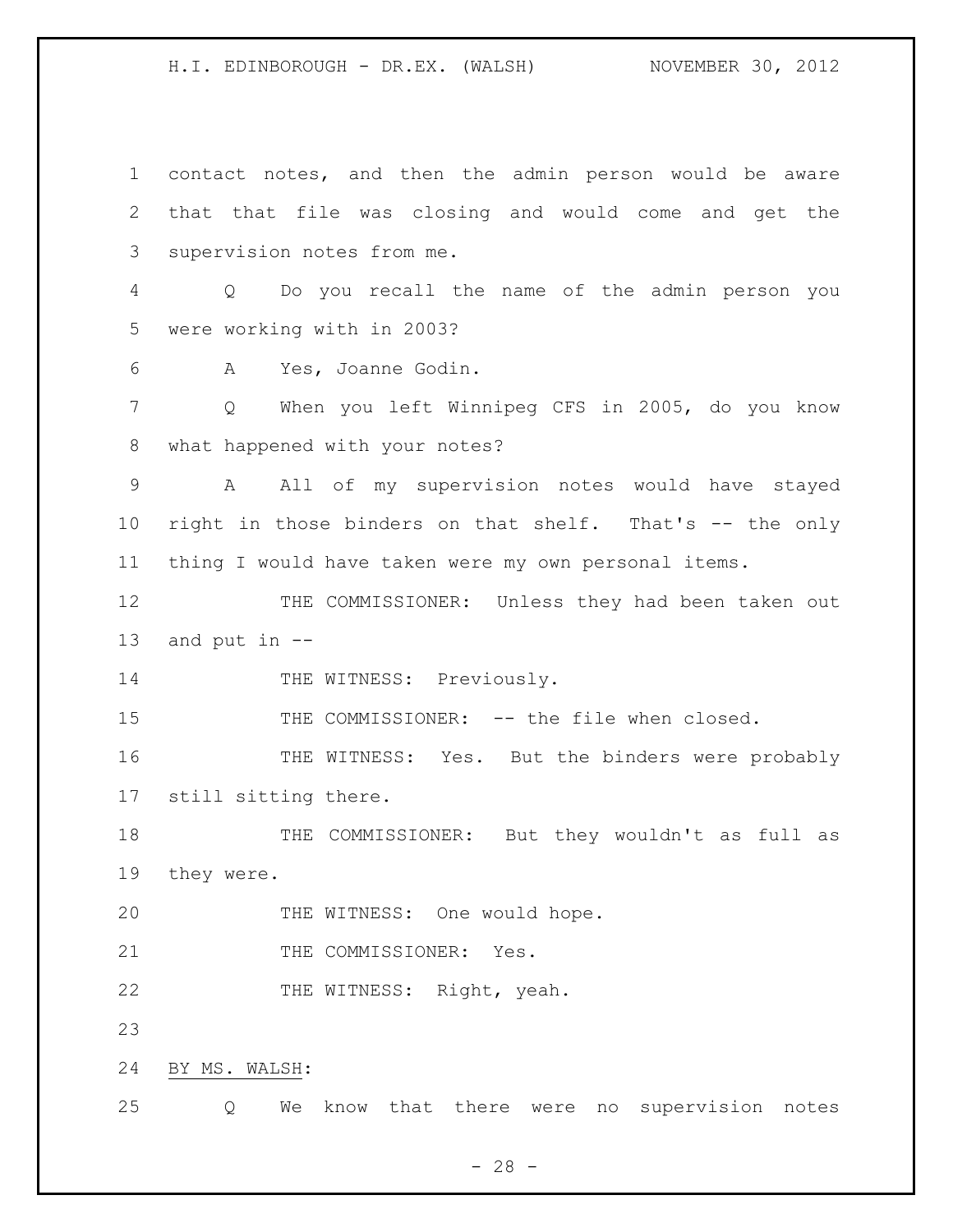found on the protection file or with respect to the protection file for Steven Sinclair. Do you know why that is the case?

A No, I don't know why.

Q Does that surprise you?

A Yes.

 Q Do you recall when you first heard about Phoenix Sinclair's death?

 A I do. I recall, I heard it on the news and the child's name seemed familiar to me so I phoned someone I knew at Winnipeg CFS and she told me that, yes, my name was attached to that file.

 Q And that was in March of '06 that Phoenix's death became public?

A Yes.

 Q Aside from your call to someone you knew at the agency, was it, did anyone from the agency make a call to you to discuss your involvement in the file?

 A No, not until the inquiry began. Until I was interviewed by Mr. Koster, that would have been the first contact, but one of the reviews ...

 Q And that was with respect to the report that he prepared?

A Yes.

Q And we'll hear from, from you with respect to

- 29 -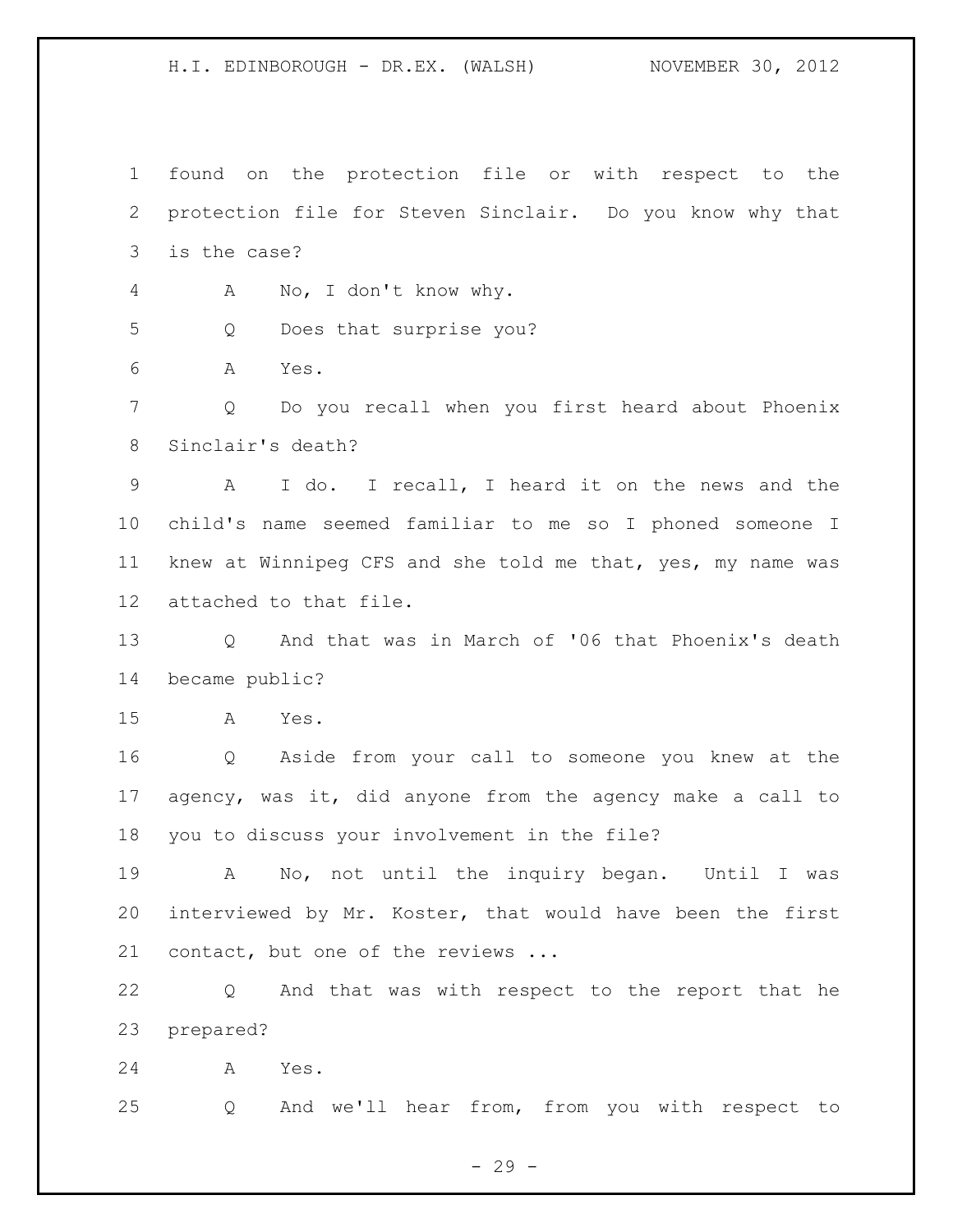that. A Okay. Q But no one from the agency contacted you to discuss the work that you did? A No. Q No one asked you to come in and look for your notes? A No. Q Or review the work that you had done? A No. Q Would that have been helpful if that had been asked of you in 2006? 13 A I don't know. Helpful in terms of, of -- I don't know that it would have, would have prompted more memories, I don't know. Would it have felt -- it would have felt good to have had someone sort of maybe gather us together and have a conversation about it. Q Would that have been educational? A It certainly could have been. Q And it would have felt fair? A Yes. Q You mentioned performance reviews. Did you perform performance reviews on the workers you supervised? A I certainly have done performance reviews. I've supervised a number of teams and, and I certainly recall

 $- 30 -$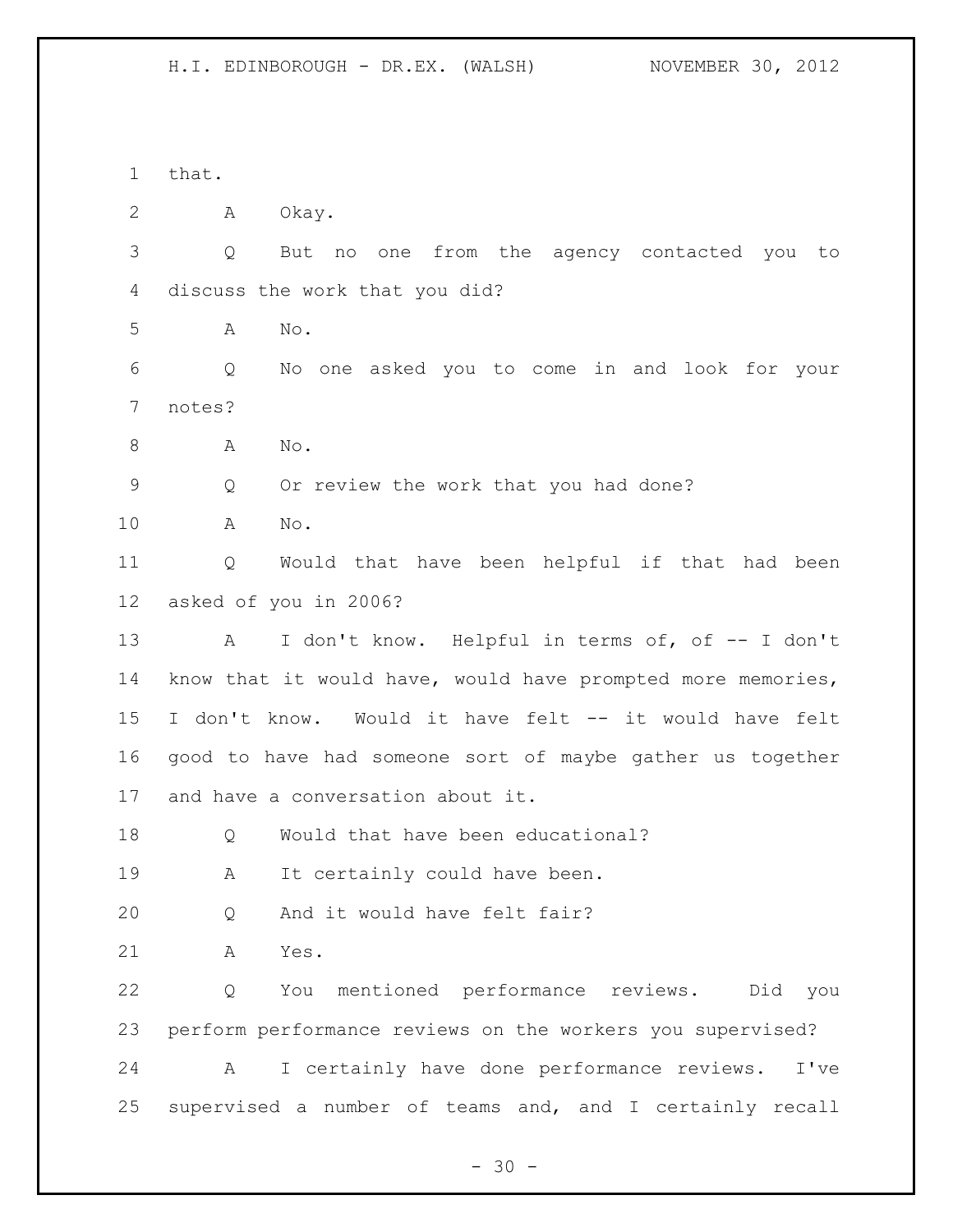writing performance evaluations. I don't recall if I ever did on this particular team. I don't recall.

 Q And what would a performance review consist of? A There -- I don't recall there being an absolute format that we used. There were many, we had choices, if you like. There were some rather simplistic ones that just spoke to how many cases do they have, do they ever go to court, how do they, you know, do in various areas, and then there were ones that required more lengthy descriptions of the work done. It, it measured the progress of a worker in the time since the previous evaluation. It, it certainly cited any performance concerns, such as completing work on time, note taking, et cetera, and it spoke to the workers' hopes for what they wanted to accomplish.

Q Were those reviews shared with the workers?

- A Yes.
- Q Where were they kept?

 A I don't know. I think probably workers or supervisors, rather, sometimes kept copies locked in their desk, but I think ultimately they were with human resources.

 Q So do you recall whether any performance reviews you did were kept with your notes?

 A They, they wouldn't have been, no. I, I wouldn't have been comfortable keeping performance reviews in my

 $- 31 -$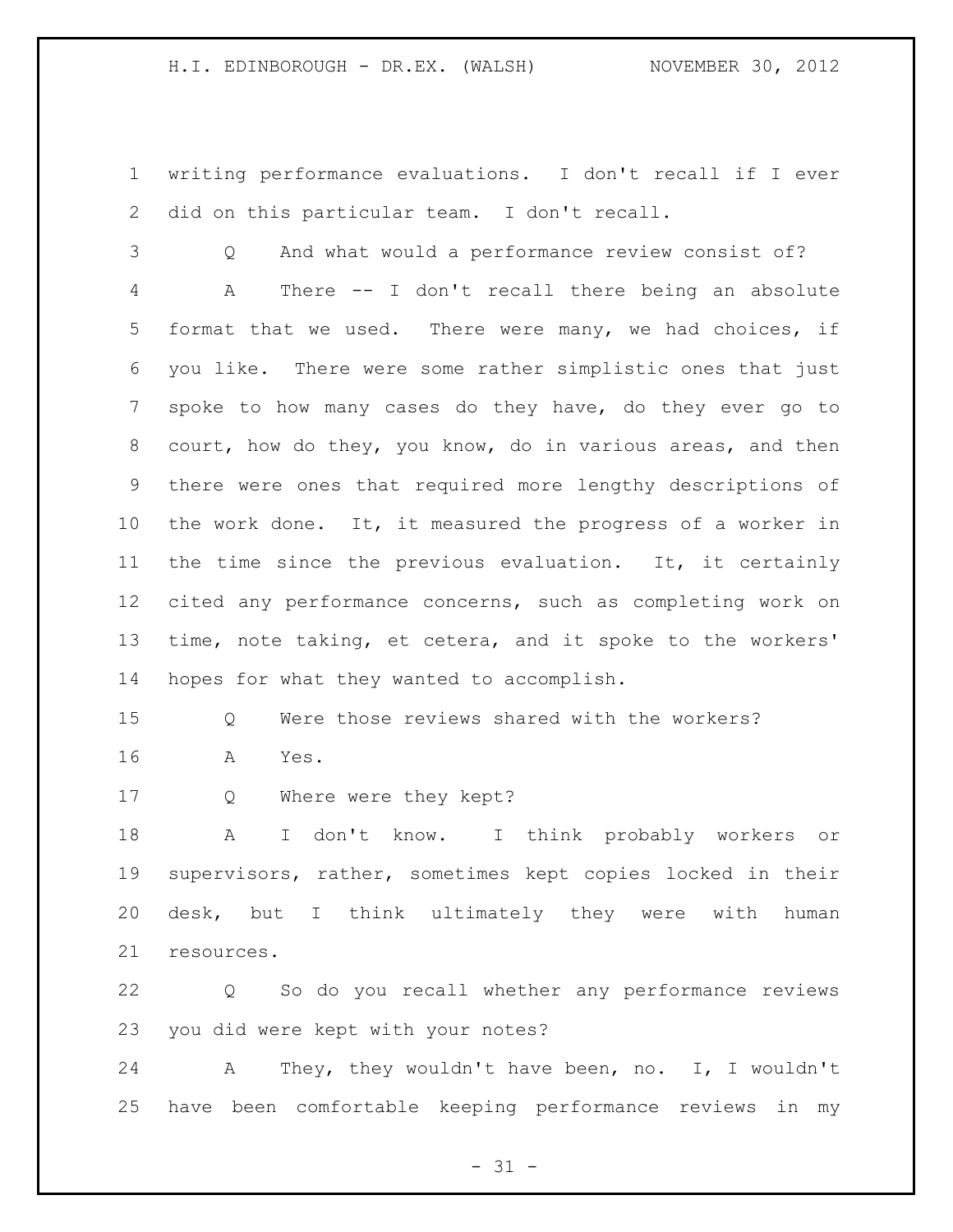desk or in my office for anyone to look at.

 Q So the unit that you supervised during the time that you were involved with, with Phoenix's family, how many workers did you say you supervised, eight? A Eight. Q And then one administrative person? A Correct. Q Do you recall what the average caseload was for those eight workers in 2003? A Well, I had a couple of workers on my unit that I know had smaller caseloads, probably in the high twenties. Q In the high twenties you say? A Yes, because they were newer, mid to high twenties, but I, but I would think that there were workers that had mid-thirties. Sadly, the better a worker is the more cases they get. Q So high twenties, mid-thirties. Were those appropriate caseloads for a worker? 19 A According to my opinion? Q Yes. A They're high and I say they're high because with all of the demands on a social worker, because they don't 23 get to spend their whole day seeing clients, there are many other demands on their time, they can't get to know every family as well as we'd like them to, or every child in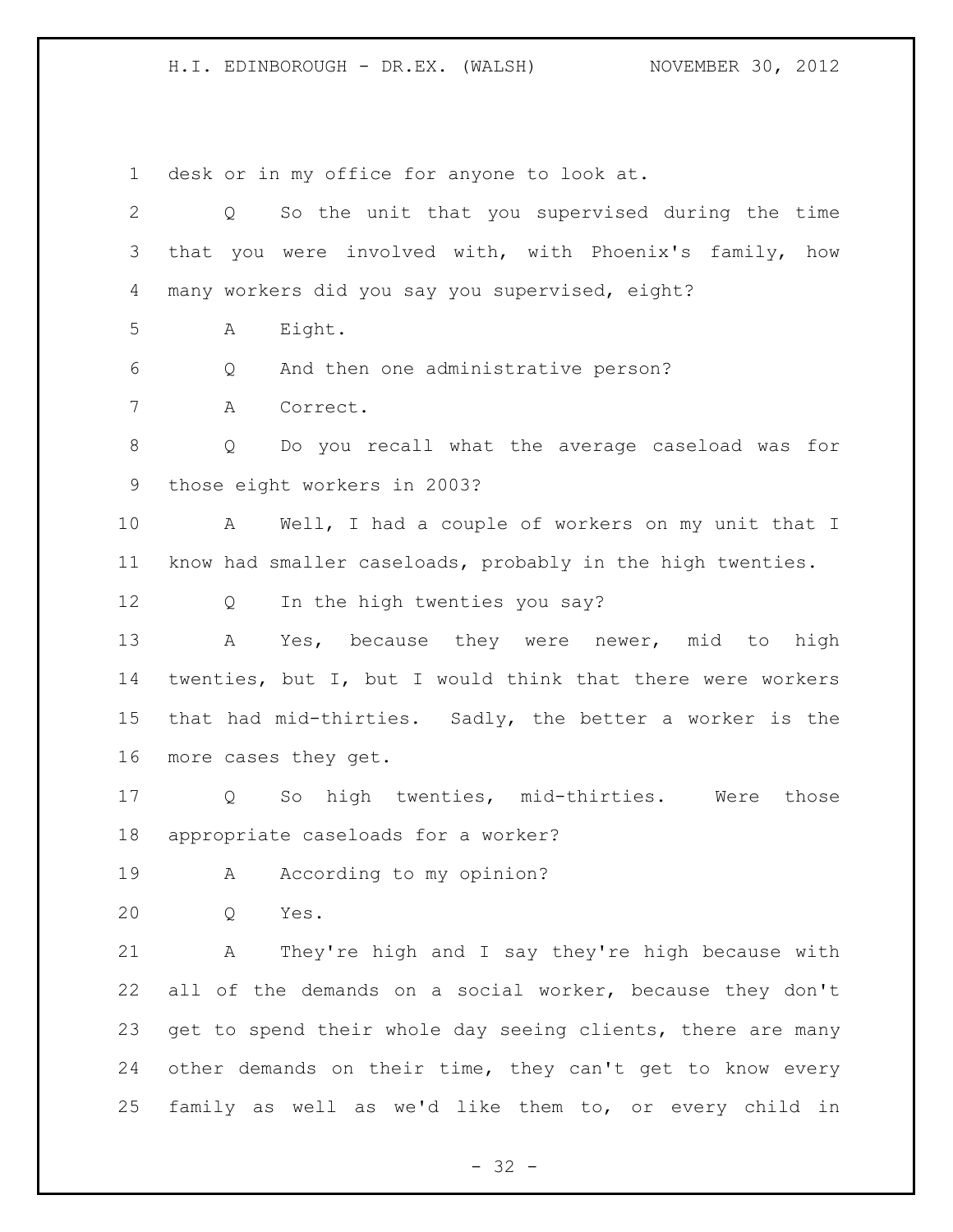their care as well as we'd like them to.

 Another thing that we experienced, I think every one has experienced in child welfare that's done front line work is that there are always cases on your caseload that take a lot of your time and attention that are higher risk, that are, that there's lots going on at a particular time that you have to attend to and there are lots of cases that don't require as much attention. So is 30 too many? It would depend on the nature of the cases but I think that it certainly does not preclude workers doing most of the good work that they, that they in fact do and that needs to be done. I would never say that workload kept people from doing good work because I know that they do good work. I know that in spite of the fact that they have too much to do, that they're doing good work.

 Q So you, as a supervisor, would you accept a high workload as an explanation for not doing certain tasks?

 A I would accept a high workload as a reason why we don't always meet standards, but some tasks don't get done because of the workload.

 Q Are there situations where you, as a supervisor, would not accept an explanation of high workload as a reason for failing to do something?

 A Yes, there are. Such things as I haven't been to see that family in four weeks because I have too many

 $- 33 -$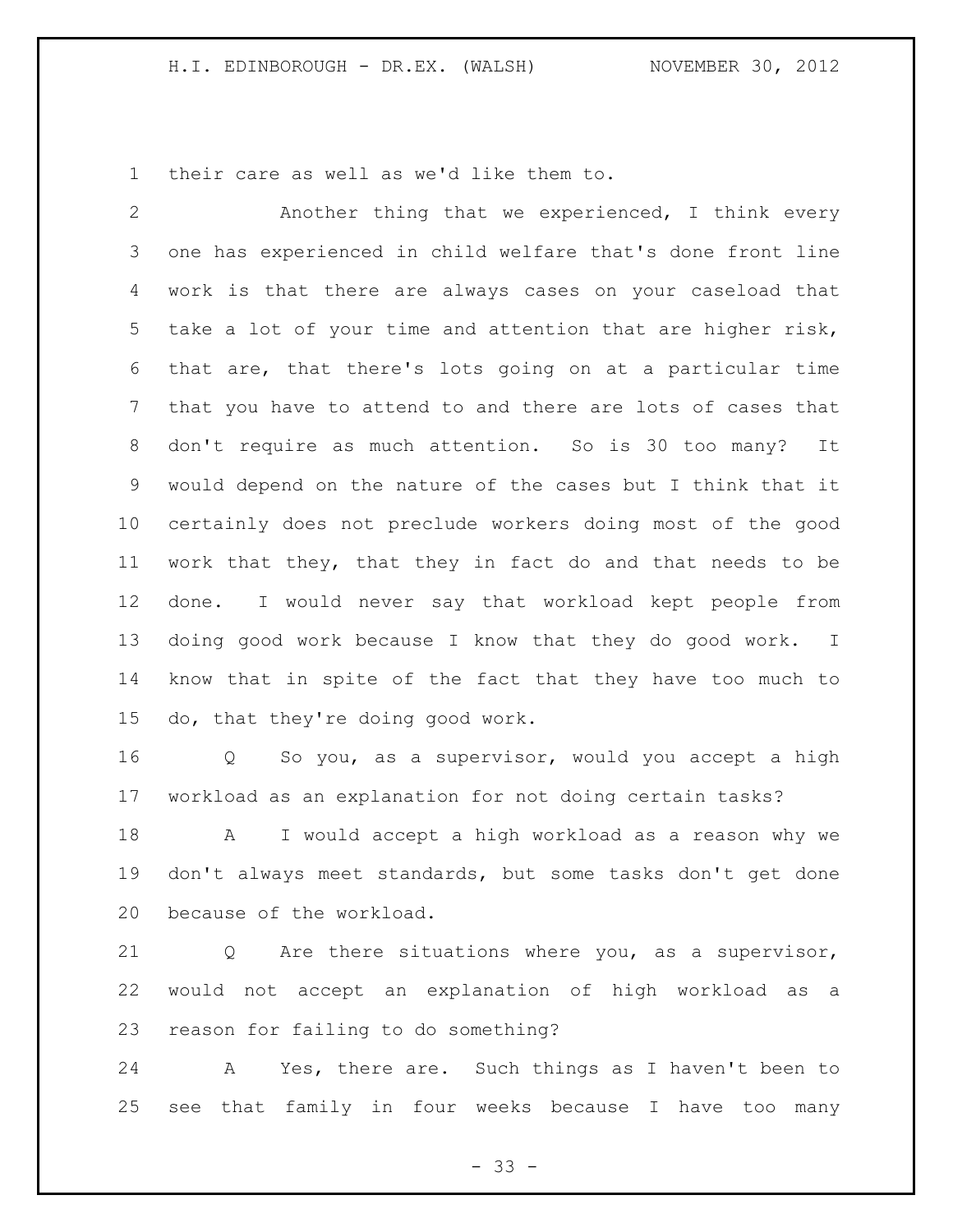cases. That's, that's not acceptable. I haven't, I didn't go to court 'cause my caseload's too high. Paperwork was what got left undone.

 Q You said there were other demands on your workers' times. Can you give us some examples?

 A Yes, if -- I think one of the things that's very time consuming for workers is court. It's at least a half day out of their week. If they have children in care, of course you just can't take that child and keep it, you have to justify that apprehension to a court. The docket courts at the time I was supervising were at least a half a day that you waited in the hallway at the court and had your matter heard, so that's a half day out of your week.

 They had to respond to questions and concerns from, from schools. If a child was not attending school or if a child was attending school and had behaviour issues, they were, they were expected, as that child's social worker, to be a part of those meetings.

 They, they attended management meetings with their unit, well team meetings with their unit and that team.

 They, they did home visits. They had to visit foster homes. They had meetings with foster parents. They had meetings with the foster care department around the rates set for the foster parent for children. They were

- 34 -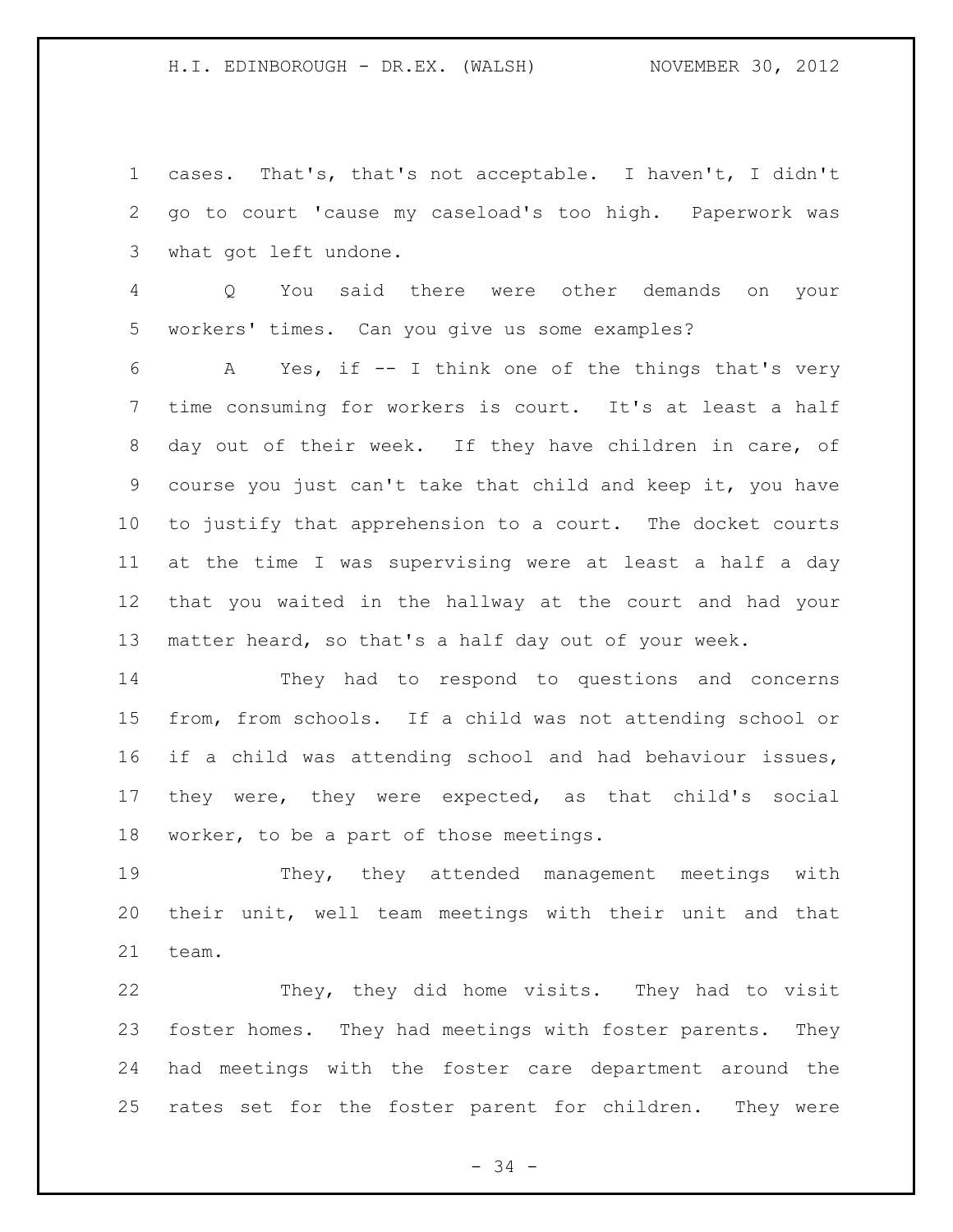part of making a lot of decisions every day and, and responding to crises on their families' files. I don't ever remember a time when my mailbox as a social worker didn't, wasn't full at 25. You come to work after lunch and that mailbox was full again. There's always someone demanding a social worker's time, a child welfare, a child welfare worker's time. Q I think you said that sometimes workers were not able to take the time or enough time to get to know a family? A Yes. Q And is that an important thing to do? A It's, it's the most important thing to do, in my opinion. If, if your clients are comfortable to sit down and tell you about their lives, tell you about their hopes and what has occurred in their life that is important to them and that has impacted on some of the choices they've made, that's where the work begins. You have to know your families. You have to build a relationship -- Q We've heard a lot --

A -- wherever possible. Sorry.

 Q Sorry. We've heard that, that clients often have a mistrust of Child and Family Services.

A They do.

Q And so to overcome that is, is that by way of the

 $- 35 -$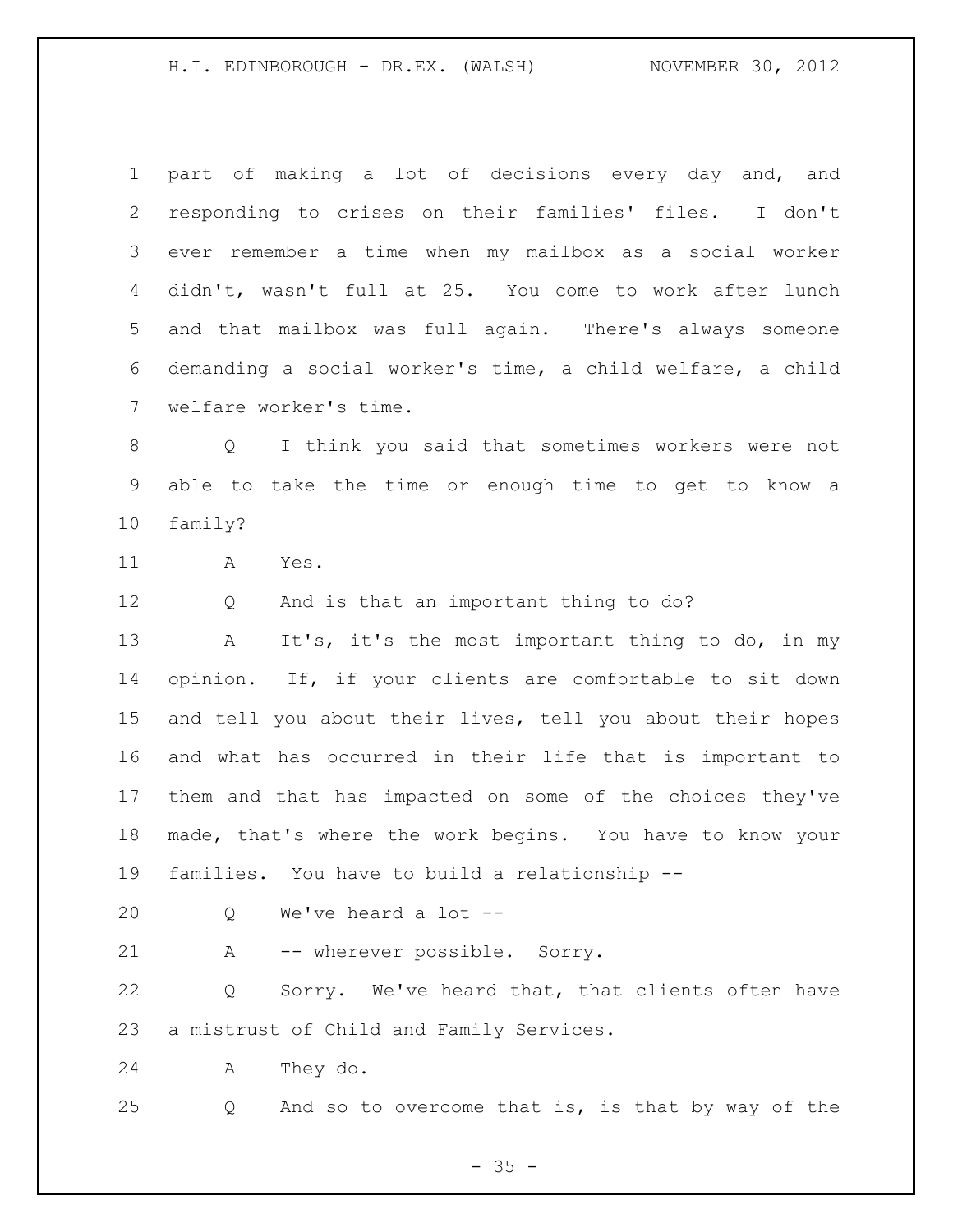relationship building --

- A I believe so.
- Q -- you're discussing?

 A Absolutely. I can't see that there's any other way. I would say that that's the only way to overcome that mistrust.

 Q And when we talk about time consuming, what can that look like?

A The relationship building?

Q Yes.

 A Well, trying to get the relationship building can certainly vary. Some people will, will allow you to come into their homes and, and begin the process of relationship building. Others you have to work much harder, convincing them that, that having CFS in their life may in fact be a good thing for them. But it can, it can take a very long time.

 Q Do you recall whether workload or caseload had any impact on the services that your unit delivered to Phoenix Sinclair and her family?

21 A Again, I -- do I recall whether workload was ever impacted, is that what you're asking me --

Q Whether --

24 A -- on the services?

Q Whether that was a factor in how services were

 $- 36 -$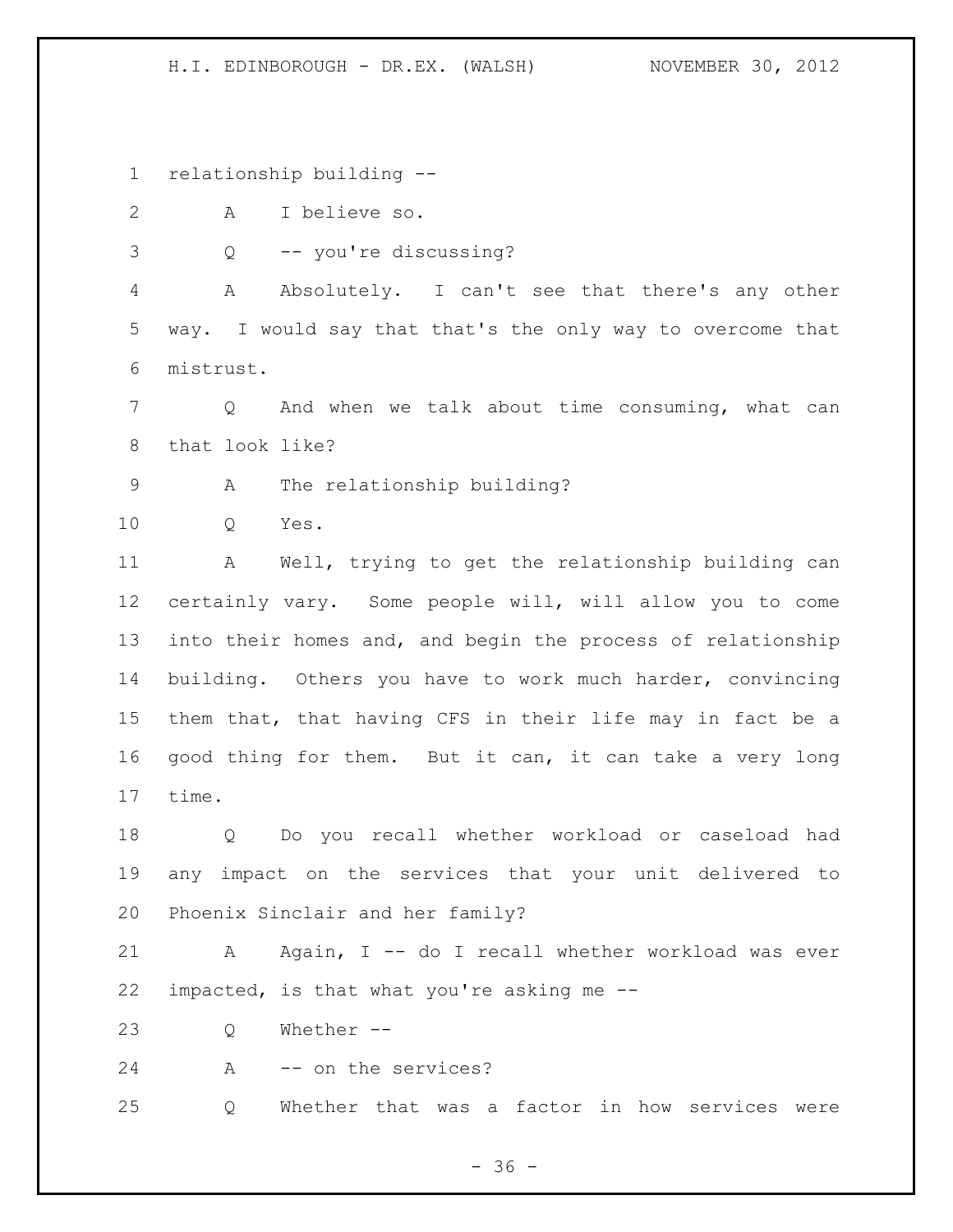delivered to Phoenix and her family.

 A I don't, I don't believe workload was what impacted the services delivered to Phoenix Sinclair, no. I don't believe it was workload. Q And we will -- A Okay. 7 Q -- as we go through the, the file and my questions, we will talk very specifically about the work that your unit delivered. A Okay. Q In 2003 how would your unit receive a file for service? A There were certainly two and in 2003, I don't recall, but there may have been three Child and Family Services units at 290 Jarvis, certainly two. Intake was in another building. When an intake was opened for a family in our catchment area the files were physically sent to our office at 290 Jarvis and there was a system whereby whoever was up for, whichever team was up for a file next, the team would get that, that intake. Q So the file would physically come to -- A Yes. Q -- your unit? A Yes. Q And would it come to your attention as supervisor

- 37 -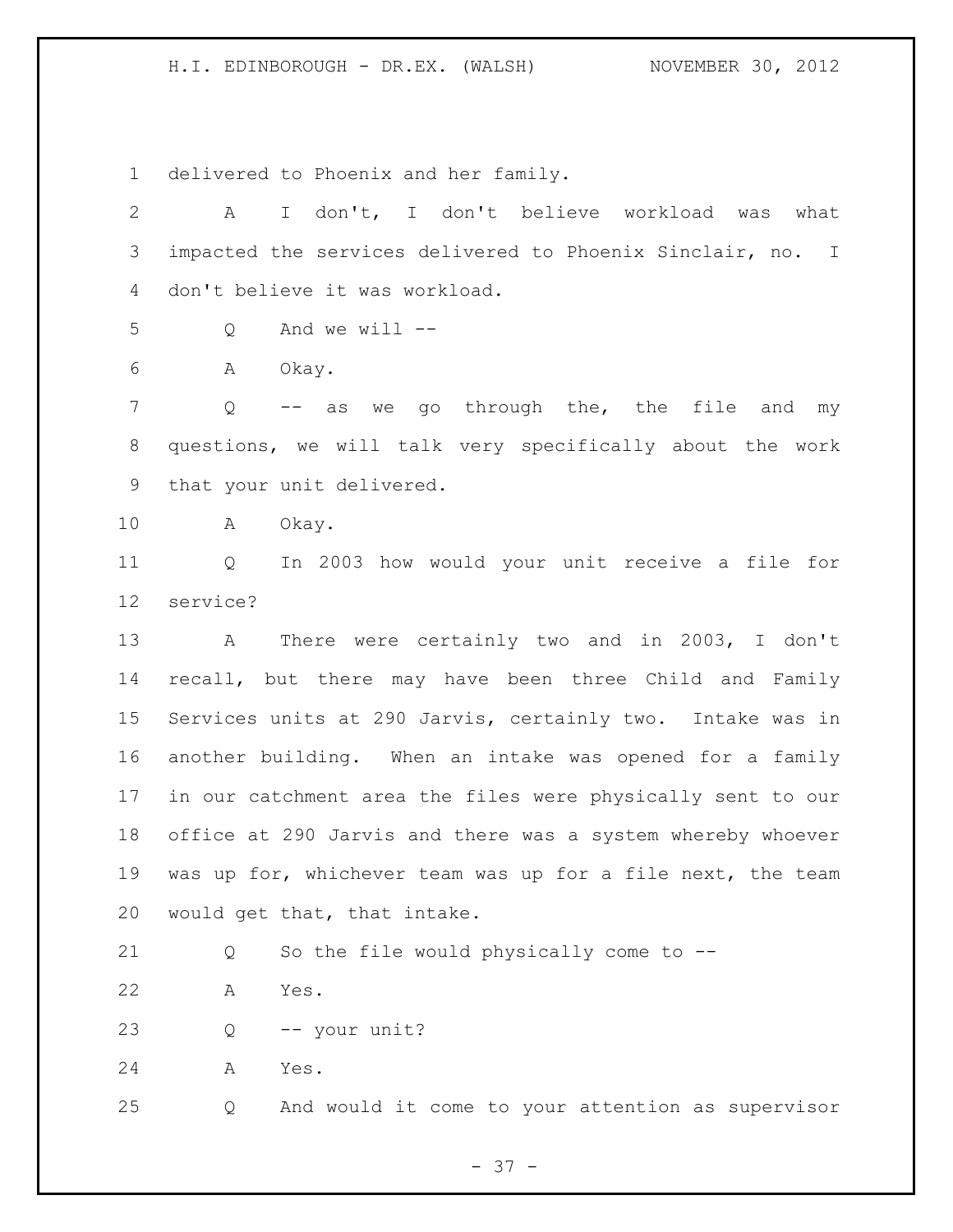first?

 A When it -- yes. When it was my unit's turn to get a file it would, yes, come directly to the supervisor. Q What would you do after receiving it? A I would read the file starting with the most recent intake summary but I would absolutely read the paper file, that's where I started, and then my process would be, having read the file, knowing what the caseloads I would have known at the time, the caseloads of my eight workers, I would have made a choice based on their ability to take a new case as well as matching that file with a worker. For example, if I may, nobody -- there are very few social workers who seem to want to work with teenagers. I was lucky to have a couple on my team that did. So if I got a file about an adolescent, there were, there was workers I would choose for that. That's the kind of matching I'm talking about, trying to match the case with a worker's skills or interests. 19 O So you said you would read the entire file?

 A I would read the entire family file. Sometimes we got children's files, as I say, with an adolescent that were several volumes. I would read the most recent information.

Q In the children's file?

A Yes.

- 38 -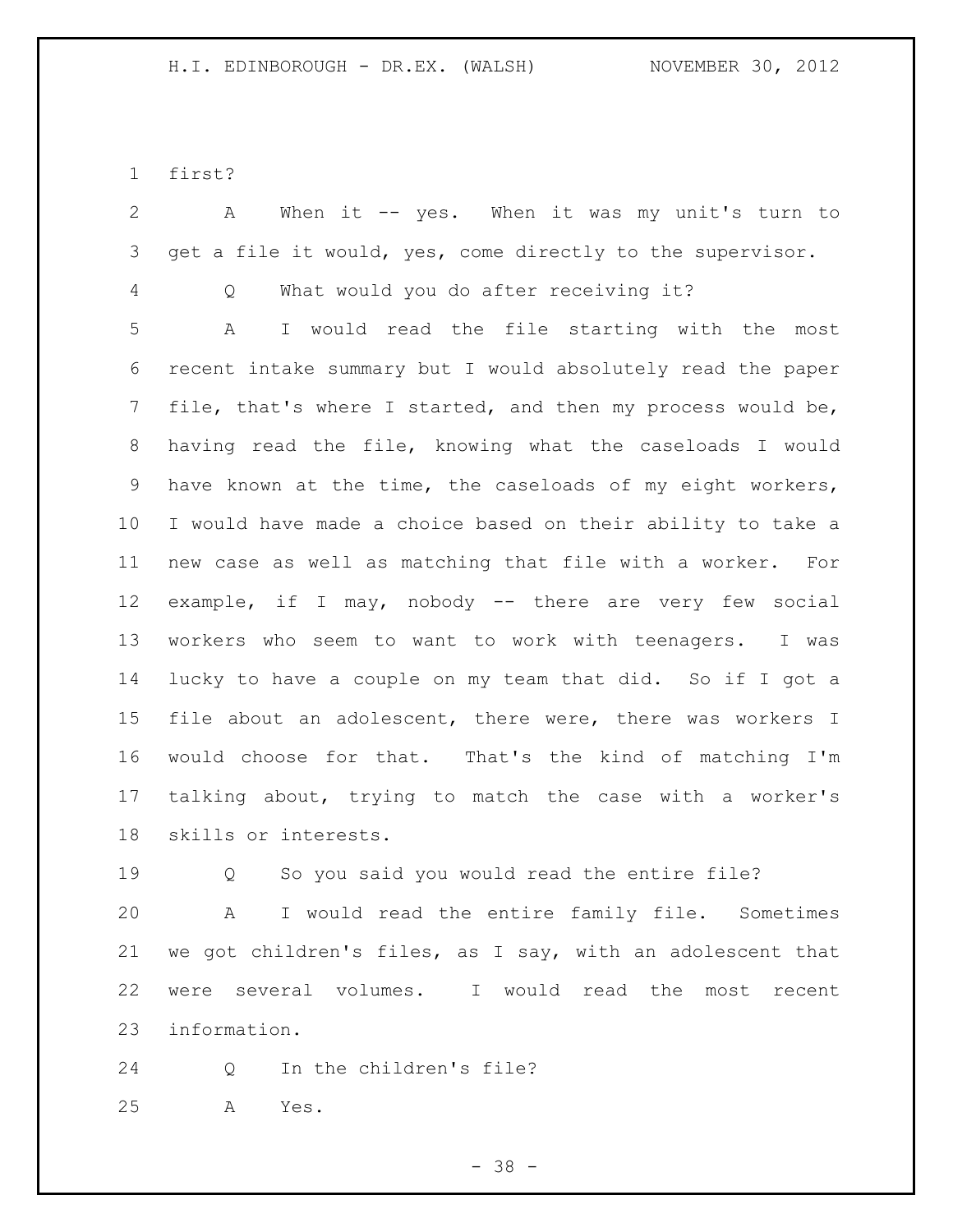Q But in the family file you would read the entire file?

A I would read the file.

Q Not just the most recent --

A No.

 Q -- material. Would you also look at the CFSIS file?

 A Sometimes. The only information in my, when I was supervising family service units, was the -- that I -- that wouldn't be right on the paper file, would be the information in the intake module. The intake module was a separate computer program, if you like, that was the actual notes of the intake worker that, that wasn't reproduced on paper into the physical file, was rather summarized in the intake summary.

 Q Was the intake module in effect in 2003? A I don't know. That's a very good question. Q I think it was not.

 A Okay. Then I wouldn't have looked at CFSIS. Q Okay.

 A Can I just say why I would read the entire family file?

Q Please.

 A Because it speaks to how, and I'll keep it brief, but it speaks to, in part, to how I made decisions with my

- 39 -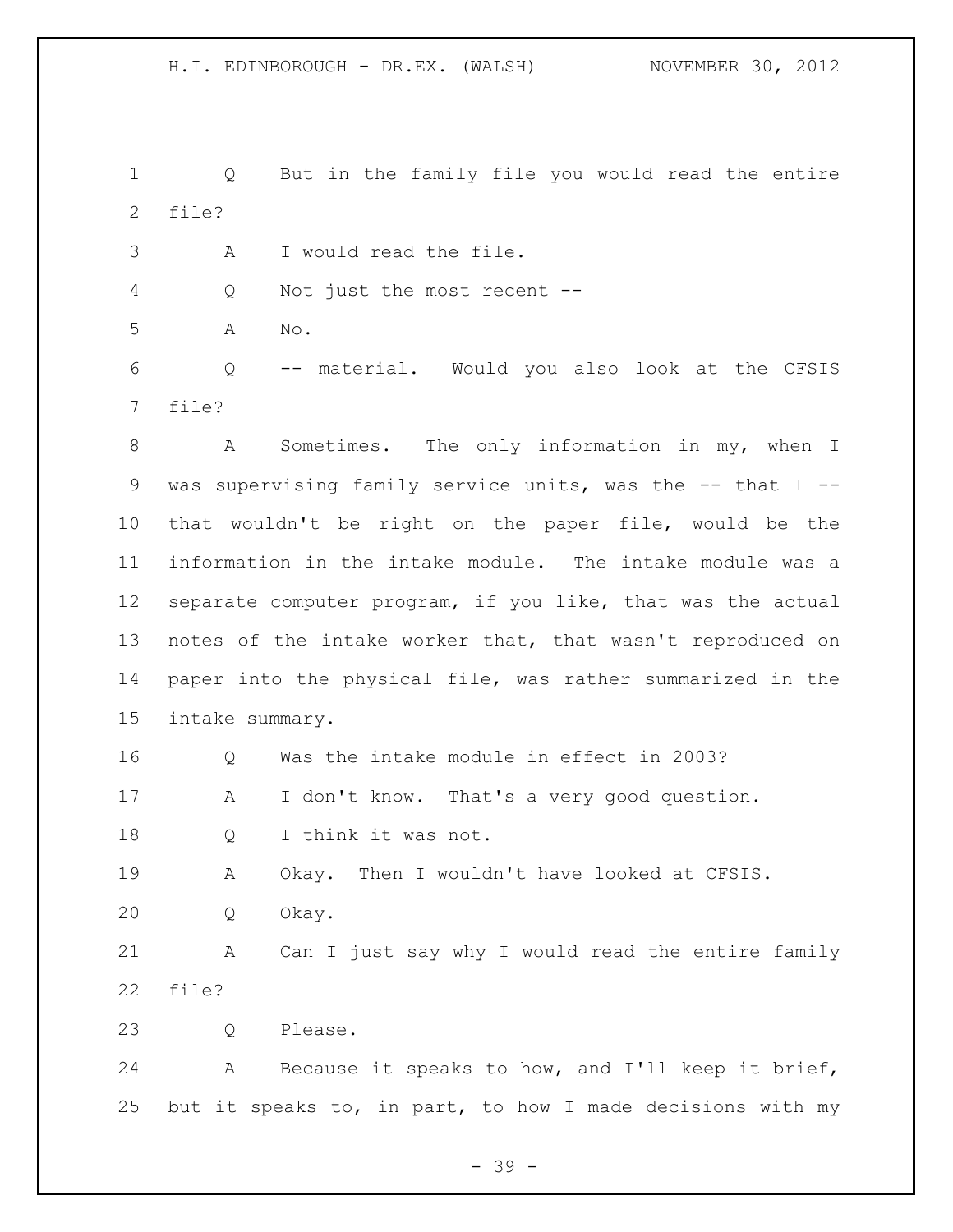workers about families. If, if you had a family file that was fairly lengthy in terms of chronology, looking at that family's progress or lack of progress was very important. So if you had a family file that went back years and years, it was very important to me to know where did we start with these people and how far has this family come. That's why it was important to me to read the whole file. I think that to do this work you need to believe that people can make positive change.

Q Thank you.

A Otherwise you can't do the work.

 Q I want to talk for a minute about risk assessment. What was expected of a family service worker in terms of performing risk assessment?

 A Files came to us from intake with an assessment on it of risk. That was, that was often out of the intake unit that sent files to the northwest part of Child and Family Services, the north end where we worked. We had, we got very thorough intake summaries. They came up with, and I can't say how because I never worked at intake, but they came up with an assessment of what the risk was based on their experience, based on history. When we got that file we certainly would pay attention to what that, what the, what the intake summary said was the risk, however, my expectation would be that risk would continue to be

 $- 40 -$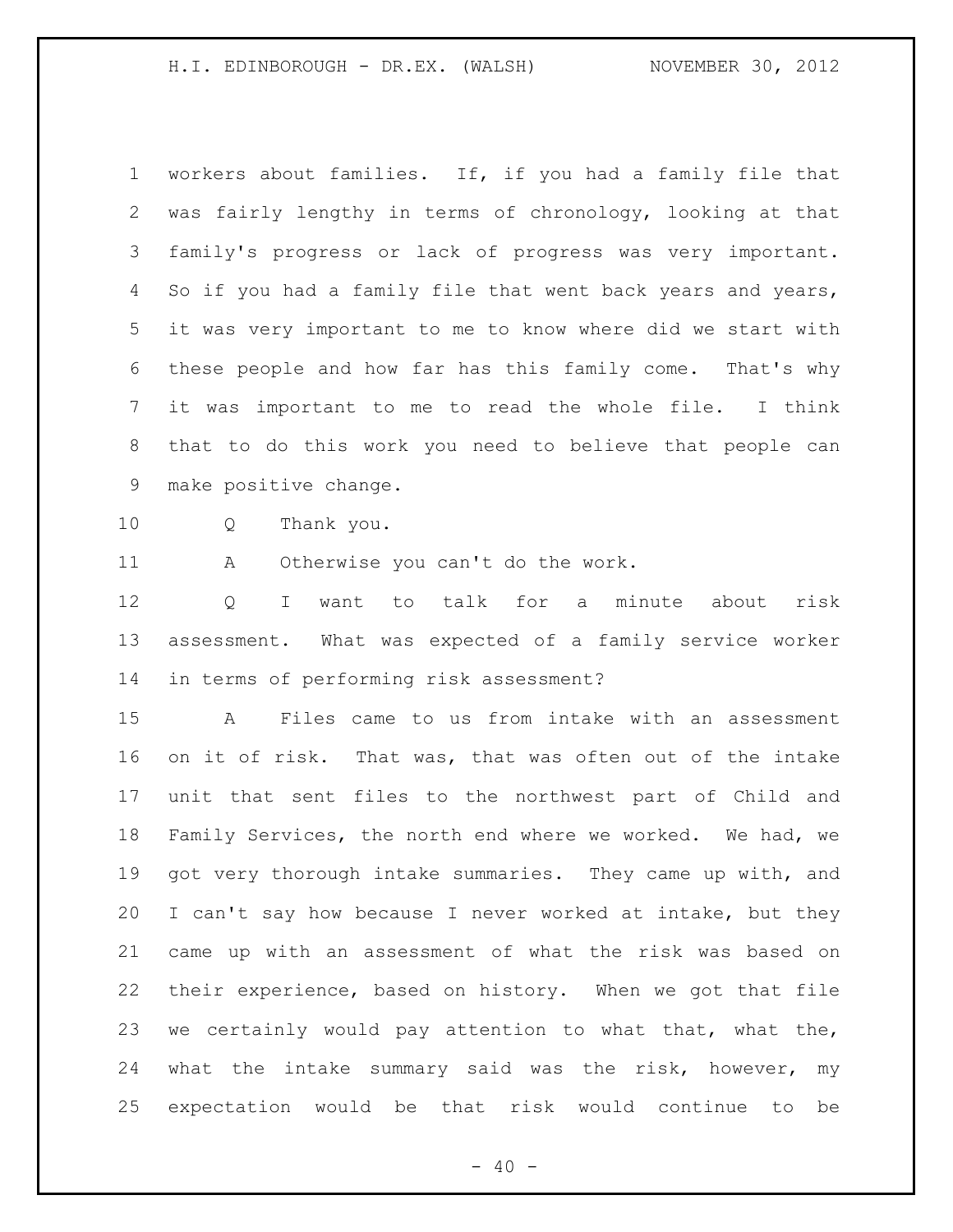assessed based on the experiences and the progress that the family service worker would then have with the family. We know that intake generally doesn't keep a file for too long. The idea is to send it to the long-term family service worker. And, and we know that relationships change from worker to worker, depending on the client. So my expectation would be that the risk assessment continues to evolve based on the work that occurs.

 Q And is a risk assessment different than a safety assessment?

11 A At that time that -- I would have -- I'm trying to think what I know now based, compared to, rather, what I knew then, and at that time I wouldn't have known the answer to that. I mean I know now that they're different things but I, I don't think I would have seen them as different in '03.

 Q Okay. In '03 what was your understanding of a risk assessment?

 A Pretty much what I've said. It's what, it's what the intake summary, it started where the intake summary determined where risk was at at that point in time, at the time the file transferred.

Q Risk of what?

 A Well, whatever they said. There's, there's a risk that there may be a family breakdown and the children

 $- 41 -$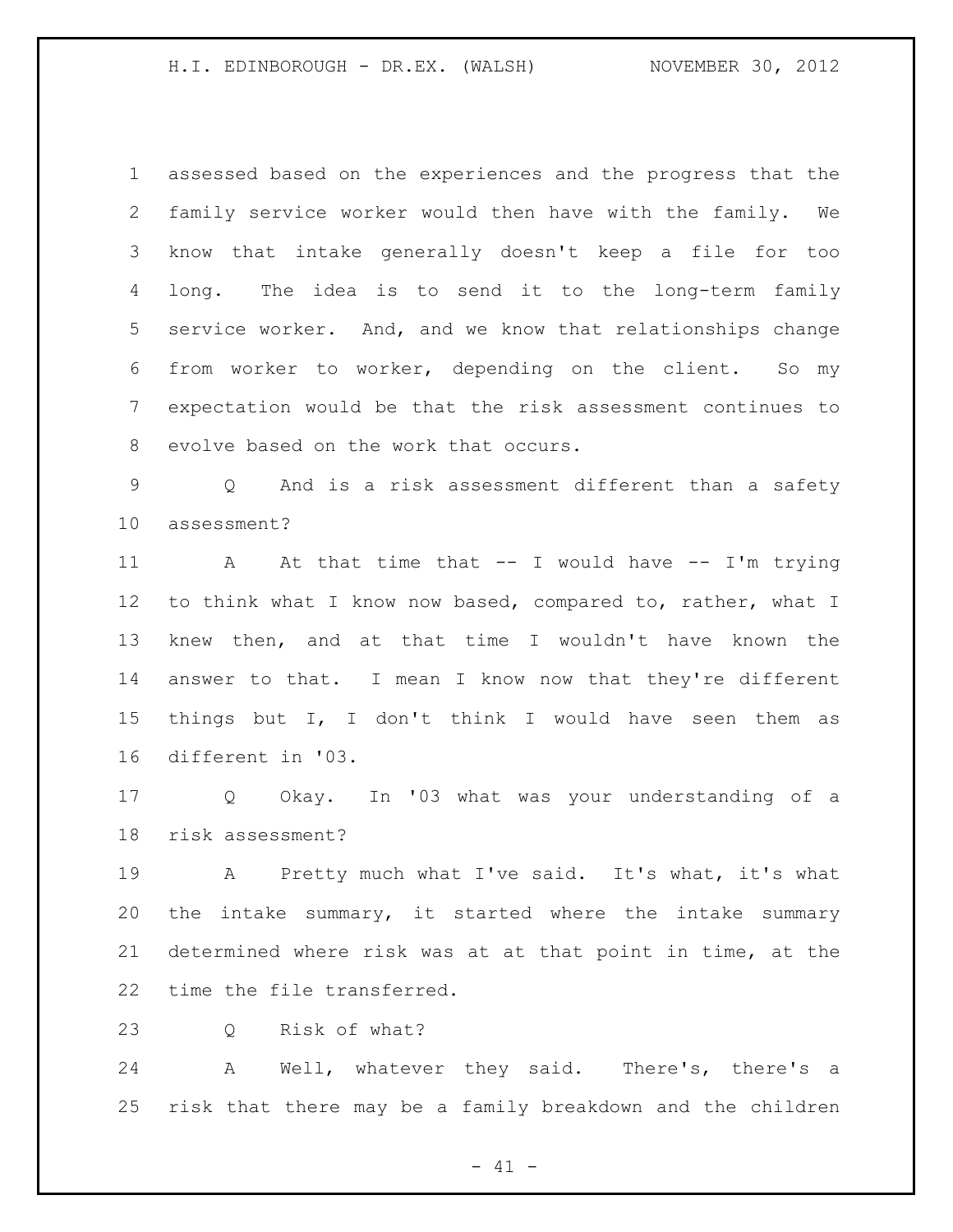| $\mathbf 1$     | may come into care. There's a risk that if this child is    |
|-----------------|-------------------------------------------------------------|
| 2               | returned they may end up back in care. It's a risk of       |
| 3               | whatever was pertinent to the situation of that particular  |
| 4               | file. Their risks spoke to, generally coming from intake,   |
| 5               | whatever they thought the risk might be. It, it varied.     |
| 6               | Q And now you say you have an understanding that            |
| 7               | there's a distinction between a risk assessment and a       |
| 8               | safety assessment?                                          |
| 9               | Well, for me now, it's, it's, the<br>A<br>safety            |
| 10              | assessment comes out of the intake module and it's a more   |
| 11              | immediate thing. Risk is more about future harm to me or    |
| 12 <sup>°</sup> | the potential for future harm to a child.                   |
| 13              | Q In 2003, when you were looking at assessing risk,         |
| 14              | were you thinking of that in terms of assessing long-term   |
| 15              | harm to a child?                                            |
| 16              | A<br>I'm going to have to ask you to ask me that            |
| 17              | again.                                                      |
| 18              | Going back, putting yourself in 2003, was the<br>Q          |
| 19              | risk assessment that you required to have done, what        |
| 20              | timeframe was that risk assessment looking at or taking     |
| 21              | into consideration?                                         |
| 22              | A Well, the entire duration of when the worker              |
| 23              | would have the file. If a file had come to us with          |
| 24              | something that said medium or high risk, the goal would be  |
| 25              | to reduce, always to reduce risk over the life of the file, |

- 42 -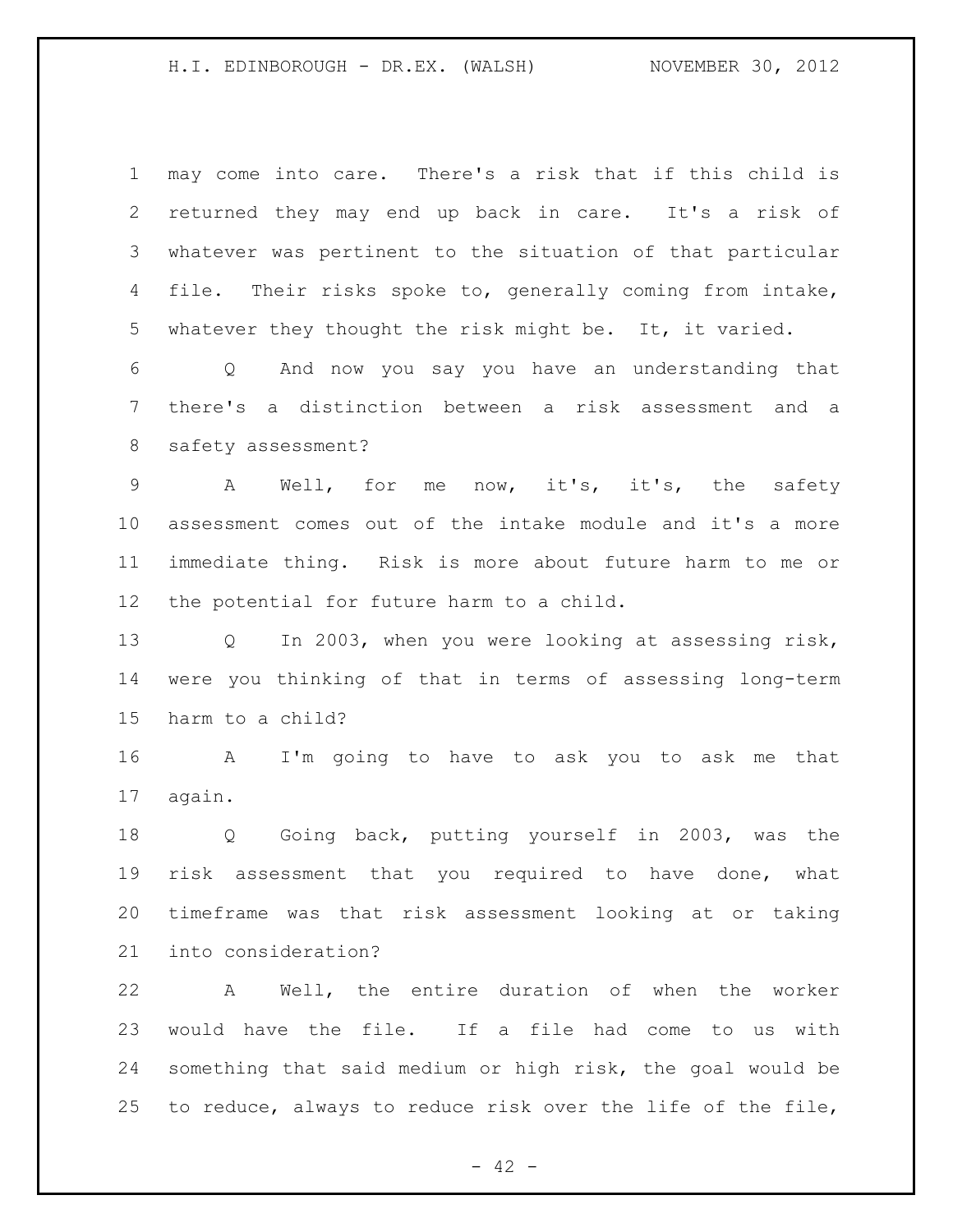| $\mathbf 1$    | over the life of the time that the worker worked with that         |
|----------------|--------------------------------------------------------------------|
| 2              | family. If it came at high or medium risk, the goal would          |
| 3              | be to reduce it to low risk, low risk of whatever the issue        |
| 4              | was. Certainly primarily low risk of harm to a child, low          |
| 5              | family breakdown, low risk -- whatever the<br>risk<br>to           |
| 6              | presenting issue was, let's reduce the risk or eliminate           |
| $\overline{7}$ | it.                                                                |
| $\,8\,$        | And harm could be abuse or neglect?<br>Q                           |
| $\mathsf 9$    | Of a child?<br>Α                                                   |
| 10             | Q<br>Yes.                                                          |
| 11             | A<br>Yes.                                                          |
| 12             | Did risk assessment, going back to 2003, did it<br>Q               |
| 13             | cover an assessment of the child's safety at a given point         |
| 14             | in time?                                                           |
| 15             | It would.<br>A                                                     |
| 16             | Did it also assess the long-term wellbeing of a<br>Q               |
| 17             | child?                                                             |
| 18             | From intake?<br>Α                                                  |
| 19             | No, at the time that your family services worker<br>$\overline{Q}$ |
| 20             | would be assessing the risk to a child, did you expect that        |
| 21             | they would consider the child's long-term wellbeing and            |
| 22             | govern their actions based on that, what would be of               |
| 23             | benefit to the child's long-term wellbeing?                        |
| 24             | Depending perhaps on the, on the age of the<br>A                   |
| 25             | child. I wouldn't expect a worker to say that, you know,           |

- 43 -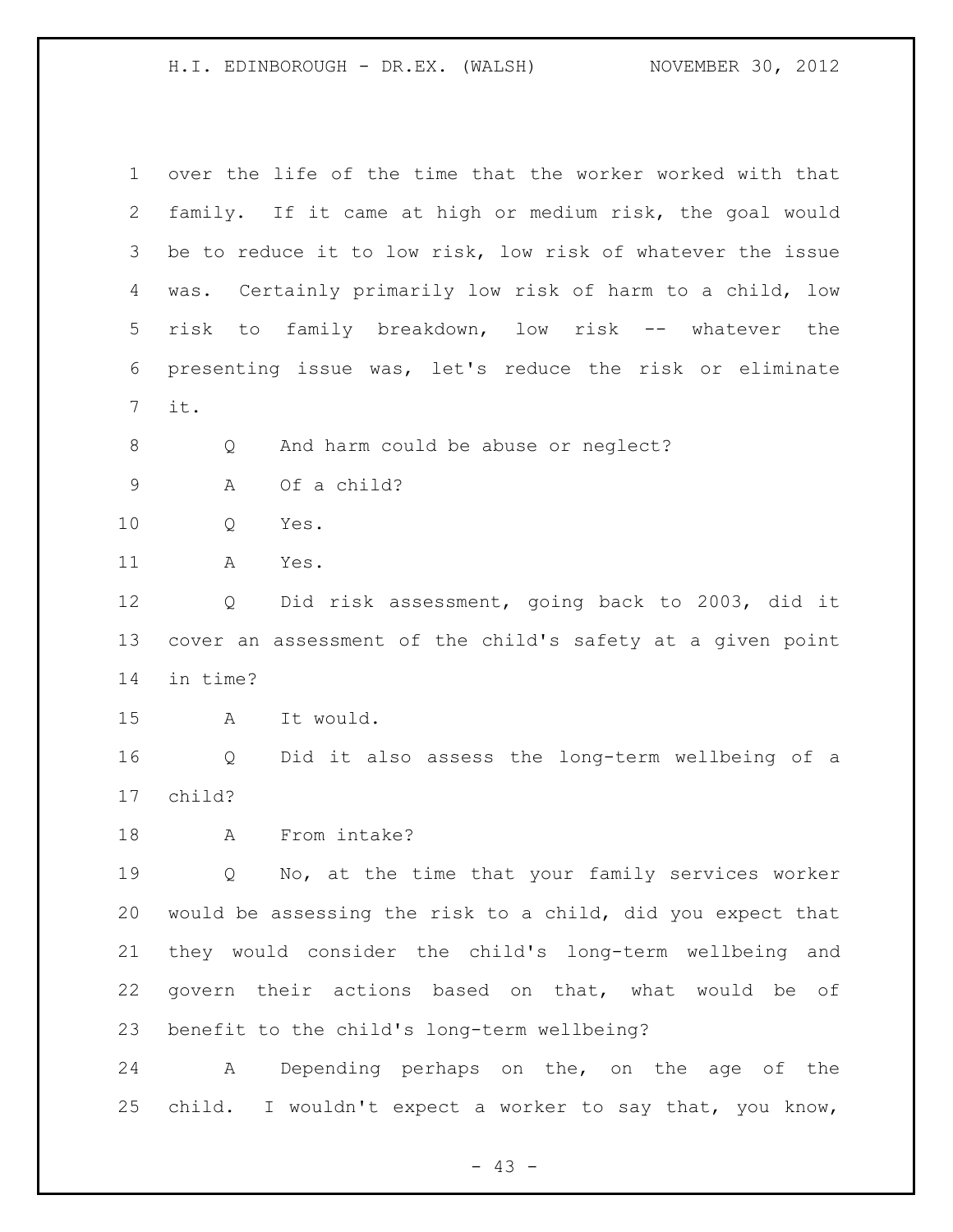| $\mathbf{1}$ | an infant, everything seemed fine now and the infant was             |
|--------------|----------------------------------------------------------------------|
| 2            | safe and then be able to predict that it would have a, I             |
| 3            | don't know how long term. They wouldn't be able to predict           |
| 4            | that child would do at school or what kind of a<br>how               |
| 5            | teenager they'd be, so I'm not sure what you                         |
| 6            | So then the actions taken on the file would not<br>$Q \qquad \qquad$ |
| 7            | take into consideration those longer term eventualities?             |
| 8            | No, I wouldn't expect a social worker to speak to<br>$\mathbf{A}$    |
| 9            | that, no.                                                            |
| 10           | In the course of your work as a supervisor did<br>$Q \qquad \qquad$  |
| 11           | you access community resources?                                      |
| 12           | A Oh yes. Not me personally but that was always                      |
| 13           | encouraged. It was, it was the only way to get everything            |
| 14           | done on every file was, was to use the community resources           |
| 15           | that were in the area.                                               |
| 16           | So those were important to your work?<br>Q                           |
| 17           | Absolutely.<br>А                                                     |
| 18           | Okay. Did you find that clients were<br>Q<br>less                    |
| 19           | resistant to working with a community resource than working          |
| 20           | with a CFS worker?                                                   |
| 21           | Yes, often.<br>A                                                     |
| 22           | Did you find there were any impediments to<br>Q                      |
| 23           | accessing those community resources?                                 |
| 24           | There always seemed to be waiting lists.<br>$\mathbf{A}$<br>There    |
| 25           | were a lot of very good resources in the north end.<br>In            |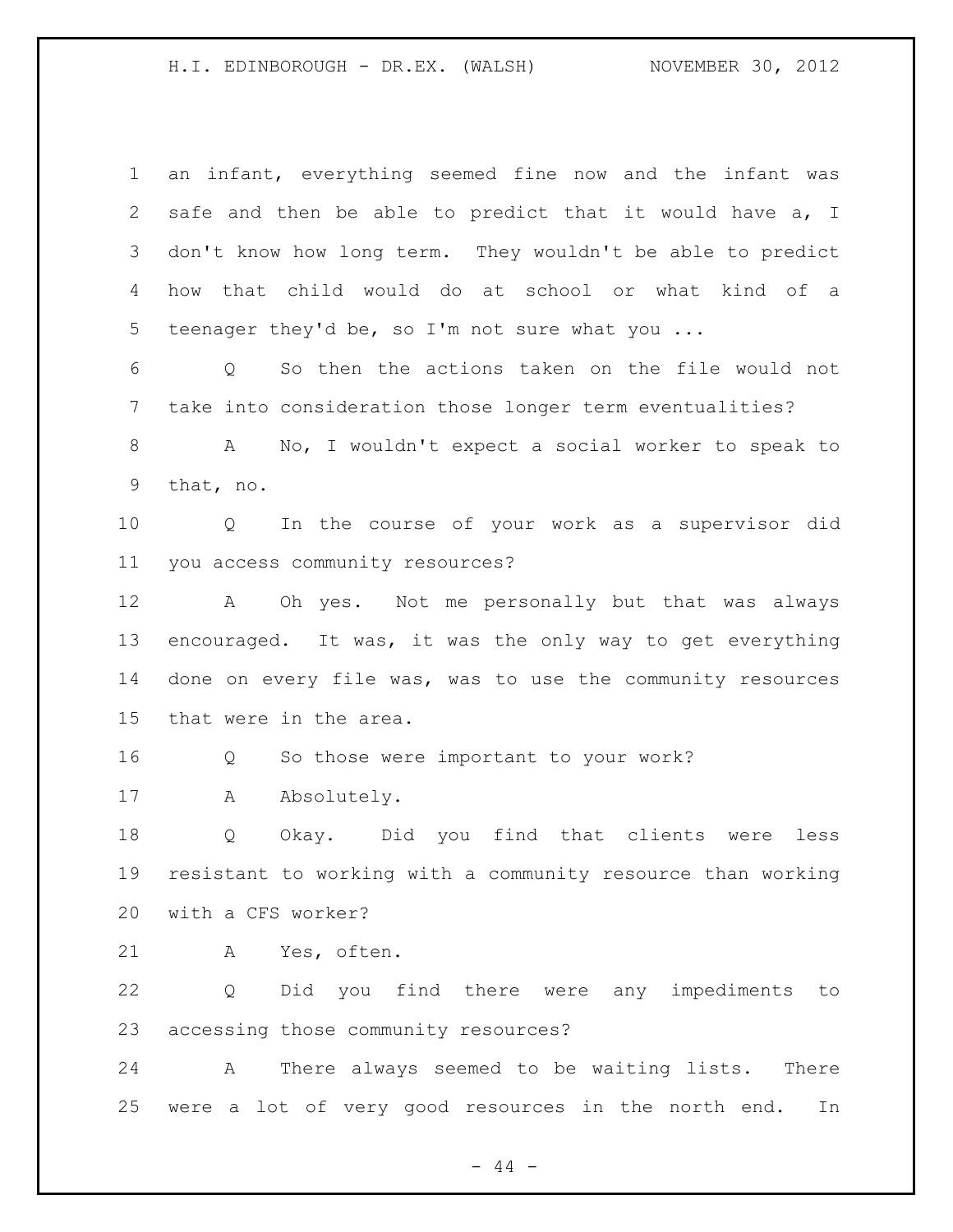live-in resources for women and their children, addiction resources and parenting, not a program but organizations that helped people with their difficulties in parenting but there always seemed to be a wait list for the more formalized programs, but there were drop-in programs that people could access but that would be the impediment is that there were wait lists.

 Q Because I imagine if a social worker felt that someone needed, for instance, to get into an addiction program they would need it as of that moment.

- A That would be ideal.
- Q Right.
- A Yes.

 Q All right. Let's, let's go now to the work specifically that was done with Phoenix's family and you talked about the intake assessment that you received or your unit received and that's at pages 37365 to 37375. It's CD, it's from CD1796, which is Mr. Sinclair's protection file. So if we look at the last page, 37375, you'll see that the date of transfer is June 27th, 2003.

A Yes.

 Q And the worker, the intake worker was Laura Forrest and her supervisor was Andrew Orobko.

A Yes.

Q So you received this transfer summary around

 $- 45 -$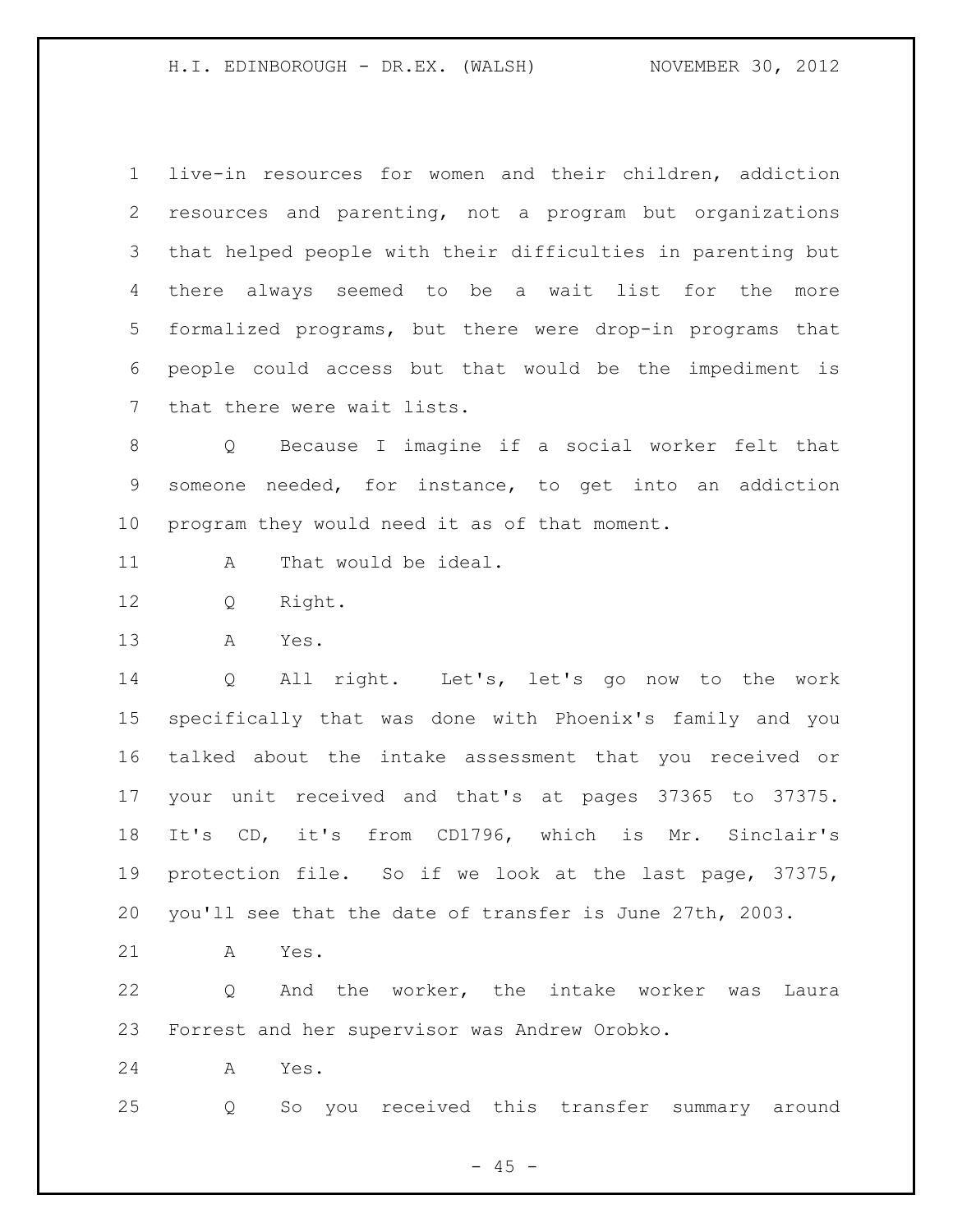June 27th or on June 27th, 2003? A Yeah, I couldn't say -- I mean if that's when she finished writing it, it would have been to us within a few days of that. Q Okay. A Maybe the same day. Q And how quickly would you assign a file once you received it from intake? A Certainly within a week, shorter ideally but ... I wouldn't keep them in my file, in my office. I would assign them fairly quickly. Q You assigned this file to Stan Williams. A I did. Q Can you explain why you chose Mr. Williams? A Yes. Stan Williams was one of the eight workers on my team who I really didn't know that well. He was there on workload relief. He was there when I got there in the spring of '03, but he was a male aboriginal worker who I came to learn used culturally relevant ways of working with clients in the north end of Winnipeg. Many of our clients were aboriginal and it was really quite a great thing to have an aboriginal worker on my team and one that practiced in a cultural way and a male and I say that because most social workers at that time, perhaps still, are female and with some clients and some families, I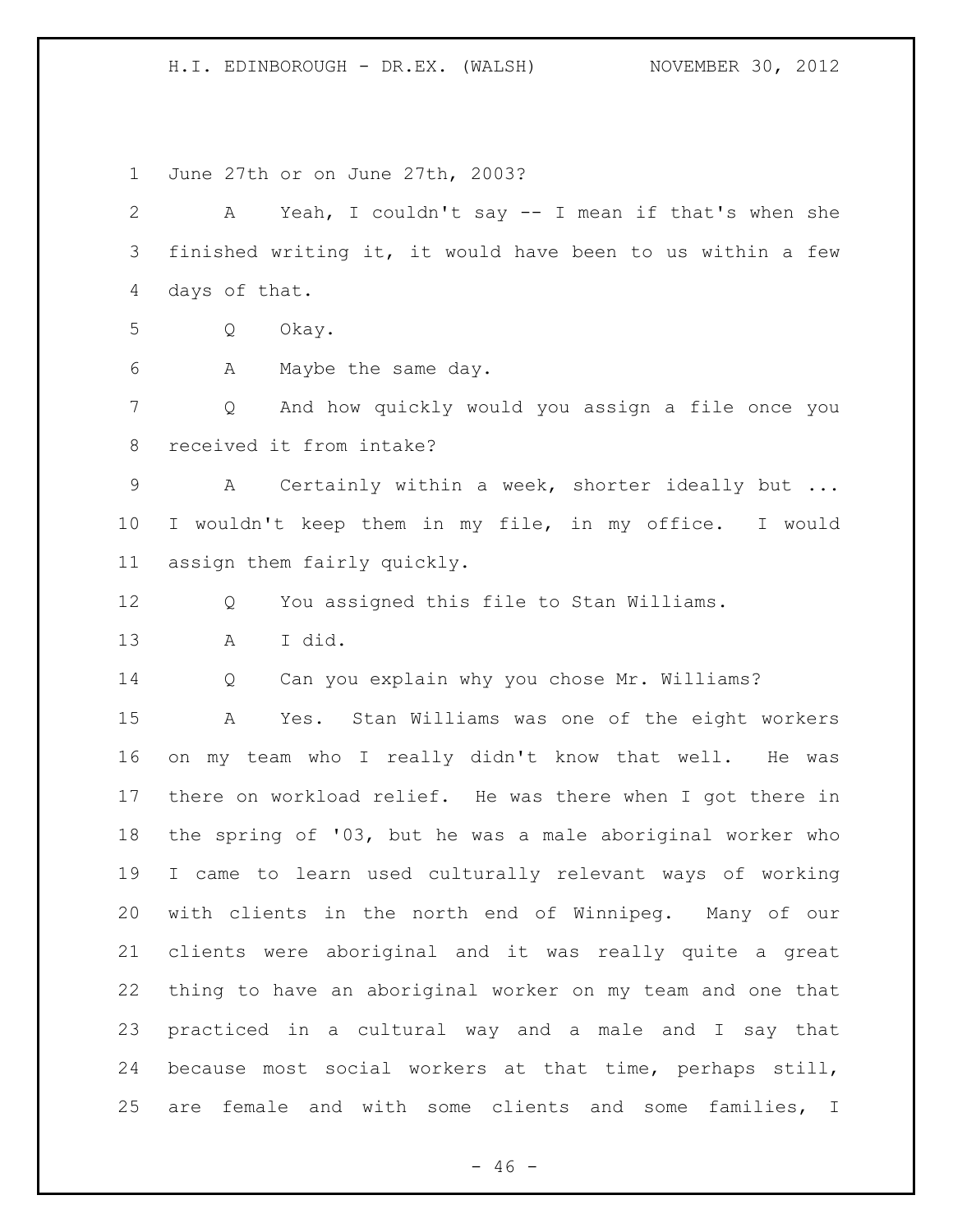believe that they, they would, might perhaps respond better to a male worker. So to have a male aboriginal worker was great. And I chose Stan for this -- did you ask me that, why I chose Stan?

Q I did.

 A Given that I could see from reading the file that one of the problems with Steven Sinclair was that he was resistant to CFS involvement, my hope was that Stan's approach and Stan's being aboriginal might, might meet with less resistance from Steven than had previously been the case.

 Q What would you have expected Mr. Williams to review when you assigned the file to him?

 A Same thing as me, the entire paper file. He would, he would need to know the history.

 Q Now we know that unfortunately Mr. Williams passed away in 2009, I think.

A Seven?

Q 2007?

A I'm not sure. I don't know. He did pass away.

 Q And so we're going to have to go through the work that he did with your testimony.

A Okay.

 Q So you said that Mr. Williams was already in the unit when you got to it, when you --

- 47 -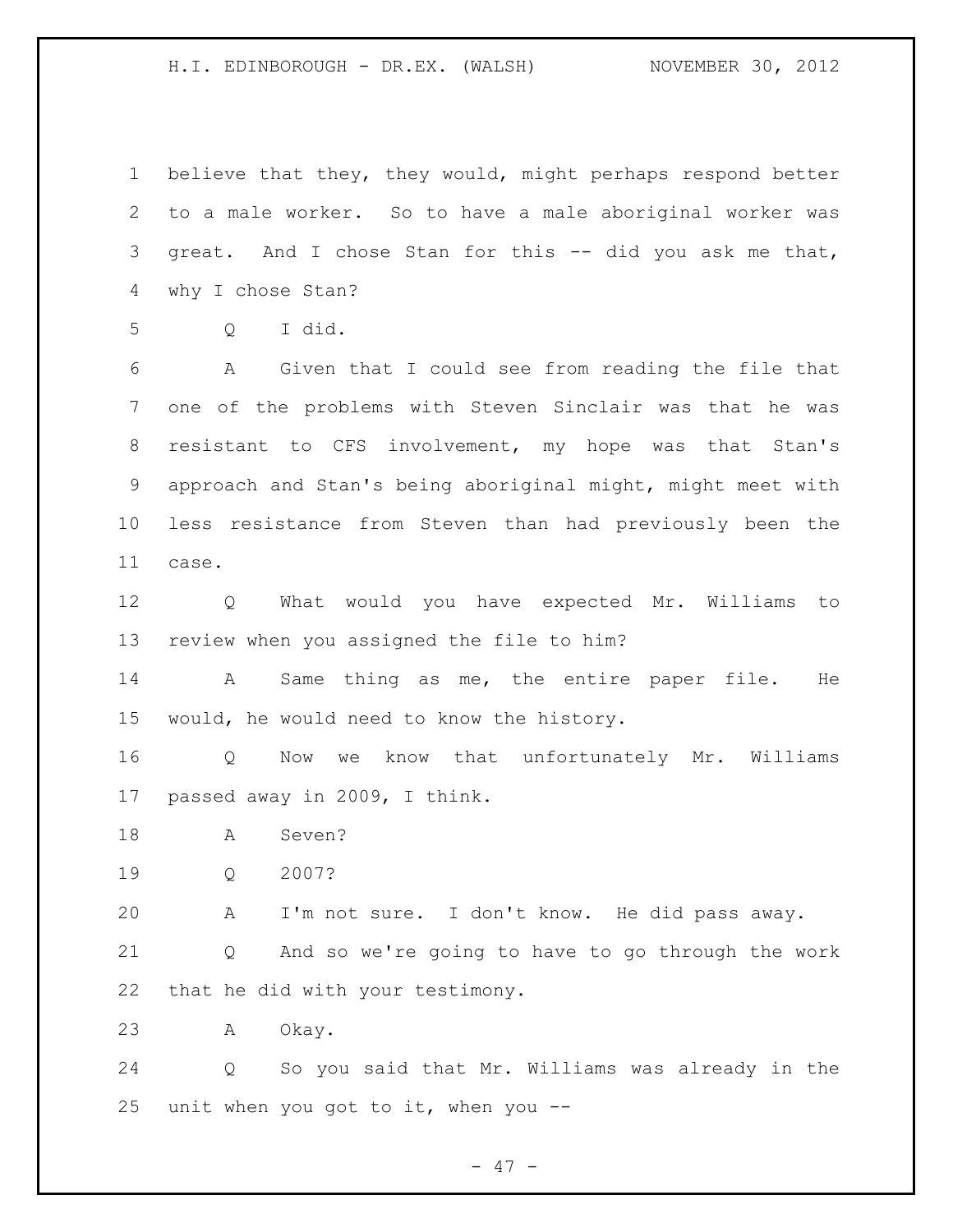1 A He was.

- Q -- started supervising it?
- A Yes.

 Q Do you know how long he stayed with your unit? A I don't remember exactly. I remember he came to our Christmas dinner but I think he had already left by then. So I arrived --

8 THE COMMISSIONER: In what year?

9 THE WITNESS: Of '03. So I -- he was there when I got there in April of '03. I believe he was gone by the end of the year, back to his original unit. He was from a different Winnipeg CFS unit.

## BY MS. WALSH:

 Q And when the file was transferred to your unit, were you aware there was also a file that had previously been opened in Samantha Kematch's name regarding protection issues for Phoenix?

19 A I was, I was aware, yes, because that was clear in the, in the previous summaries that were in Steven's file.

 Q And so, for instance, if we look at Laura Forrest's transfer summary at page 37366, under the heading "History", it says:

 $- 48 -$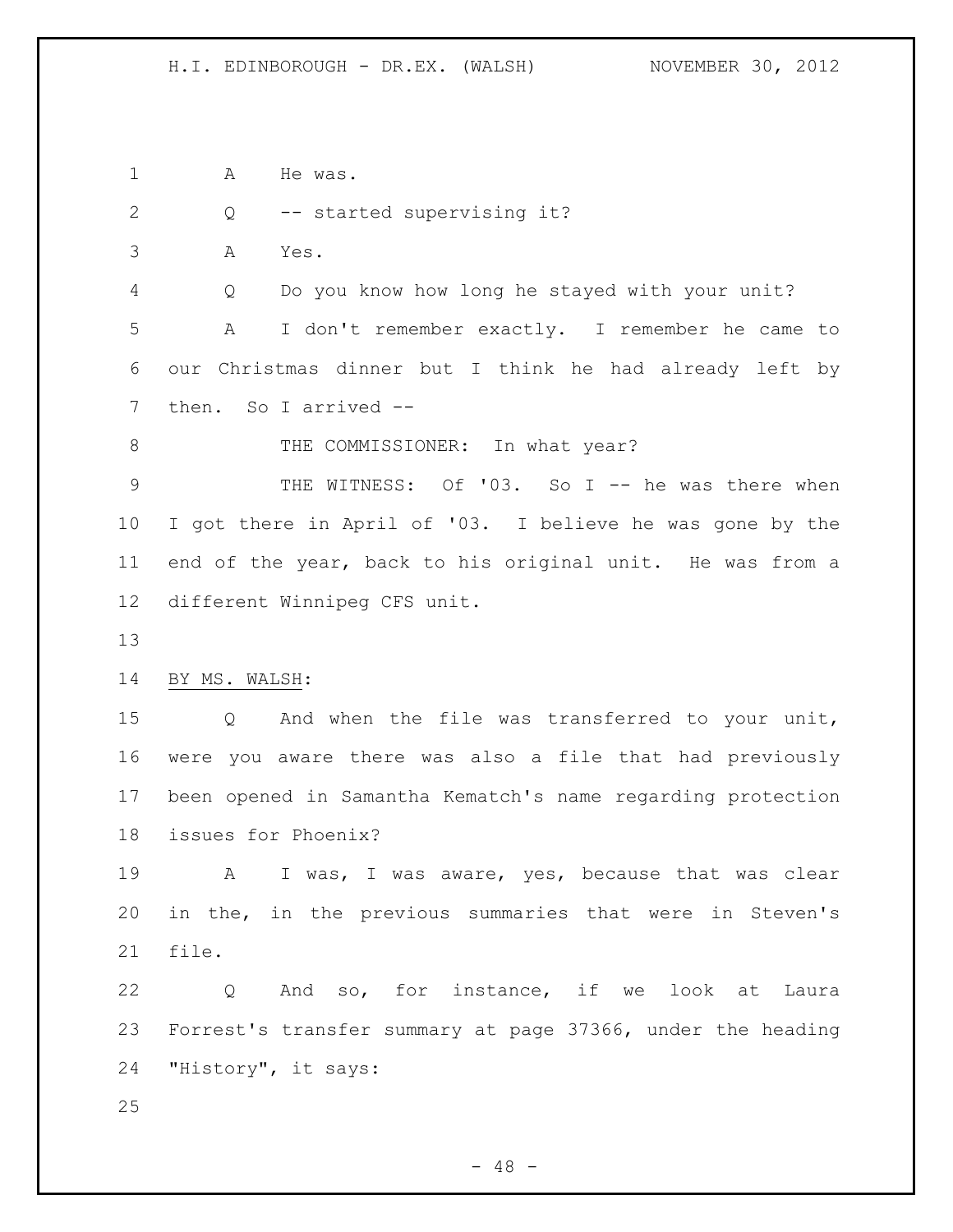"There are two protection files with respect to these parents and both contain pertinent information regarding the children Phoenix and **120 [the baby].** Samantha Kematch is 6 the case reference for ..." That particular file and then it goes on to discuss it. Did you ask to see Ms. Kematch's file? A I did not. Q Do you know why? A Because, as we will perhaps see in previous recordings, in previous summaries, rather, she had been absent from this little family since the summer of '01. As far as I could tell in June of '03, July of '03 when we had the file, Samantha had not been a part of the family since the summer of '01, so for two years Steven had been the primary -- well he had been the only parent. Q And that was information you were able to see from reading this intake summary? A Right. Q You didn't think then there was anything of specific relevance in Ms. Kematch's file? 24 A At that time we saw Steven as the client and his children, well child, and no, I didn't. We were working

- 49 -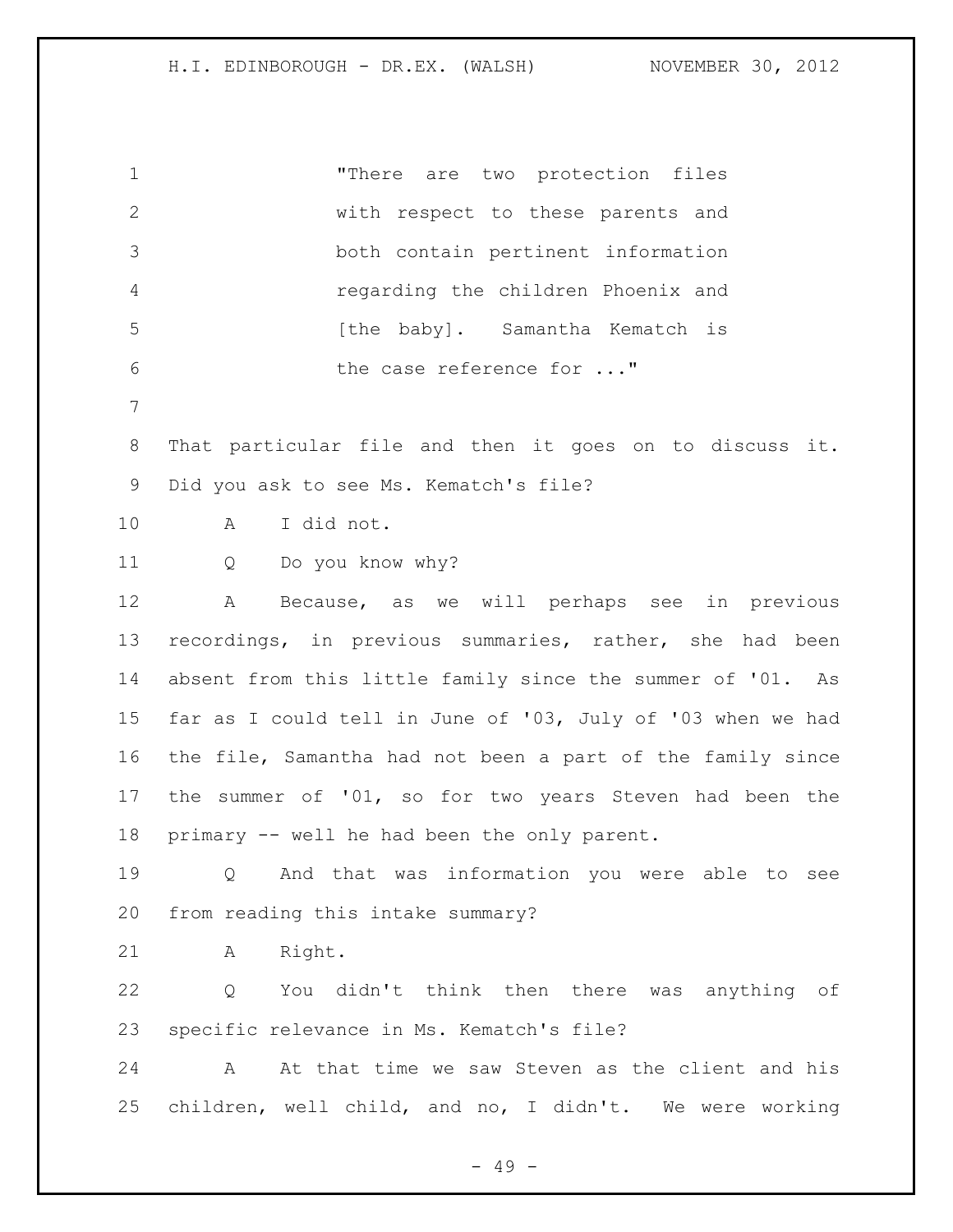with, the plan was to work with Steven. Q And I'm going to say that I've been advised by, by Mr. Sinclair's counsel that he is definitely Steve not Steven. A Oh, sorry. Q And so we'll try and refer to him that way. A Okay. Q I know that all the files call him Steven and it's a small thing but one likes to have one's name referenced -- 11 A Absolutely. Q -- properly. 13 A I will be careful of that. Q Okay, thank you. Did you ask to Mr. Sinclair's child-in-care file? A No, I didn't. Q Why not? A I think probably, I don't recall what I was thinking then but if you ask me today, the references I believe, in the file that I had in front of me, to Steven's childhood weren't enough to, to make me think that I absolutely needed that and again, because he was -- because I believed that people make changes. So to read a file that spoke to what he like at 11 or 14 as an adolescent that did not want to be in CFS care, I wasn't sure that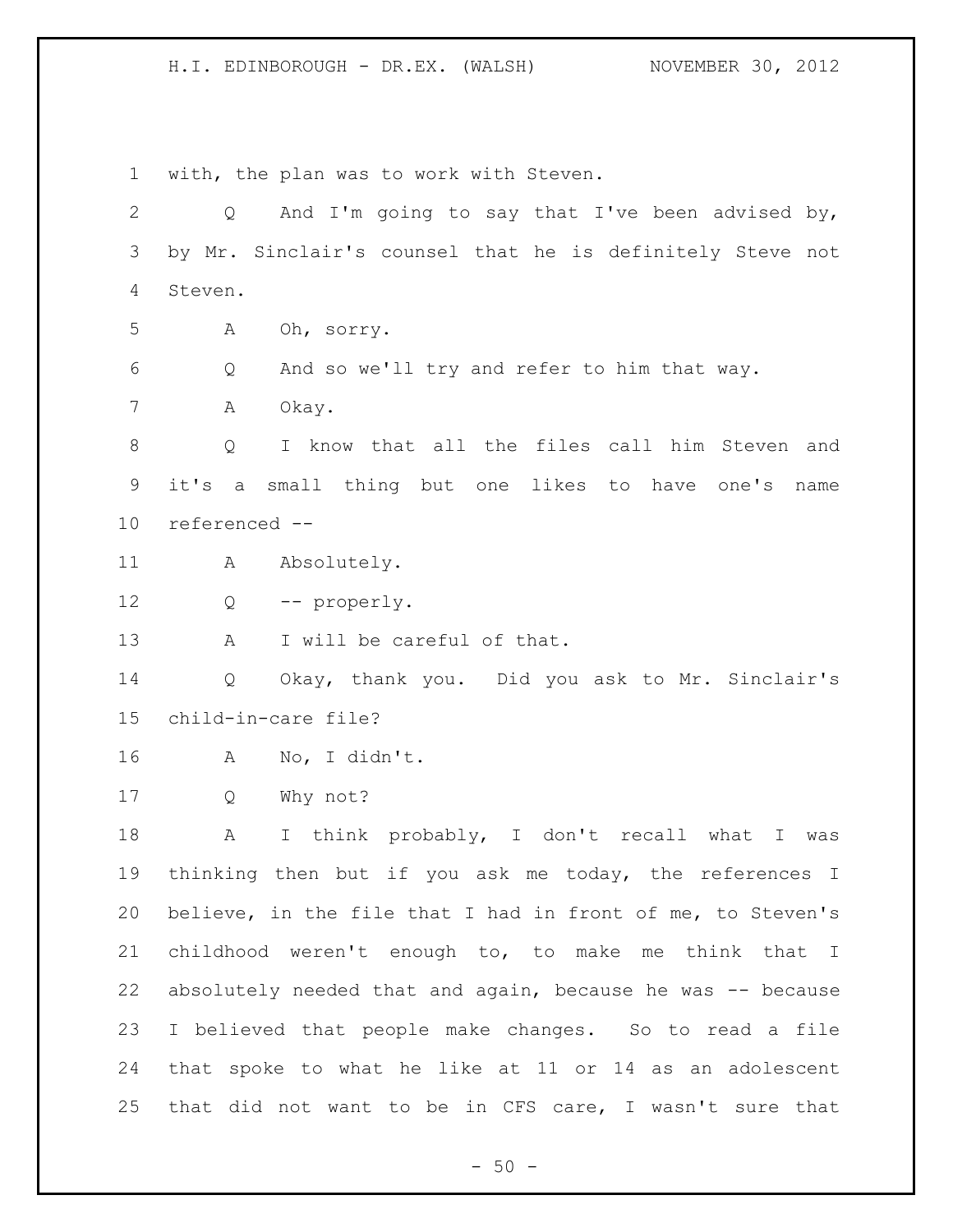that would be the least bit helpful information when what we had before us was a young man that had clearly stepped up to, to ensure that he was going to be the caregiver for his child or children. Not that one's childhood history isn't important, but on some level it appeared as though Steven had overcome some of that.

7 Q And by 2003 he would have been 23?

 A I believe so. He was born in '80 I think it said.

 Q If you had wanted to see Mr. Sinclair's child-in- care file was there a process that you could have used to get access to it?

 A There was. I noted in other summaries here that previous workers had endeavoured to get his permission to have his child-in file reopened. I'm not sure that was always necessary. I, I do recall having workers ask for and get child-in-care files so I don't think it would have been terribly difficult but I might be wrong.

 Q Now you said you read Ms. Forrest's entire intake transfer summary?

A Yes, oh yes.

 Q And was there specific information in particular that you were looking for when you read it?

 A Well, as in any case, what caused the file to re-open, to open or re-open, as in this case, what was the

 $- 51 -$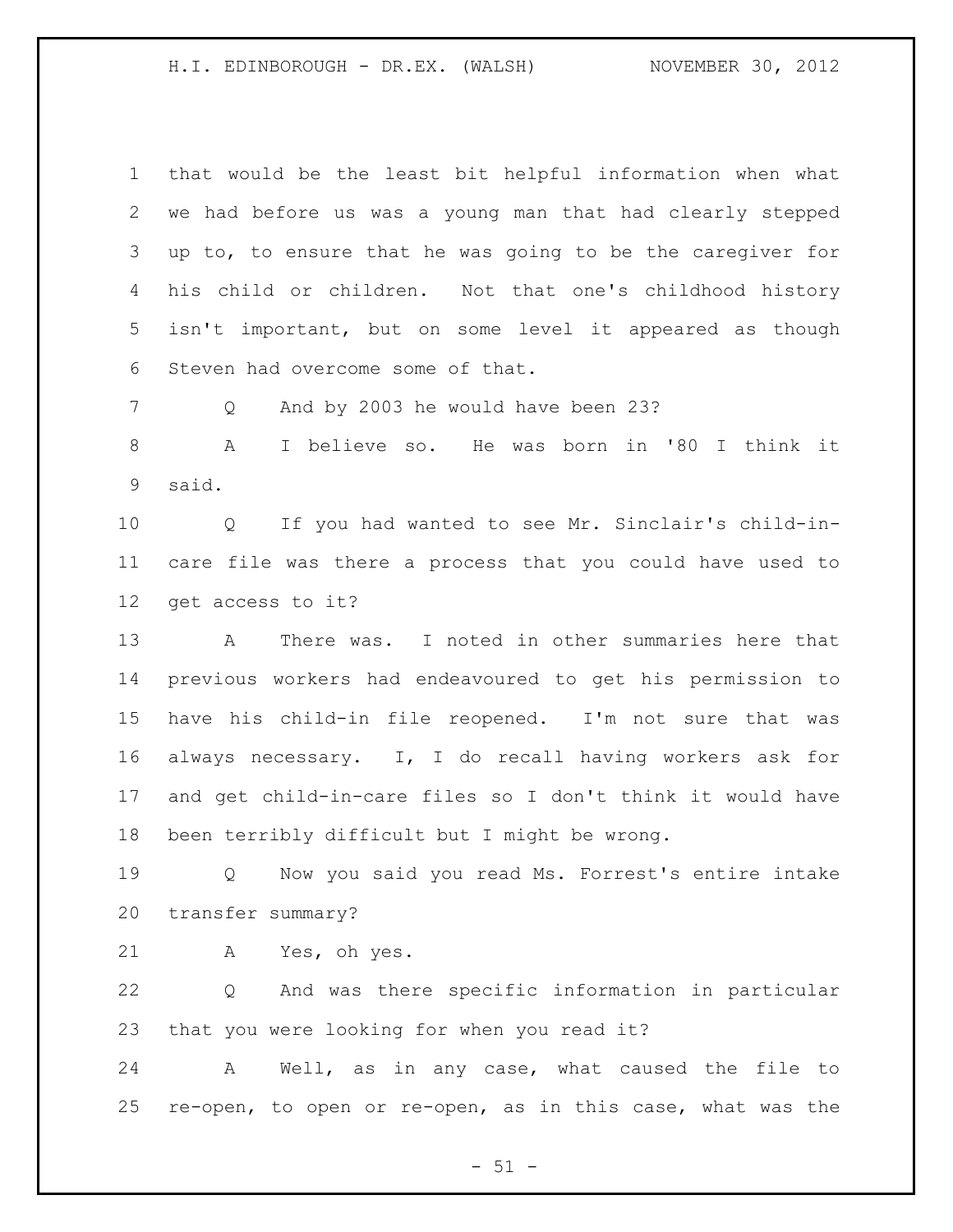| $\mathbf 1$ | presenting issue, how had the parent responded to that    |
|-------------|-----------------------------------------------------------|
| 2           | issue, what, what had intake done as a result and what    |
| 3           | needed to be done next. It's a pretty -- it's generally   |
| 4           | sort of why we read the intake summary.                   |
| 5           | Q So if we look at, for instance, at the bottom of        |
| 6           | page 37366, there's information there about Steve's       |
| 7           | childhood. So reading towards the end of the paragraph it |
| 8           | says:                                                     |
| $\mathsf 9$ |                                                           |
| 10          | "Steven's biological mother's file                        |
| 11          | was closed in January 1992 as                             |
| 12          | there were no children under the                          |
| 13          | age of 18 years in the home. It                           |
| 14          | would appear that Steven is the                           |
| 15          | second youngest of eight children                         |
| 16          | born to  his family of origin                             |
| 17          | [and it] was fraught with issues                          |
| 18          | concerning alcoholism, neglect,                           |
| 19          | sexual abuse, and domestic                                |
| 20          | violence. Steve has presented as                          |
| 21          | quarded and reluctant to share his                        |
| 22          | negative history as a child in                            |
| 23          | care which has prompted him to                            |
| 24          | parent his child in an effort to                          |
| 25          | spare her any similar<br>such                             |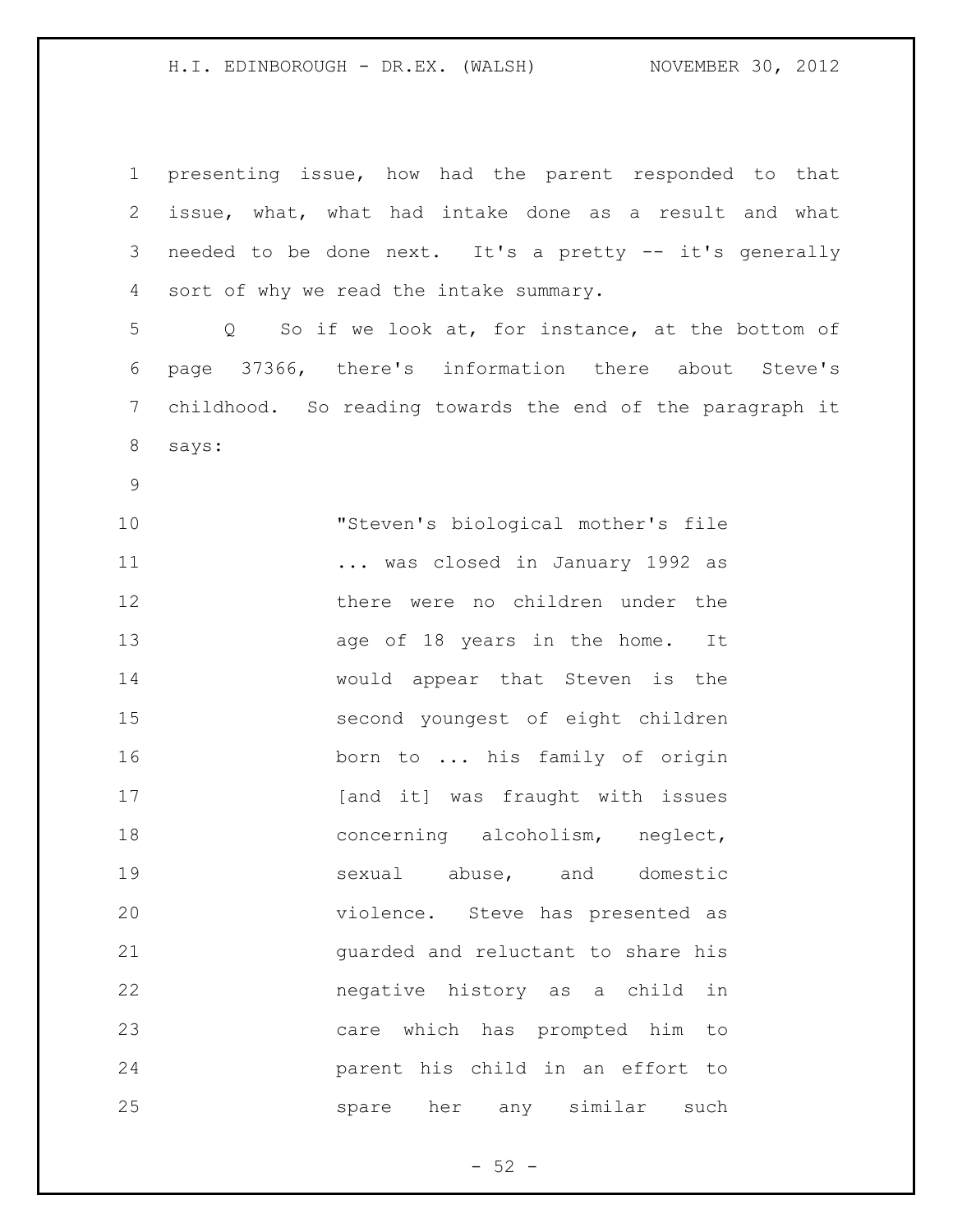experiences with the agency."

 So was that information relevant to you and your worker in working with Mr. Sinclair?

 A Yes. The fact that he came from a chaotic and dysfunctional family is important. It's not the only important thing but it has significance. The fact that he was guarded and resistant is not a surprise. As you've indicated or you asked earlier, people are indeed resistant to CFS involvement and Steve's experience with CFS had not generally been positive. And it's pertinent in that his own experiences had "prompted to parent his child in an effort to spare her any similar such experiences". So there's lots of important things in there, lots of pertinent things. I don't believe for a minute that every child who has been in agency care has been negatively impacted by that to the point where they shouldn't parent, that does not preclude people from parenting. I perhaps am jumping ahead in terms of information but I think what we also saw, if not in this summary but in others in this file, is that his sister, who came from the same family was in fact a very successful young woman with a job at Ma Mawi and her own three children. So it's not unimportant that Steven spent time in care and that it was a chaotic and dysfunctional family, but it's not the thing on which our

 $- 53 -$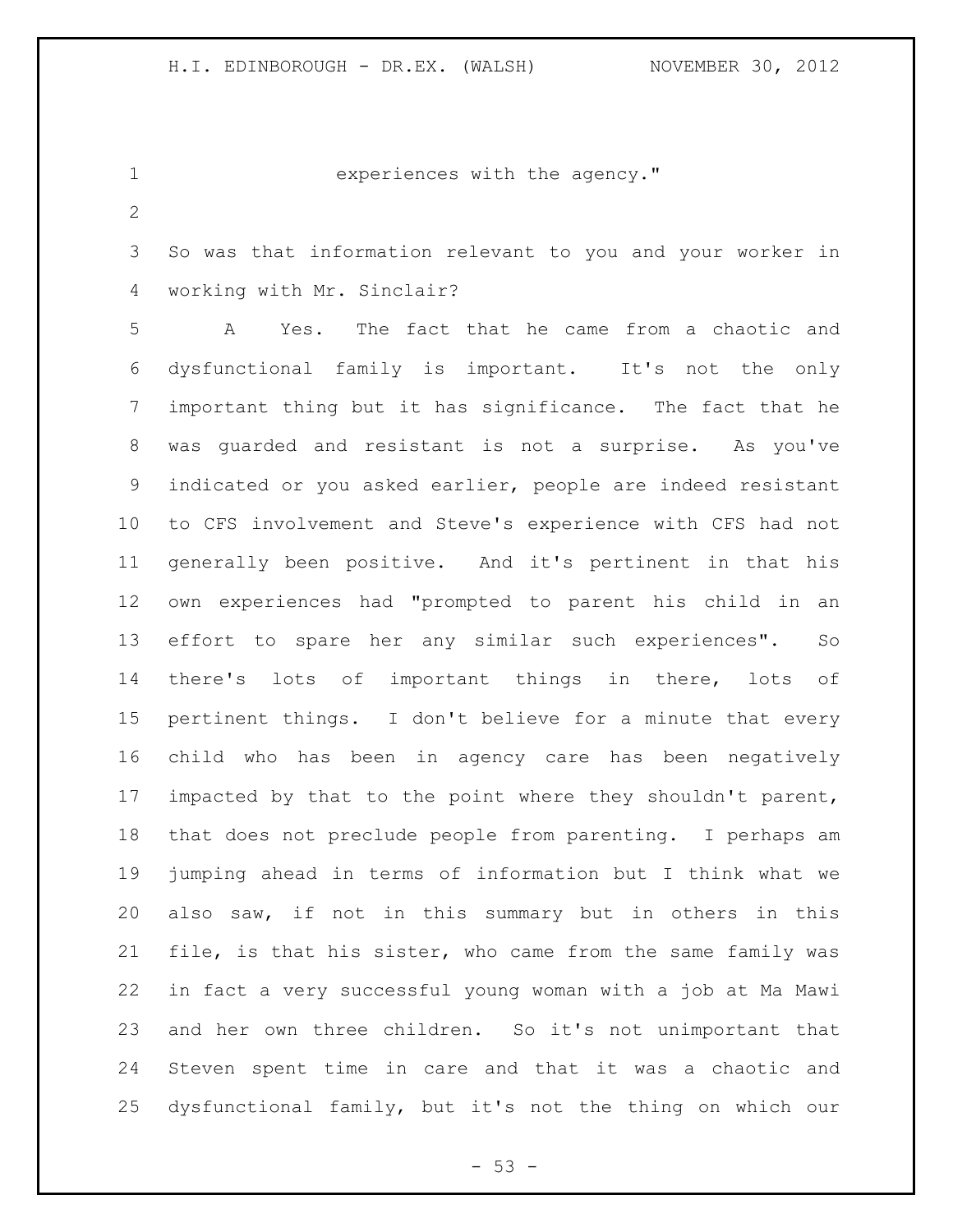case decisions would turn.

 Q What about the information at page 37373 with respect to the impact this information might have on Mr. Sinclair's ability to parent? I'm looking at paragraph that says:

 "Steven and Samantha have clearly indicated their mistrust and unwillingness to be involved with a child welfare agency however 11 they have not demonstrated a capacity and commitment to ensure their child's wellbeing enough for 14 the agency not to be involved. Unfortunately, because of their past involvement as wards of a child welfare agency they are not **18 receptive** to services from the agency and they deny or minimize any issues presented in an effort 21 to keep the agency away from them. They would do anything, or nothing, to keep the agency at bay. It is this worker's opinion that it is this attitude and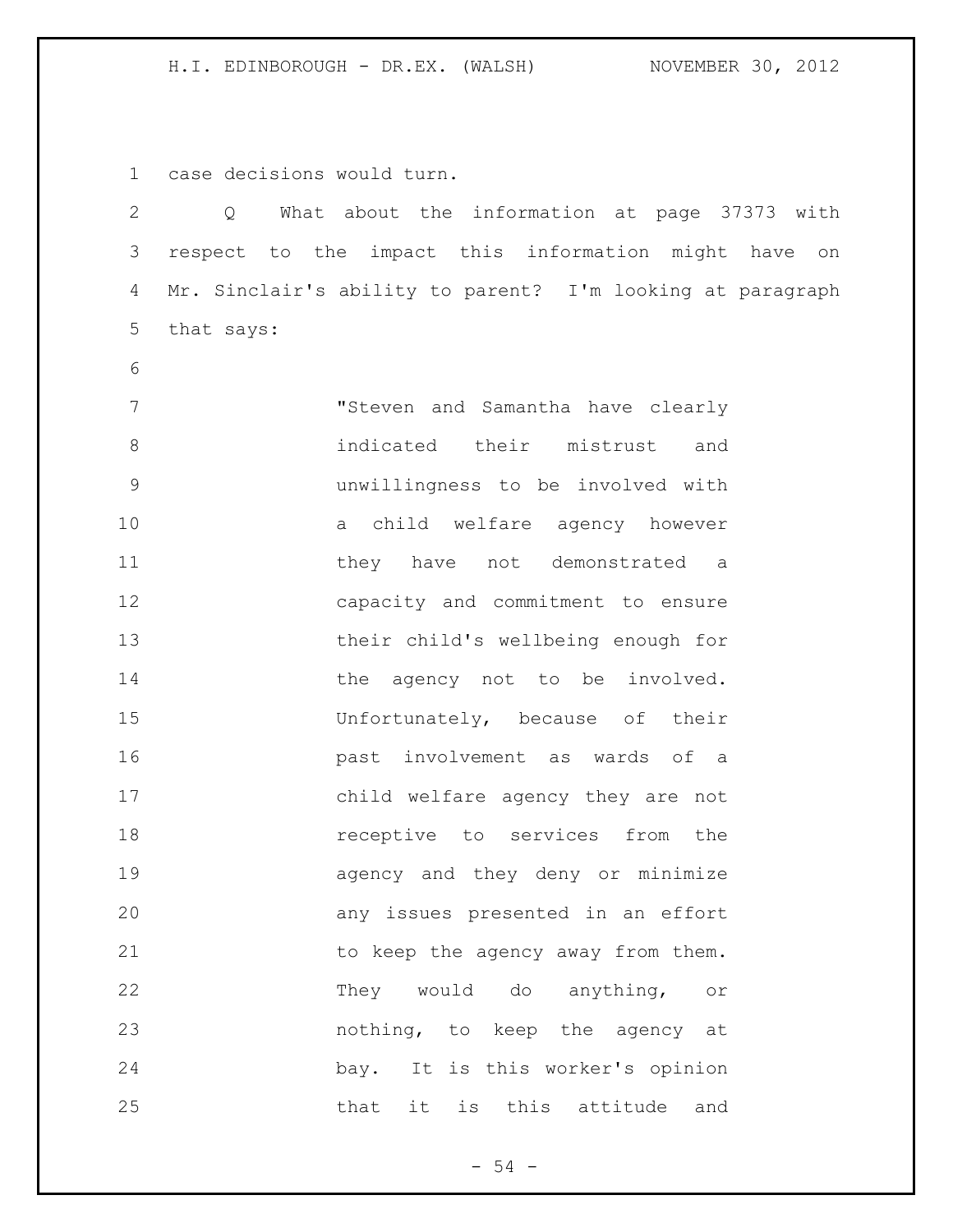| $\mathbf 1$   | disregard for the agency that has  |
|---------------|------------------------------------|
| $\mathbf{2}$  | probably resulted in this agency's |
| 3             | previous termination of services,  |
| 4             | and not a lack of child welfare    |
| 5             | issues. If one looks back in       |
| 6             | previous recording the identified  |
| 7             | and unresolved problems are still  |
| 8             | very much present in the family's  |
| $\mathcal{G}$ | current situation. The problems    |
| 10            | haven't gone away, and now neither |
| 11            | can the agency. The obvious        |
| 12            | struggle in commitment,            |
| 13            | questionable parenting capacity,   |
| 14            | along with an unstable home        |
| 15            | environment and substance abuse    |
| 16            | issues, and lack of positive       |
| 17            | support system all lend to a       |
| 18            | situation that poses a high level  |
| 19            | of risk to this child, for         |
| 20            | maltreatment and/or placement in   |
| 21            | agency care. Phoenix is in agency  |
| 22            | care now, and it would probably    |
| 23            | not be in her best interests to be |
| 24            | returned to either parent at this  |
| 25            | time or until they can show        |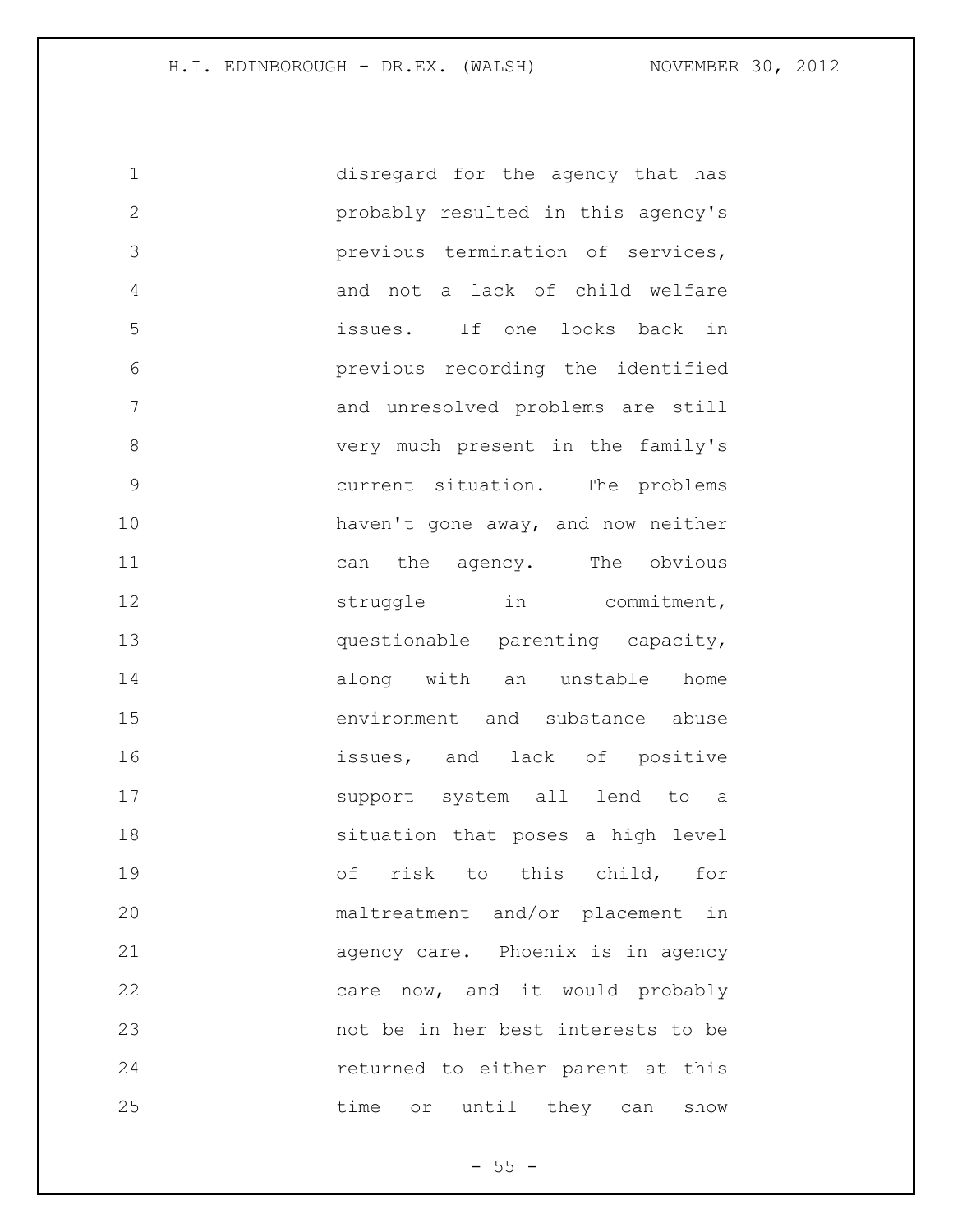something to indicate that they can and will be more responsible 3 and protective of her."

 So that's the information that your unit received in June of 2003.

A Um-hum.

 Q What was the significance of that information with respect to the work that your unit was going to be doing?

 A Well, I think, as Laura Forrest said, it is this worker's opinion that it is, et cetera. She formed her opinion, I'm assuming based on her, her review of the history and her experience with Steve upon trying to, or upon opening this intake. Her experience trying to get Steve to engage with her just reinforced, it appears, for her that this was a family that would do anything to make the agency go away. She also talked a great deal about Samantha. As I've indicated, we did not work with Samantha, we didn't intend to work with Samantha. So the references to Samantha and the opinion that she arrived at, it wasn't meaningless for us but we weren't working with Samantha. So Steve had not wanted to meet with Laura. We read earlier, or as earlier indicated in this summary and as I say that reinforced her opinion of him. We weren't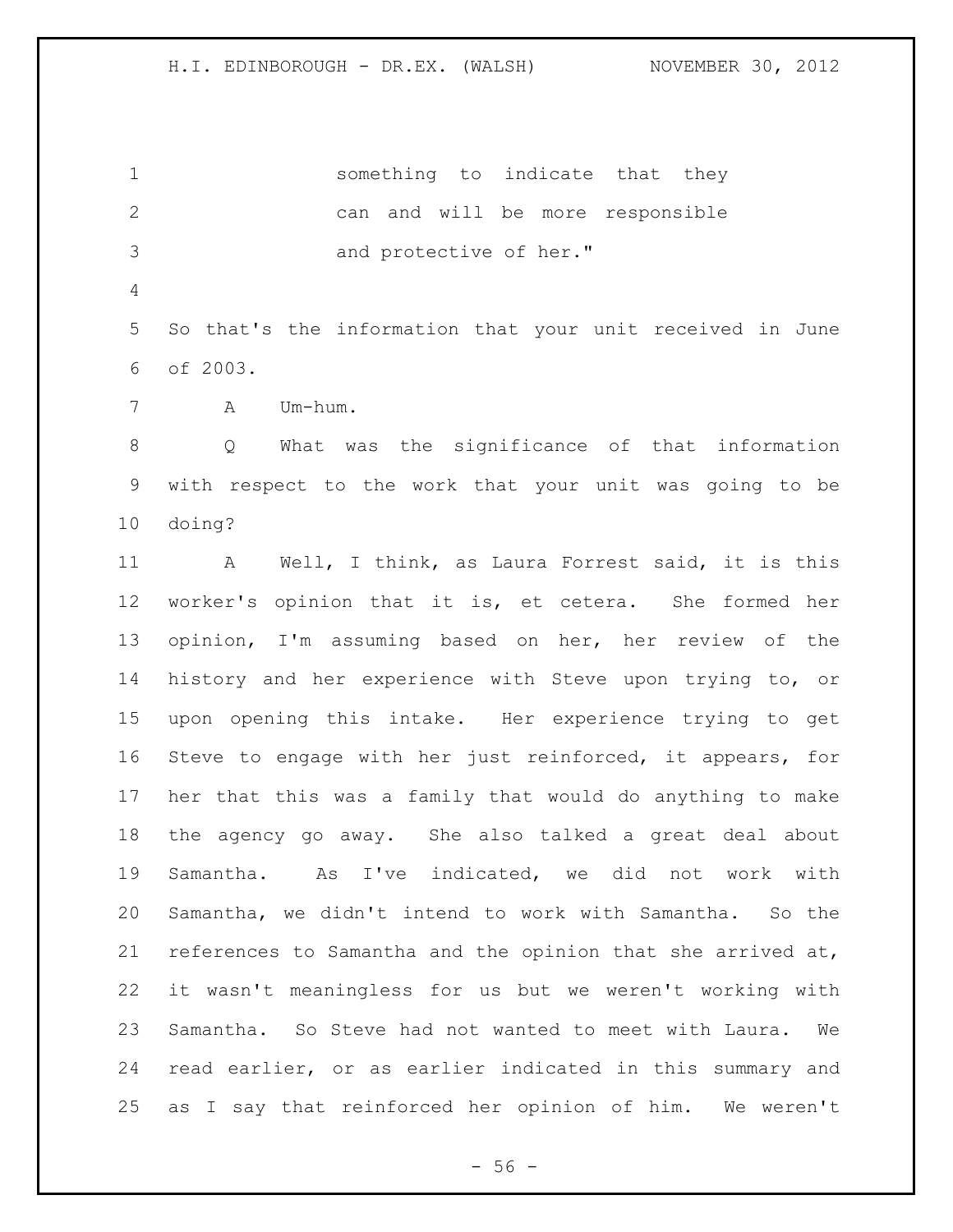ignoring the history but we were starting from a fresh place with a worker, with a different worker.

 Q There's also information in this intake summary that Steve's younger daughter passed away in the summer of 2001. Was that information significant to you and Mr. Williams?

7 A It, it was certainly significant to me and --

8 Q What was significant?

9 A -- it appeared -- sorry?

Q What was the significance?

 A It appeared as though there hadn't been any follow up for Steve regarding this child's death. The agency was involved but it appeared as though there hadn't been follow up. I have heard that attempts were made. I have heard since being in this room.

Q Through the process of this inquiry?

17 A Of the inquiry, yes. I have heard that attempts were made and that again Steve didn't, didn't wish to avail himself of any assistance from the agency.

Q But at the time that you were delivering --

A Yes.

Q -- services?

 A Right. That's concerning to me. The, the death of a child is, is a horrible trauma and it's, it's hard for me as a social worker to understand how people could get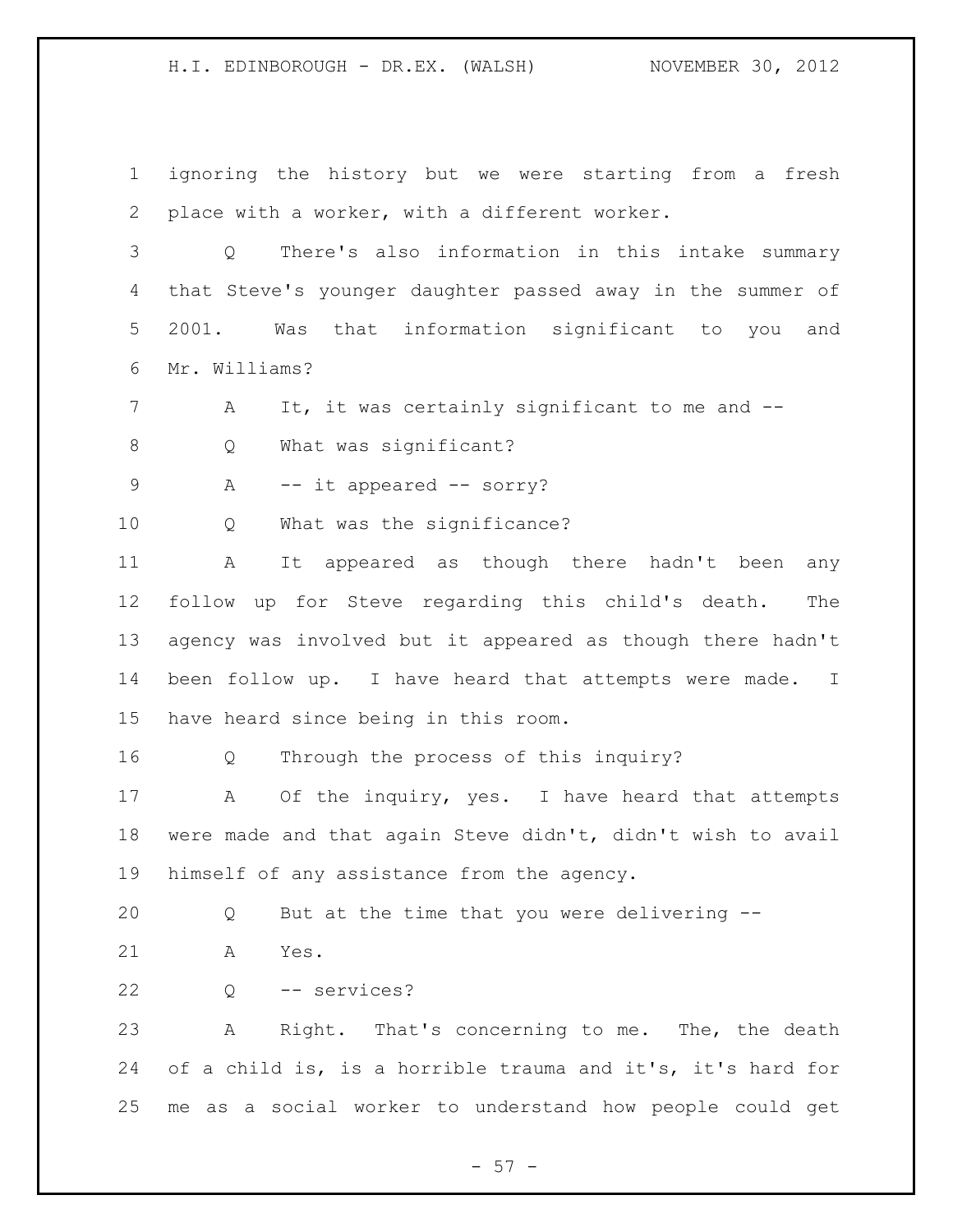through such a thing without some expert assistance. I don't, I don't know -- I would wanted to have known from the worker one of the things I would have wanted him to address --

A Your worker?

 Q -- my worker, would have been how, how Steve coped with that or was continuing to cope with that. How has that impacted on his life and his ability to care for Phoenix who he had with him then. So yes, it was, it was a concern, but it wasn't a reason that he shouldn't parent.

 Q All right. But something to be addressed by the agency?

 A Yes, right, right. And I would also disagree with the obvious struggling commitment, the opinion launched here because I think that Steve showed pretty significant commitment. When, when the mother left him with the two girls in '01, he didn't appear to falter. Yes, he sought a lot of assistance but he, he wanted those girls with him and by all accounts, again reading the file, he was caring for them. So this is an opinion, right. Our intention was to learn more and to make our own assessment.

 MS. WALSH: Mr. Commissioner, would you like to take the morning break now?

 THE COMMISSIONER: Yes, that's fine. We'll rise for 15 minutes. So you can take that time and be back on

 $-58 -$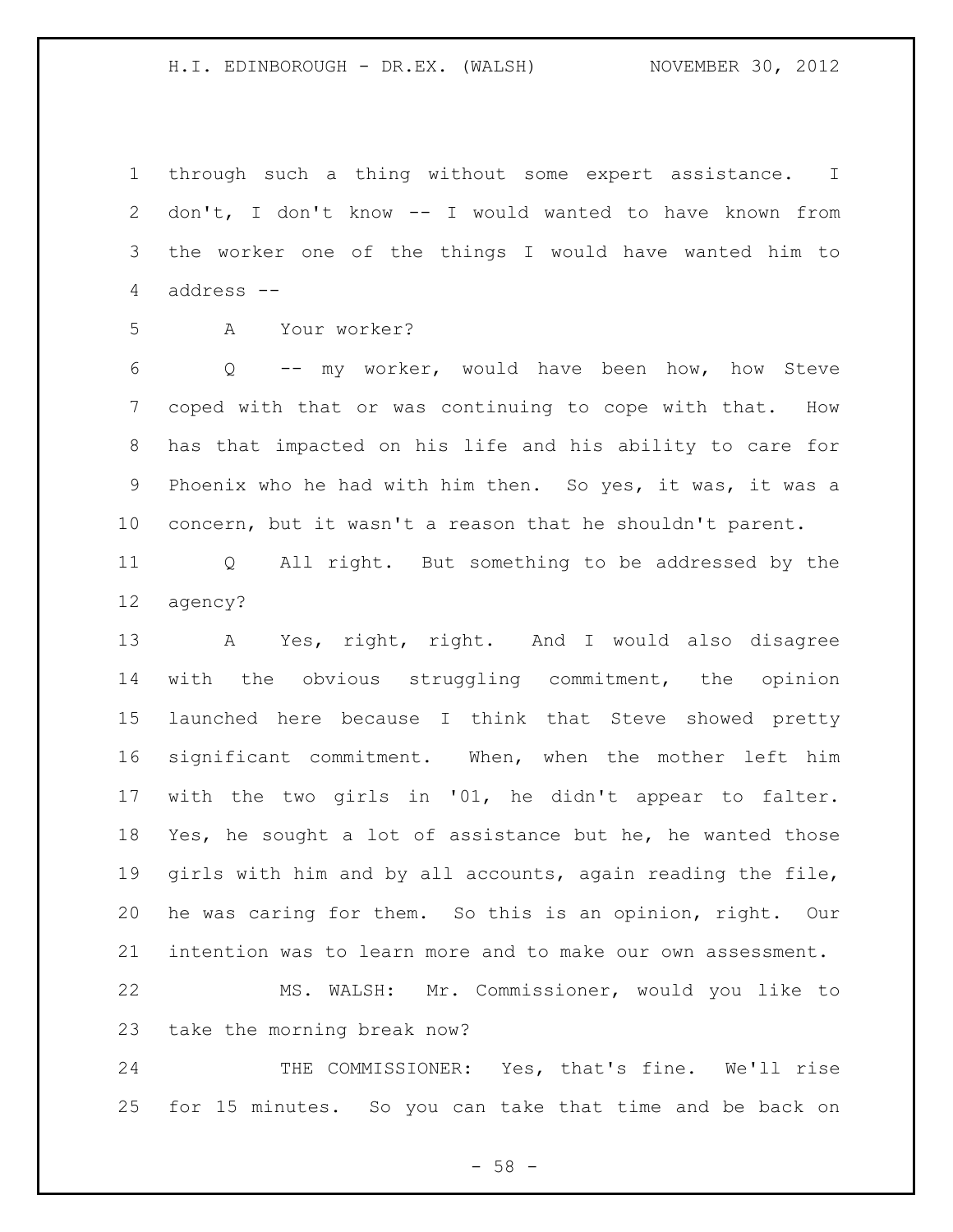the stand. Thank you.

| $\mathbf{2}$   | MS. WALSH: Thank you.                                              |
|----------------|--------------------------------------------------------------------|
| $\mathcal{S}$  |                                                                    |
| $\overline{4}$ | (BRIEF RECESS)                                                     |
| 5              |                                                                    |
| 6              | BY MS. WALSH:                                                      |
| 7              | If we turn to page 37369, please. We're still in<br>$\overline{Q}$ |
| 8              | the intake transfer summary from Laura Forrest and we've           |
| $\mathsf 9$    | been reviewing various recordings in that summary and I've         |
| 10             | been asking you about the significance, if any, to the work        |
| 11             | that your worker would do. I'm looking at the entry for            |
| 12             | June 24, 2003, towards the bottom. You'll see the last             |
| 13             | paragraph says:                                                    |
| 14             |                                                                    |
| 15             | "Worker contacted Steve's sister                                   |
| 16             | Jenny  She confirmed that she                                      |
| 17             | is a friend to Samantha and told                                   |
| 18             | her about the apprehension on                                      |
| 19             | Sunday evening. Worker asked                                       |
| 20             | Jenny if she has talked to Steve                                   |
| 21             | and she said that she saw him                                      |
| 22             | yesterday and when she asked him                                   |
| 23             | what he was going to do he told                                    |
| 24             | her that there was not much he                                     |
| 25             | could do. He later told Jenny's                                    |

- 59 -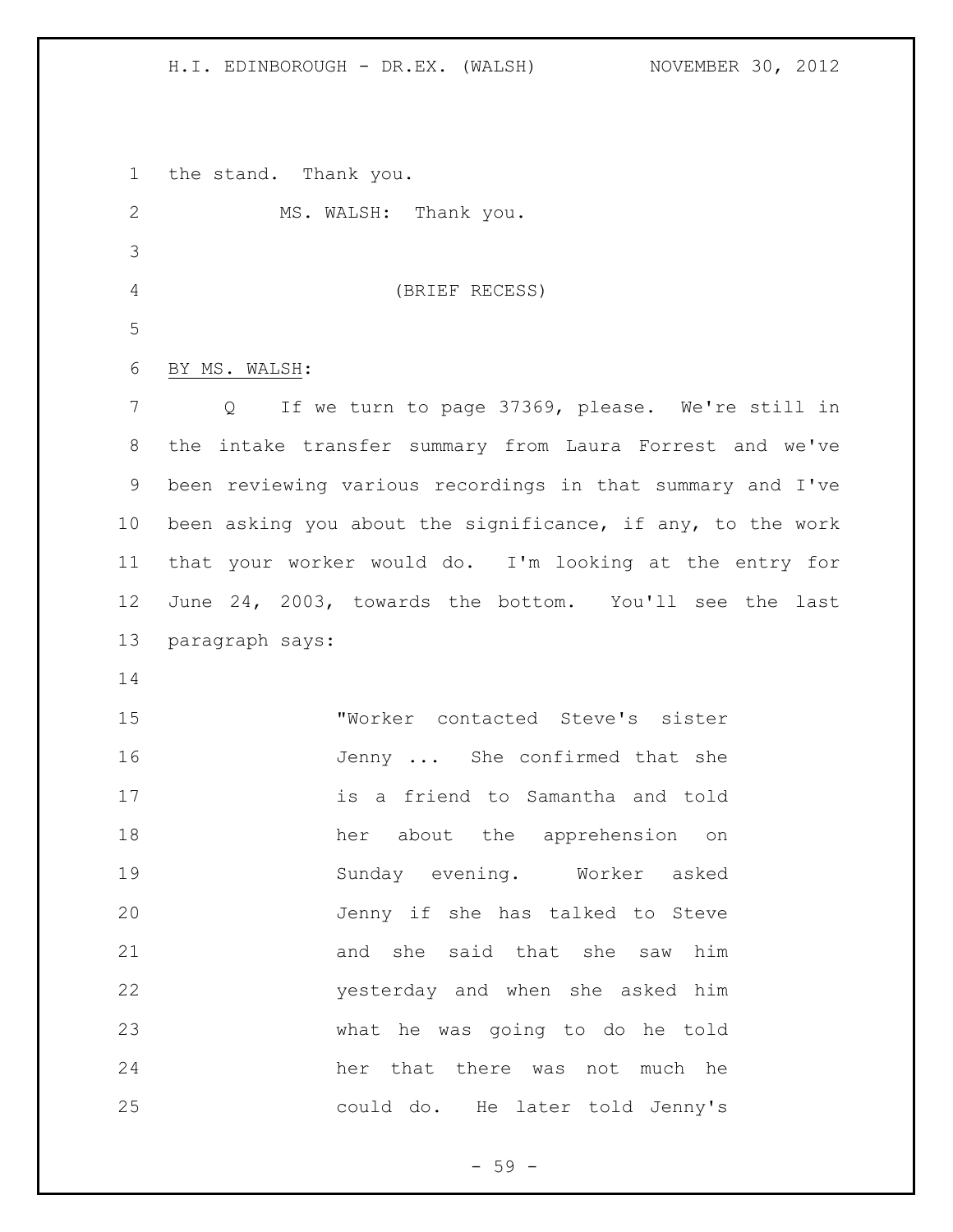| $\mathbf 1$  | husband that he was going to get                |
|--------------|-------------------------------------------------|
| $\mathbf{2}$ | Phoenix back. Jenny described                   |
| 3            | Steve as being lazy and could not               |
| 4            | fully explain why he only really                |
| 5            | provided care to Phoenix 3 or 4                 |
| 6            | days per month. Jenny informed                  |
| 7            | that the child goes to stay with                |
| $\,8\,$      | friends (names unknown or<br>not                |
| $\mathsf 9$  | provided) for the rest of<br>the                |
| 10           | time. Jenny admitted that Steve                 |
| 11           | has issues as a result of his use               |
| 12           | of alcohol and drugs and his                    |
| 13           | negative friends. She stated that               |
| 14           | she has tried to talk to him about              |
| 15           | these problems but he only gets                 |
| 16           | mad and he tells her to leave him               |
| 17           | alone."                                         |
| 18           |                                                 |
| 19           | Was this information of significance to you and |

your worker?

 A It's, it's significant information. I don't remember if Stan and I discussed it specifically. They sound like a family that have disagreements with each 24 other, that, that get angry with each other. The fact that she said that Jenny said that Steve was only providing care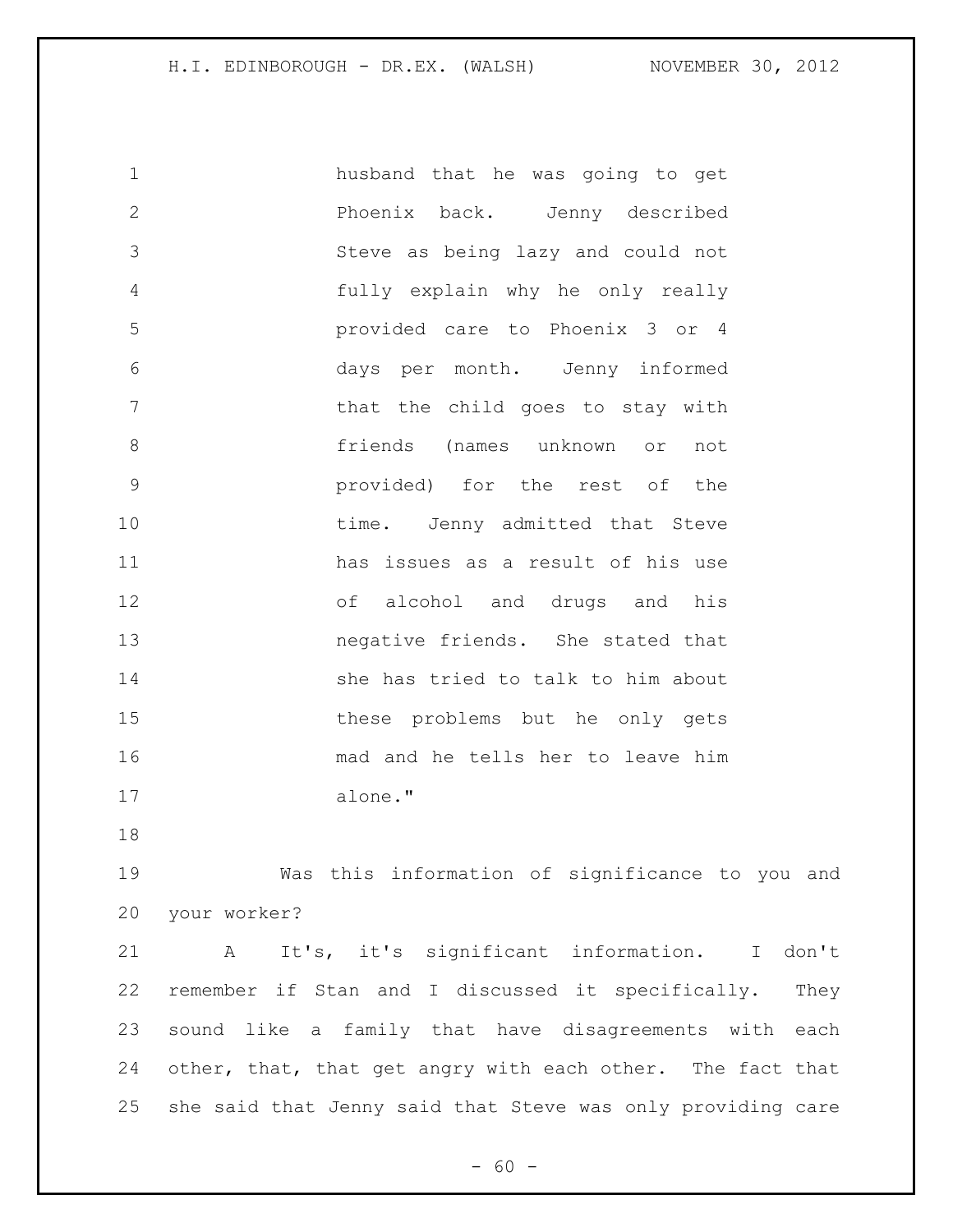three or four days per month would have been something that I would have wanted Stan to follow up on.

Q Why is that?

 A Well, it would be important to know who's looking after the child the other days of the month, who's, who's really caring for this little girl?

 Q So that was something that your unit was going to follow up on?

 A It was something that I, I would have asked Stan to confirm or have not confirmed, right?

 Q At the time that your unit received this matter, was Phoenix at high risk if she were living with her father? Was that your understanding of the assessment?

 A She wasn't at high risk because she was in care, but had she not been in care and been with Steven at that point, would it have been my assessment that she would have been at high risk if she had been with Steven at that point? I'm not sure. Again, the history with Steven as 19 the caregiver over the past two years was that there, there had been one contact in two years and that was the time that she had something in her nose and had been seen at hospital. There had been reports that he was not caring for her. These had only come to light at this time, that he hadn't been caring for her and that he was too lazy to bring her to the doctor. These are neglect matters, not

 $- 61 -$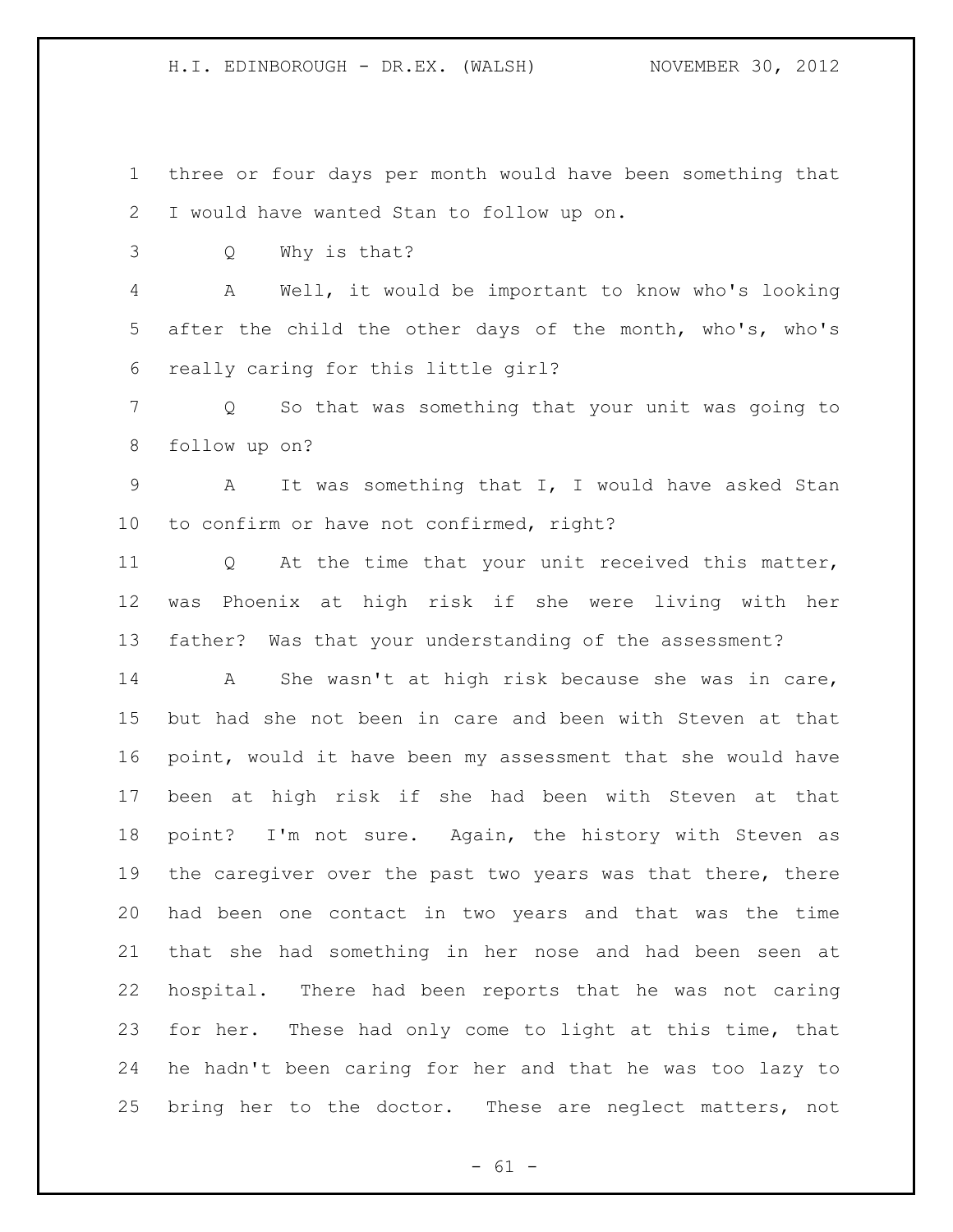abuse issues. Nobody had ever accused Steve of being 2 abusive to Phoenix. If, if -- when she came into care when she did, under the circumstances she did where dad was under the influence of something and continued to use whatever that, that substance was rather than ensure that his, his daughter stay home with him, that was an absolute legitimate apprehension and the child was at risk at that point in time. If intake had made the decision to return her at that point, or within some days of that apprehension, do I think that he would have been at risk with her? At risk perhaps of additional neglect but that's all.

13 MS. WALSH: I'm just being advised that -- oh, because my microphone wasn't on. Does that mean that the transcript hasn't picked me either?

16 THE CLERK: (Inaudible).

 MS. WALSH: You could hear it? Sorry, I've been told that I can't be heard.

19 THE COMMISSIONER: Maybe you have to put your microphone up a bit.

 MS. WALSH: No, the microphone wasn't on. THE COMMISSIONER: Oh.

 MS. WALSH: That would definitely be a prerequisite to -- but did the transcript pick it up? 25 THE CLERK: (Inaudible).

 $- 62 -$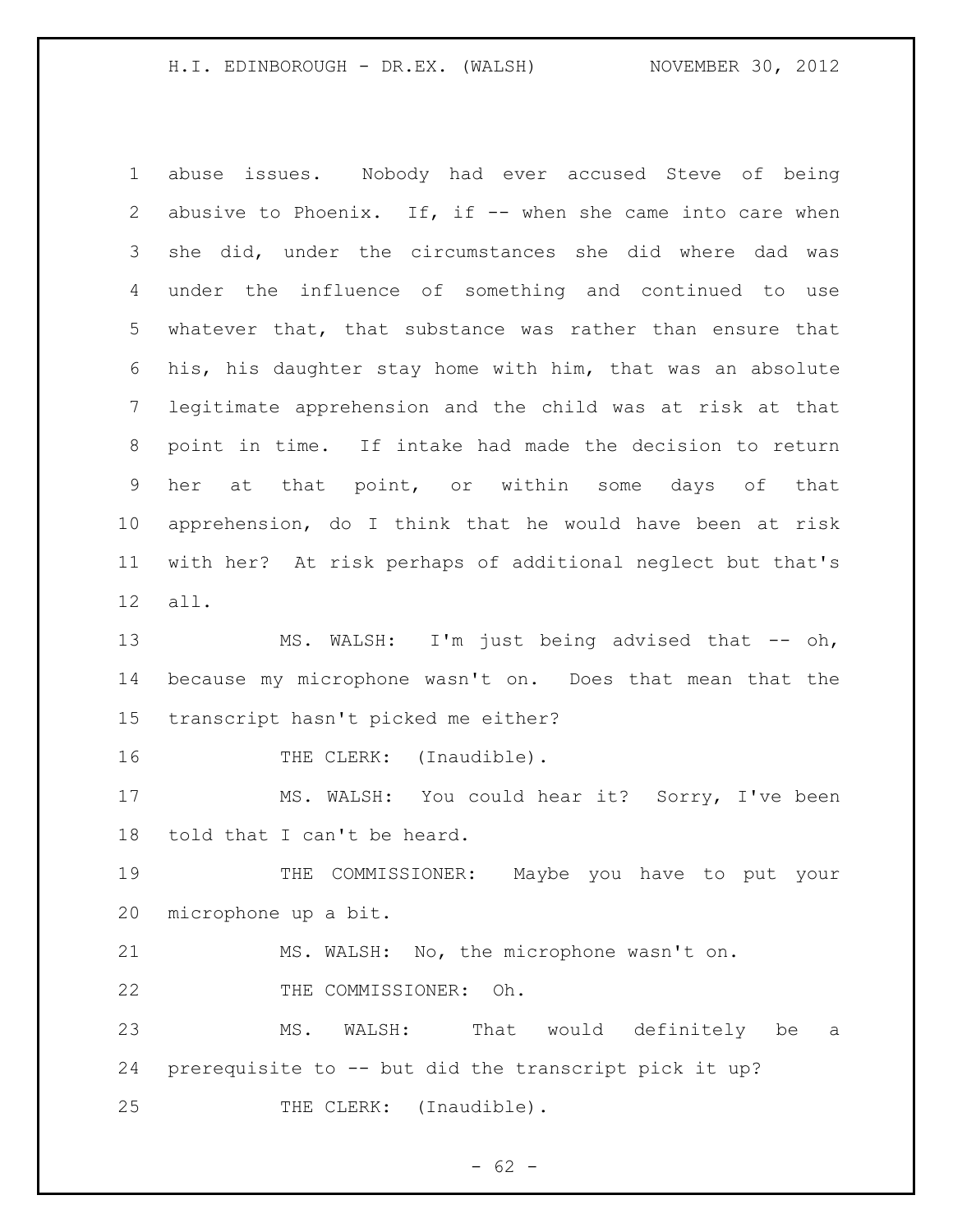1 MS. WALSH: So we're fine. Okay, thank you. BY MS. WALSH: Q So you said that if Phoenix had been returned rather than apprehended, in your view the risk that would have been to her would have been one of neglect? A Yes. Q Not abuse? A Right. Q And was Phoenix's age at this point a factor in accessing risk? 12 A Yes, she was, she was very young. At three, even 13 if she was verbal, that increases the risk, the fact that you can't expect to get all the significant details from a three-year-old. Yes, that increased the risk. Q We've also heard evidence from other social workers that a young child is particularly vulnerable because of their, their size and their lack of verbal skills, as you say. Would you agree with that? A And inability to get her own needs met. But again, neglect, right? Q Right. A There's never been an indication that she was at risk of any abuse. Q You've obviously read through Ms. Forrest's

 $- 63 -$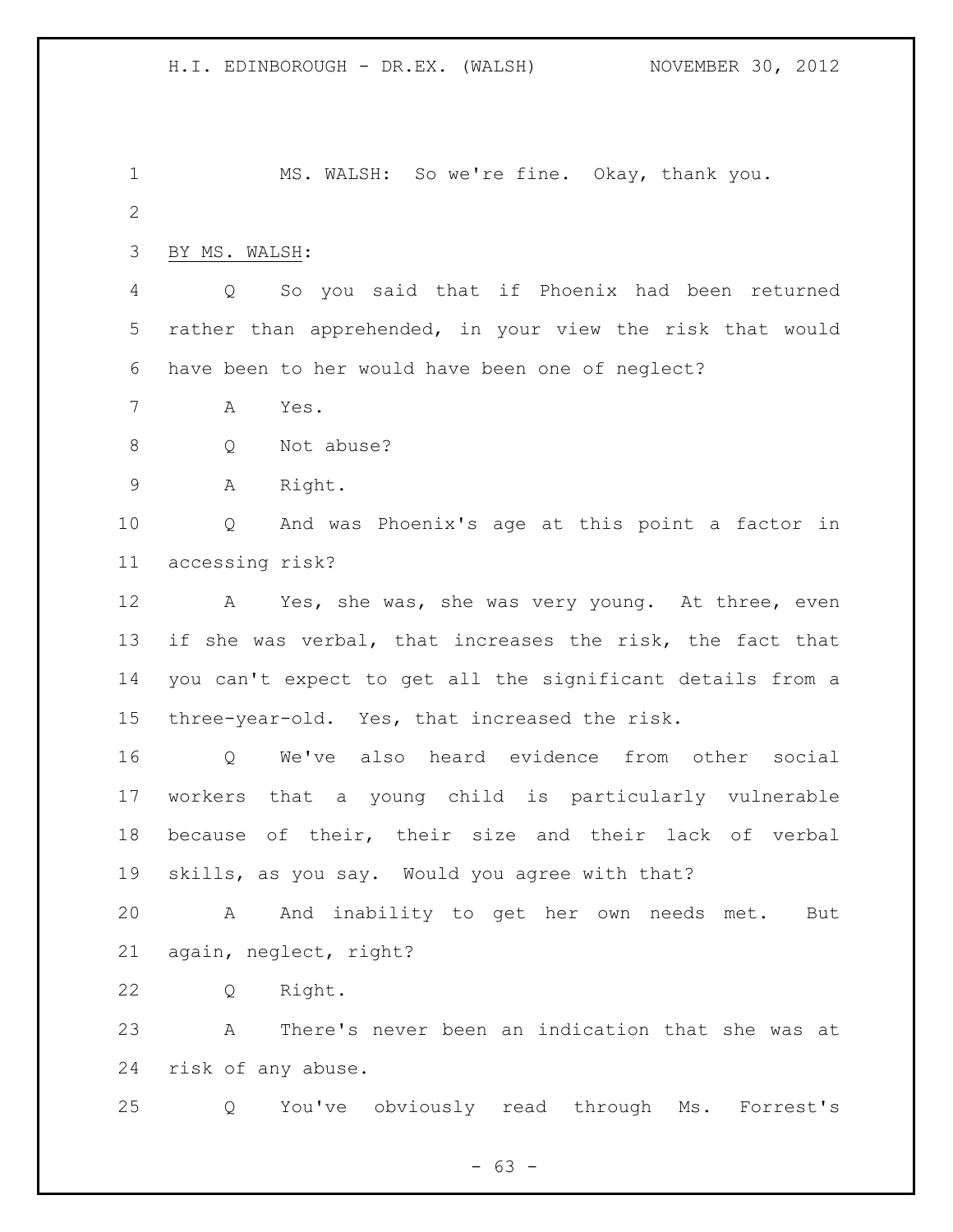assessment and, and intake form closely and you've told us some areas where you don't necessarily disagree. Is there anything else in this intake summary that was prepared as of June 27th, '03 that you want to comment on?

 A Yes. I, I think that we, Stan and I, underestimated or minimized the significance and the seriousness of Steve's substance abuse problems. I may not have shared the same opinion as the intake summary, nor did Stan, on, on every opinion that's expressed in here but I 10 think the substance abuse issue is one that we, Stan and I, should have paid more attention to.

 Q The intake worker had formulated a plan, that's at page 37374. Is it fair to describe it as a barebones plan, one which essentially left planning to be addressed by the family services worker?

A Yeah, very much so, I would say.

Q Okay.

18 THE COMMISSIONER: Just a minute. I've lost you. Where are you?

 MS. WALSH: Page -- we're still in the intake summary, Mr. Commissioner.

22 THE COMMISSIONER: Yes, I know that.

MS. WALSH: Page 37374.

24 THE COMMISSIONER: Yes, I was making notes there and just  $-$ 

- 64 -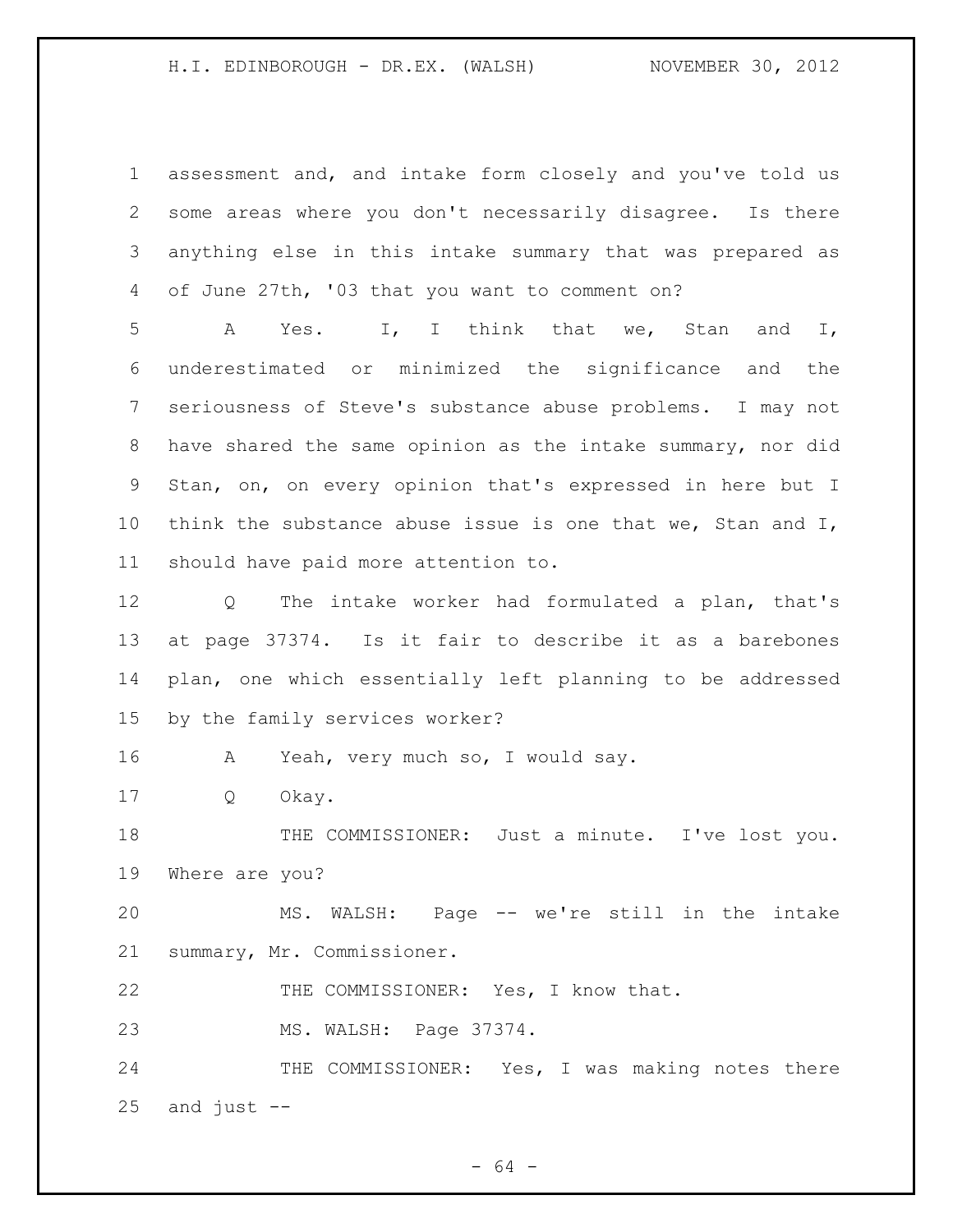1 MS. WALSH: Yes, sorry. THE COMMISSIONER: -- didn't get to that. It's all right. Now where did you ask her about? MS. WALSH: You under the heading "Plan"? THE COMMISSIONER: Yeah. MS. WALSH: So that was the plan that was formulated by the intake worker and her supervisor and I asked whether this witness agreed with the statement that it was essentially a barebones plan, leaving more formal planning or fuller planning to the family services worker and she agreed. 12 THE COMMISSIONER: Thank you. BY MS. WALSH: Q And so, for example, if we look at the first point under the plan, it says: "Assigned worker to establish contact with both parents to continue with a further assessment of this situation and their --" A Okay, no, we weren't going to work with Samantha, just clarify that. Q Okay.

 $- 65 -$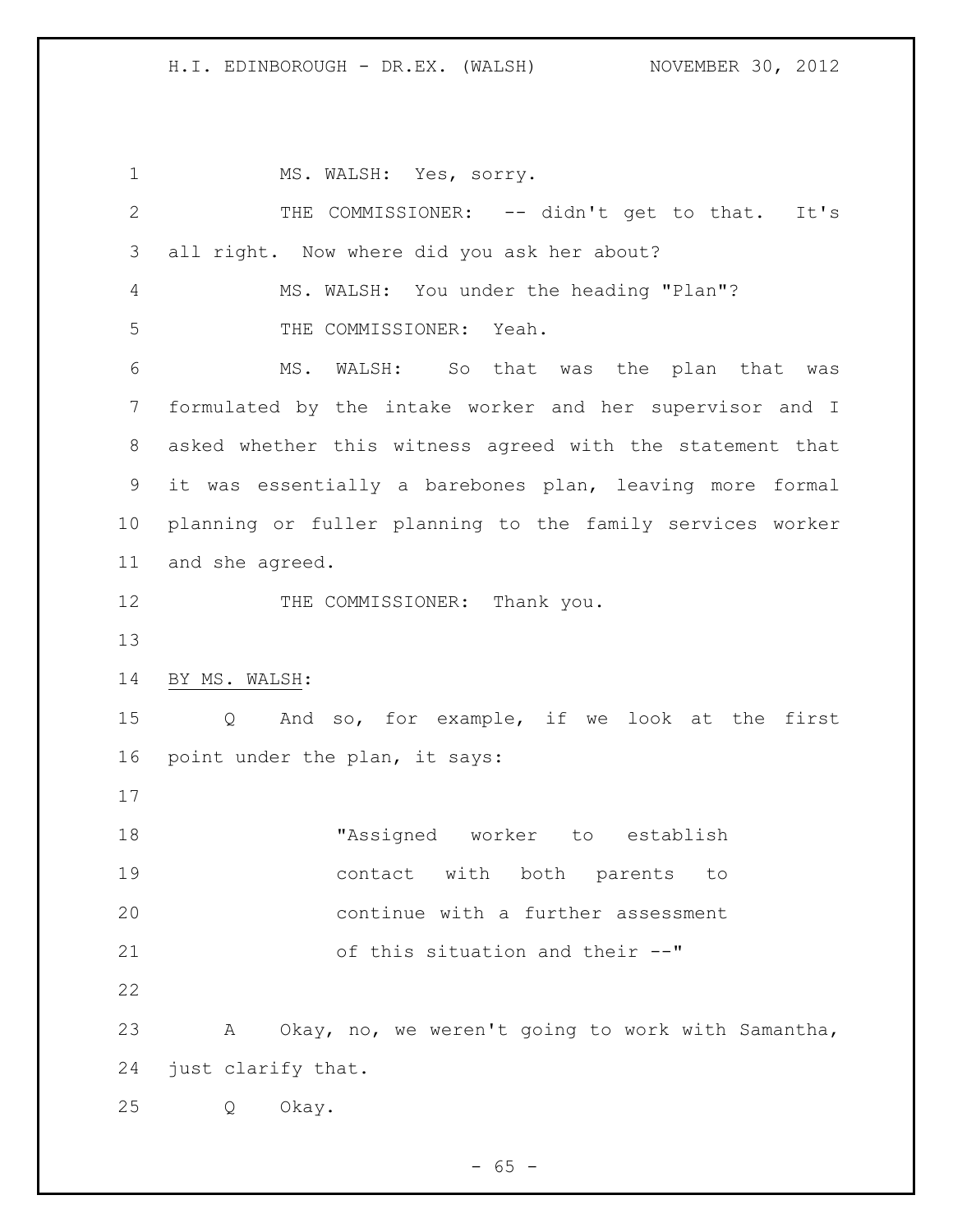1 A Okay.

 Q All right. But the assigned worker would be a reference to the family services worker? A Right, yes. Q So, so that first sentence that the assigned worker would establish contact with both parents to continue with a further assessment of the situation and their circumstances, you already knew that you weren't going to follow that plan when you got the file? A Well, that we wouldn't be searching for Samantha to participate in this. 12 Q Okay. And then it goes on to say: "To date, there has been no 15 contact with the father, Steve, despite this worker's messages asking for him to call." So you knew that, that the intake worker had not made contact with Mr. Sinclair? A Right. Q And your unit would? A Yes. Q And did? A Yes.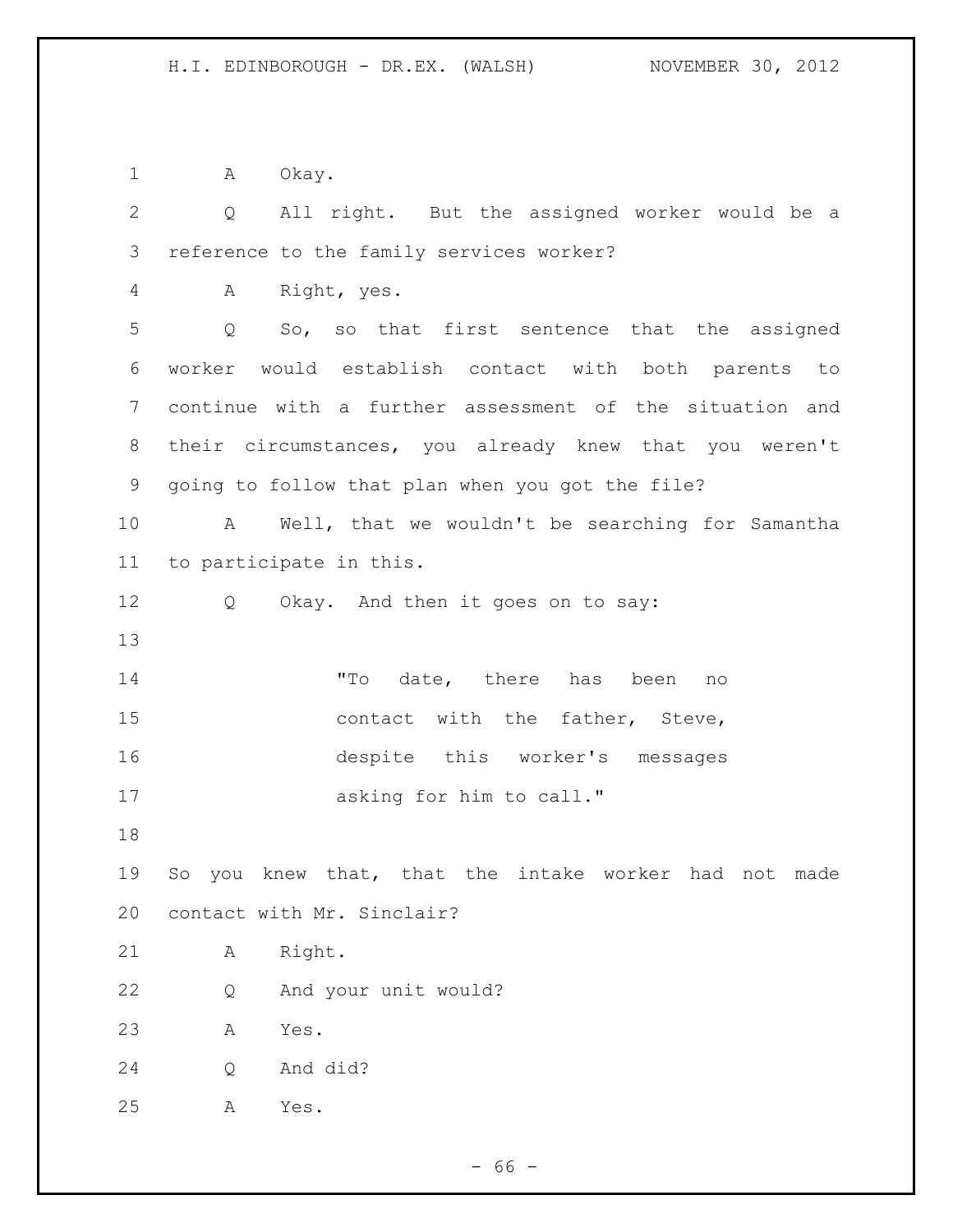Q "There has been one contact from Samantha. It is known that Steven and Samantha harbor some resentment and mistrust of the agency based on their past experiences ..." And then it concludes that first point by saying: "What the parents should or need to do if Phoenix is to be returned to their care is to be determined 14 by the assigned worker upon their further contact, assessment of the family." And that's what was done by your unit? A Yes, yes. Q So based on the intake assessment that you received, what was the first thing you expected Mr. Williams to do once you assigned him the file? A To go and meet with Steven. On the next page the 24 ADP report or the ADP form to be completed. So that --Q Just remind us what that was, please.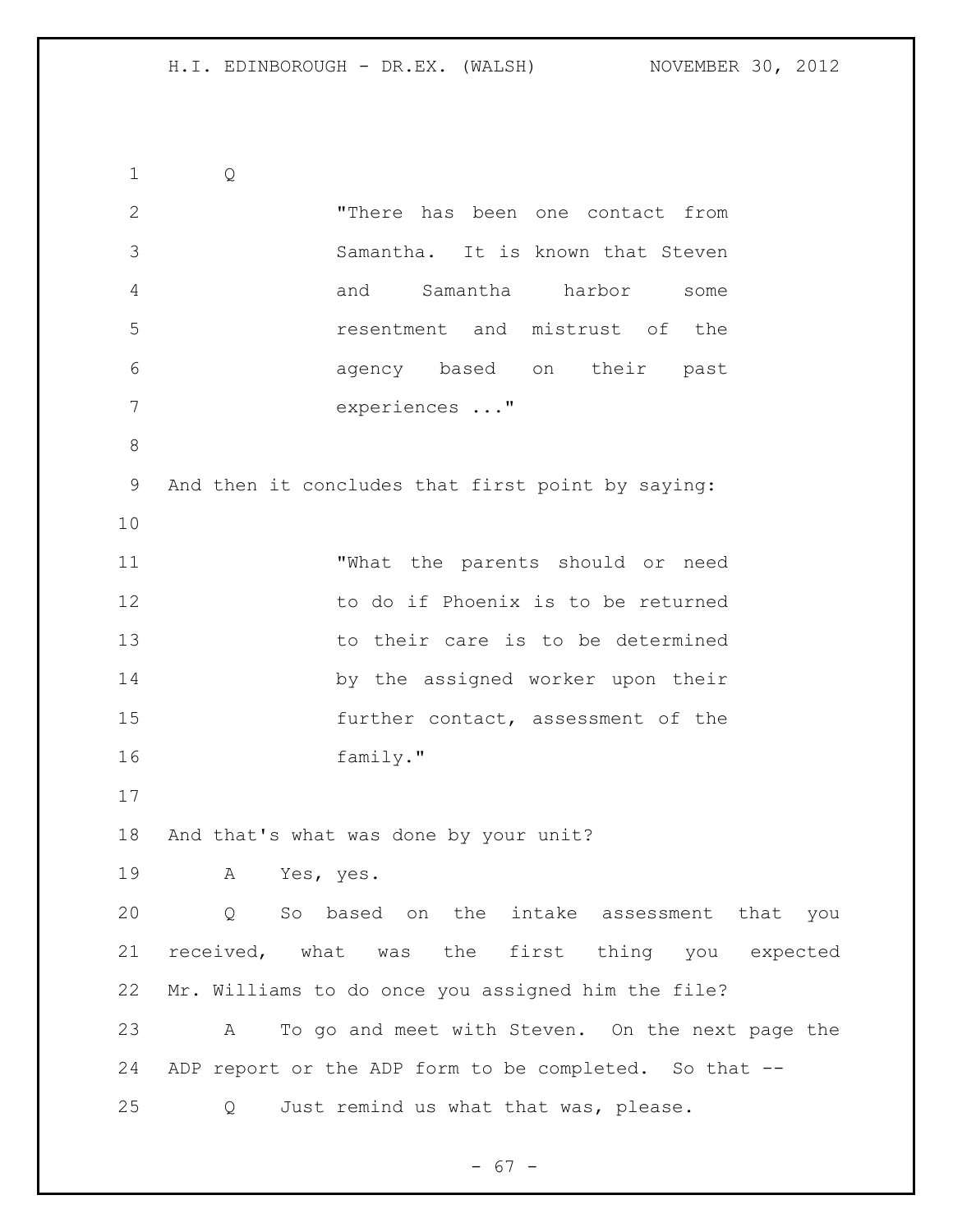1 A Authority determination protocol. At that point 2 in time all of our clients, existing as well new clients, 3 were being asked to, to choose their, which authority, 4 general, north, south or Métis they wanted service from 5 once devolution was in place. 6 THE COMMISSIONER: What's "D" stand for? 7 THE WITNESS: Sorry? 8 THE COMMISSIONER: Authority ... 9 THE WITNESS: Determination. 10 THE COMMISSIONER: Determination ... 11 MS. WALSH: Protocol. 12 THE COMMISSIONER: Protocol. 13 THE WITNESS: Or process. 14 THE COMMISSIONER: Is it protocol? 15 THE WITNESS: I don't know if it's protocol or 16 process. 17 THE COMMISSIONER: She thinks it might be 18 process. 19 THE WITNESS: Right. I think, I believe the 20 forms are in here. 21 MS. WALSH: We are, we're going to come to the 22 forms. 23 THE WITNESS: It's, it's the process whereby 24 clients choose who they want service from, the essence of 25 devolution. And Steve, like every client, was offered that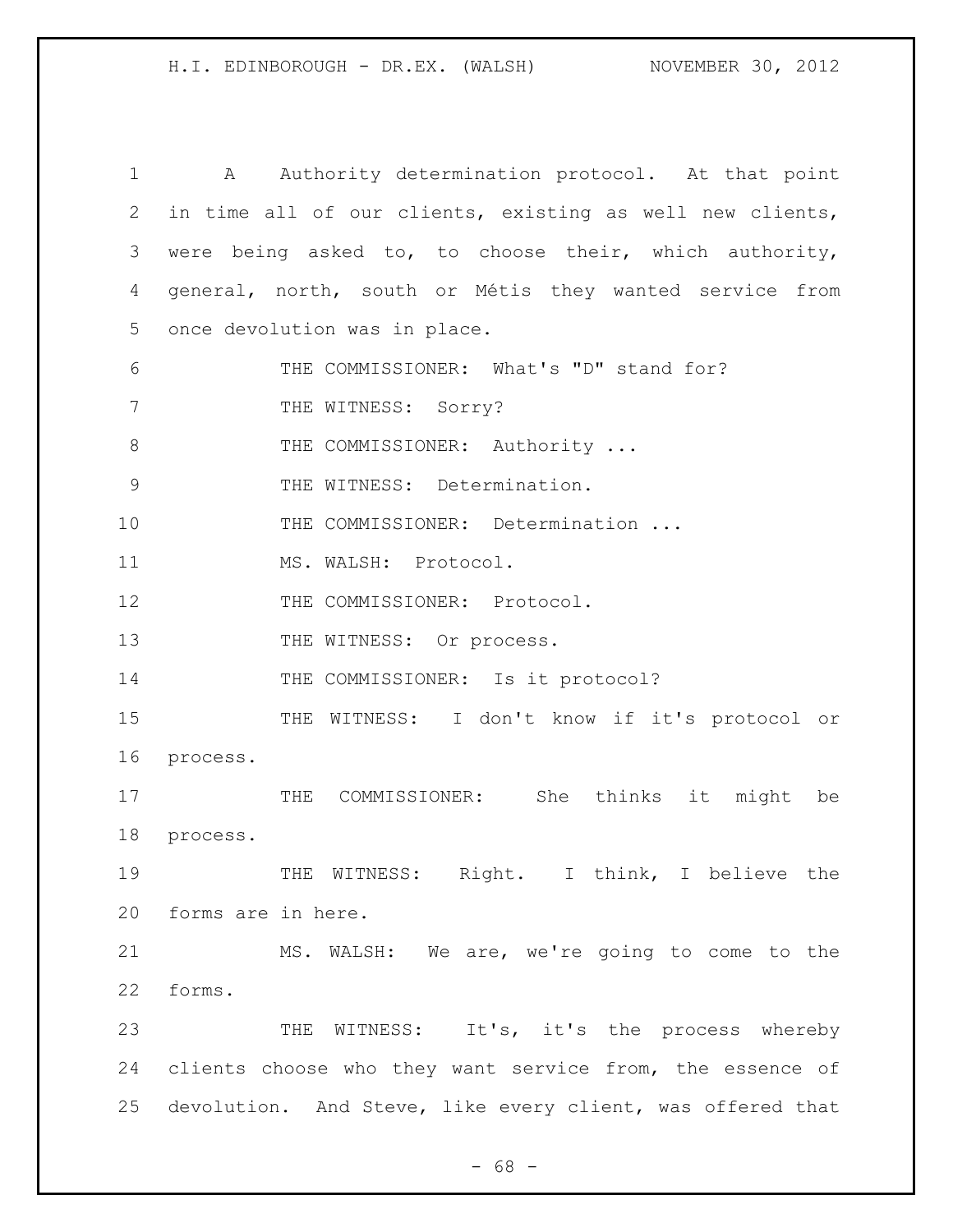choice. So that would be the first task. What I wanted Stan to do was to meet Steve, have this piece of business taken care of and begin to work with this young man towards the return of his daughter. BY MS. WALSH: Q What would that involve, that work? 8 A Assessing Steve's ability, willingness, capacity, readiness to desire to have Phoenix back in his care, to look at what impediments there might be to that, to work towards resolving some of those impediments. Q Did you expect that Mr. Williams would work with Samantha Kematch? A No. Q And that's for the reasons that you've already explained? 17 A She had been absent for two years. Q Did you meet with Mr. Williams over the course of time that your unit had this file? A I did. Q Do you recall how often? A I don't recall how often. I'm going to say biweekly because that's when we made every effort to have supervision. And in spite of the fact that I don't have a whole lot of concrete memories of, I mean absolute minute

- 69 -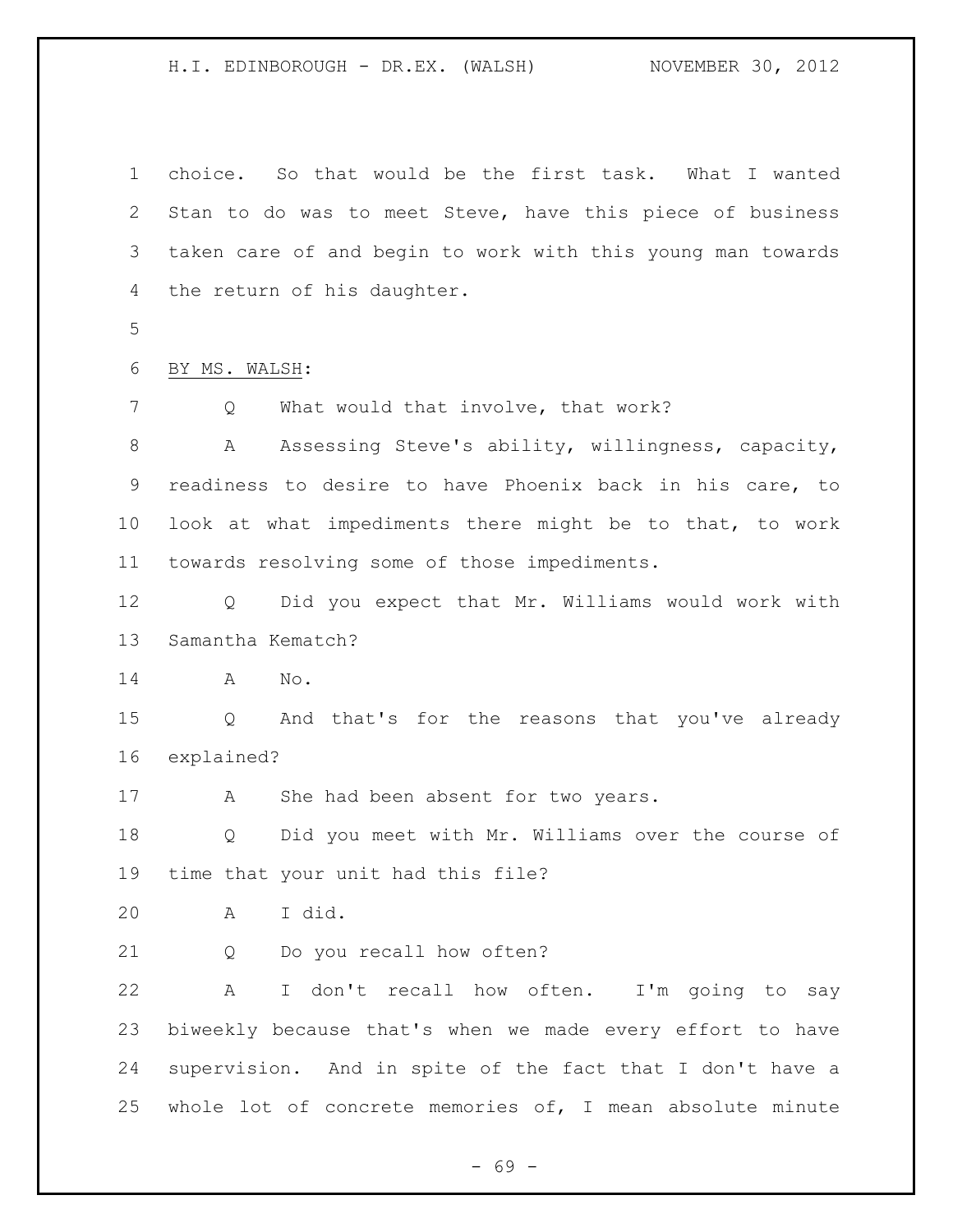by minute memories of 2003, I do remember meeting with Stan about this case and one other on lots of occasions and I remember his presentation about it, I remember his demeanour, I remember his, I remember talking to him about this case.

 Q Why is it that you have that recollection? Take your time.

 A Stan would, would lean forward in his seat and he would, he would lock eyes with me and he would advocate for clients. He would, he would cite their strengths and their, their, what they had overcome in their life while still acknowledging where there were things that needed to occur. Even though I didn't know him very well, it was evident to me that we shared a lot of the same attitudes and beliefs and hope for, for kids and families and for this work. And I remember that Steve was absolutely one of the people that he advocated strongly for.

 Q Now the plan that we saw that was set out in Ms. Forrest's intake summary, you described that as barebones. Did you expect that Mr. Williams would prepare his and develop his own plan?

 A Yes. Certainly point number 3 about family visits, that would be an absolute expectation when a child is in care that we would, a worker would make every effort to make contact with their child as safe obviously but as

 $- 70 -$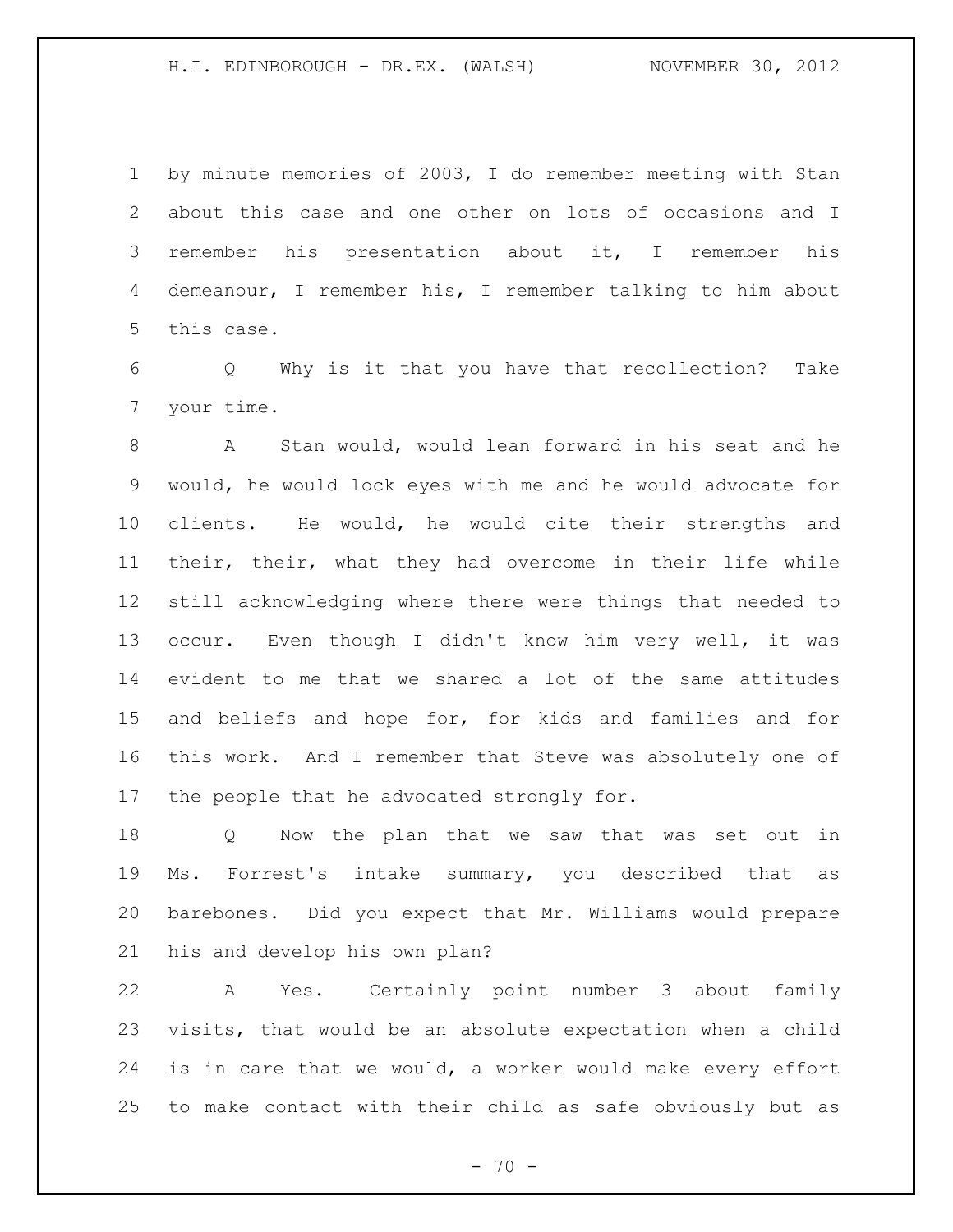easy as possible. So that part of the plan I certainly agreed with and wanted Stan to do. Number 4 was, turned out to be easy. But beyond these five items, yes, I would have expected him to formulate his own plan as he came to know his client better. Q Did he document that plan anywhere? A Not really. Q And we'll go through his file recordings -- A Right. Q -- and I believe you'll be able to tell us more about the plan but I just wanted to know whether there was a formal documentation of his plan. 13 A Yeah. There, there doesn't appear to be any written documentation. He certainly shared the plan with me verbally and kept me apprised of why it was or wasn't occurring. And but there was no, there was no written plan. Q What was the plan that Mr. Williams had formulated for this family? A Stan wanted to determine because -- no. Stan wanted to determine that what Steven, Steve, needed to do to be able to have Phoenix returned to his care, if indeed he wanted Phoenix returned to his care, what would have to happen. So like a good social worker, he would formulate that plan with his client, not, not separate from the

- 71 -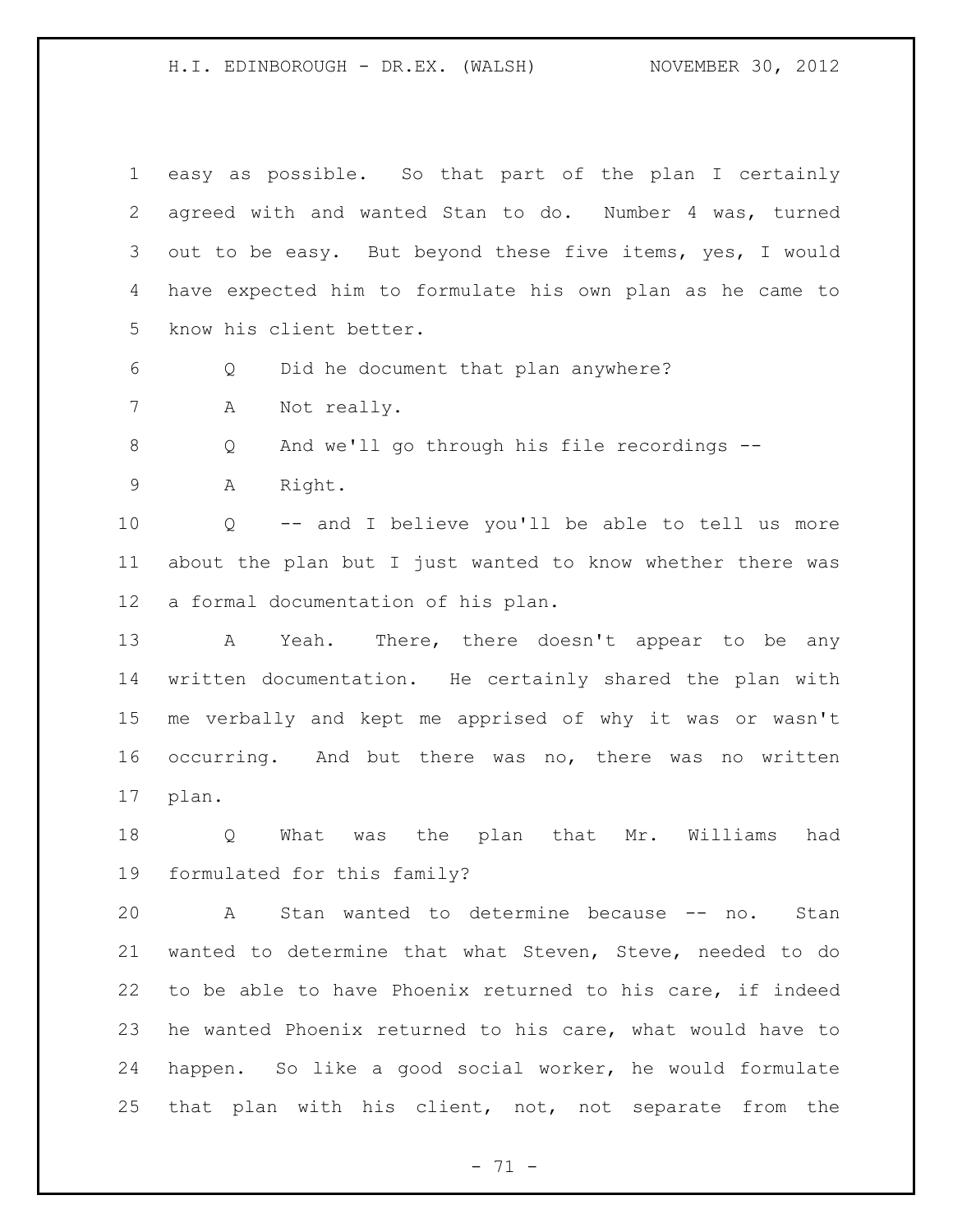client but with his client. The issue of substance abuse was certainly one that Stan planned to address with Steve. How to resolve that issue if indeed it was an impediment would be resolved between them as, as the case progressed. And the plan would be as it is wherever possible, return the child when it was safe to do so. That would be Stan's plan.

 Q Now, Mr. Williams spoke to the plan somewhat when he appeared in court with respect to the order of temporary guardianship and now I'd like us to turn to page 35122, which is from CD1731, which is the transcript of proceedings before Master Lee held on August 13, 2003. And this transcript runs from 35122 until 35129. So on this day Mr. Williams was in attendance, as was Mr. Sinclair. And if we turn to page 35124, if you look at, well first of all counsel for the agency indicates that the mother was present on July 2nd and consented to the order and that today Mr. Williams and the father are present. And you'll see, starting at line 21 Mr. Williams speaks and says: 

 "Speaking on behalf of Mr. Sinclair.

 I understand that he's been having some struggles recently and not too far in the past one of his

- 72 -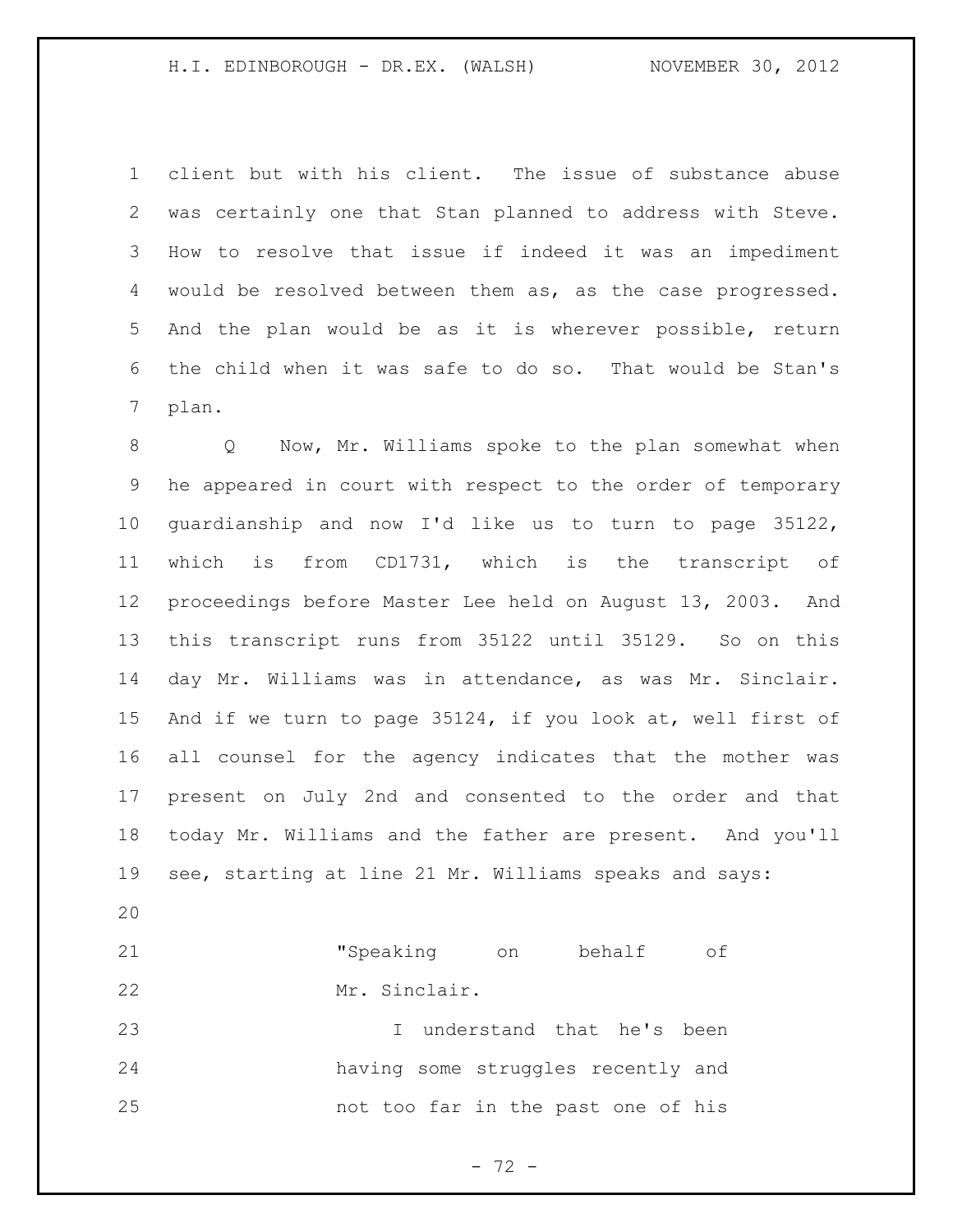other daughters died and he's been having some difficulties parenting his daughter, who he has basically parented for the last three years. At this time baby's come into care. Her name is Phoenix. And **is now placed with a, a place of** 8 6 8 safety with the friends of the family, the godparents. And 10 Mr. Sinclair is, is feeling that 11 he needs some time to, to get his business in order and we're prepared to support him in that venture." Can I just ask you the term "business in order", is that a child welfare or a social work term? 18 A No, this is, this is a poor statement of a plan. It's -- that's, that's not a term that we would use. It's hard to imagine that somebody didn't get him to clarify that. It's not a social work plan. It's not a plan. Q Was that how Mr. Williams spoke? A It was. He was -- he spoke in a, in a simple kind of way. He was able to get his point across to, to people he worked with, clients and his colleagues, but

- 73 -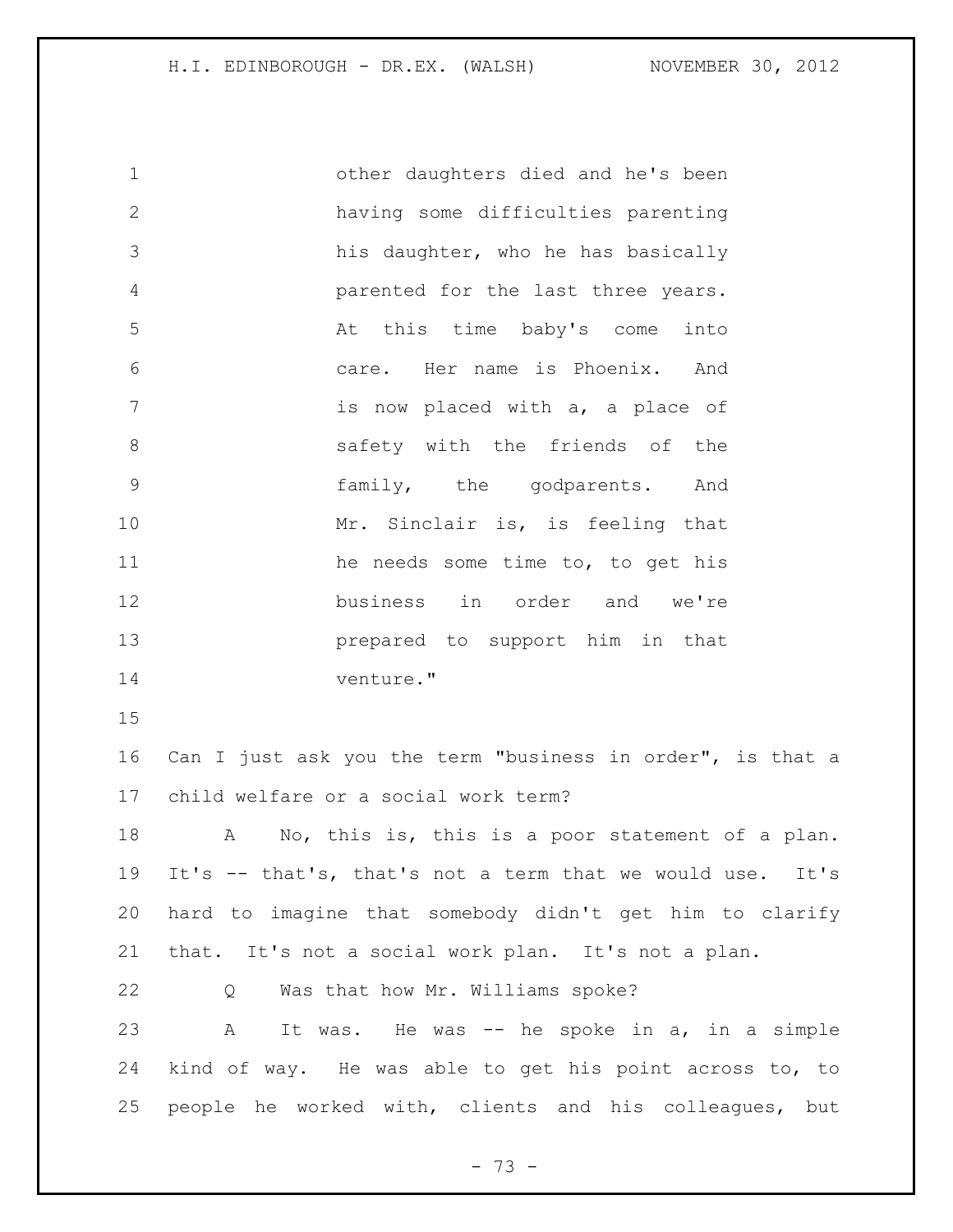there's a different standard, I think, in a courtroom and that's, that is the way he spoke but I wouldn't think it was adequate for, for the court to be able to consent to keeping a child away from the parent. But I, the first time I ever saw, we don't, supervisors don't get these documents. Q The transcripts? A The transcripts of what occurs in docket court. So the first time I ever saw this was when I first met with yourself. Q Okay. If we turn the page to page 35125, Mr. Williams goes on at the top to say: "So, in, in this, in this light 15 we're, we're asking -- we, we 16 think this will take about three, 17 three months to accomplish." So that's where he shows that he's asking for the three month temporary order. A Yes. Q And we know if -- we've gone through this document earlier in the week with Ms. Poskar, counsel for the agency. A Okay.

- 74 -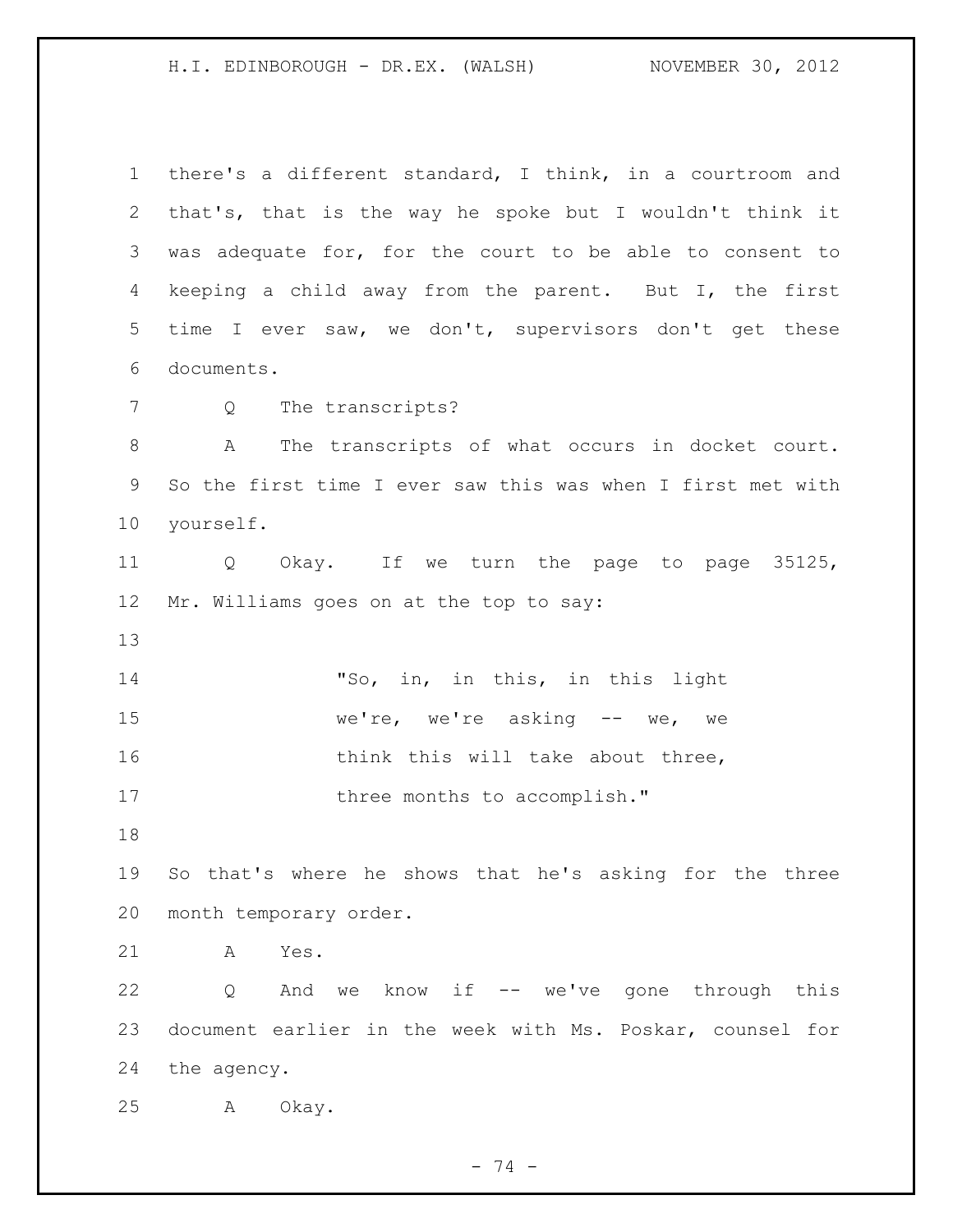H.I. EDINBOROUGH - DR.EX. (WALSH) NOVEMBER 30, 2012 Q And you've reviewed this document recently? A Yes. Q So I'm not going to walk you through the entire transcript.

A Okay, okay.

 Q But we also saw that present in the courtroom was Mr. Harvie for Anishinaabe Child and Family Services and he was asked about his client's intentions and there was discussion about whether the placement was culturally appropriate. That's, for instance, at page 35126, and the court asks:

 "Is that culturally appropriate from the point of view of 15 Mr. Harvie's agency?"

And Mr. Williams says:

 "I'm not sure what their standards are but, but I understand both parents are, are agreeable and acceptable with the placement and, 23 and they know both, both parents."

And then Mr. Harvie goes on to say that it's not the agency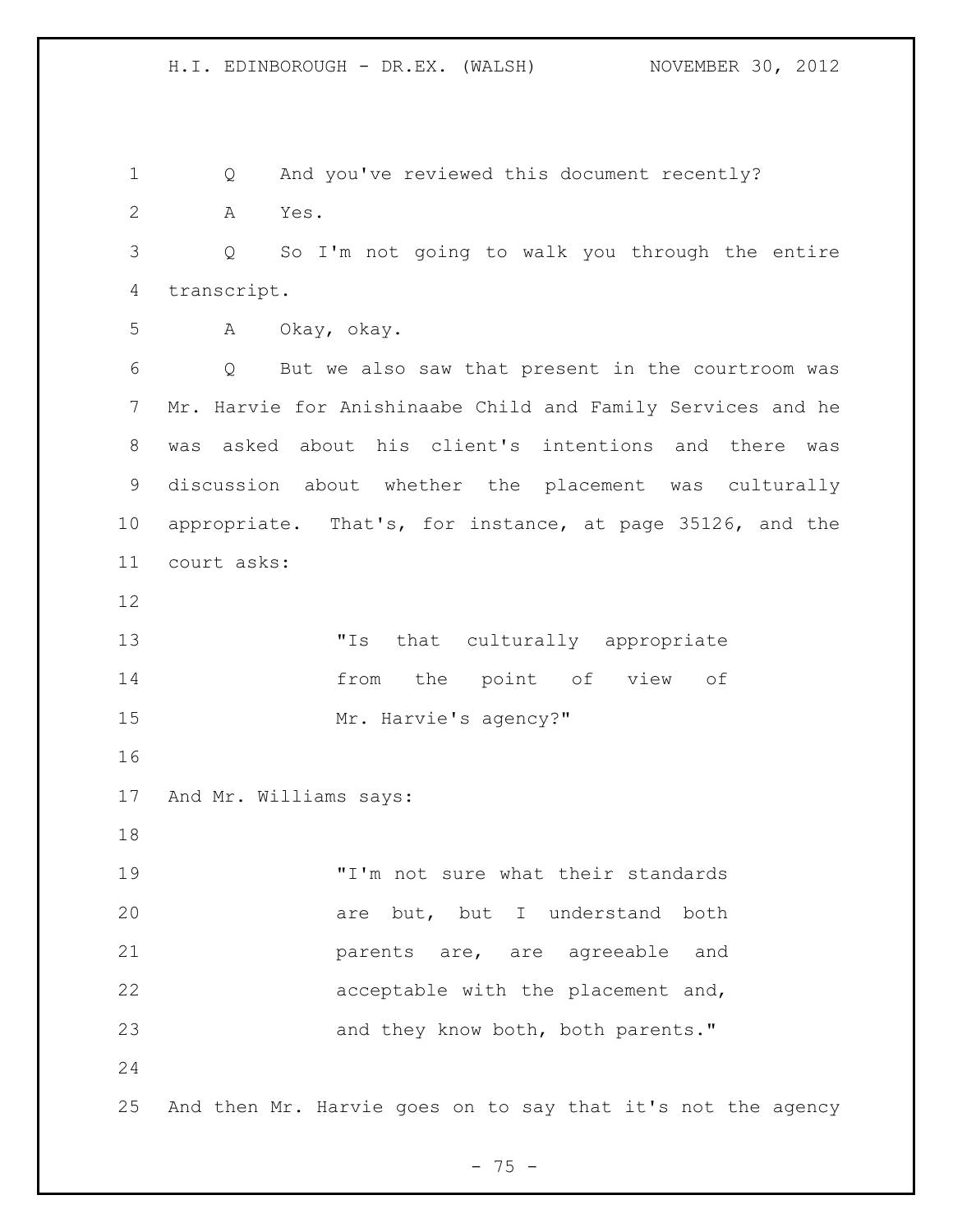H.I. EDINBOROUGH - DR.EX. (WALSH) NOVEMBER 30, 2012 standards but provincial standards that they were looking to comply with and that, "The question simply is that the first priority [they] have to look at is extended family and the second one is community awards and 8 b the third one would be culturally appropriate." And Mr. Williams says: 13 Think the, the mother is, is 14 aboriginal background." And Mr. Harvie says: 18 "In light of that, I don't have **any** instructions to oppose this ..." A What, what date was this? Q This is August 13, 2003.

 A So we know, even though we haven't discussed it yet, that the caregiver they're speaking of is, is

- 76 -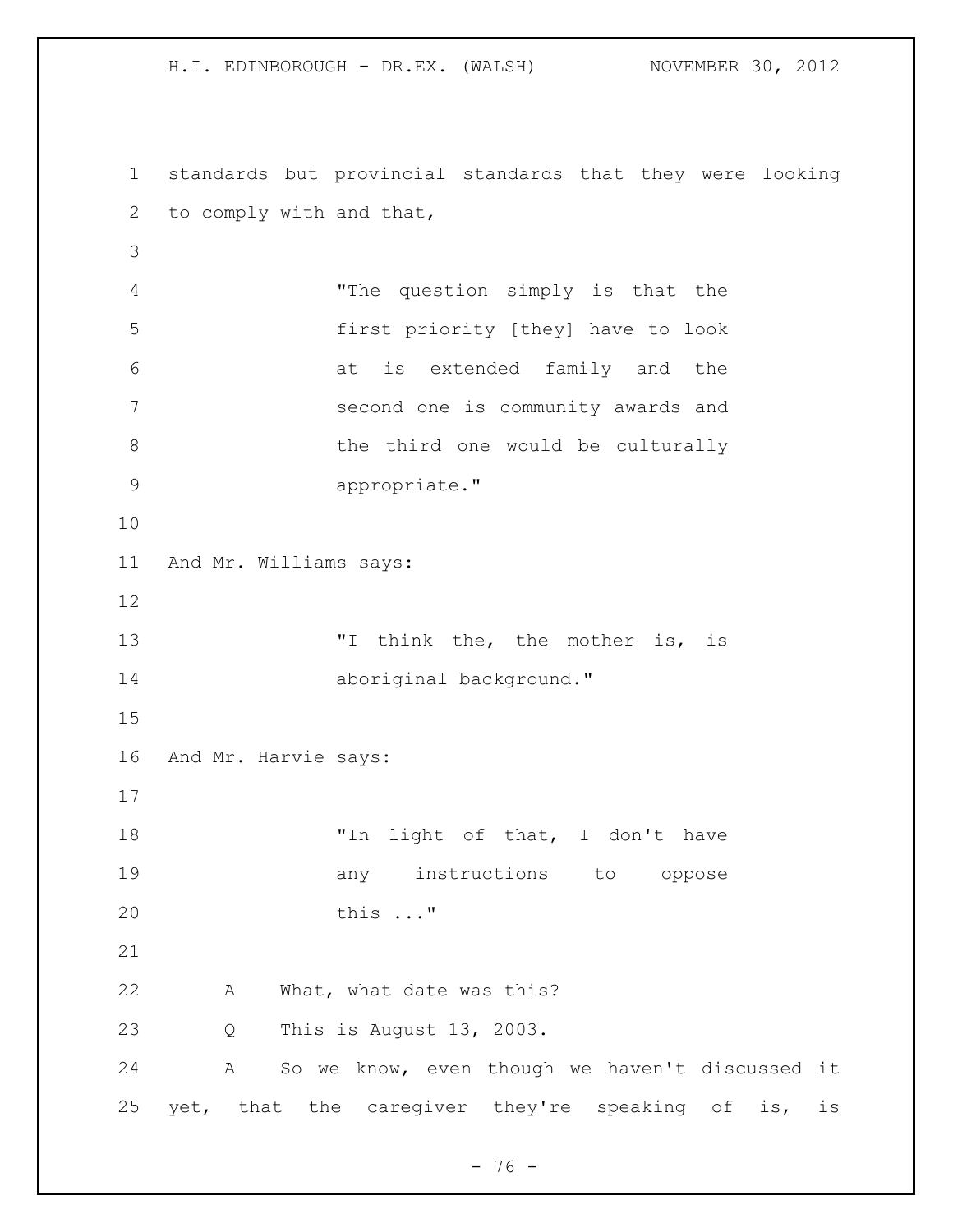Kim Edwards, but that when we first got the file that's, that's not where Phoenix was. She was in an agency foster home outside the city which is mentioned in Laura's intake summary.

Q Right.

 A And that Stan and I, Stan, made the decision to move Phoenix from the agency foster home that was outside the city to Kim's.

Q Yes.

 A So that's the family they're talking about there. Q Yes. And my understanding is that that's exactly who Mr. Harvie is speaking about --

A Right.

 Q -- and Mr. Williams is speaking about is Kim Edwards and Ron Stephenson.

A Right.

 THE COMMISSIONER: But she, she went into the outside foster home upon apprehension.

19 THE WITNESS: Exactly.

 MS. WALSH: And actually, Mr. Commissioner, if you recall we heard evidence that first she went to an emergency placement --

23 THE WITNESS: Right.

24 THE COMMISSIONER: Yes.

MS. WALSH: -- and then she went to a foster home

- 77 -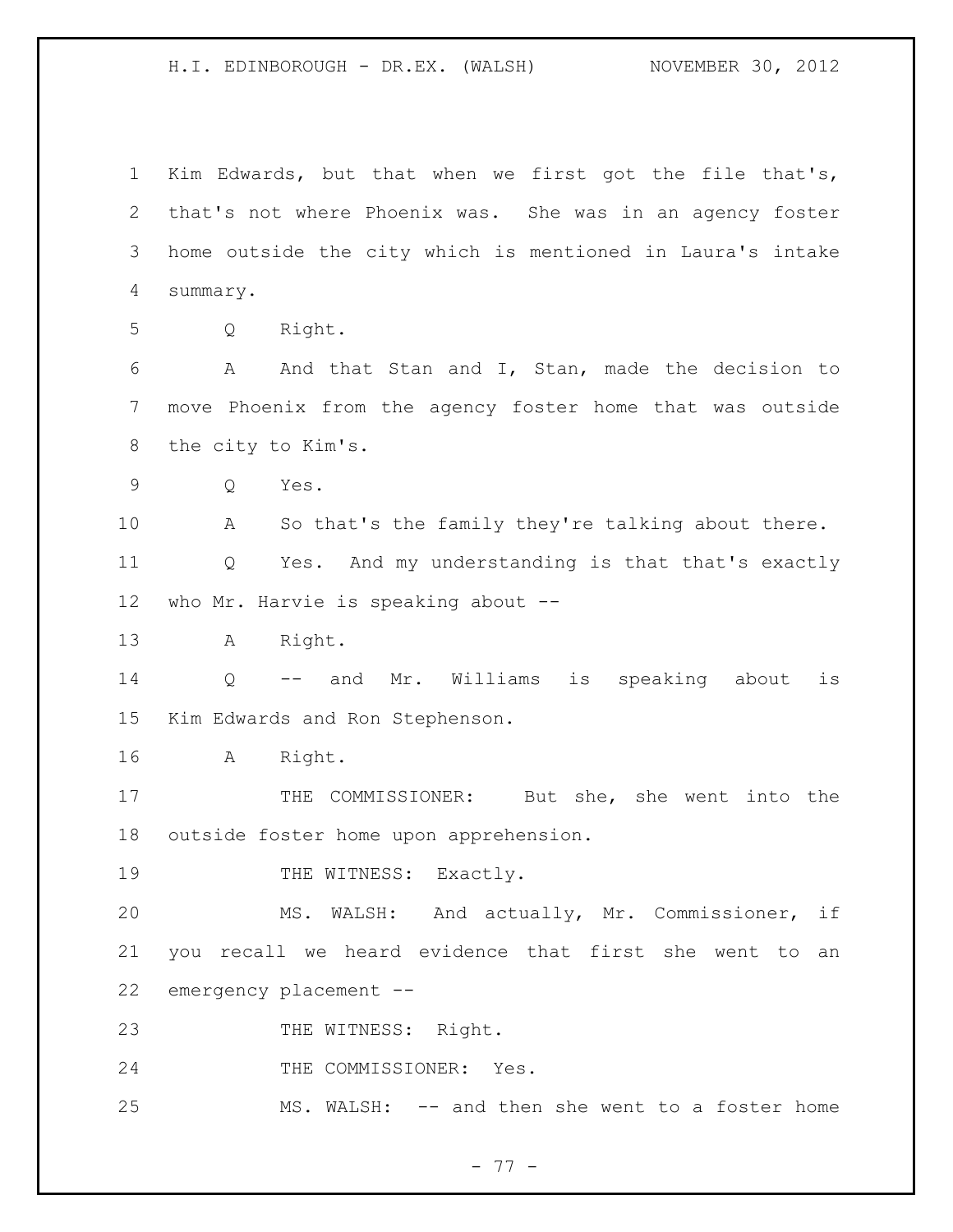outside the city.

2 THE COMMISSIONER: Yeah.

 MS. WALSH: And then she was placed with Kim Edwards and Ron Stephenson and we're going to pursue that in a minute.

 I just wanted, for the record, Mr. Commissioner, to put into the public record a letter that our office received. It's at page 43574 and 43575.

9 THE COMMISSIONER: Four three ...

MS. WALSH: 43574 --

11 THE COMMISSIONER: Yes.

12 MS. WALSH: -- and 43575.

## BY MS. WALSH:

 Q This is a letter dated May 10, 2012 and it's addressed to me and it was in response to a request for information that I had made with respect to Anishinaabe Child and Family Services' intentions and reasons why they were participating in the child protection proceedings in the summer of 2003. I simply wanted to know if there was more than what was apparent from the transcript that we've just been looking at. And it's a little hard to read the copy, but you'll see that the reply which comes from Emma Edwards, the administrator of Anishinaabe Child and Family Services which a copy to Mr. Harvie, their counsel, says

- 78 -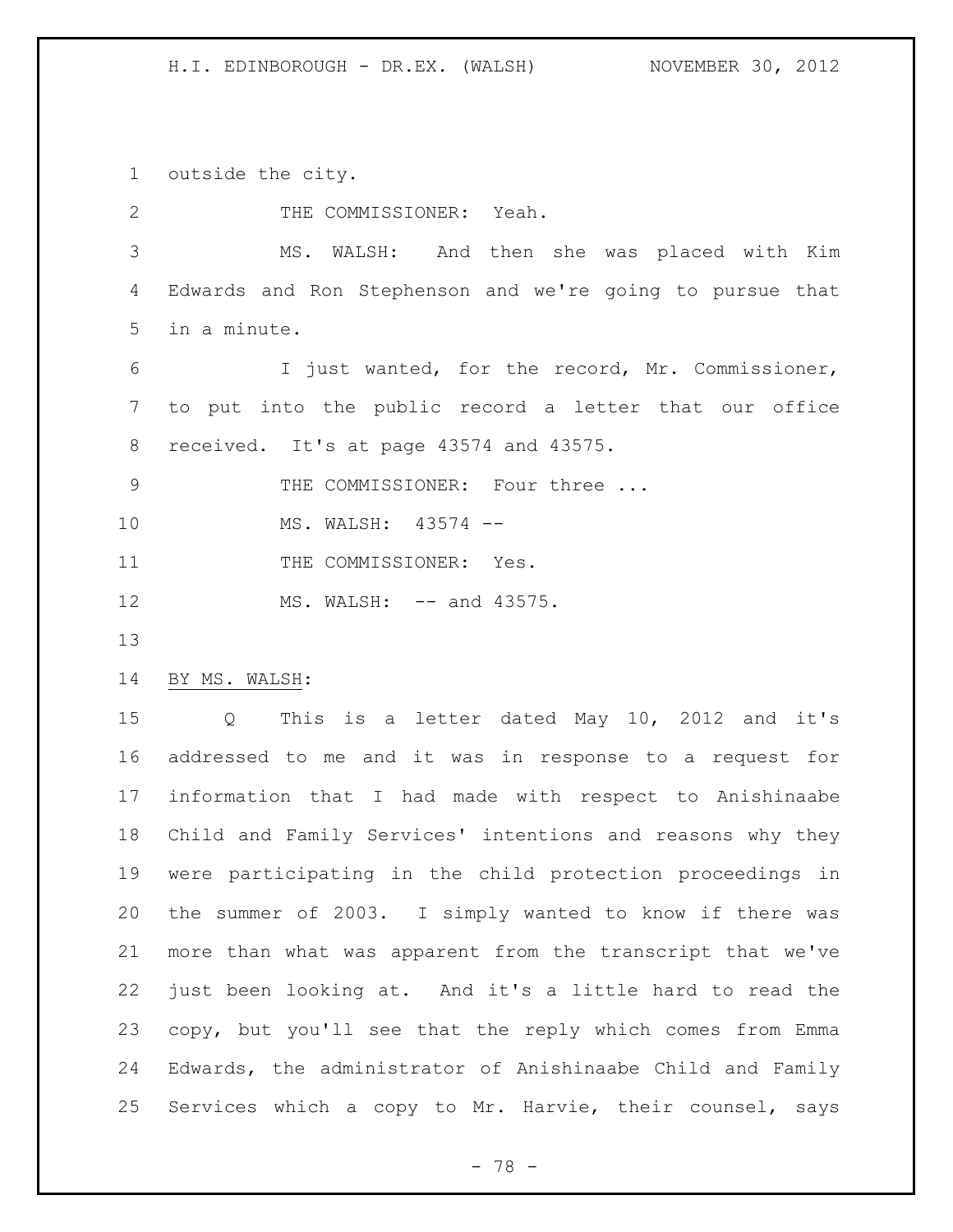that, just confirms that Anishinaabe was served with the petition and notice of hearing concerning Phoenix because the native band for her father was Lake St. Martin First Nation which was a First Nation served by that agency. I had sent the transcripts to them and they confirmed that, they indicate that Mr. Harvie attended and requested particulars on the placement and planning for Phoenix. The matter was adjourned for several, on several occasions, as we heard from Ms. Poskar, and then they reference, the letter references section 421 of the program standards manual for Child and Family Services agencies and says that at the time of the hearings in the transcripts it was the standard procedure of Anishinaabe to attend court when it was served with a petition to ensure placement priorities set out in section 421 were followed and in this case, CFS, to see if CFS could,

**"...** locate an extended family or community of origin placement for Phoenix Sinclair, however, the placement referenced by the worker 22 in the transcript ..."

We've just been looking at,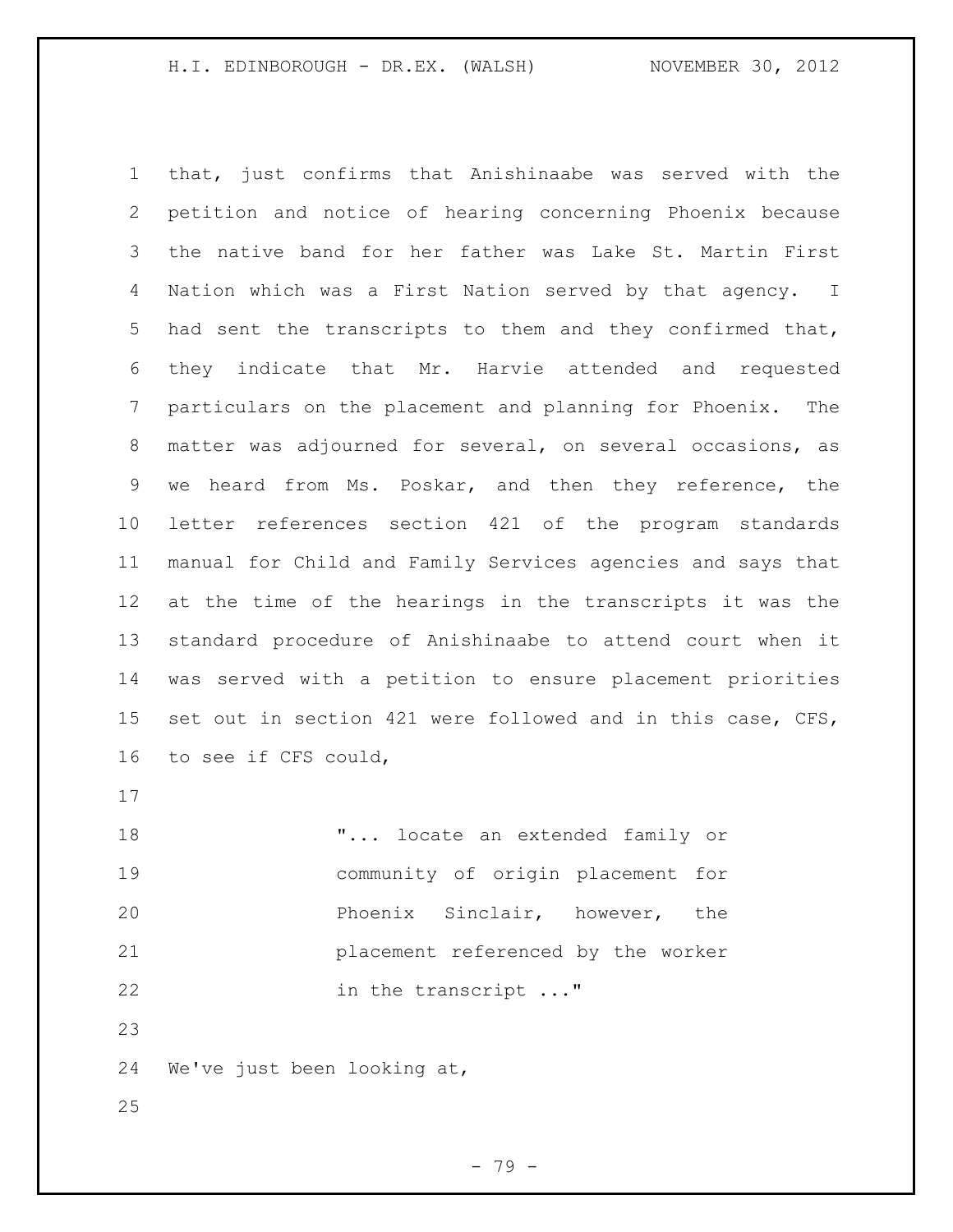"... indicates that both of the 2 foster parents were known to, and accepted by, the Director of Child and Family Services and the biological parents. The foster mother was stated by the worker to be of aboriginal background. Lacking any other placement to put forward to the petitioner, this was acceptable to [Anishinaabe Child and Family Services] as 12 stated on the record."

 So I just wanted to have that information in the record. That's the extent of the information with respect to that agency's involvement.

 And if we go back to the transcript from the August 13 proceedings just briefly, at page 35125, you'll see towards the bottom of the page, Ms. Poskar asks Mr. Williams whether, given that the mother consented on July 2nd, whether having the order run for three months from July 2nd was sufficient time for the plan to develop and he indicated that he thought it was. Was that something that you were aware of?

A I was aware that Stan was requesting a three

 $- 80 -$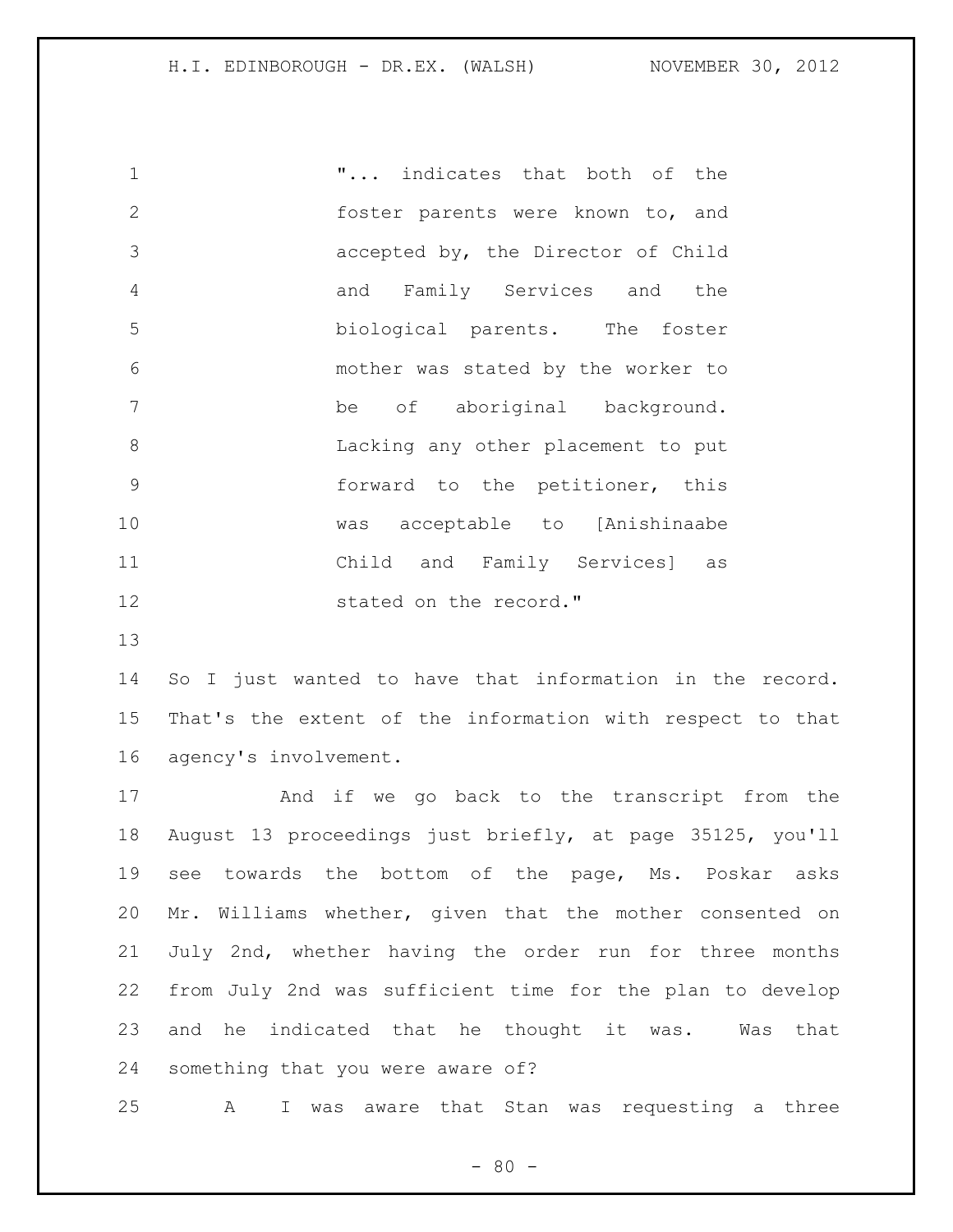month order. I wasn't aware until after court that it would only, that it would run from the time that Ms. Kematch consented which significantly reduced the time 4 of the order, but at the end of the three months, as Stan indicated, to reassess dependent upon what occurred between him and Steven in terms of the plan between this and the end of the order. So I was aware after court that it had been reduced in terms of the running time of the order.

 Q Now in terms of the plan itself, can you recall anything specifically about what Mr. Williams' plan involved? We will look at his notes --

A Okay.

Q -- but before we get there.

 A Well as I, as I say I know he was going to address the issue of substance abuse with Steve and determine again what, what other, what other problems needed to be addressed before, before he could resume care of his daughter.

 Q So was his plan to leave Phoenix in care while the substance abuse issues were being addressed?

 A His plan was to leave Phoenix in care until those issues were resolved in some way, yes. Not necessarily until Steve attended treatment but until there was a further assessment of how significant the problems were or how much of an impediment they might be to the child's

- 81 -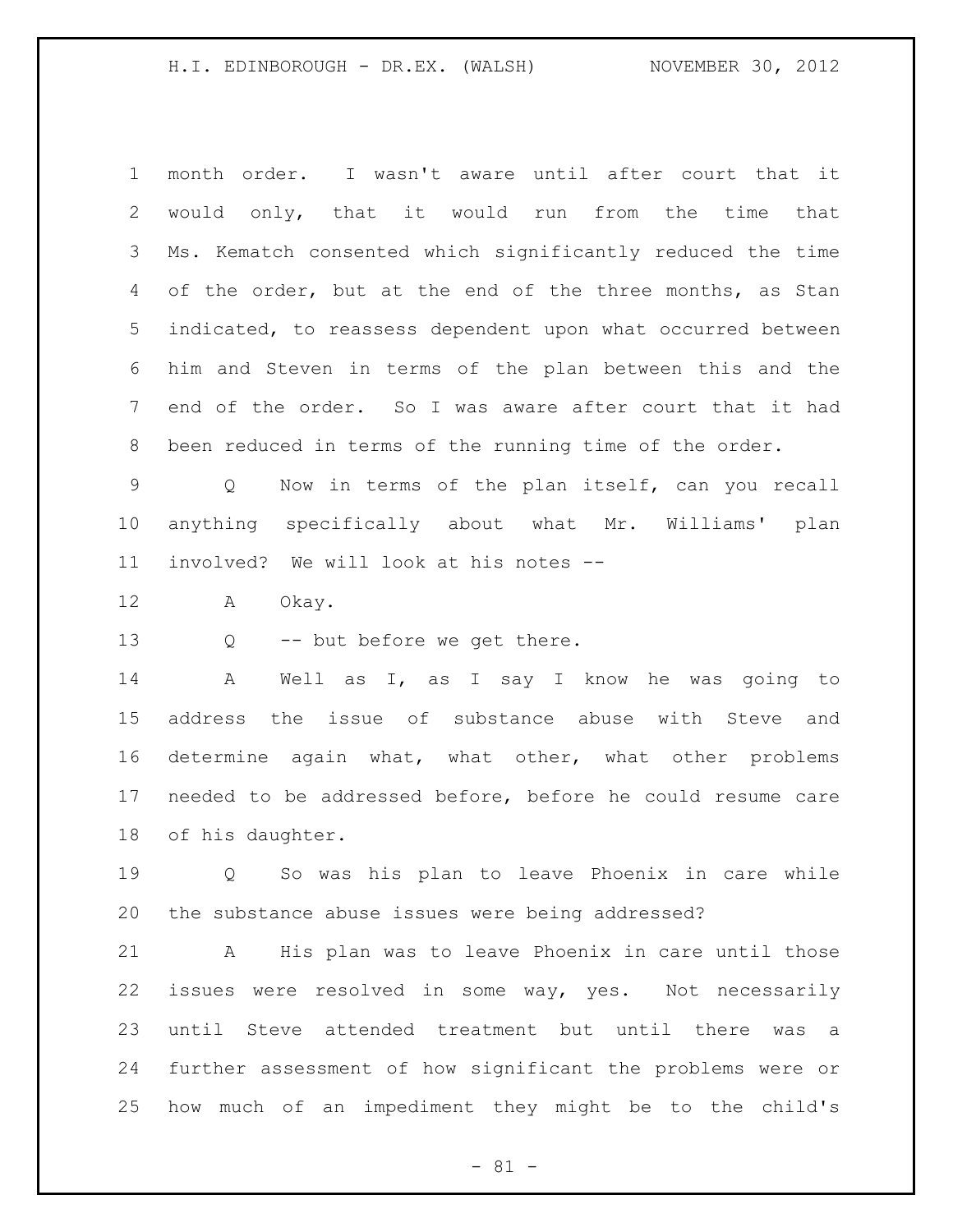return. Stan was, in spite of the fact that he had history, in spite of the fact that we had the intake opinion, he was starting with his own assessment. He was starting fresh, if you like, with -- that was his intent, that was his style and that's what he was going to do.

 Q Was he contemplating that Phoenix would be put back with Steve in some way before the three month order expired?

 A Yes, thank you, he was. He had suggested that because he believed the risk to her for anything other than perhaps neglect, was such that Phoenix could have been returned under an order of supervision with some supports 13 in the home. He proceeded on, on that by requesting of the resource department for an in-home support worker to attend, I don't recall how often, but to be attending to Steve's home with Phoenix having been returned. That ultimately didn't, didn't happen because Steve didn't feel he was ready.

 Q So, and just so that we're clear on the timing -- A Right, okay.

 Q -- this file was assigned to your unit at the end of June of '03.

A Yes.

 Q And Mr. Williams would have started working on it shortly after that time, the beginning of July?

- 82 -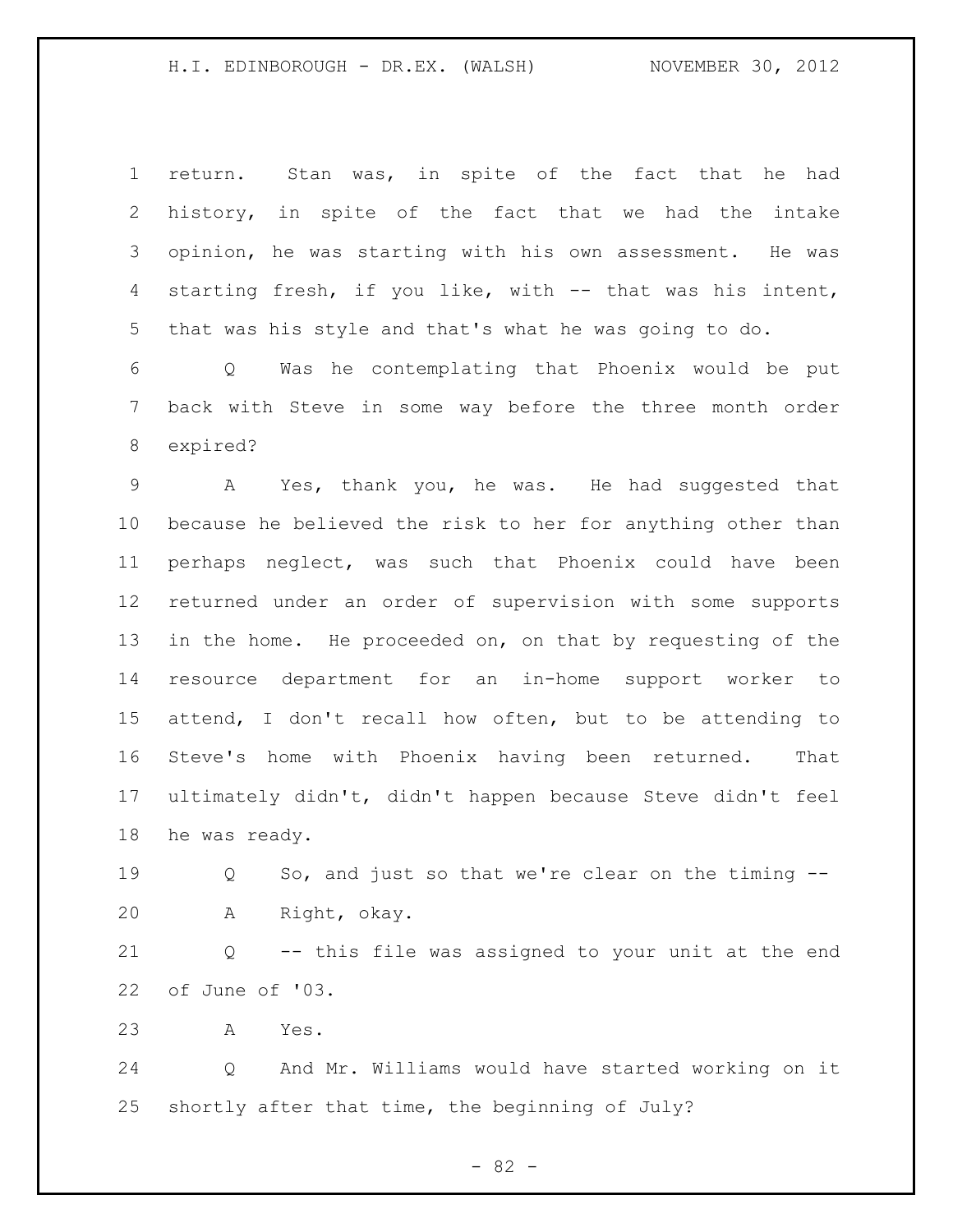H.I. EDINBOROUGH - DR.EX. (WALSH) NOVEMBER 30, 2012 1 A I think pretty quickly. I think if we looked at the ADP -- Q Yes. A No, we won't go there. Q We'll, we'll get there. A Okay. Q And the beginning of July -- 8 A Yes. 9 Q -- he starts recording. A Yes. Q So, so this plan that you're talking about that he had originally to put Phoenix back with Steve with some form of, with an order of supervision and in-home support -- A Right. Q -- that was something that he was thinking of doing as of July of '03? 18 A Yes, almost immediately it would appear. Q So by the time we come to the actual court proceedings that formalized the three month temporary order in August -- A You're right. Q -- that plan has, has -- A Has already fallen by the wayside, if you like. Q Okay.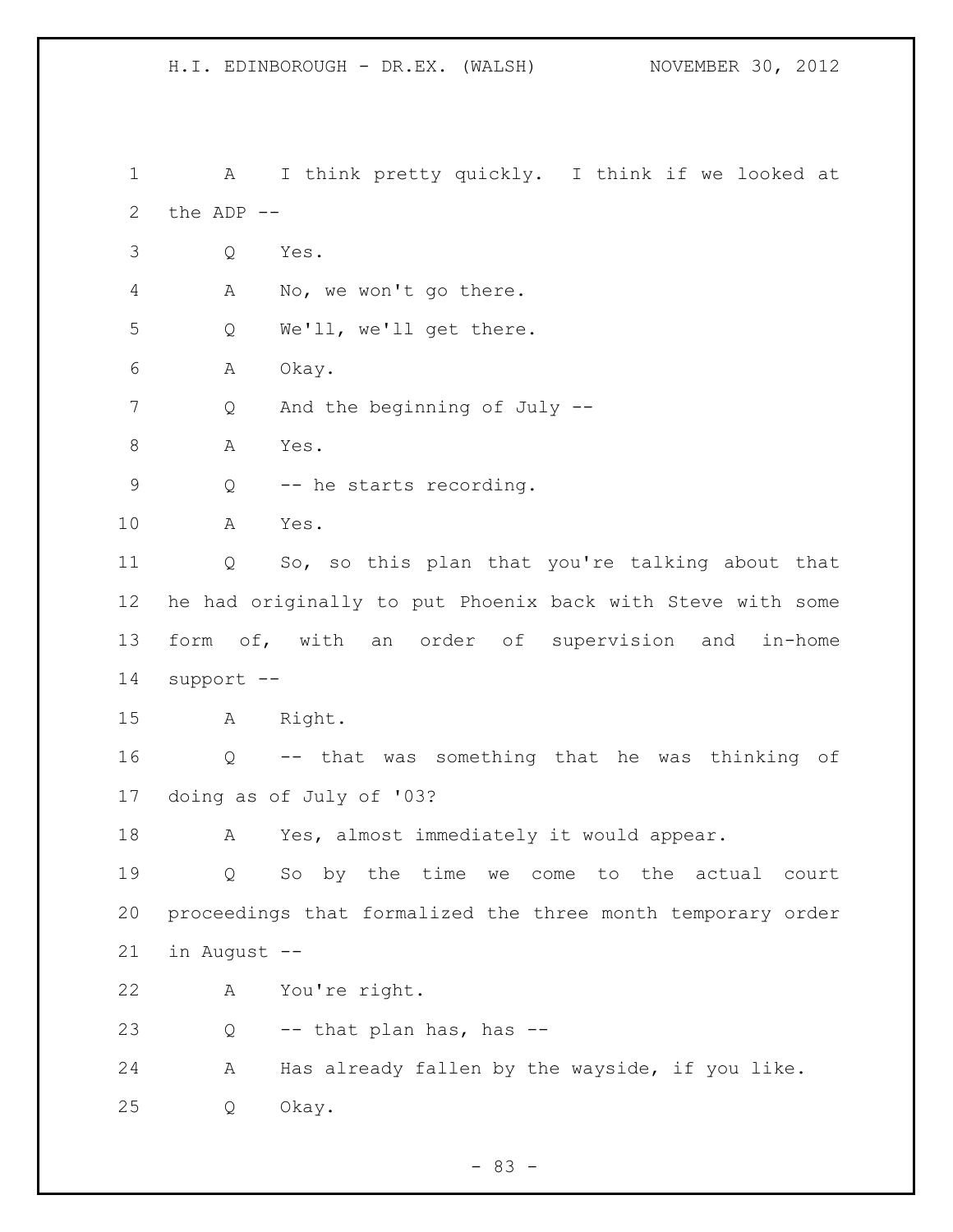A Yes.

 Q Okay. Just so that we get our timing straight on, on --

A Right.

 Q -- what work was done when. So when Mr. -- excuse me -- when Mr. Williams first thought of working with Mr. Sinclair to address his substance abuse issues, what would that have involved?

 A Between worker and client? Yes. Again, knowing Stan and given the importance of having your client be part of the plan, it would have involved discussing the nature of the substance abuse, how often it occurred in Steve's life, was he using whatever the substance was in a social or recreational way or was he using it to cope. I recall that Stan had some expertise around substance abuse. He, he had some knowledge of alcohol addiction. I don't know where he got that but he had, I can safely say more knowledge than the average worker. And he would, he would assess with Mr. Sinclair, with Steve, what was required. Did he require live-in treatment? Did he require outpatient treatment? Did he require meetings? What did he require?

 Q How easy would it have been to arrange those types of treatments that you're describing?

A I think outpatient services would have been

 $-84 -$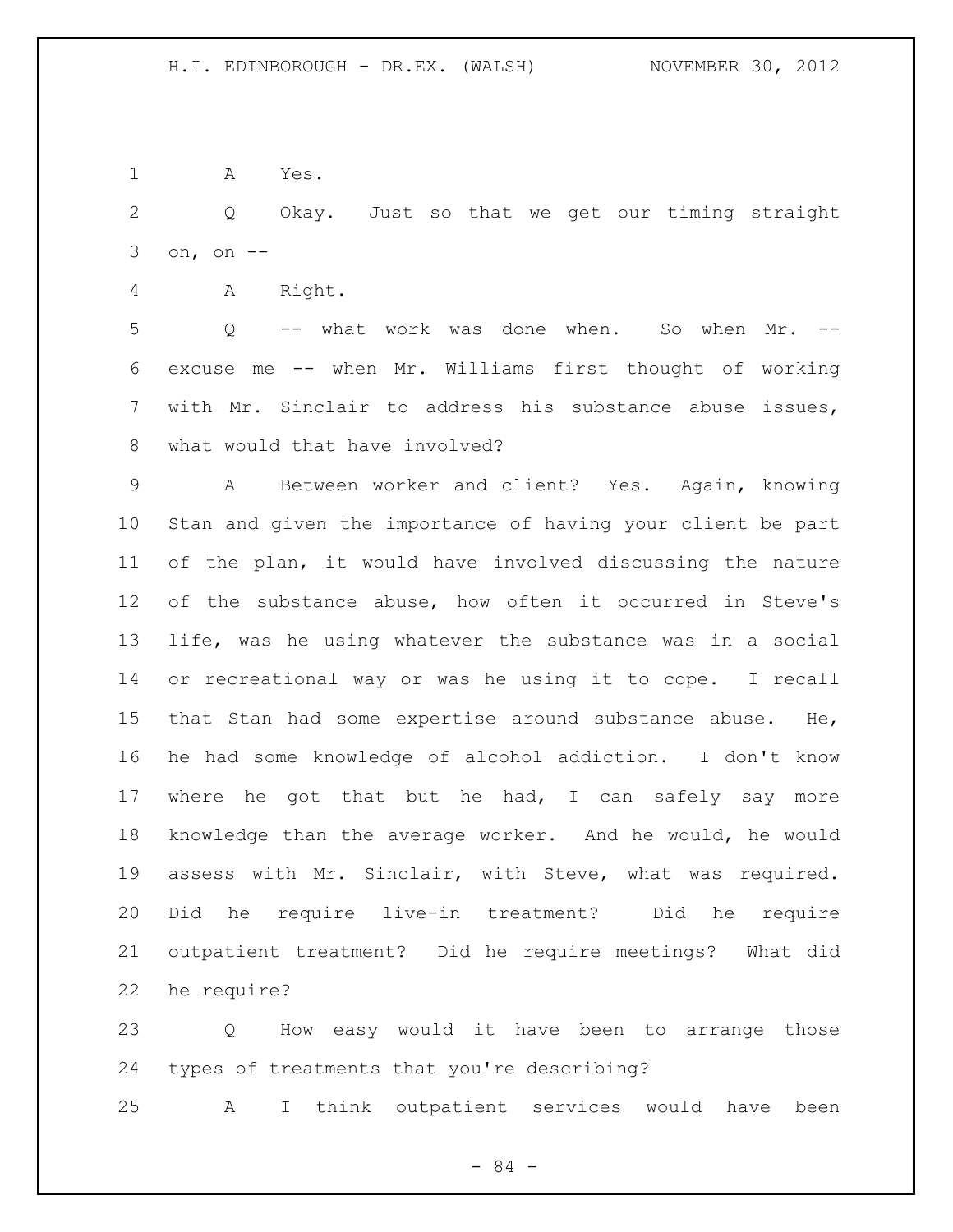fairly easy to arrange. In the north end is an organization called Native Addictions Council which is the choice for many clients that we had then and they had regular outpatient forums where people could, could go and receive, group sessions usually where people could go and receive education and assistance.

 Q If Mr. Sinclair were seeking treatment from an agency such as that, where would Phoenix be?

A Oh she was in care. Oh, if we'd returned her?

 Q With the original plan where Phoenix would be returned.

 A The support worker could have been the one to provide child care while he attended meetings.

Q So that was part of his initial plan?

A Yes.

 Q Okay. And then as we saw from the court proceedings and as we'll see when we look at Mr. Williams' notes, that plan did not get put into place and instead a different plan occurred.

A Right.

Q And how would you describe that plan?

 A The next one? Well, it appears or it appeared that that there was some apparent willingness on Steve's part to attend counseling, however that didn't occur. Again, remembering Stan's support and advocacy for this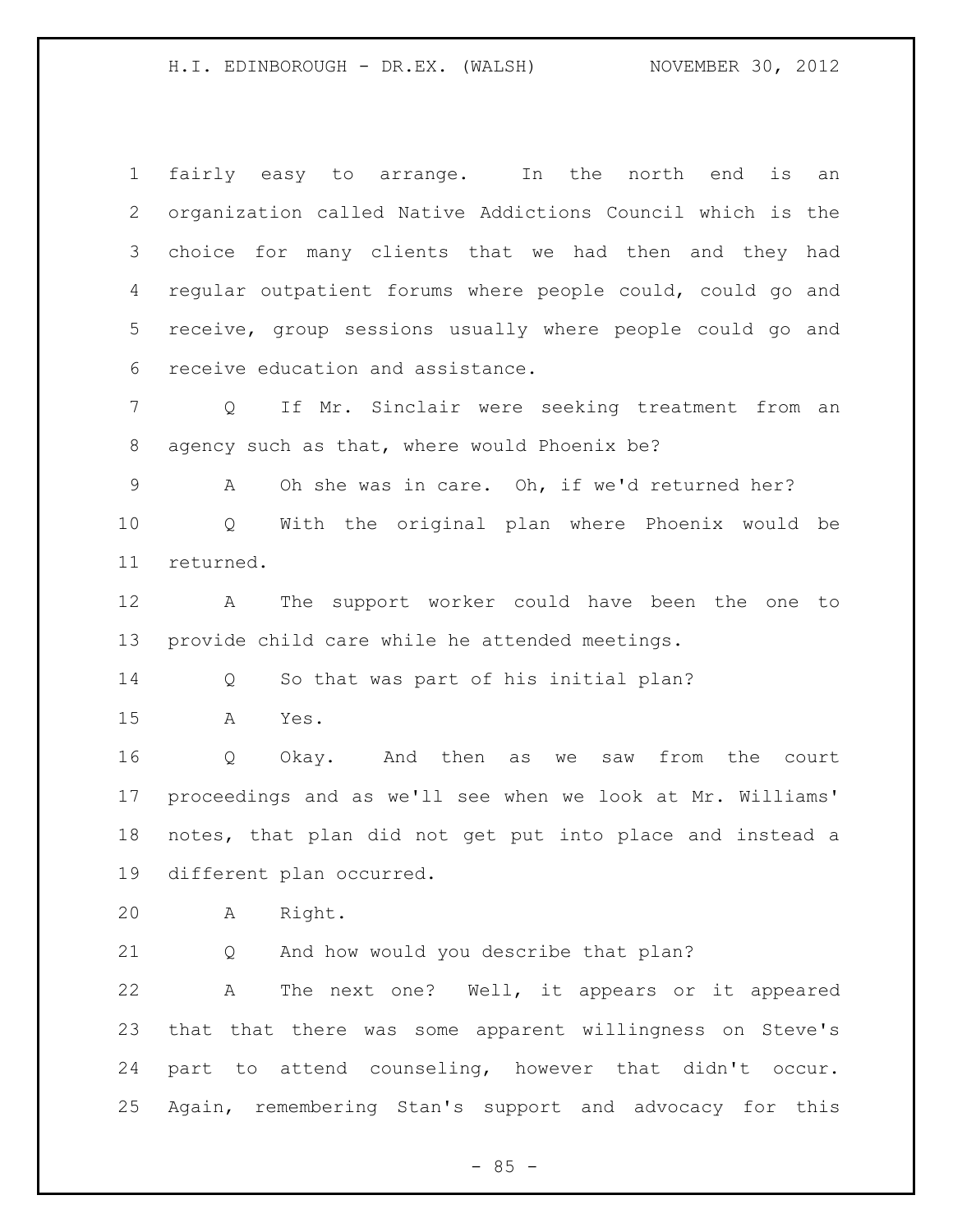client and Stan's own knowledge of addictions, his, his conversations, his meetings, his contacts with, with Steve appeared to satisfy him that the need for external treatment was not immediate, was not pressing enough for it to be something that precluded Steven, Steve being unable to parent Phoenix. I can -- that's, that's really all I can say about that. The plan ultimately became that, that Steve's reliance on alcohol was not so serious as to prevent him parenting his child. I know now that that was wrong. I, I believe now that that was wrong. Q And at the time what did you believe? A At the time I believed that Stan knew his client best and believed in what he was telling me. Q And you said you had regular meetings with Mr. Williams? A I did, certainly about this case and a few others I recall. Q What can you tell me about Mr. Williams' skills as a note taker or record keeper? A They were not good. Like -- not like everyone but Stan had some amazing skills with clients and as a social worker. His record keeping was not one of his strengths. I, I -- given my own shortcomings and abilities, my preference is always somebody who joins with clients, someone who assists families, someone who believes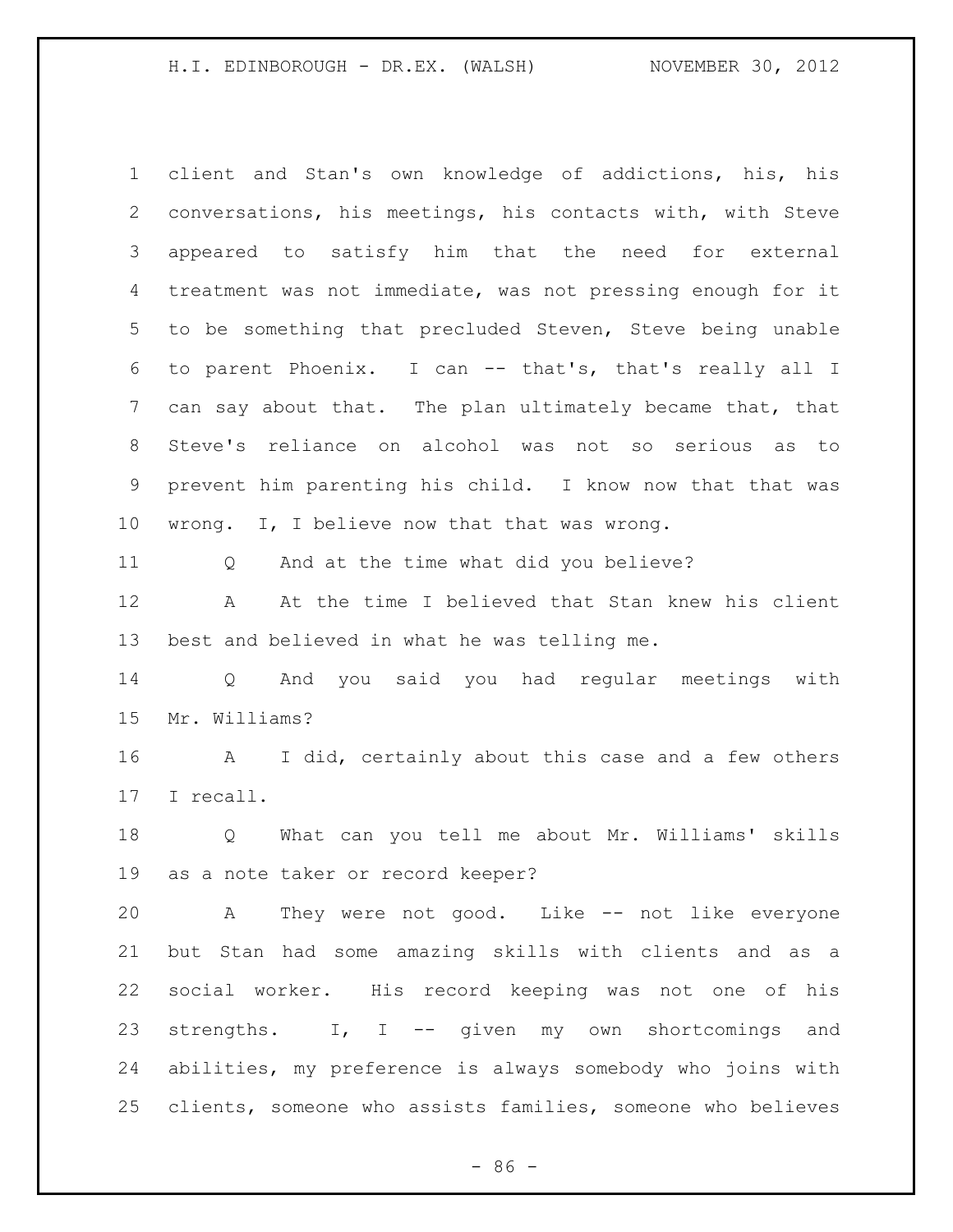| $\mathbf 1$     | in and helps clients to a place where they are capable of   |
|-----------------|-------------------------------------------------------------|
| 2               | caring for their children is more valuable than somebody    |
| 3               | who takes regular notes. I know it would be wonderful if    |
| 4               | all workers could do all those things well, but the reality |
| 5               | is they don't and, and Stan was not good at, at record      |
| 6               | keeping, at note taking, at documenting. He was not good    |
| $7\phantom{.0}$ | at it. It was a shortcoming.                                |
| 8               | But he had other strengths?<br>Q                            |
| 9               | He had other strengths, absolutely.<br>Α                    |
| 10              | Did you ever discuss with him his shortcomings<br>Q         |
| 11              | with respect to record keeping?                             |
| 12              | No, because I didn't see them. I didn't, I<br>A             |
| 13              | didn't examine or audit workers' notes. If they brought     |
| 14              | them to supervision I would see them but I didn't make it a |
| 15              | point to go to workers' desks or request that they show me  |
| 16              | their notes. The only time I saw Steven, or sorry, Stan's   |
| 17              | paperwork was when he would close a file or transfer a file |
| 18              | or as a result of the inquiry.                              |
| 19              | You would review his closing summaries --<br>Q              |
| 20              | Absolutely.<br>Α                                            |
| 21              | -- for instance?<br>Q                                       |
| 22              | Yeah.<br>Α                                                  |
| 23              | And you would have to do that before you signed<br>Q        |
| 24              | off on it?                                                  |
| 25              | Yes.<br>Α                                                   |
|                 |                                                             |

- 87 -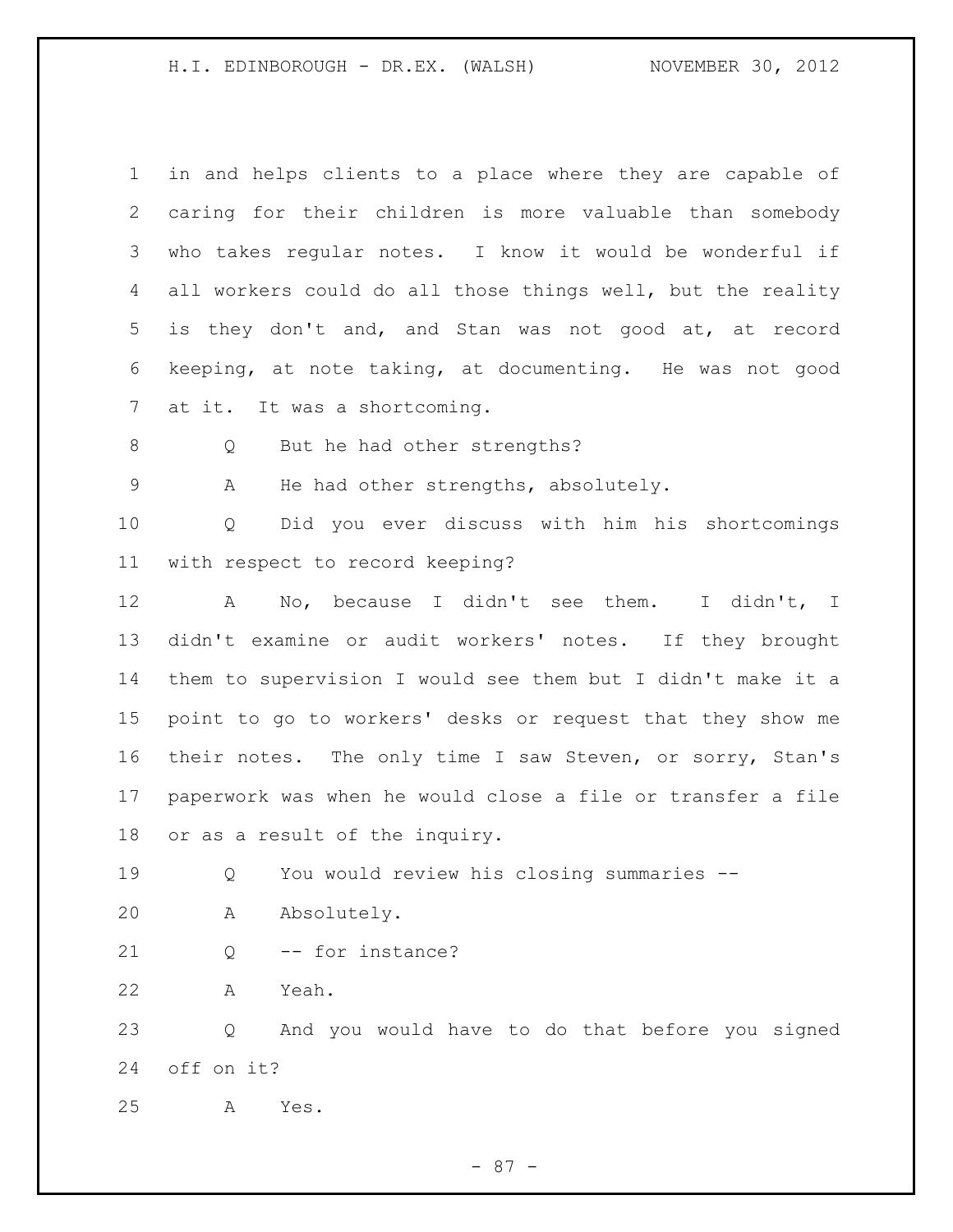Q Okay. But you met with Mr. Williams to discuss the work that he was doing with Steve Sinclair? A Right. And what I heard from him verbally in, in supervision was far more revealing than what his notes are. Q As you've now seen them? A Yes. Q Okay. And if we turn to the addendum that was prepared by the intake worker, page 37376, the last paragraph talks about, "Emails were exchanged between this worker and Heather Edinborough on July 3, 2003 **regarding the case.** Worker asked if it would be possible for the new worker to complete the ADP forms given Steve's lack of response and Heather indicated **that this could be possible.**  Worker committed to attend court again on July 9, 2003 to speak 22 about the plan ..." And then on the next page -- Mr. Commissioner, I think that

- 88 -

25 the copy that you have does not have the second page, so if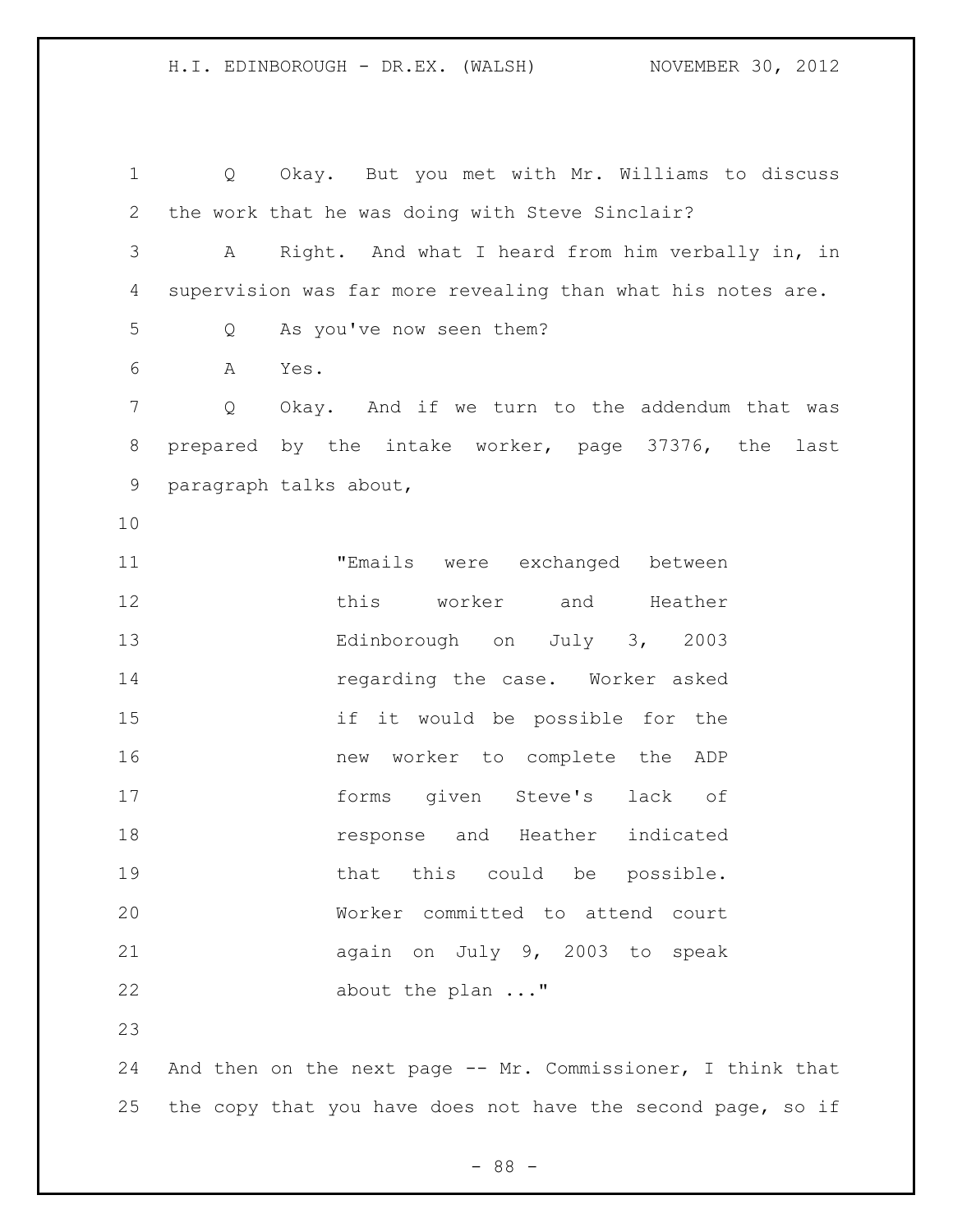you want to see it you'll have to see it on the screen. My apologies. The intake worker goes on to say, "Worker spoke with Ron Stephenson on July 7, 2003. he has tried to make contact with Steve ... no 8 success. A message was left for 10 Samantha ... The started ADP forms and a hard copy of this addendum sent to the assigned worker Stan Williams on July 7, 2003." So this is the ADP that we were just talking about and let's go to the email communications that you had with Ms. Forrest. If we turn to page 37459, this is from CD1796, is a series of email communications that you had with Ms. Forrest on July 3. So if you go to the bottom of that page, please. You're writing to Laura Forrest on July 3rd. You say: "Hi Laura, I am assigning this file to Stan

- 89 -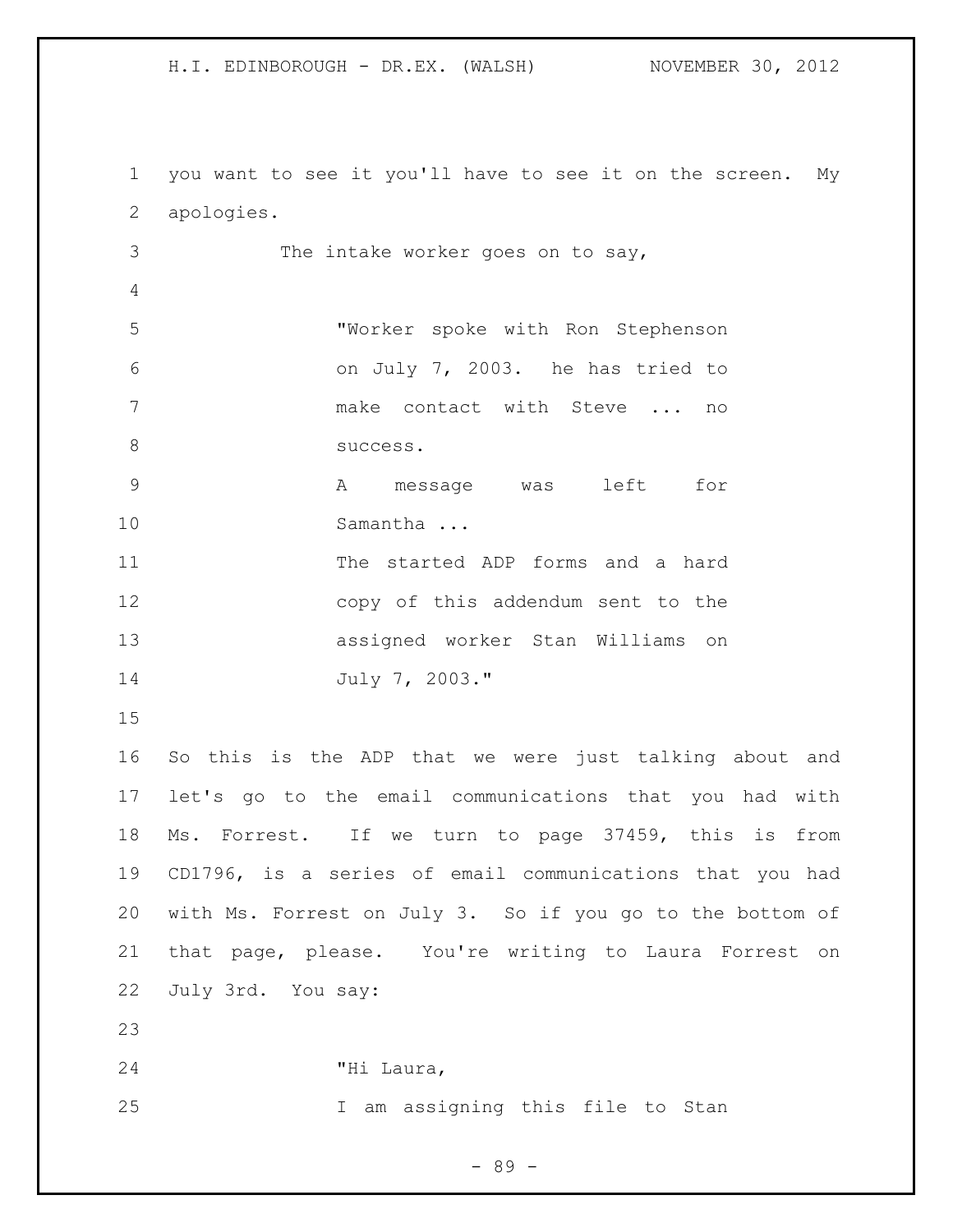Williams today." So there's, there's the answer to the date that the file was assigned -- A Um-hum. Q -- July 3. 8 "I spoke with Gloria W. ..." Who was she? A Gloria was the paralegal, I guess, for Winnipeg CFS who came to all the docket courts and prepared all the paperwork. Q So it says, 16 "I spoke with Gloria W. who says 17 that you were at court yesterday 18 to state the plan, ... mom consented to a 3 month temporary order. She indicated that the [Anishinaabe] lawyer had it put over to next week, so the plan would have to be re-stated." What's that about? Why does the plan have to be restated?

 $-90 -$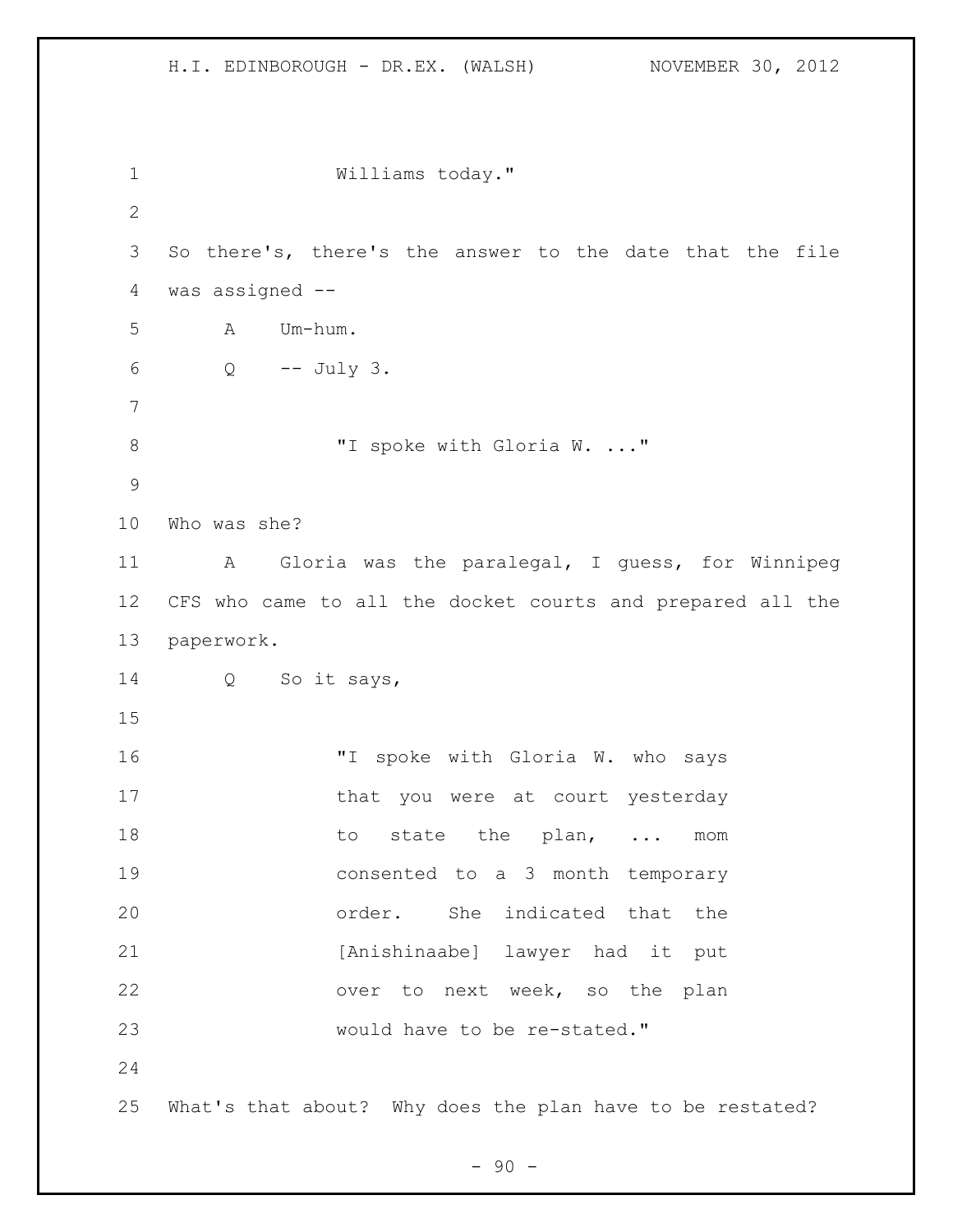A For --

Q Because you're going to court again?

3 A -- the father, I suppose.

 Q Would it relate to, to the particulars that they're waiting to receive perhaps?

A Perhaps.

Q I don't think it's --

 A When you have to state the plan, I think you have to restate the plan all the time at docket court. It could 10 be a new master in the court or ...

 Q So each time you're before the court you have to state what the plan is?

A Yes, yes.

 Q Okay, thank you. And then Laura replies, if we go up the page, please:

17 THi Heather,

18 Thanks for your note. I am trying **19** to finish the addendum with any pertinent information for the worker so I will send that off to Stan within the day. I am gong to court on Wednesday to restate the plan for [Anishinaabe] and will **give that info to Stan as well.** 

- 91 -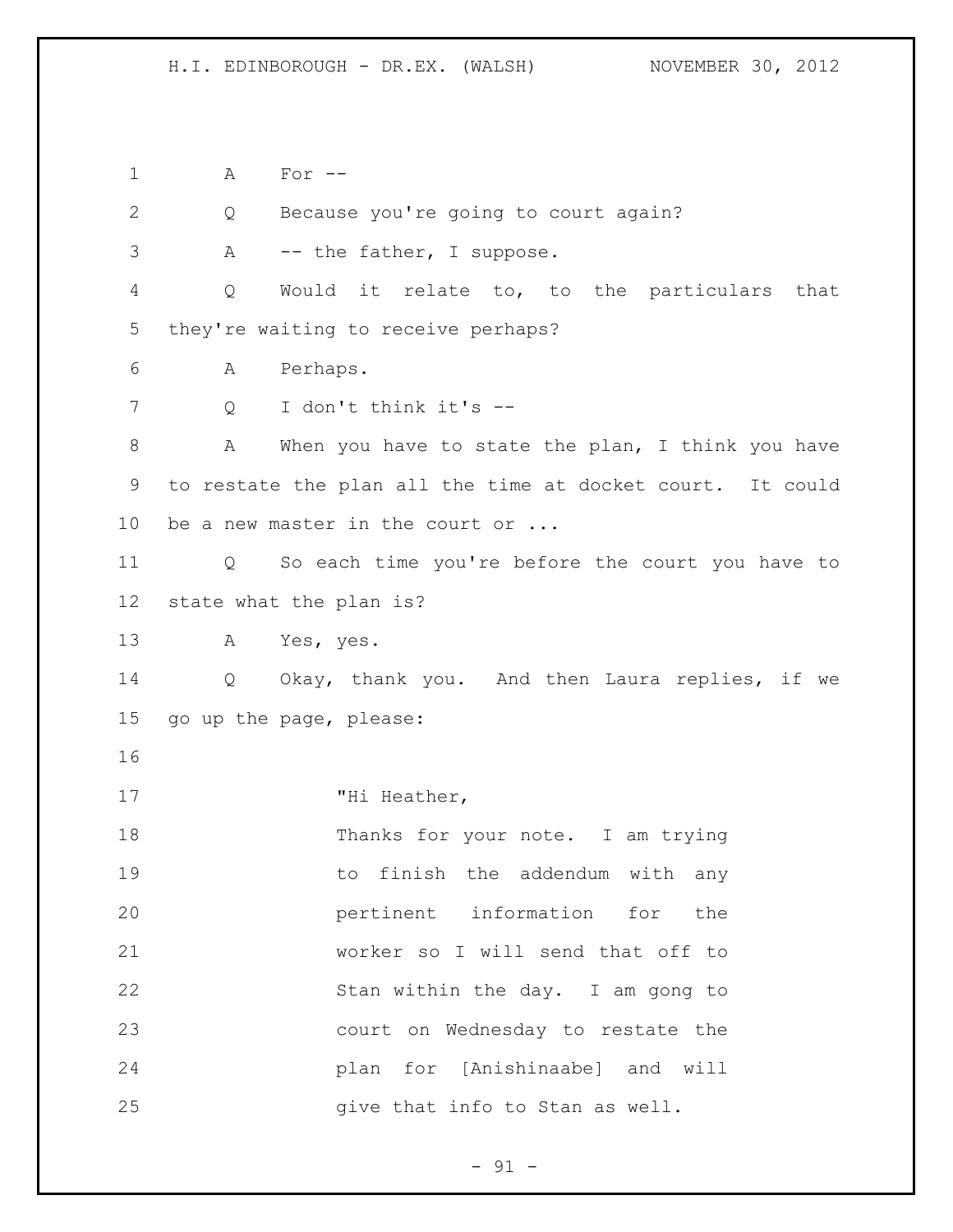1 Now I wondering one thing. I have not been able to find dad to complete the ADP. I have tried to see him. His family has told him to call me and he won't and he did not even show up for court. Would it be too much to ask if Stan could complete this form with the dad when he does eventually meet with him. It would be a great help to me if this was possible 12 and I would be most appreciative. Could you let me know." And then going up to the top you say, 17 I'm sure Stan would be okay with 18 that. He's a most agreeable fellow." And you thank her for doing the court piece. A Yes. Q So let's look at those ADP forms now. That's pages 37527 to 37531. Well, one has to stand on one's head a little. But it consists of four parts, what we have.

- 92 -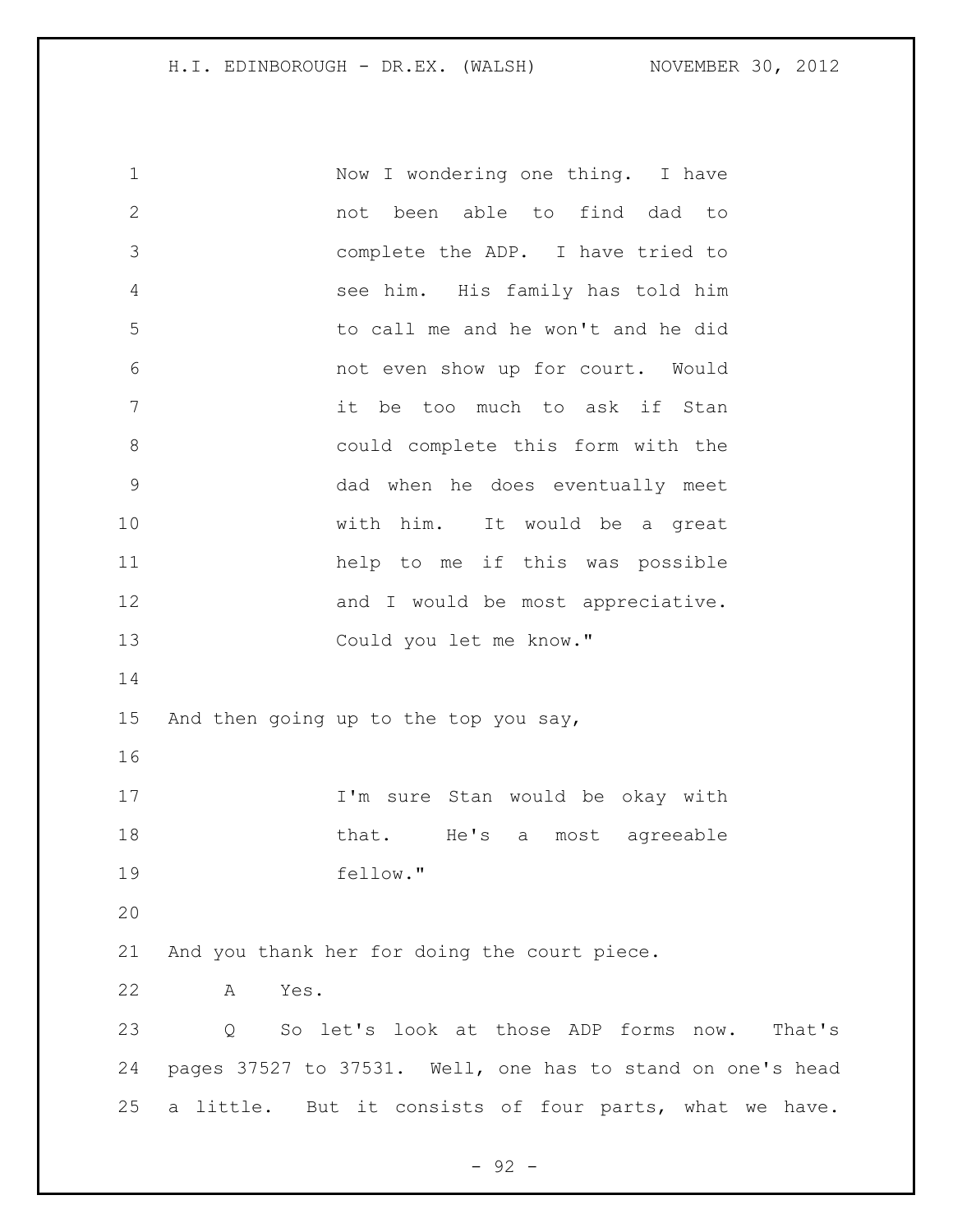This is still in CD1796. So the first page has family information. It has the name of the father and the child Phoenix. Do you see that?

A Yes.

 Q And it's dated July 10, 2003 as the first interview date and finish date. And then the next page, part 2, the authority of record determination and it notes the band name is Lake St. Martin. And then part 3 on the next page shows -- I don't know, are you able to read that? You have a hard copy in front of you?

A I do.

 Q Okay. That's -- you don't have to do contortions then. So that shows under, the first section you've got the authority of record for the case reference which is First Nations of Southern Manitoba, that's for the caregiver, and then the choice of authority for service. What's the reason, what's the distinction between those two?

 A Because Steve, based on the first two pages, identified with or had status with Lake St. Martin --

Q Yes.

 A -- that is his authority of record, that's who would be the one to provide service to him, unless he chose someone else.

Q So that's based on which First Nations band he's

- 93 -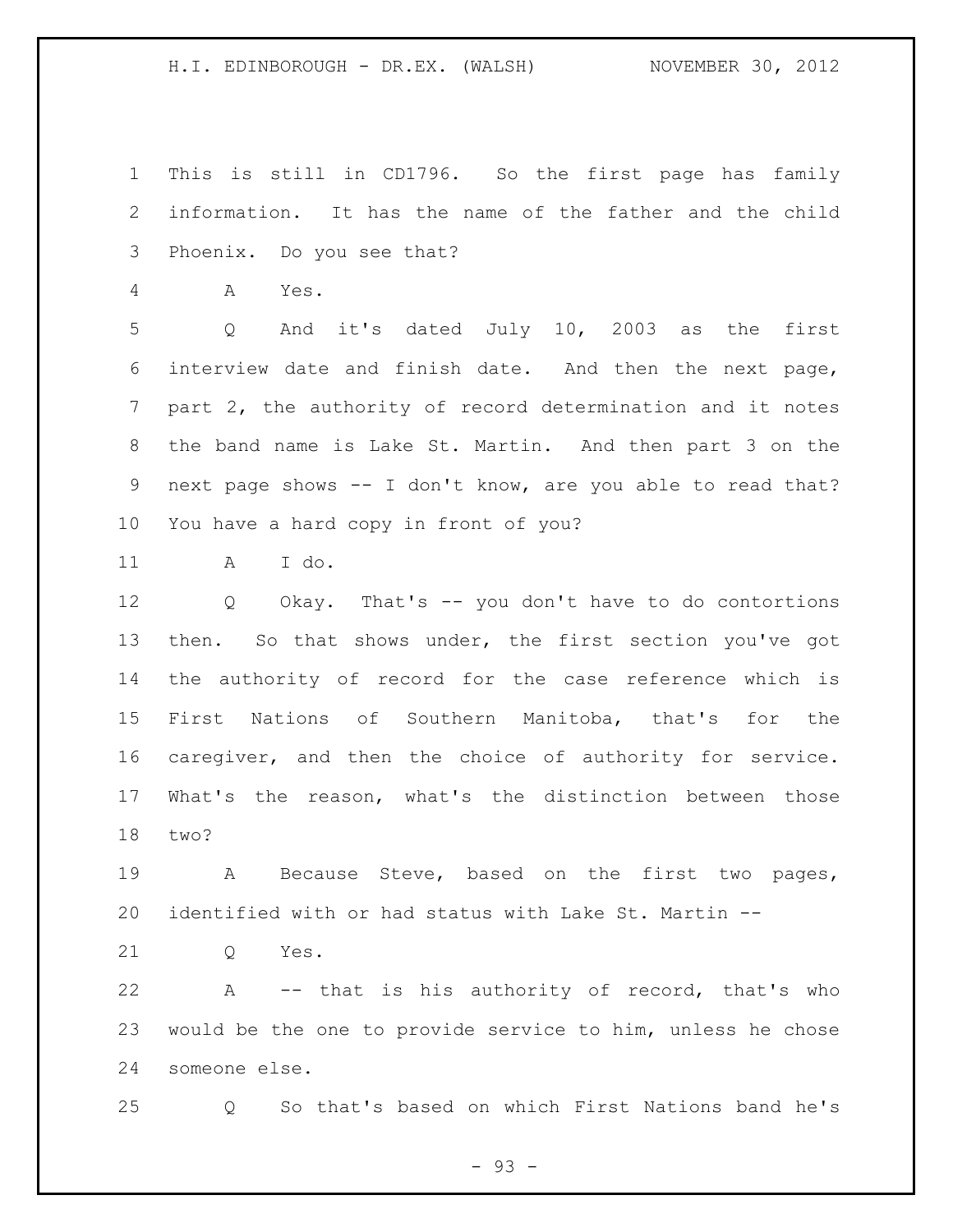affiliated with?

 A Yes. Q Okay. So each -- THE COMMISSIONER: Let me ask the witness -- MS. WALSH: Sure. THE COMMISSIONER: -- is this document prepared because it was required for the court or what was the purpose of it if that wasn't it? THE WITNESS: My understanding is that that was in preparation for the files to be transferred for devolution. The whole point was -- 12 THE COMMISSIONER: Oh, okay. 13 THE WITNESS: -- that people get a choice --14 THE COMMISSIONER: Okay. 15 THE WITNESS: -- who they get service from. 16 THE COMMISSIONER: Yes, yes, okay. BY MS. WALSH: Q And we're in 2003 so we're seeing that these forms are being filed out as of 2003. A Yeah, in advance. Q So there's an affiliation with an authority of record based on the primary caregiver's band and then they have an opportunity to choose if they want either that authority or a different authority for receiving care?

- 94 -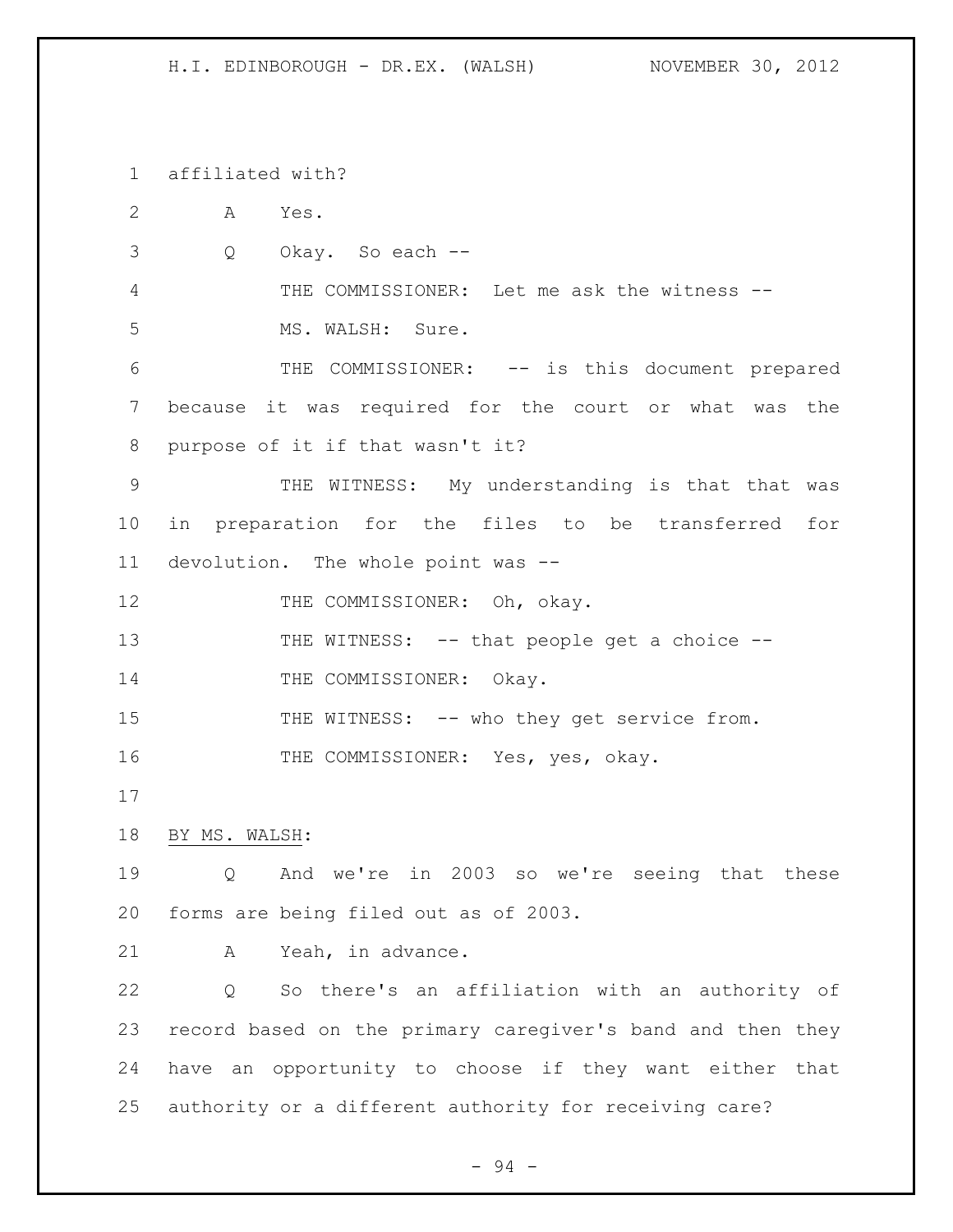H.I. EDINBOROUGH - DR.EX. (WALSH) NOVEMBER 30, 2012 A Right, yes, receiving service, they could have chosen anyone. Q So in this case we see under section 1, the authority of record is First Nations of Southern Manitoba? A Right. That's unchangeable. Q Right. A Right. Q Based on the band that a person is. A Right. Or being Métis or not being -- Q Okay. 11 A -- aboriginal status. Q So if someone were not aboriginal or Métis then automatically their authority of record would be the general authority? A Exactly. Q And then under section 2, the choice of authority of service, First Nations of Southern Manitoba has been chosen. A Right. Q And then it indicates who made the choice and that's, says the family. A Right.

 Q So this document was filled out between Mr. Williams and Mr. Sinclair? If we go to the third section there are signatures there. You see the worker's

 $- 95 -$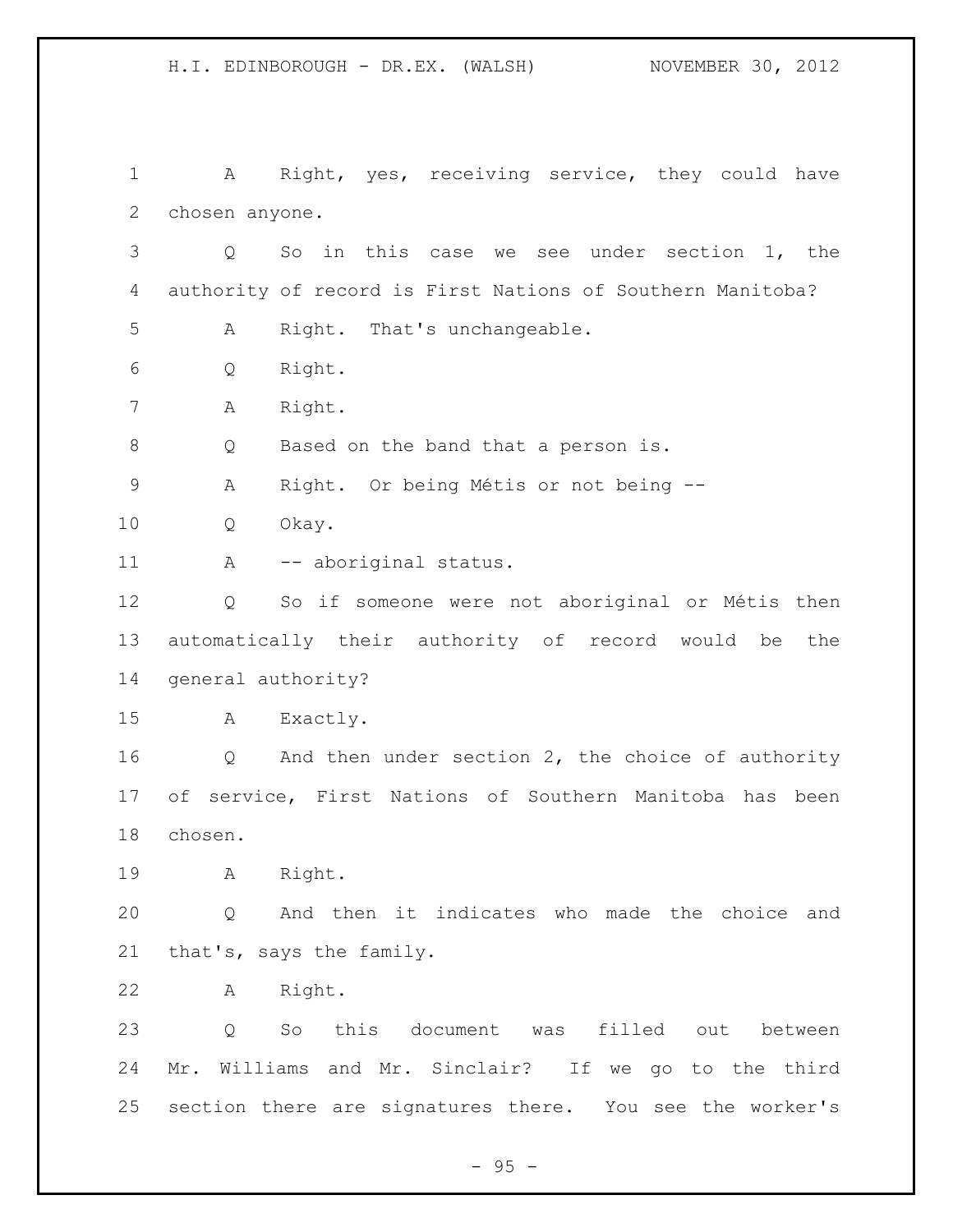signature? A I do. Q And that's Mr. Williams? A Yes. Q And your signature below that? A Right. Q And above those signatures the case reference or primary caregiver, you understand that to be Steve Sinclair's signature? A I would assume. It looks like that is. Q Okay. And so that indicates under section 3: "I have been given the choice to select which Authority will **provide services to my family."**  A That's right. Q Okay. And that's as of July 10, 2003? A Right. Q And then it says: "Based on the Authority of Service" chosen by the family the Service Provider will be: Anishinaabe Child and Family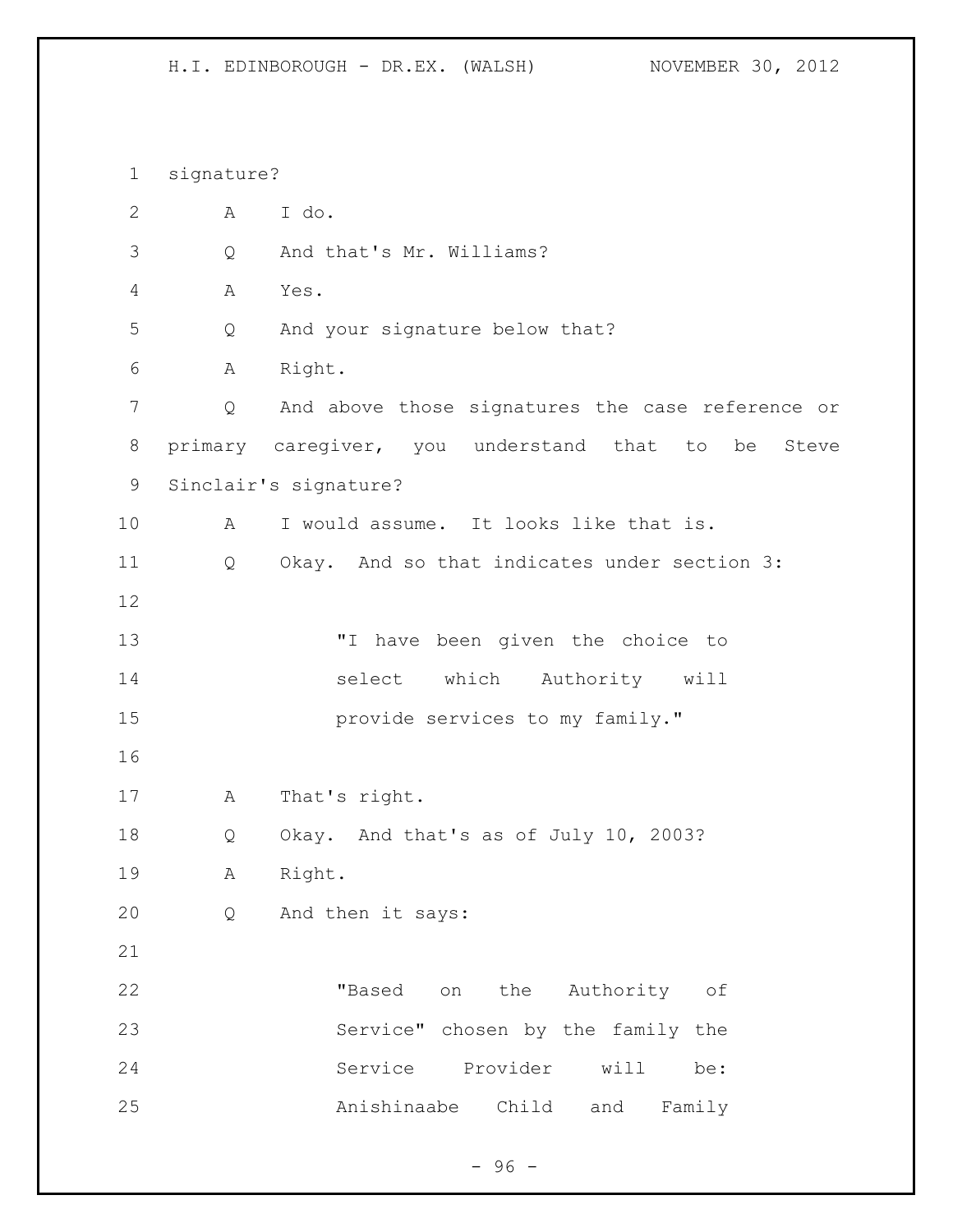```
1 Services of Winnipeg."
```
 A Eventually. It was -- clients were made to understand that they were making a choice that was not going to happen right at this point in time, but when all of the transfer of files was finished, that his, his service provider would then be Anishinaabe. At this point, I think, the, the First Nations agencies weren't practicing, didn't, weren't practicing in the city, just on reserves, so I'm not positive of that but this was not a change that could have happened immediately and my understanding is that this was explained to clients. This -- once, once we're all up and running under the new system, Anishinaabe would be your, your service provider, Steve Sinclair.

 Q You mean when devolution was fully rolled out? A In the meantime you have to put up with Winnipeg CFS. I think that was the message people were having to give to clients.

Q And the new system being the devolution?

A Yes.

 Q Okay. And then on the next page the reasons for authority of service selection, we see cultural or social identification of primary caregiver has been checked off. A Right.

- 97 -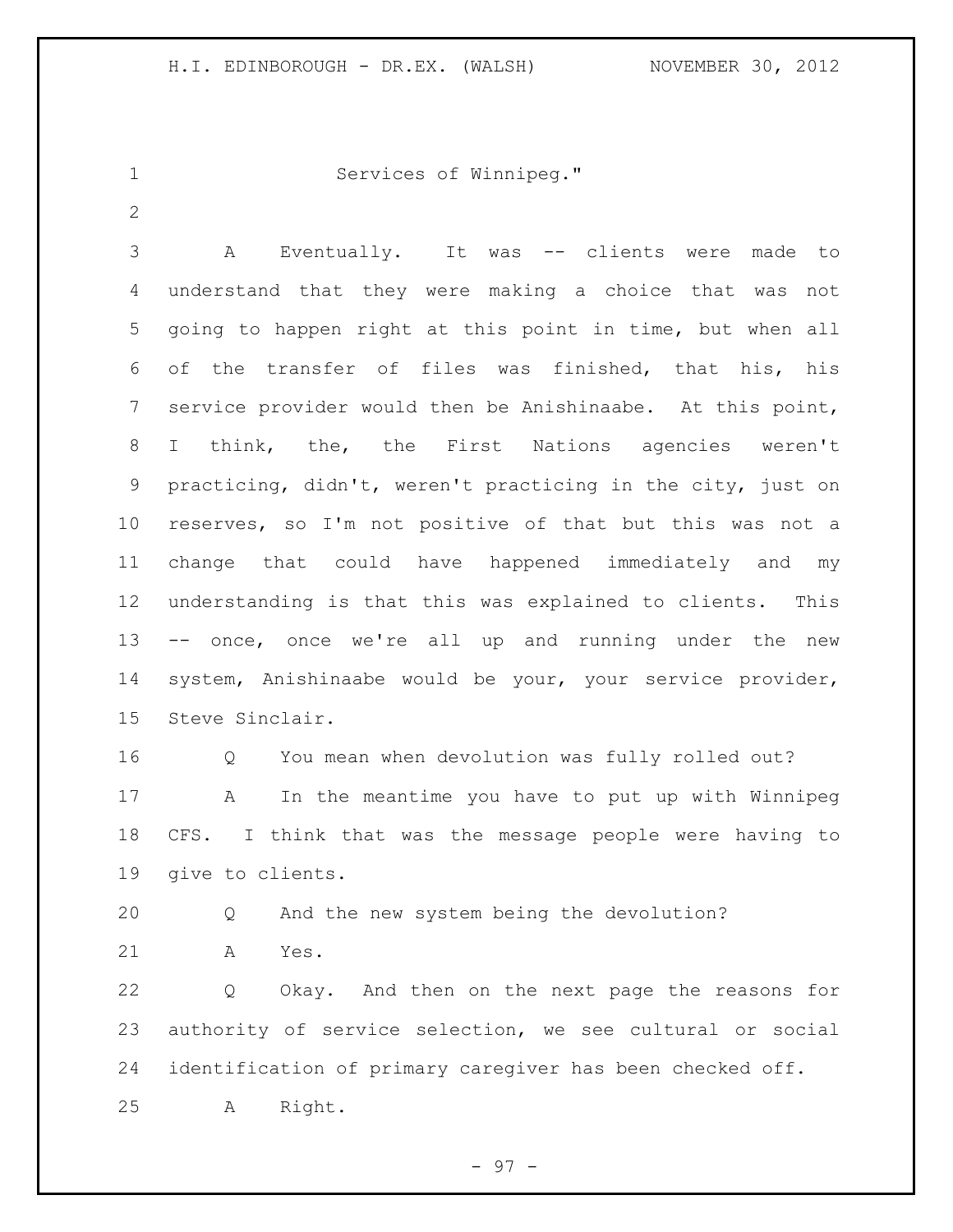Q And then if we turn to page 37531, this is part 4 of that form, this is authority determination form notes to file. And it appears that the entries from June 24th, '03, to July 2nd, '03 and then again on July 7th, '03 are entries made by Laura Forrest? A Yes. Q And what do these notes document? What's your understanding? A The efforts made to meet with the client and have the ADP forms signed why it may not have happened. Q Okay. 12 A And then the final one, which is Stan's, is that it did happen. Q So the handwriting in the last entry, July 10, please go to the bottom of the page, please. Thank you. July 10, '03 it says signed forms, no problems? A Yes, I don't know. Q Signed something, no problems. 19 A I don't know what that word is. Q Mother not in home, whereabouts unknown, Samantha Kematch, and then is that Mr. Williams' signature? A Yes. Q Now if we go to page 37454 to page 37456, what is this document? A It's, it's a form filled out by a worker when

- 98 -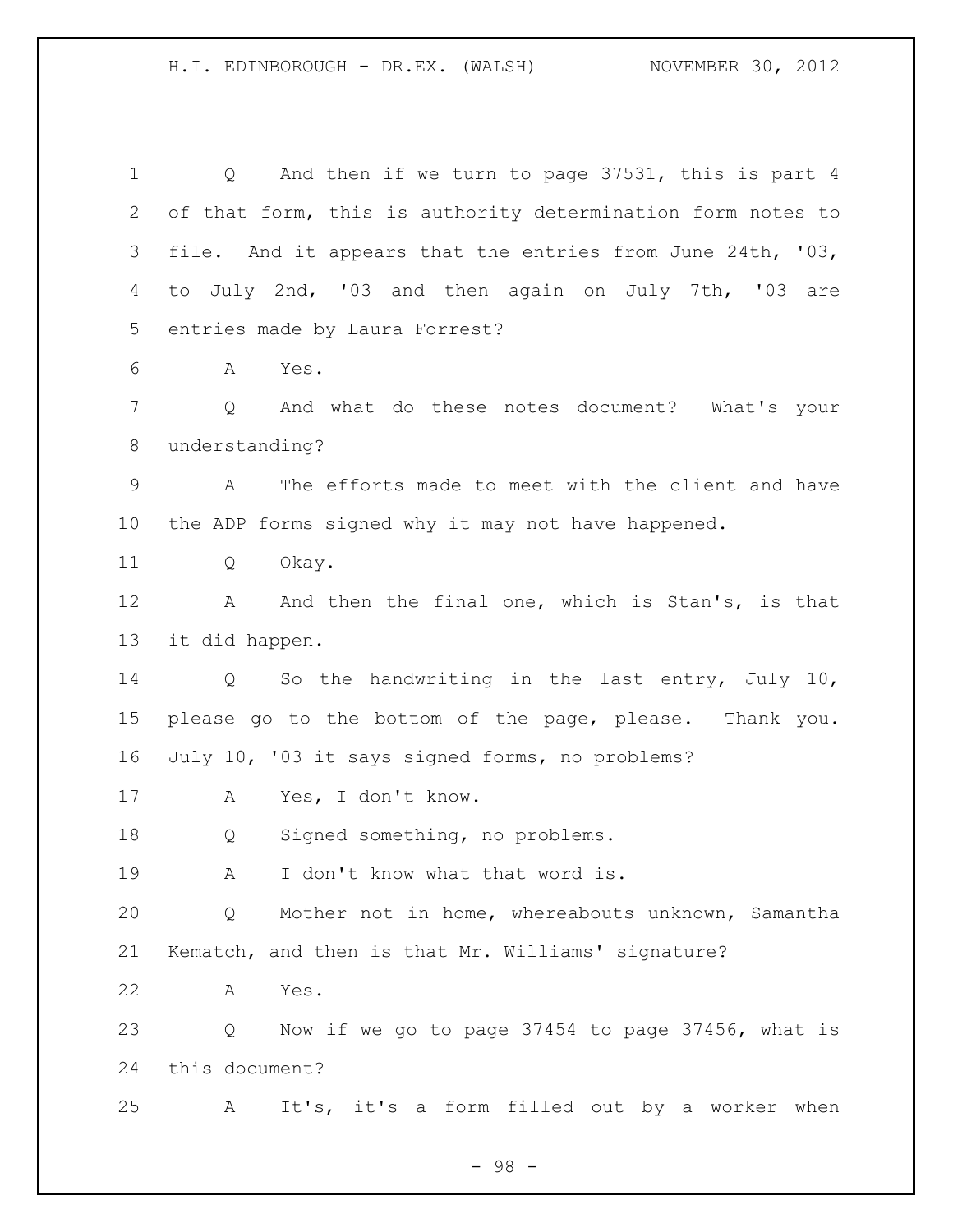they were requesting in-home -- well not necessarily in-home, but support services from a different department of the agency, the resource department. Q Okay. And that's dated at the top July 10, 2003 with an expiry date of October 28, '03? A Yes. Q And it's identified as a new request? 8 A Um-hum. Q The primary client being Steve Sinclair. And then it says in handwriting in the middle, "Respite for daughter Phoenix age 3"? A Yes. Q And under number 5, "Family Support Activity", respite is checked off. And under number 6, "Primary, Current Reason for Family Support Involvement", substance abuse by parent is checked off. "Service Arrangements", requested start date July 28, '03, direct service hours four hours per week, to expire October 28, '03. 19 And if we go to the next page, there's more information there. They identify the one child. Potential for violence, no. They go through health information and then "Background Information": 

 "Steve Sinclair is a single father who is caring for his daughter

- 99 -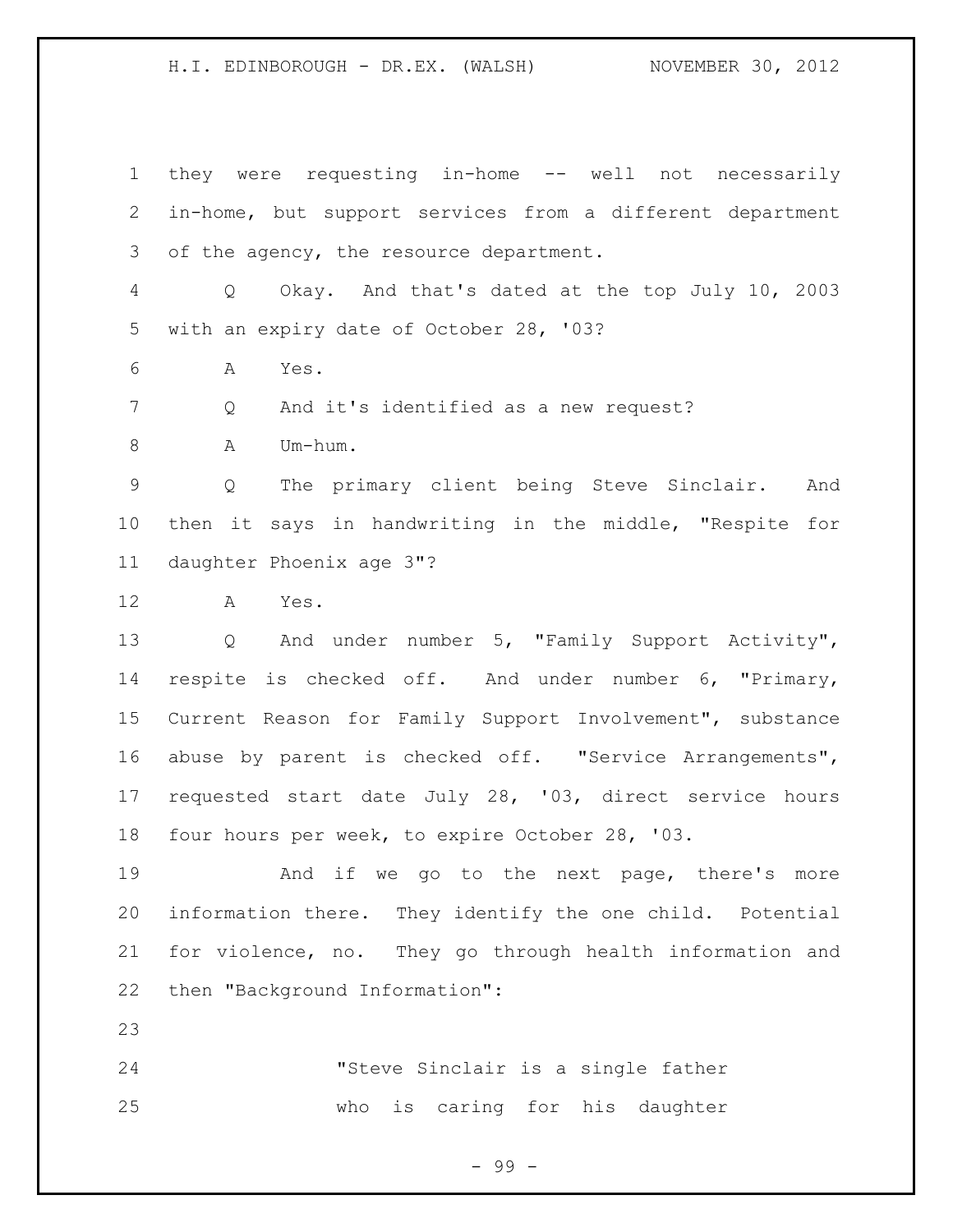Phoenix and is struggling with the death of his daughter who died on July 15, 2001. Since then he has turned to alcohol as a coping mechanism." Under "Objectives of Family Support Involvement": "Steve needs support in order to 10 address his substance abuse, and learn new ways to deal with the 12 grief he is struggling with." Under "Activity" for the support worker: "Provide respite and child care." For the social worker: 20 TMonitor Steve's progress." And then it lists significant others involved, Geni Sinclair, Steve's sister, and it gives her address; Angie Danielle Sinclair, Steve's sister; and Sheila. And then it's signed by Mr. Williams on July 10th and by you on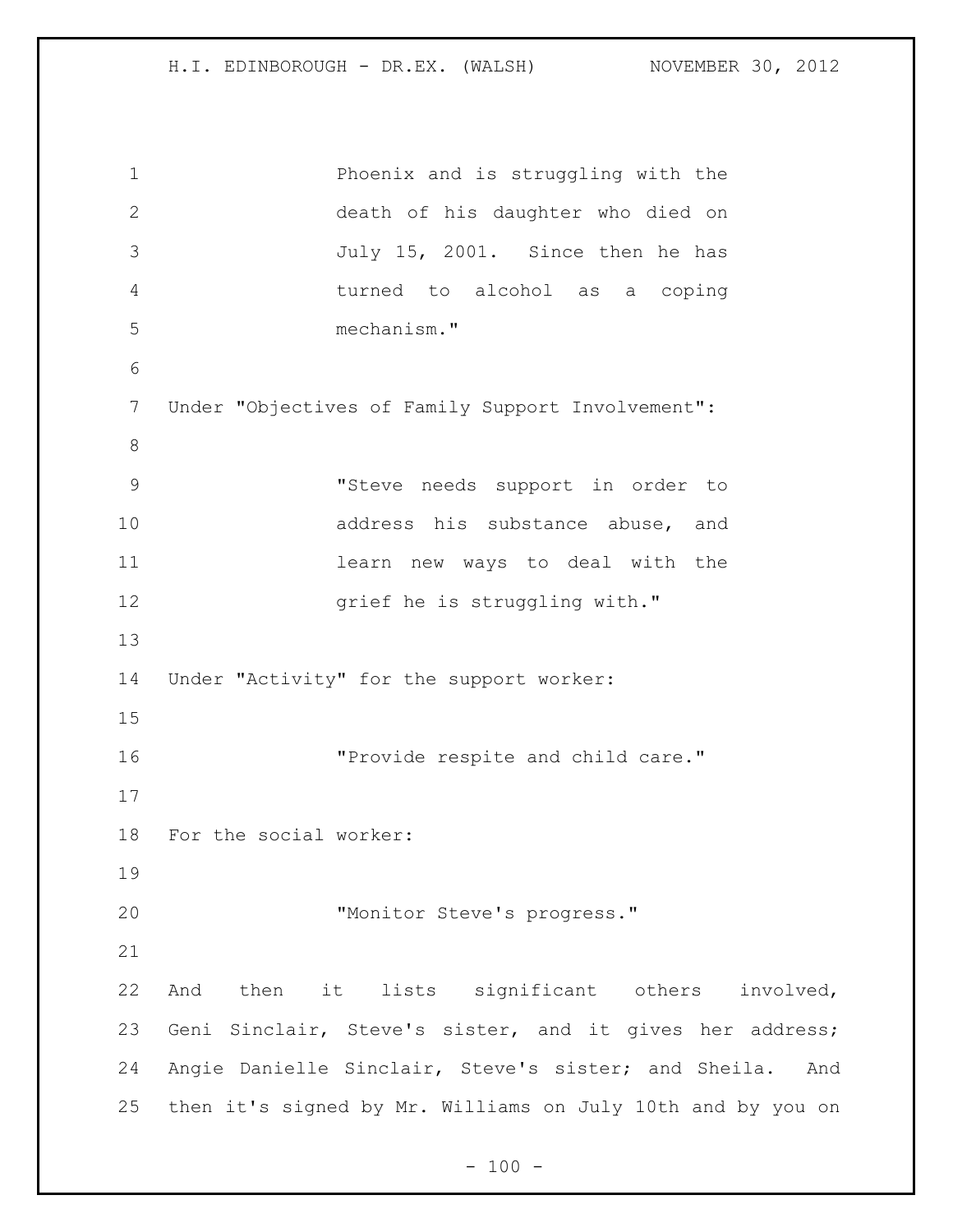July 14th.

 So this form, this request for family support was prepared by Mr. Williams?

A That's right.

 Q And this was done July 10th. Was this consistent with the original plan that you described to us?

 A Yes, absolutely. Where it says four hours a week respite, time to be determined, I think it said further up, it seems pretty evident looking at it now that it was Stan's expectation that this respite worker would care for Phoenix when Steve attends some kind of substance abuse treatment and that's why time to be determined, they didn't know where the meetings or the times of the meetings or the intervention would be. But he was trying to get a worker in place to do this work in the event that Steve agreed to go to the counseling.

 Q And in that case Phoenix would have been returned earlier but with an order of supervision, I believe you said.

 A That, that would have been my requirement, the order of supervision probably.

 Q Okay. And with an order of supervision who has guardianship during --

A The parent.

Q The parent?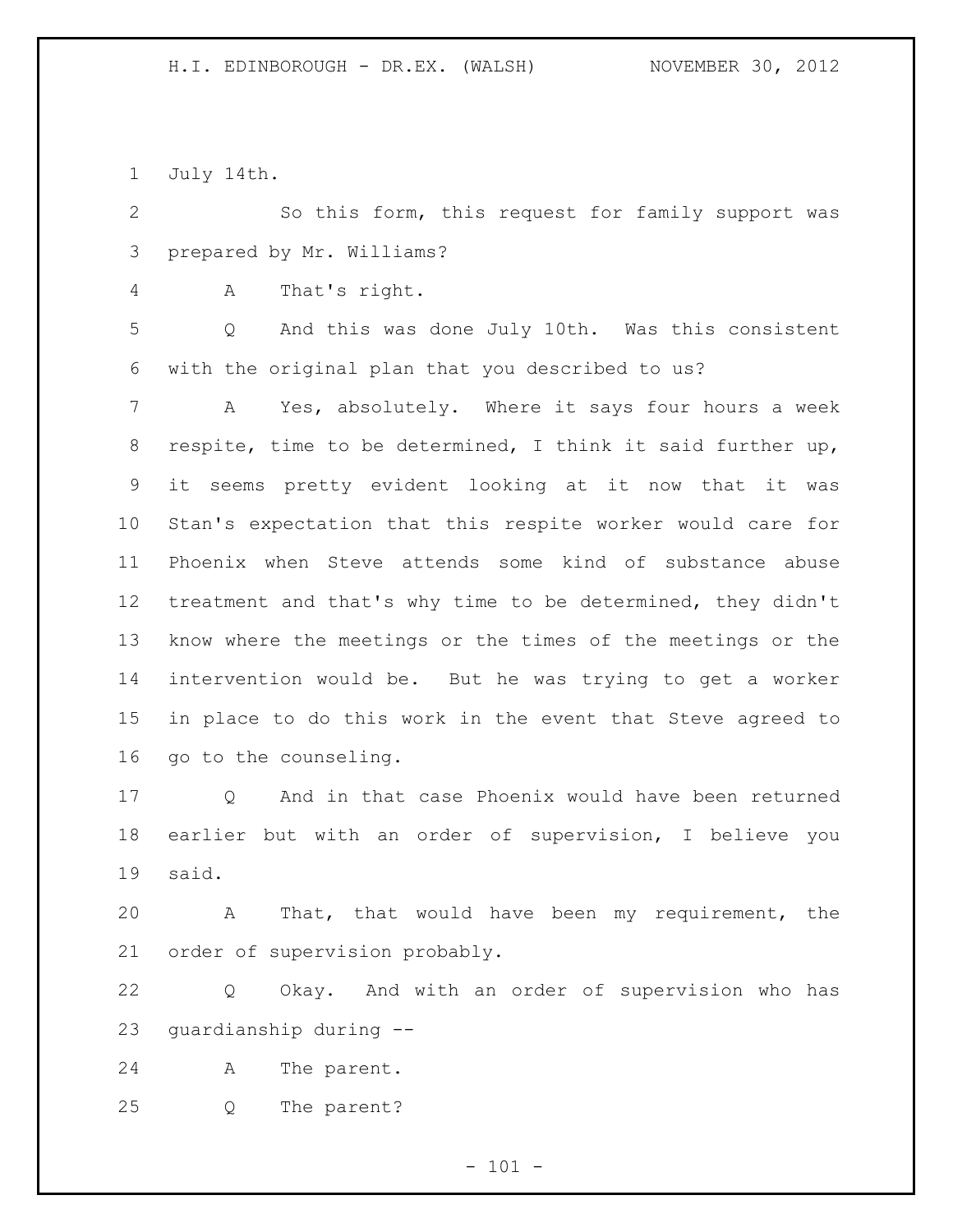A Yes.

 Q Okay. So what is the effect of an order of supervision?

 A In a family or with a client like this they are, they need to understand that it enables the agency to be in their home whenever they see fit. It's -- I mean the agency can go in a home if they believe a child is at risk anyway but this just gives it a little more teeth. With a client like Steve who was noted to be resistant or not open his door an order of supervision would have been a good way to go. He would have to agree to it. There'd be conditions attached to it and he would have to agree to it. Obviously we didn't get to that point but for a client such as Steve with those, that history of resistance it would have been the way to go.

 Q So as of July 10th, '03 when, when the request for a family support worker is filed out, the plan was that Steve would agree to an order of supervision, Phoenix would be returned to him, the support worker would be put in place and Steve would be hooked up with some form of treatment for substance abuse?

 A Yeah. And how I wish we had gone ahead with that plan, quite frankly, because as I said earlier, the risk to the child at this point was one of neglect, not one of abuse, and often the support workers who spent time in the

 $- 102 -$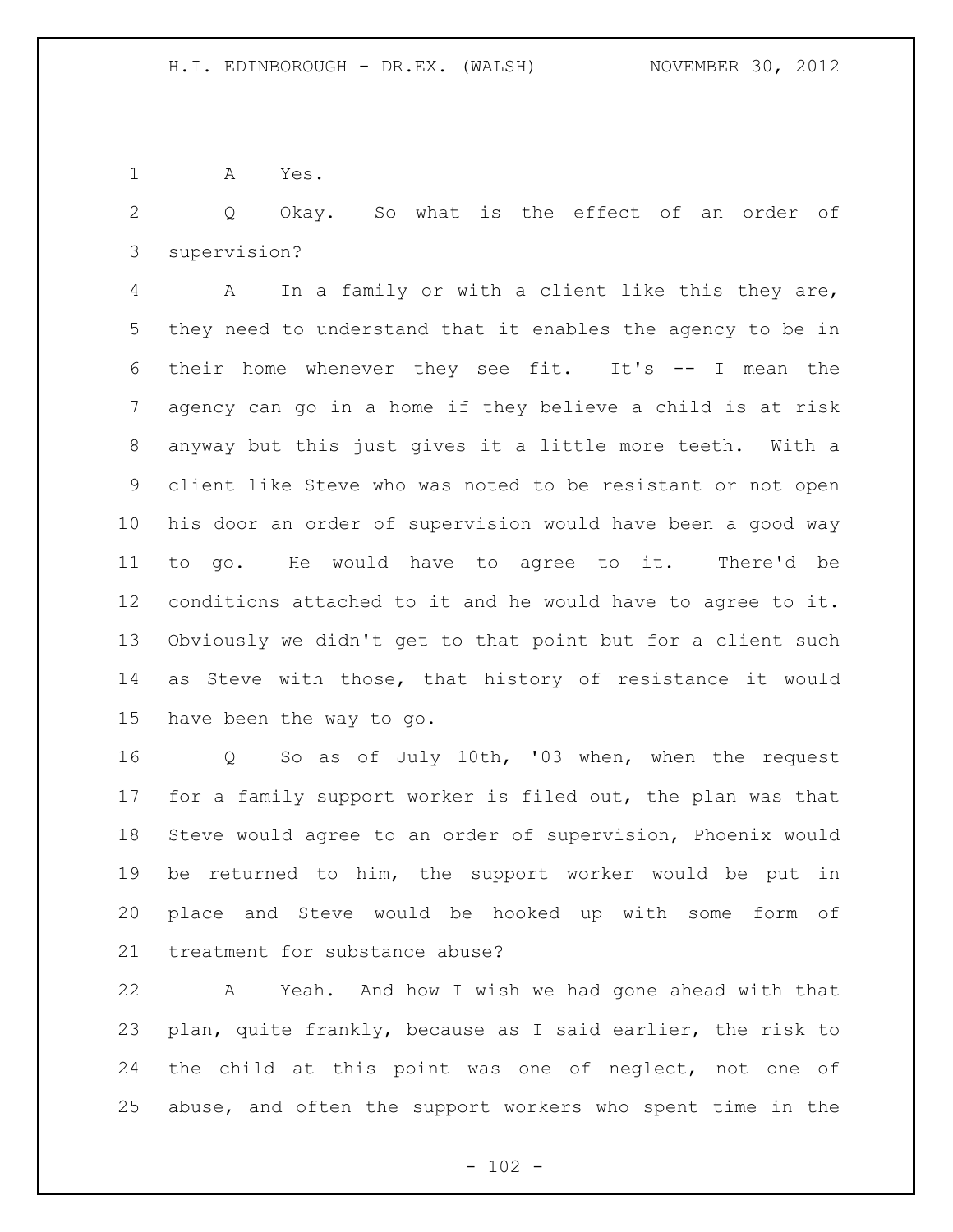home were folks that, that found it perhaps easier to build relationships and gain the trust of clients because they weren't seen as any kind of a threat. They weren't the people who could apprehend your child. They often became, for lack of a better word, friends with, with families. Of course there's no way to predict what might have happened but this didn't happen and it's too bad, very too bad. Q And what's your understanding as to why that plan didn't get put into effect? A Steve indicated he wasn't ready. He wanted more time to do whatever he needed to do to feel stronger before he went, before he took his, his daughter back to his care. Q So if we turn to page 37453, we see that this is entitled "Family Support Contract Change/Termination Form" and it's dated at the bottom July 31, '03 and if we go back to the top we see the client's name is Steve Sinclair, the worker's name is Stan Williams and it says termination effective July 29, '03 and under the remarks: "Social worker cancelled service before it began." A Right. Q And so this is because the original plan was not going to be put into effective after all?

 $- 103 -$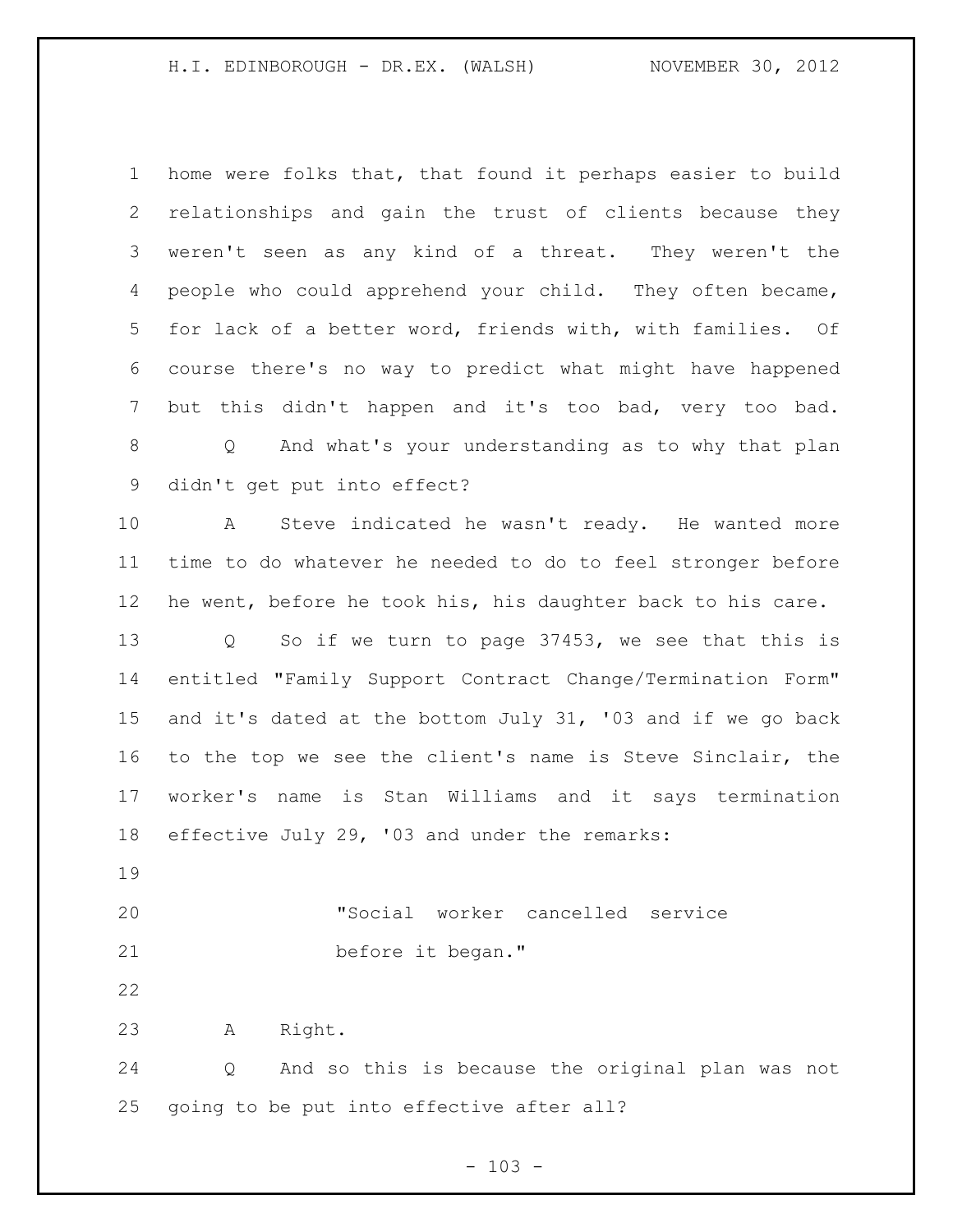A Right. Stan would have heard from Steve by that 2 point that he wasn't ready. Can ...

Q Yes?

 A Because this page is here now and because I know more than I did in '03, for a parent to say I don't want my child back, should have been a way bigger red flag for us because it speaks to the parent's attachment to that child and that's a really big topic, but because that page is here now I wanted to say that.

 Q And you say you know more now than you did in '03. What's the basis of that increased knowledge?

 A My master's degree, my readings, my practicum, my studies were in, about attachment and I've done a lot of training here in the city about attachment and I should have known it then. I mean that's, that's a very odd thing for somebody to say I don't want my child back. That's unusual. However, this young man was coping with a great deal but it should have been a, a much bigger red flag.

THE COMMISSIONER: A red flag would --

21 THE WITNESS: To me and to Stan.

THE COMMISSIONER: As a warning or what?

 THE WITNESS: Yes. As a warning about this young man's capacity to parent.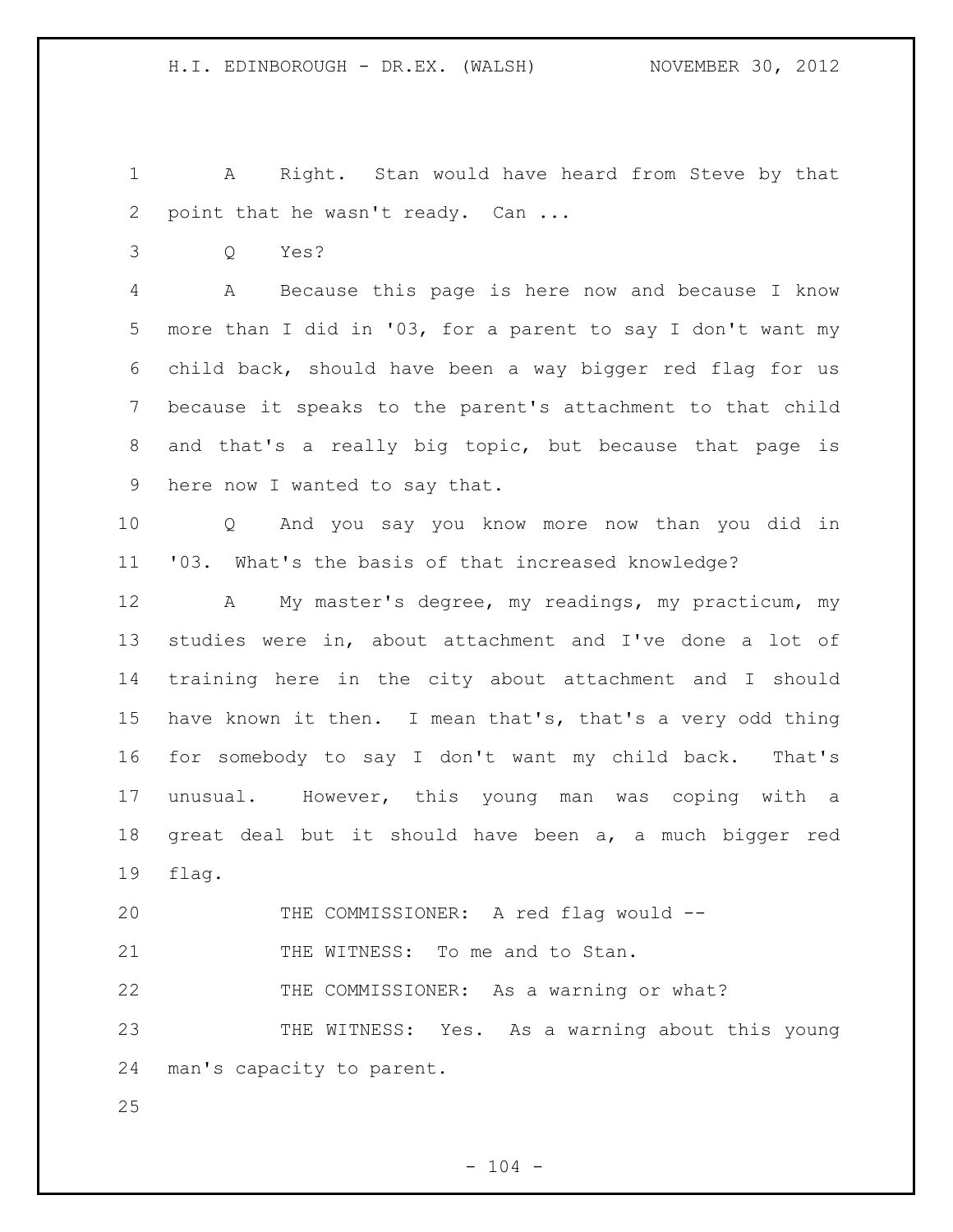BY MS. WALSH:

 Q If you had seen it as a flag at the time, what, if anything, would you have done differently? A At that point nothing different, but come time to close the file, it would have caused me to ask different questions of the worker who wanted to close the file. Q Such as? A We have concerns about his attachment to this child. What can we do to assist in improving, increasing, strengthening that attachment? If -- I'm not sure what, what specifically attachment related programs were available in '03, I know there are now, but there are therapists who could have done that work. I would have wanted a further assessment of his attachment to his child. Q Did you, as of '03, had you received any training in attachment? 17 A I had started my master's degree in attachment, I had done my own reading, I had done, I had done some group work at Elizabeth Hill, not formal training but I had learned. Q Did the agency provide you with any training in attachment as of '03? A I don't think so, but the School of Social Work

didn't even talk about it either and it's huge.

Q So you said you got your bachelor of social

 $- 105 -$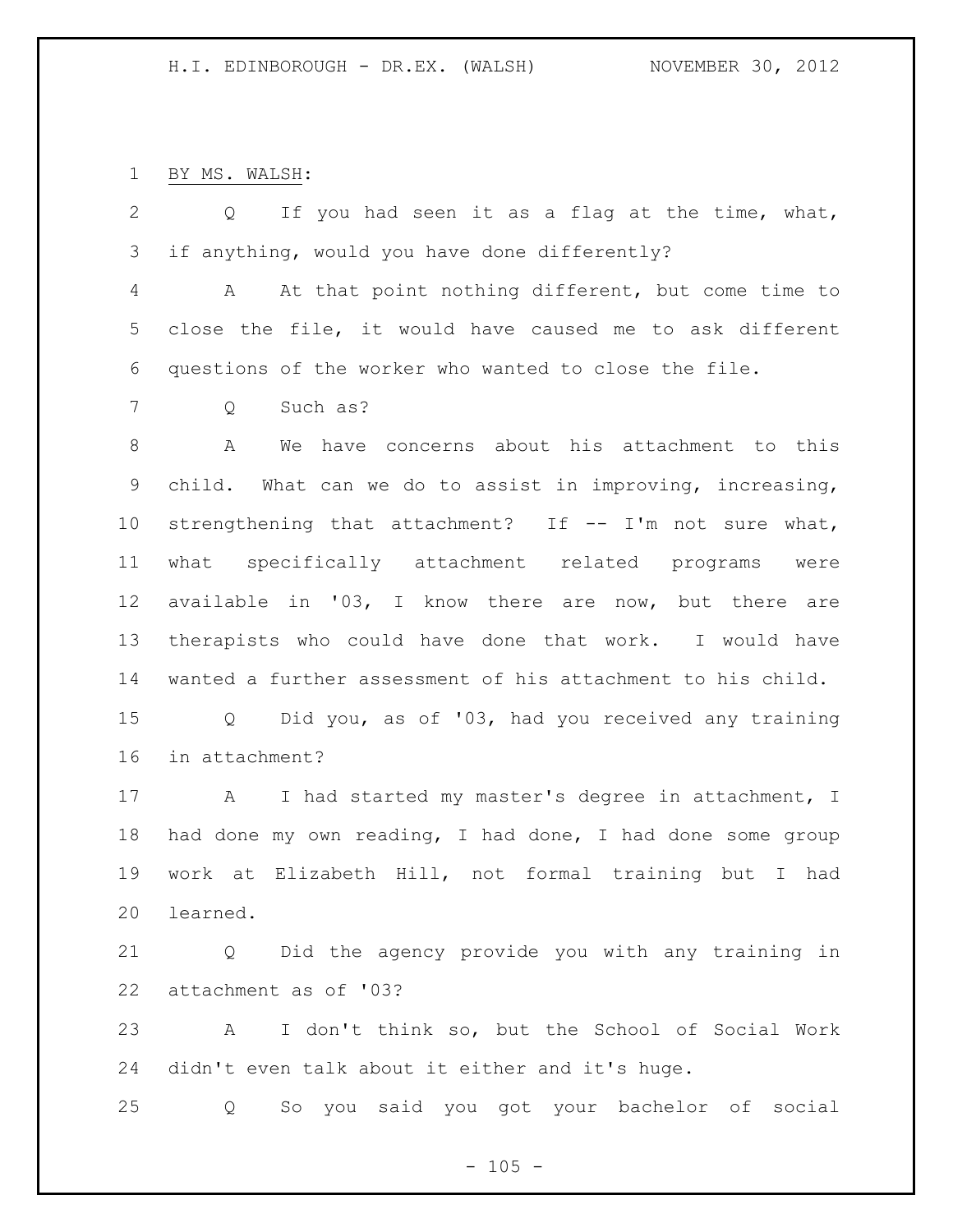work ...

A In 1990.

 Q And the issue of attachment was not the subject of your course work?

 A It's -- in my -- when I was at school, no, it's very generalized training. I think that the faculty has improved, my understanding is, their, the content of how often they or how significantly they address the issue of attachment. The reason I raise it is because what we often did with clients, and I'm going to say like Steve, because as we've, I think, heard here, Steve Sinclair and this family are not unlike a lot of clients we saw. There are issues of parenting capacity, issues of substance abuse, sometimes issues of domestic violence, anger management with many, many, many clients. So our addressing of those issues was to send them to substance abuse training, send them to anger management classes, et cetera. However, the much bigger issue that is far more significant than a 28 day program in a substance abuse treatment or a parenting program that may or may not be appropriate to the developmental level of the child that is their child, is not going to solve the problem of a parent who can't attach, who never learned to attach in their own life and who for many reasons can't form attachment to their own child. It's, it doesn't have to be something that dooms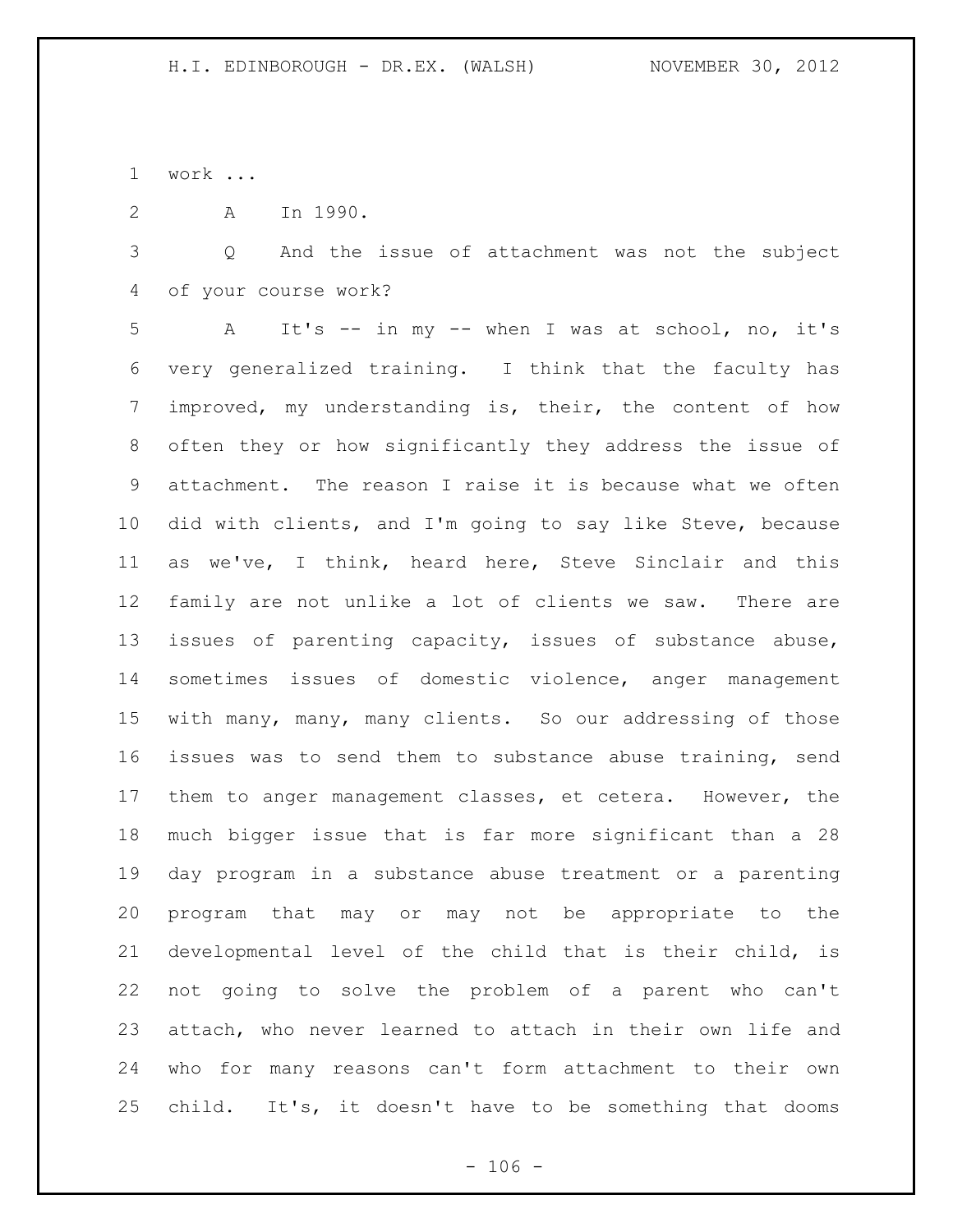them, but it's extremely significant and if not addressed, the other programming may not make much of a difference.

 Q And are you saying that when you were supervisor at Winnipeg CFS, that area of concern, the issue of attachment, was not something that was being worked on?

 A Not that I recall. It, it didn't seem to be what we were talking about. That's not to say they weren't, that we weren't addressing important things that still needed to be addressed, but I think what we know now in this case is that a person -- well, is that a person who's attached to their child protects them, doesn't allow them 12 to be taken away and then say oh, I don't really want them back.

 Q And is that something that based on the, on the work that you've done, for instance with your master's -- A Yes.

 Q -- is that something that can be addressed? A Yes, yes, it can. There's an organization in Winnipeg called the Aulneau Renewal Centre, that's what they do and their training has expanded and I know that the agencies are using them now for training, some of the agencies. But it's, it's -- yes, there is programming to address attachment difficulties between parents and their children and it is possible to address it.

Q So that's an important area in your view for an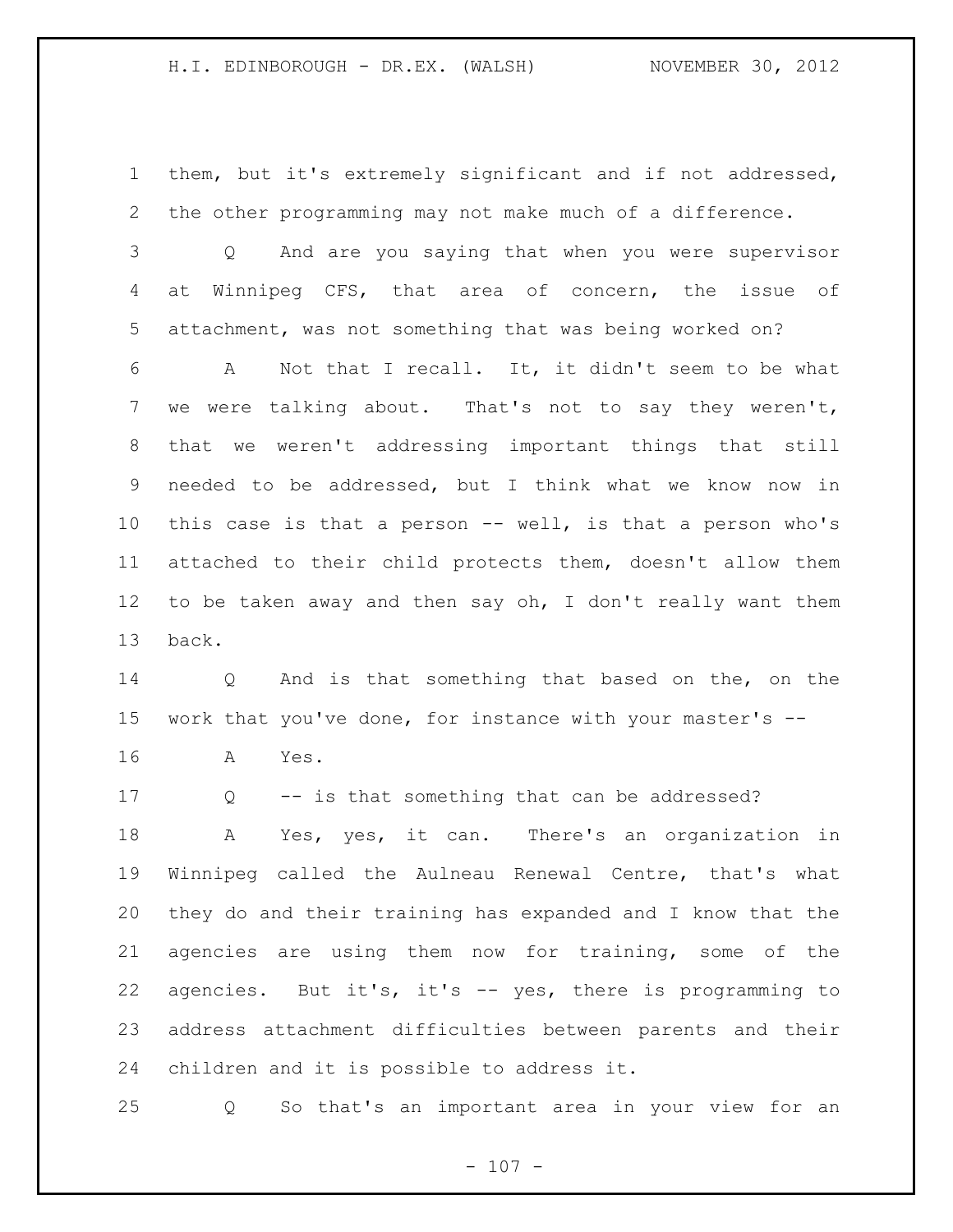agency to work on, to have programming in? A In my, in my opinion it is, yes. Q We were speaking -- MS. WALSH: Did you have a question, Mr. Commissioner? THE COMMISSIONER: Well at some point I have but you can carry on. Not on the attachment issue. 8 MS. WALSH: Okay. BY MS. WALSH: Q In terms of talking about your course work when you took your B.S.W., did you receive any training in substance abuse or addictions work? 14 A Yes. They do, I think, cover that. There was, I believe there was a separate course but, yes, there was 16 some work on that. I don't remember the course or ... Q Was it a mandatory course? A It was covered as part of another course. I mean it was certainly addressed. Did we become experts as a result? No, no. Could we assess who was at risk of becoming dependant? No. That's the thing with social 22 workers that have the B.S.W. that we, we -- they get a lot of information about a lot of things but still have to refer to experts in the field, the AFM, for example, the alcoholism, or Addictions Foundation of Manitoba, and other

 $- 108 -$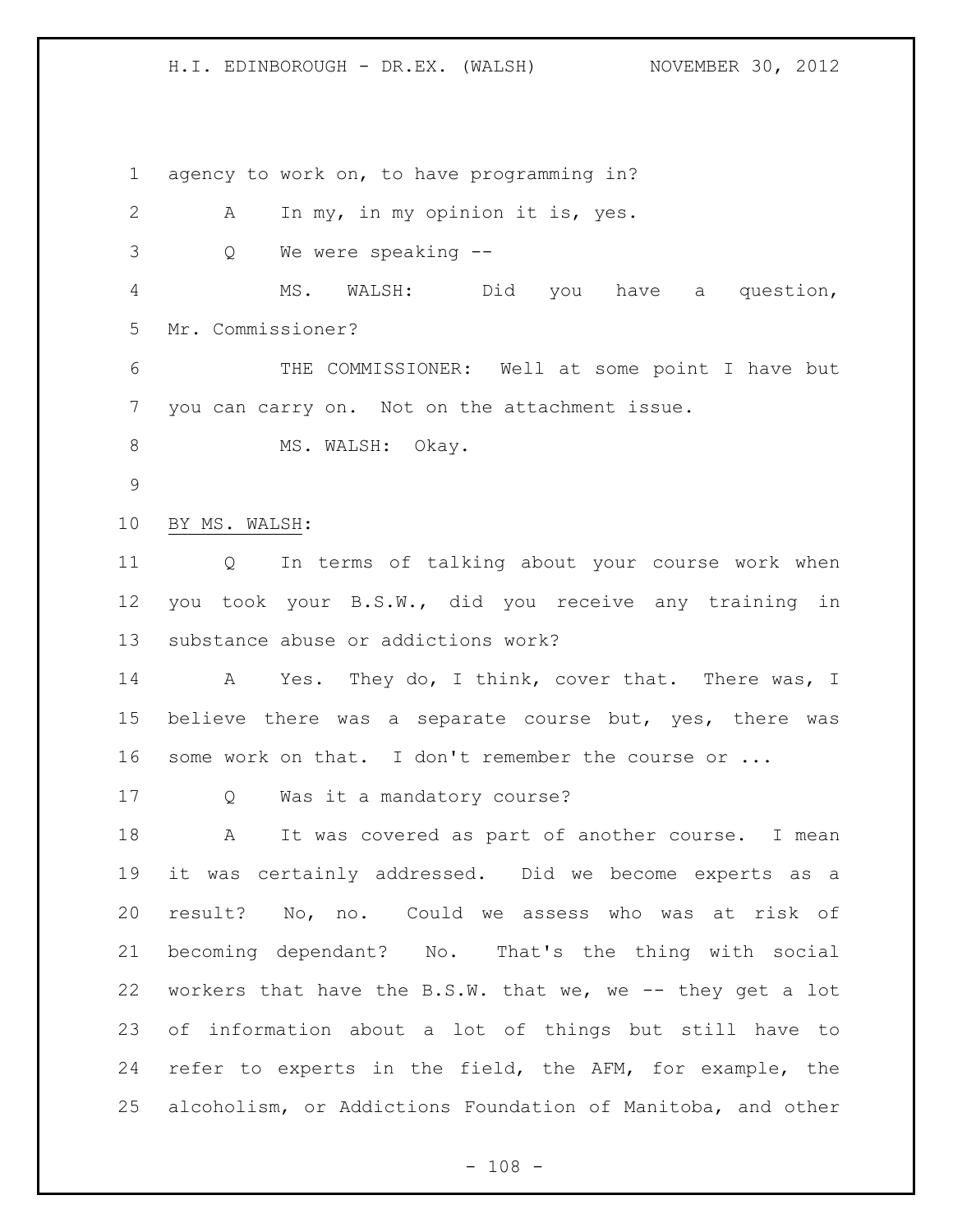addictions organizations. We would have to refer to them to assess whether or not someone had a substance abuse problem. We would have to refer to an expert around mental health issues, et cetera. We, we don't become experts in every aspect of what people's problems are. We have to refer out.

 Q But you need enough training to know when there's an issue?

A Yes, yes.

 Q Did you receive any training that was specific to child welfare work when you were at university?

12 A In B.S.W., absolutely. They have a course particular to that that you can, that's not mandatory but you can choose to take it and because I hoped to work in child welfare that I did indeed take that course.

 MS. WALSH: Mr. Commissioner, I see that it's 12:30. If you want to take the break now that would be a logical time.

19 THE COMMISSIONER: Yes, all right.

 And, witness, just on the answer to this question, you said that from what you know now you would have asked a lot of other questions at the time of the closing of the file.

24 THE WITNESS: Yes.

25 THE COMMISSIONER: What, about what date was that

 $- 109 -$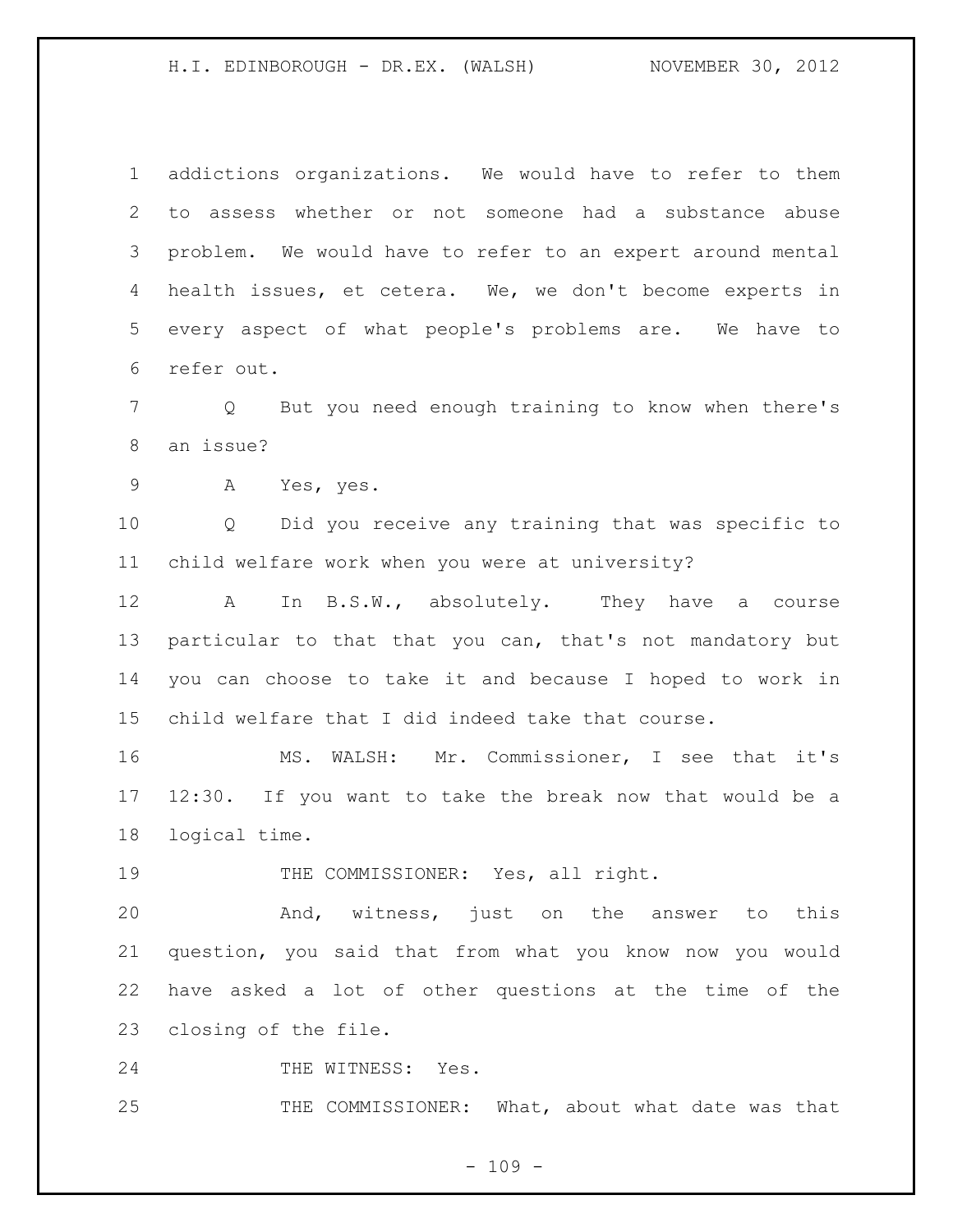file closed as you understand it?

 THE WITNESS: It was -- the child's file, Phoenix's? THE COMMISSIONER: Well, the file that you're referencing that, that was being closed -- THE WITNESS: Right, okay. THE COMMISSIONER: -- when you would have asked additional questions if you had known what you know now. THE WITNESS: Well, the child's file was closed, I'm just going to say this, in October at the end of the order because we made the decision to return her to her dad. 13 THE COMMISSIONER: Yes. 14 THE WITNESS: So at that point, if I had flagged this differently because of having more knowledge now, I would have asked the questions at that point. I would have questioned whether indeed it was safe to return her, not

 because he was going to hurt her, but because there was a question in my mind about whether or not his attachment to his daughter was sufficient for him to protect her.

21 THE COMMISSIONER: But she -- are you saying she was returned at that time?

23 THE WITNESS: She was, October --

24 THE COMMISSIONER: Yes.

THE WITNESS: -- 2nd of '03.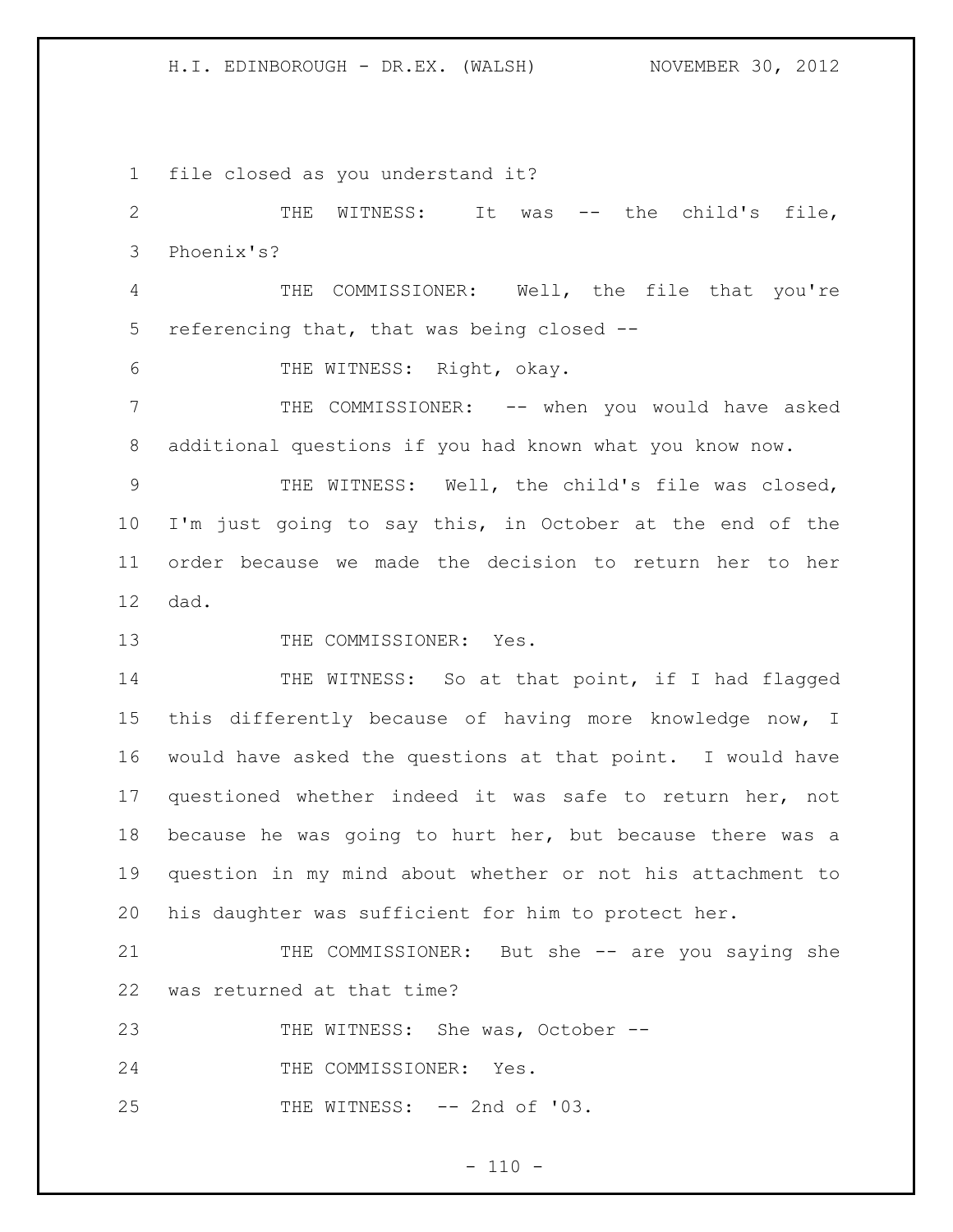1 THE COMMISSIONER: Yes. MS. WALSH: And we will come to that evidence, Mr. Commissioner. THE COMMISSIONER: Oh okay. All right. That's, that's all I had to ask. So we'll -- are we going to get through this witness today? MS. WALSH: I'm cautiously optimistic. I'll get through my examination. I'm not sure -- 9 THE COMMISSIONER: Well --10 MS. WALSH: -- beyond that. THE COMMISSIONER: Well, fair enough. We'll deal with it as we come. 13 MS. WALSH: Thank you. THE COMMISSIONER: We'll adjourn now till two o'clock. (LUNCHEON RECESS) MS. WALSH: Good afternoon, Mr. Commissioner. I just wanted to clarify something for the record. I had indicated that copies of the three case specific reports were on your desk, but they have not been entered into evidence in their entirety and as you know, we are just entering into evidence those portions that we are putting to the witnesses as we go through the chronology of events.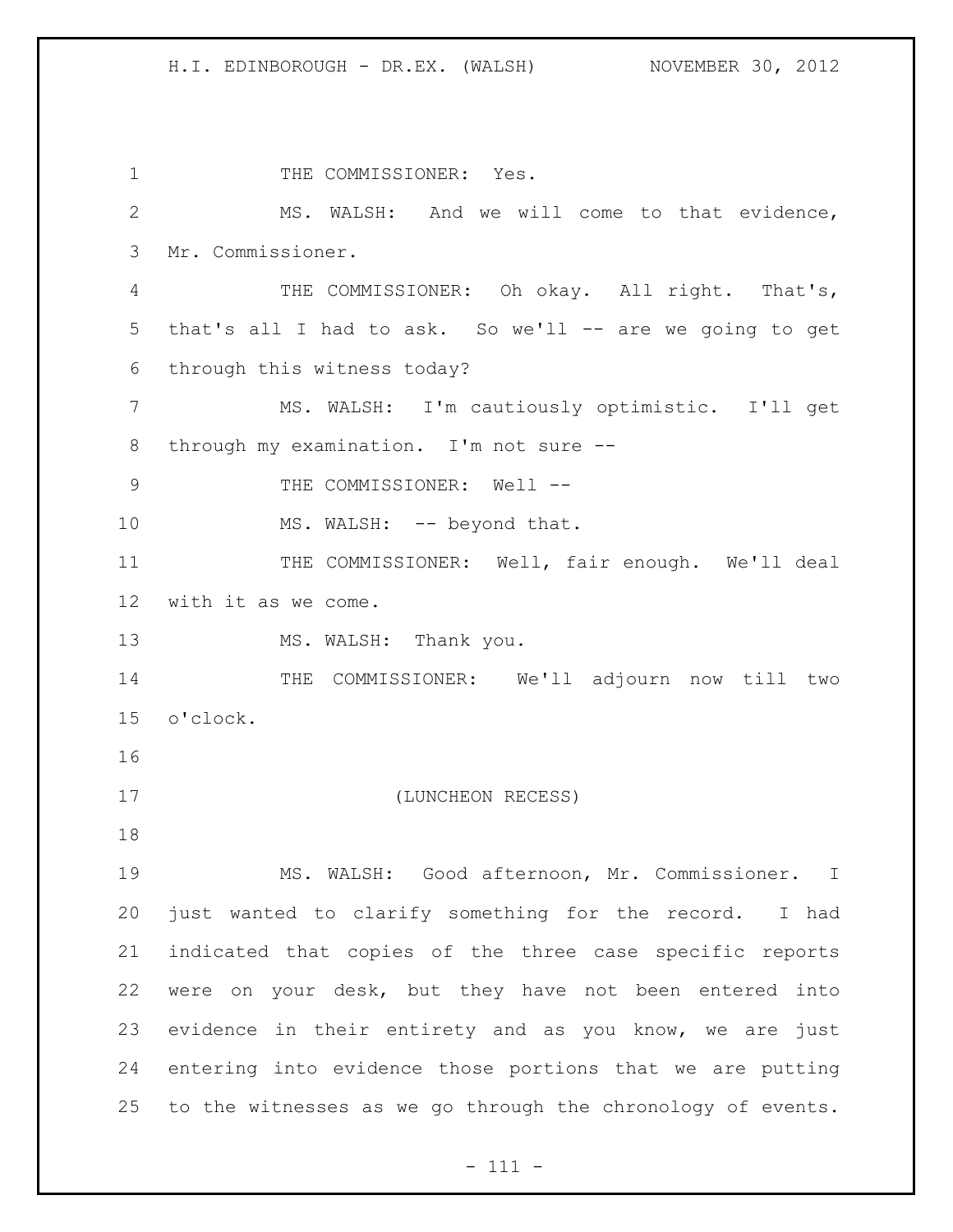Ultimately by the end of phase 1 and certainly by phase 2 when the writers of the reports are called to testify, those reports will go into evidence in their entirety, but right now all that you're being referred to and all that's being put into the record are the portions that we are specifically directing to the witness's attention. THE COMMISSIONER: I understand. MS. WALSH: There had been some question about that from others so I just wanted to make sure. Thank you. BY MS. WALSH: Q If we can turn to page 37515, please. This is -- it's hard to read on the screen but what it is is a photocopy of the brown envelope that was contained in Mr. Sinclair's file and inside the envelope are pages 37517 through 37520. Having an envelope with documentation inside it, was that typical to find in a protection file? 18 A With the worker's handwritten notes, yes. Q Okay. So that's what we're going to be looking at now are Mr. Williams' handwritten notes. THE COMMISSIONER: You know these to be his handwritten notes, do you? THE WITNESS: Yes, once we get to 519 I do recognize that as Stan's notes. 25 THE COMMISSIONER: Thank you.

- 112 -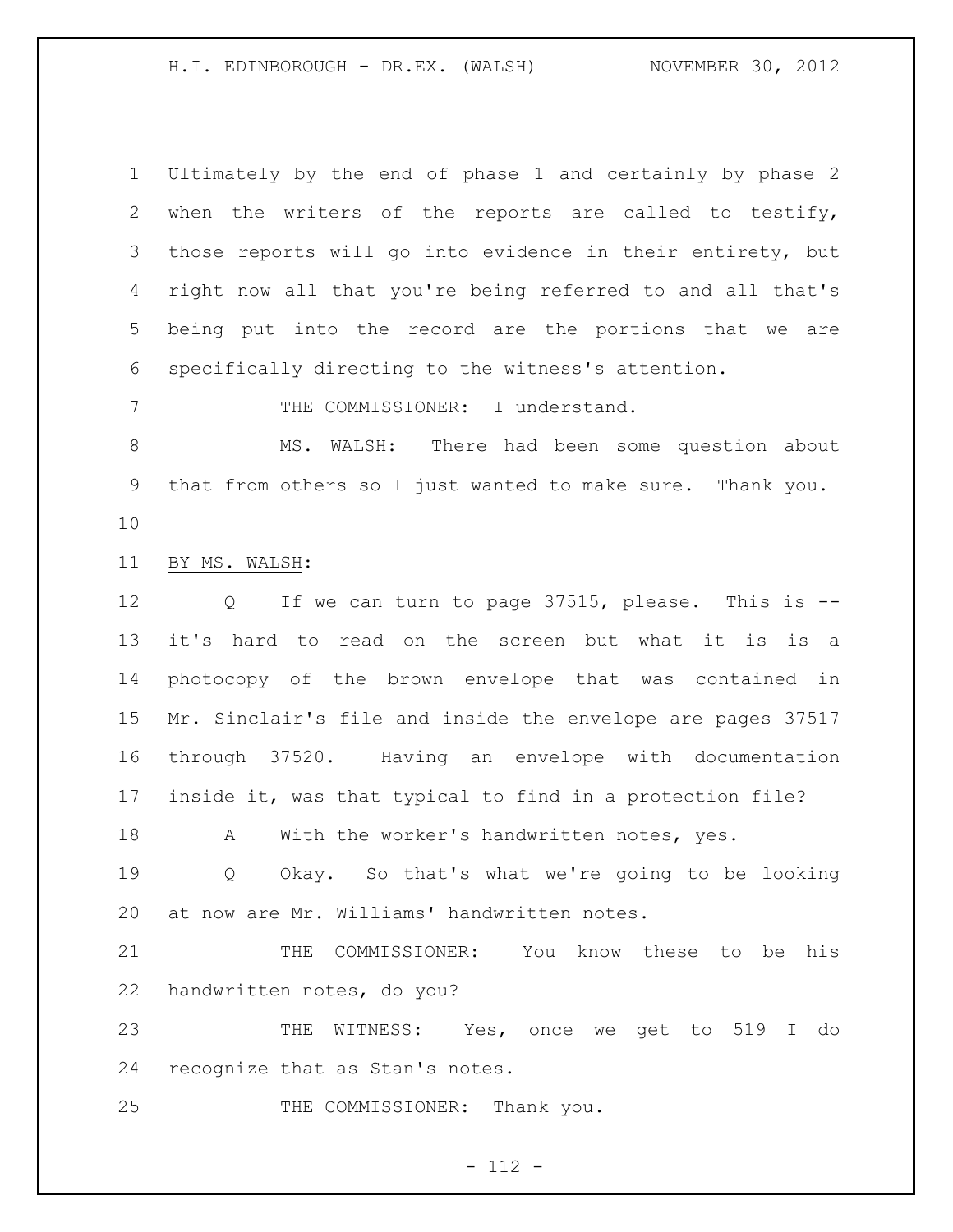BY MS. WALSH:

 Q And before we get to 519, page 37517 entitled "Case Summary", what is this document? A These were yellow sheets that went in the small binders that workers who did their case notes by hand put at the front of their notes for each case. So that would, a face sheet if you like or just a summary of who was, who was the file about and who was in the family. Q So this shows the mother's name, the father's name and demographic information, the children, Phoenix, her baby sister who had died and Samantha Kematch's first child who was in care. And then under "Extended Family/Significant Others" you see Sheila Sinclair -- A Um-hum. Q -- Jenny Sinclair and Ron and Kim Stephenson? A Right. Q And then there's also Angie Sinclair who's identified as an auntie as are Sheila and Jenny. A Right. Q Then if we go to page 37519 and we look at the bottom of the page, there is a signature. Is that Mr. Williams' signature? A I believe so. It looks like his signature. Q And was that, was that standard to sign, for a worker to sign their handwritten notes?

- 113 -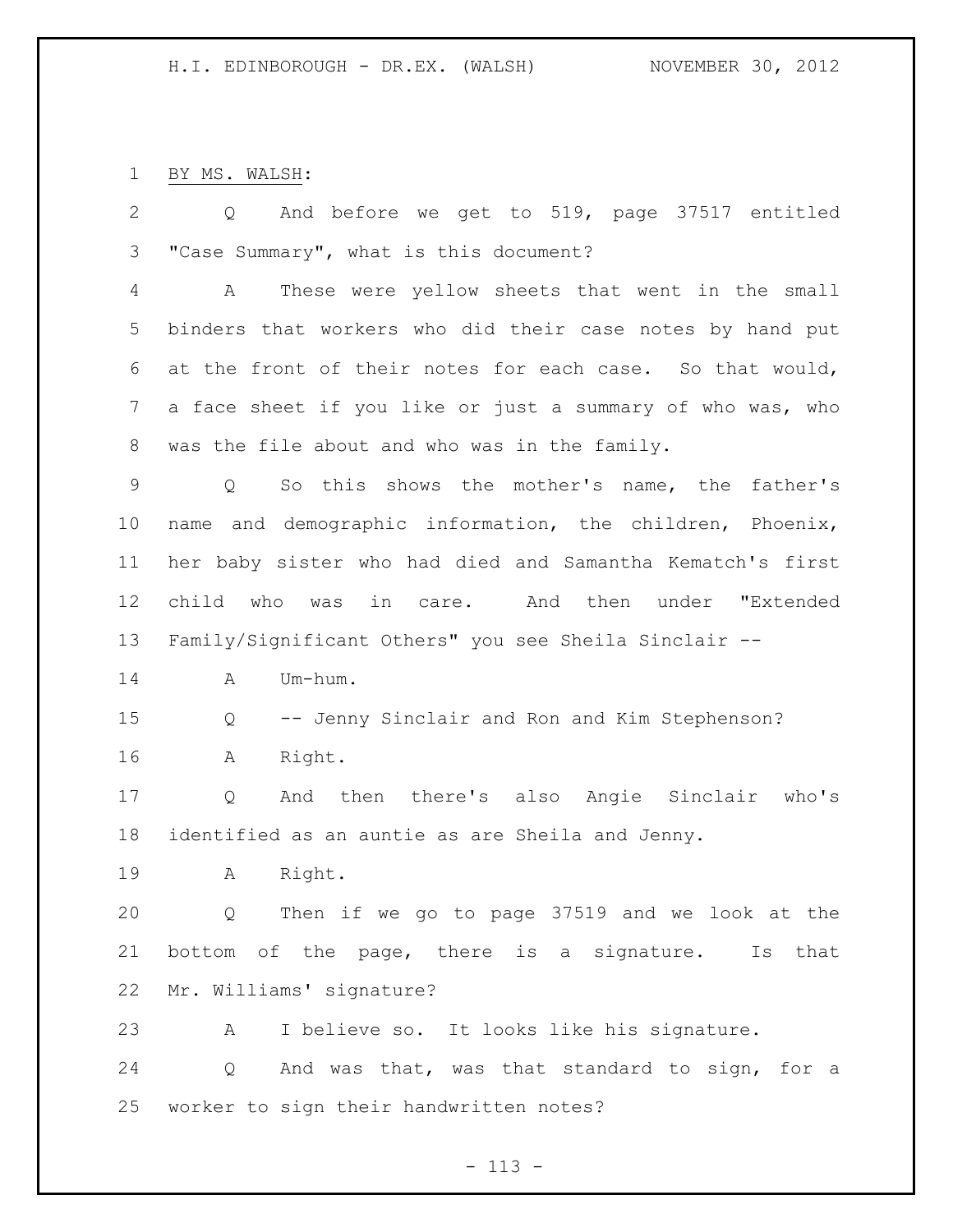A I don't know. As I say, I, I didn't make a practice of looking at notes. I know I didn't sign mine when I was a worker, but it seems to be practice for Stan. Q Okay. And when you look at the recordings, and we're going to go through them all, they all appear to be in the same handwriting except for the one dated August 1st, 2003. Do you see that? A I do. Q And that also appears to have a different initial. Do you know -- with the exception of that August 1st entry, the others are Stan Williams' entries? A Yes. That's his initials, if you like. Q So do you know who wrote the entry for August 1st? A I don't. I can't really tell what the initials are. I certainly recall the names of all the other people on the team. It would have been practice if a worker's away and another worker takes a call or has a, makes a field or makes a phone call, that, that they would write the note and sign it. I'm not sure what those initials are but if we knew I could tell you if it was somebody on my team or not, but I can't really tell whose initials they are.

Q Okay. So let's go through the notes starting at

 $- 114 -$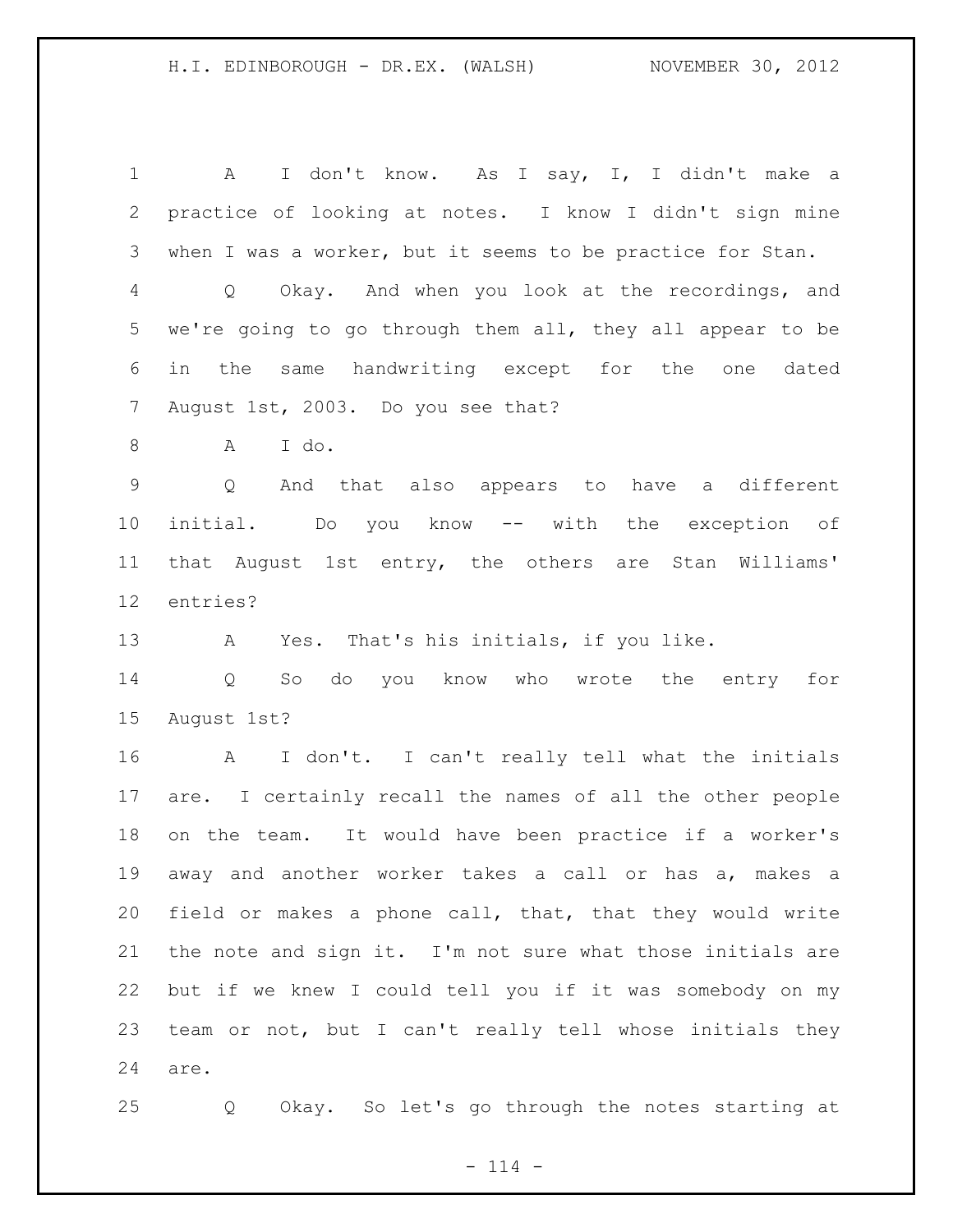H.I. EDINBOROUGH - DR.EX. (WALSH) NOVEMBER 30, 2012 the top. They start with July 7th, 2003 and it says: Attended at 740B Magnus, met Steven and discuss ... Now I don't know if you're better at deciphering his handwriting than I am. 8 A It looks like ideas maybe. Q Ideas and concerns regarding Phoenix? A Perhaps. Q So that shows that on July 7th Mr. Williams had a meeting with Mr. Sinclair? A Yes, at his house. Q Okay. And then on July 10th -- and that was the day, I believe, that we saw the file, work started on the file in your unit. A Right. Q And then July 10th it says: **Presented Steve with option of** 21 attending at NAC ... A Native Addictions Council, the resource in the north end that I mentioned. Q That's the one that you had talked about?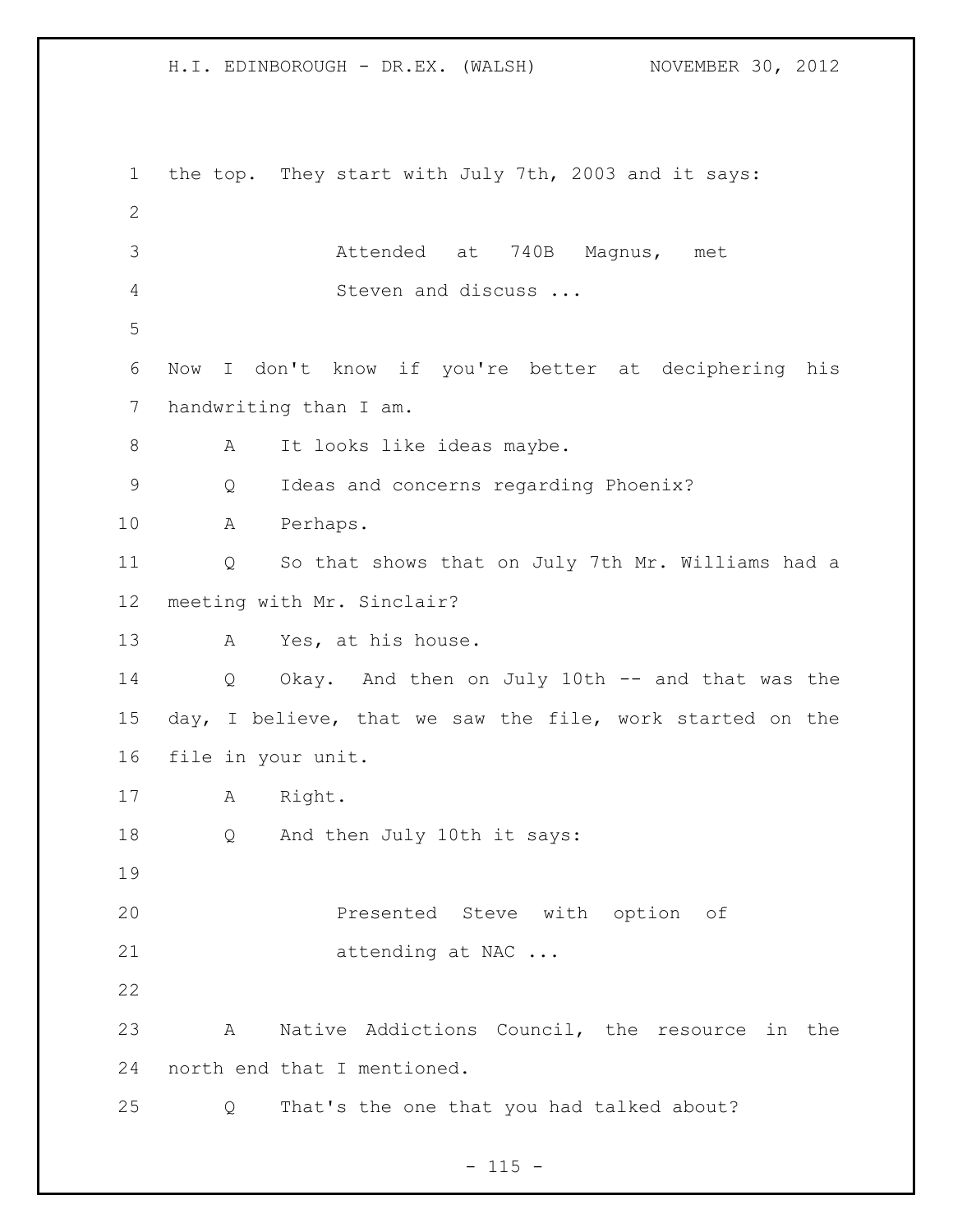A Yes. Q ... then returning Phoenix done by way of a supervisory order. A Right. Q This is plan A, the first plan that you had discussed? A Yes. Q So this was Mr. Williams' original plan? A His hoped for plan, yes, originally. Q Okay. So having Steve attending the Addictions Treatment program and returning Phoenix by way of a supervisory order? A Right. So he would have started discussing it with Steve on the 7th and then gone back on the 10th with a firmer plan, given him the opportunity to, you know, to share in the planning for Phoenix. Q Okay. And then July 21st -- A Right. Q -- it says: "Home visit - Steve not in"? A Right. Q Okay. And we saw, by the way, with respect to that first plan, the request for the family services worker was also dated July 10th, 2003 and that was part of that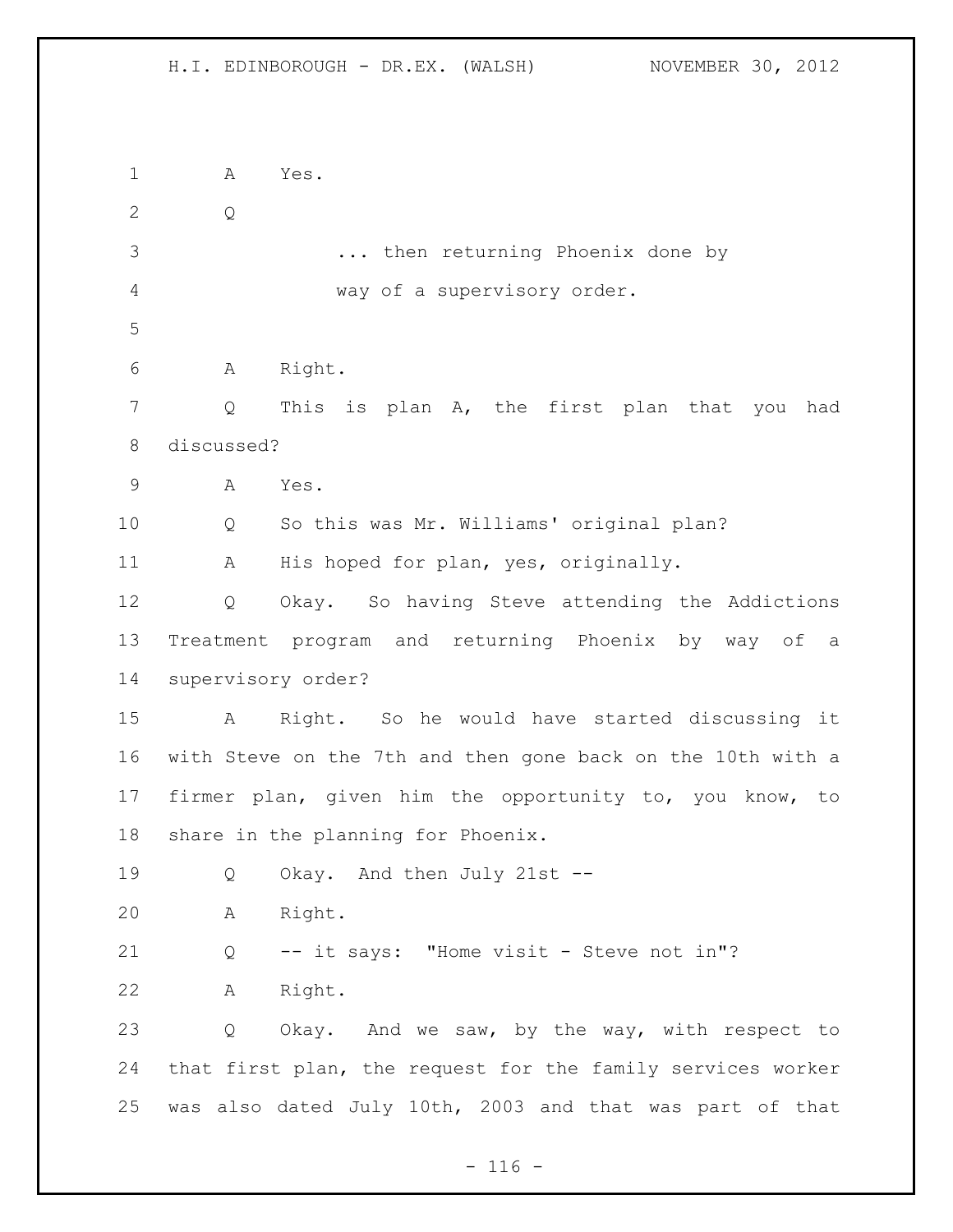plan as well -- A Yes. Q -- you told us. A You're right. Q So on July 21st, home visit, Steve not in. July 24th: Home visit - Steve has decide he is not ready to parent Phoenix, we should go with plan B for 3 month T.O. A Right. 14 Q And what did that mean? A It meant that Steve, in effect, has rejected the option of going for counseling at NAC, which means that Stan will cancel the request for the support worker. 18 Q Which we saw. A Which we saw. And that we will just proceed to the end of the order with Stan continuing, the expectation would be continuing to work with Steven towards addressing the problems that have been named to this point. Q And T.O. stands for? A Temporary order. 25 Q Okay. So then on July, is it ...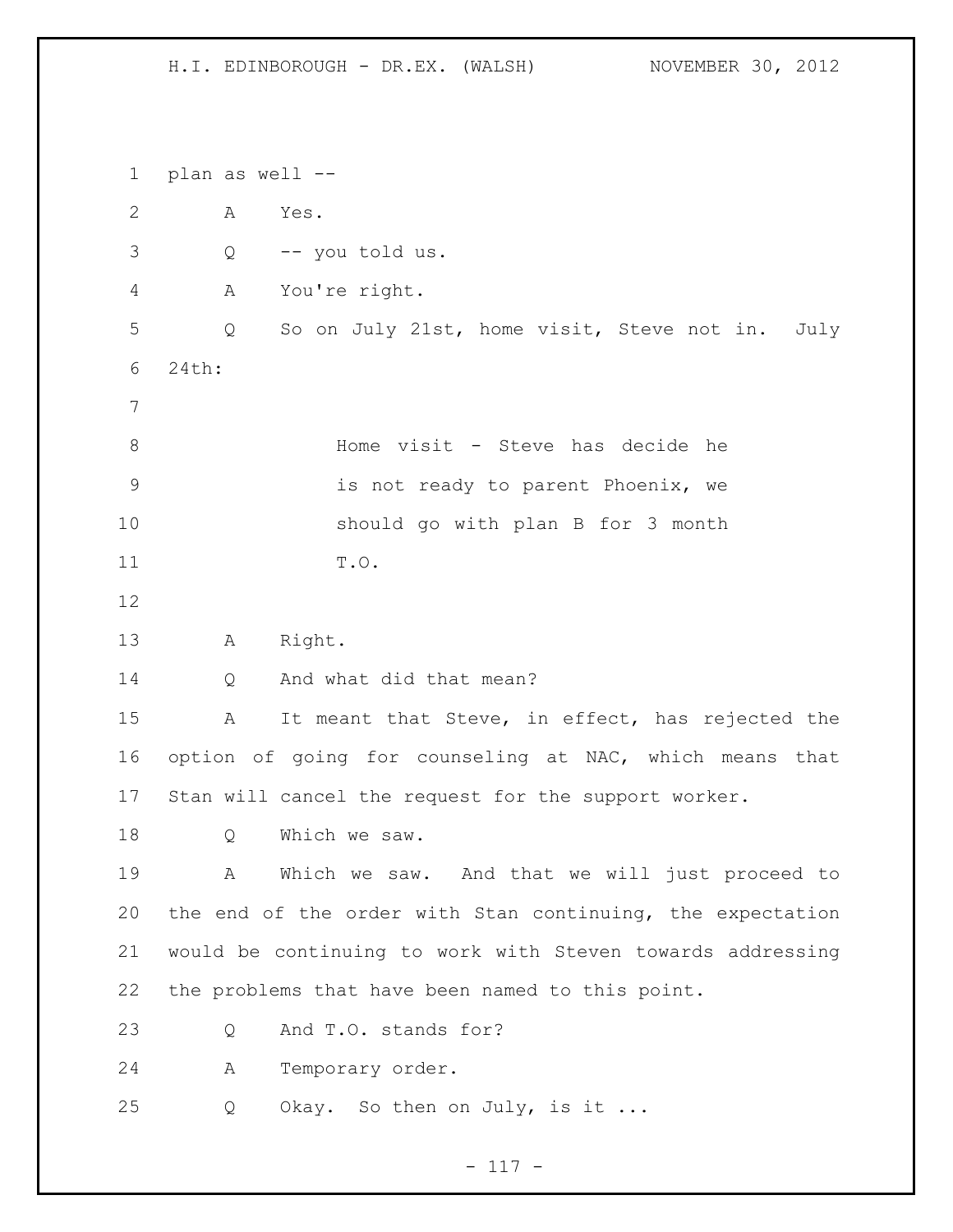A I think it's 30. Q Thirty? A No, 29th. Q Or 29? A Right. Q It says: Home visit with Rohan and Kimberly Stephenson re: P.O.S. P.O.S. stands for? A Place of safety. Q So what was this about? A Stan, knowing that Phoenix was in a foster home outside the city, knowing that he wanted Phoenix and her father Steve to have more contact, knowing that Kimberly Stephenson was somebody who the child knew, we made the decision to move her from the foster home and place her, still in care, with the Stephensons under a place of safety. Q Okay. And place of safety is a specific term? A Yes. It's meant to be a short-term arrangement wherein -- by short term I don't mean that the placement is of short term but the existence of a place of safety is only supposed to last for 90 days before they become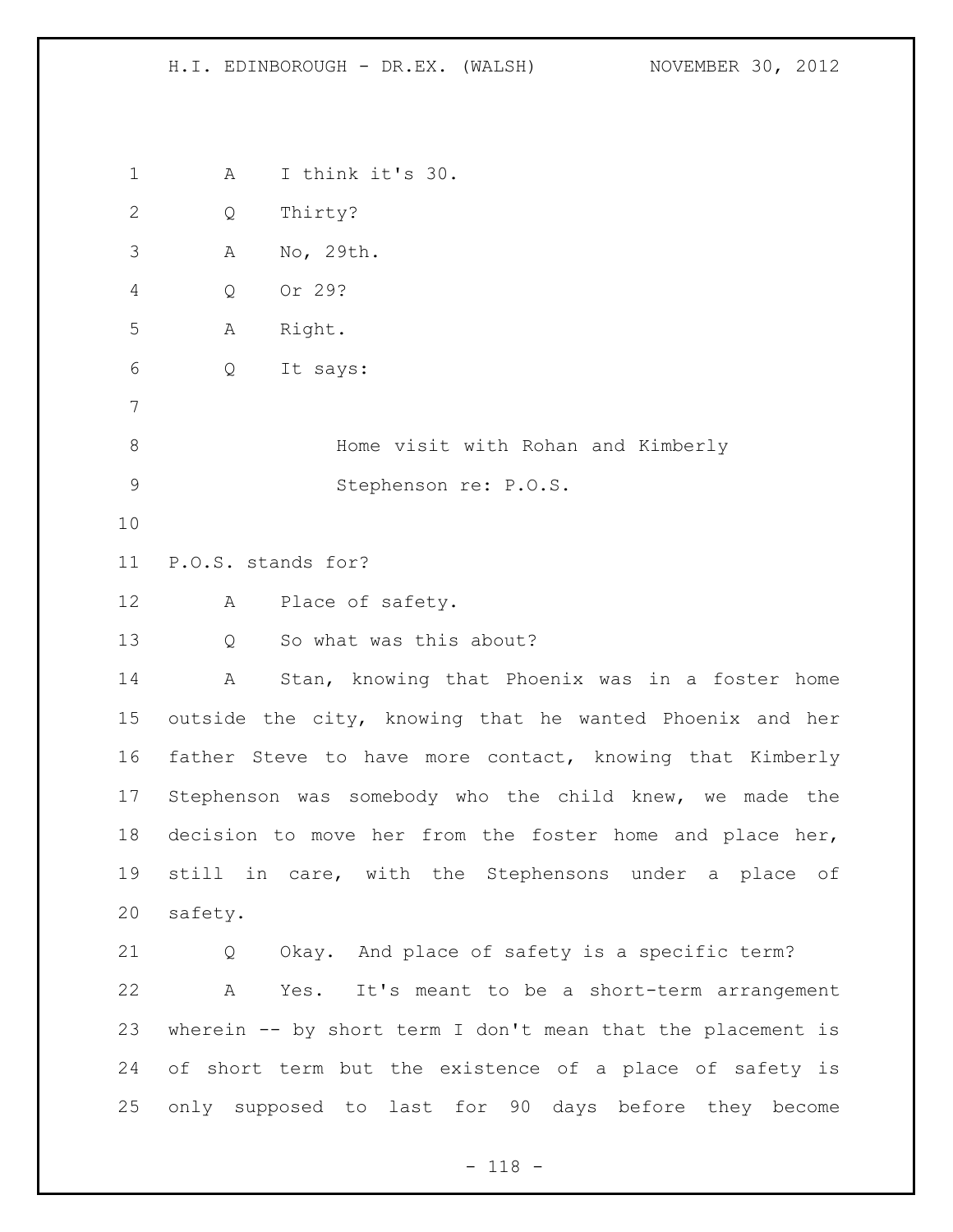licenced as a foster parent. So when I say short term I don't mean the intent was to just leave her there for a short term, but it's not intended to be a long-term paper arrangement, it's supposed to change into a foster home. And it's meant, it's meant to be, it is a better alternative for children because the intent is, is that someone who they know, either a family member or someone who has been a part of their life, becomes that child's caregiver instead of a licenced foster parent who the child may not know. It's, it's better for children, especially little ones, to be with someone they know and then the agency proceeds to do the checks on the place of safety, the criminal record checks, prior contact check and the child abuse registry check.

Q And --

 A So it's not as thorough a process as a foster home licensing is, but it's, it serves a good purpose.

 Q And we will eventually take a look at the documentation that's surrounding the formal arrangement of this place of safety.

A Okay.

 Q So a place of safety is a family specific or a case specific form of foster placement?

A Yes, exactly.

Q All right. So on July either 29th or 30th,

 $- 119 -$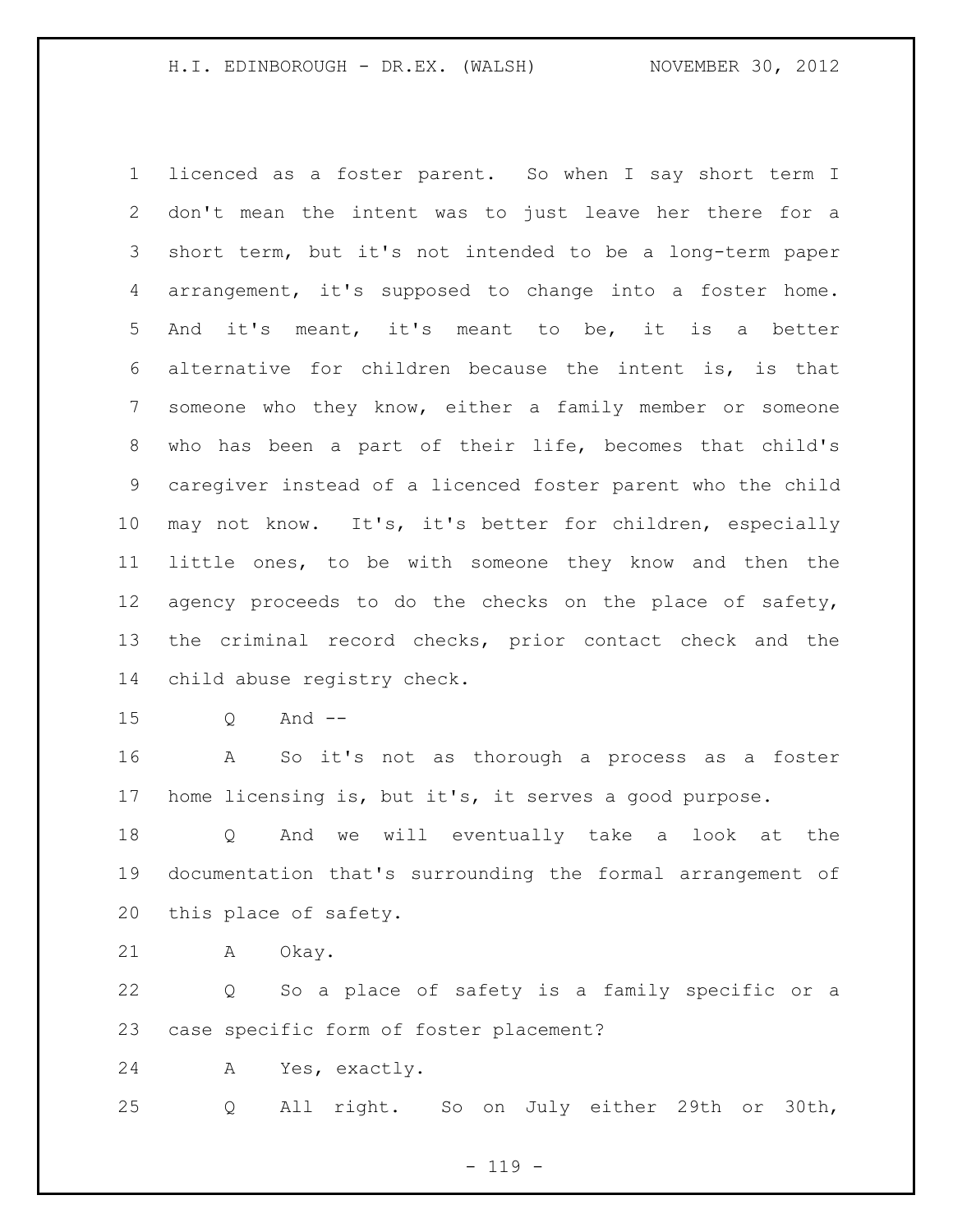H.I. EDINBOROUGH - DR.EX. (WALSH) NOVEMBER 30, 2012 Mr. Williams visited with Rohan and Kimberly Stephenson about their becoming a place of safety? A Right. Q And then on July 30th -- so probably that first one is the 29th maybe. A Yes. 7 Q July 30th, home visit to ... 8 A Have. 9 Q -- Rohan and Kim sign ... A Records check, criminal records check. Q -- criminal records check. And he notes that the court is adjourned till August 13, 2003. A Right. Q Then on August 1st, 2003, it's a different worker but it says: Writer called Kim to see how 18 things went with Phoenix. She replied by telling me that things are great, she's doing good, she 21 in home. A Right. Q And then on October 30, and we are jumping ahead in time and we'll come back, it says:

 $- 120 -$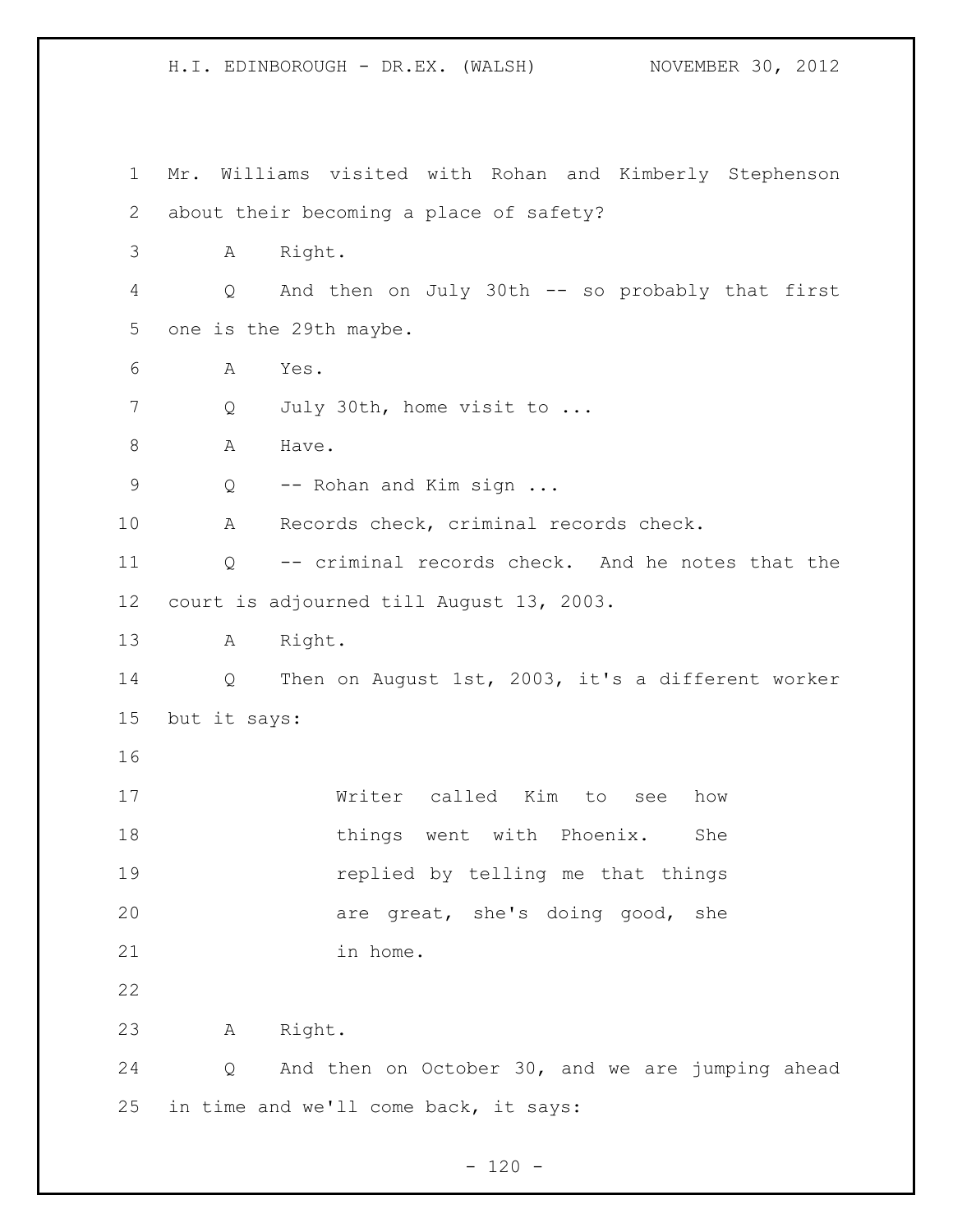Letter to Steve place at social income to let know Phoenix home. Because as we'll hear, Phoenix is returned home by the end of October. Am I reading that correctly? A I think she went home before the end of October. He just happened to write the letter -- Q Right. 9 A -- October 30th. Q Yes, and we will hear more details -- 11 A Right. Q -- about her going home, but just in terms of this file recording, this is when the worker would have been writing to income assistance to let them know where Phoenix is living? A Right. Q And is that a common thing for a worker to do? A Yes, absolutely, in order to reinstate the social assistance budget. Q So that once Phoenix is back with Steve she should be on his income -- A Exactly. Q -- assistance budget? A Right. Q And then we see the last entry November 13, '03,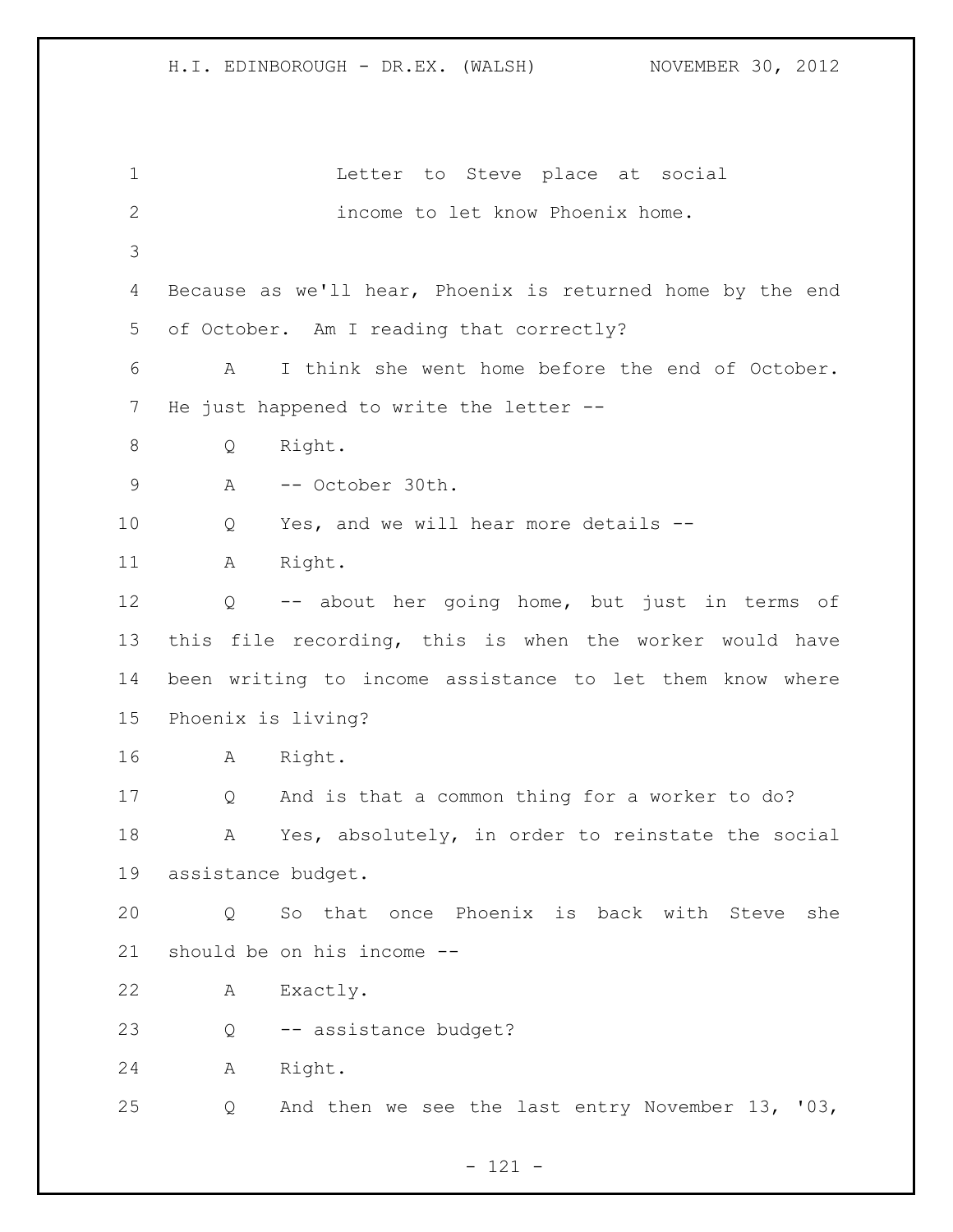it says: "File closed today"?

A Yeah, the family file.

 Q Okay. And we will come back to those activities. But these activities that are recorded in Mr. Williams' notes, you said you didn't see the notes but were you aware of these activities?

A Yes.

 Q And do these notes reflect what you understood to be the full extent of the work that Mr. Williams was doing with the family?

 A No. As I say, I recall meeting with Stan wherein he would talk a great deal more about his impressions of and contact with Steve. So they exceeded what he's written here.

Q His actions?

A His actions exceeded.

 Q Did he discuss with you the appropriateness of using Ms. Edwards' home as a place of safety?

A Yes.

Q What do you recall he discussed?

 A He informed me, and it was evident as well, it may have been evident from the file, I'm not sure, but we were, we were aware that Kim Stephenson or Edwards was somebody who, who was familiar to the child, most importantly, and had cared for the child before, someone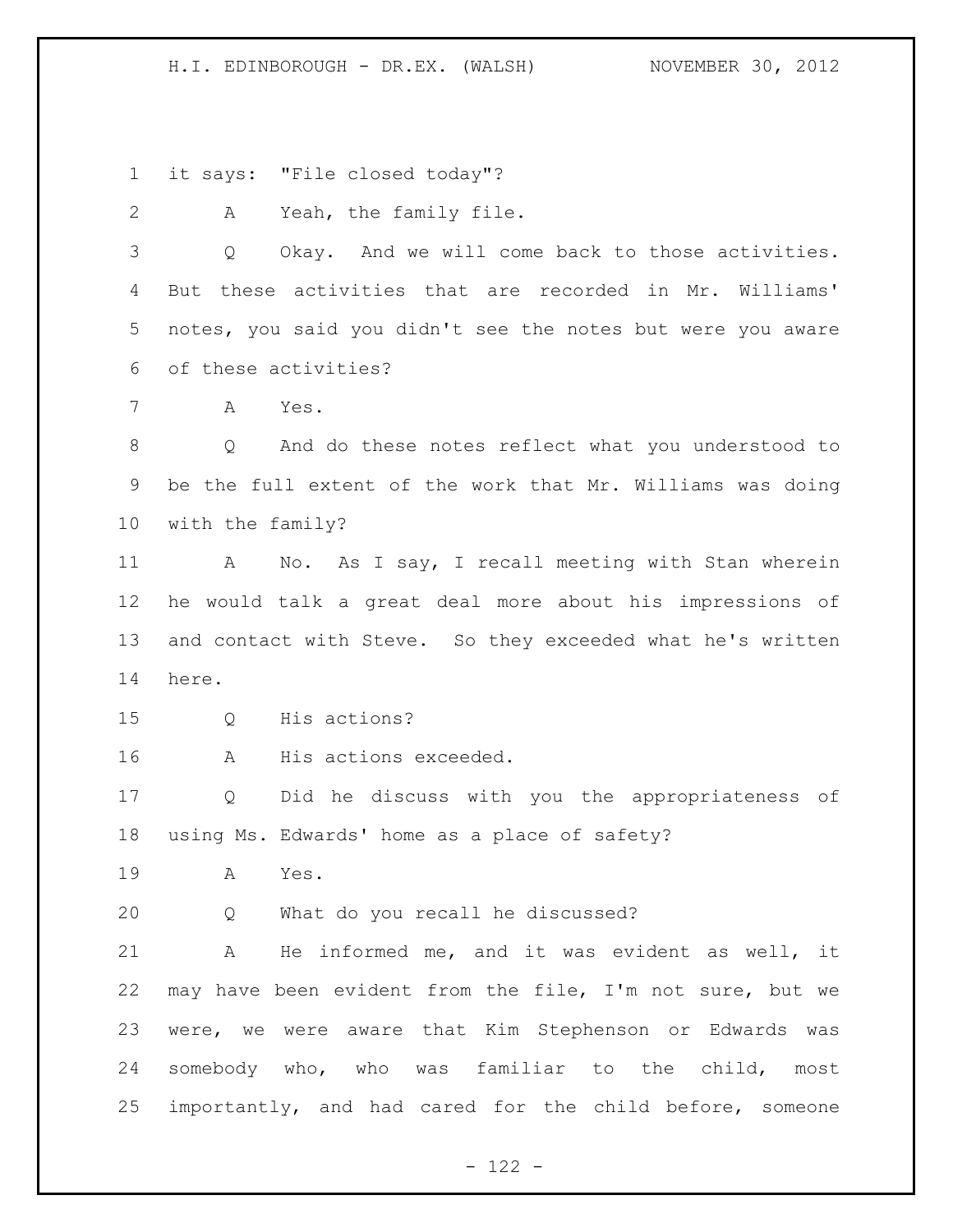who the father was comfortable with, regarded as a friend, and as long as they passed all the checks, it would have been Stan's opinion and I would have agreed that that was a preferable placement for Phoenix.

 Q And as I said, we will see shortly the paperwork that was done with respect to the checks but we see from the notes that, that Mr. Williams had visits with, with Kim and her then partner Ron.

 A Yes. But I can certainly say that between his beginning with the file and the time that Phoenix or the time it was decided that Phoenix would be placed with the Stephensons that Stan had a lot more to say about his contact with Steve than what these notes would indicate.

 Q And do you know what some of the activities were that he was doing with Steve?

16 A I think they were mostly conversations. They were mostly talking about Steve's experiences, about what he felt he needed to do, what Stan felt he needed to do. They were -- he was doing social work with Steve.

 Q And the temporary order came to an end in October of '03.

A Yes.

 Q Do you recall whether you or Mr. Williams reassessed the family situation at that point?

A Well, yes. I don't, I don't recall the actual

- 123 -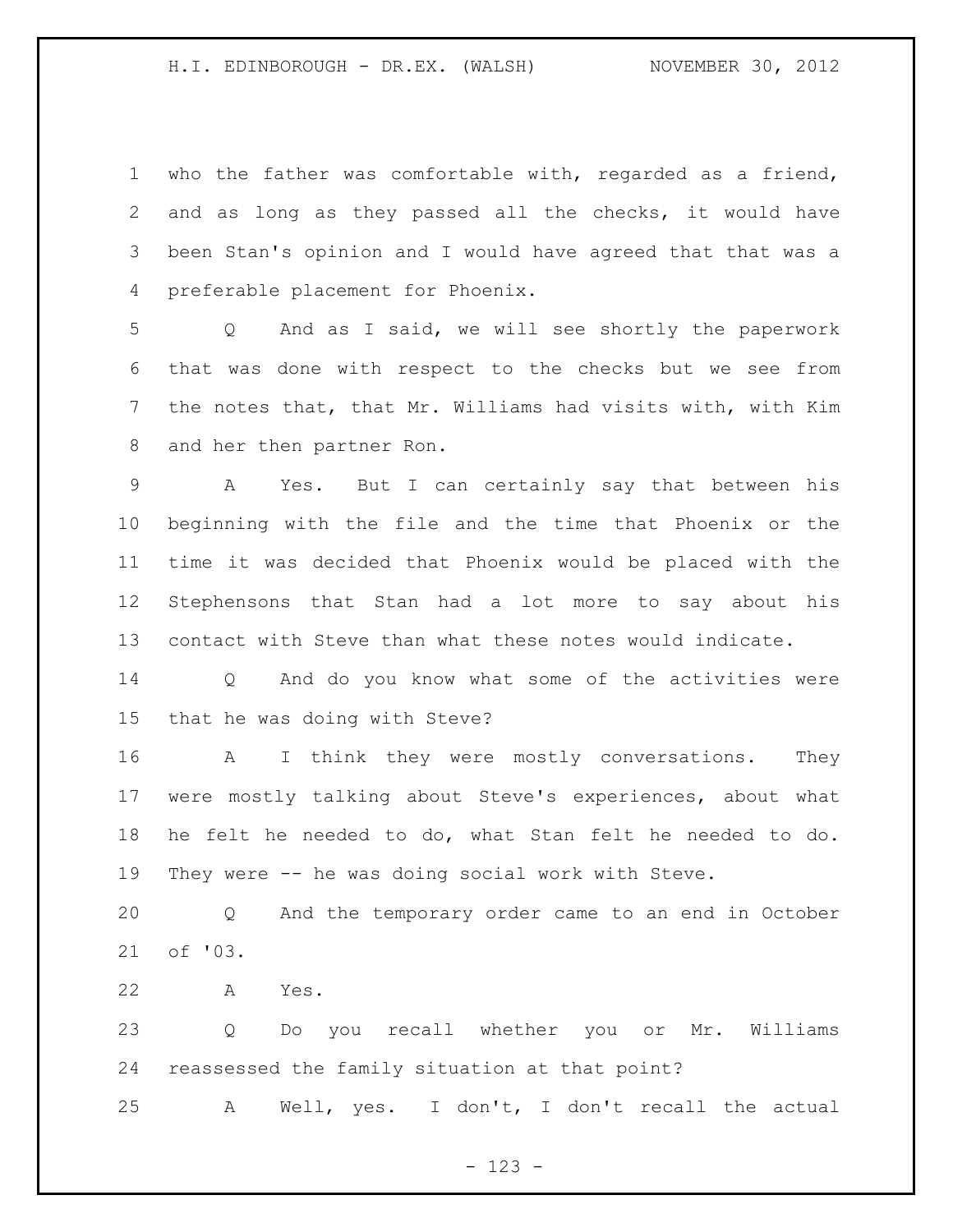| $\mathbf{1}$ | conversation but I know that we would have -- perhaps I           |  |  |  |
|--------------|-------------------------------------------------------------------|--|--|--|
| 2            | recall some of the conversation because again I can, I can        |  |  |  |
| 3            | remember Stan's fervent support of this young dad and he          |  |  |  |
| 4            | was clearly able to convince me, the worker was, that it          |  |  |  |
| 5            | was time and it was safe for Phoenix to go back to her dad        |  |  |  |
| 6            | and thus the file, the child's file was closed. When the          |  |  |  |
| 7            | child is no longer in care, that child-in-care file is            |  |  |  |
| 8            | closed.                                                           |  |  |  |
| 9            | And we'll, we'll discuss that some more in a<br>$Q \qquad \qquad$ |  |  |  |
| $10 \,$      | little bit more detail in a minute. Still looking at the          |  |  |  |
| 11           | notes that were in the envelope, if you turn to page 37518.       |  |  |  |
| 12           | Um-hum.<br>Α                                                      |  |  |  |
| 13           | It's a note dated August 20, 2003. It says:<br>Q                  |  |  |  |
| 14           |                                                                   |  |  |  |
| 15           | Hi Stan,                                                          |  |  |  |
| 16           | Samantha Kematch called today                                     |  |  |  |
| 17           | wanting to know what the case plan                                |  |  |  |
| 18           | is for her child. I told her to                                   |  |  |  |
| 19           | contact you tomorrow.                                             |  |  |  |
| 20           | Pam.                                                              |  |  |  |
| 21           | P.S. hope you're feeling better!                                  |  |  |  |
| 22           |                                                                   |  |  |  |
| 23           | Do you know who this note was from?                               |  |  |  |
| 24           | I do, his -- because there were eight people on<br>Α              |  |  |  |
| 25           | our team and because coverage was necessary when a worker         |  |  |  |

- 124 -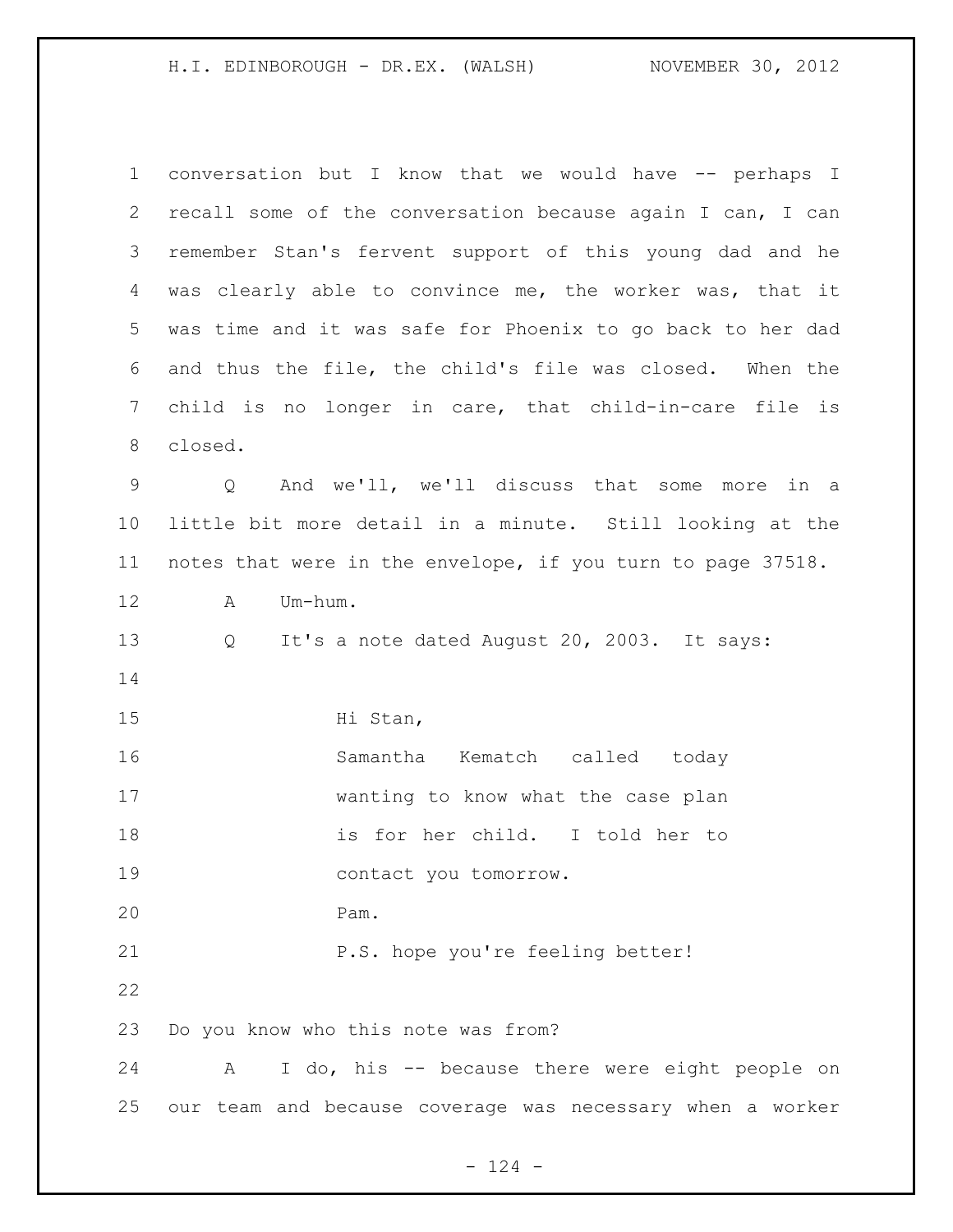was on vacation or away ill or whatever, they were all partnered on the team. Pam -- do you want her last name or not necessary?

Q Doesn't matter.

 A Pam Dast (phonetic) was Stan's partner. So if someone called reception inquiring about a case, the receptionist would look up the name, determine that it was Stan, perhaps know that he wasn't in that day and give it to his partner.

 Q So it would appear from this note that Ms. Kematch was still involved in some respect as of August 20, '03. Was this something you were aware of? A No, I wasn't aware that she called until I saw this, this note during these, the preparation for the inquiry.

Q At this point the legal status --

A I wouldn't call that involvement particularly.

Q Okay.

A Okay.

 Q Fair enough. At this point though in August of '03 and throughout, the legal status of both parents with respect to Phoenix was the same; is that right?

 A In that they had both consented to a temporary order of the child that was meant to run till October.

Q And then when the temporary order would expire

 $- 125 -$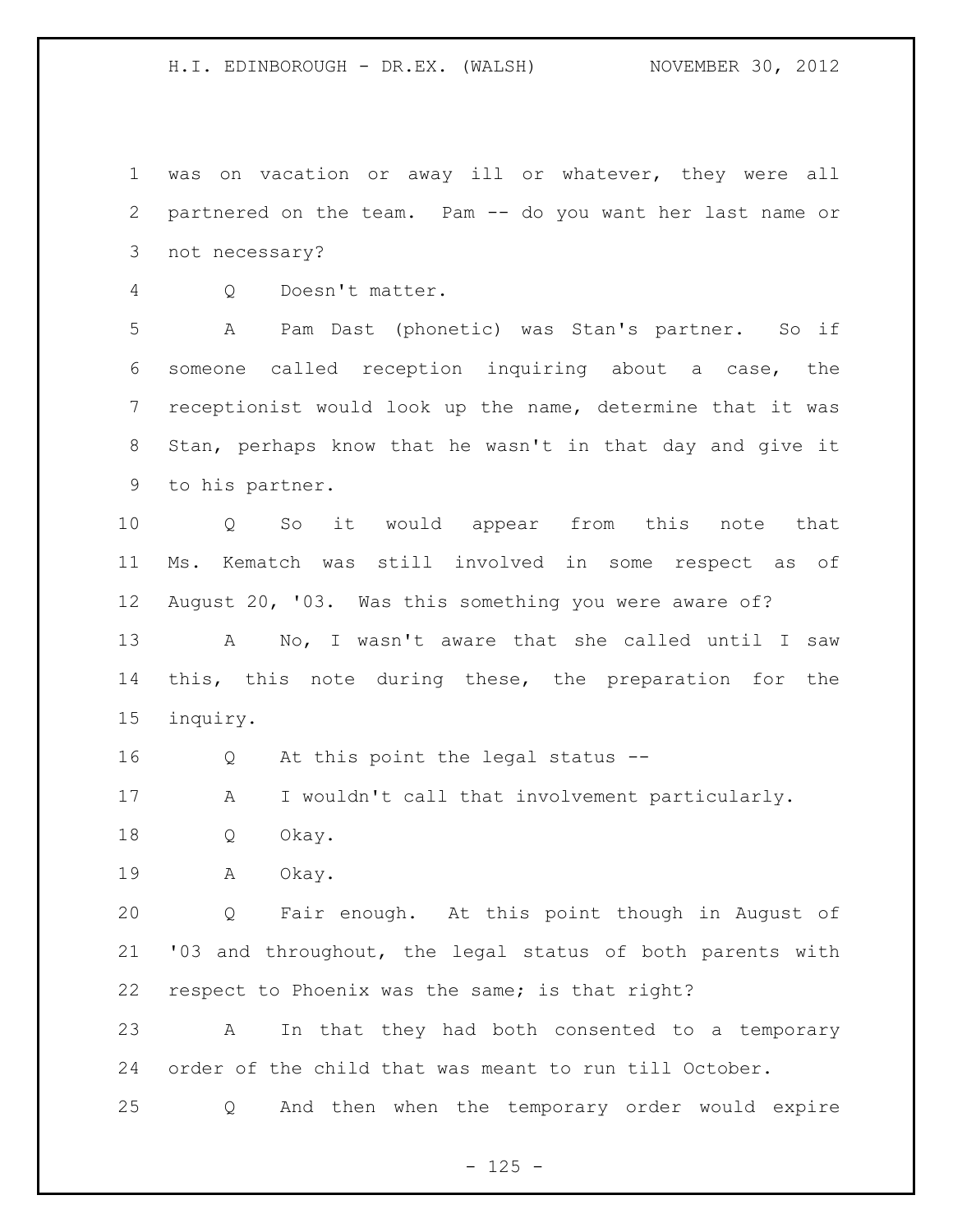both parents would have equal rights of guardianship and access to Phoenix legally?

 A Legally from the court, not from the agency's perspective, or at least not from my perspective. If she had ever -- I mean we saw in all the reports that there was fall greater risk attached to Samantha's parenting and a lot more absences, so when you say she would have had equal access, the courts would have given them both equal consideration, I suspect, but had there been any other follow up from her at this point or an indication that she wanted to resume parenting --

 Q What would you have done or advised your worker to do?

 A I would have advised that both of them at that point would need to be the subjects of a parenting capacity assessment that we would have had an external do, because we already knew that, as I say, higher risk was attached to Samantha as a result of the recording that we'd seen in Steven's file and it would not be up to the agency alone to decide which parent gets to have the child. So in a case, if they were both demanding to have the child returned to them, we would have -- the only thing to do at that point would have been to get an outside assessor, but she didn't pursue it.

Q She, Ms. Kematch?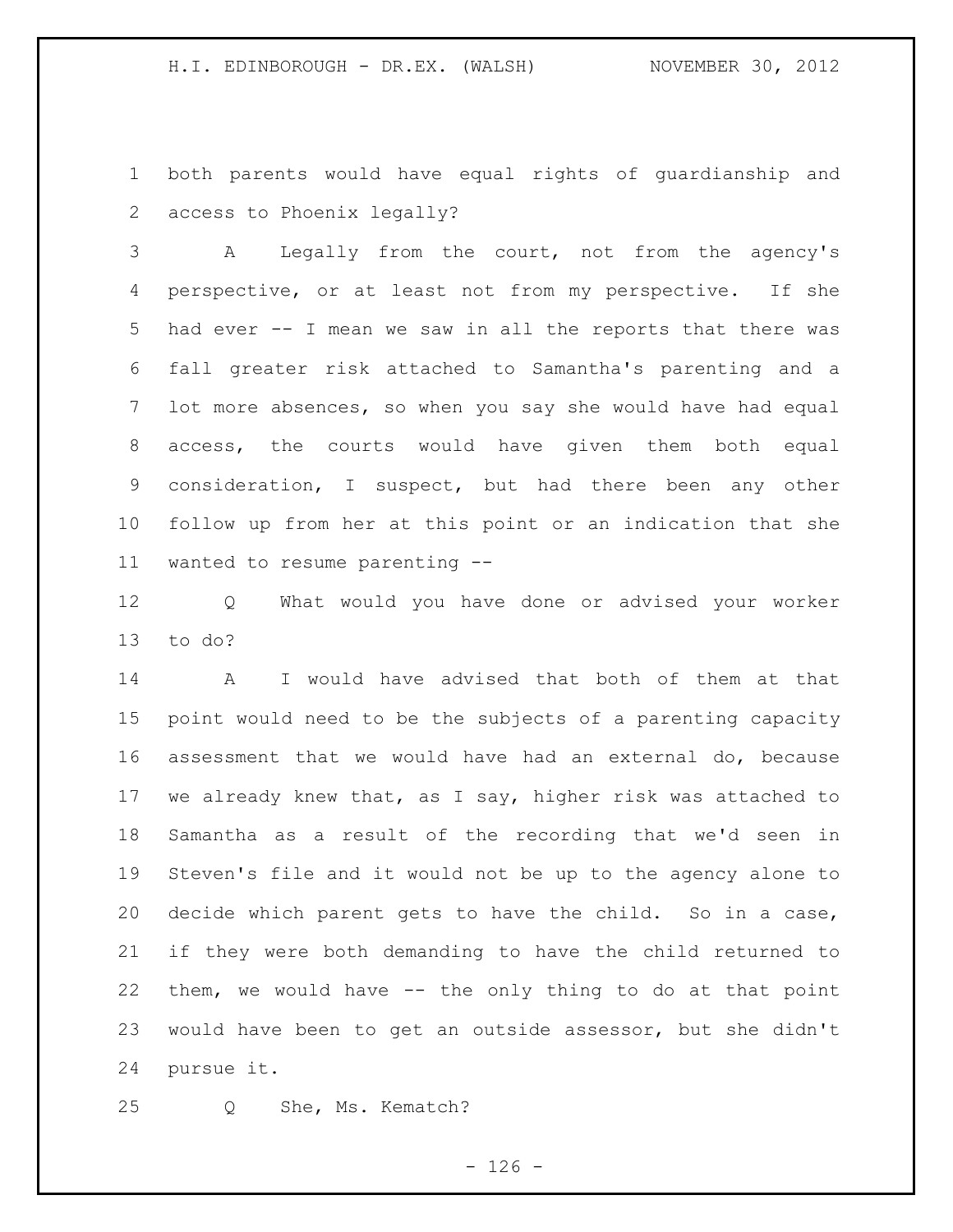1 A Right.

 Q So did you think it would have been a good idea at this point in August of '03 for Mr. Williams to do some work with Ms. Kematch or contact her? A Well, so you're asking me what I think today because I didn't know then that she had contacted. One phone call from a parent does not indicate a whole lot of interest and certainly doesn't indicate involvement. Q I don't want to know -- A Okay. Q -- as of today because obviously we have a lot more information. But if at the time if you had been made aware that Ms. Kematch had called in to the agency wanting to know what the plan was for her child, what, if anything, would you have advised Mr. Williams? A Well, I would have expected that if he was, if he did contact her the next day, if he actually spoke to her, that he would have indicated that to me. I have no way of knowing whether he did, whether he ever did speak to her again at all. But if, if he had contacted her and if she had indicated an interest, then I would have expected that he follow up with her to see what her plan was, what her readiness was and what was different in her life.

 Q And do you know, do you recall whether Mr. Williams told you whether Ms. Kematch visited with

 $- 127 -$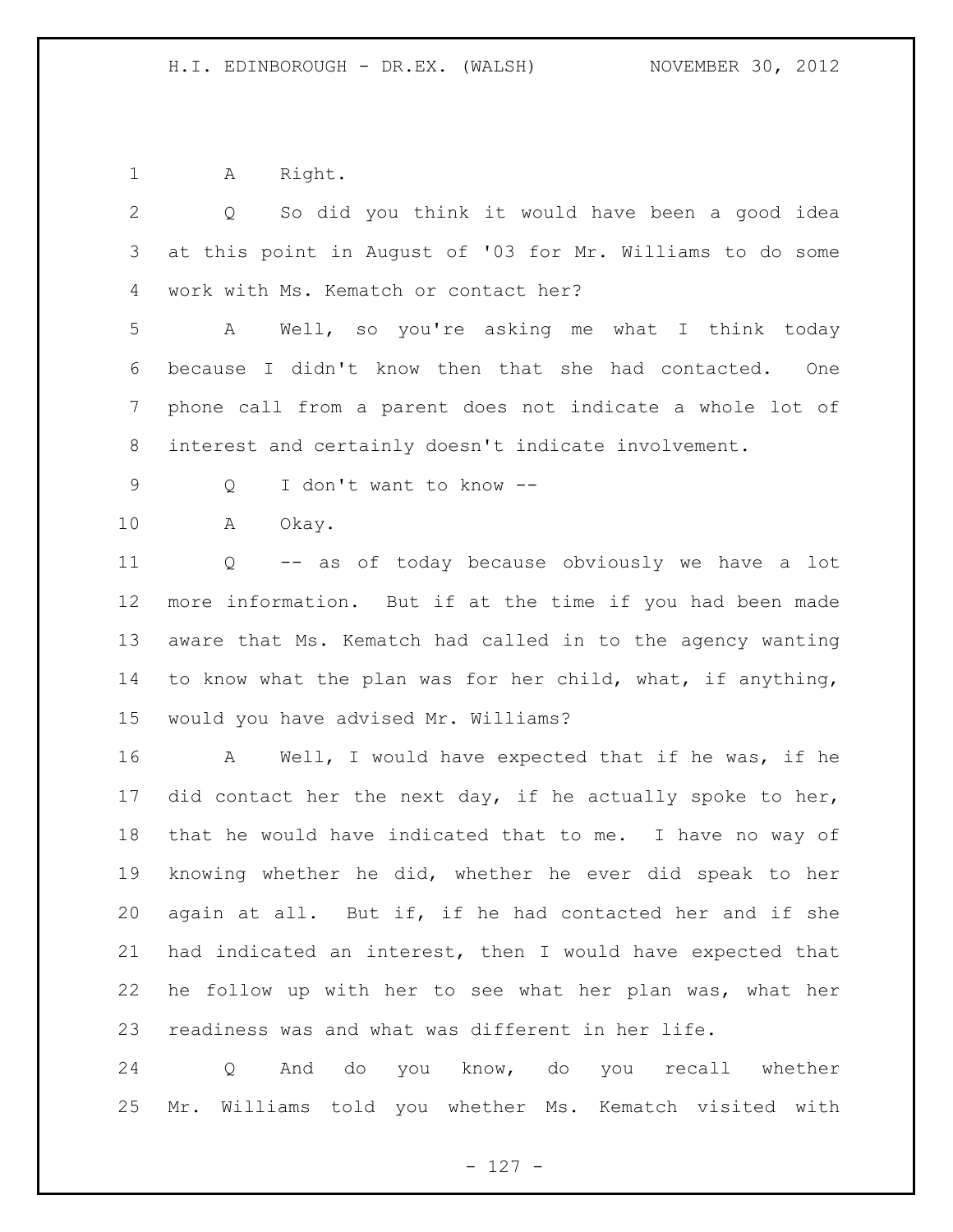H.I. EDINBOROUGH - DR.EX. (WALSH) NOVEMBER 30, 2012 Phoenix while she was under the temporary order of apprehension? A I don't recall that he ever mentioned Samantha to me in our conversations. Q And we saw from looking at the entries on page

 37519 -- well actually let's go to 37520, please. So these notes start at July 10 again --

A Yeah.

 Q -- and again that seems to be the first entry. July 10th seems to be someone else's handwriting.

A Yes, it does.

Q It says:

14 Had meeting with Steven, completed the ADP forms, discussed with him 16 the change of the temporary order 17 to a supervisory order. Steve has agreed to seeking counseling and appears eager to do so.

Now do you know who made that entry?

 A I don't. It looks like "N", doesn't it, "NT? I have no idea who that is. I know that we had some students in the office that summer.

Q Um-hum.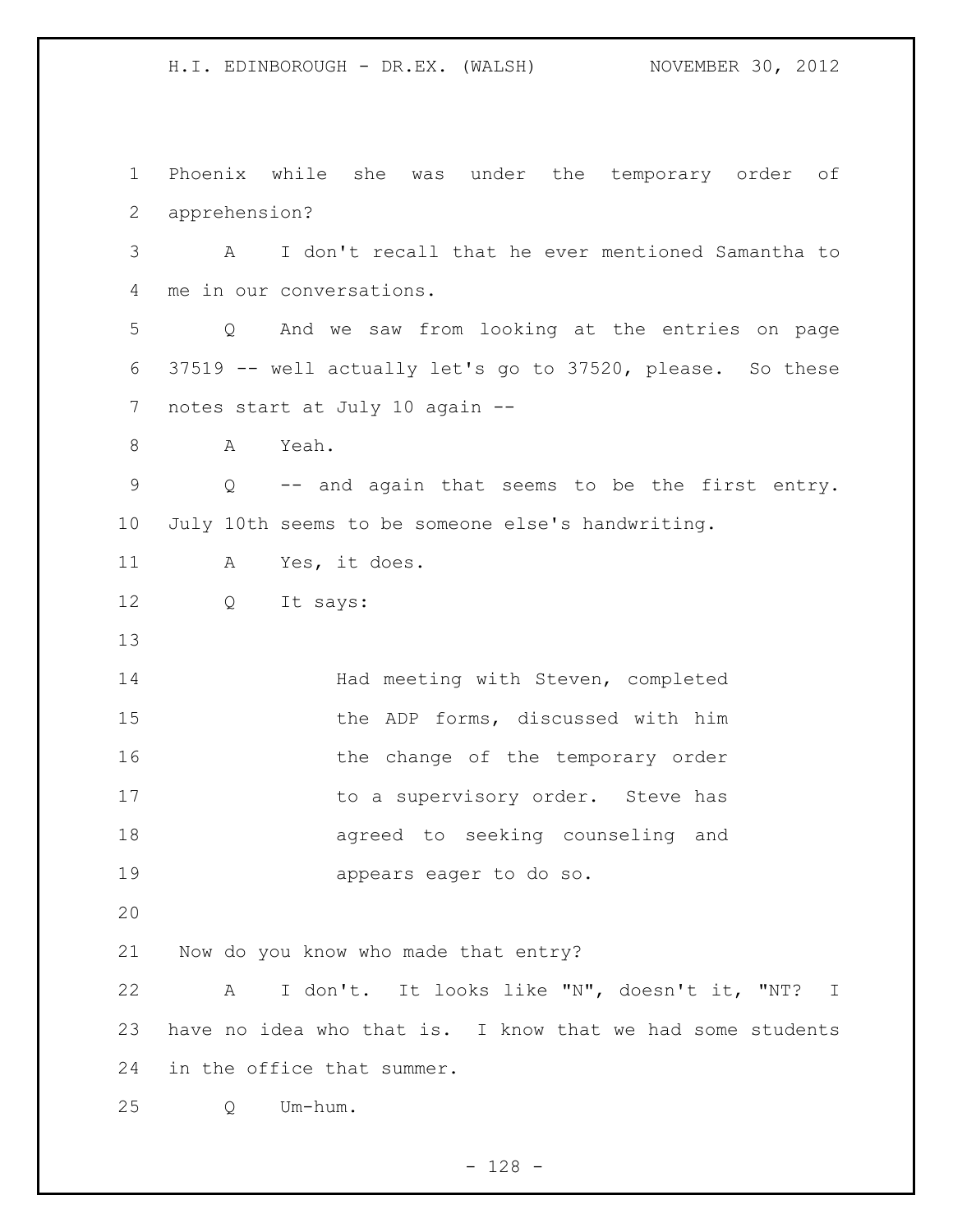A I believe that for a short period of time Stan was -- the students, we had students there, I believe, who were assisting with the ADP process, getting clients to sign their ADP, and I believe that Stan had a student attached to him. I don't recall their names.

Q So perhaps that's whose note this is?

 A Perhaps that's who it is. I mean it, whoever this is undertook to meet with Steven and have a discussion with him about some of the case matters. So it, it would seem to me that this person had had direction from Stan to do so.

 Q And if we go back and look at page 37519, the entry for the same day in Mr. Williams' handwriting, that's where he says he presented Steve with the option of attending NAC and then returning Phoenix by way of a supervisory order. So they seem -- the two entries seem to be consistent in their information.

A Yes, yes.

 Q Okay. So back to page 37520, then on September 10 we have an entry which we didn't see on the previous page.

- A Right.
- Q

 Phone call to Kim - Phoenix doing fine. Dad/Steve coming around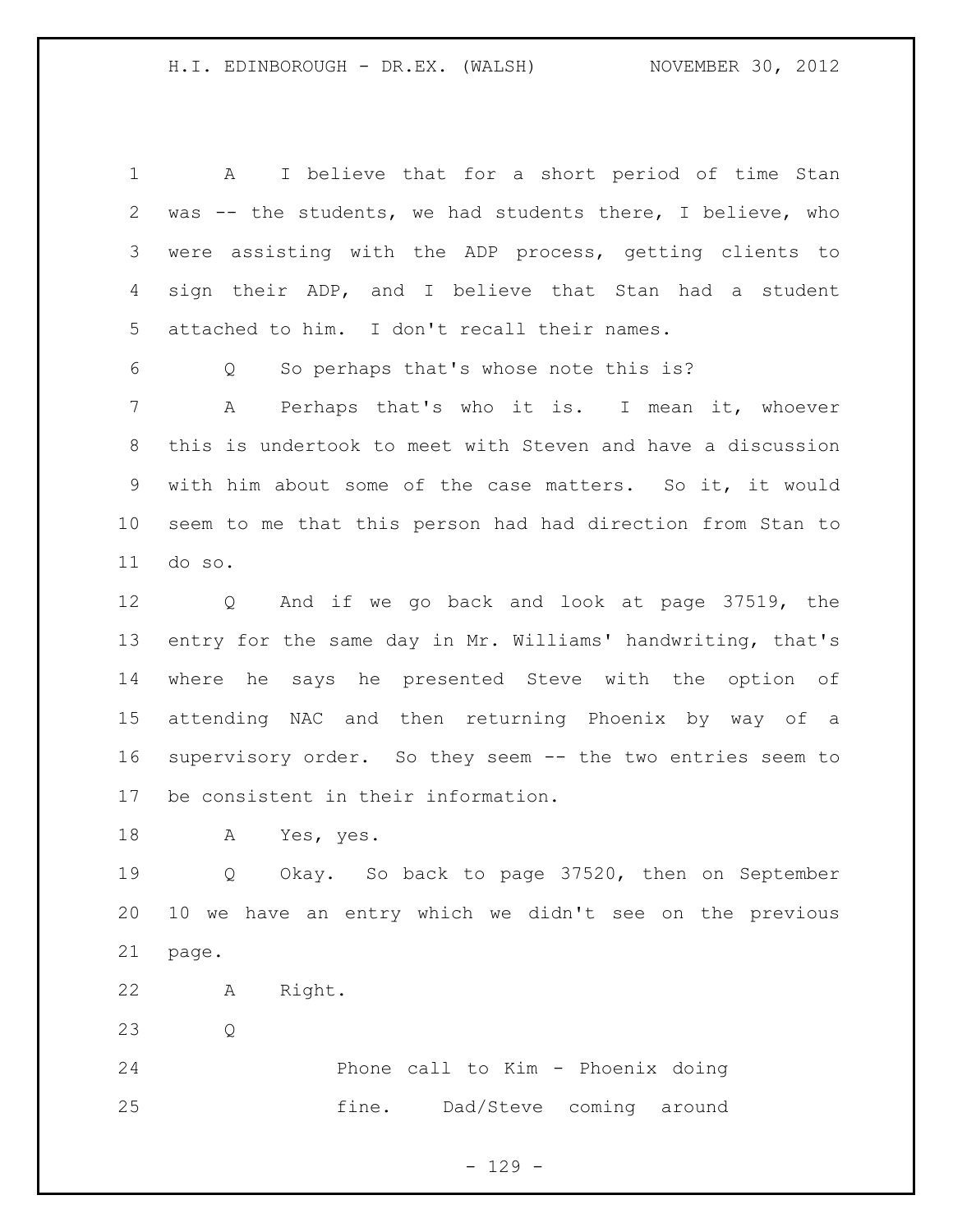more often and not while drinking. Place of safety (something) has been signed ... Would that be paperwork? UNIDENTIFIED PERSON: Place of safety worker. 7 MS. WALSH: Place of safety? 8 UNIDENTIFIED PERSON: Worker. MS. WALSH: Worker. Place of safety -- thank you. BY MS. WALSH: Q Place of safety worker has been assigned and finances are rolling in August. All is well. Phoenix 17 is getting over the flu. A Right. Q So that's a phone call to Kim from Mr. Williams in September. And then on October 2nd it says: 23 Home visit - Steve ready and willing to parent Phoenix. Going home today.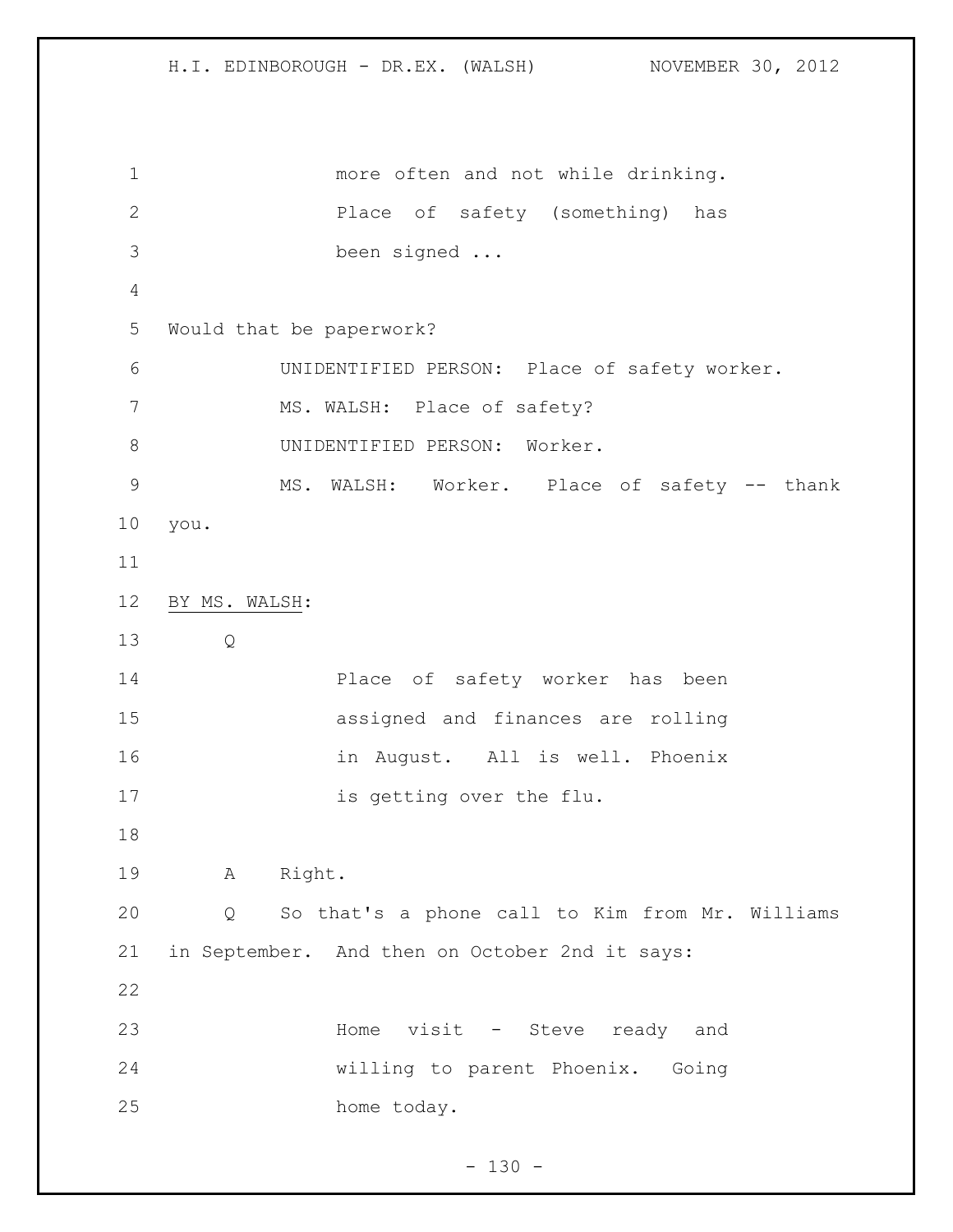So that was the day that Phoenix was returned home? A Yes. Q October 2nd, 2003? A Yes, the last day of the order. Q Right. And then there's one more entry November 13, '03: File closed today. A Okay, so, yes. Q Do you know whether Mr. Williams had a home visit with Mr. Sinclair and Phoenix once Phoenix was returned to him? A No, I don't know. There's no evidence that he did. Q If he had, would you have expected him to record that fact? A I would have expected that something as significant as a home visit that, yes, even Stan would have recorded it. He seemed to have been recoding the home visits. The fact that he didn't concerns me that he didn't make one. Q Do you recall having any conversations with Mr. Williams around the time that the file was closed? A The time that this file on the 13th was closed? Q Yes. A Yes. I recall that we, we discussed the merits of doing a number of different things, reassigning,

 $- 131 -$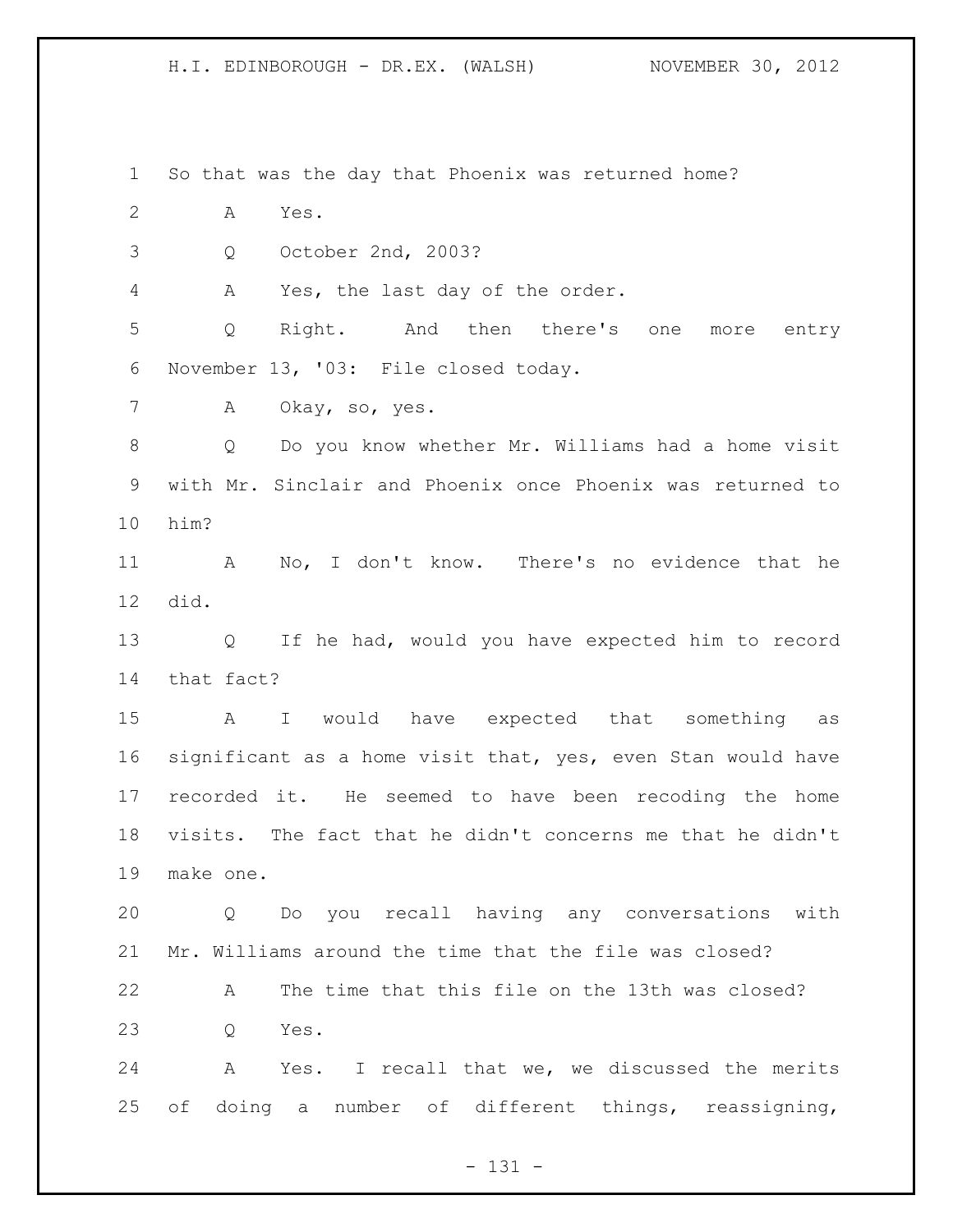closing, transferring and the reason for that was because certainly Stan believed that the risk had been ameliorated sufficiently that we could, obviously had returned the child and that we close the file and also that he was imminently in, as I said I don't remember the date, but going back to his former unit.

Q Mr. Williams?

 A Mr. Williams. And one of, one of the course, of course the significant thing here is that it seemed to take Mr. Williams, Stan Williams to open the door to a working relationship with, with Steve and now that Stan was leaving what, what were our options in terms of continuing to work with this young dad.

Q So what were the options that you considered?

 A I could have reassigned it on my unit. As I indicated earlier, Stan was the only aboriginal worker I had on my unit. I could have, I suppose, asked another unit to take it, but I was convinced by Stan that the concerns were such that we could safely close it.

 Q Did you discuss any kind of plan for reunification?

 A Other than returning her, I mean again she was in a home that was, that she, that she was familiar with, Phoenix, I mean people she was familiar with. It didn't seem odd to her that she was staying there and that dad was

- 132 -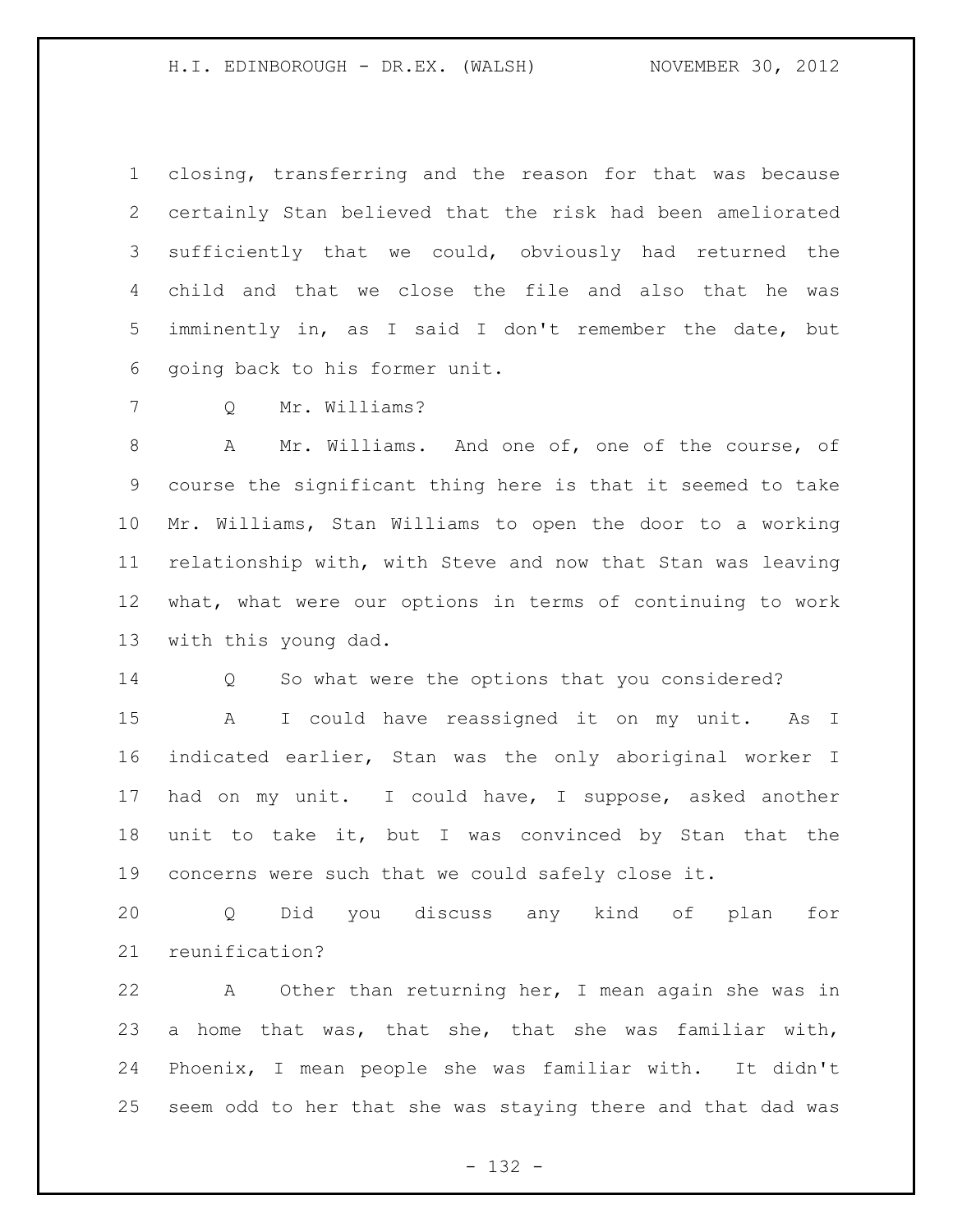coming to visit. So a more formal reunification wasn't felt to be necessary and it would have been the expectation that, that the foster parent, the caregiver, was informed as to when the child was going to be -- that the child would be returned and when that would happen and that the worker would then move the child and her belongings from the caregiver to the parent. That would be the extent of this particular reunification. Q Do you recall seeing -- you say you looked at the file. Do you recall seeing the service agreement that was put in place in 2000 when Phoenix was returned to her parents' care after the first apprehension? A I do. Q If you want to see it on the screen it starts at page 37115. It's also page 37536. THE COMMISSIONER: I don't have that here. MS. WALSH: Well, it's also page 37536. I think the copy that you have, Mr. Commissioner, is 37536. You might not have it, it's true. THE COMMISSIONER: It's all right. What I have got is very helpful. MS. WALSH: Oh good. So on the screen then, Mr. Commissioner, is the first page of that service agreement that was signed on September 5, 2000 and we've heard a fair bit about that agreement.

- 133 -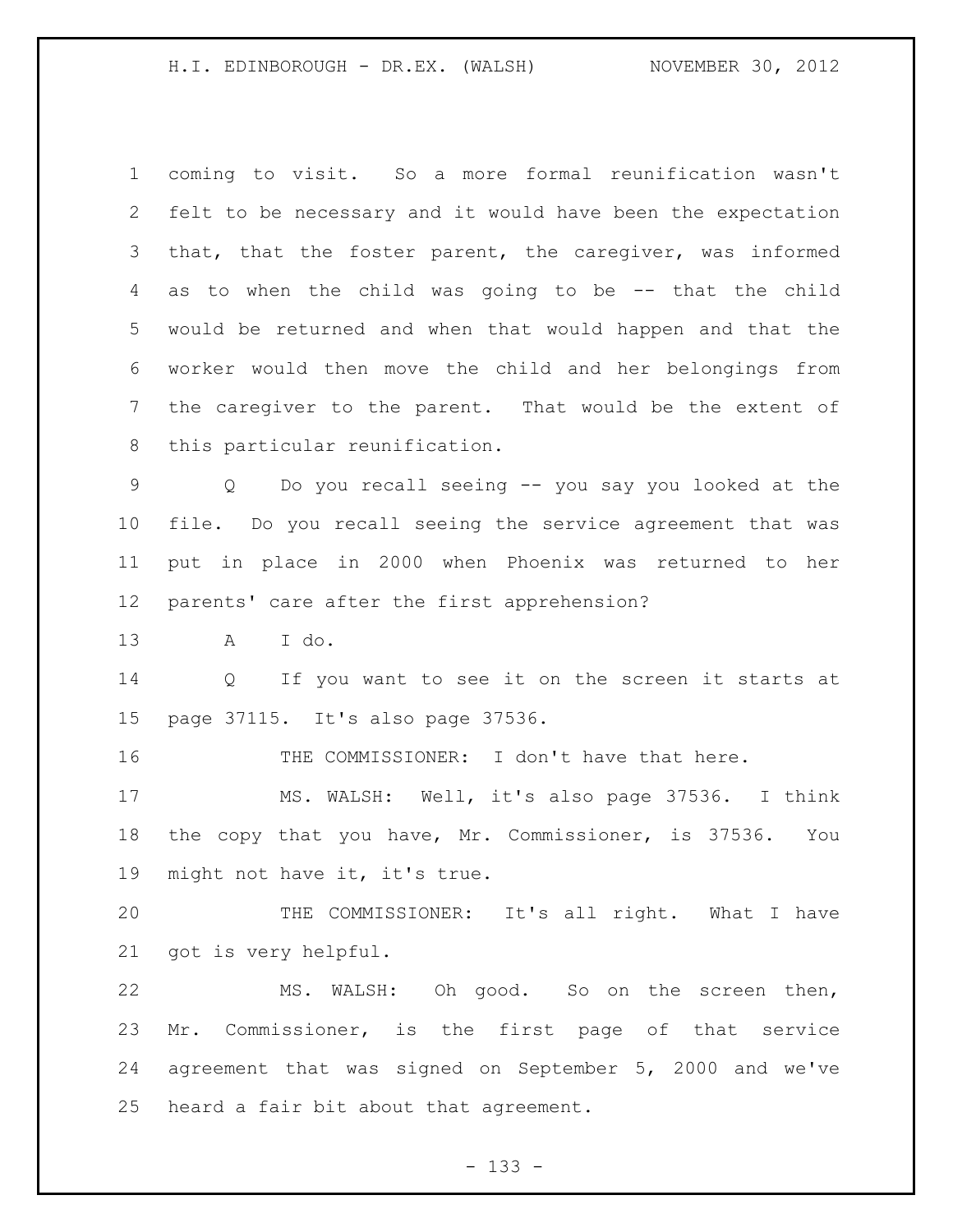## BY MS. WALSH:

| 2               | That agreement allowed for, if you scroll through<br>Q      |  |  |  |
|-----------------|-------------------------------------------------------------|--|--|--|
| 3               | it please, working with an in-home support worker<br>and    |  |  |  |
| 4               | monitoring by the agency as a condition of<br>the           |  |  |  |
| 5               | reunification. In 2003 did you consider a similar plan?     |  |  |  |
| 6               | A No, because Stan was convinced and subsequently           |  |  |  |
| 7               | convinced me that the problems were such that they either   |  |  |  |
| 8               | didn't result in significant risk that we would need to     |  |  |  |
| 9               | stay involved, CFS would -- that the risk wasn't sufficient |  |  |  |
| 10 <sub>o</sub> | to maintain CFS involvement and that any problems that had  |  |  |  |
| 11              | been named as specifically Steve's had already been         |  |  |  |
| 12              | addressed. So they either weren't sufficient to warrant     |  |  |  |
| 13              | our involvement or they were already addressed.             |  |  |  |
| 14              | And how were they addressed? Sorry.<br>Q                    |  |  |  |
| 15              | Between Steve and, and Stan --<br>Α                         |  |  |  |
| 16              | Through their sessions.<br>Q                                |  |  |  |
| 17              | -- through the process of their, yes, work<br>Α             |  |  |  |
| 18              | together.                                                   |  |  |  |
| 19              | Okay, sorry. Did you consider whether a family<br>Q         |  |  |  |
| 20              | support worker should be put into the home once Phoenix was |  |  |  |
| 21              | returned in '03?                                            |  |  |  |
| 22              | I don't think we did then.<br>Α                             |  |  |  |
| 23              | Any particular reason?<br>Q                                 |  |  |  |
| 24              | What about offering Steve --                                |  |  |  |
| 25              | Misplaced optimism.<br>Α                                    |  |  |  |
|                 |                                                             |  |  |  |

- 134 -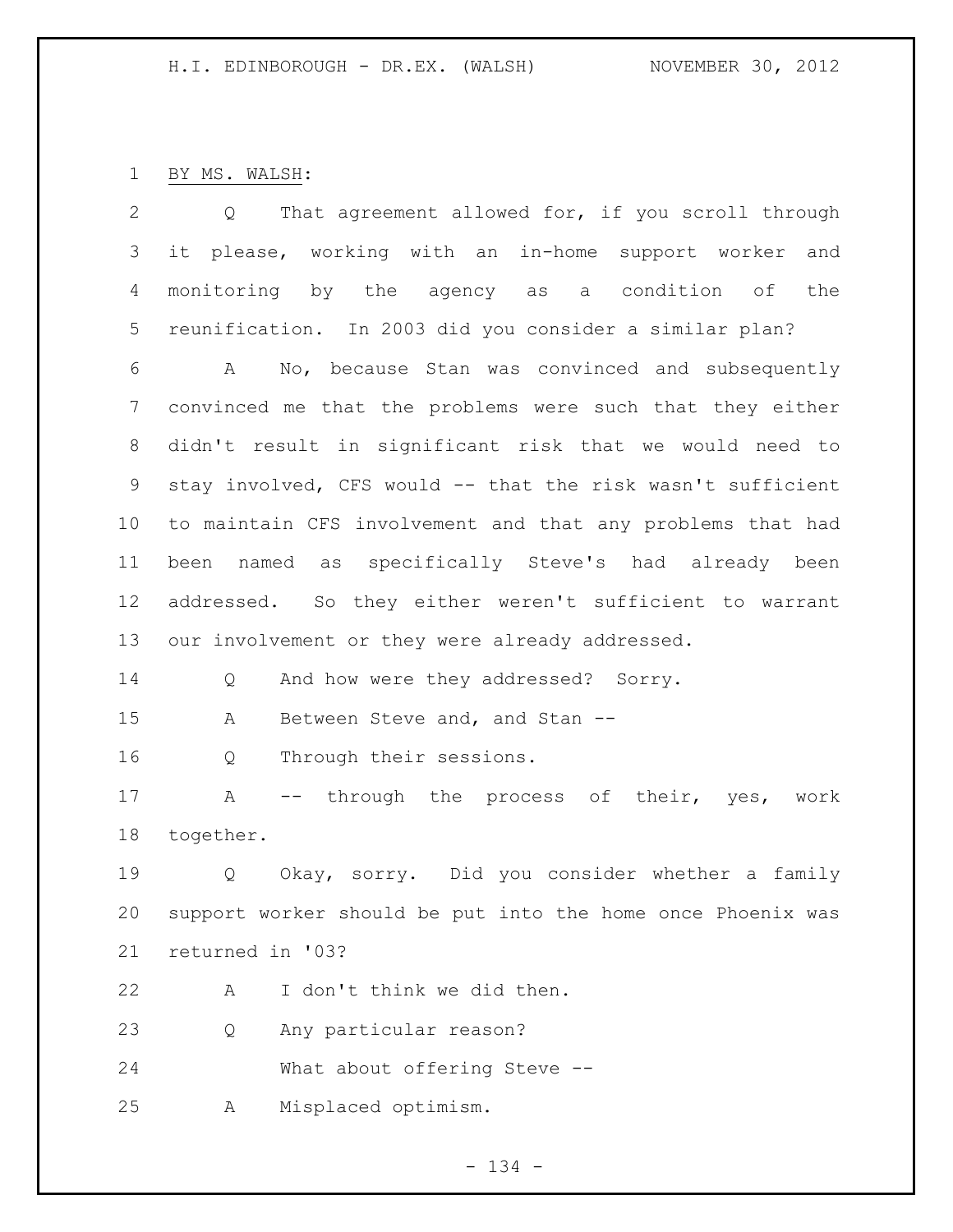Q Pardon me? A Misplaced optimism. We were clearly way too optimistic, both of us. Q Did you consider offering Steve child care? A I don't believe we did. Q Or putting Phoenix into day care? A It wasn't discussed with me. I'm, I'm aware of an email that occurred between Stan and the place of safety social worker wherein that topic was raised but I only became aware of that email in the last few months. Q And we'll -- A So did he discuss it with me? Did the worker present to me that here are some other things maybe we should put in place? No. Q So it's not that you considered and rejected the idea -- A No. Q -- of day care? A No. Q Day care is generally a helpful thing for single parents? A Absolutely. I think it gives the parent an opportunity to attend to things, simple things like grocery shopping and other things that they need to do and it allows the child the opportunity to socialize with other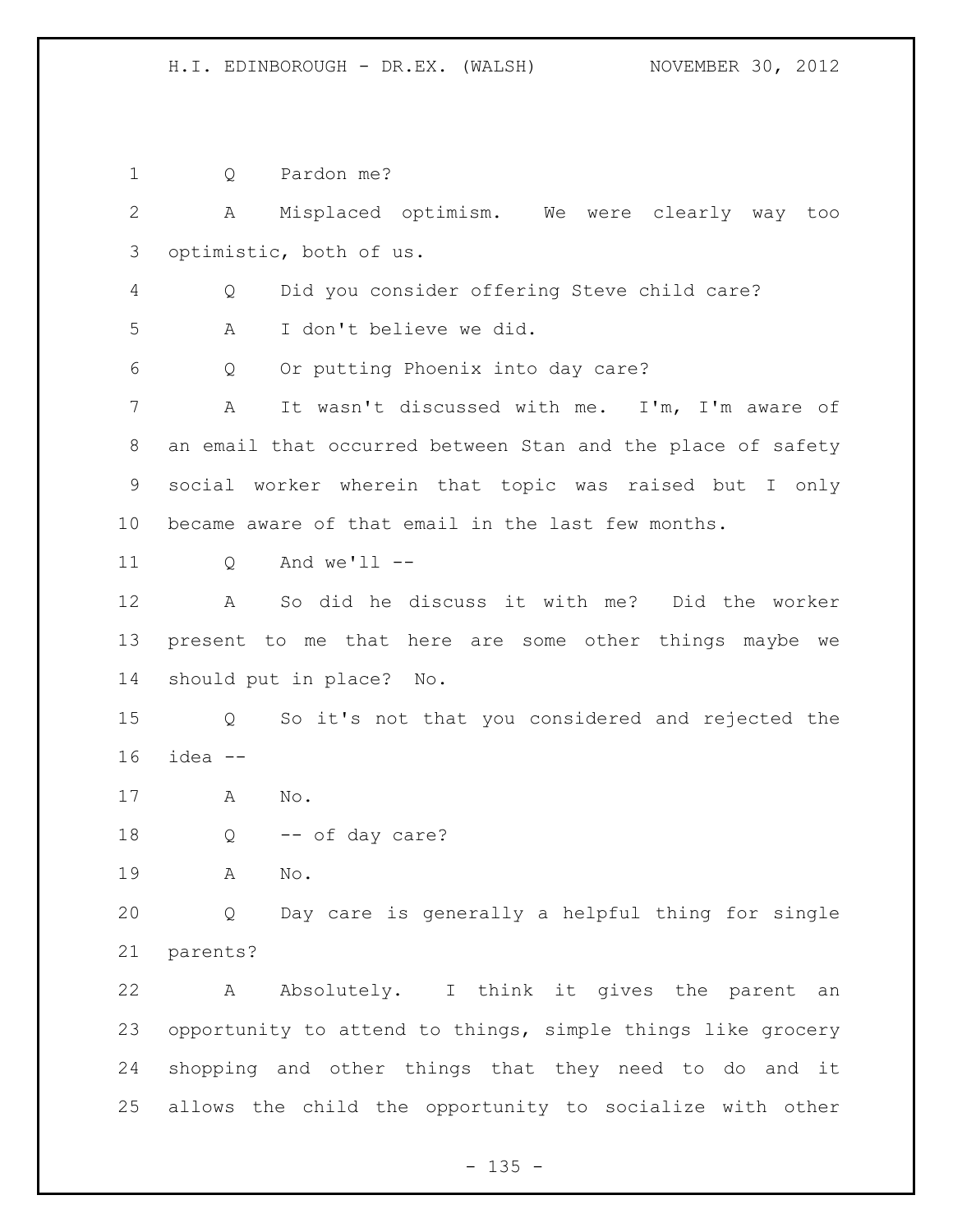children and for there to be other caring adults, hopefully, in the child's life that, that are able to observe and monitor their wellbeing and their progress. Q It also keeps the child visible in the community? A Yes. Q Did you, did you think when the temporary order expired that Steve would still need some support as a parent? A Did I personally think that? Q As the supervisor of his family file. A Again, I don't remember what I thought then. I know that in spite of the fact that I remember discussing this case with Stan on a few occasions and how supportive he was of this, of this young dad, the case itself didn't stand out for me at the time, other than the fact it was a single dad. Most of our single parent families are headed by moms. But otherwise it didn't stand out for me. It wasn't, it wasn't one of the cases that, that kept the worker worried or running from meeting to meeting. It was a lower risk case at that time, in dad's care. 21 0 In dad's care? A With just dad being the parent involved. Q Not mother? A Right. Q Right. And Phoenix was returned October 2nd,

 $- 136 -$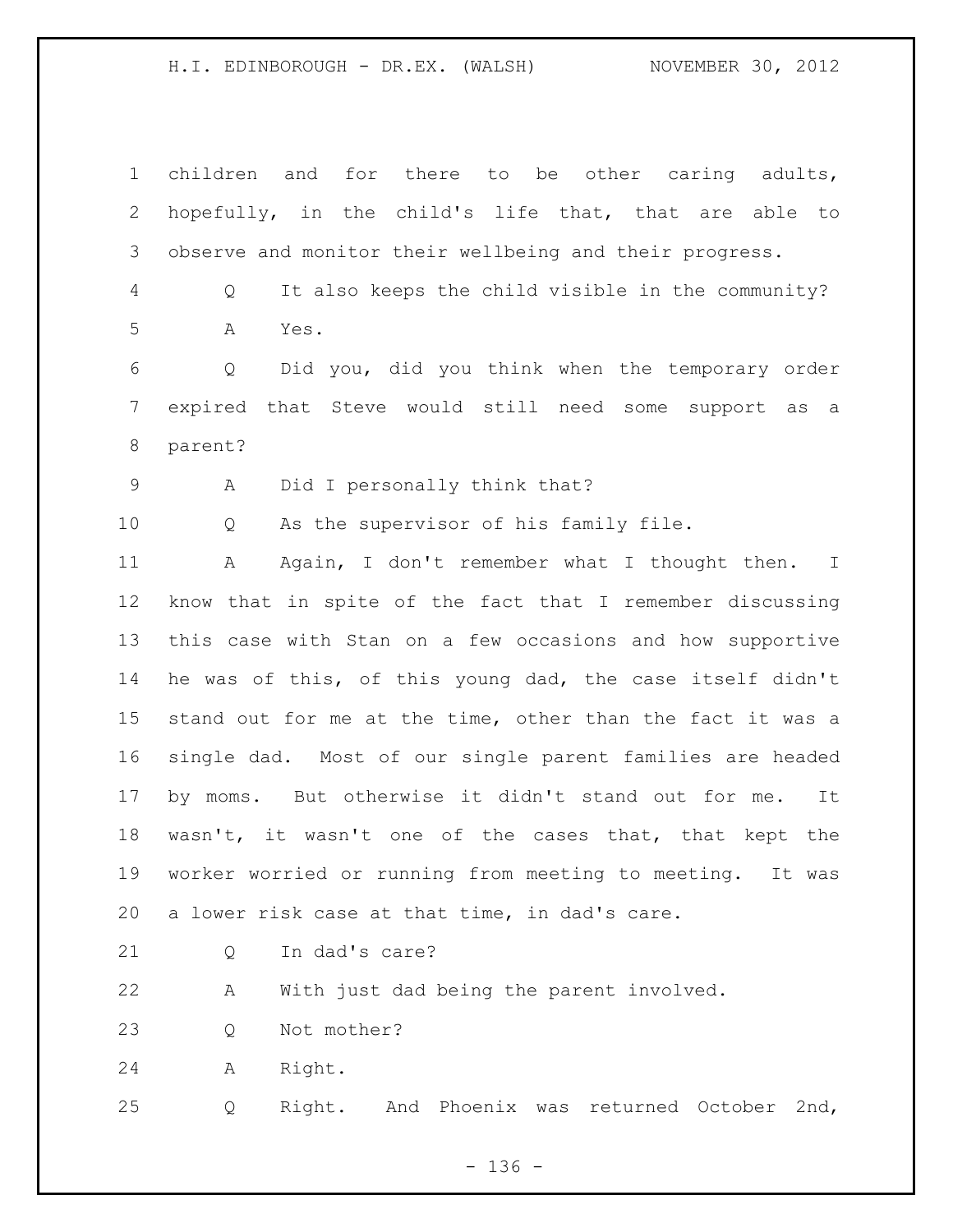2003, but the file remained open until November 13, why was that?

 A The family file remained open. The child's file closed shortly thereafter, after her return.

Q That's Phoenix's child-in-care file?

 A Um-hum, yeah. But, sorry, why did it take till November 13th?

 Q Why, why did the family file remain open until November 13th?

 A Well, I believe it was Stan's intention to monitor for that month or five weeks after the child's return. That would have been the stated reason.

 Q And I think you told me that Mr. Williams was going back to his original unit?

A Yes.

 Q And was that a consideration that influenced the decision to close the file?

A Yes.

 Q Could the family have transferred to the other unit where Mr. Williams was going?

 A I dare say if I had made a strong enough case for that perhaps. I mean it was a different catchment area where Stan had, the other unit Stan had come from. If I -- I'm pretty confident that if I had made a strong case for that with my assistant program manager, that, because she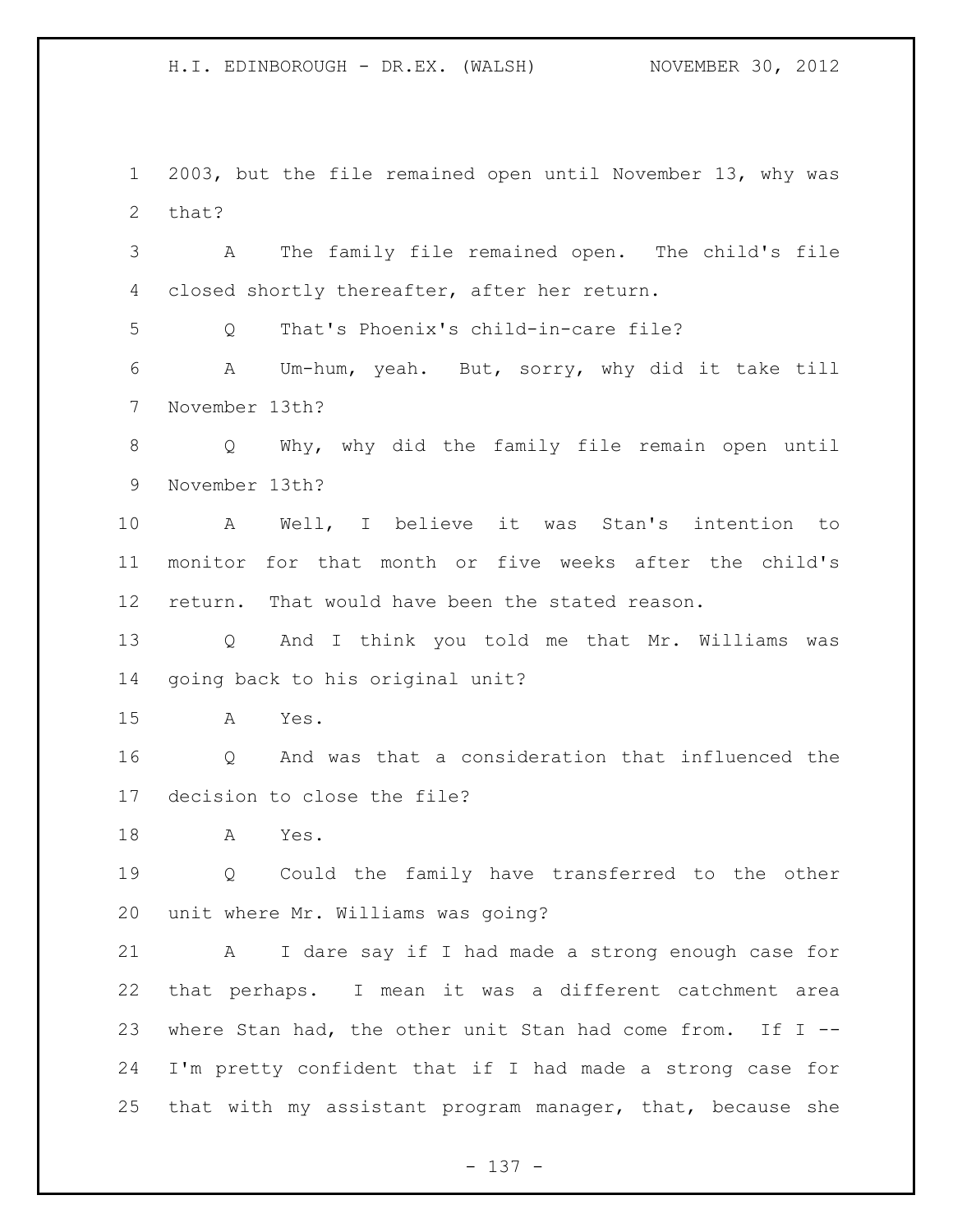also supervised his former unit supervisor, that it may have happened, but it would have been out of the catchment area that Stan was going back to. I dare say it could have happened.

 Q Let's look at Mr. Williams' family services family closing summary, 37360 to 37362. This is from Mr. Sinclair's file. And if we look at the last page, 37362, that has your signature on it?

A Yes.

 MS. WALSH: Mr. Commissioner, it starts page 37360. It says family services Family Closing Summary.

12 THE COMMISSIONER: Well, I don't -- the next document I have in the group of files you gave me, or clerk had gave me is 37636.

 MS. WALSH: You may have turned it over in your search for the service agreement. It's four pages stapled together.

18 THE COMMISSIONER: Yes, I have it.

19 MS. WALSH: Good.

BY MS. WALSH:

 Q So the last page of that document has both your signature and Mr. Williams' signature?

A Right.

Q This is the closing summary that Mr. Williams

- 138 -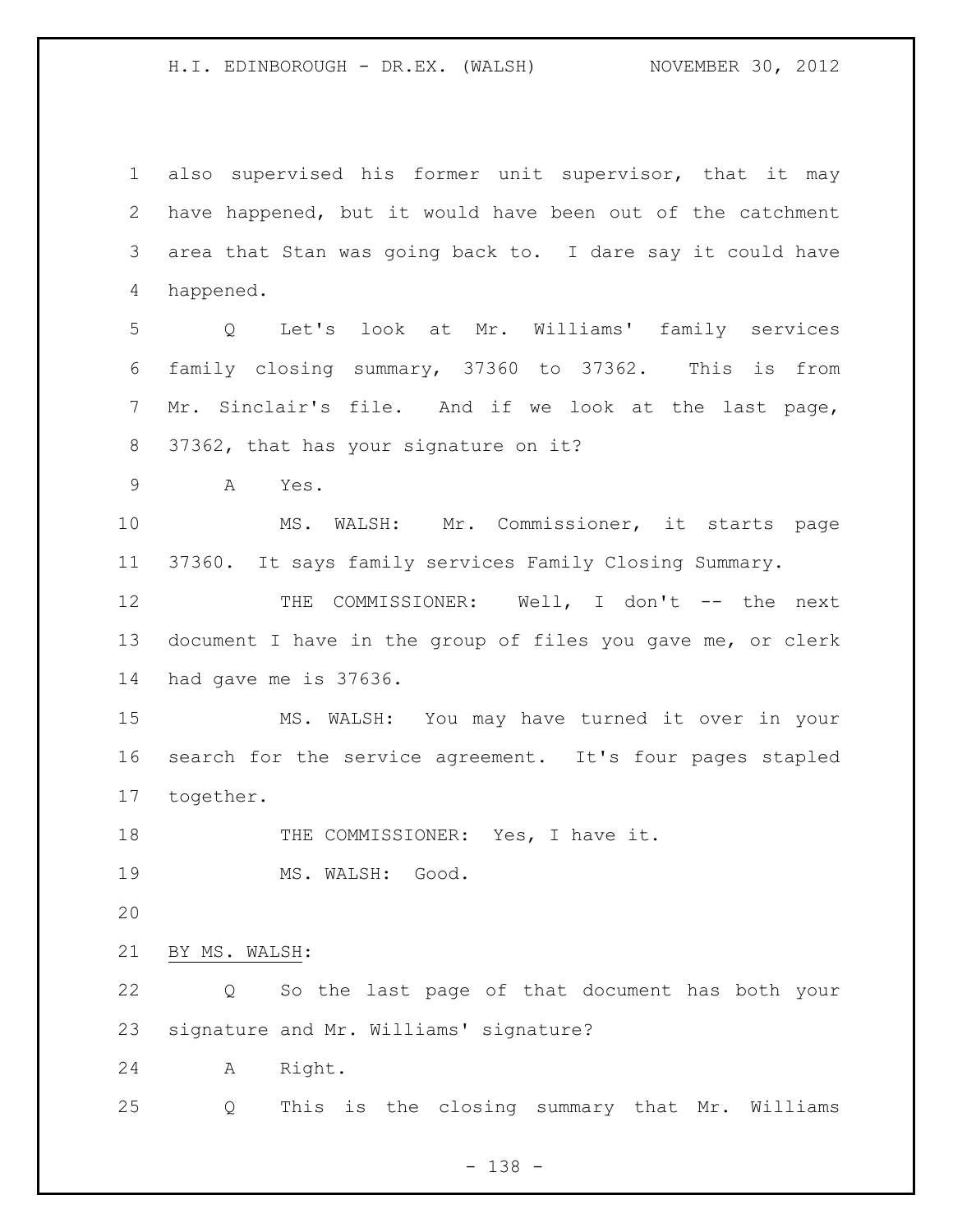prepared when the file was being closed?

A Right.

 Q Did you have any input into the content of this document?

 A Not when he writes it, not -- when any worker writes it they write it independently. It then comes -- well, my practice was it came to me in hard copy so I could sign it. If I had or if I was to have major concerns about anything then we would discuss that and potentially make changes.

 Q So if we look at page 37361, it starts with a history and then there are identified problems.

 "Steve's ability to parent deteriorated to the point of him being under the influence of alcohol and drugs most of the time 18 and subjecting his daughter to inappropriate caregivers on a regular basis. Steve's mistrust and reluctance to

22 work with the agency."

 And were those problems that were identified when the file was first received by your unit?

- 139 -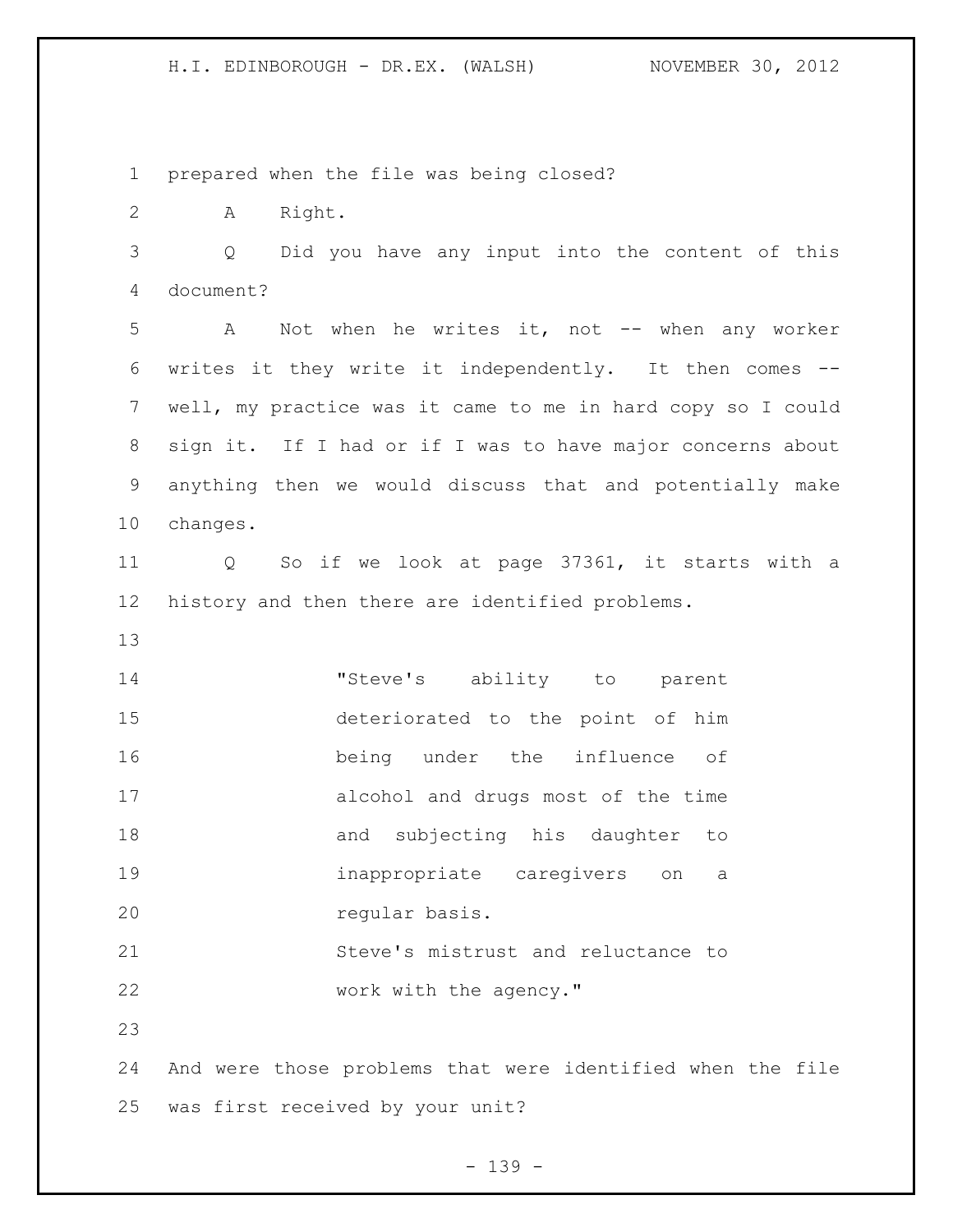A Yes, those are more historical than, than what Stan was saying. I think it's the unresolved problems. Q So let's scroll down, please, to look at those. "Mr. Sinclair requested his child stay in care until he felt strong **b** enough to care for her once again. 8 He has had his time out and will parent Phoenix starting October 2, 2033. He has done no programming and as such is prone to returning 12 to an unhealthy way of managing stresses in his life. He is aware of the need to arrange for appropriate alternative caregivers when he feels the need for a break 17 or time out for respite." If you'd just turn the page, please. "Recommendations for the Future: In the event Mr. Sinclair returns to unhealthy ways of managing his 24 1ife and caring for his daughter, it is recommended Phoenix be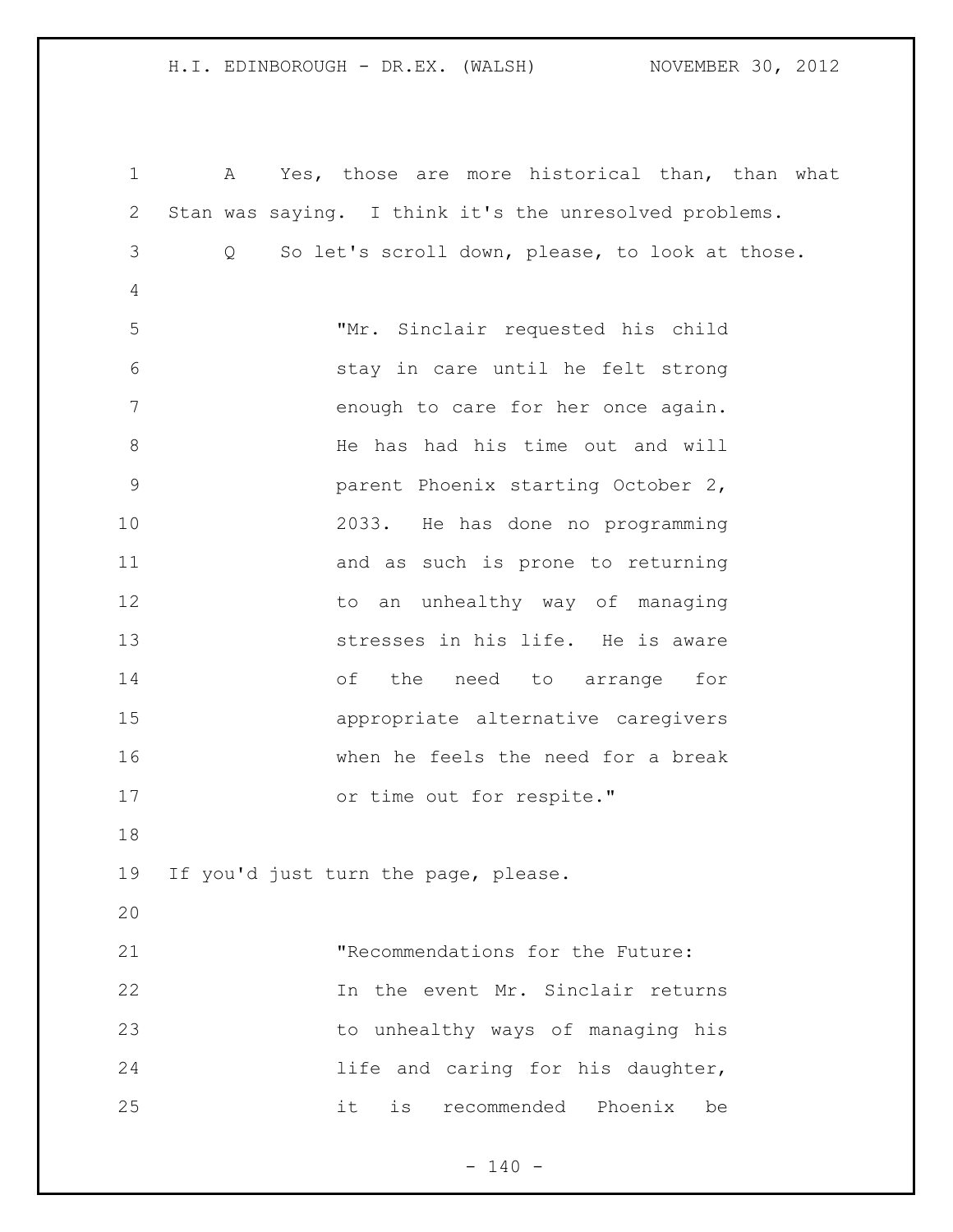| $\mathbf 1$   | placed with Place of Safety Foster |            |
|---------------|------------------------------------|------------|
| $\mathcal{L}$ | Parents, Rohan and Kimberly        |            |
| 3             | Stephenson. It                     | is<br>also |
| 4             | recommended he attend              | to         |
| 5             | programming for                    | lifestyle  |
| 6             | difficulties prior to              | him        |
| 7             | considering parenting his daughter |            |
| 8             | Phoenix. It is anticipated a       |            |
| 9             | Temporary Order of six months to a |            |
| 10            | year would be required."           |            |

12 Can I ask you, that reference to a temporary order of six months to a year, would that be put in place while Phoenix was put back with the place of safety parents? Is that, is that what was contemplated?

 A I think -- I don't know. I think Stan was making a conjecture that should what had already happened happen again, then it might take six months to a year for him to address his lifestyle difficulties. Clearly Stan wouldn't have the case if it was to, we are closing it here, so if it was ever to reopen as Stan's suggesting here that it might, in the event, he wouldn't get to have a say or he wouldn't have any input on, on where the child would go. I -- is it okay? I remember that the sections you've read from unresolved problems to the end made we wince a bit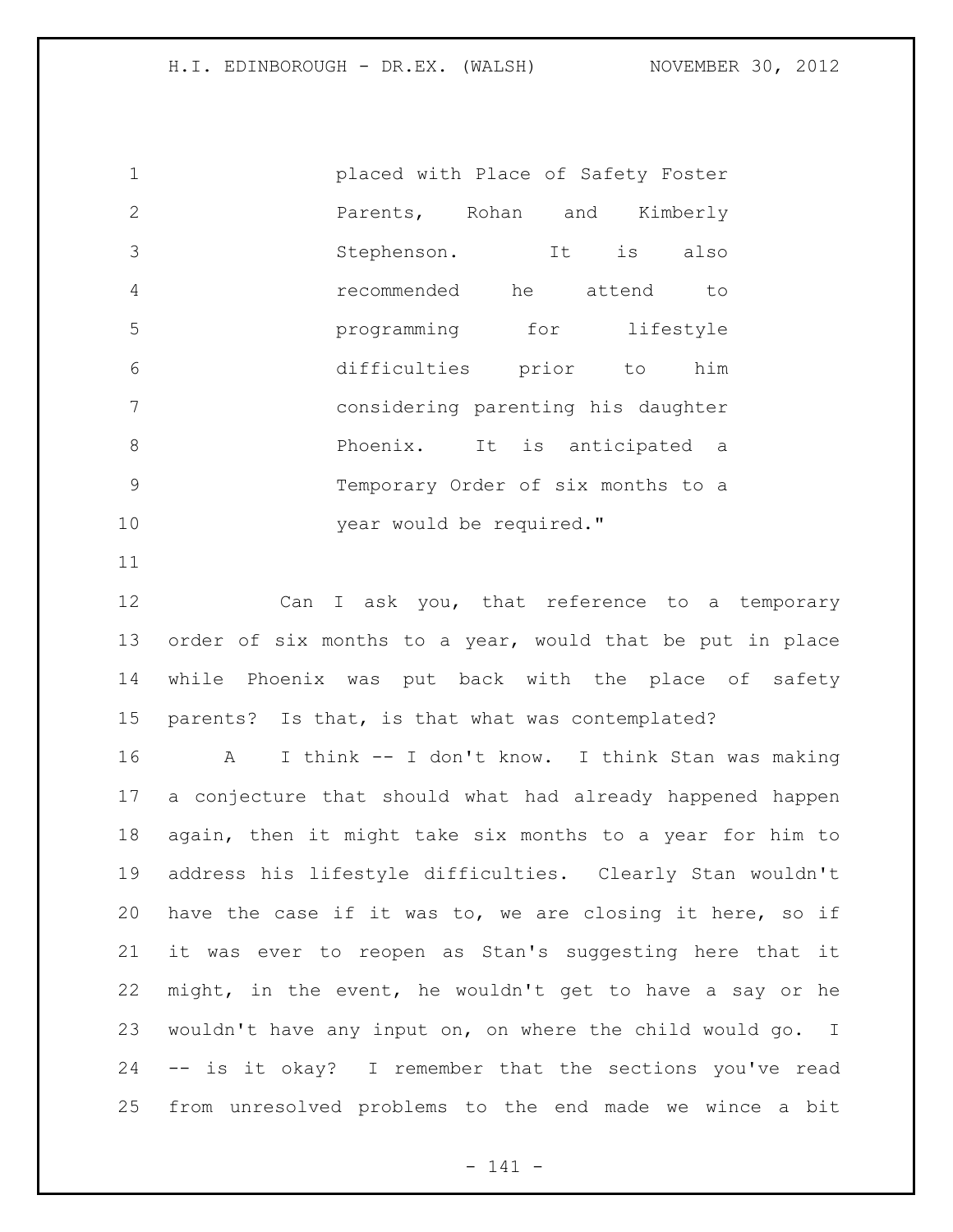when I read it and they certainly do now.

|                 | when I fead to dha chey correlating do                      |
|-----------------|-------------------------------------------------------------|
| 2               | Why do they make you wince?<br>Q                            |
| 3               | Well, it's, it's contradictory certainly to say<br>Α        |
| 4               | that everything's fine here, there's no child protection    |
| 5 <sup>5</sup>  | issues, even though he's done nothing and while Stan        |
| 6               | doesn't say that he's going to return, it clearly was in    |
| $7\phantom{.0}$ | Stan's mind as well that Steve may return to unhealthy ways |
| 8               | of managing his life. So it's, it's not very good and I     |
| 9               | don't mean his writing, I mean the work wasn't very good.   |
| 10              | It wasn't enough.                                           |
| 11              | You went --<br>Q                                            |
| 12              | It wasn't good enough.<br>A                                 |
| 13              | You approved of the actions.<br>Q                           |
| 14              | And yet I did.<br>A                                         |
| 15              | Do you recall why that was at the time?<br>Q                |
| 16              | I, I think that it was -- I can only put it in<br>A         |
| 17              | the bigger context of being the kind of social worker and   |
| 18              | supervisor that, that I was and the kind of worker that     |
| 19              | Stan was that we placed too much emphasis on what we saw as |
| 20              | people's strengths and minimized the, the areas where there |
| 21              | were clearly, or not clearly enough to us at that point,    |
| 22              | deficits. His -- well, I won't go into that again, but      |
| 23              | clearly, not what we know now but I mean the wincing that I |
| 24              | did then when I read this on some level it, it was pretty   |
| 25              | evident to me that what we had done wasn't good enough for, |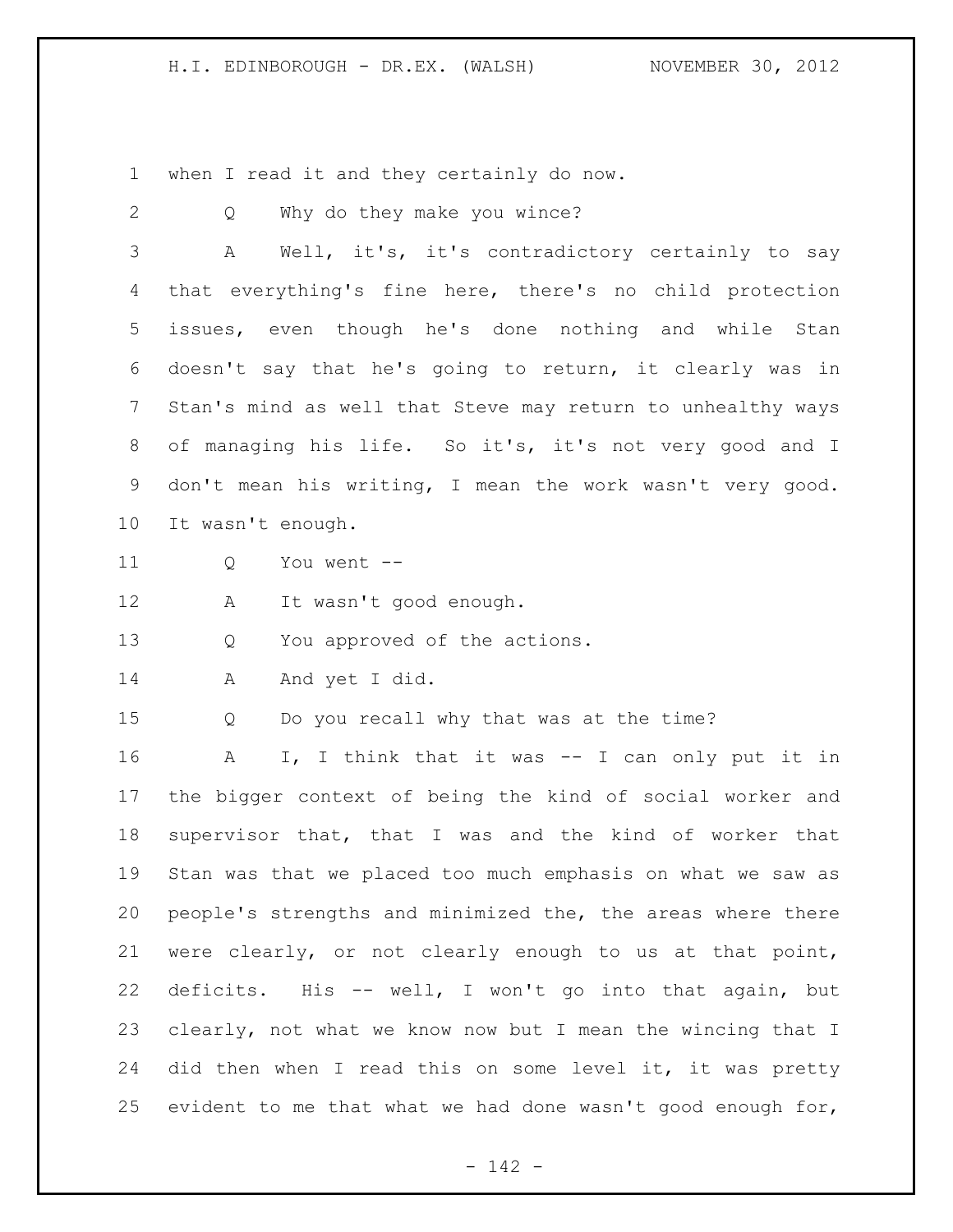to address this young man's problems and being able to care for Phoenix. We had stepped out too soon.

Q You mean --

 A I'm not saying she shouldn't have gone home. I'm not saying that Steven or Steve was, would have been unsafe to her, that's not what I thought at the time. I believed that returning her was the best plan, but we stepped out of Steve's life too soon. We stepped away from the family too soon. However, as I said, you said why did I still sign off on it. I believed in the strength and I, and I still believe that, that Steve showed way more evidence of what he was capable of than showed himself to be a poor or dangerous parent. I mean I really think, given all of the history and all of the experiences and having lost another little girl, that he was in a lot of ways quite remarkable really, but he was more hurt and therefore less capable, more damaged and therefore less capable than, than we recognized.

 Q On the previous page under "Unresolved Problems" where Mr. Williams says he has had his time out, again is that a social work term?

 A No, that's a very poor choice of words. I mean I knew what he meant but, I knew what he meant because we discussed it. I understand that, that when you're -- I understand that when anyone, not just our clients, is

- 143 -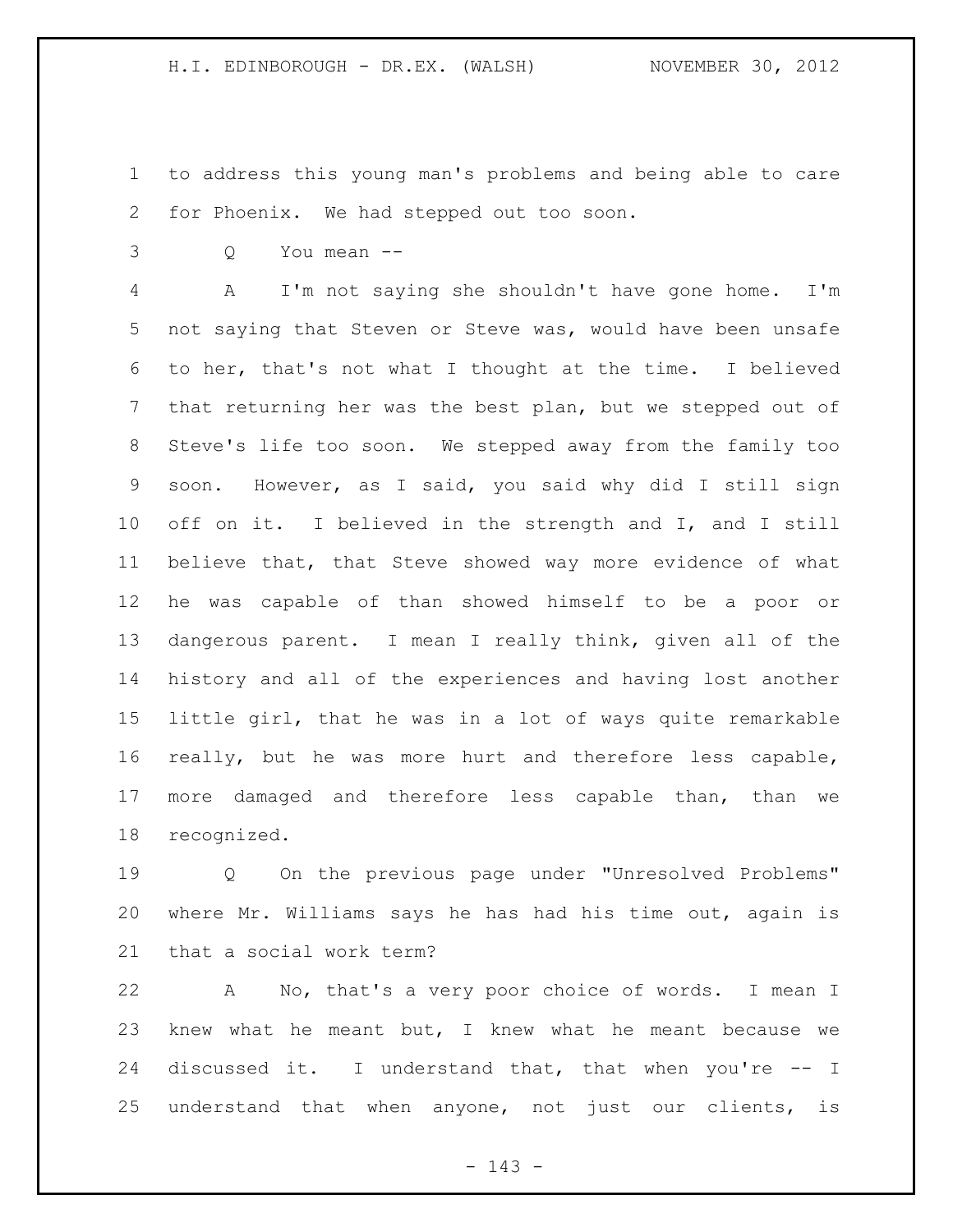hurting and has lost a child and all of the things that he had been through, that we require, everybody requires something different. Some people require therapy. Steve indicated that he required a break, if you like, I mean those are my words, a break from parenting. I'm sure in many ways it was a burden for him emotionally at that point in time to have to be the single caregiver to a little girl but he wasn't ready to do it on his own.

 Q And if we go to the next page again, under the "Recommendations for Future" did you understand Mr. Williams to be recommending that if Steve returned to unhealthy ways that the agency would have to seek or should seek another order of apprehension?

A Yes, that was his recommendation.

 Q And so that was the context in which he was recommending Phoenix would be placed back with the place of safety foster parents --

A Yes.

Q -- in the context of an apprehension?

 A Right, yes. Okay, yeah, that was his recommendation, that should she come back into care, his recommendation would be that she be placed back with someone she knew rather than in a foster home.

 Q Okay. So his recommendation was if Steve returned to unhealthy ways that the agency should seek

 $- 144 -$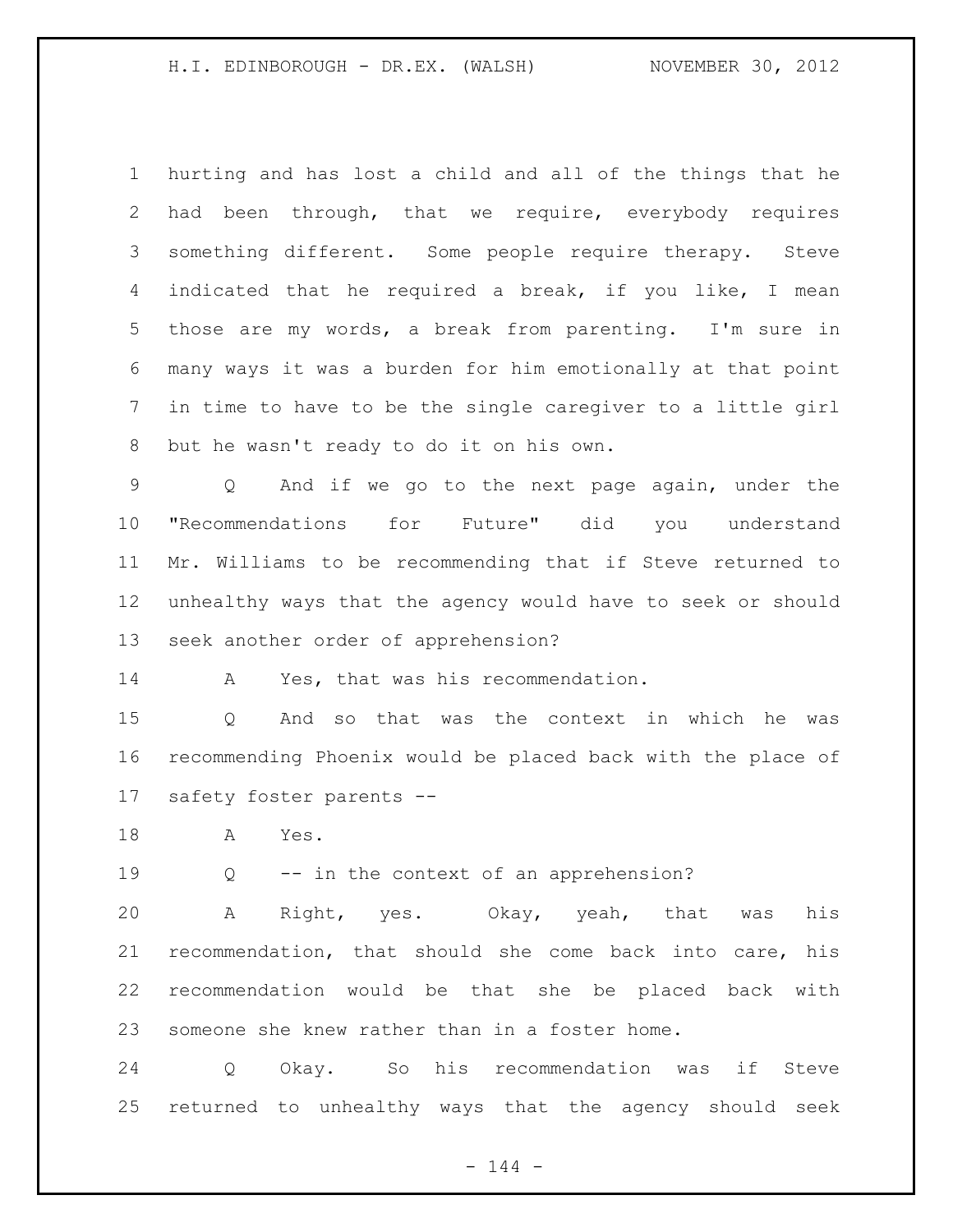another apprehension order and in that case place Phoenix with Ron and Kim Stephenson. A Right. Q Okay. A For a longer temporary order. Q Under the "Reason for Closing" it says: "The three month Temporary Order Mr. Sinclair and Ms. Kematch 10 consented to expired on October 2, 2003. Phoenix has been returned to live with her Dad and is no 13 13 longer in care. Mr. Sinclair's file will close today as there are no outstanding child protection issues." That phrase "there are no outstanding child protection issues", is that something that you agreed with at the time? A Yes, probably. That's a very common way to, to close a file. That's a requirement. If there are outstanding child protection issues don't close the file. Clearly in Stan's opinion the issues that would have made her be at risk with her dad were no longer evident.

H.I. EDINBOROUGH - DR.EX. (WALSH) NOVEMBER 30, 2012

 $- 145 -$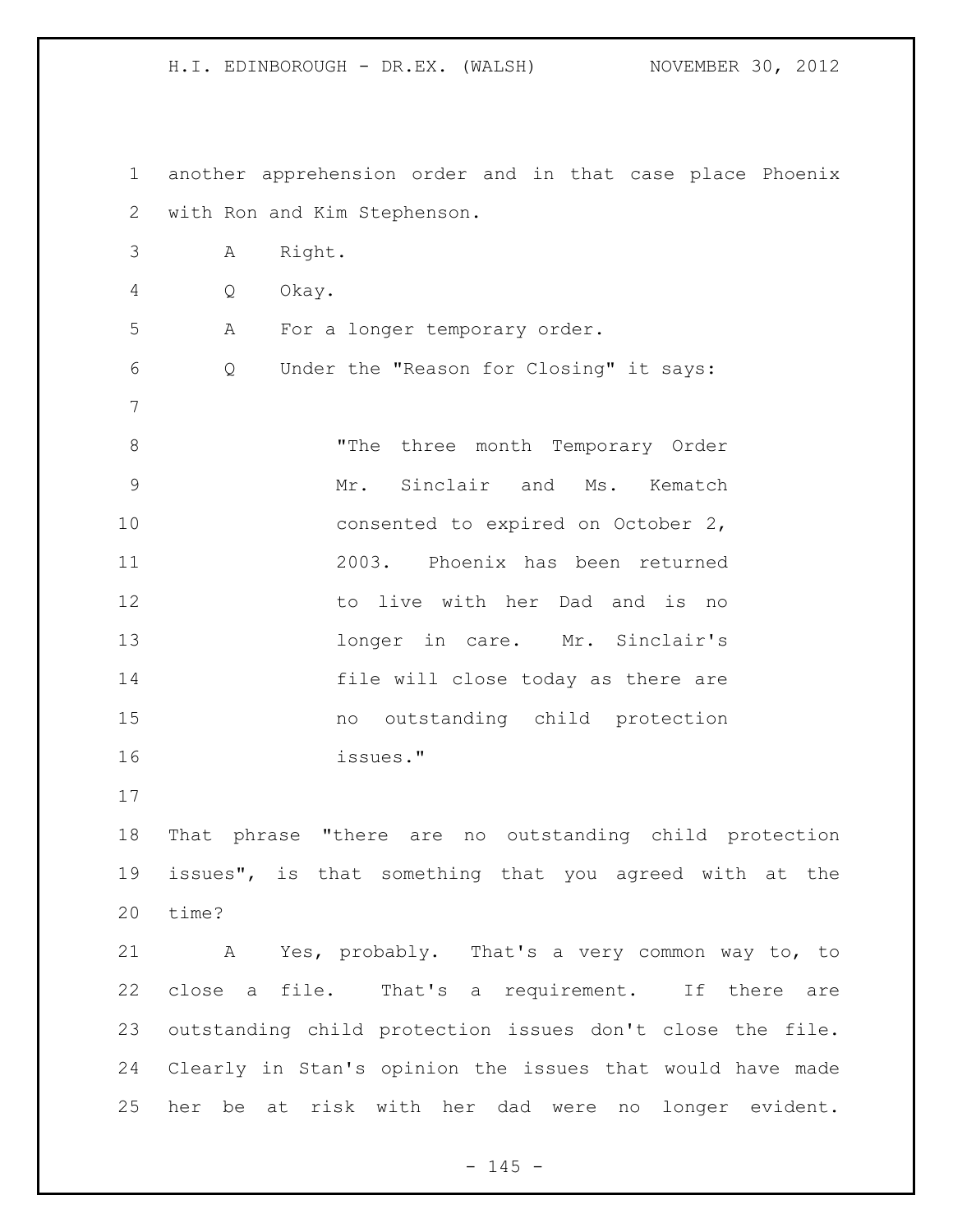Something had occurred between Stan and his client Steve that convinced Stan and he, therefore, was able to convince his supervisor that the alcohol issue, which to me was at that time the most significant outstanding issue in the way of Steve being able to parent his daughter, that that had been, as I say, something occurred between Steve and Stan that satisfied Stan that that was no longer a threat to her safety and therefore the child protection issues were resolved. That and the fact that he hadn't heard anything to the contrary.

 Q And we saw that he had spoken with Kim Edwards Stephenson --

A Yes.

 Q -- who had said, according to the notes, that Steve was coming around and wasn't intoxicated --

A Right.

Q -- as an example?

A Yeah.

 Q So when we looked at the intake form from Laura Forrest, that assessment that she provided that sent the file to you, she assessed Phoenix as being at high risk with either parent at that point.

 A I, I almost had it memorized what she said and I think she said at high risk of maltreatment/or coming into care by either parent. As, as I've also said, we never

 $- 146 -$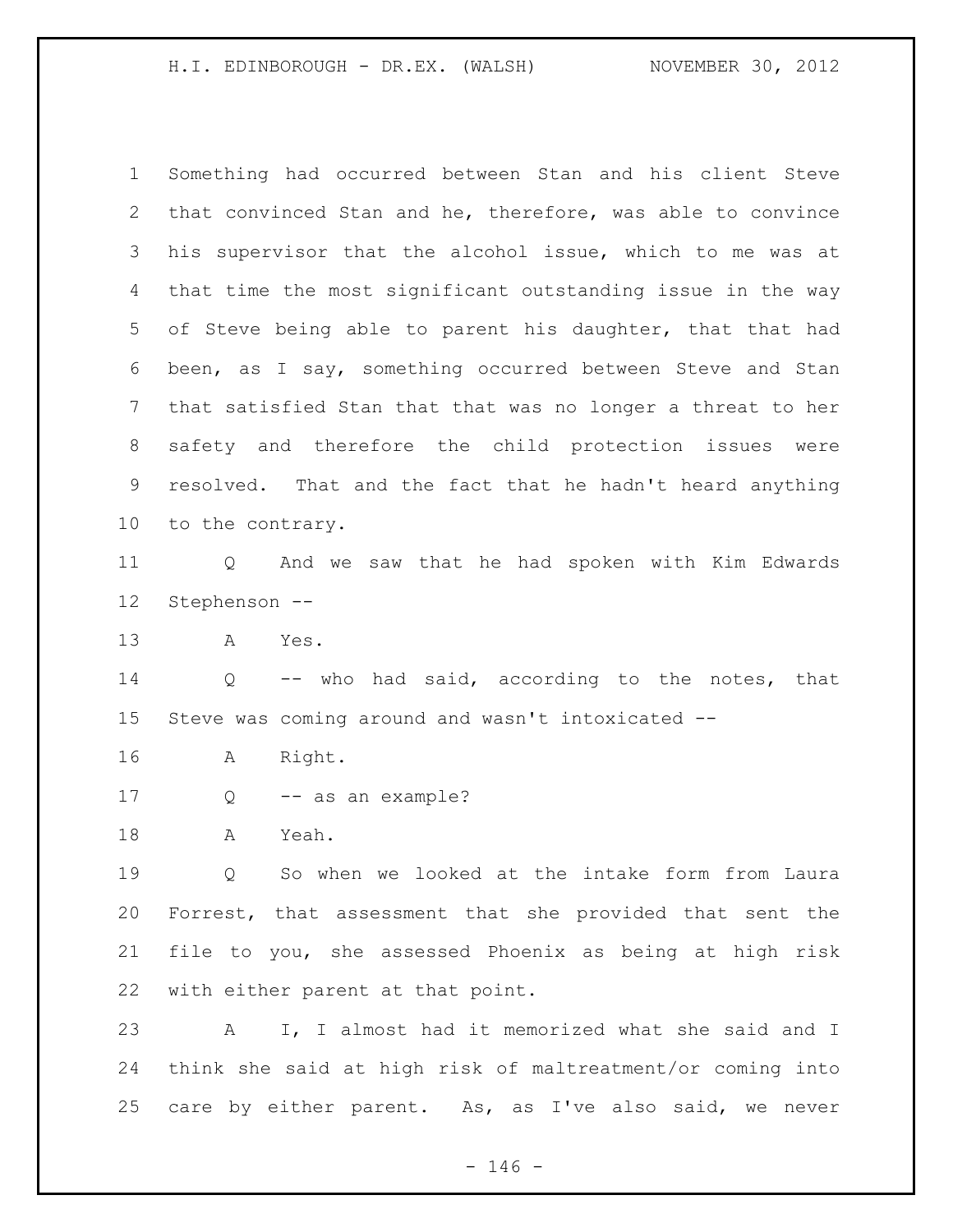considered as being a parent who might maltreat his child; neglect, yes. And she was already in care so the risk of 3 coming into care, however, well ...

 Q By the time the file is closed though you felt that risk had changed with respect to Mr. Sinclair?

 A Yes, I must have done. I understood Stan's rationale, I understood his, the presentation that he made to me as to why the file should be closed from that perspective.

 Q Do you recall that in the same assessment form Ms. Forrest commented that, and I'm paraphrasing, but in her view often the file would be closed as not having any child protection concerns when really it was more a case that the family wanted to avoid the agency. Did you consider whether that was the case at the time that you authorized closing the file?

 A I certainly remember that comment. No, I didn't consider that as the reason at the time of closing nor, quite frankly, any other time.

 Q Typically prior to closing, does the agency contact collaterals who are identified as being involved with the family?

A Prior to closing?

Q Yes, or at the time of closing.

A I don't know if I would say that typically they

- 147 -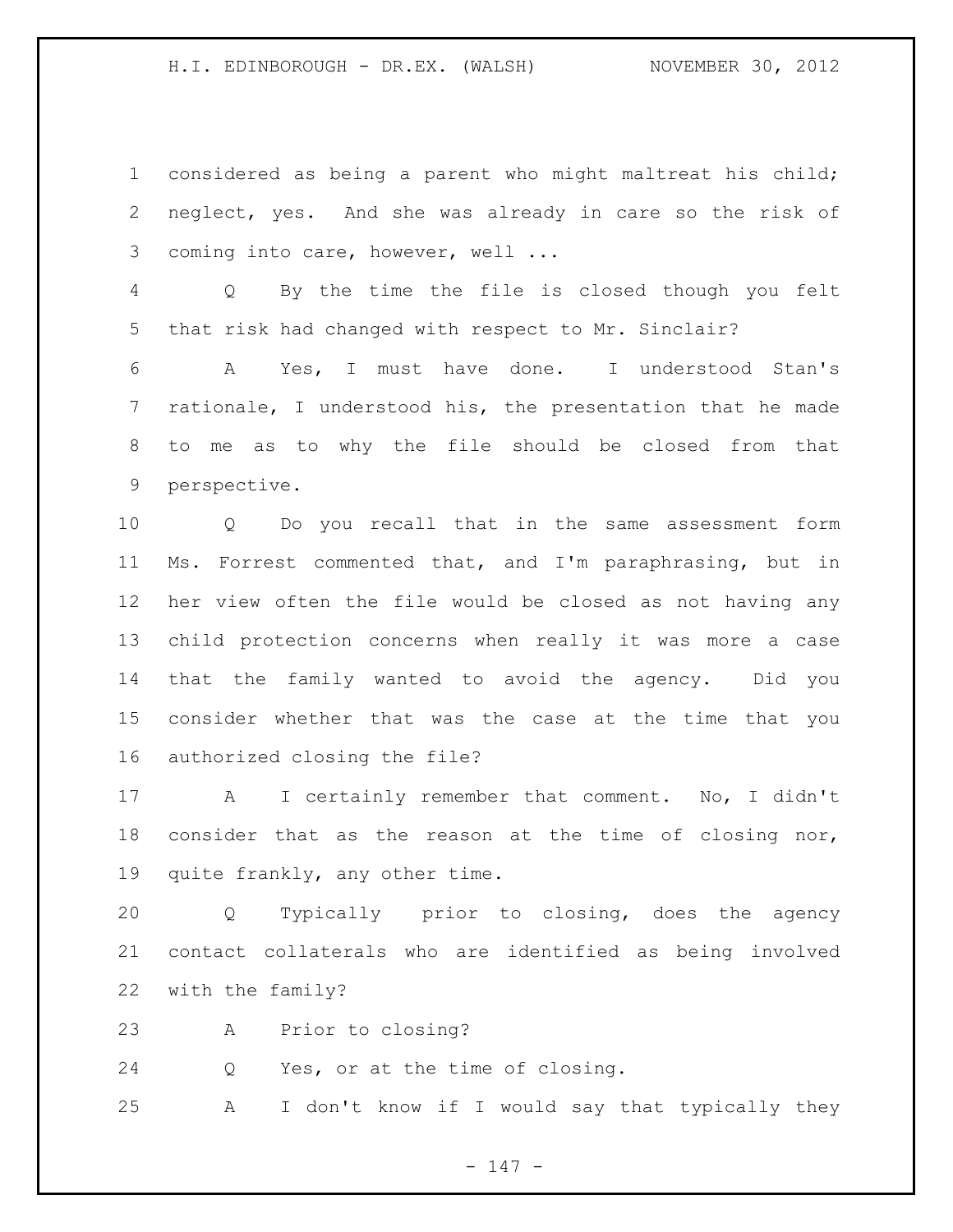would. Typically I would expect that their information comes from visits to and of the family home and observations of that family rather than relying on collaterals. I mean ideally we want the information to come from your knowledge and your experience of working with that family. Collaterals is if you're, if we're talking about other professional organizations. If the child had been in day care makes perfect sense to say how's that little girl doing. To phone siblings and friends, I wouldn't think that that was a typical thing to do because people are people and if you're mad at that person one day you might say something quite different than if you weren't.

 Q What about in terms of letting a collateral, like a support, know that now CFS is no longer going to be involved? Was that a requirement that you were aware of?

A I don't think so.

Q Was that something that you did?

 A Like what sort of collateral? You'd have to let the foster caregiver know.

 Q Well, say for instance if you knew that the family was involved with an agency like Ma Mawi or Boys and Girls Club and that they were aware of the agency's involvement. Was there any requirement that the agency would let the community organization know?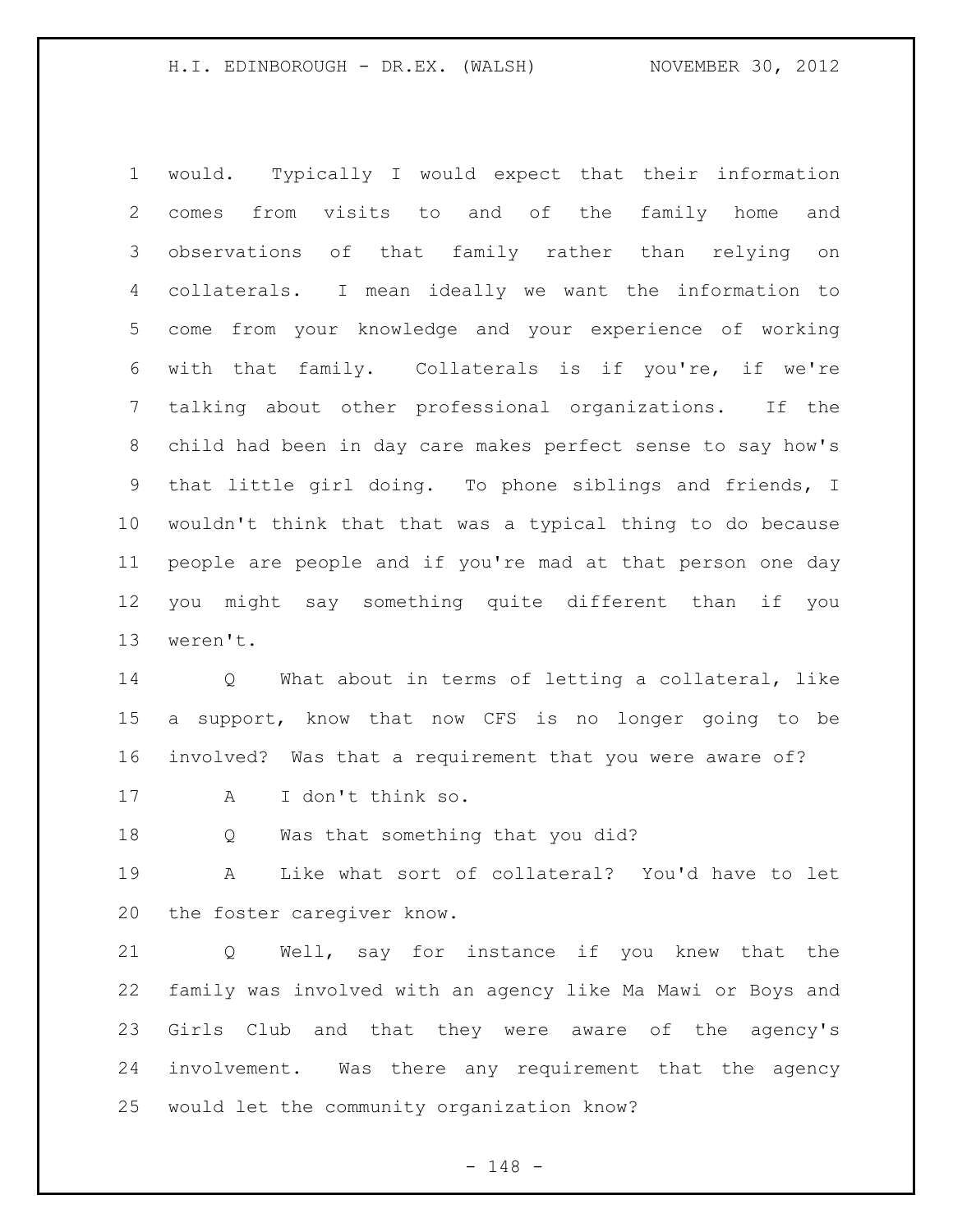A No, I don't think so. I think that would be breaching confidentiality actually. I, I would see that as.

 Q We expect to hear evidence from Kim Edwards that Stan Williams called her in 2003 prior to returning Phoenix to Steve to ask her if she thought that Steve was ready to resume parenting and that she advised Mr. Williams that Mr. Sinclair was not ready to resume parenting and that Steve knew that. Were you aware of any such conversation?

A No, no.

 Q If you had been aware of such a conversation would it have had any influence on how you managed this case?

14 Absolutely. I, I would have wanted to hear from her. One hopes that, that workers bring all pertinent information to supervision or to the supervisor when a decision like this is being made, but we can't guarantee that they will and if it, if it doesn't fit with, with the worker's perception of what should be done then perhaps that information gets left out. I'm not saying that's what happened but I didn't have that information.

 Q We also expect to hear evidence from Ms. Edwards that Mr. Williams told her to return Phoenix to Mr. Sinclair herself. Were you aware of that direction? A No.

 $- 149 -$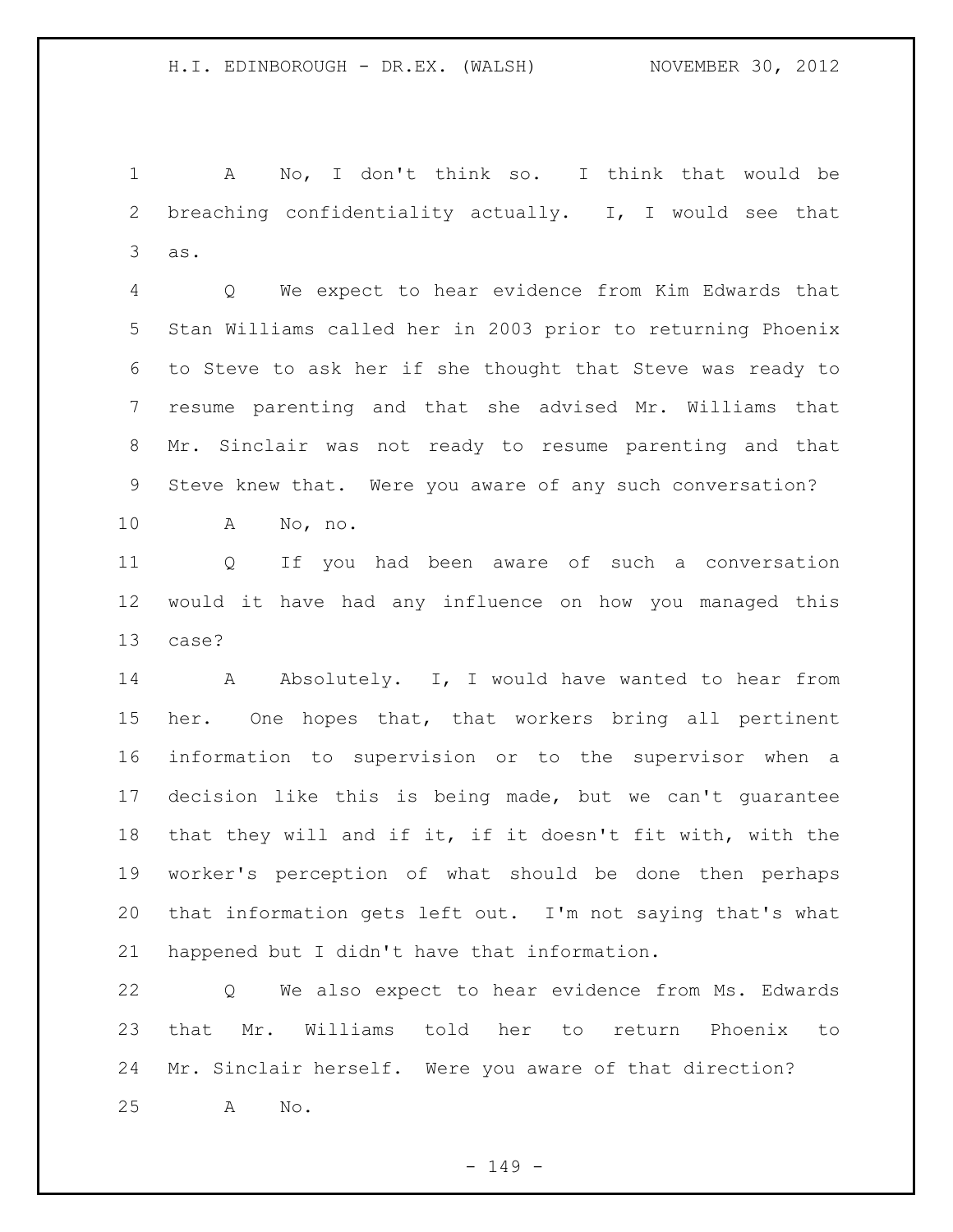Q Would that have been an appropriate thing for a family service worker to ask the place of safety parent to do?

 A It wouldn't have been appropriate. The expectation is that the worker do that. Again, talking about what some people might say is if you like strength based work, what would be easier on Phoenix for this worker that it would appear she hardly ever saw, to bundle her up and put her in a car and take her away from Kim or to have Kim deliver her to the dad. I don't know what was in Stan's mind. If in fact he did that it's not an appropriate step, but if he did it I might be able to understand why he did it, but it's not appropriate, no.

Q And not something you were aware of?

A No.

 Q And I think you told us you don't know whether Mr. Williams went to do a home visit with Mr. Sinclair once Phoenix was returned?

 A He seemed to document home visits. If he didn't document any my assumption is that he didn't make any.

 Q If we turn to page 42205. This is an email. MS. WALSH: Do you have it, Mr. Commissioner? THE COMMISSIONER: What number is it? MS. WALSH: Page 42205. It's an email. It's

just one page, so ... I think you've gone past where you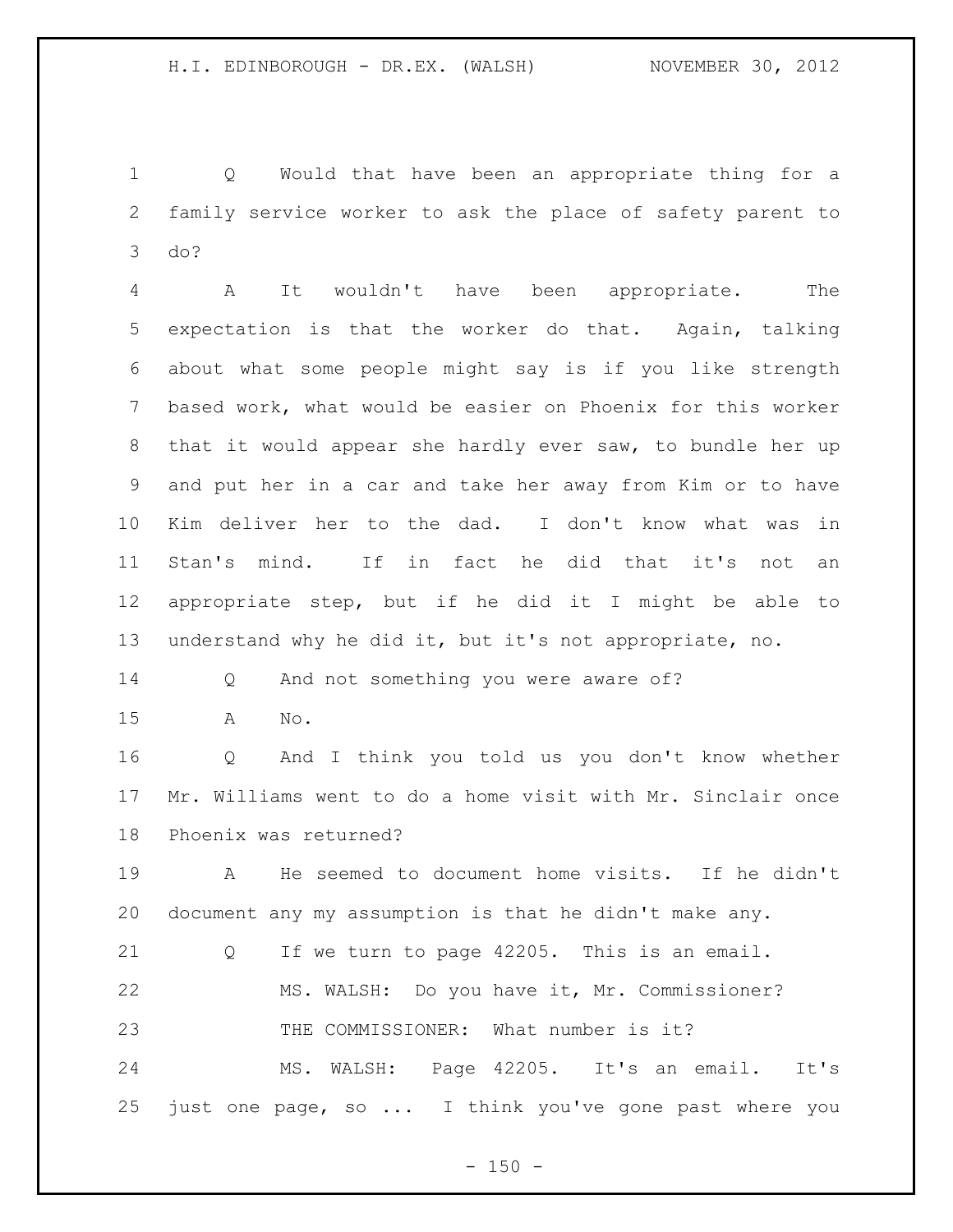would find it. 2 THE COMMISSIONER: Carry on, I'll find it. MS. WALSH: Okay. BY MS. WALSH: Q So this is an email from Stan Williams to Gloria Woytiuk. It says -- and it's dated September 30, 2003. It says: 10 TPlease let the Order expire, Phoenix will be returning to live with her Dad. If she needs to be in care longer we can get a VPA 14 signed. Thanks, Gloria. Stan, 17 The temporary order of guardianship on the above named child expires October 2nd/03. Please let me know if I should **re-file or let the order lapse.**  Thanks." Now I think I've read them in the wrong order. So Gloria Woytiuk was writing, it appears, to Stan advising

 $- 151 -$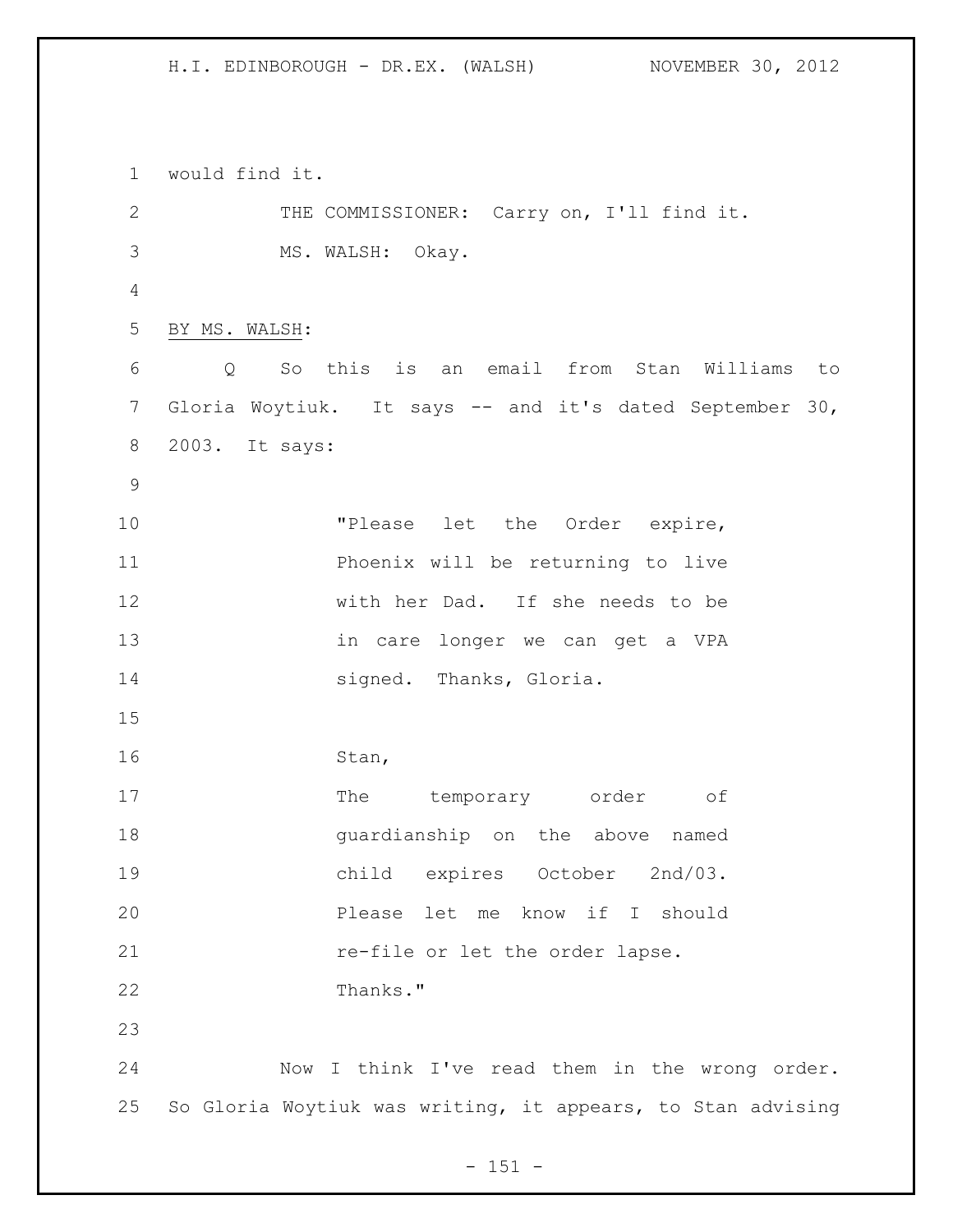that the temporary order of guardianship would expiring and asking if she should re-file or let the order lapse. And he says let it expire. Phoenix is going home with her dad and if necessary they can get a VPA signed. What's a VPA? A Voluntary placement agreement. Have I ever seen this? This, this email and another one that was provided to me very recently between Stan and other employees of the agency, in this case this is the paralegal person. In the other case it was -- Q The place of safety worker? 11 A The place of safety worker. Q Um-hum. A It's the first time -- this makes me so angry because if -- he was clearly thinking that there's potential here to extend this child's time in care with a VPA and he never said that to me. He came to me with this, this adamant plan that this little girl could go home. I never heard about a VPA. Does that mean that I shouldn't have had that conversation? No. But he was, he was so strong with me in supporting the plan to return this child. If he had doubts, and it appears that he may have, I, I wish he had raised them with me.

 Q And so what do you understand he, Mr. Williams is contemplating by the contents of this email?

A Well, this is, what, two days before he returned

 $- 152 -$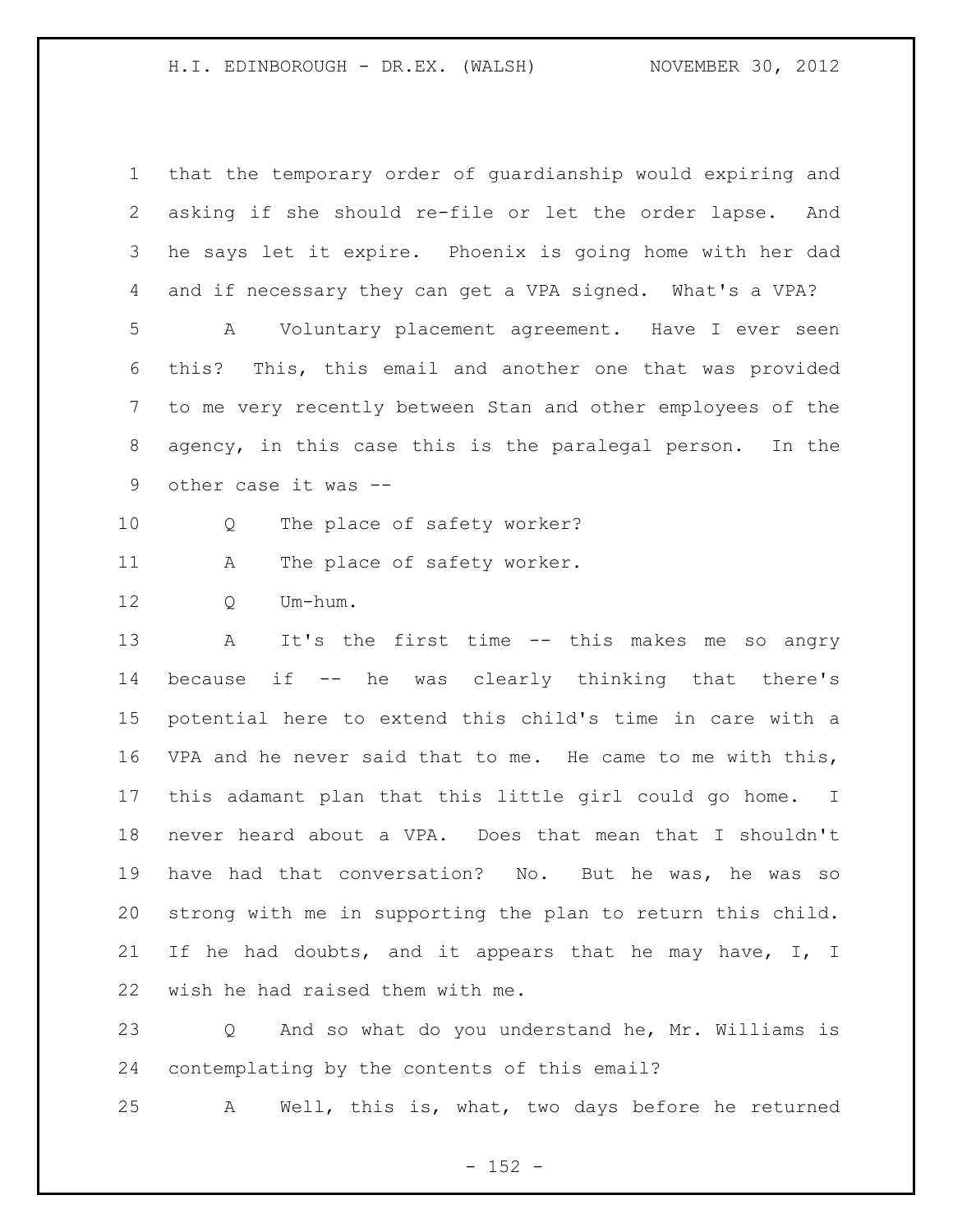her and he's thinking if she needs to be in care longer. There should not have been any doubt two days before. He clearly was thinking about it and yet -- the impression in the information I got was that we're letting it lapse and it's time for Phoenix to go home. Q So if he had -- A I experienced no doubt from Stan about this plan. 8 Q He never talked to you about -- A This is doubt. Q -- thinking about requesting a VPA? A Yeah. Q And the effect of a VPA would have been that Steve could have consented to leaving Phoenix for another period of time with Kim and Rohan? A Yes. Q And in fact we saw that with the first apprehension that Phoenix was left for an extra month by virtue of a voluntary placement agreement in her foster home in 2000 before she was returned. A Yes. Q Let's take a minute to look at Phoenix's child- in-care file. It's CD 1797 and it starts at page 37571 to 37574. That's not the entire file but that's the closing summary. So it's entitled "Family Services Child Closing Summary". And so what is this document?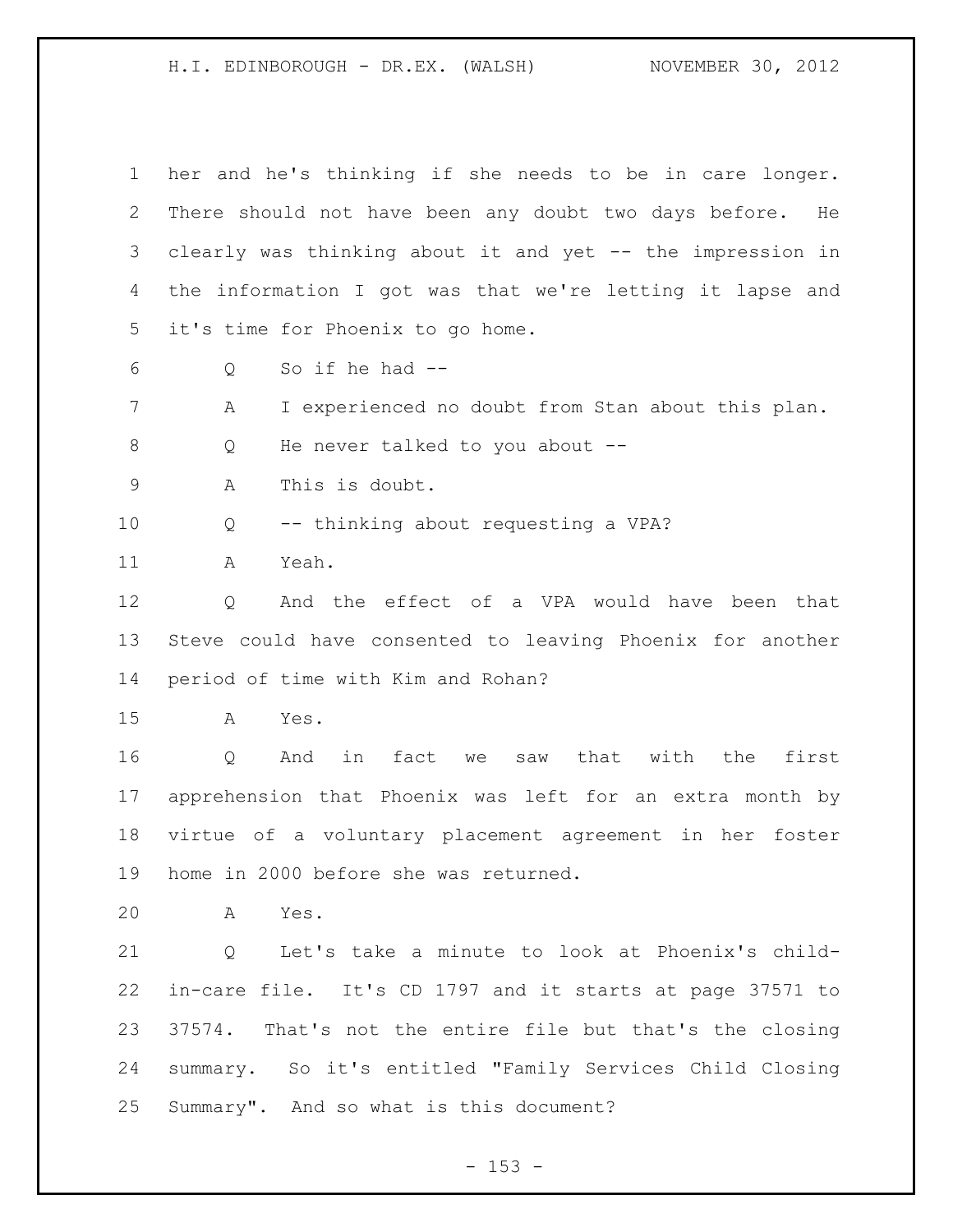A When a child comes into care a new file, child- in-care file is created. When the child is discharge from care a closing summary is done and that file is closed. So this is the summary closing, closing the child's file and indicating the return to the parent. Q So we saw a closing summary for Mr. Sinclair's file and this is the closing summary in the child's file. A Right. This one would have been first. Q This one would have been first? A Yes. Q And your signature is on the last page of the summary? A Yes. Q And it has much of the same information that we saw from the closing summary that was in Mr. Sinclair's file. We look at the first page and then the second page and then the third page, 37573, there's a physical description of Phoenix as being three feet tall with dark brown hair and eyes. She weighed 40 pounds and it says she has a nice tanned complexion. Who would have filled that out, that information? A Stan. 23 O Stan? A Yeah.

Q And then he comments on her medical history that

 $- 154 -$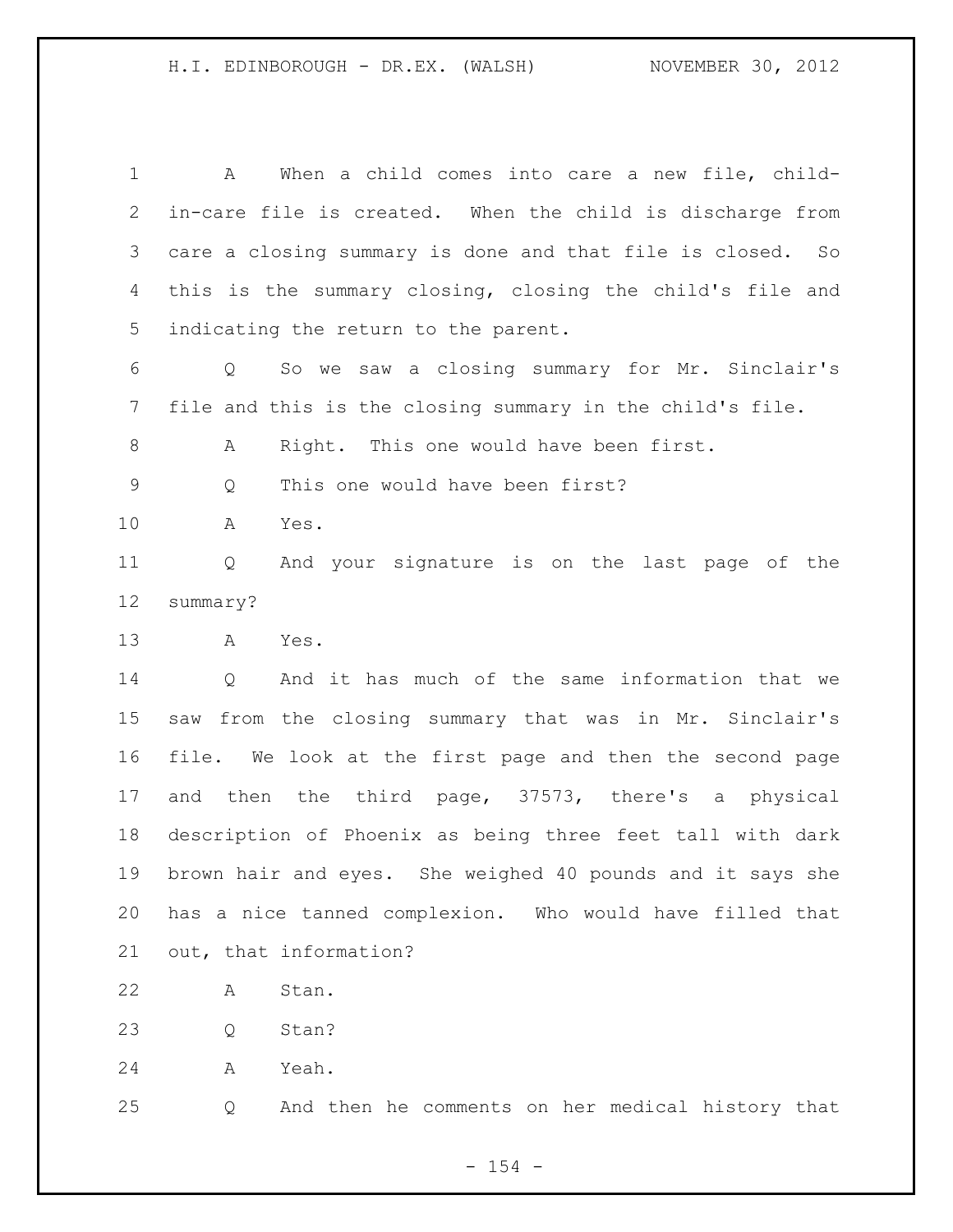her needles were up to date, that she was taken to emergency on February 26th, '03 to have a piece of Styrofoam removed from her nose after it got lodged and infected and that it was in her nose for some time before removal. It gives the agency legal history starting with her apprehension and then the most recent temporary order or placement history, her academic history which at this point at the age of three is not applicable. Her family contact and family visits: "Access to visit Phoenix was open during time she was in the place of safety. Dad visited on a regular basis while Mom and other relatives visited on occasion." Now I think you told me that you weren't aware whether Samantha Kematch had visited? A I don't -- Q That wasn't something Mr. Williams told you? A No. Q And then it has the relevant reports and the unresolved problems I believe are the same as we saw in 24 Mr. Sinclair's summary, as are on the next page, the recommendations and the reasons for closing.

 $- 155 -$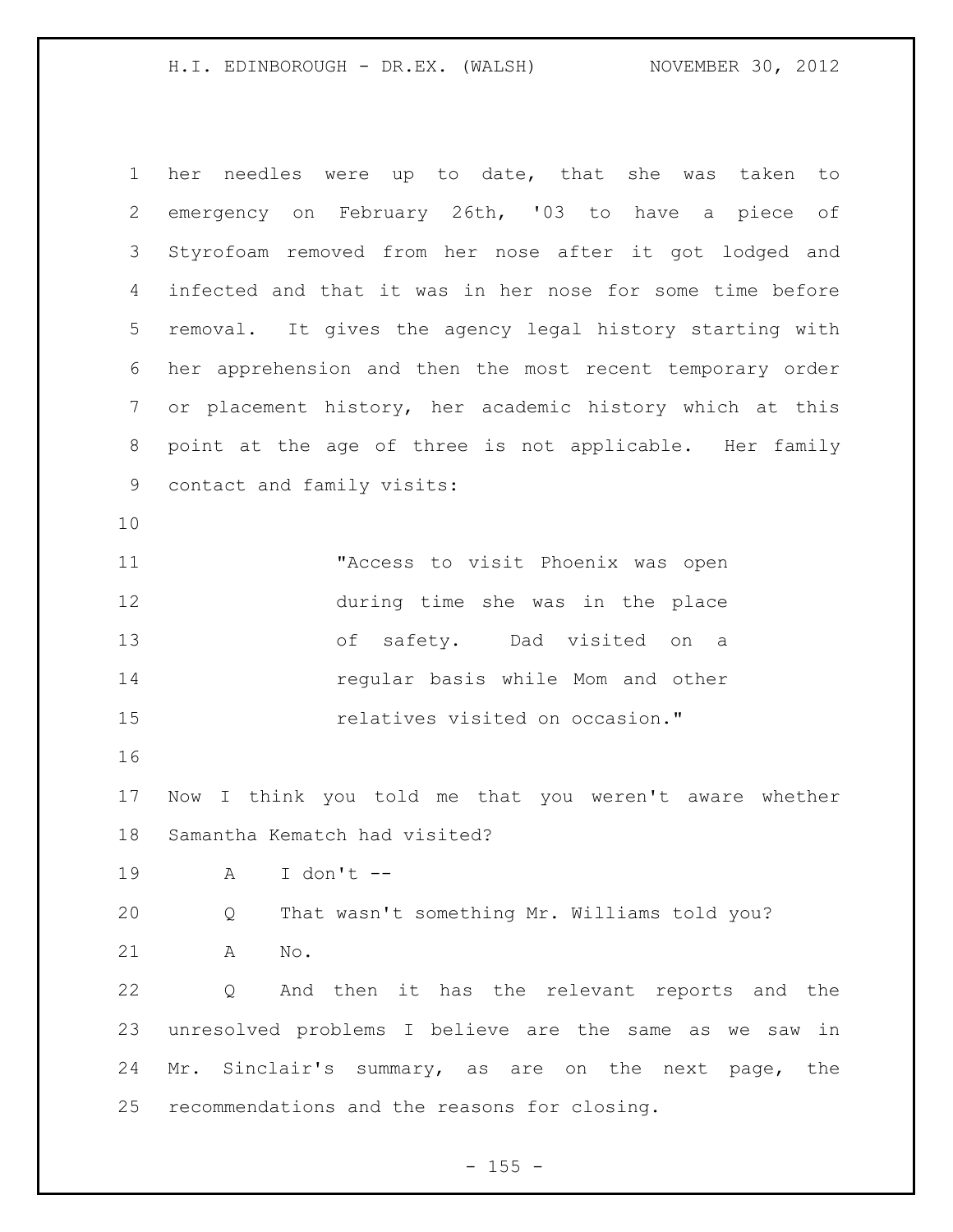Then in the file we also has a series of documents starting at 37625, well let's start at 37636. This is entitled a "Child Care Instruction Sheet". We have seen these before but just tell us briefly please what this is.

 A Anytime a change is made for a child-in-care such as placement or legal status, any change is recorded on these sheets. In this case it's change of worker, this one says, which is changing from the intake worker, Laura Forrest, to Stan Williams.

 Q And that's effective July 3, '03 is the effective date?

A Right.

 Q And if we go to 37625, this is effective July 31, '03 and it says change of placement, if you scroll down, please. So is this -- and it says name of care provider, Kimberly Stephenson. So does this reflect when Phoenix went to live with Ms. Stephenson?

 A Yeah. Under activities it says change of placement --

Q Okay.

 A -- just up at the top on the left there and effective date, this is the date that Stan would have moved Phoenix from the foster home in the country to Kim Stephenson.

 $- 156 -$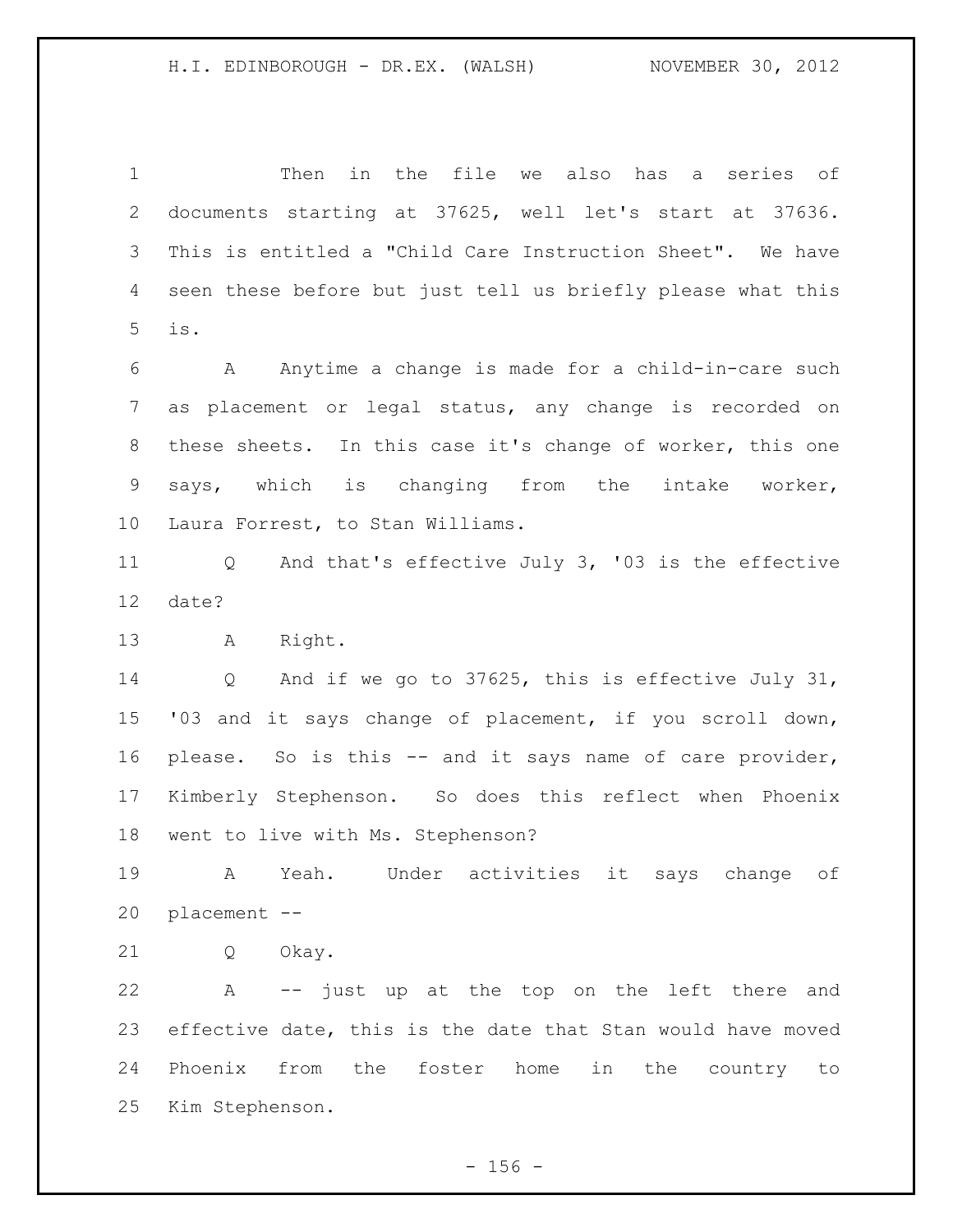Q And then page 37624, effective August 3, '03. It says change of legal status, temporary order effective August 13 to October 13, '03. And if you scroll down, please, it shows a reason for discharge and return to parents. A Okay. Now this is a little confusing because -- Q Well it is. Then if you go to page 37621, this one is dated October 3. A Yeah. Q And again, says reason for discharge return to parents. A Okay. The previous one on 624 -- Q Yes. 14 A -- the activity says change of legal status which makes more sense -- Q Okay. 17 A -- although why it was changed, not the one that's on the screen, 624, the effective date of the 3rd of August looks like that "O" has been changed. Q Can you put up 37624, please. A Okay, so the activities, the activities there say change of legal status. So we remember that court was on August 13th -- Q Right. A -- wherein the three month temporary order was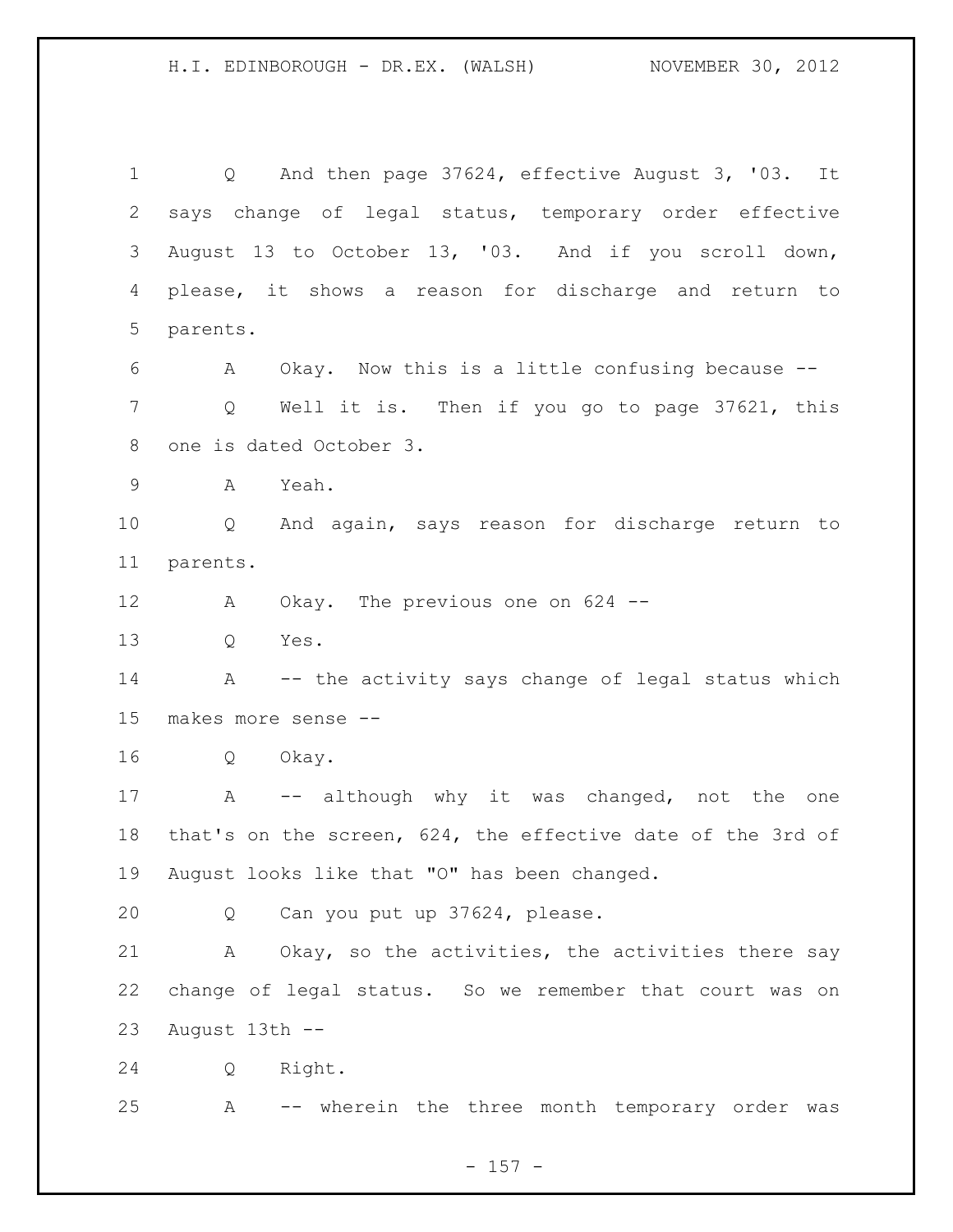granted. So to do a green, changing her legal status from apprehension to a temporary order, would have been effective August 13th. So those numbers, August to October, make sense if it's the 13th to the 3rd. I don't know who changed those. It should read, because the order was granted on the 13th of August, it should read 13 August '03 to 03 of October '03 or 2, whatever the end date of the T.O. was, and the instructions are correct, it is in fact the change of legal status although the dates are wrong there too.

11 THE COMMISSIONER: From apprehension to what? THE WITNESS: To temporary guardianship or temporary order. And it shouldn't say further down under "Reason for discharge", that's, that's not correct because she wasn't discharged on that date. So those are all handwritten and I don't know by whom or when but some of those changes that were made, like this is not, this is inaccurate --

19 MS. WALSH: Okay.

 THE WITNESS: -- the reason for discharge. This is not a discharge green as we called it.

BY MS. WALSH:

Q What about --

A The discharge one is the one that you, the 621.

- 158 -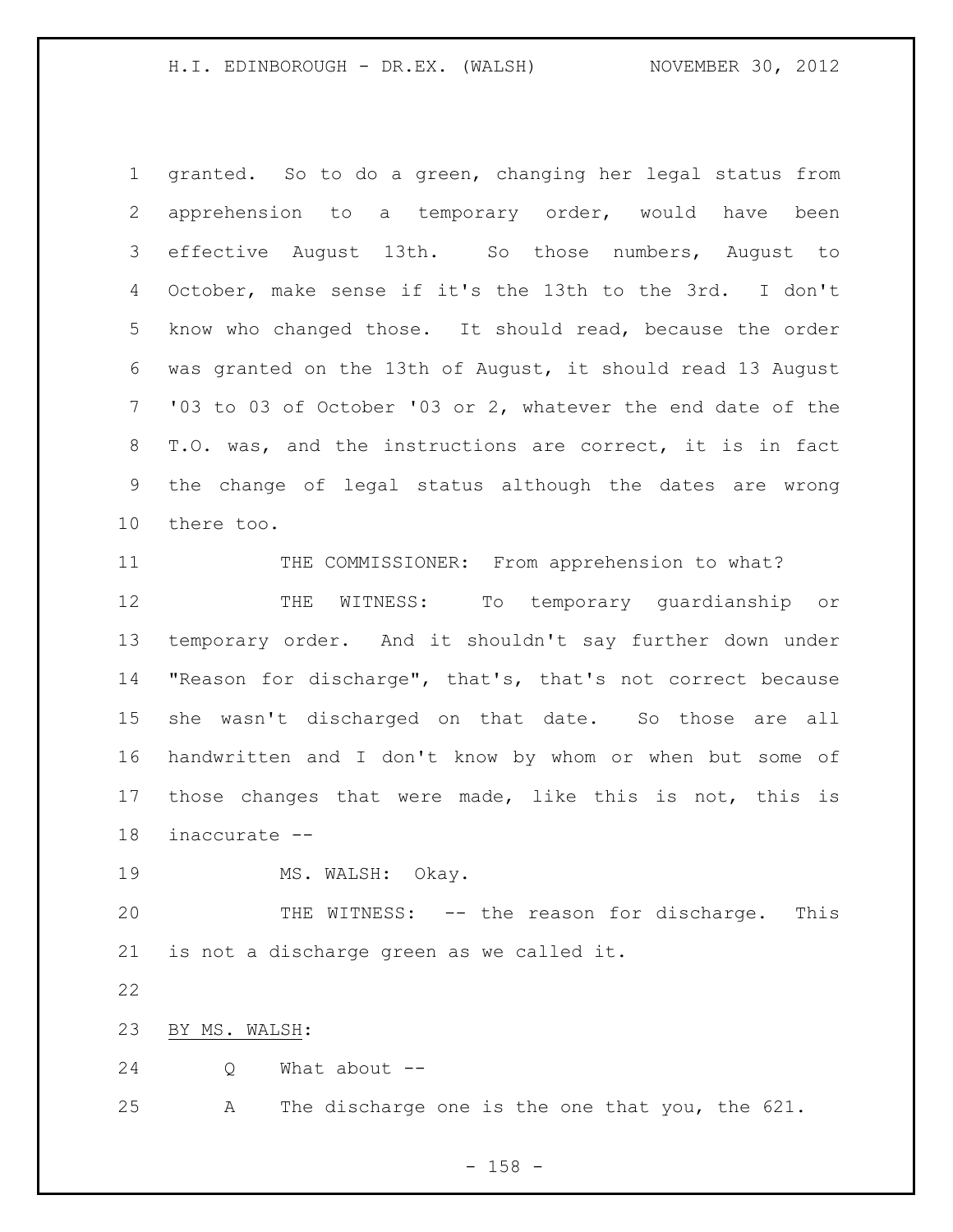Q 37621?

A Right.

Q That, that reflects the discharge?

A Right.

 Q Okay. And we have again notes from Mr. Williams but we're still in the child-in-care file at page 37673. So that, that's just got the front cover says case notes of Stan Williams and it has October 10, '03. And then if we turn to the next page 37676, these are Mr. Williams' notes, his handwritten notes?

A Yes.

 Q So he was making a sheet of handwritten notes for Mr. Sinclair's file and one for Phoenix's child-in-care file?

A Yes.

16 Q Because they're not the same.

 A No, they're not the same. This, this was particular to the child's file, I guess, and he had a couple of pages on the go for the family file that we've already looked at.

 Q So there's an entry for July 9. It says phone call, Phoenix doing ...

A Okay? I don't know what that is.

Q Can you read that?

A Is it okay? I'm not sure.

 $- 159 -$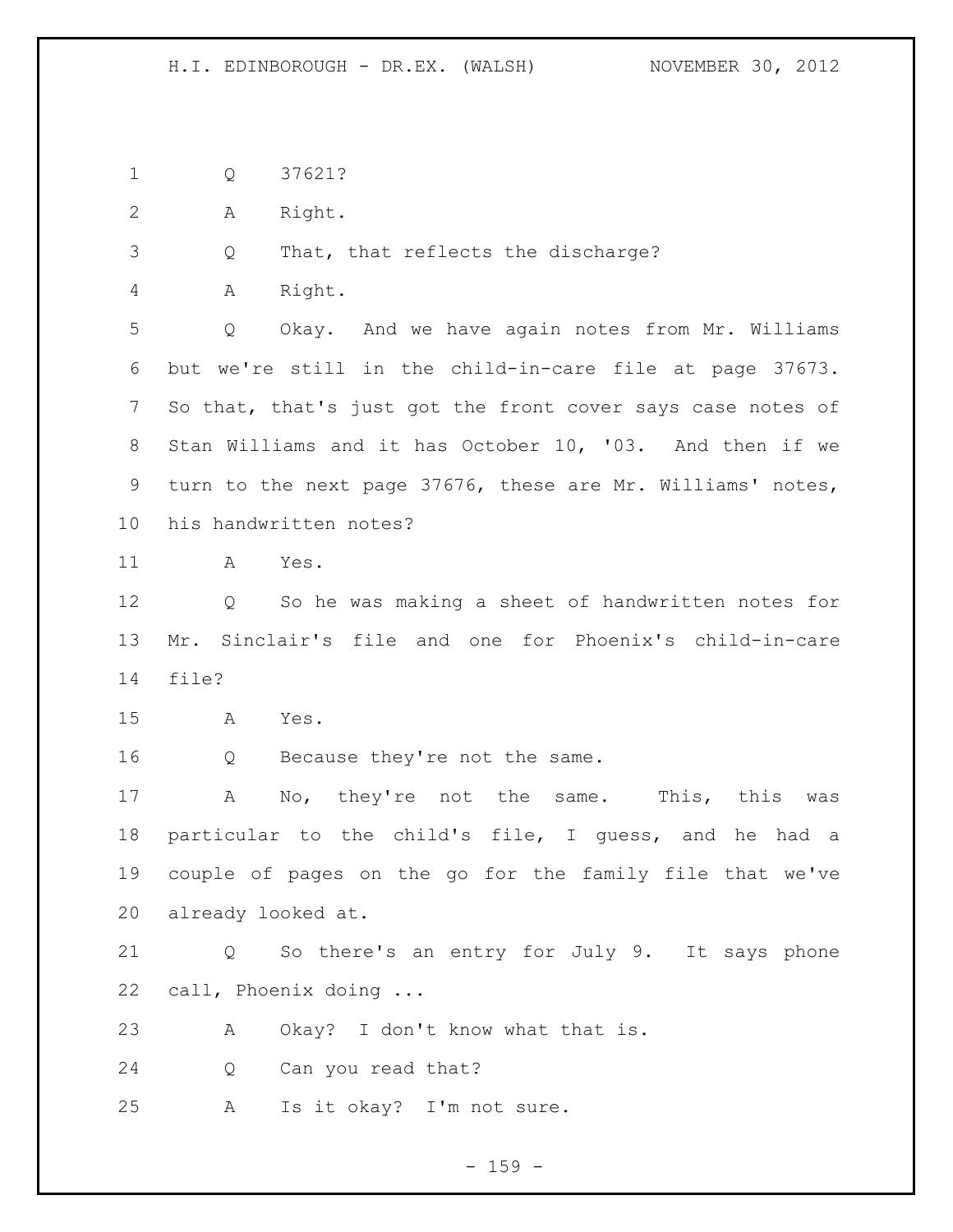H.I. EDINBOROUGH - DR.EX. (WALSH) NOVEMBER 30, 2012 Q Okay. At this point Phoenix is in the foster home, right? A Yes, but the one, the rural. Q So is that where you understand he's calling? A Yes. Q And then again on July 23 it says: Pick up Phoenix may go home next week. 8 A Heads up. Q Or heads up? A He's telling the foster mom in the country, 'cause that's where she still is. Q So heads up, Phoenix may go home next week, on July 23. 14 A The plan A. Q That was still plan A? A Right. Q Okay. And then July 30, Phoenix not going home this week. By then plan A is abandoned and you saw the family service worker contract was cancelled. And then it says: Will pick up -- is that what -- Phoenix not going home this week ... A Well, and yet that's the day, I believe, the day before or the day that she moved, the child was moved to Kim's. Q To Kim, all right.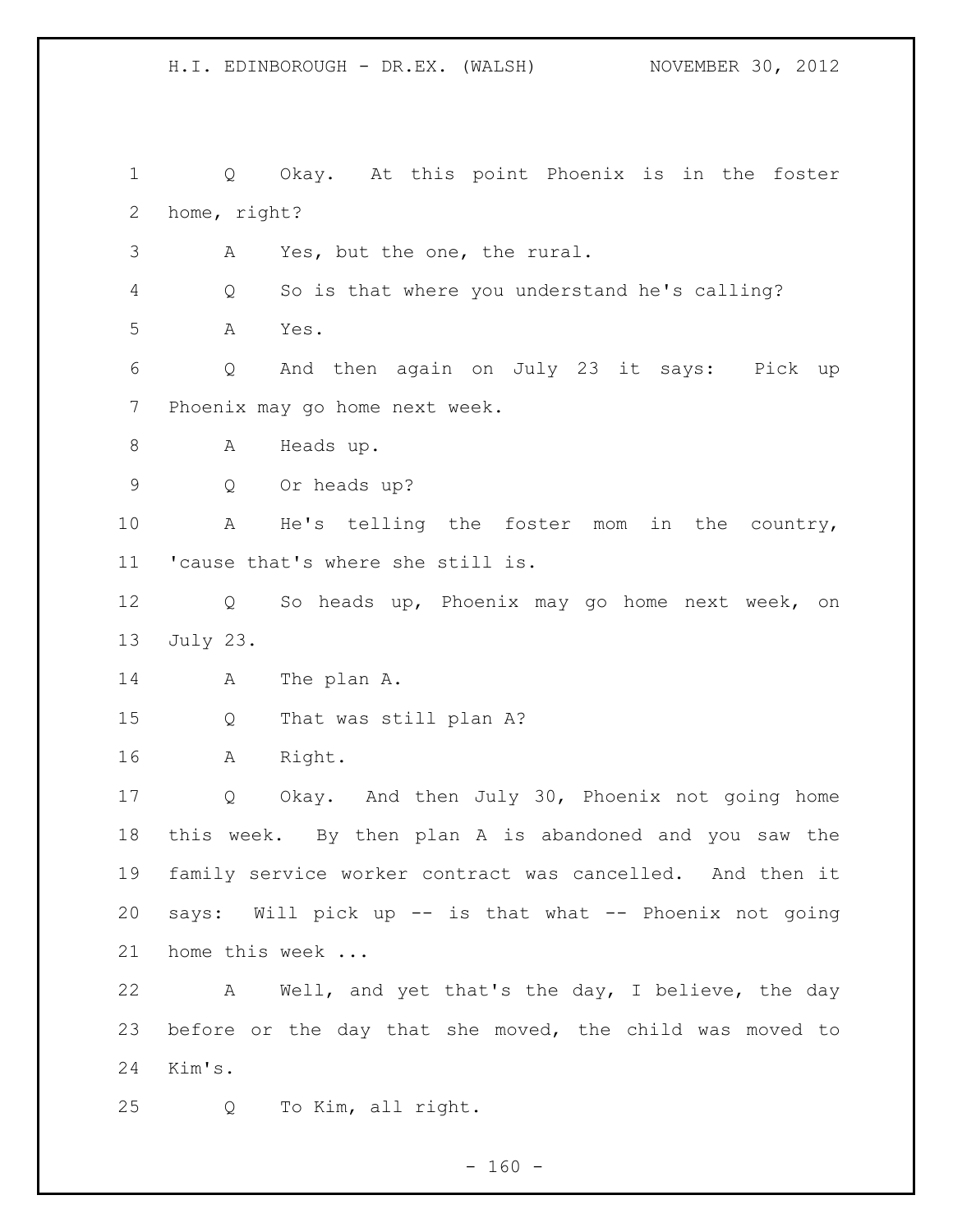1 A So that might say that, but ... Q And then finally on October 2nd, it reflects that Phoenix went home to live with her dad. A Right. Q Then if we look at page 37674, what is this document? A Well, this is, because this is another file, the child-in-care file, again it's just -- these were yellow sheets that they put in their notes that just has a demographic. But this is pertinent to the child's file. The other one we looked at before that said, that had the demographics was for the family file. Q That was the one where we saw the names of the aunts? A Right. Q Okay. And if we scrolled down to the bottom to see the entire document, please. And ultimately it's filled out with the date that Phoenix is returned home and it says the temporary order expired, Dad ready and willing to parent his daughter and Stan's initials or signature? A Right. Q And then on page 37675 is a letter that was also found in the child-in-care file, it says: "Hi Stan,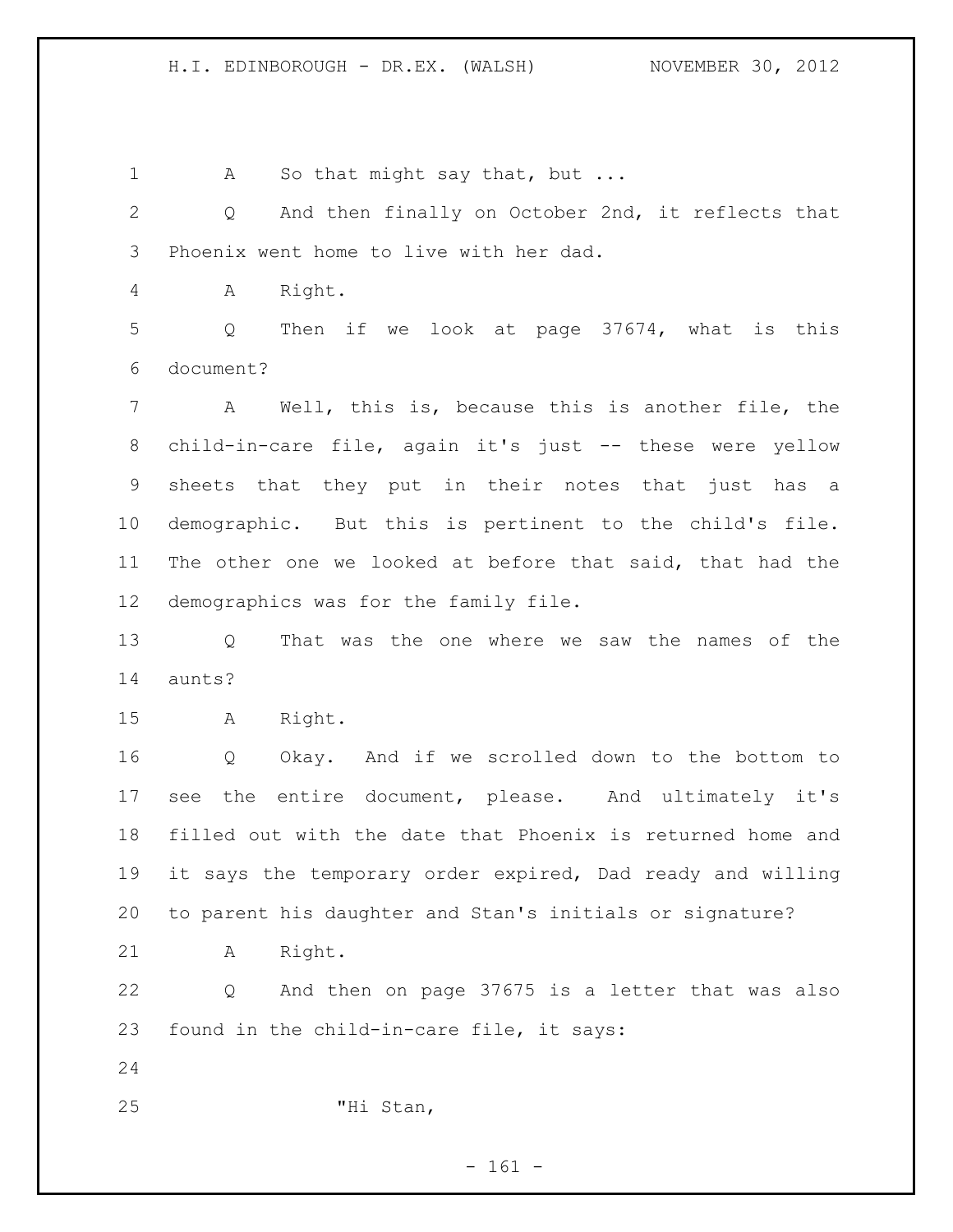| $\mathbf 1$    | Re: Phoenix Sinclair               |
|----------------|------------------------------------|
| $\mathbf{2}$   | Place of Safety Care Provider:     |
| 3              | Kimberly Stephenson                |
| $\overline{4}$ | This is just [to] inform you that  |
| 5              | I am the Place of Safety Social    |
| 6              | Worker for the above care          |
| 7              | provider.                          |
| 8              | I will be arranging a home visit   |
| $\mathcal{G}$  | in the very near future. Is there  |
| 10             | any information I need to be aware |
| 11             | of before going out to the home?   |
| 12             | How can I best assist you with     |
| 13             | this family?                       |
| 14             | (*** If there is any changes in    |
| 15             | status or when the child moves     |
| 16             | placements could you please        |
| 17             | forward a copy of the greens to    |
| 18             | the Place of Safety Program or to  |
| 19             | the writer.)                       |
| 20             | look forward to working with<br>I. |
| 21             | you!                               |
| 22             | Thanks!                            |
| 23             | Mario Rojas, B.S.W.                |
| 24             | Place of Safety Social Worker"     |
| 25             |                                    |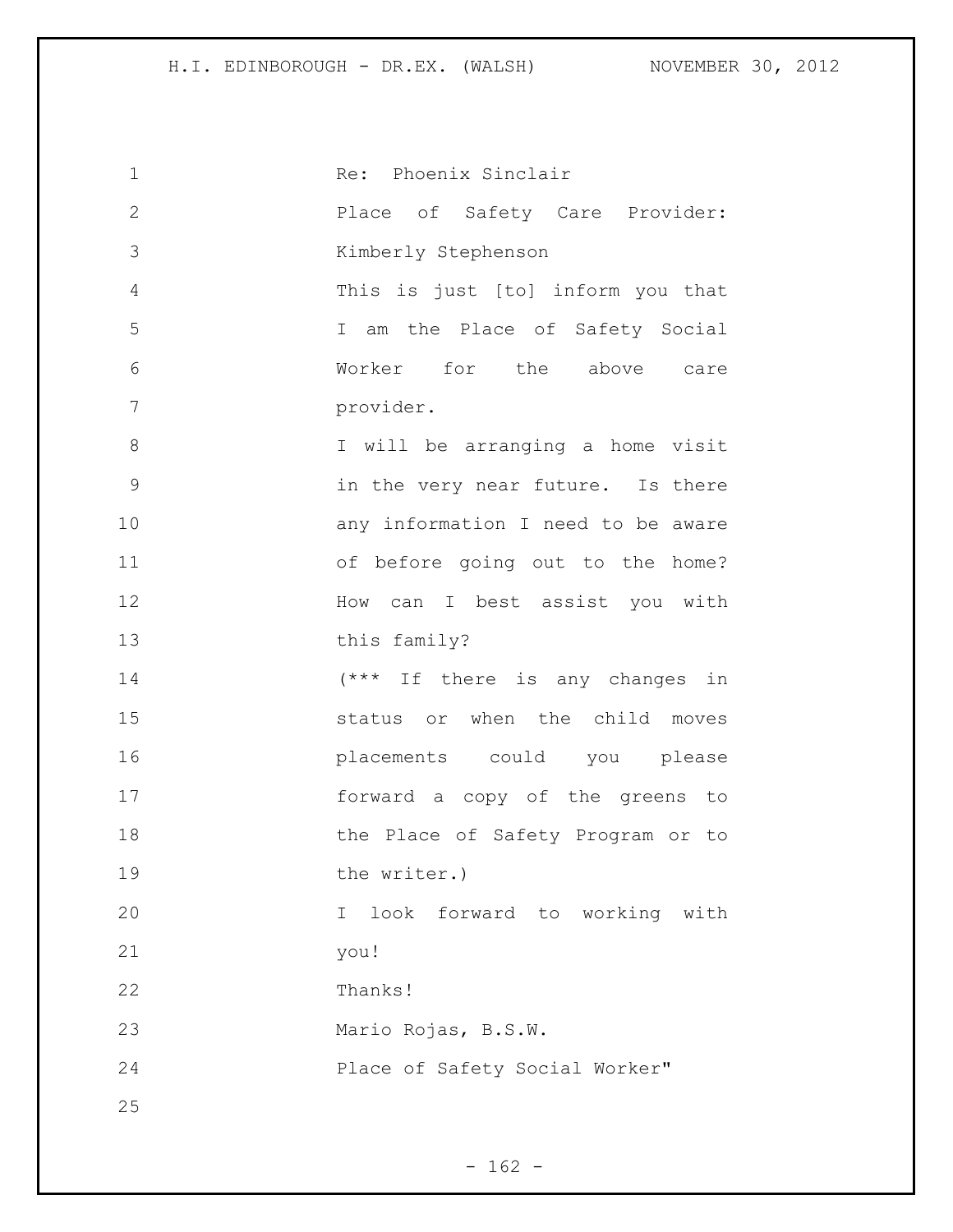Now what do you understand is the significance of this correspondence? Now there's no date on it. A Other than this one, I, I've never seen it before. This is the between workers. It's just Mario Rojas -- it looks almost like a form letter to let, to let the worker know that there's a social worker assigned to the place of safety provider. It's very cordial and helpful. Q So was that typical when there was a place of safety in place -- 11 A I have no idea. Q -- there would be a worker? A Oh yes. Q A place of safety worker? A Yes. I think -- yes, I think Mario was the place 16 of safety worker but there perhaps were others. Yes, they had workers. Q And we will be hearing from Mr. Rojas later -- A Okay. Q -- I guess next week hopefully. But let's look at the email correspondence between Mr. Rojas and Mr. Williams. If you turn to page 43569. This is from CD2071. There's actually a series of emails between Mr. Williams and Mr. Rojas. So the first one's dated August 18, '03 from Mr. Williams to Mario:

 $- 163 -$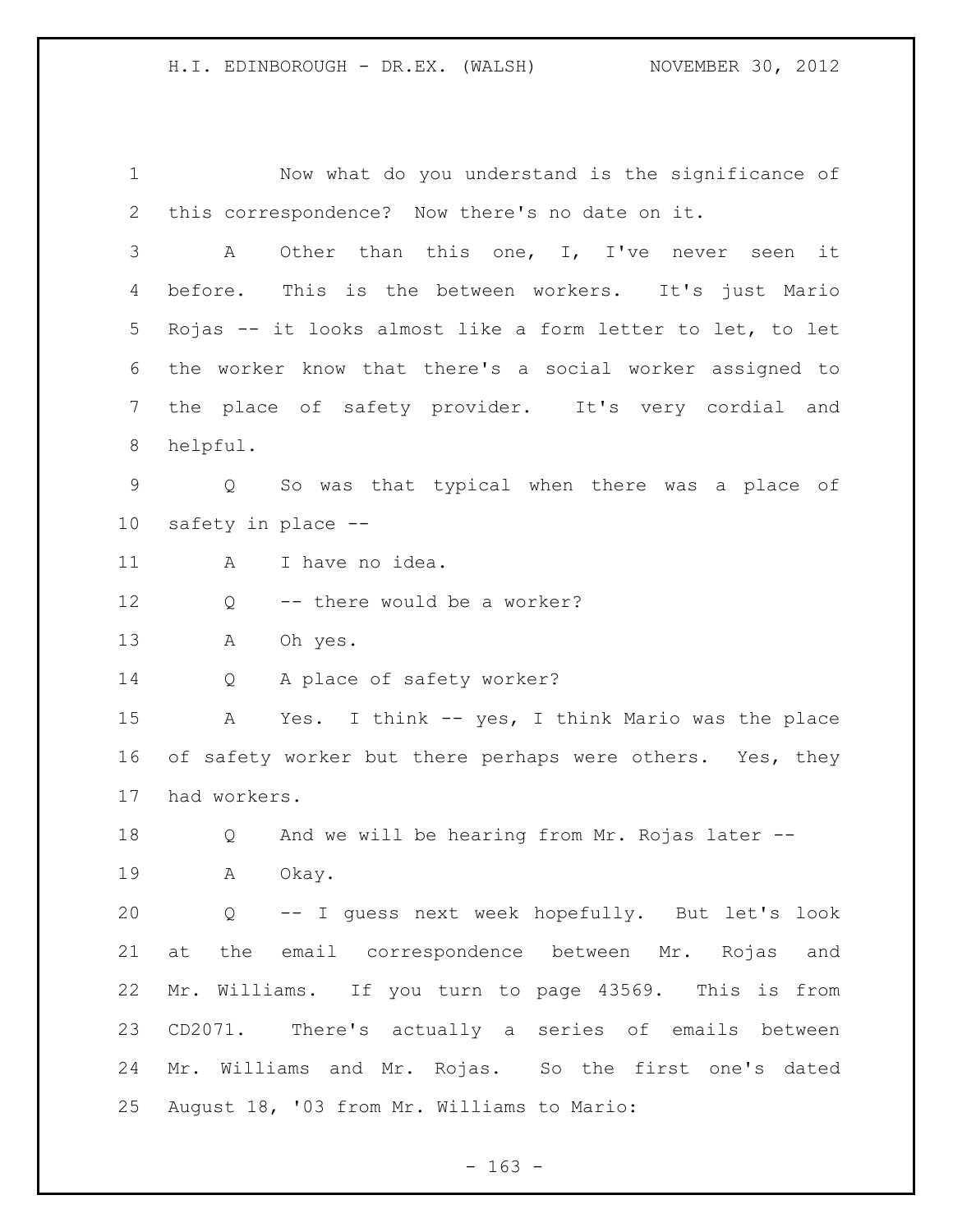"Glad to hear your on the go with 2 this one. I was in court last week with he Dad, Steve Sinclair, and he consented to a three month temporary order beginning last month. So if all goes well Phoenix should be home on or 8 around the 16th of October. Should be pretty straightforward." There's a reference below that to letter of introduction to worker so perhaps that's the letter that we just saw. A Yeah. Q And then if we turn to page 43572. This is an email dated September 23 from Mr. Rojas to Mr. Williams: 17 THello Stan: 18 Long time no talk. I hope you are doing OK. Well, having Heather as a supervisor sure helps a lot. Enough of brown nosing to Heather. I met with the above-mentioned care provider this morning. She asked to be placed in a twice a month budget since it is hard to

- 164 -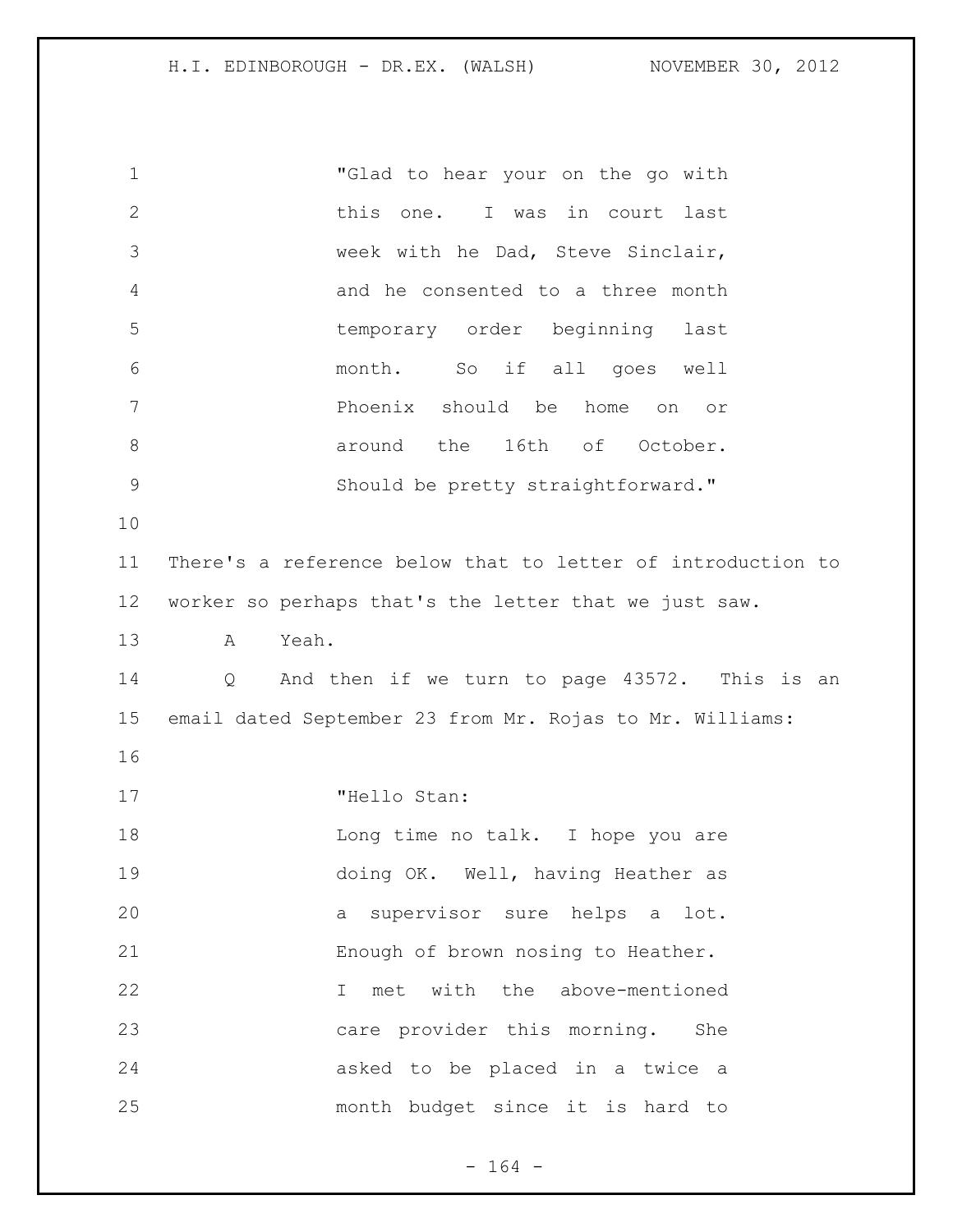| $\mathbf 1$   | make ends meet. I could easily do                      |  |
|---------------|--------------------------------------------------------|--|
| $\mathbf{2}$  | that with accounting, providing                        |  |
| 3             | that you are in agreement.                             |  |
| 4             | I also looked the health numbers                       |  |
| 5             | for her and, again, if you are OK                      |  |
| 6             | with this I could call her and                         |  |
| 7             | provide those to her.                                  |  |
| 8             | The third issue that we spoke                          |  |
| $\mathcal{G}$ | about was the possibility of Dar                       |  |
| 10            | Care for Phoenix. I encouraged                         |  |
| 11            | her to look around and to talk to                      |  |
| 12            | you about it."                                         |  |
|               |                                                        |  |
| 13            |                                                        |  |
| 14            | I believe that's what you had mentioned to me earlier, |  |
| 15            | Ms. Edinborough.                                       |  |
| 16            |                                                        |  |
| 17            | "The fourth issue we spoke about                       |  |
| 18            | respite. I explained to her<br>was                     |  |
| 19            | that in the [place of safety] rate                     |  |
| 20            | there is a value  for that                             |  |
| 21            | purpose. Understanding that it                         |  |
| 22            | isn't very much money, I could                         |  |
| 23            | also make a<br>case with<br>my                         |  |
| 24            | supervisor and obtain approval                         |  |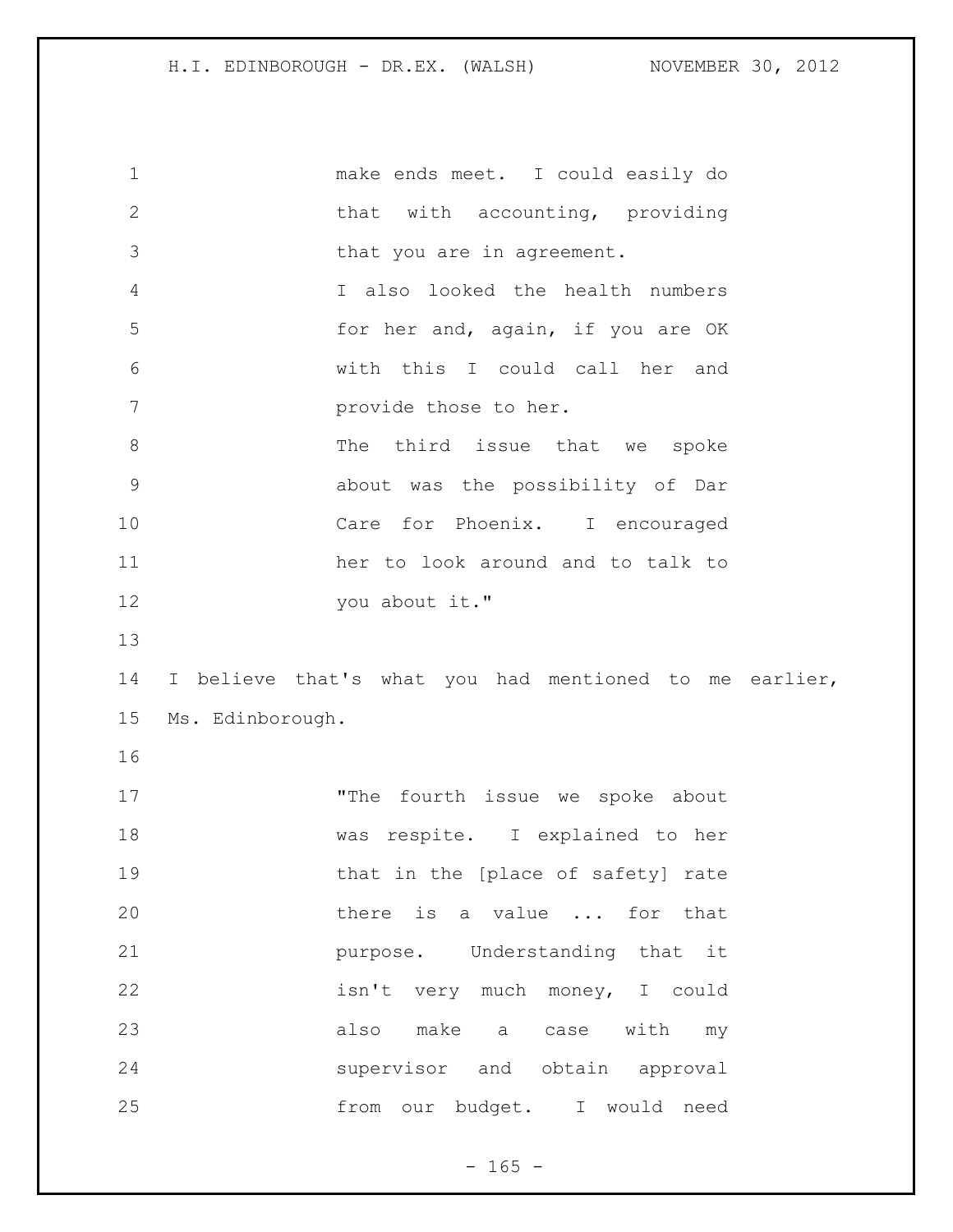from you some relevant information 2 that could help me out on this. Once that is approved, I will take care of the rest. Thank you so much Stan and take care." Now what's the reference to respite? Was there money in the, in your unit's budget for providing respite to the place of safety worker, looking at that fourth issue? A Well not for the worker but -- 12 Q Or sorry, for the parent. 13 A Yes. Children in -- well, it's an additional amount but there was, there was child care money included 15 in the per diem. If, if the caregiver felt they needed additional respite we could request that and then the agency had a committee that approved those. So that's why he's saying he could make a case for it because, as I say, it was an additional, if it's additional respite it needs to be requested. Q So the place of safety worker could provide for respite as well for the place of safety parent? A Generally the caregiver would find, often would find their own caregiver and the agency would, would pay for that extra respite. I think the fact that this

- 166 -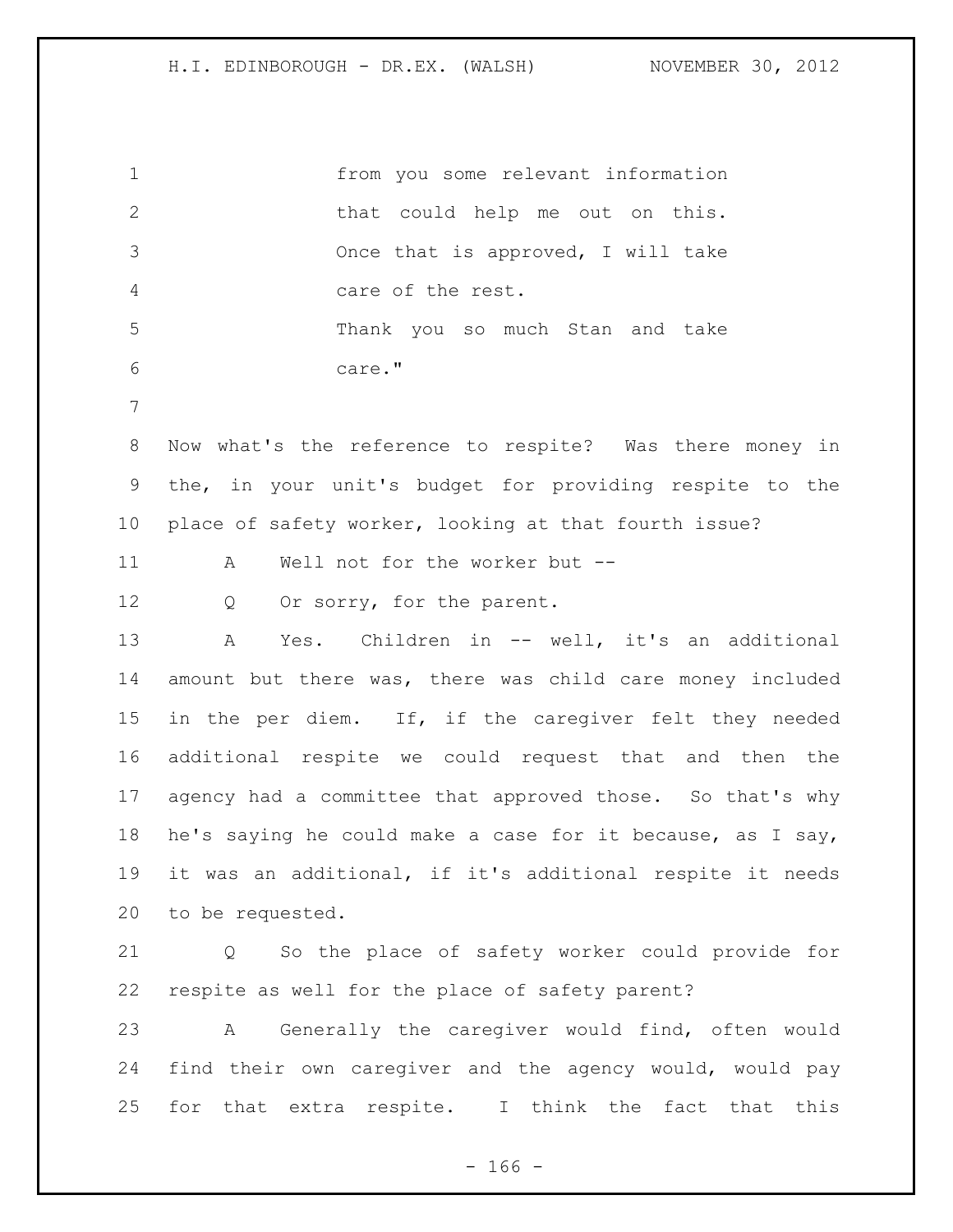information is coming from Mario Rojas is that Kim has perhaps made this request of him, which is very logical because he's now her worker, right, her place of safety worker.

Q I see.

 A I don't, never did, didn't see emails between workers unless they brought them to me. So I saw this one in May.

Q May of this past year?

 A Yeah, just recently. That's the first time I had seen this. I, I didn't know that Kim was asking for or suggesting day care. I didn't know that she was looking for extra respite. I didn't know any of this.

 Q Would you have expected Mr. Williams to discuss that with you?

 A If he was supportive of it and thought it was a good idea, but then I look at the date of this email --

Q Yes.

 A -- I'm interested in seeing his response, but I look at the date of this email and see that it's nine days before he's planning to return her, so I don't know why the heck they're talking about this now.

 Q Right. So let's turn to page 43571. Just scroll down, please. Thank you. So there you see an email dated September 24, the next day, from Stan to Mario saying:

- 167 -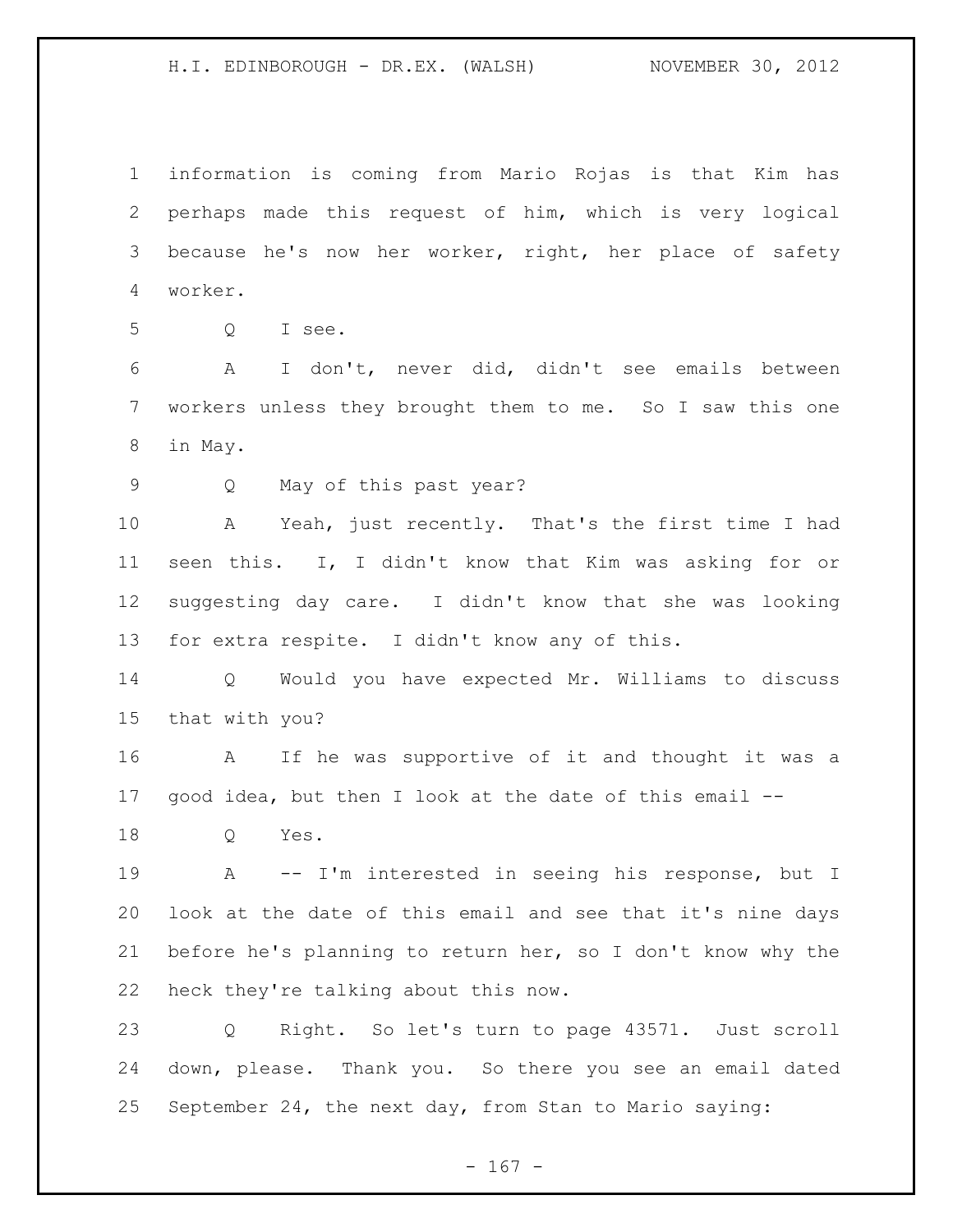| 1             | "These things all sound fine and   |
|---------------|------------------------------------|
| $\mathbf{2}$  | dandy and I think we will be able  |
| 3             | to proceed once we get connected   |
| 4             | with Phoenix's Dad  I need to      |
| 5             | make arrangements with him to see  |
| 6             | if he will sign a VPA or if I need |
| 7             | to ask for an extension of the     |
| 8             | Temporary Order we have at         |
| $\mathcal{G}$ | present. The original plan was     |
| 10            | that baby would be with Kimberly   |
| 11            | for a short term and then returned |
| 12            | to Dad. The [temporary order]      |
| 13            | expires on October 2, 2003 which   |
| 14            | is next week. Once I get this      |
| 15            | sorted out I think we could get    |
| 16            | together with Kimberly and do a    |
| 17            | Child Service Plan and take it to  |
| 18            | Special Rate Committee with        |
| 19            | consideration for extra respite,   |
| 20            | etc. I have baby's medical         |
| 21            | numbers  I think day care is       |
| 22            | a great idea and I believe our     |
| 23            | branch would be able to cover the  |
| 24            | extra costs  If she<br>has         |
| 25            | something in mind this would be    |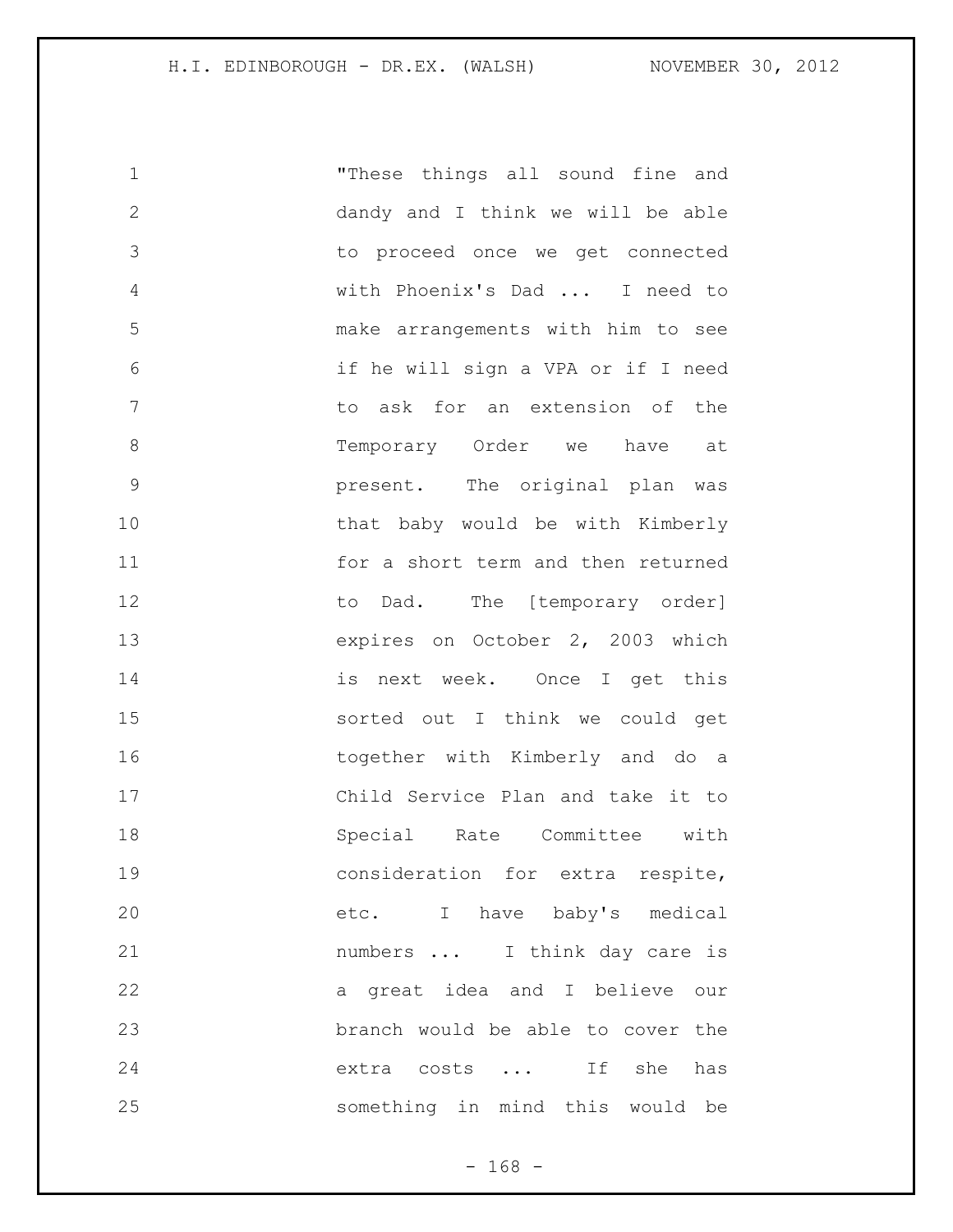great. Although the TO expires on Oct. 2/03 I anticipate baby's stay with Kimberly will be extended. I'll be in contact in the next week or so and share the outcome of my tracking of Dad." 8 A Isn't that sad? Q So this, these were thoughts a few days before Phoenix was returned that Mr. Williams did not share with you? A No. Q And then just to complete this series of correspondence -- scroll up, please to the -- yeah, thank you. So then you see -- A It's two days later now. Q Two days later, yes. It says: "Hi Mario: An update on Phoenix Sinclair." So September 26th. "I understand she would be in need of winter clothes but by the time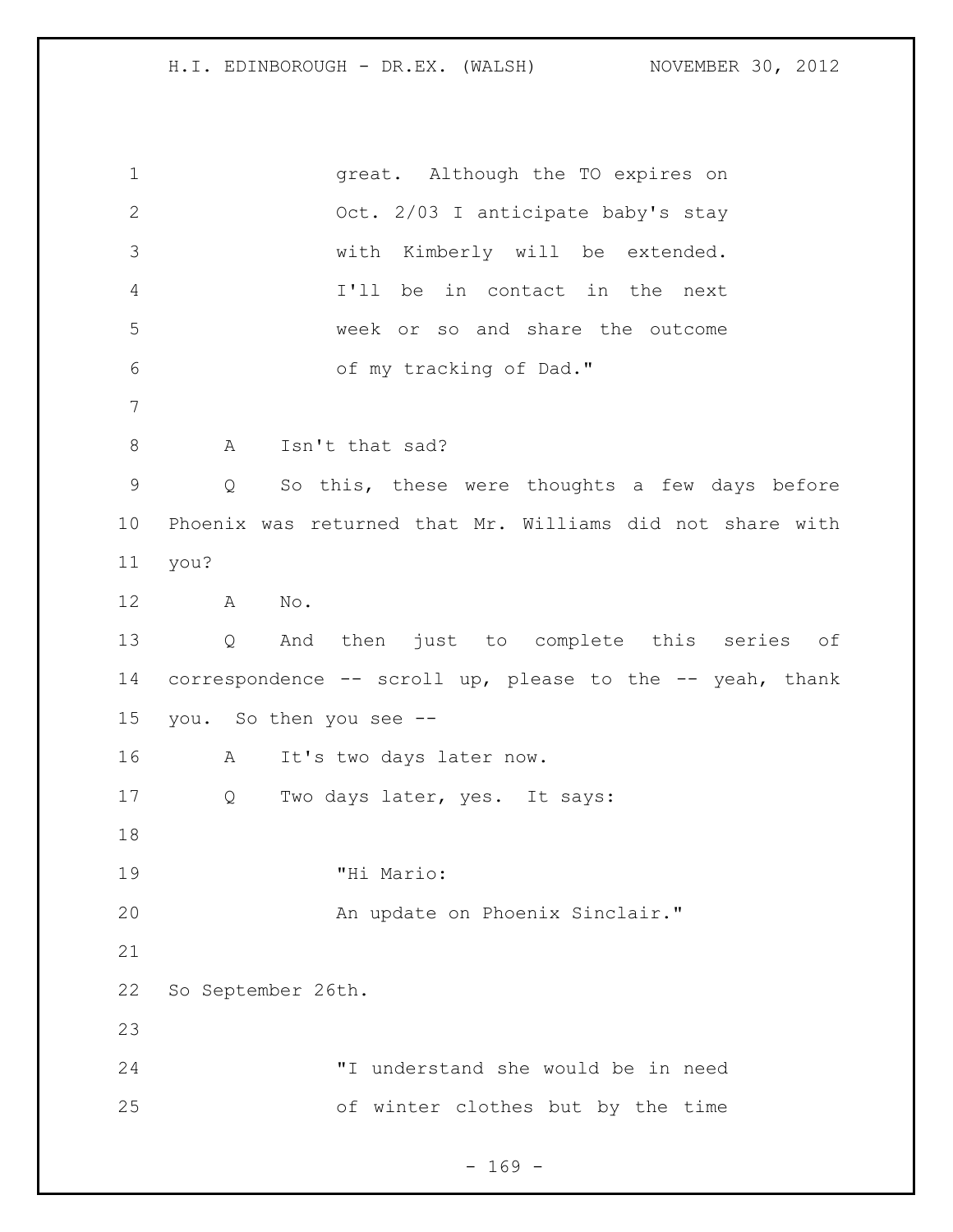| $\mathbf 1$  | it would be processed she would be                        |
|--------------|-----------------------------------------------------------|
| $\mathbf{2}$ | home with her Dad. I spoke with                           |
| 3            | Mr. Sinclair this week and he                             |
| 4            | indicates once the [temporary                             |
| 5            | order] expires on October 2, 2003                         |
| 6            | he will be retrieving his daughter                        |
| 7            | and taking her home. Also,                                |
| $\,8\,$      | Phoenix used her initial clothing                         |
| $\mathsf 9$  | allowance when she came into care.                        |
| 10           | She hasn't been in care for six                           |
| 11           | months and therefore we would not                         |
| 12           | able to access the other<br>be                            |
| 13           | [money] till next month. There is                         |
| 14           | some other additional<br>also                             |
| 15           | clothing money available  for a                           |
| 16           | possible total of \$150.00 next                           |
| 17           | month. What to do you think, do                           |
| 18           | you want to process money for this                        |
| 19           | child before she returns to live                          |
| 20           | with her Dad next week? It would                          |
| 21           | be fine by me as the Dad won't get                        |
| 22           | any child tax credit for a couple                         |
| 23           | of months."                                               |
| 24           |                                                           |
| 25           | So two days later the voluntary placement agreement seems |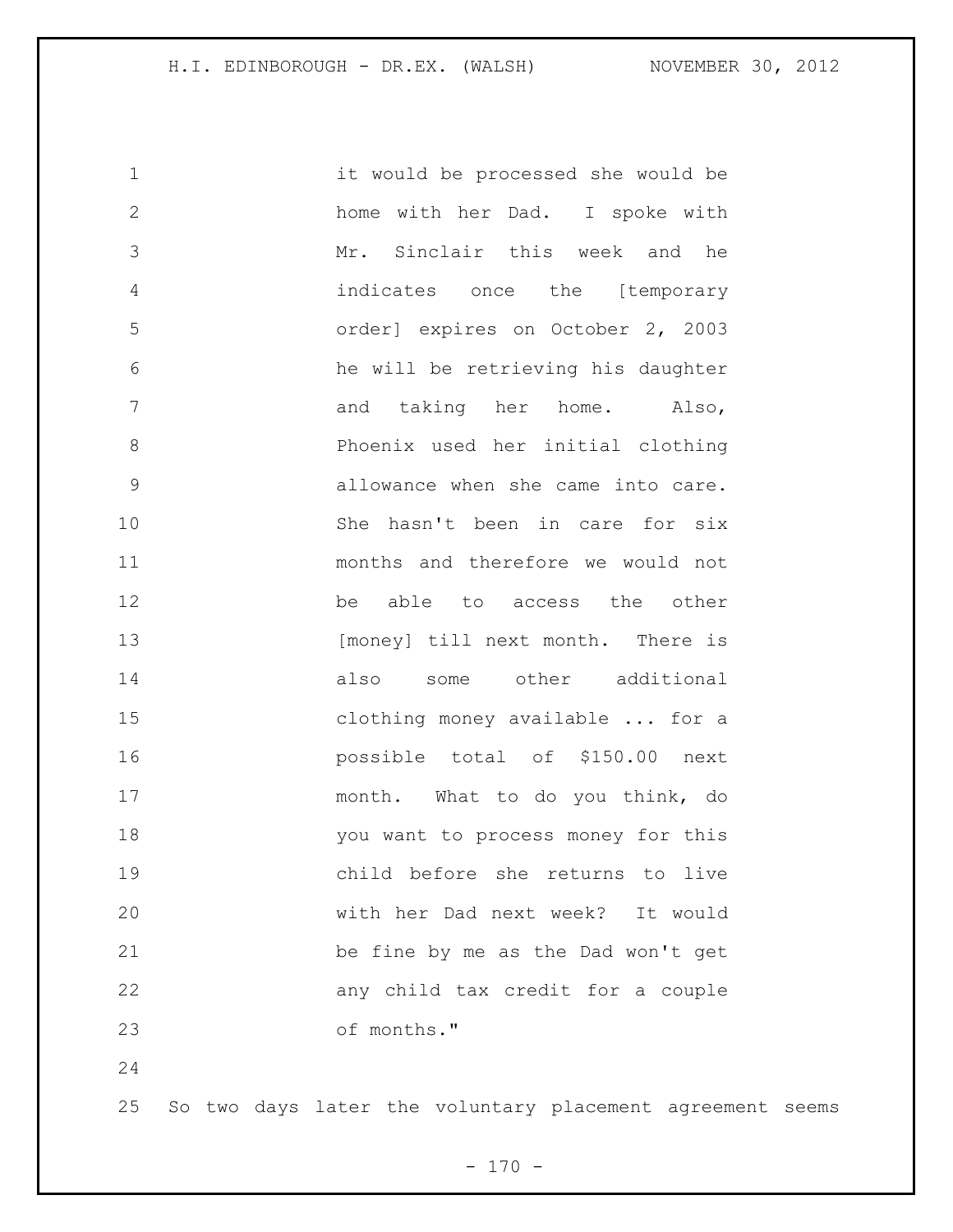to have been abandoned? A It would appear. MS. WALSH: Mr. Commissioner, if you'd like to take the afternoon break at this point. THE COMMISSIONER: That's fine. Just one minute. All right, 15 minutes. MS. WALSH: Certainly no more than that. 8 THE COMMISSIONER: No, certainly no more than that. 10 MS. WALSH: Thank you. 11 THE COMMISSIONER: All right. MS. WALSH: So long as that's okay with the witness, sorry. (BRIEF RECESS) BY MS. WALSH: Q So, Ms. Edinborough, I want to talk now about the formalities surrounding putting the place of safety arrangement into effect. Was that typically something that the family services worker would be involved with? A Yes, they would start the process. Q Okay. Did you have any involvement with the process? A Not -- the involvement that the supervisor had

- 171 -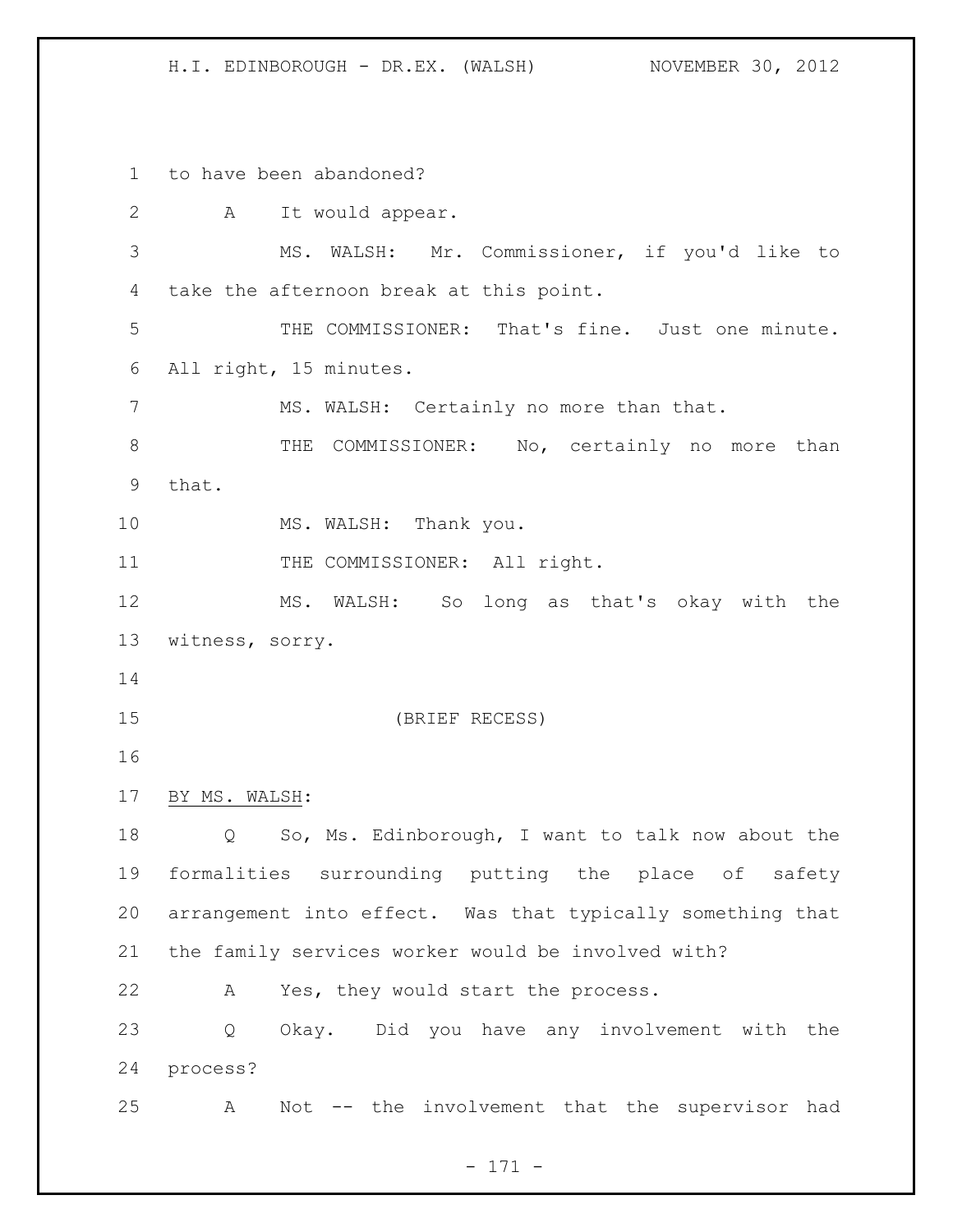would be to ensure that the checks had been done, if there was any concern about any of the checks to explore that further and then to sign off on that and then it went to 4 the foster care department or place of safety.

 Q So we'll just quickly go through the documentation that's in the file so we can see how the process took place. If we start with page 36639 and this is entitled "A Checklist for Completing a Place of Safety Contract". This appears to be filled out in Mr. Williams' handwriting --

A Yes.

Q -- do you agree?

A Yes.

 Q And it's dated at the bottom July 31, '03, forwarded to Linda Greig. Who was she?

A I don't know.

 Q Okay. Where was this document to go did you say? A On Provencher. 222 Provencher is where the foster care department was and the place of safety workers.

 Q So at the top it has the names are Kim and Rohan Stephenson and the case worker is Stan Williams and you're there as his supervisor. And then there's a number of documents that are checked off. So place of safety placement form is completed and we'll go backwards after we see this checklist and see these documents, and the notice

- 172 -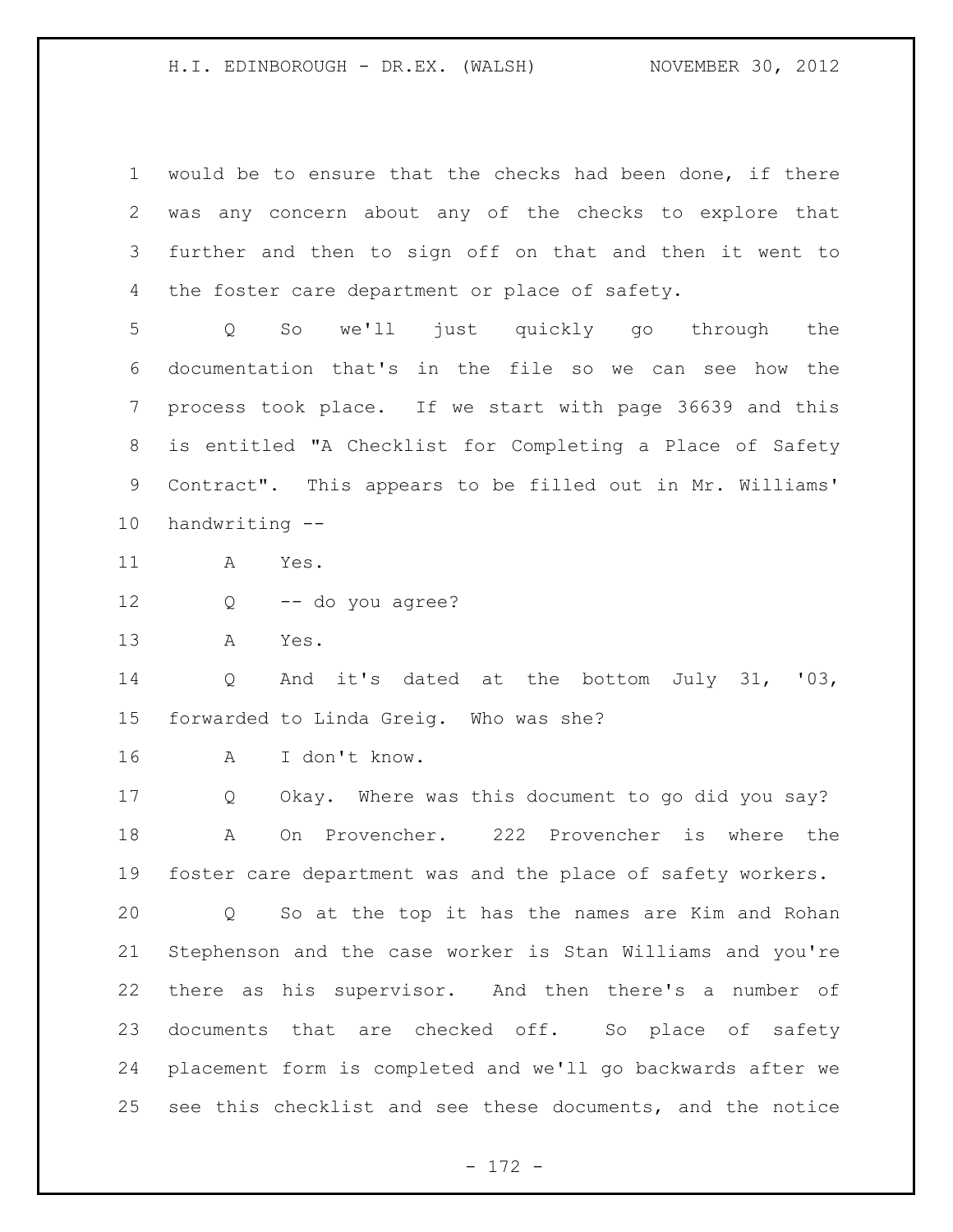of agreement to provide placement, the physical requirements checklist, the reference form, place of safety care rate form, green sheets and I think that, that covers it. So then if we go to page 36620, these are now the documents that we just saw identified on the checklist. So this is the place of safety placement form and you see at the top it has Kimberly Stephenson and then there's an asterisk beside Rohan Stephenson's name, not living in the home, but is co-parenting. Was that something you were aware of?

 A I don't know when that was written. I, I don't recall being aware of that.

 Q Okay. Was it your understanding that both Rohan and Kim were living together in the home when Phoenix was at that place of safety?

 A I don't remember but even if she had never been married or was a single mom she could still be eligible to be a place of safety.

 Q Is the place of safety specific to the individual though, like was --

 A To the child. It's someone that the child would know.

 Q But in this case was the place of safety considered to be with Kim or with Kim and Rohan, or did it matter?

- 173 -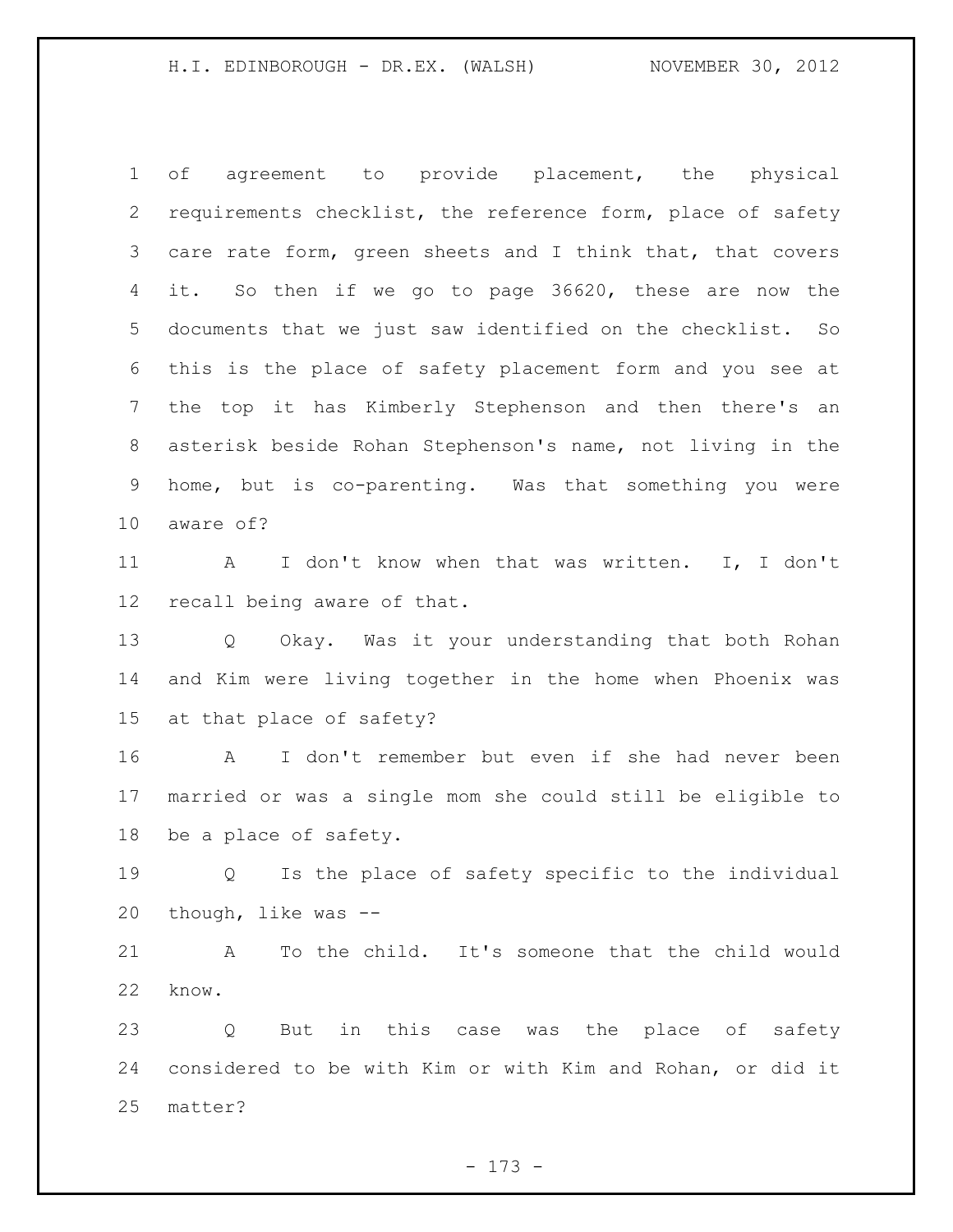1 A I don't know who -- if we could go back to the other page, do we know whether checks were done on both. Did, did Stan assume or did he know that Rohan was either there or not there? If he did checks on both, he must have assumed that he was going to be providing some care or living in the home. Q Okay. So you wanted -- the previous page was 36639. A I don't know if it's said but we'll have a look. Q It has both names on it. I think we'll see criminal reference checks if that's what you're referring to -- A To both? Q -- to both. A Okay. So your question is did it matter. All of, I think all of the, anyone over 18 in the home had to be checked that would potentially be providing care or be around the child, so. Would it matter to me if they were separated or together? No. Q And so if we go back to 36620, you've got the children placed information is Phoenix and the relationship to the child is godparents (spiritual mentors). The date placed is July 31, '03. Estimated length of stay, three months. Reason for placement: "Parents, i.e. Dad require time to straighten up before he can parent." Again,

- 174 -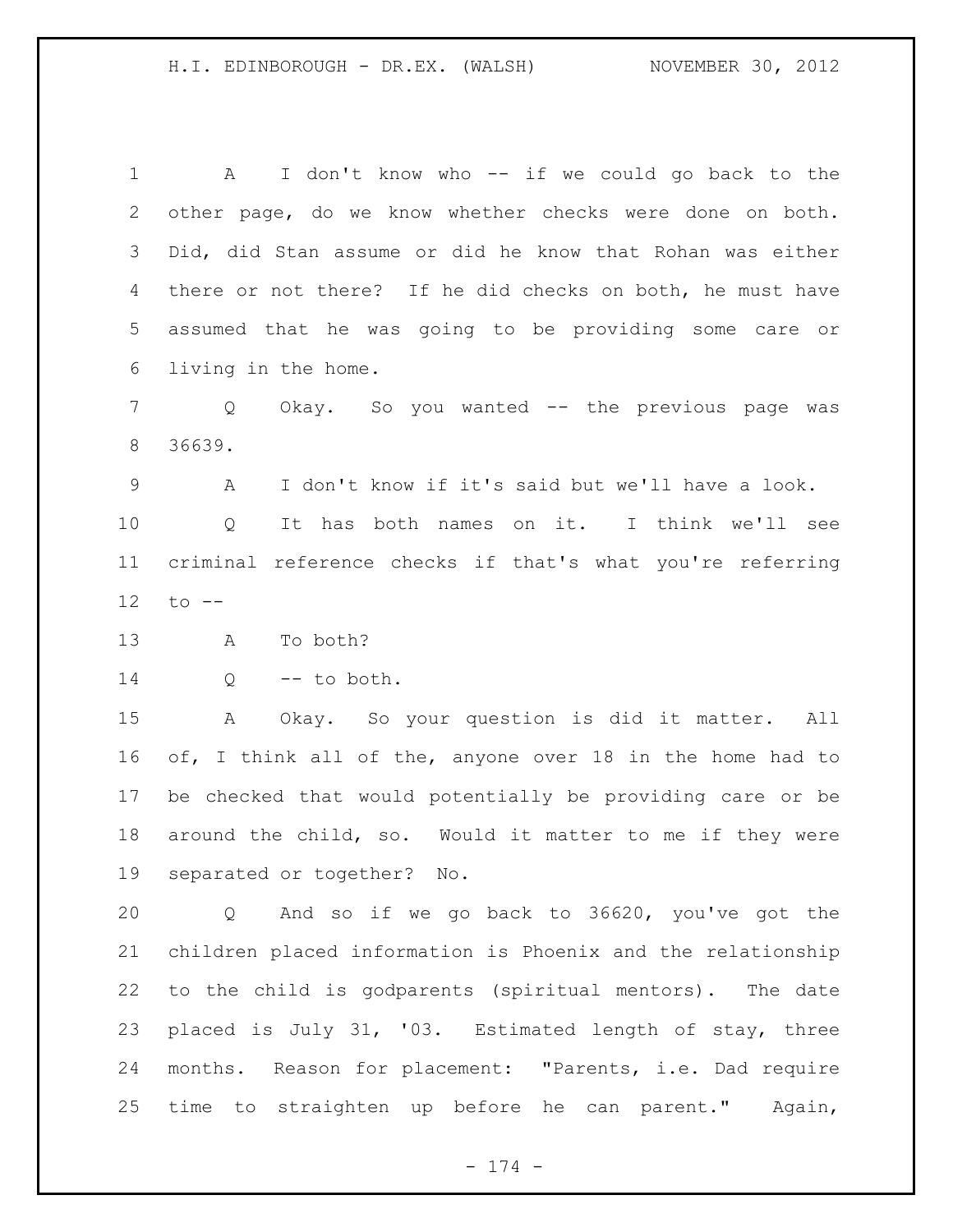straighten up, is that a child welfare term?

A No, that's, that's a Stan term.

 Q Stan, okay. And then it says security checks, criminal records, yes, no record and at there, the box above that says all other individuals over 18 years of age must, also must have police and abuse checks done.

A Right.

 Q So there's the criminal records with the Winnipeg Police, abuse registry, it says Kimberly Edwards Stephenson not on list, Ron Stephenson not on abuse registry, records checks, Kim -- it refers to a protection file opened and closed June 30th, so the same day from 1990, a reference check, it says that was done, concerns none. And then it's signed by both Mr. Williams and your approval is on there as well.

16 A Right. And that, that would be the extent of my involvement in something like this, to just ensure that the checks were done.

 Q And then the next page 36621 lists other children residing in the home and at the bottom it makes a reference to references. So then if we go to 36625, this is the notice of agreement to provide placement and it says I, Kimberly Stephenson -- and at the bottom it has her signature, is that -- do you understand that to be her signature?

- 175 -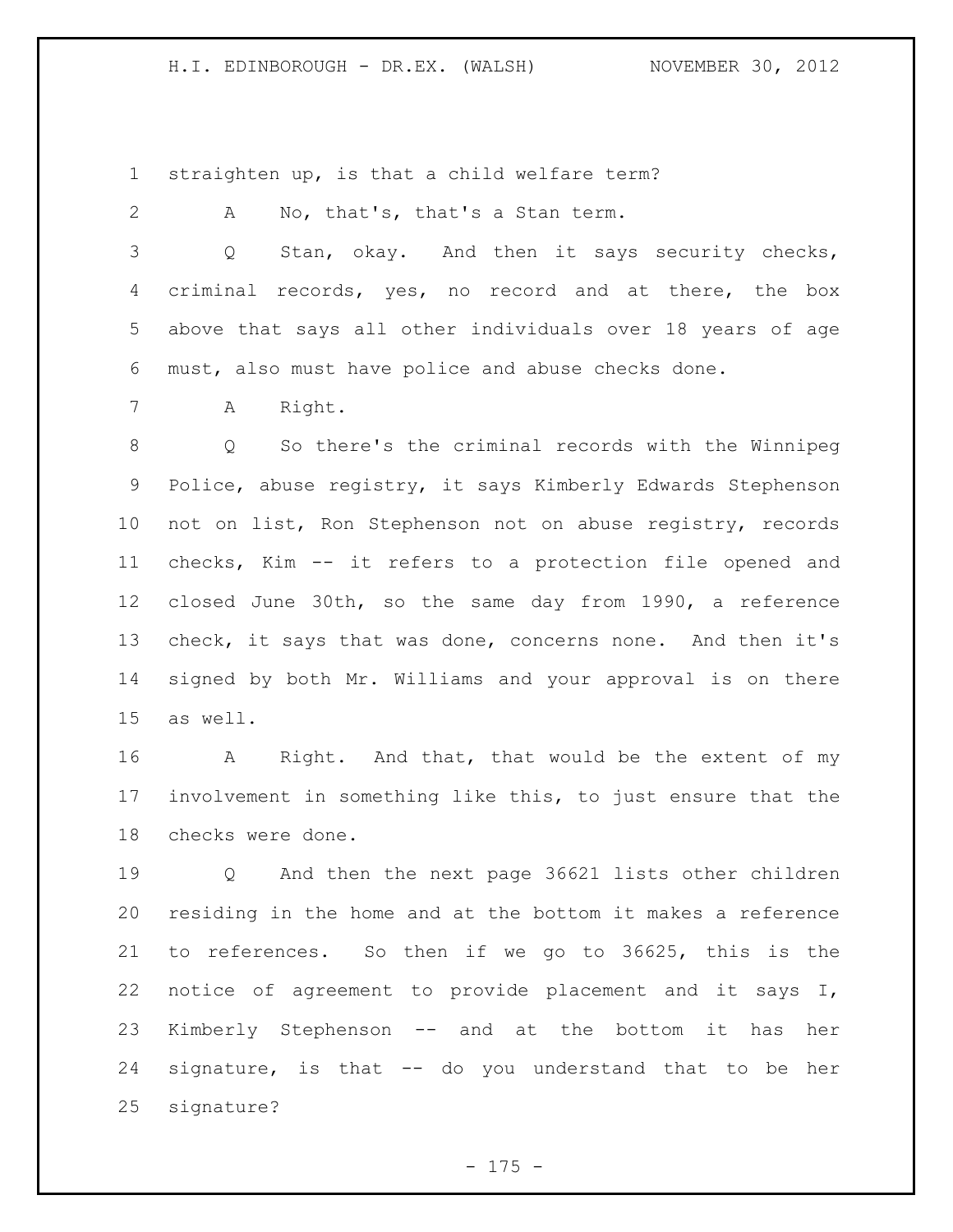1 A I don't know. I have no idea.

Q Not sure. It has Mr. Williams' signature?

A Yes.

 Q Okay. That's on July 29, '03. And then on page 36626, all the way to 36631, this is called the "Children's Foster Home Provincial Requirements Check List". And so this is dated July 29, '03 as well with Kim's name on it. The assessor is Stan Williams and it discusses a variety of matters relating to the house. So did you understand that Mr. Williams went out to the house to do an assessment?

A Yes, he would be expected to.

 Q He would have been expected to, all right. And so the document shows, if you just scroll through it, that he made some comments. And then if we turn to page 36632, this is a reference form so this was a reference re: Kimberly Stephenson. It talks about how long the applicant, how long the reference has known the applicant, the stability of their relationship. She says even though separated they are still good friends.

 Applicant's relationship with children -- really good with kids.

 Applicant's ability to effectively discipline and set limits -- pretty good, explains things, times out, raises voice.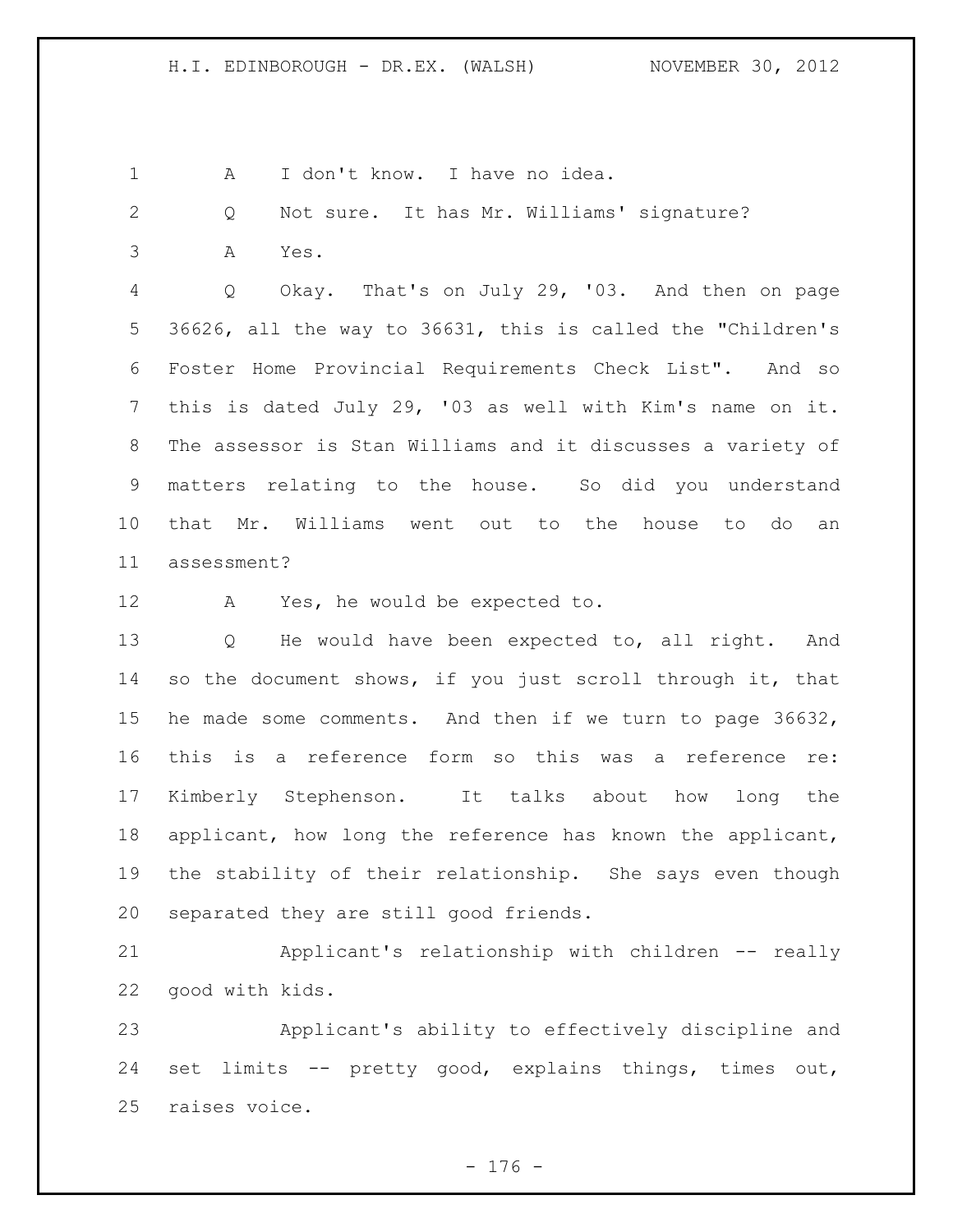How would you assess the applicant's abilities as a homemaker, friend -- really good, does well as a friend, as homemaker super clean.

 And then the next page: Would you or have you left your own children with the applicant for an extended period of time? The reference says, yes, I have.

 What strength would contribute to their ability to foster children? Parenting skills and energy, pretty good with compromises, treats her like her own kid.

Any concerns? No.

 Would you recommend the applicant? Yes. Oh yes, definitely.

13 And the last, number 10, is there any other information you feel the agency should know about the applicant? Phoenix is better off there. Phoenix has been taken care of by Ron and Kim for extended periods of time, positive reference.

18 And then the next document --

 THE COMMISSIONER: Well before you leave that one, who is it, who's the author of this document?

 MS. WALSH: Well, if we look at the top of the previous page 36632, the name is Tanya Jarvis, I believe. There's no signature on it, doesn't seem to be a requirement for a signature. So it seems to be a reference that was given verbally perhaps to Mr. Williams.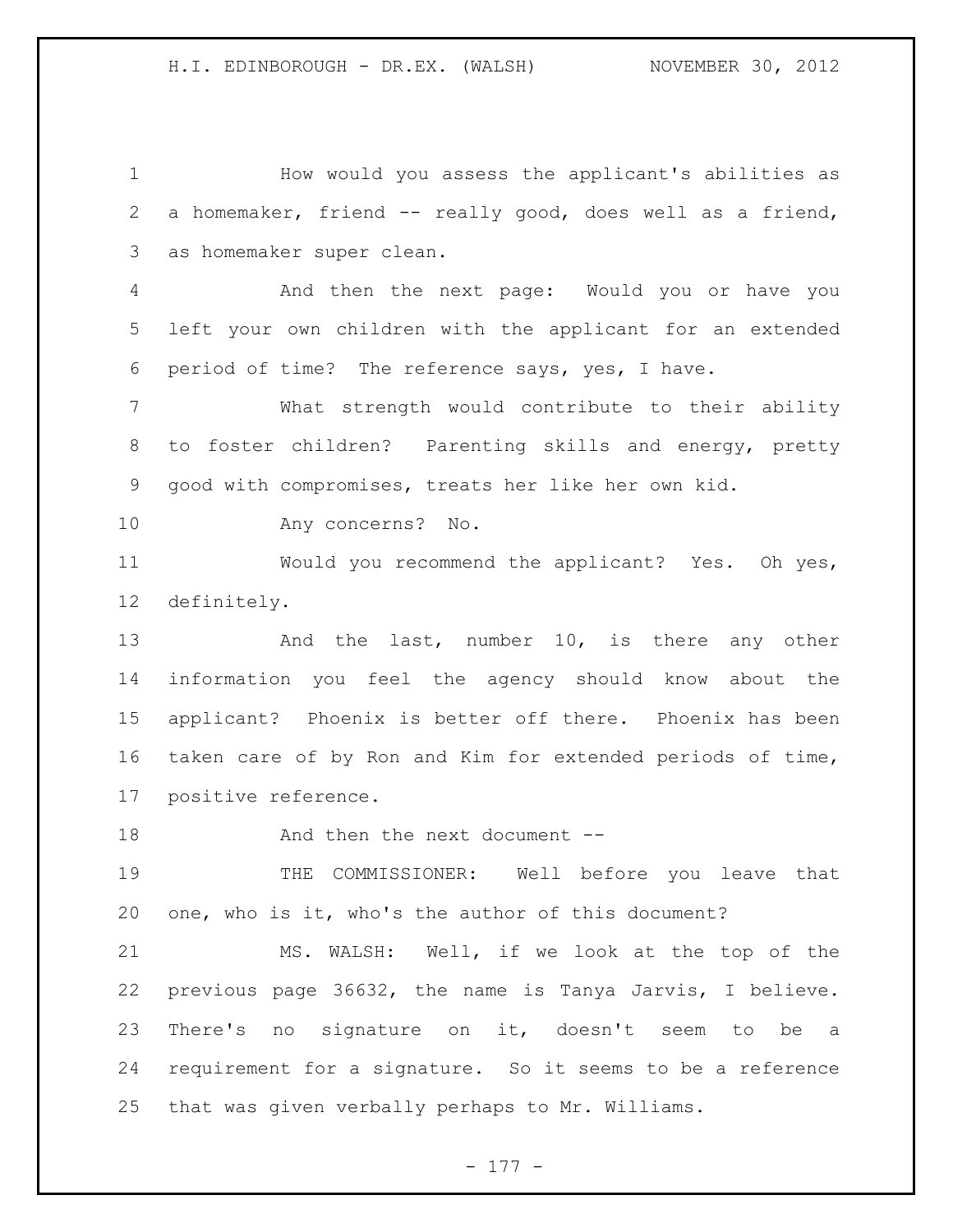1 THE WITNESS: It could have been. THE COMMISSIONER: Well, it's peculiar there wouldn't be a place for a signature, isn't it? THE WITNESS: Pardon? THE COMMISSIONER: It's peculiar there wouldn't be a place for a signature. THE WITNESS: I don't know if it is or not. I mean we sometimes take these references over the phone. We're given the name of -- 10 THE COMMISSIONER: Oh, I see. 11 THE WITNESS: -- the reference person by the place of safety provider and we call them and get the reference. BY MS. WALSH: Q Did the reference that we just looked at, did that meet the requirement that Mr. Williams had to get a reference for the place of safety? A Yes. Q If we look at page 36637 and 36638, MS. WALSH: I've just gone a little bit out of order, Mr. Commissioner, from what's on your desk. Go to the next pile. 24 THE COMMISSIONER: Yes.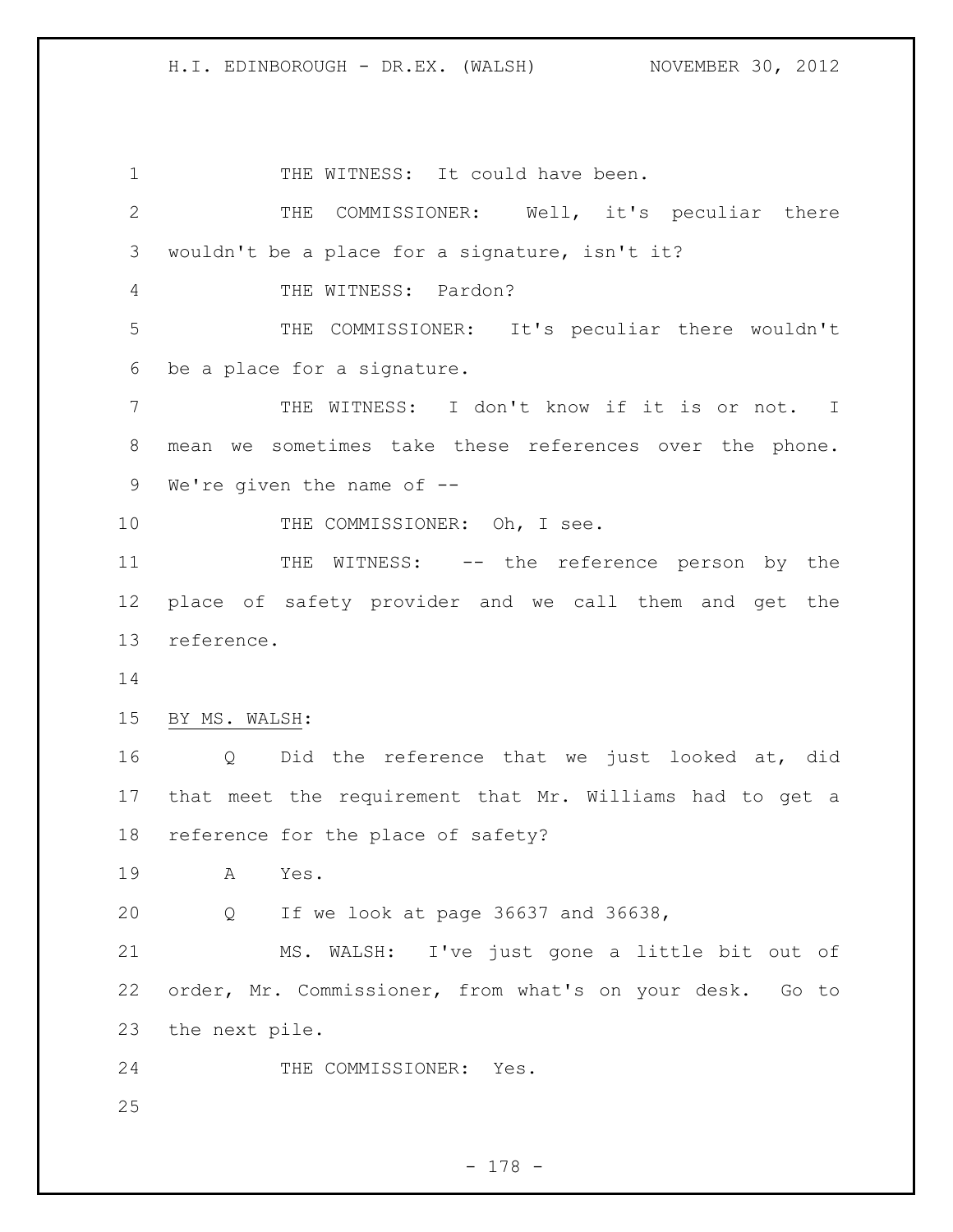BY MS. WALSH:

| $\overline{2}$ | These are consents for criminal record checks and<br>Q      |
|----------------|-------------------------------------------------------------|
| 3              | so the first one is with respect to Kimberly Ann Stephenson |
| 4              | and it says the reason for the consent is to be a place of  |
| 5              | safety provider for her goddaughter. Now this is dated, if  |
| 6              | you go to the bottom, September 23, '03. Do you know why    |
| 7              | it would be dated so late into the arrangement? The others  |
| 8              | were dated at the end of July.                              |
| 9              | No, I don't know.<br>Α                                      |
| 10             | And the next --<br>Q                                        |
| 11             | Α<br>$Um$ $--$                                              |
| 12             | Q<br>Oh, sorry.                                             |
| 13             | No, it's okay.<br>Α                                         |
| 14             | Did you have something you wanted to add?<br>Q              |
| 15             | I don't think so, no. It is odd.<br>Α                       |
| 16             | The next page 36638 is the same form but this<br>Q          |
| 17             | time with respect to Rohan Stephenson and the same date and |
| 18             | each of the forms is signed by Kim Edwards Stephenson and   |
| 19             | Rohan Stephenson respectively.                              |
| 20             | My friend, who generally does criminal law, says            |
| 21             | that criminal records checks generally take longer          |
| 22             | to obtain. So perhaps we can take judicial notice of        |
| 23             | that.                                                       |
| 24             | THE COMMISSIONER: Thank you.                                |
| 25             |                                                             |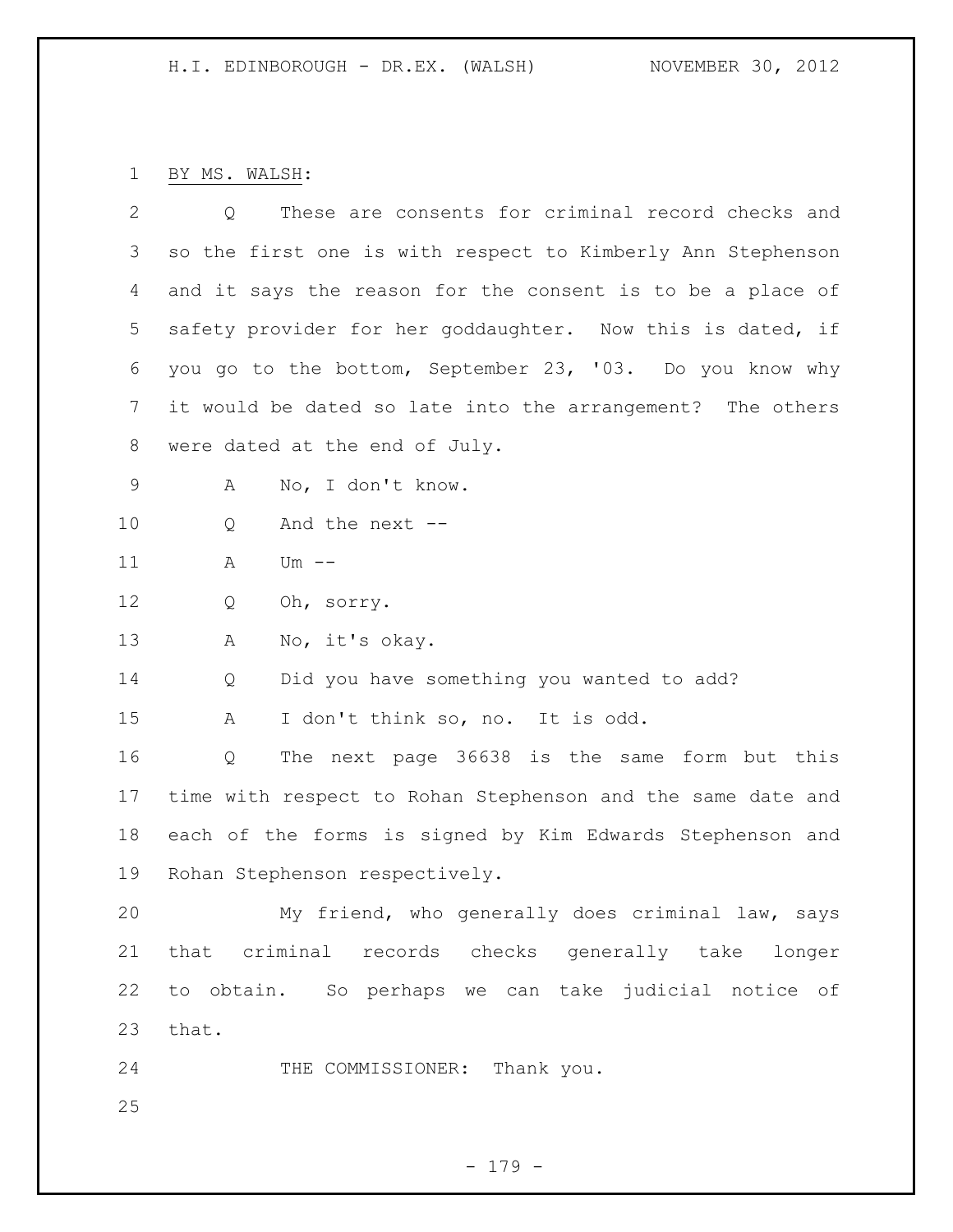BY MS. WALSH:

 Q Now if we look at page 36634, this is a three page document. This is also dated September 23, '03, entitled "Application for a Licence to Operate and Maintain a Children's Foster Home". Now did you ever see this document before preparing for your testimony?

 A I don't know if I did or not. I, I -- as the supervisor of a family service unit and this is part of foster care's work, I would never have normally seen these. I wouldn't have anything to do with licences or applications to licence someone for a foster home, normally, ever.

 Q Do you understand this document to be different than the place of safety application?

 A From my limited understanding of, of licencing and whatnot, I believe so. As I've said before, I think, a place of safety is meant to only be for 90 days. At some point if, if they intend to continue caring for that child, the expectation is that an application to become licenced as a foster home is undertaken and I believe that's what this is.

 Q Did Mr. Williams ever discuss with you extending the arrangement with the Stephensons to become a formal foster home?

A No, he wouldn't. That wouldn't be his role, it

 $- 180 -$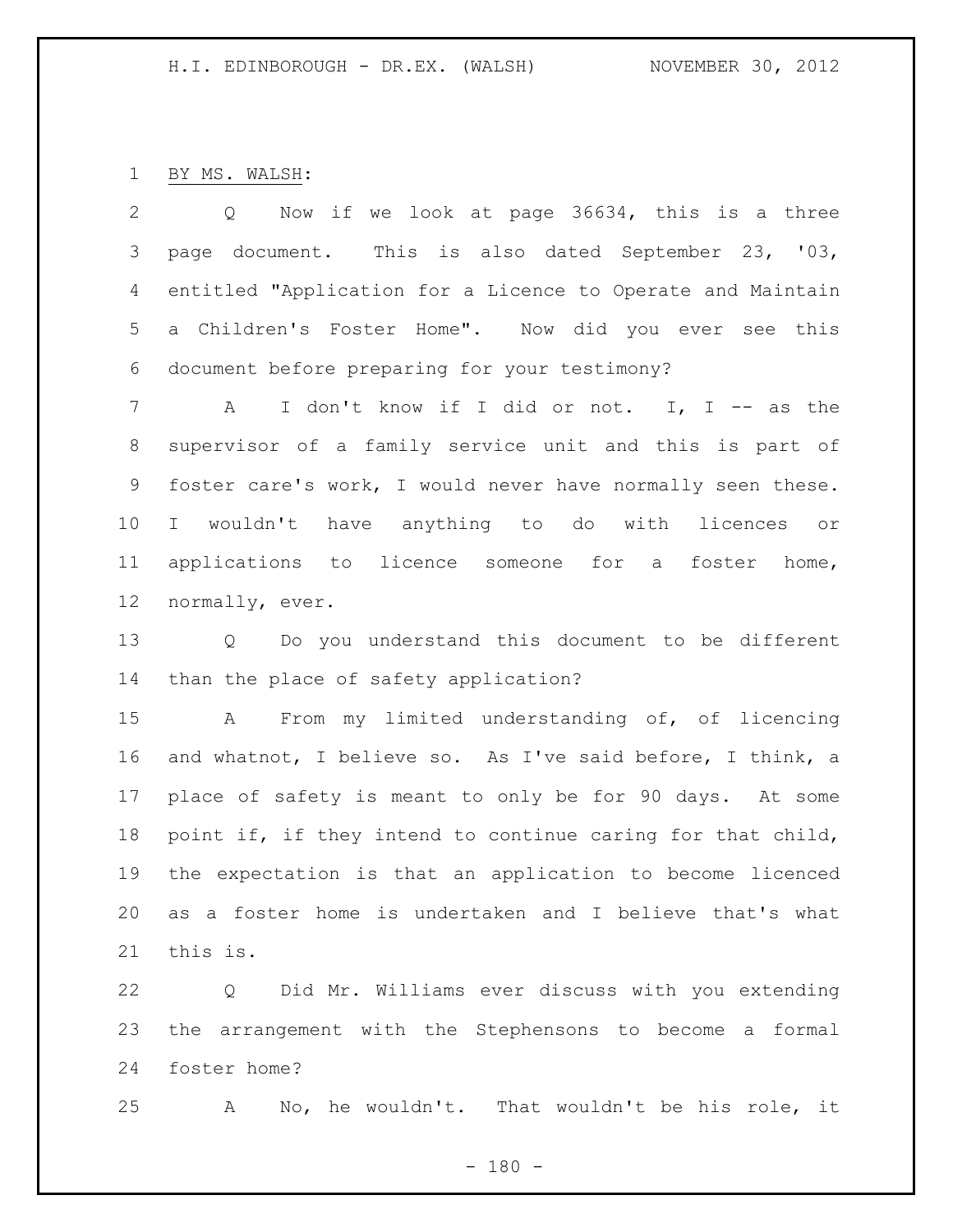would have been Mario's perhaps or that department.

 Q That would also have involved -- this is dated September 23, '03, so this is towards the end of the temporary order.

 THE COMMISSIONER: Mr. McKinnon I think has something to say.

 MR. MCKINNON: Yes. Mr. Commissioner, it is my understanding that the family support worker initiates the place of safety and once it goes beyond that it would be in another department and this witness wouldn't be familiar with those licencing processes. So she would have been responsible for initiating a place of safety as a supervisor. A place of safety worker gets assigned and then it's in essentially another department.

 MS. WALSH: Okay, thank you. And I think we'll hear some clarification from where this document comes from when we hear from Mr. Rojas.

18 THE COMMISSIONER: Mr. Ray, did you want to raise something?

 MR. RAY: No, I think what Mr. McKinnon stated and what Ms. Walsh stated clarifies what I was going to add. Thank you.

 MS. WALSH: So we'll see this document again when we hear from Mr. Rojas.

- 181 -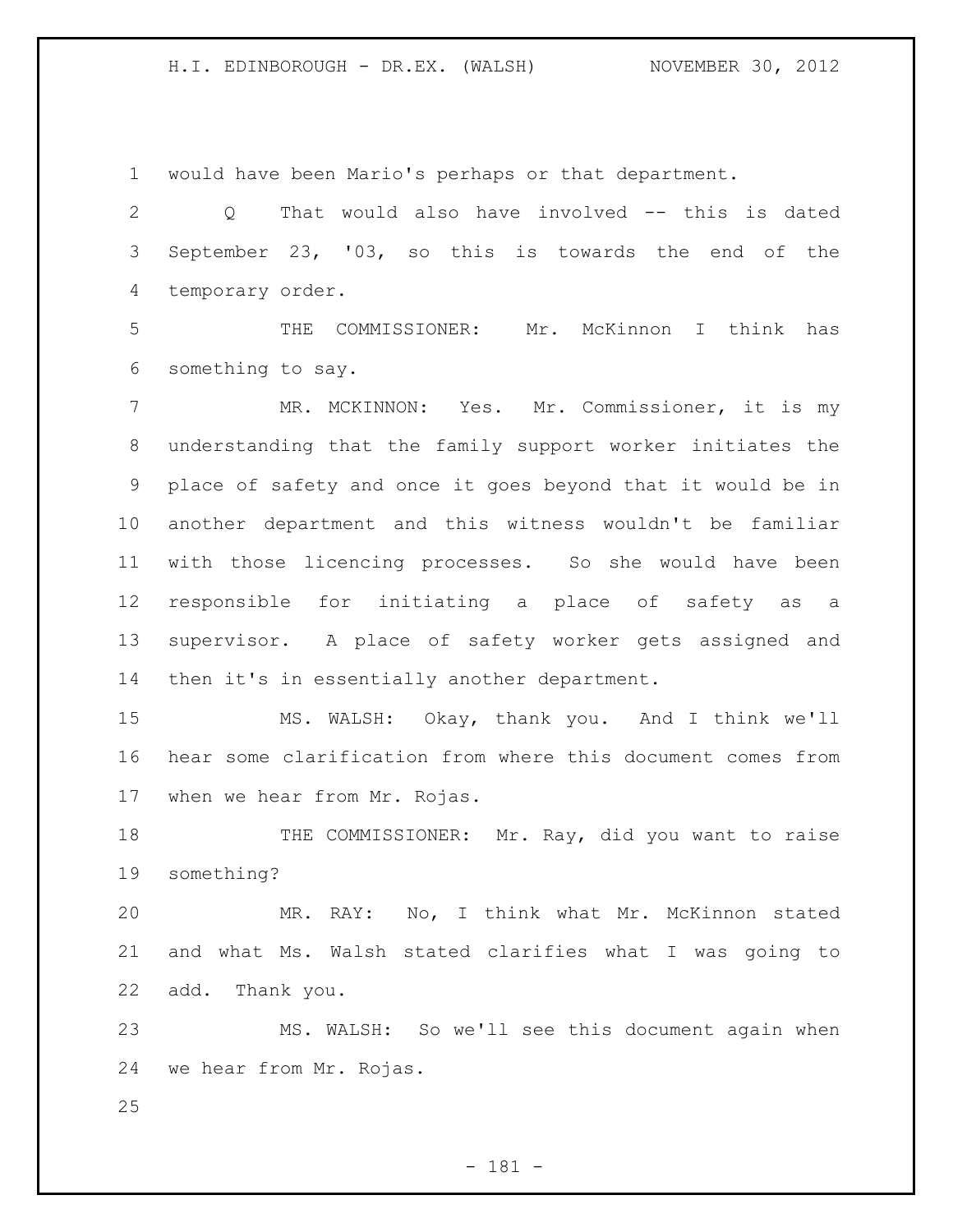BY MS. WALSH:

 Q After Phoenix was returned to her father in October of 2003, do you recall having any discussions with Mr. Williams between that time and when the file was closed on November 13?

 A Between October and November I don't recall having, I don't recall having any specific conversation.

 Q Would you have had a conversation specific to the actual closing or would that decision have already been made by the time Phoenix was being returned?

 A We would have had a discussion about closing the family file prior to closing it on November 13th or whatever day it was. But between of the time Phoenix was returned and the closing date, I don't recall having a conversation about it.

 Q And then once the file was closed, there was no more monitoring of Mr. Sinclair's situation?

A No, there wasn't.

 Q We're going to hear next week from an intake worker that the file was opened again in January of 2004.

A Yes.

 Q So just a few months later. And that intake worker's summary records some contact with you. So if we could turn to page 37353 -- well let's start with page 37350 to see the first page of the intake summary. So

- 182 -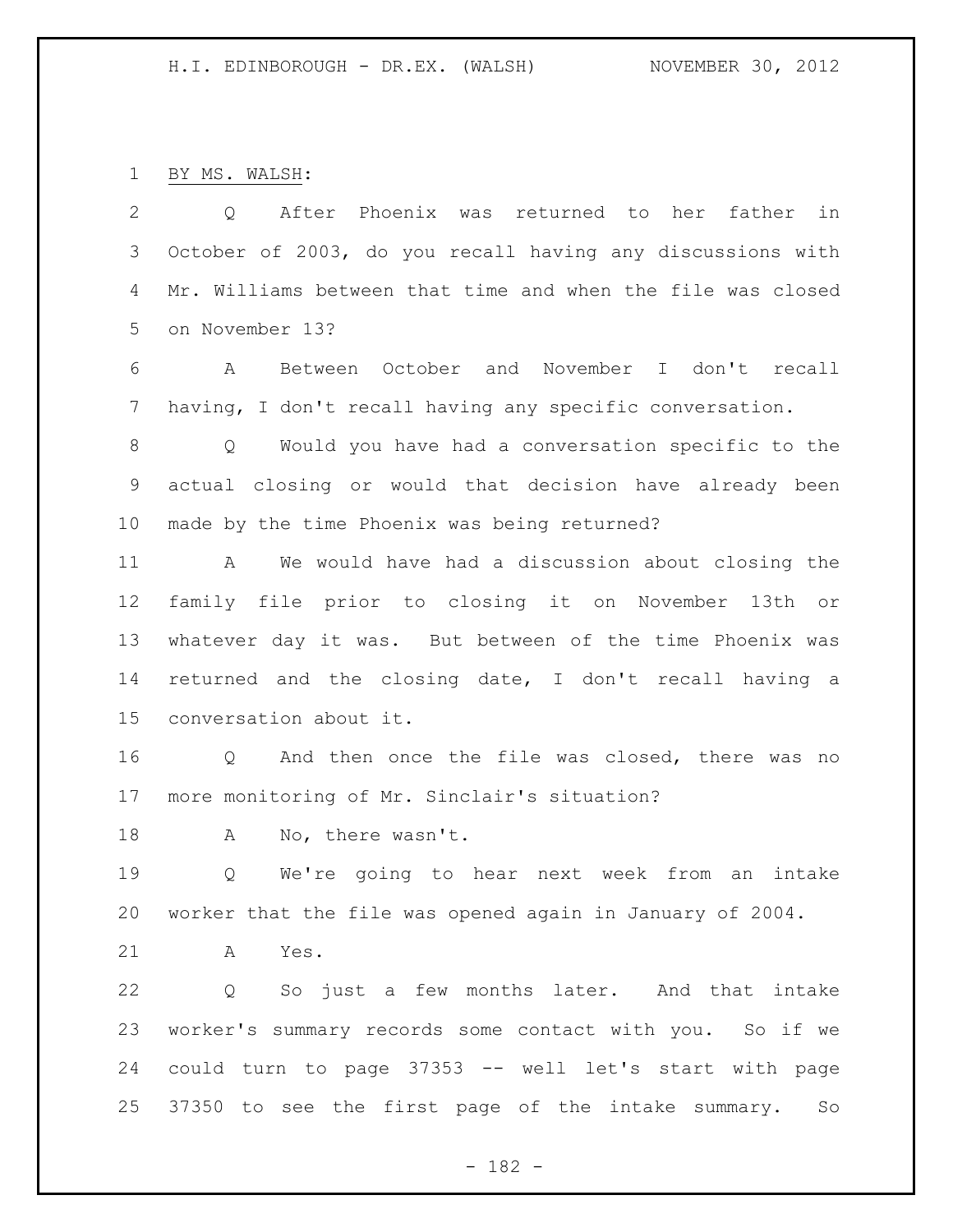H.I. EDINBOROUGH - DR.EX. (WALSH) NOVEMBER 30, 2012 you'll see that under source of referral the date is January 16, '04. You see that? A Yes. Q And if we go to the last page of this document, 37355, it shows that the file was closed on February 13, '04. A Um-hum. Q But if we go to page 37353, under January 22nd, '04, first it says consult with Doug Ingram, who I'm advised is the supervisor for this particular intake worker. A Yes. Q "Call previous supervisor. Get in 15 touch with Steven. Leave child with Rohan for now." So the previous supervisor was you? A Correct. Q And so then we see a notation: "[Phone call] from Heather Edinborough. She recommends leaving Phoenix with the Stephensons. Transfer the file to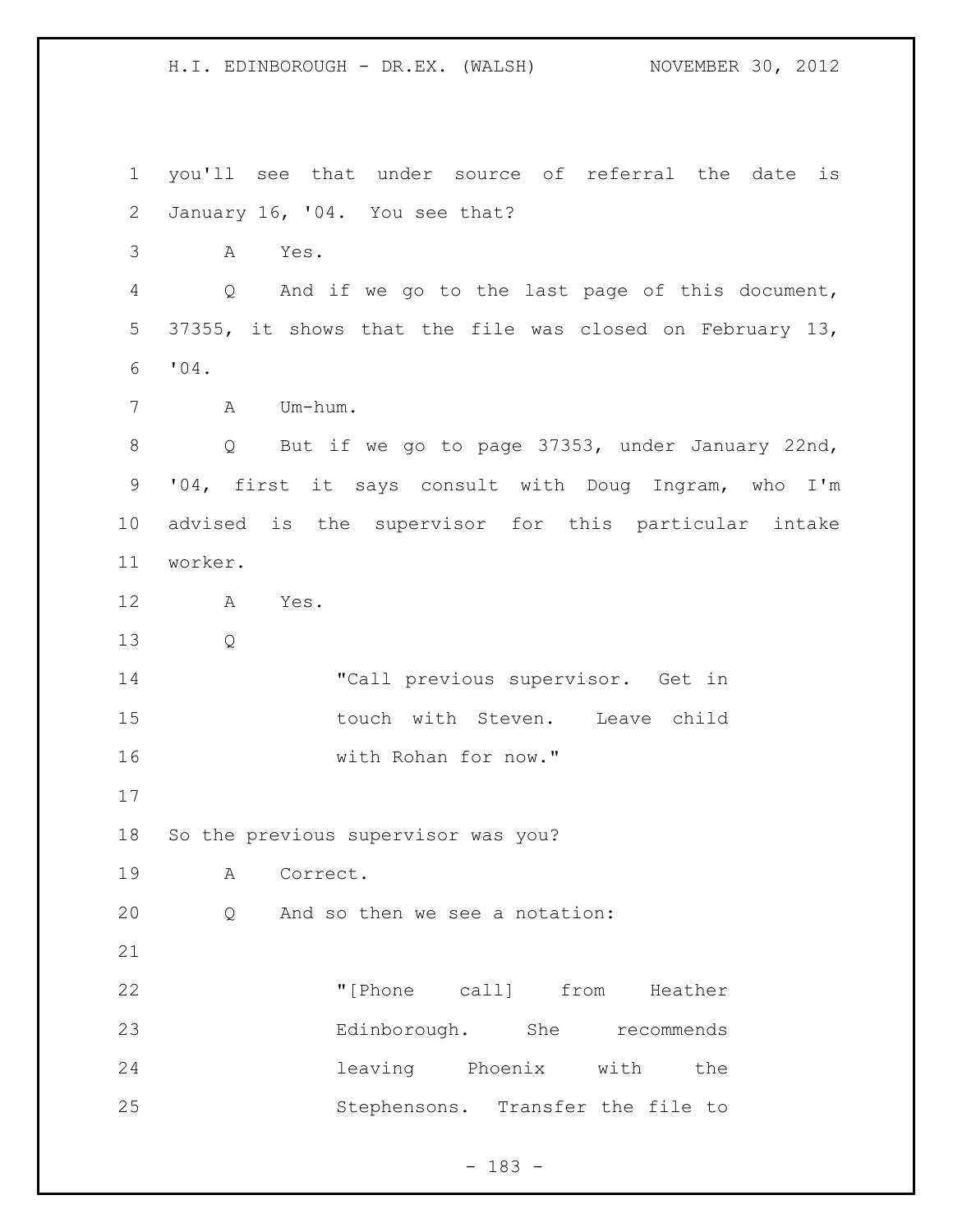Family Service and they can determine whether this should be the long term plan."

 So can you tell us about what information you learned from the intake worker in January of 2004?

 A I recall the phone call from Lisa Mirochnick when she informed me that, and she didn't give me details, but that the child was not with the dad. I don't know if she told me that she was with the Stephensons. I made that assumption or she may have told me, but I was certainly disappointed to hear that this had fallen apart so quickly. And, as I said, it seemed the safest best course of action to leave her with someone she was familiar with, that had been a safe place for her and by saying transfer the file to family services, this is a different catchment area now, this is a different part of the city, that's why it's a different intake supervisor. My suggestion was that they transfer it to family service which would have meant opening the protection file again to the unit in that area and determine -- well, I think it had probably seemed clear that, that something else needed to happen because she was no longer in her dad's care and what that long-term plan should be, just as it says there.

Q So you recommended that the file be open to a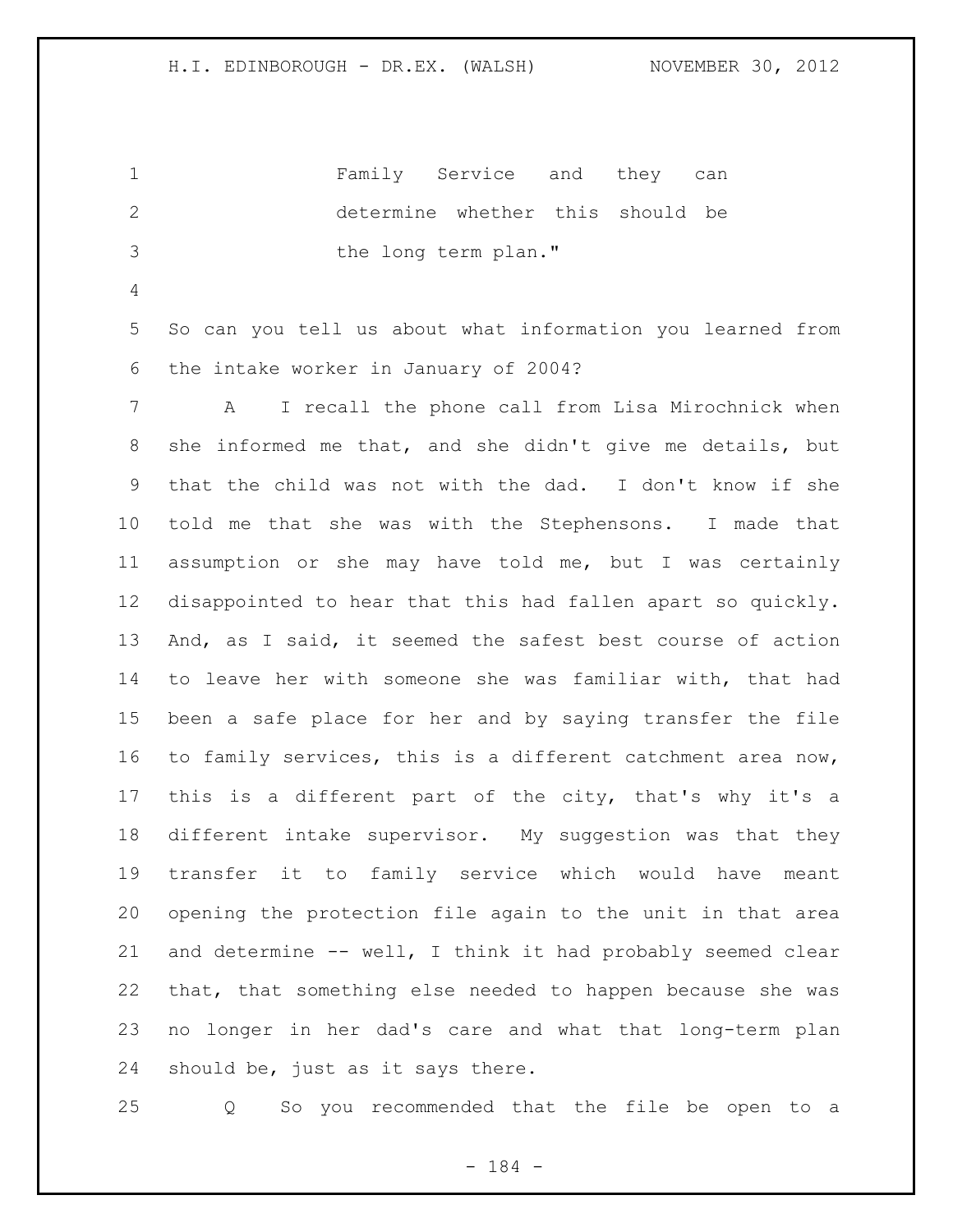H.I. EDINBOROUGH - DR.EX. (WALSH) NOVEMBER 30, 2012

family service unit?

 A I certainly thought there needed to be more follow up, obviously.

 Q Did you hear back from Ms. Mirochnick after that phone conversation?

A I don't think so.

 Q So when did you first learn that the file was in fact not sent to family services but closed on intake?

 A I don't think I knew it for sure until these proceedings, until the interviews --

11 0 With our office?

 A Yes, or with Mr. McKinnon. I don't think I knew it for sure until then. I didn't know what the course of events exactly were, I'm not sure I still do, after that January phone call.

 Q The closing on intake was not what you had advised?

A No.

 Q And after that January 22nd phone call, you had no other involvement with this family?

A No.

 Q So now I want to have you comment on the three case specific reports that were prepared with respect to the services that were delivered to Phoenix and her family. A Okay.

 $- 185 -$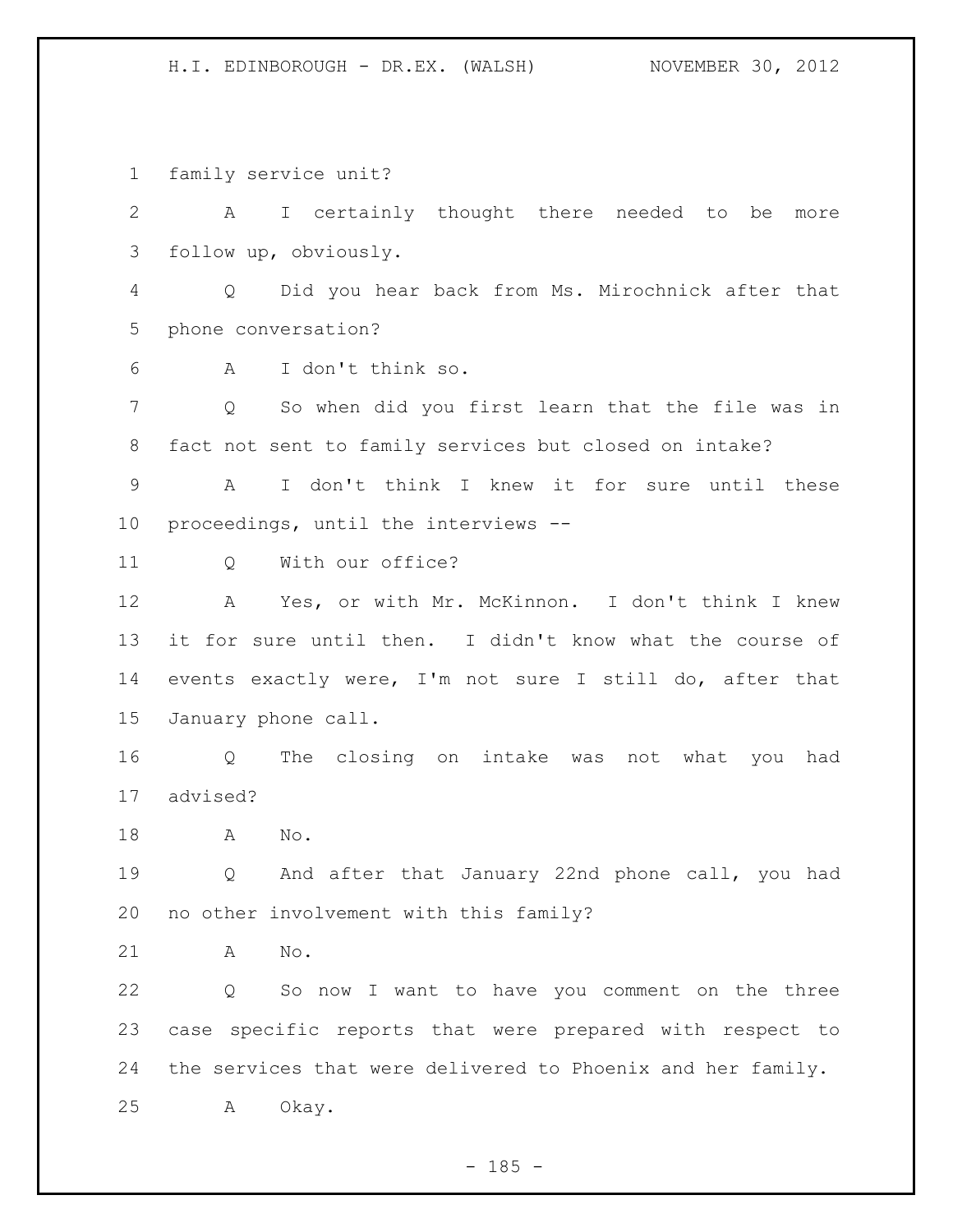Q They are -- there is one prepared by Andrew Koster whom I believe you were interviewed by.

A Yes.

 Q That's what we called a section 4 report. There was one prepared through the office of the chief medical examiner by Jan Christianson-Wood. That's the section 10 report. And then we'll look at the internal review that was prepared by Rhonda Warren.

A Okay. Do I have those?

 MR. MCKINNON: The witness is asking me if she has copies of those reports. I think you've seen the relevant portions but they're not in those binders in front of you.

14 THE WITNESS: Okay. Thank you.

BY MS. WALSH:

 Q So we'll pull them up on the screen then. With respect to the section 4 report, have you read it in its entirety?

 A I've only read it up until our involvement was over.

 Q Has it been shown to you in its entirety? A I don't, I don't think so.

 Q Okay. And when was the first time you read the portions that you've read?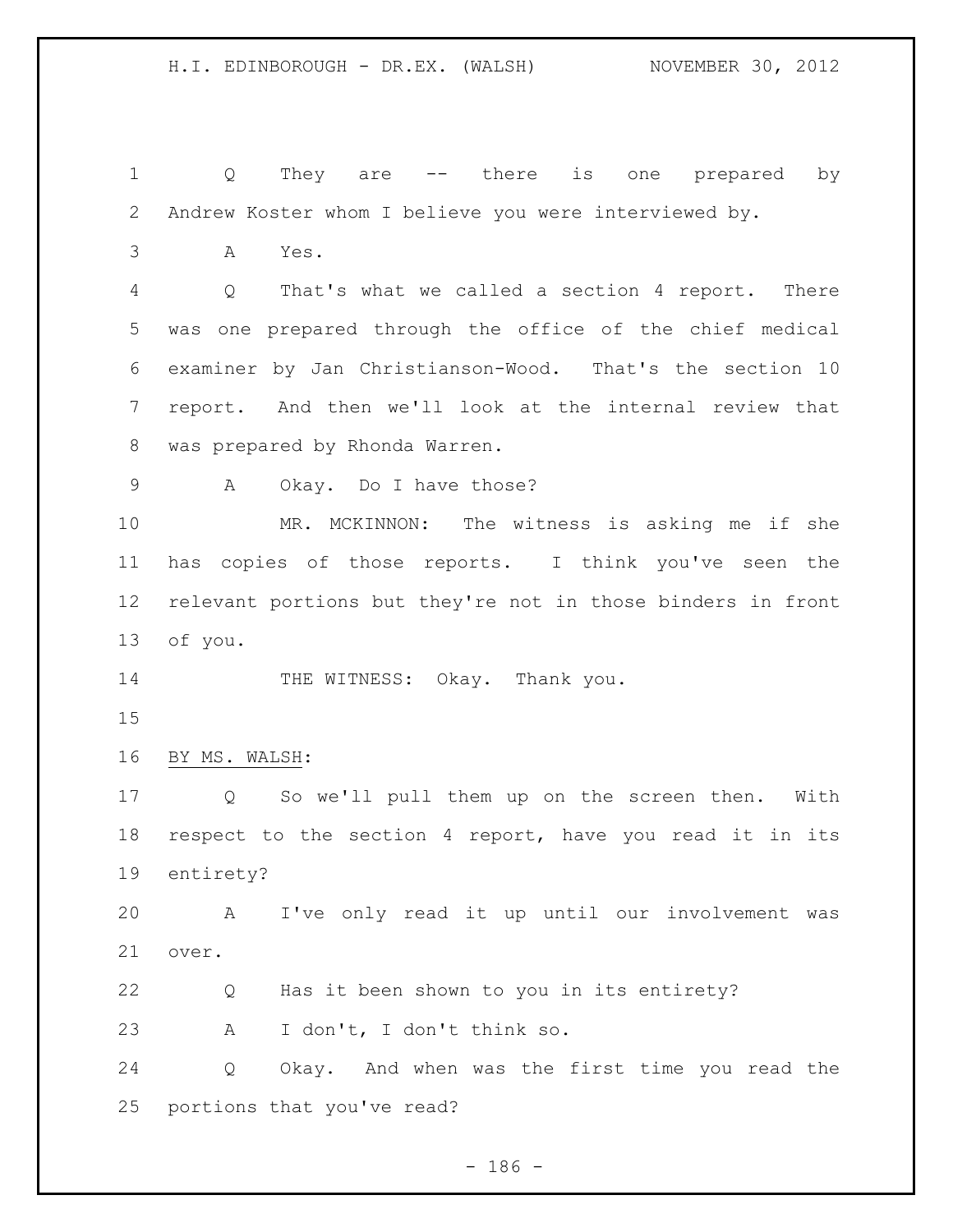1 A In, in preparation for this --

Q Yes.

A -- with Mr. McKinnon.

 Q What about the section 10 report, how much of that report have you read?

 A I think I've skimmed the whole thing and again I haven't seen any of that until preparation for the inquiry.

8 Q And the report that was prepared by Ms. Warren? A Same thing, I've skimmed it. I think I have read all of Mr. Koster's as well. I have, in preparation for this I have read through all three reports but with particular emphasis up to the point where our involvement, Stan and my involvement ceased and then I read the recommendations.

 Q But the reports were not shown to you until you began to prepare for your participation in this inquiry?

A Correct.

Q Would you have --

A No, they weren't.

Q Sorry?

 A No, they weren't. I mean 'cause nobody talked to me about it before that.

 Q Would you have liked to have seen them sooner? A I don't know. Yes. I think I would have liked to have seen them sooner in a, in a formal way with, with,

- 187 -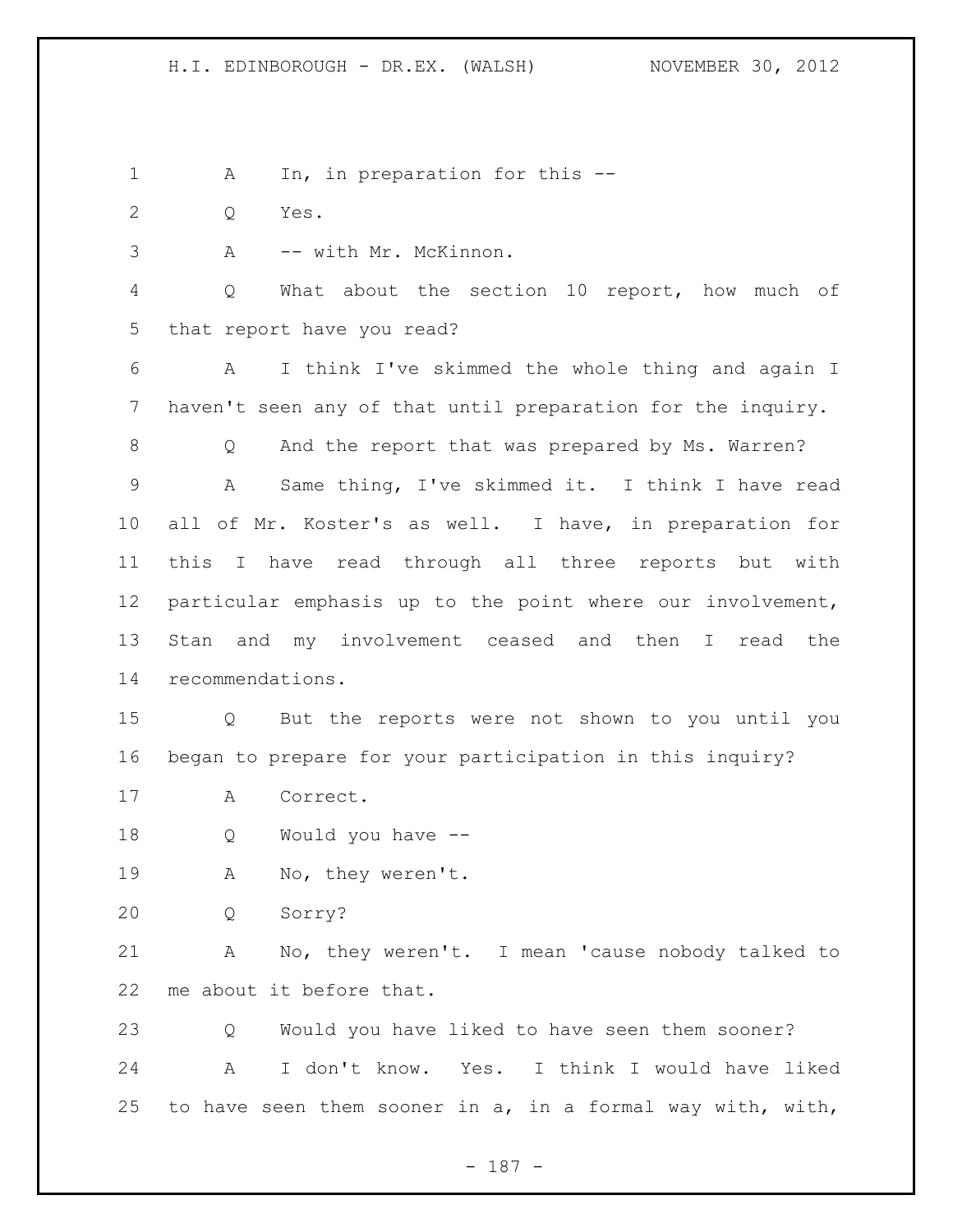H.I. EDINBOROUGH - DR.EX. (WALSH) NOVEMBER 30, 2012

| 1            | agency management and perhaps with others involved.<br>I, if |
|--------------|--------------------------------------------------------------|
| $\mathbf{2}$ | you don't mind me saying, I recall being involved<br>in      |
| 3            | another case and that was done where they gathered us        |
| 4            | together and that, that was helpful in terms of education    |
| 5            | own learning and helpful in terms of feeling<br>and our      |
| 6            | supported.                                                   |
| 7            | Um-hum. That didn't happen in this case?<br>Q                |
| $8\,$        | No.<br>A                                                     |
| $\mathsf 9$  | Okay. Now you said you were interviewed by<br>Q              |
| 10           | Mr. Koster?                                                  |
| 11           | Α<br>Yes.                                                    |
| 12           | So we'll turn to page 36869 and this is from<br>Q            |
| 13           | CD1794, which are Mr. Koster's notes of his interviews with  |
| 14           | several workers. So this says:                               |
| 15           |                                                              |
| 16           | "Interview<br>with<br>Heather                                |
| 17           | Edinborough                                                  |
| 18           | Supervisor in the 2003 period of                             |
| 19           | time and she was supervising a                               |
| 20           | family service unit of Stan                                  |
| 21           | Williams. The unit consisted of 8                            |
| 22           | workers an administrative                                    |
| 23           | assistant. The caseloads of the                              |
| 24           | family service workers would have                            |
| 25           | been between 30 - 35 on average.                             |

- 188 -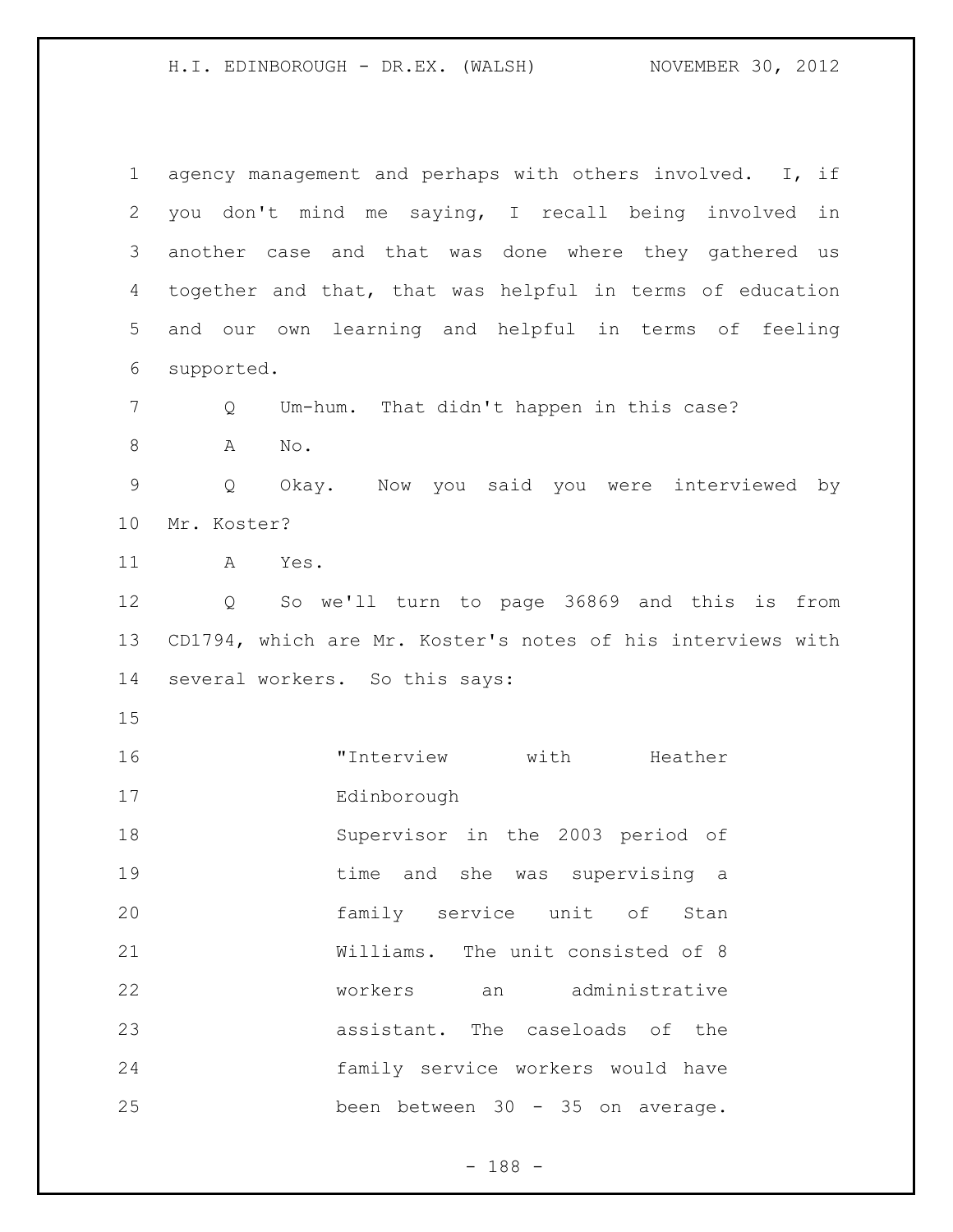This includes children in care off family caseloads. Placed at Kim Stephenson's on July 31, 2003 after criminal record checks, child abuse registry check, and it was determined that 7 She was not an open family case to 8 [Winnipeg Child and Family Services]. At that point documentation shows that she became an official 'Place of Safety' and would have received at least the regular per diem. She was returned on October 3, '03. When the child in care file was closed October 10 Stan closed 17 Steve's file in November 13, 2003. The family services worker and supervisor then ended contact. There was no more contact until 21 January 16th, '04 under the supervision of the intake supervisor. The intake supervisor called her and you recommended leaving her with the Stephenson's

 $- 189 -$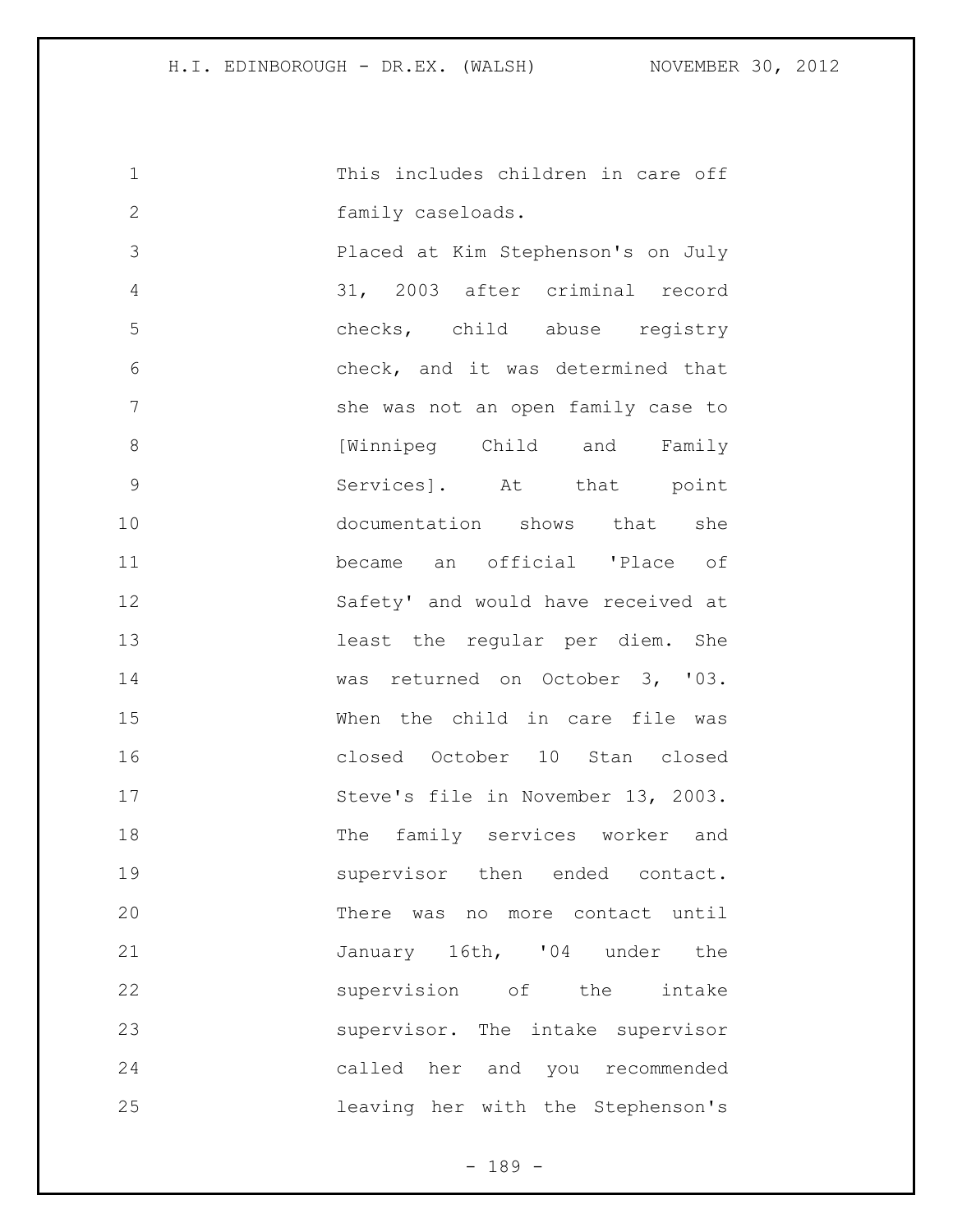unofficially. The intake worker went to the Stephenson's and ..." 4 And then I think it's a reference to his interview later. A Right. Q Ideas -- now is that, does that match your recollection so far of your interview with Mr. Koster? 8 A Yes. Q When were you shown -- THE COMMISSIONER: The page number doesn't appear on the screen, does it, in the hard copy? MS. WALSH: The page number of our disclosure is at the bottom. 14 THE COMMISSIONER: No, but in the report. 15 MS. WALSH: But the page numbers of -- these are not from the report, these pages are from Mr. Koster's interviews of some of the workers. 18 THE COMMISSIONER: Oh, oh, I thought it -- MS. WALSH: They are not dated that I can see. 20 THE COMMISSIONER: I'm sorry, I thought they were from his report. THE WITNESS: No, they're just his notes. MS. WALSH: No, these are from, from his interviews with some workers and supervisors. 

 $- 190 -$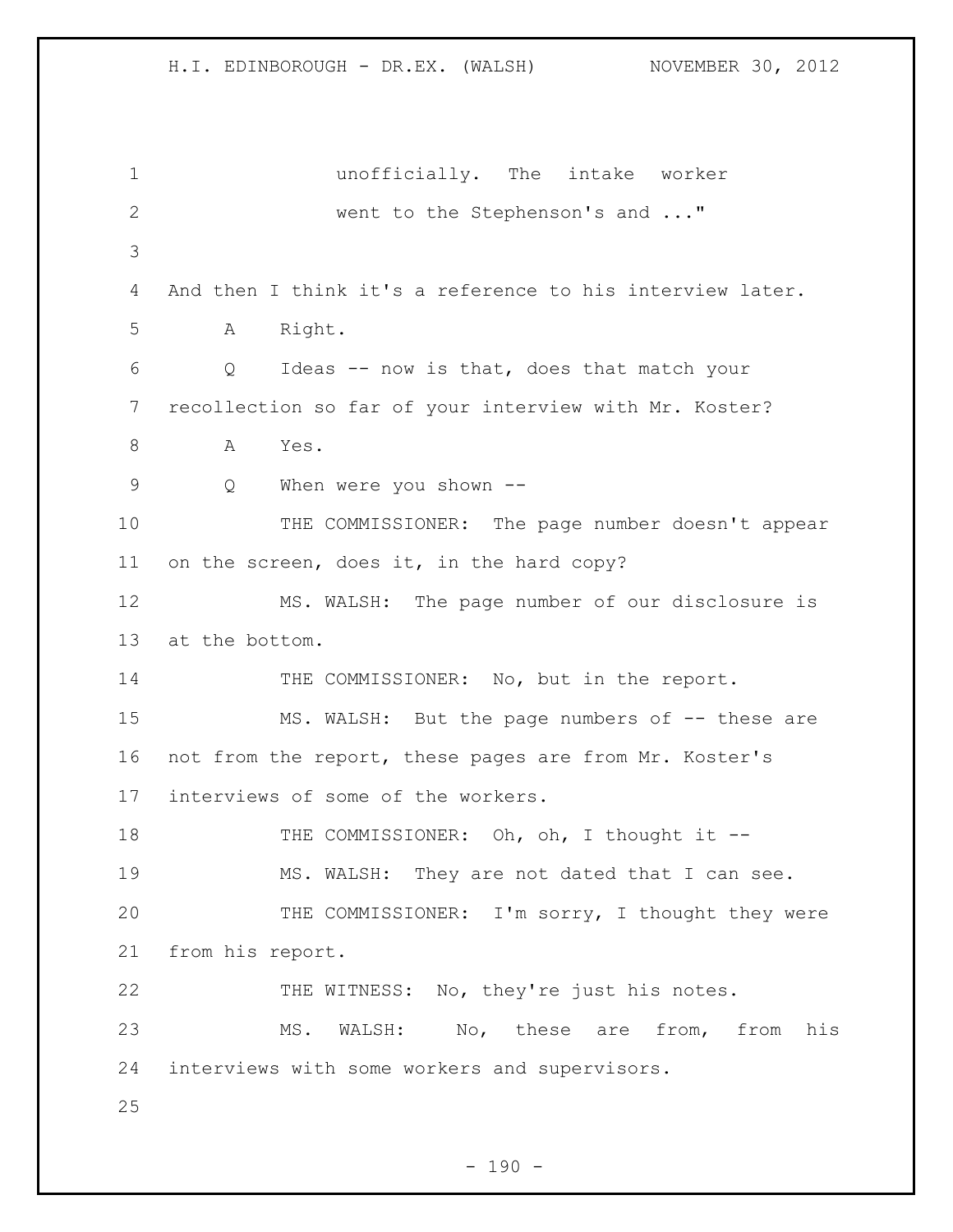BY MS. WALSH:

| $\mathbf{2}$ | Do you remember when this interview took place?<br>Q            |  |  |
|--------------|-----------------------------------------------------------------|--|--|
| 3            | Not exactly. It was -- I know I was already<br>A                |  |  |
| 4            | Eastman, so I don't know when it was.                           |  |  |
| 5            | Were you ever shown these notes of the interview<br>$Q \qquad$  |  |  |
| 6            | prior to your preparation for this inquiry?                     |  |  |
| 7            | Α<br>No.                                                        |  |  |
| 8            | Q Okay. So they weren't sent to you to verify for               |  |  |
| 9            | their accuracy?                                                 |  |  |
| 10           | No.<br>A                                                        |  |  |
| 11           | Q So up to ideas for recommendations, is what we've             |  |  |
| 12           | looked at so far, was that an accurate recording of your        |  |  |
| 13           | discussion or can you recall?                                   |  |  |
| 14           | A I don't recall exactly the, the -- I have no idea             |  |  |
| 15           | what the two paragraphs mean. I don't know, I don't know        |  |  |
| 16           | what that came out of but                                       |  |  |
| 17           | $\mathsf{Q}$<br>Okay.                                           |  |  |
| 18           | I don't recall talking about that. I'm not, I'm<br>$\mathbf{A}$ |  |  |
| 19           | not saying for a minute that he made it up but I have no        |  |  |
| 20           | idea what we were talking about.                                |  |  |
| 21           | then under "Ideas<br>for<br>Okay.<br>And<br>Q                   |  |  |
| 22           | Recommendations", do you remember him asking you for            |  |  |
| 23           | recommendations?                                                |  |  |
| 24           | A Yeah, he may have, yeah, asked me what I thought              |  |  |
| 25           | would have been helpful, yeah.                                  |  |  |

- 191 -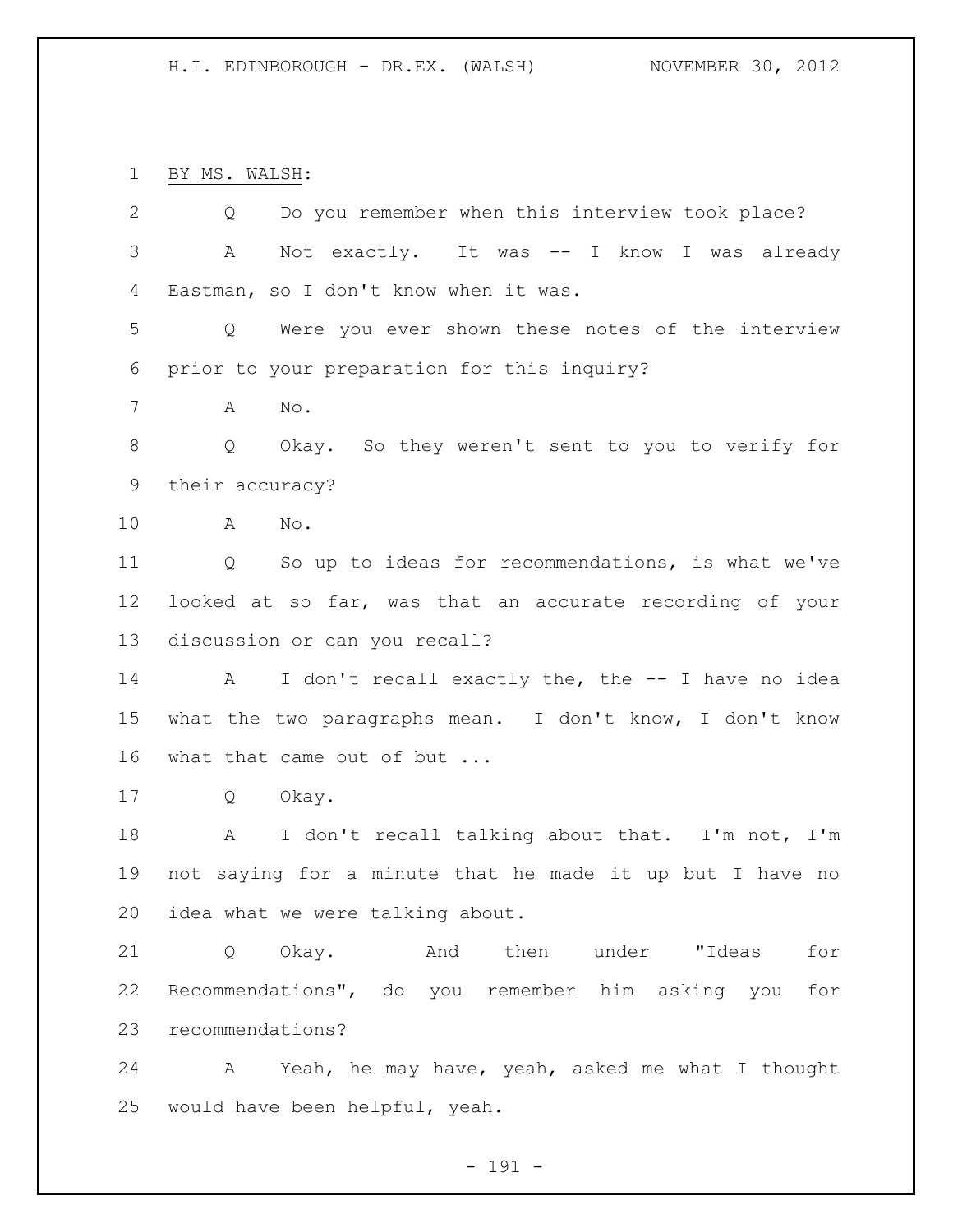Q So he's noted: "Smaller caseloads mean more in- depth knowledge of families and ability to see them more and allow then the supervisors to be more familiar as well. Supervisor competency based training is fine but we need self awareness 10 training. If you are only responding to crises and worker's crises making the time to hear about the case and finding [out] how the workers are coping but also taking time to assess how the 16 supervisors are also coping.... becoming more self aware." And finally, "Perhaps clinical supervision. Competency training is sound but task focused. Emotions also need 24 to be trained. If a supervisor is having a horrible time there needs

- 192 -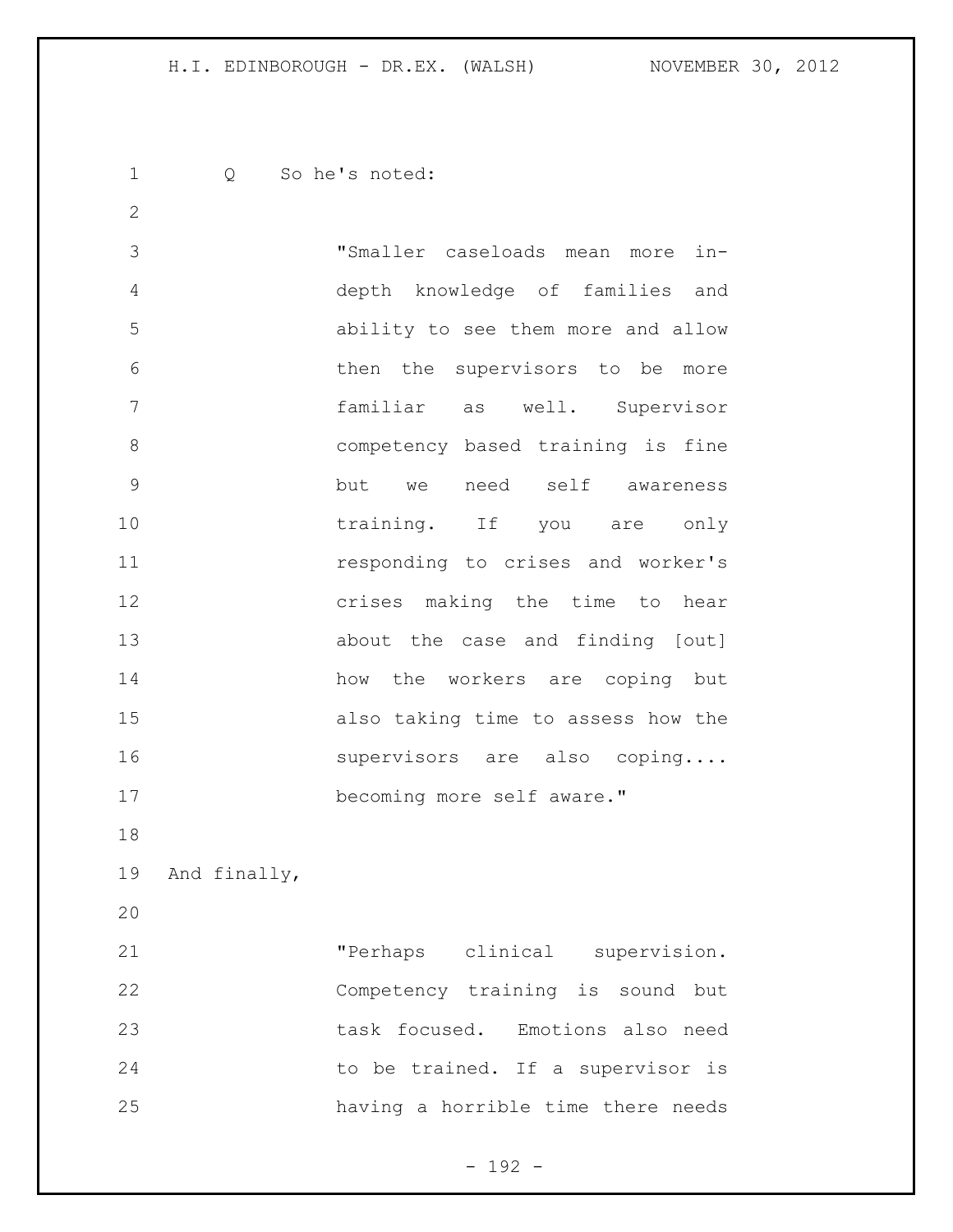to be someone who can respond to 2 that. The integrated services delivery needs to have community area directors able to know what protection supervisors are going through in their particular stresses."

 Does this accord with your memory of what you gave Mr. Koster by way of recommendations?

 A Well I must have said something like that 12 because, I mean it's there. The notes themselves, they ramble a little bit and I'm sure it, it -- I'm sure I was pretty nervous that day and I note the very last sentence there, that would have been something that was pertinent in Eastman but not at Winnipeg, so I'm not quite sure what I was rambling on about there.

 Q Okay. And then it appears that, he's noted that Stan Williams, May 24, so that may be the date that Mr. Koster interviewed Stan Williams. There's no date next to your interview.

22 A We were both there the same day.

Q You were?

A Yes.

Q Were you interviewed at the same time?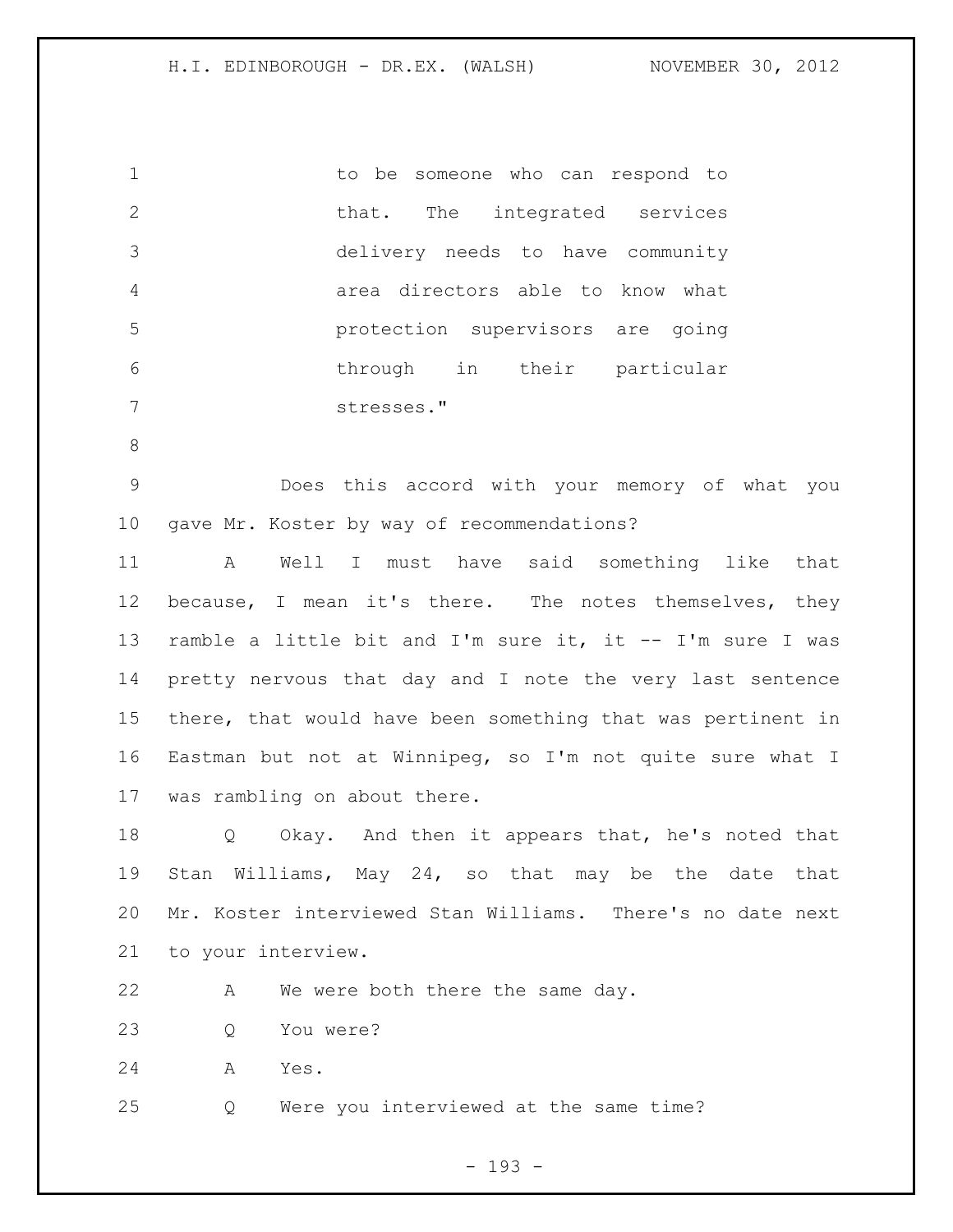A No.

 Q Okay. So you were interviewed on the 24th of May?

 A Yeah, 'cause we went for lunch, Stan and I, so. Q Okay. And the report was prepared as of '06, so this would have been in '06.

7 A Okay.

 Q So just briefly, Mr. Commissioner, we'll put this into the record. I'm not going to take this witness through line by line of Mr. Williams' interview, but it is there for the record. He talked about his client profile case list, 46 to 48 family and children. He talked about where he had been, about workload. He confirms on page 36870 that:

 "Kim and Rhon were the godparents referred to earlier in the file and that she was a friend of the natural father and had indeed looked after Phoenix at different **point** since birth. Whenever Steven and Samantha had difficulties she would provide assistance on a voluntary basis. They discovered this by talking to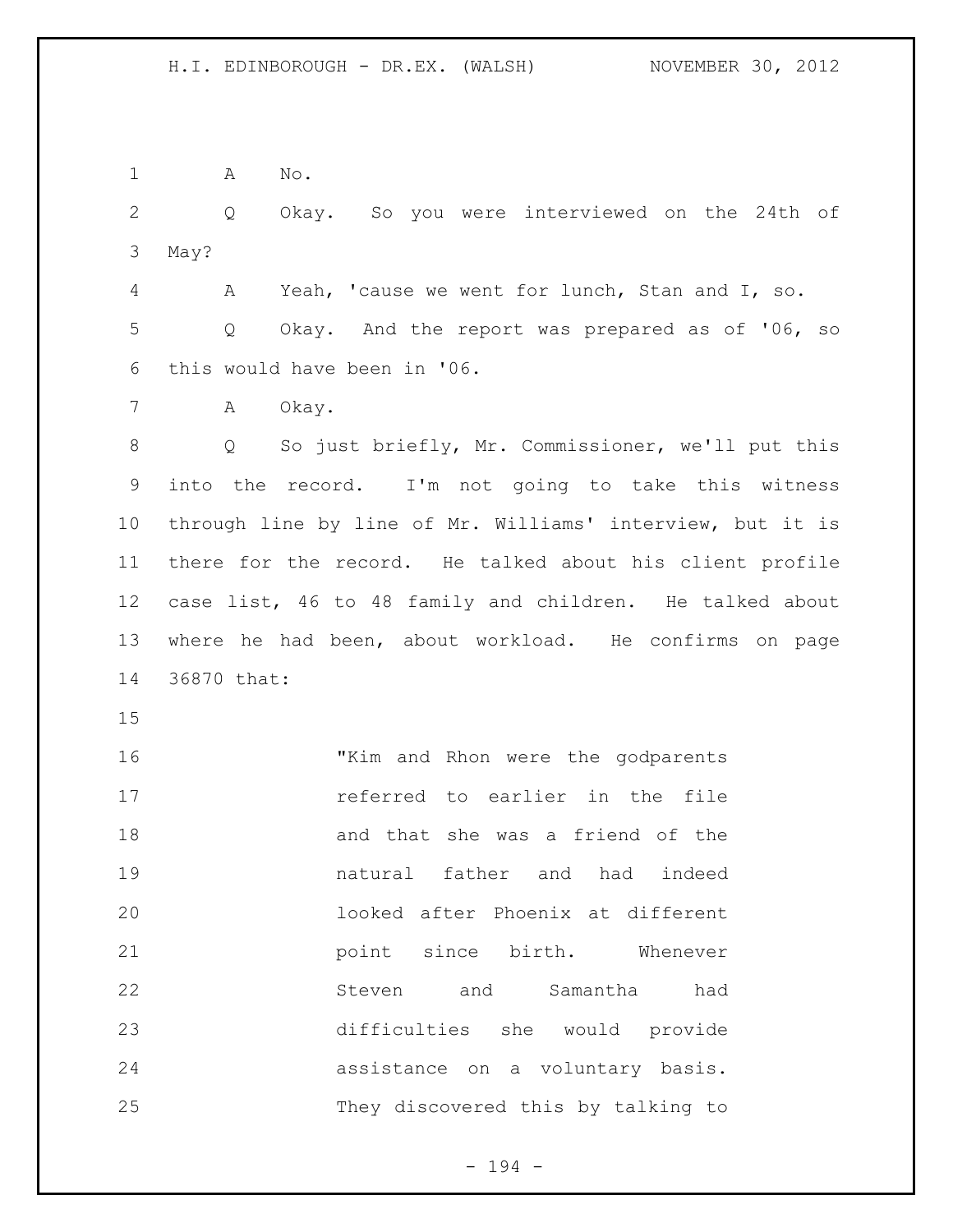| $\mathbf 1$    | Steve when Stan asked who could                             |
|----------------|-------------------------------------------------------------|
| $\mathbf{2}$   | look after Phoenix closer to home.                          |
| 3              | Protocol called for family and                              |
| 4              | friends<br>in a<br>voluntary                                |
| 5              | arrangement, less intrusive."                               |
| 6              |                                                             |
| $\overline{7}$ | He refers to the treatment options, the plan B, the plan    |
| 8              | that didn't work and as a result plan B was put in effect.  |
| 9              | He refers to the September 10 notes that are documented and |
| 10             | the home visits. He says, with respect to the home visit    |
| 11             | on October 2nd, he notes:                                   |
| 12             |                                                             |
| 13             | "The worker had his doubts and                              |
| 14             | this is described below in<br>the                           |
| 15             | circumstances presented by<br>the                           |
| 16             | at the closing which<br>worker                              |
| 17             | occurred on November 13, 2003.                              |
| 18             | Stan indicated in his closing and                           |
| 19             | interview with him that Stan<br>in                          |
| 20             | was concerned that if he did not                            |
| 21             | work on the identified issues that                          |
| 22             | caused the case to be opened in                             |
| 23             | the first place, then it would                              |
| 24             | have to be re-opened. Stan felt                             |
| 25             | that there had been movement in                             |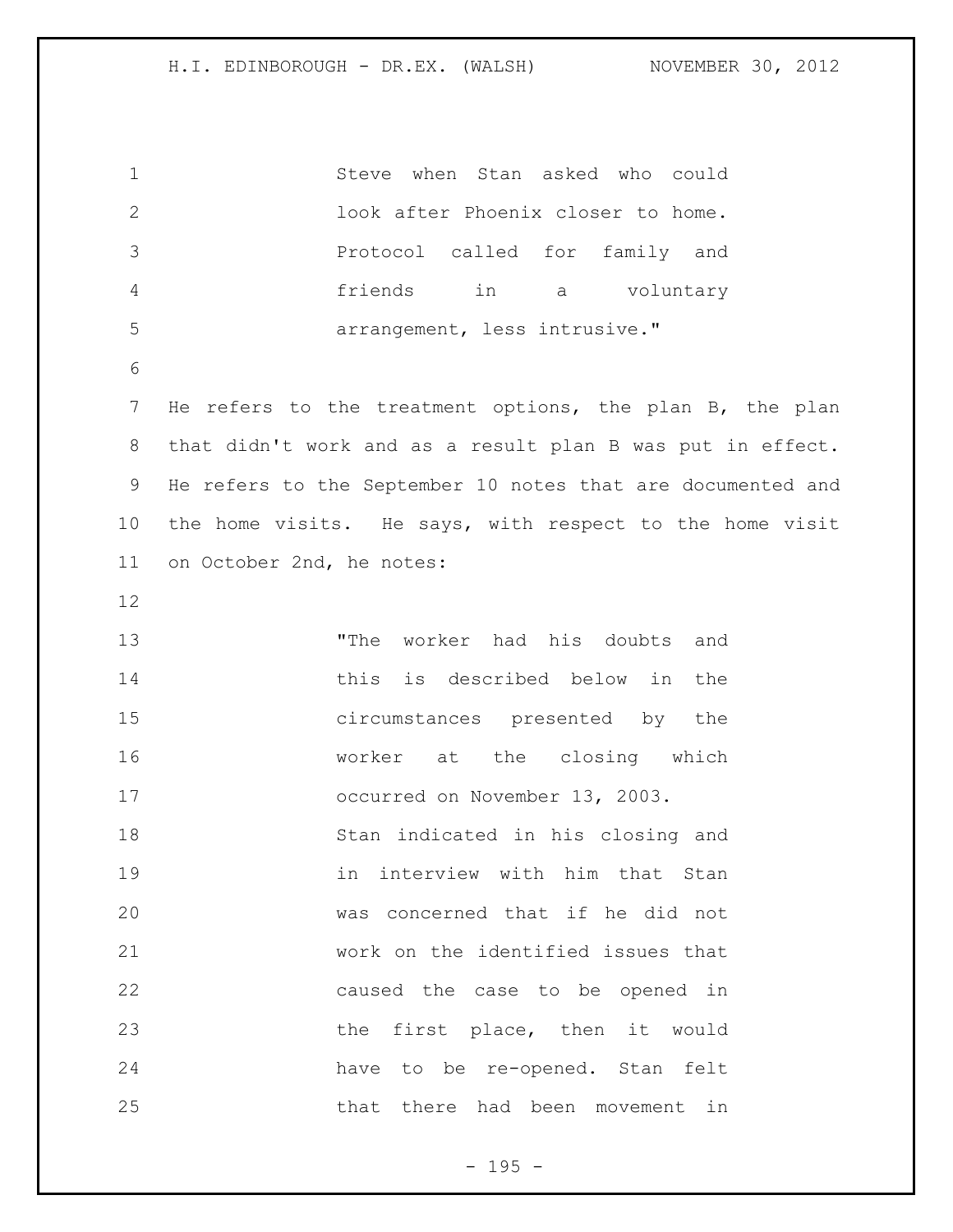| $\mathbf 1$   | his approach. He was still         |
|---------------|------------------------------------|
| $\mathbf{2}$  | grieving his loss of (second baby) |
| 3             | and would drink, and he was        |
| 4             | resisting any criminal             |
| 5             | involvement. The separation and    |
| 6             | loss of Samantha with her leaving. |
| 7             | All of these things were           |
| 8             | problematic. Stan offered supports |
| $\mathcal{G}$ | but the father withdrew them since |
| 10            | Kim was still in the picture to    |
| 11            | support him and Phoenix. Therefore |
| 12            | he already had his system of       |
| 13            | supports. Stan told his supervisor |
| 14            | that although there were           |
| 15            | protection issues which could      |
| 16            | arise, presently there wasn't. As  |
| 17            | such the protection reasons for    |
| 18            | keeping the case open were not     |
| 19            | present. Stan was going back to    |
| 20            | his own unit and the decision was  |
| 21            | being made whether to assign this  |
| 22            | to a new worker or send it to a    |
| 23            | new Authority for their follow up. |
| 24            | With no identified protection      |
| 25            | issues occurring in the present.   |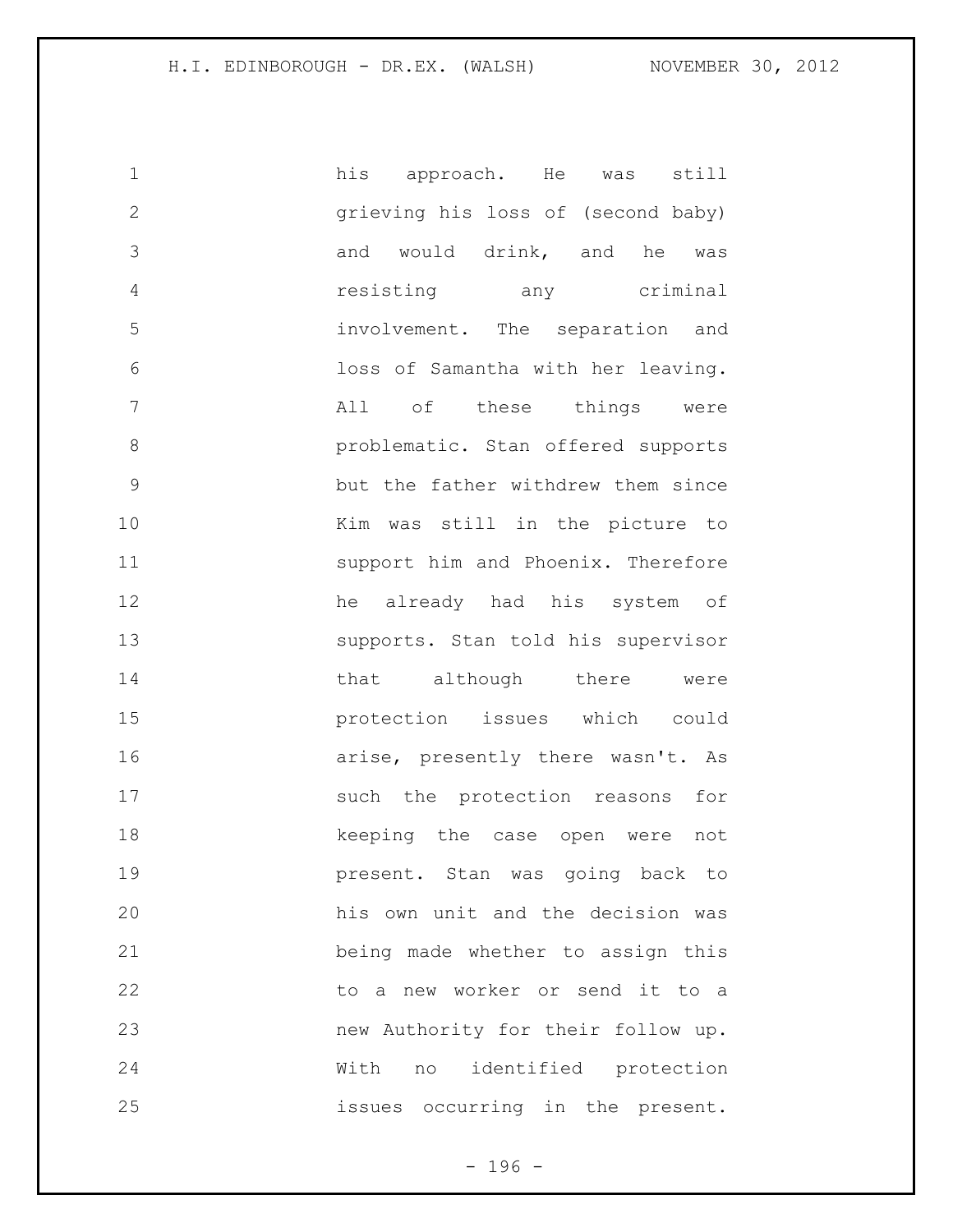Stan felt that this fellow would probably not respond to a more heavy handed mandatory approach. Stan presented it to his supervisor in one way he recalls. 'There are underlying issues here 7 been that have not really been 8 addressed, just with some time passing but not with actual **programs** being completed, the decision is that we can either close this off or transfer it to 13 the new authority. A discussion 14 then ensued about closing off as the best option and then it could be re-opened to the new Southern 17 Muthority if more service was needed."

 Now does that match your recollection of discussions between Mr. Williams and you?

 A Parts of it do and it's very much like he indicated in his closing summaries. However, the part about closing it off, either close this or transfer it to the new authority, if we had that discussion at the time of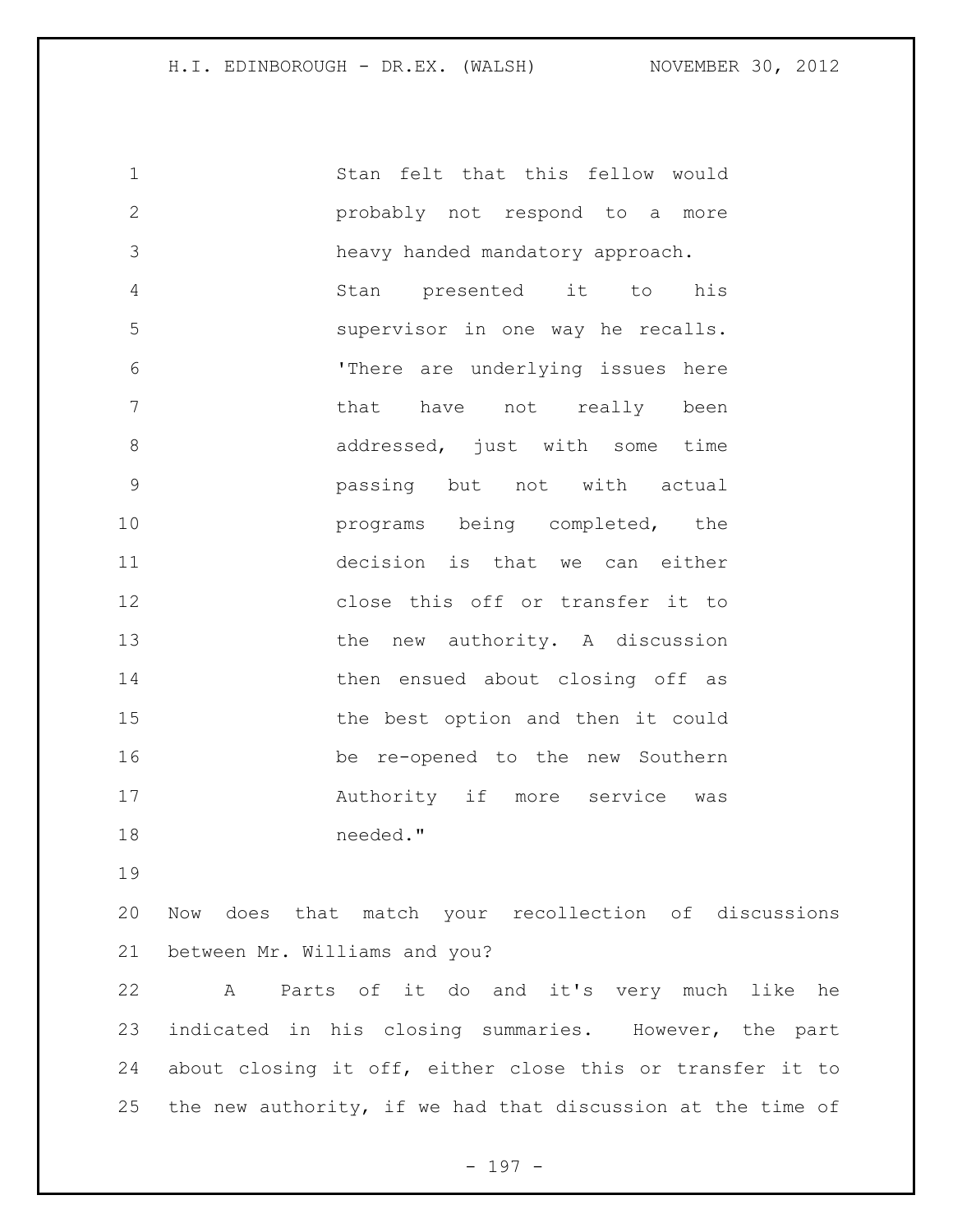closing I would have corrected him because opening it to the Southern Authority was not an option at the time that we closed it in '03. So his, his memory of that is not accurate.

 Q Is there anything else there -- now I appreciate that Mr. Koster may not have recorded Mr. Williams correctly, Mr. Williams isn't here to speak to that, but is there anything that is noted as something Mr. Williams conveyed to you that you don't think is accurate?

A That I think is inaccurate on this part?

 Q Yes. The things that Mr. Williams is recorded as saying he said to you.

 A No, other than the business about the Southern Authority. I think that that, it's more than what he said in his closing summary but I think it fits what, what we discussed.

Q Any other comments on these interview notes?

A No.

19 0 Okay. So let's turn to Mr. Koster's report, please. I'm calling it Mr. Koster's report but it was prepared under the name of Mr. Koster and Ms. Schibler through the offices of the Children's Advocate. So if we can start at page 27 of CD1, sorry, page 28. So this is entitled "The Third Protection Opening: From February 26, 2003 to November 2003", so this encompasses the work that

- 198 -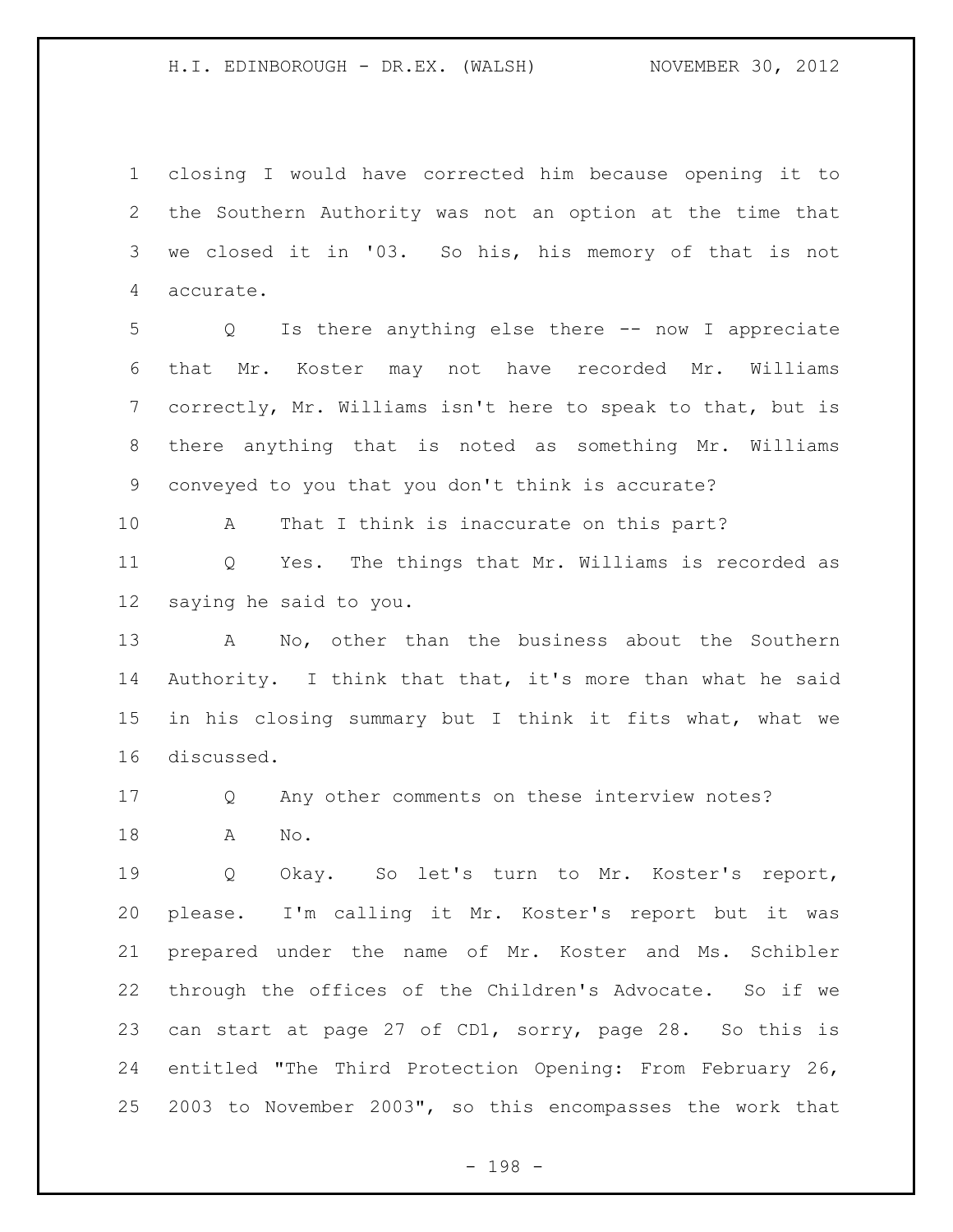your unit provided. And I think this first page is simply, if we scroll through it, please, simply a factual recording. You've had an opportunity to review, you said, the portions of the reports that relate to the work that your unit did?

A Yes.

 Q Okay. So then we can scroll to the next page, page 29, and again we have factual recordings of the second apprehension. Page 30, please scroll to the bottom, and we get to July 7th, which is when Mr. Williams starts to meet with Steve. If we can turn to page 31. So again, the report here just lists the factual pieces and page 32. And then the report documents the interview that Mr. Koster had with the assigned worker, with Mr. Williams, and we've just looked at his interview notes. Was there anything in that portion that you wanted to comment on? And take your time. A No, I think that's almost verbatim what we just

 saw in the notes. So the part about the Southern Authority --

Q Okay, and if we --

21 A -- no, it's not there. Okay.

Q And the next page, please.

A Yeah, there's the stuff about the Southern.

 Q So then there's a reference to the worker circumstances beyond the case file at page 33 and this, I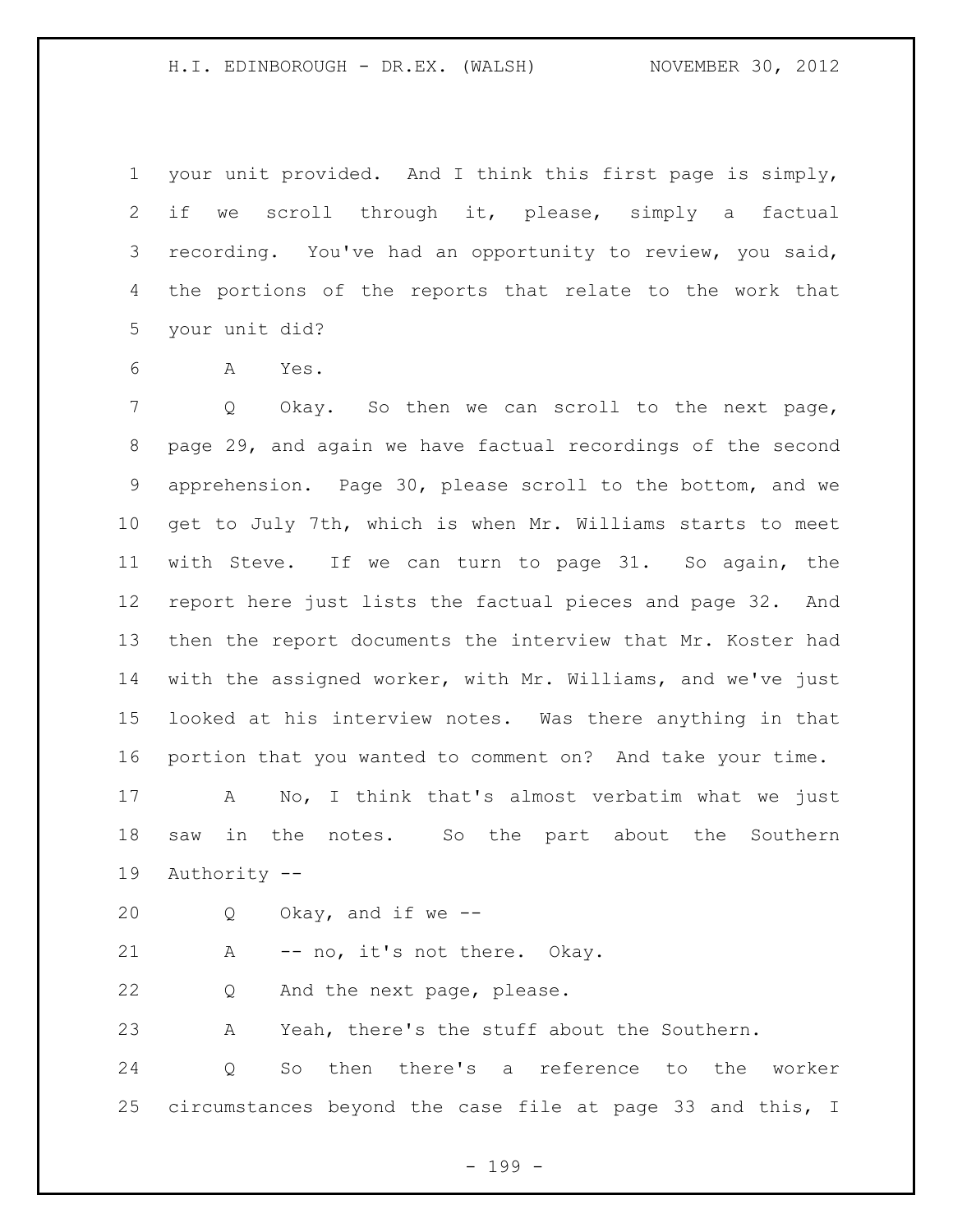H.I. EDINBOROUGH - DR.EX. (WALSH) NOVEMBER 30, 2012

 think, was also taken from Mr. Williams' interview notes, talking about his workload, et cetera. And then there's a reference to the interview with you and is there anything you want to comment on there? A Just a small thing I think for me, there's a sentence under that heading "Interview with the Worker's Supervisor": "With this excessive work load ..." He writes ... Q Yes. A **"...** the supervisor had no choice 16 but to rely on the extensive experience of workers such as this particular worker." Q Yes. A That's certainly not all I rely on. I, I have some ability and intelligence of my own and I relied on my own experience and knowledge as well. The next sentence is true, he was seen as competent, and I certainly didn't question his decision as much as I wish I would have.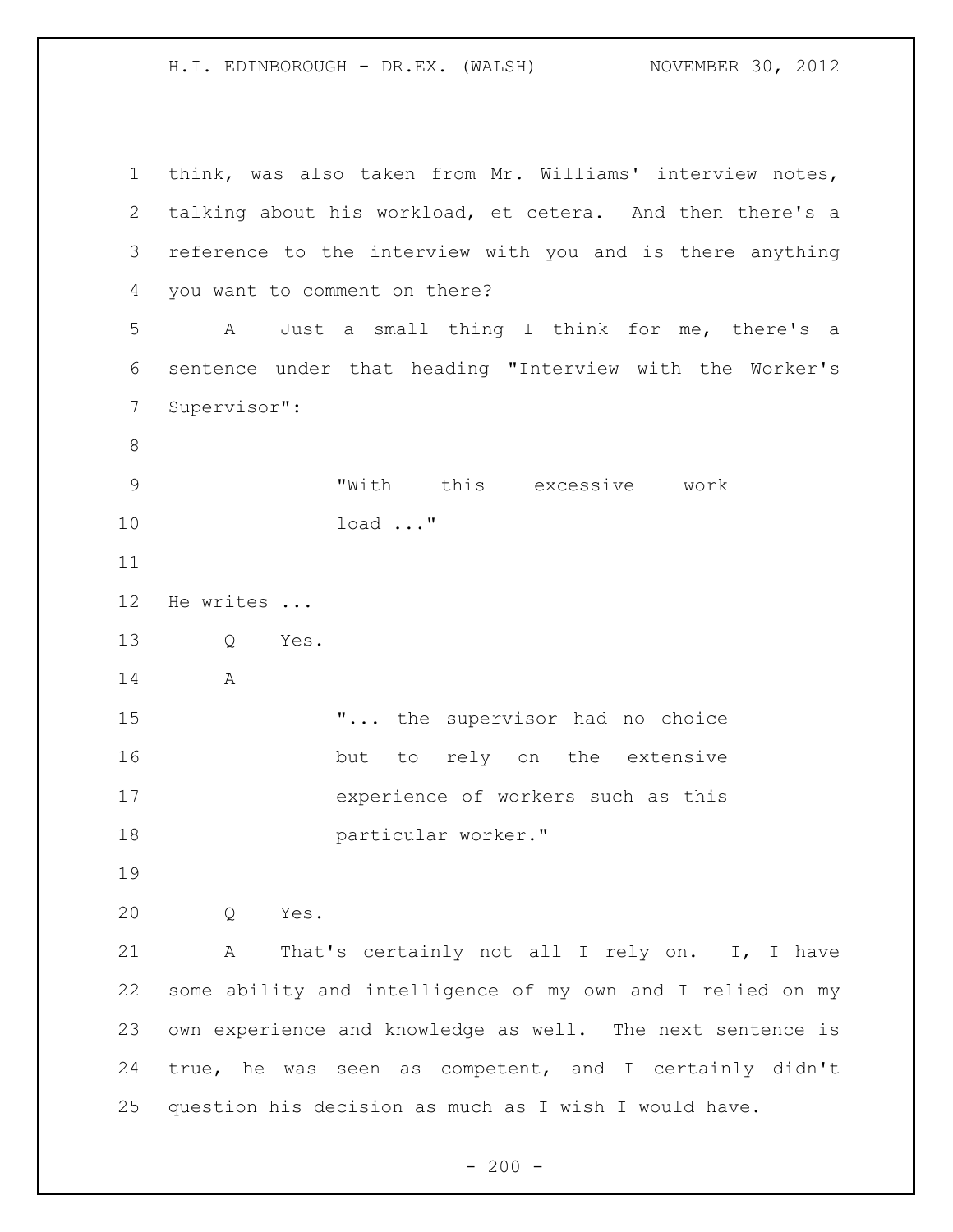Q And where it says: "Unfortunately he too was overloaded"? A Well that's certainly what he told Mr. Koster. I, I have no doubt that he felt overloaded at times. That's a bit of a subjective description. Q Did Mr. Williams ever tell you he was too busy to do anything that you required of him with respect to Phoenix's file? A No. He, he certainly talked about being busy but he never indicated that it kept him from performing his duties that needed to be done. Q Okay. Now if we look at the findings, finding 19: "The case should have been kept open after November 2003 since Steven Sinclair (Phoenix's father), had not yet accomplished his required tasks." Do you want to comment on that? A It's absolutely right. It should have been kept open. We should have monitored that home more, we should have done more for Steven and subsequently for Phoenix. Q You're saying that now.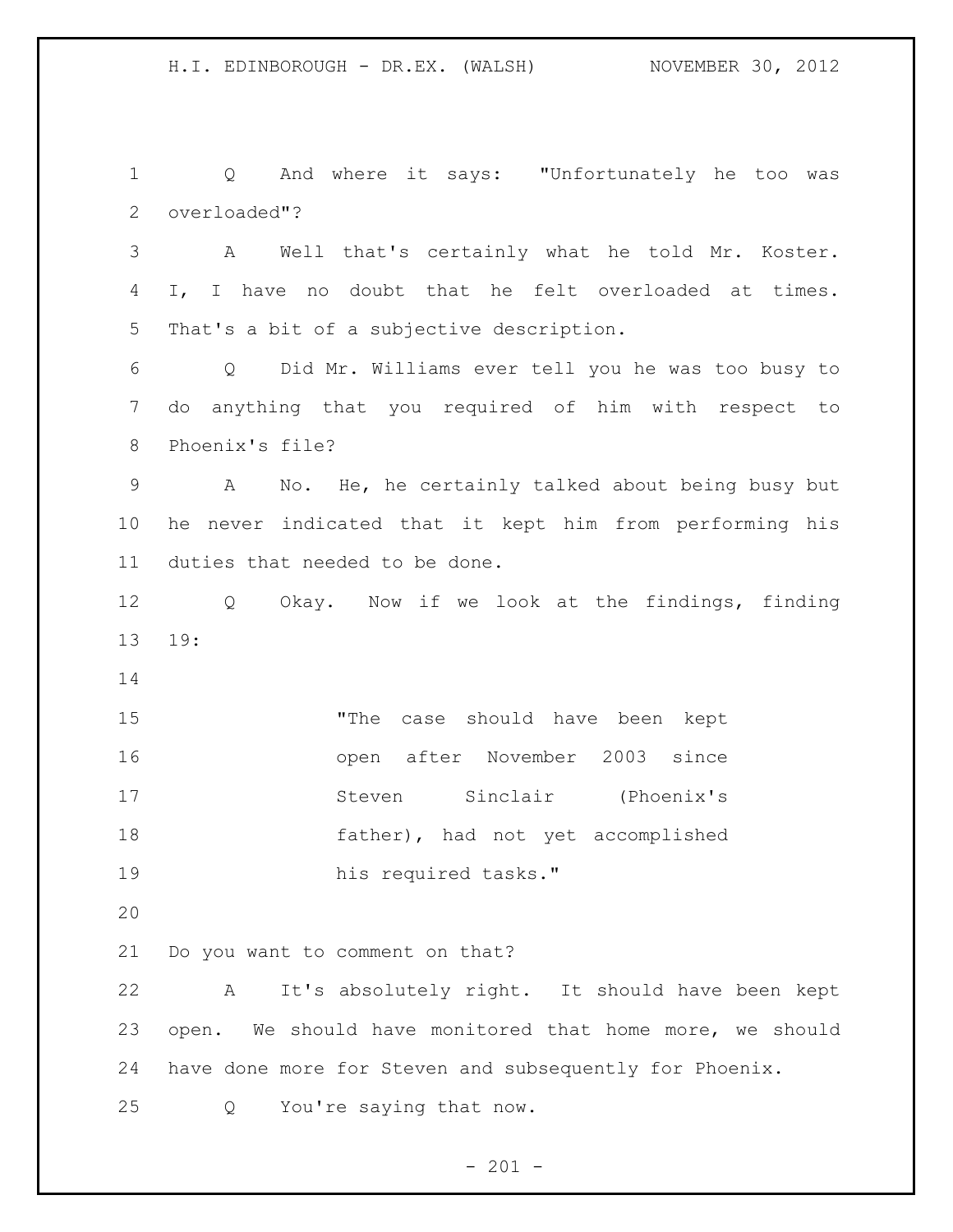A Yes. Q That was not what you thought at the time? A No. I'm saying that now. Q Finding 20, if you turn the page: "There should have been follow up with Rohan and Kim Stephens (sic) to determine whether Phoenix was safe and whether they were assisting in looking after Phoenix." A I don't quite understand that one. After we returned her home, is that what that means do you think? Q Yeah, I don't know, so ... A I don't either. Q Fair enough. 18 A Okay. Q Twenty-one, and there are two finding twenty- ones. So the first one: "The worker did not have nearly 23 the time to properly manage this case or others when numbers and other caseload responsibilities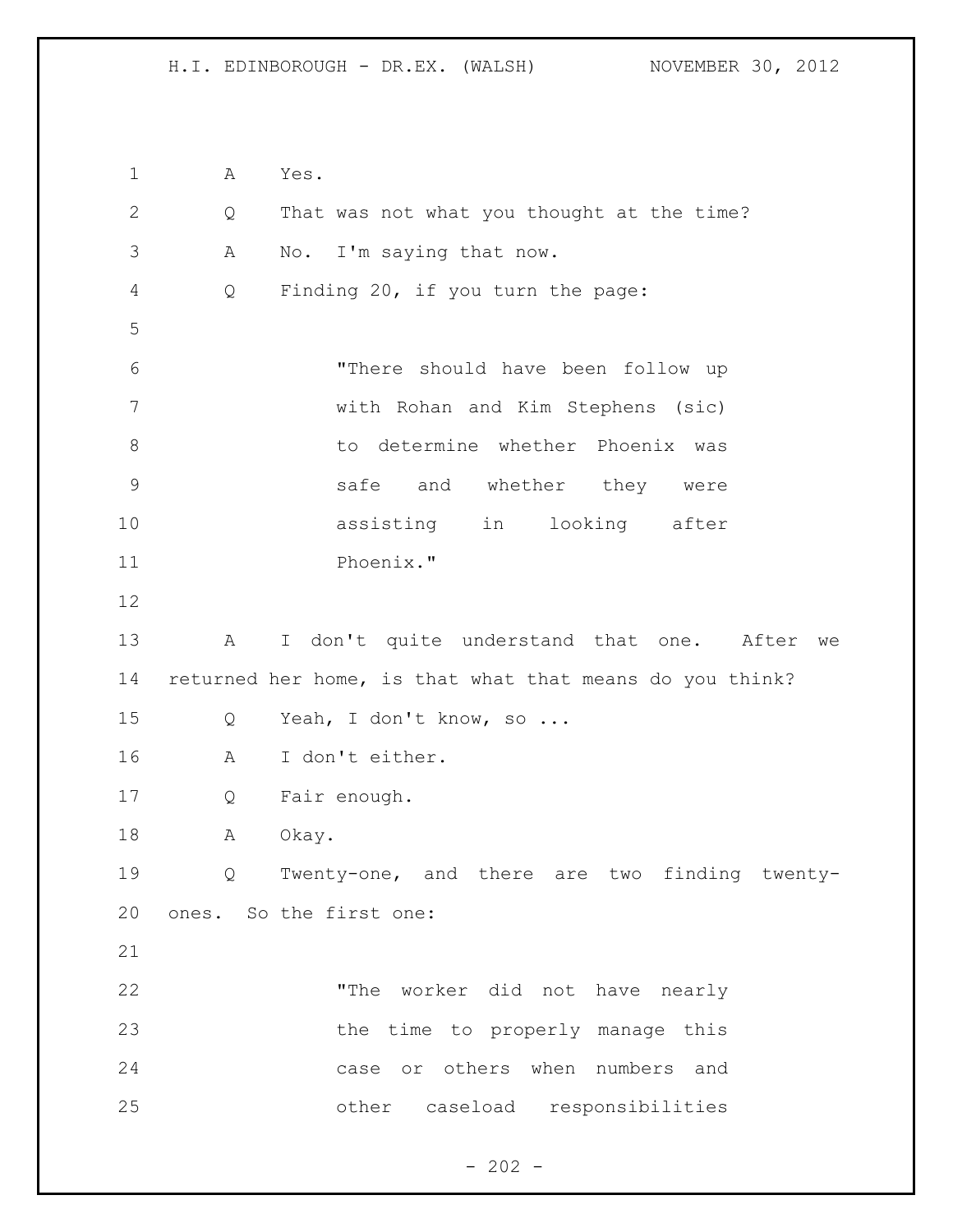1 are factored in to his day to day responsibilities."

A Well ...

 Q Do you agree with that statement, from your perspective as his supervisor?

 A From my perspective as his supervisor and the way Stan generally worked ... Okay, didn't have the time to properly manage this case. I certainly acknowledge now that this case wasn't properly managed now. I acknowledge that. Did he have enough time to attend to all of his caseload responsibilities, all of the expectations? Probably not. This is a very broad statement. Did Stan not manage any cases properly? He says he doesn't properly manage this case or others. I think there's way too many things in there for me to be able to respond yes, it's true or no, it's nonsense. There's just, there's so much in there. There are parts that are true.

Q What about the second finding 21:

 "High Caseloads and the Excessive Supervisory coverage were factors in the decision to close the case file."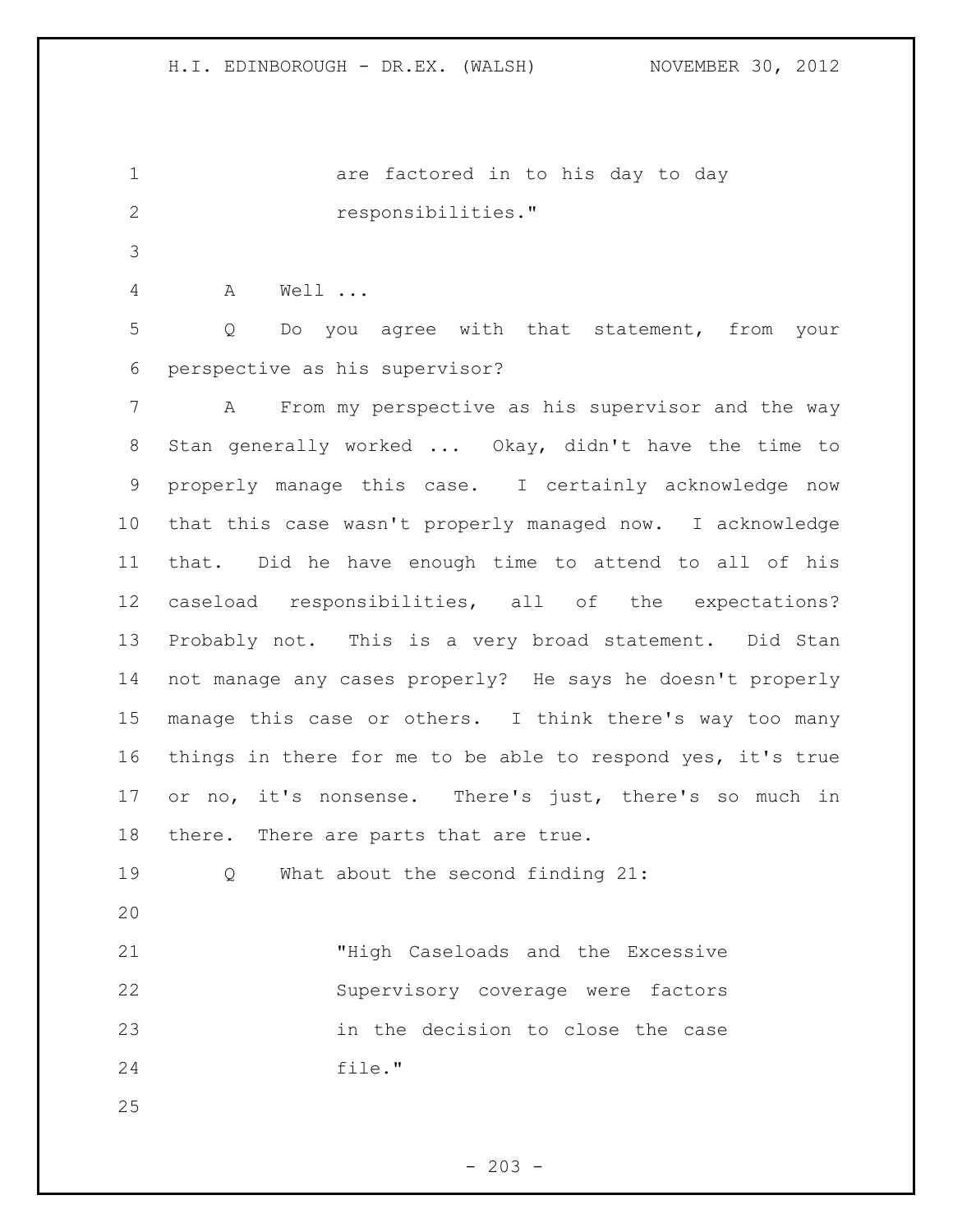H.I. EDINBOROUGH - DR.EX. (WALSH) NOVEMBER 30, 2012

1 A No, that's not true.

Q Okay.

 A You don't close cases because the caseloads are too high, that's not true.

 Q Anything else you want to comment on with respect to the section 4 report?

A I don't think so.

 Q Okay. Let's turn to the section 10 report. If we can pull up page 143. And again, you've had an opportunity to review this report and the portions that relate to your services.

A Yes.

 Q So if we scroll down a bit, please. The paragraph in italics, it says:

 "Information was requested on **April 21, 2006 from [the] Branch;** 18 specifically, what were the terms 19 of the order sought by the Agency. Did the Agency have expectations for Mr. Sinclair concerning change to his lifestyle or his addictions? The transcript of court proceedings was provided ... The transcript provided no

 $- 204 -$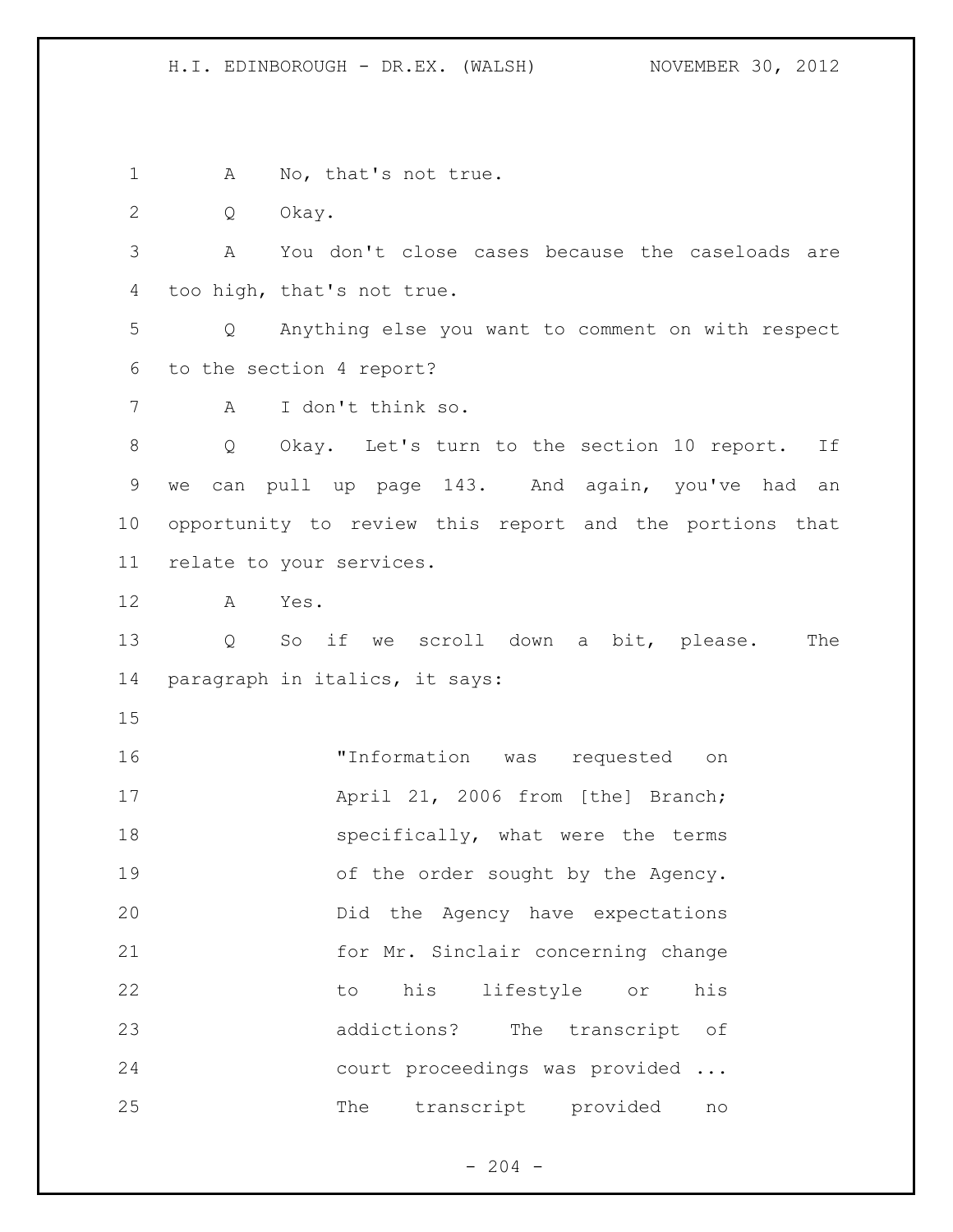information about any expectations of Mr. Sinclair despite the circumstances under which Phoenix came into care and three years' accumulation of concerns about the quality of both parents' care of 7 their daughter." And then if we scroll down there's a quote from the transcript that we looked at. Q Um-hum. 12 A If we go to the next page, the portion in italics says: 15 The court process was intended to protect Phoenix at that time and to ensure that she returned to an improved situation -- the end of 19 the order was only seven weeks from the date of Mr. Sinclair's 21 appearance in court. The plan presented by [Winnipeg Child and Family Services] regarding Mr. Sinclair consisted of 25 'get[ting] his business in order'.

 $- 205 -$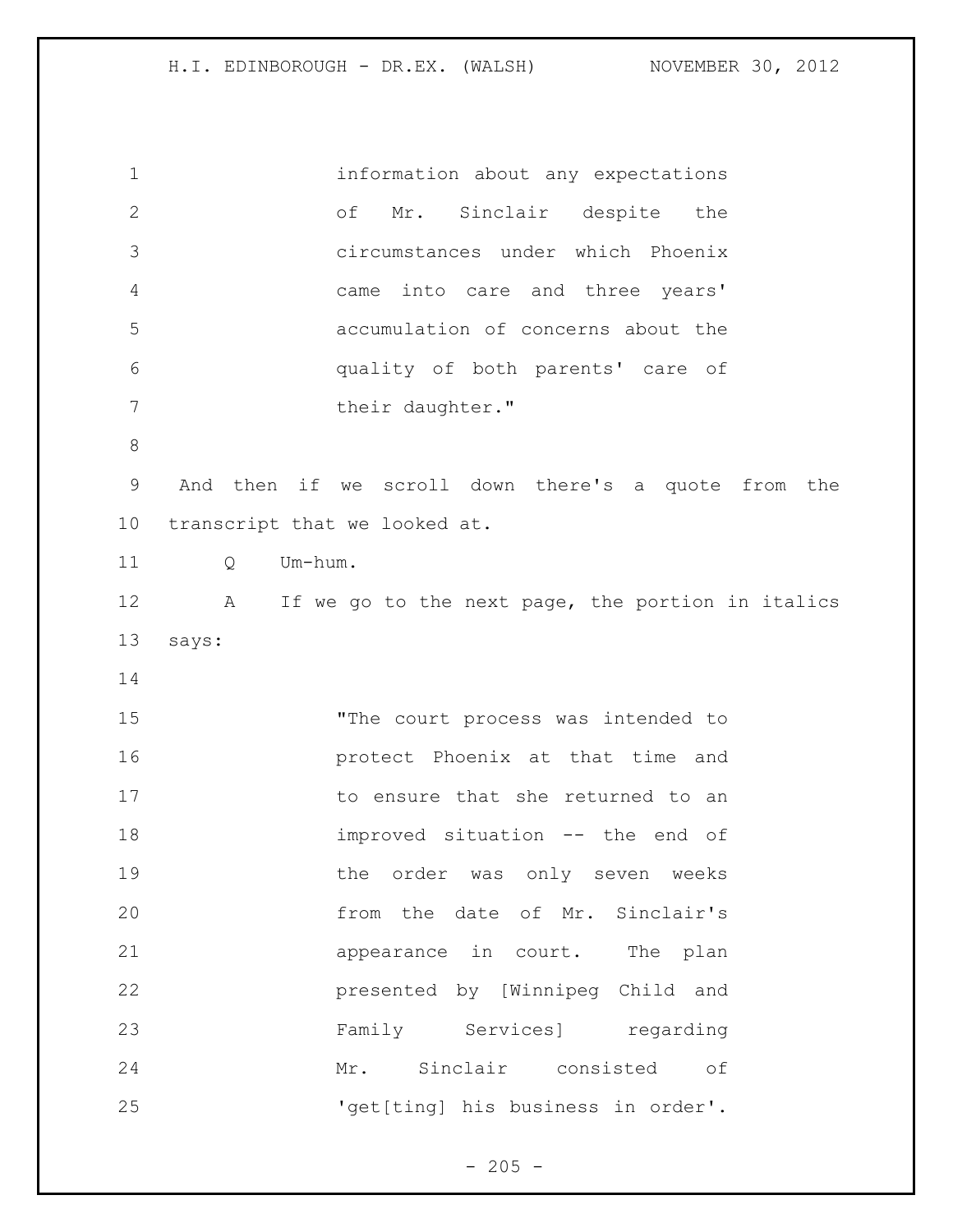What did that mean? What did that require in measurable, observable change?" So do you want to comment on these queries in the report about the plan? A Not really. I think we've discussed the transcript and the language used by Mr. Williams and it wasn't adequate. The length of time of the order was too short. Q Okay. Now if we want to scroll down, please. Again there's a discussion of the plan and towards the 13 bottom of that paragraph in italics, how -- it says: "Provincial standards also address 16 the need for concrete planning with measurable objectives and **goals** that are realistic ... How else would an Agency know when risk was sufficiently reduced to return a child home safely? An issue related to this is whether there is a means available to all workers in the Province that enables them to measure the

 $-206 -$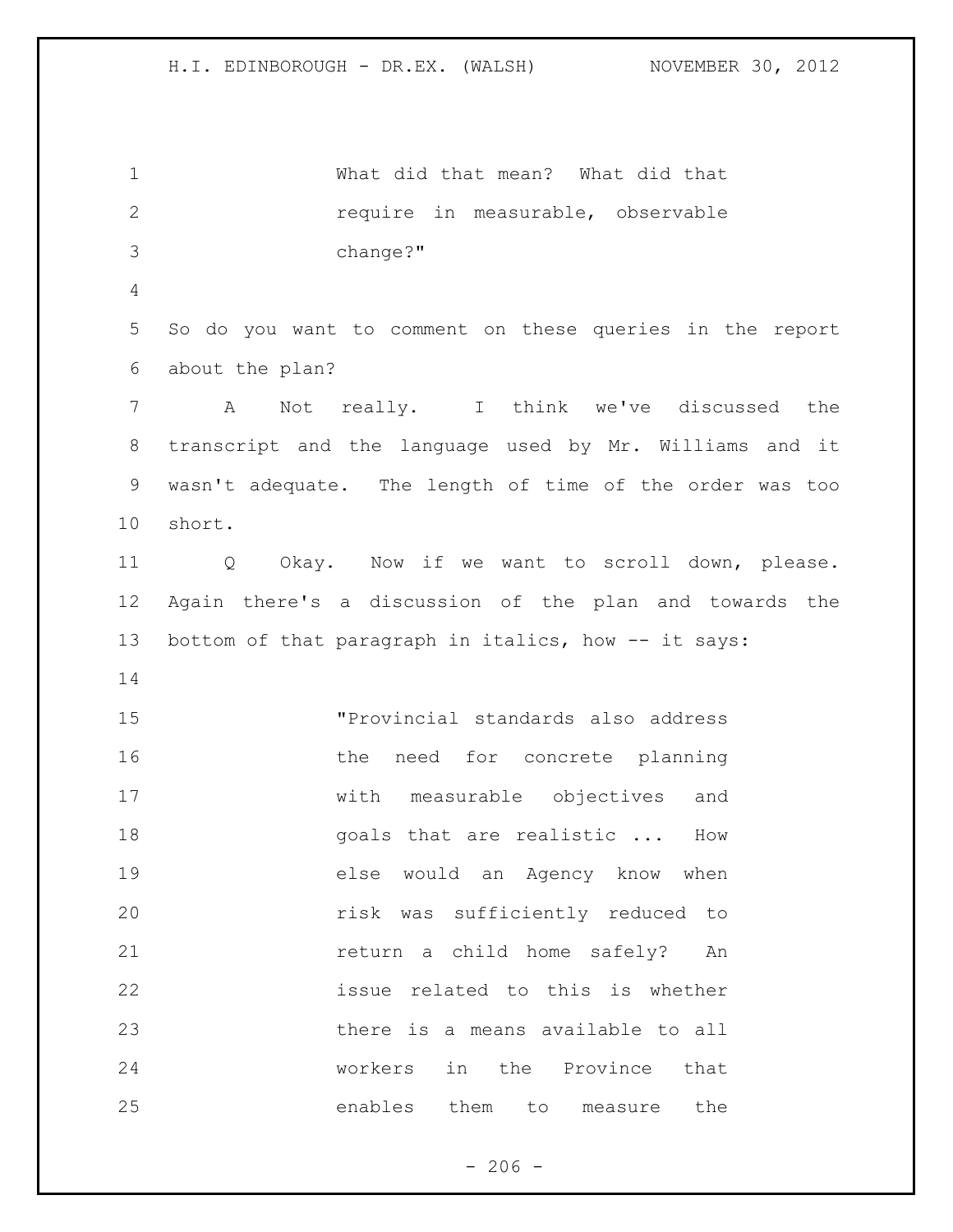initial risk accurately and 2 another to recognize when the child is safe enough to return home and when it is safe enough to close the case. Case supervision should be an important factor in arriving at the final decision to return the child home or to close the case but the use of a more reliable and objective means of **assessing safety is needed.**"

 A If we could just back up to 144 again, I think that's spot on. I mean it's kind of put like a rhetorical question but that's extremely significant that we need a, we needed a means to measure the initial risk accurately and another to recognize when the child is safe enough to return home and when it is safe enough to close the case. We, we've used our best judgment to do that traditionally. We, we haven't had a risk assessment tool that was a tangible scientific, if you like, or at least reliable and valid means to measure. I think that exists now. So these questions, as I say, appear to be rhetorical but they are certainly right at the time this was written.

Q And we expect to hear evidence, particularly in

 $- 207 -$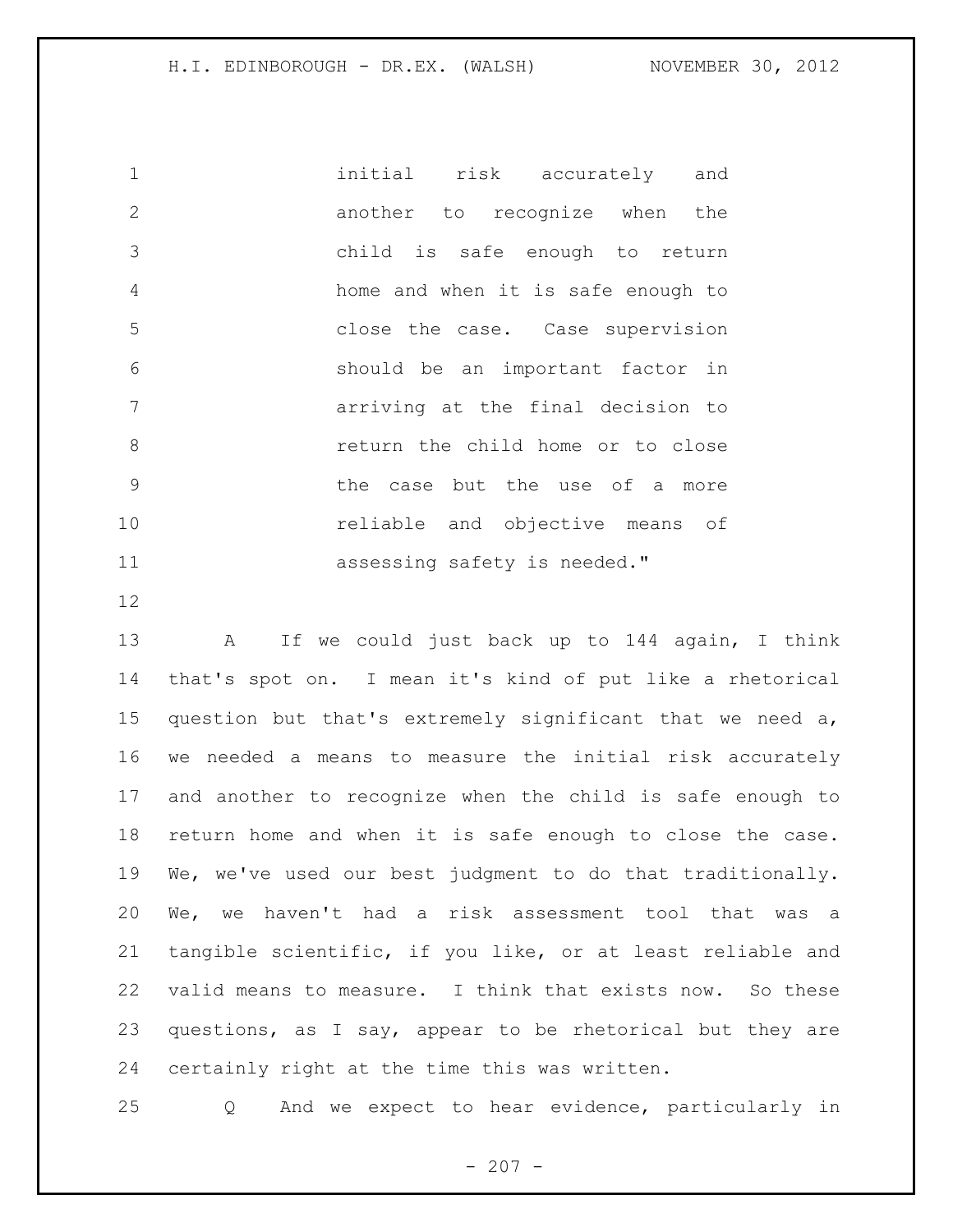H.I. EDINBOROUGH - DR.EX. (WALSH) NOVEMBER 30, 2012

- phase 2, about the new structured decision making tool. Is that what you're referring to?
- A It is, yes.

 Q Okay. Did, did you have any experience with that tool before you retired?

A At the Métis agency I did, yes.

Q Yes. And how did you find it?

 A I think I never used it because I was in management but what I learned about it and, and seeing it be used in files, I think it probably isn't going to fix everything but it goes a really long way to accomplishing what is being discussed here. I think it's, I think it should be a great relief to workers that instead of using their own values and their own judgment only and their own biases, because we do, that they have something that measures that. The SDM tool has been used and is validated and is reliable by all accounts and it's a place to start. It's something to hang your hat on. I think it's a, I think it's a real step in the right direction, absolutely.

 MS. WALSH: Mr. Commissioner, if I could have ten minutes more with this witness then I think I will finish my questions.

 THE COMMISSIONER: I think we should finish you today.

MS. WALSH: Okay, thank you.

 $- 208 -$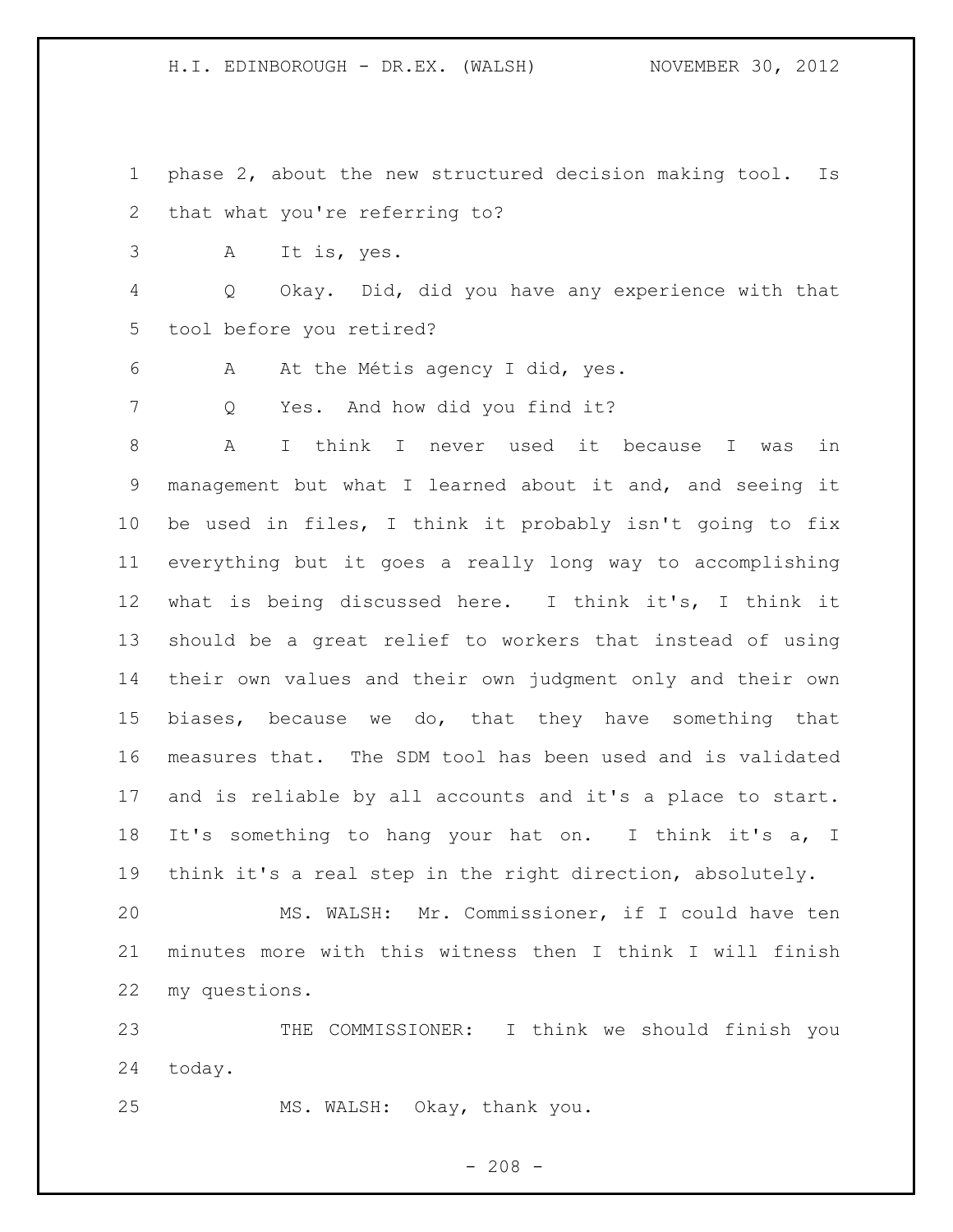H.I. EDINBOROUGH - DR.EX. (WALSH) NOVEMBER 30, 2012 THE COMMISSIONER: And then we'll take the cross next week. MS. WALSH: All right. BY MS. WALSH: Q So if we turn to page 145, place of safety with Kim Edwards and Rohan Stephenson, the third paragraph under that heading it says: "It was not clear from the file why Mr. Stephenson's place of residence was not examined for its 13 suitability ... if the couple were 14 co-parenting." Because the information was that they were not living together. 19 Th addition, the personal reference referred only to the suitability of Kimberly Edwards ... The reason for the couple's separation was not explored ..." Scroll down, please.

 $-209 -$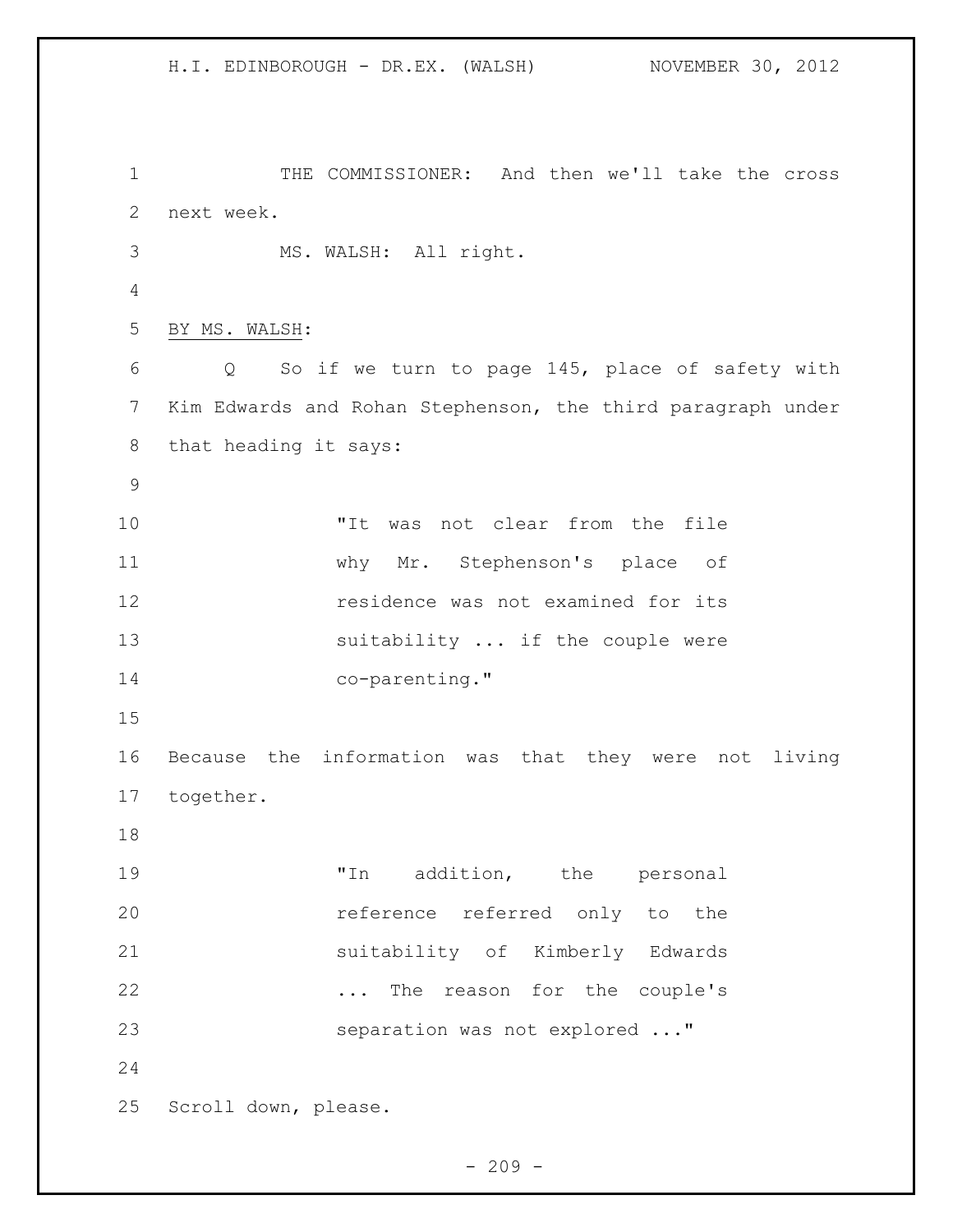| $\mathbf 1$    |         | "Provincial Standard 411 for Place                         |
|----------------|---------|------------------------------------------------------------|
| $\overline{2}$ |         | of Safety in a family residence                            |
| 3              |         | specifies: 'Placement in a family                          |
| $\overline{4}$ |         | residence is not to exceed two                             |
| 5              |         | weeks unless the family applies to                         |
| 6              |         | provide care as an approved foster                         |
| 7              |         | home.'                                                     |
| $8\,$          |         | Given that the placement did                               |
| $\mathsf 9$    |         | exceed two weeks and that the                              |
| 10             |         | caregivers were a separated couple                         |
| 11             |         | proposing (somehow) to co-parent,                          |
| 12             |         | it was incumbent on the Agency to                          |
| 13             |         | ensure that Phoenix was in a                               |
| 14             |         | satisfactory placement. It was                             |
| 15             |         | also required that the foster                              |
| 16             |         | parents apply to be licensed.                              |
| 17             |         | None of this was done during her                           |
| 18             |         | placement."                                                |
| 19             |         |                                                            |
| 20             |         | Do you agree with that, those comments about place of      |
| 21             | safety? |                                                            |
| 22             | A       | I'm, I'm not knowledgeable enough about that to            |
| 23             |         | be able to agree or disagree really.<br>I, I don't         |
| 24             |         | necessarily -- certainly from the italics on, I don't know |
| 25             |         | enough about that but in terms of wanting to know the      |

- 210 -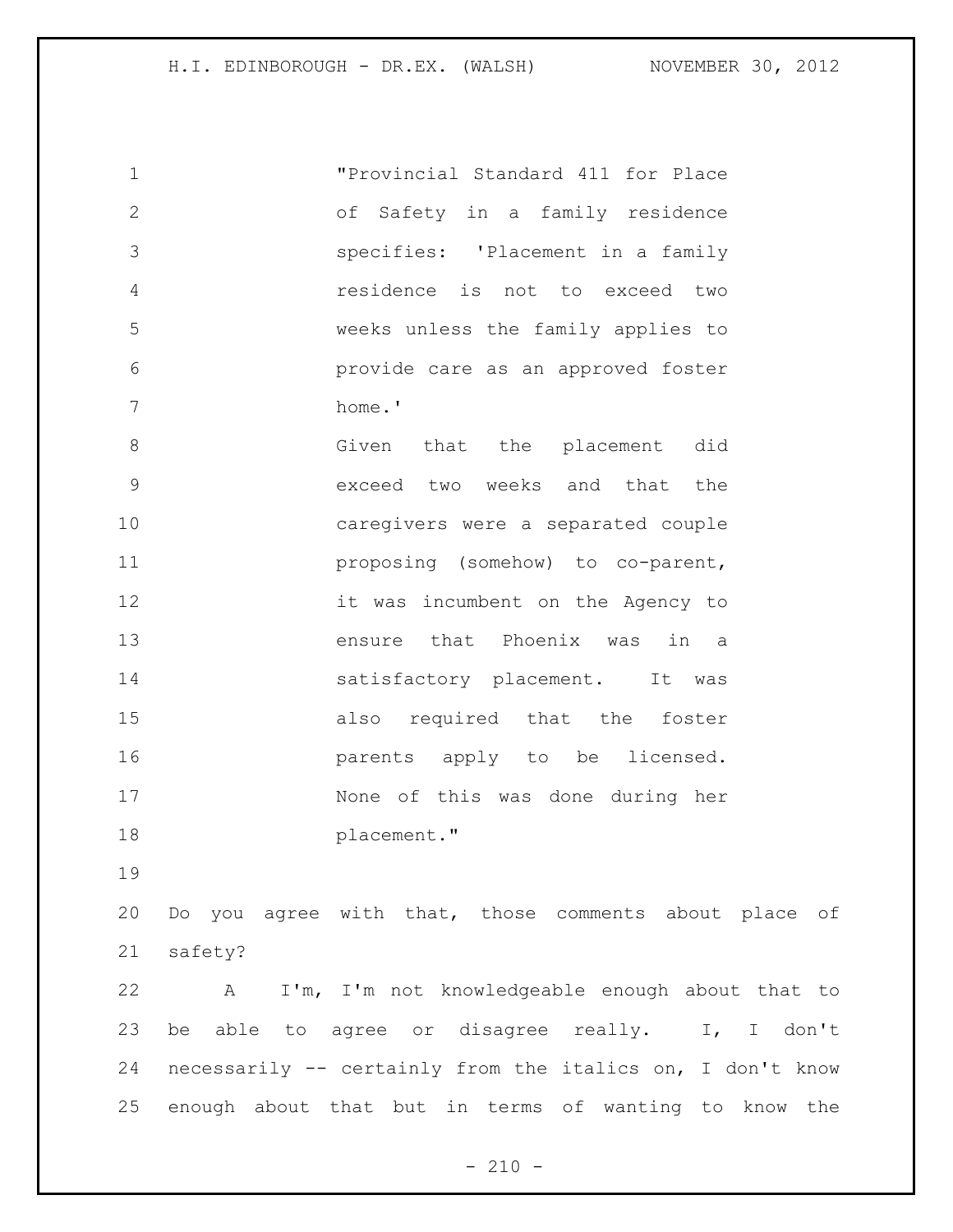reason for the couple's separation, I don't, I don't know that I would think that that was important at that time. I think we knew that Kim Edwards or Kim Stephenson had often provided care to Phoenix and assessing her as a safe caregiver for Phoenix was suitable for us at that point.

 Q Did you think that Mr. Williams did what was expected of him with respect to assessing the suitability of the place of safety?

 A I, I think he did what was expected of him. I think we saw the criminal record checks on both adults and I think that he did what he needed to do in terms of 12 getting that place of safety started, yes.

 Q Turn to the next page, please. The first four paragraphs are going to be addressed, I think, through Mr. Rojas, but then the paragraph starting with, if you'll scroll down, please:

 "No visits to the foster home were documented in the file material provided for review other than the 21 initial physical inspection ... No conversations with Ms. Edwards or Mr. Stephenson were documented during the time that Phoenix was in their home. In terms of contact

 $- 211 -$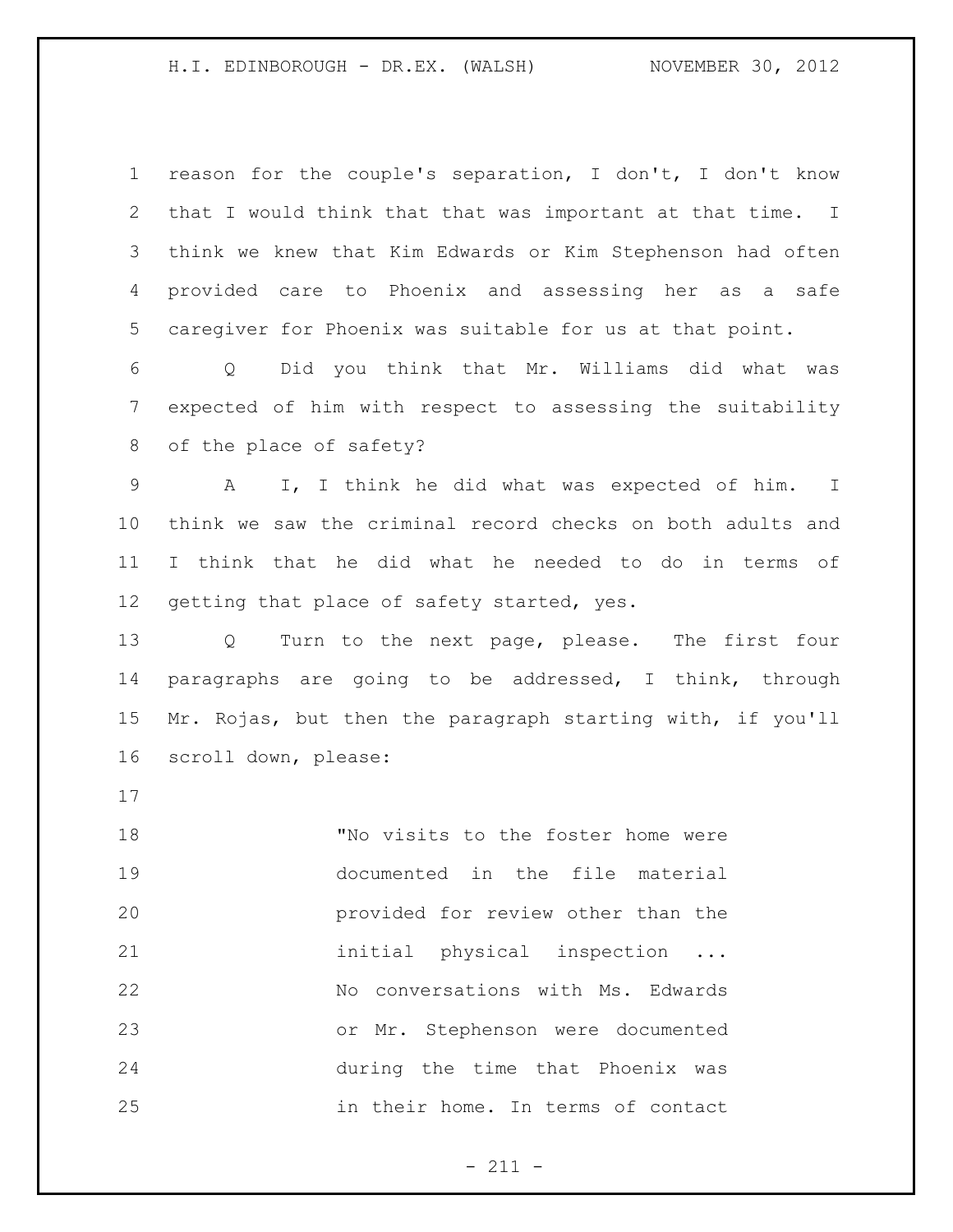between Phoenix and her parents, 2 the closing summary of the Child in Care file notes that 'Dad visited on a regular basis while Mom and other relatives visited on occasion.'" Was it a responsibility of Mr. Williams to visit Phoenix while she was at the place of safety? 10 A It absolutely was, yes. Q And from what we reviewed did Mr. Williams make contact with Phoenix while she was at the place of safety? A It doesn't appear that she did. He made phone calls but it doesn't appear that he saw her. It doesn't appear that he did. Q From the notes? A From his notes. Q But we did see a note of his speaking with Ms. Edwards. A Yes. Q And then that last page, paragraph: "No assessment of Mr. Sinclair's functioning or a pre-discharge visit to his home was recorded on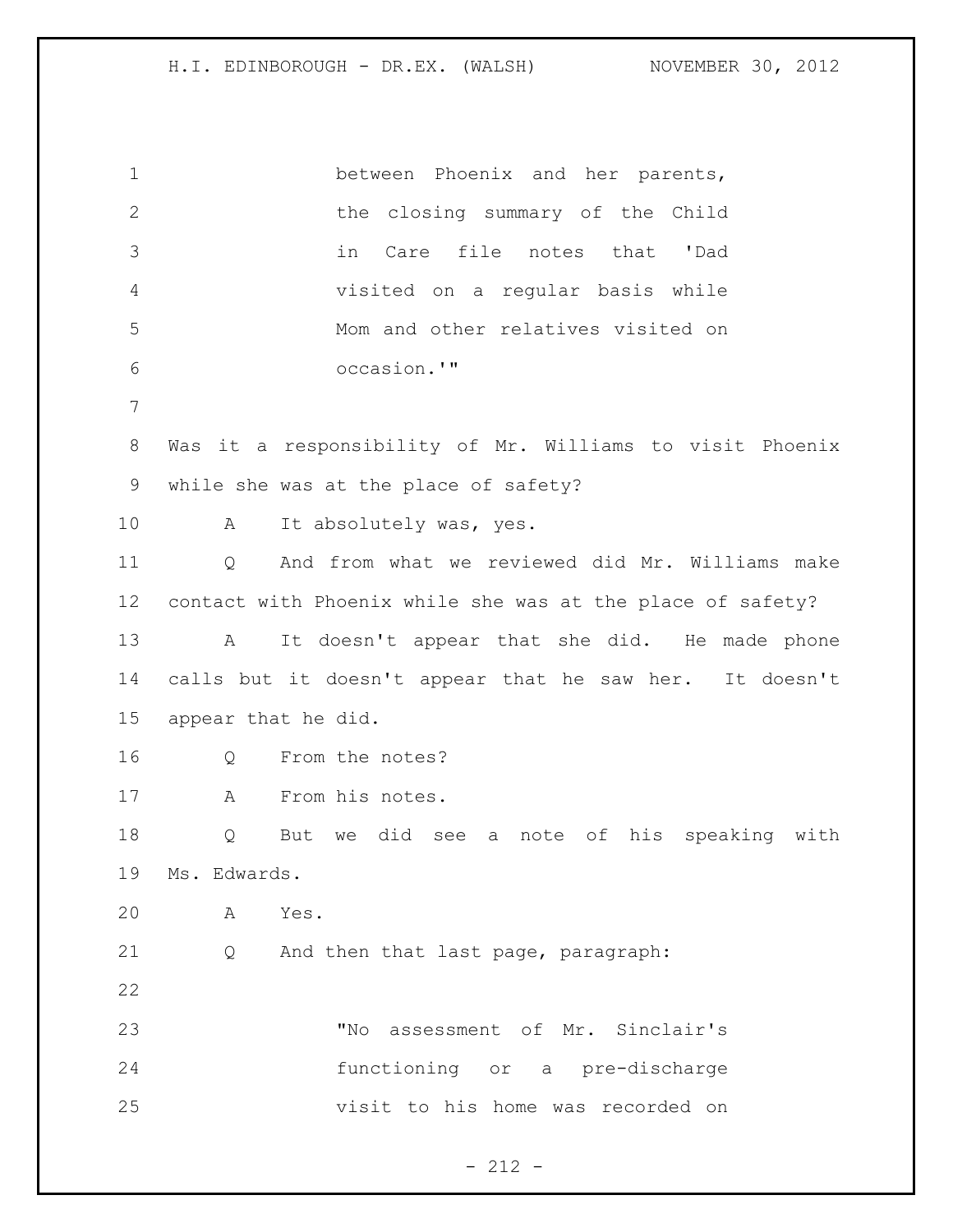the file information presented for review." Do you agree with that? A I do. Q Okay. Again, do you know whether that's something Mr. Williams did but simply didn't document? A I think that Mr. Williams, I think, I think that we know that he was doing his own assessment of Sinclair's functioning and I, but I don't -- it doesn't appear as though he did a pre-discharge visit. Q If we go to the next page, please. You've read this page, these paragraphs. Do you want to comment on any of the matters that are identified on this page, 147? A Could we scroll down a bit, again? Yeah, I think the things on this page are things that we've already talked about and I don't see anything that I would disagree with. Q Okay. And on the next page, 148 -- A Can we go back? Sorry. Q Yes, certainly. The last bit of that bottom paragraph: "The Agency failed to act to 25 reduce the risk of future harm ...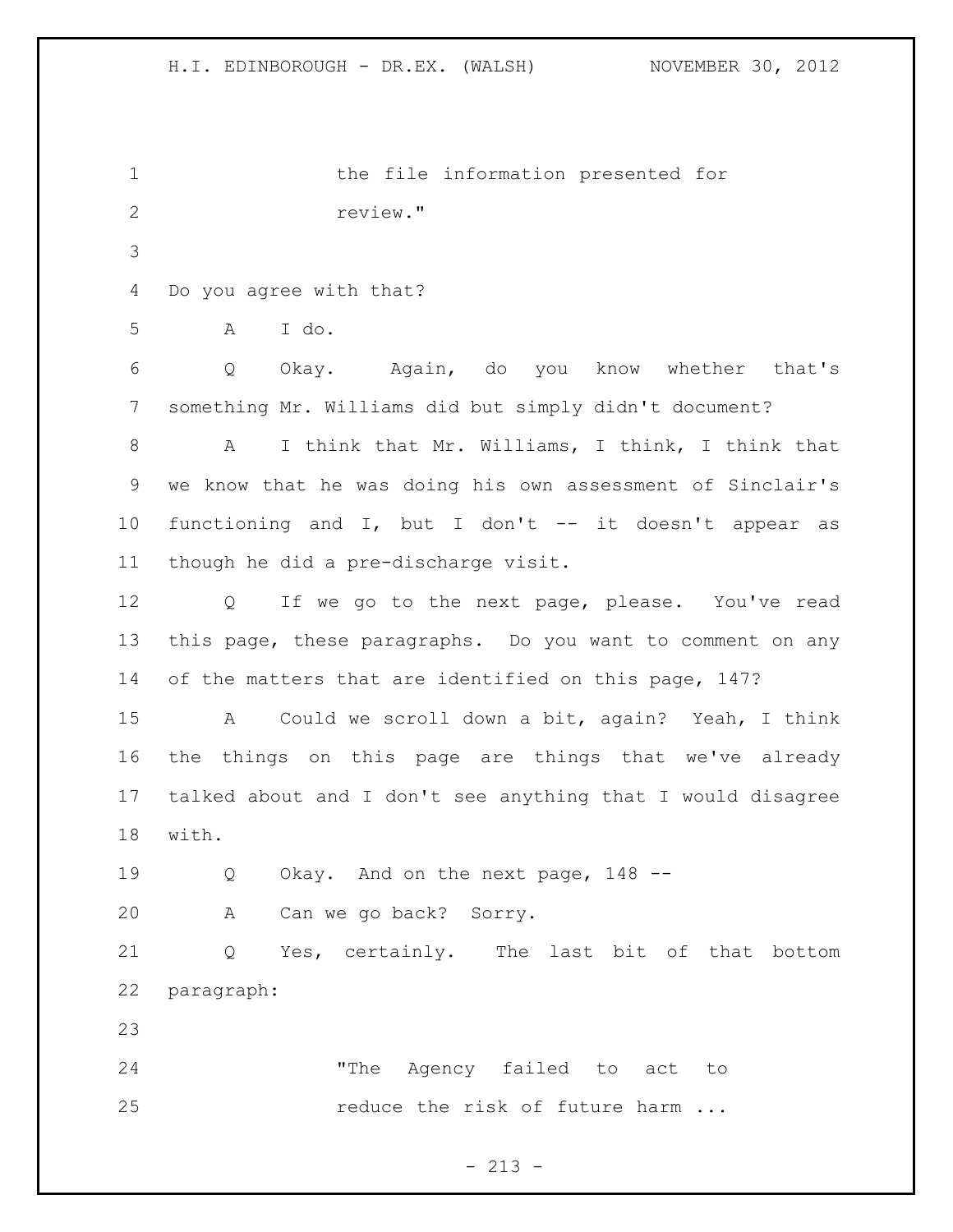Instead, the Agency's plan was to wait for a dangerous situation to develop ..." I don't believe that Stan believed that he had failed to act to reduce the risk. I think through his work with Steven, that you wouldn't know from just reading the file, which is how this report was produced, I believe. I think that Stan believed that, that he had acted in, with Steven to help reduce the risk of the harm to the child. Q And that's based on discussions you had with Stan? A Yes, yes. Q Anything else on this page? A No. Q If we go to the next page, please. This top paragraph, is there anything you want to comment on? 18 A No, nothing I want to comment. Q And the second paragraph or finally the third paragraph? A No, those are accurate statements. I can't speak to the accuracy of opinions but those are accurate statements. Q Do you want to comment on the opinions as they relate to the work that was done by Mr. Williams or?

 $- 214 -$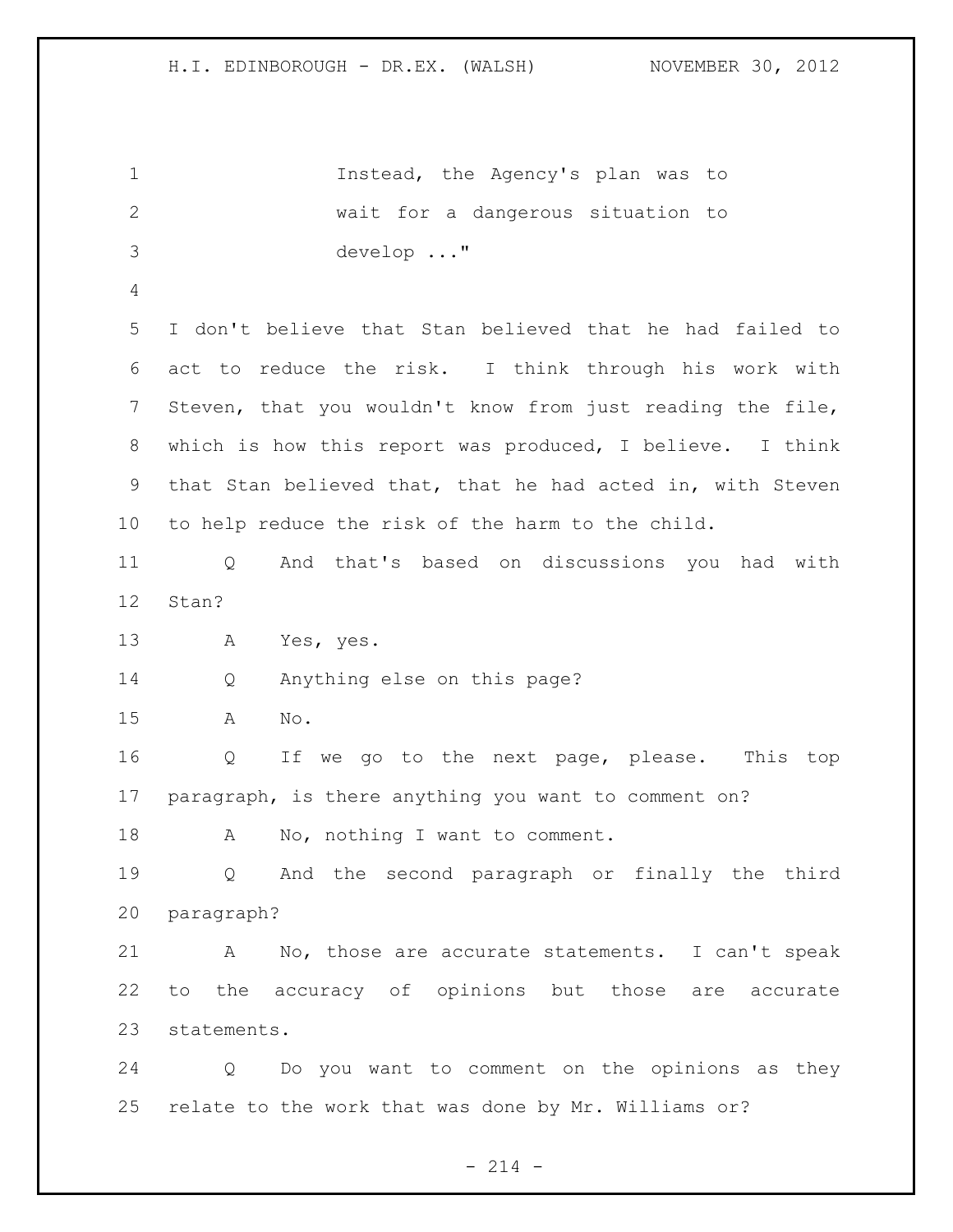1 A No, I hope I said what --

Q Think we've covered it?

A Yeah.

 Q Okay. And the statement that the failure to see a child can have tragic consequences, that's something you agree with?

A Yes.

 Q And the comments that observation and assessment are the foundation of the child welfare system's ability to protect children?

11 A Absolutely.

 Q Do you agree that relying on community referrals or the reports of other professionals comes with a risk that what the worker might flag as requiring further assessment could be missed?

16 A Only relying on them, yes.

Q Was that done by Mr. Williams?

18 A Relying on collaterals?

Q Right.

A I wouldn't say so.

 Q And that comes from, just to be fair, from the next page, 149, referencing the assessment from the intake worker who had noted in '03 that,

25 T... the Agency's terminations ...

 $- 215 -$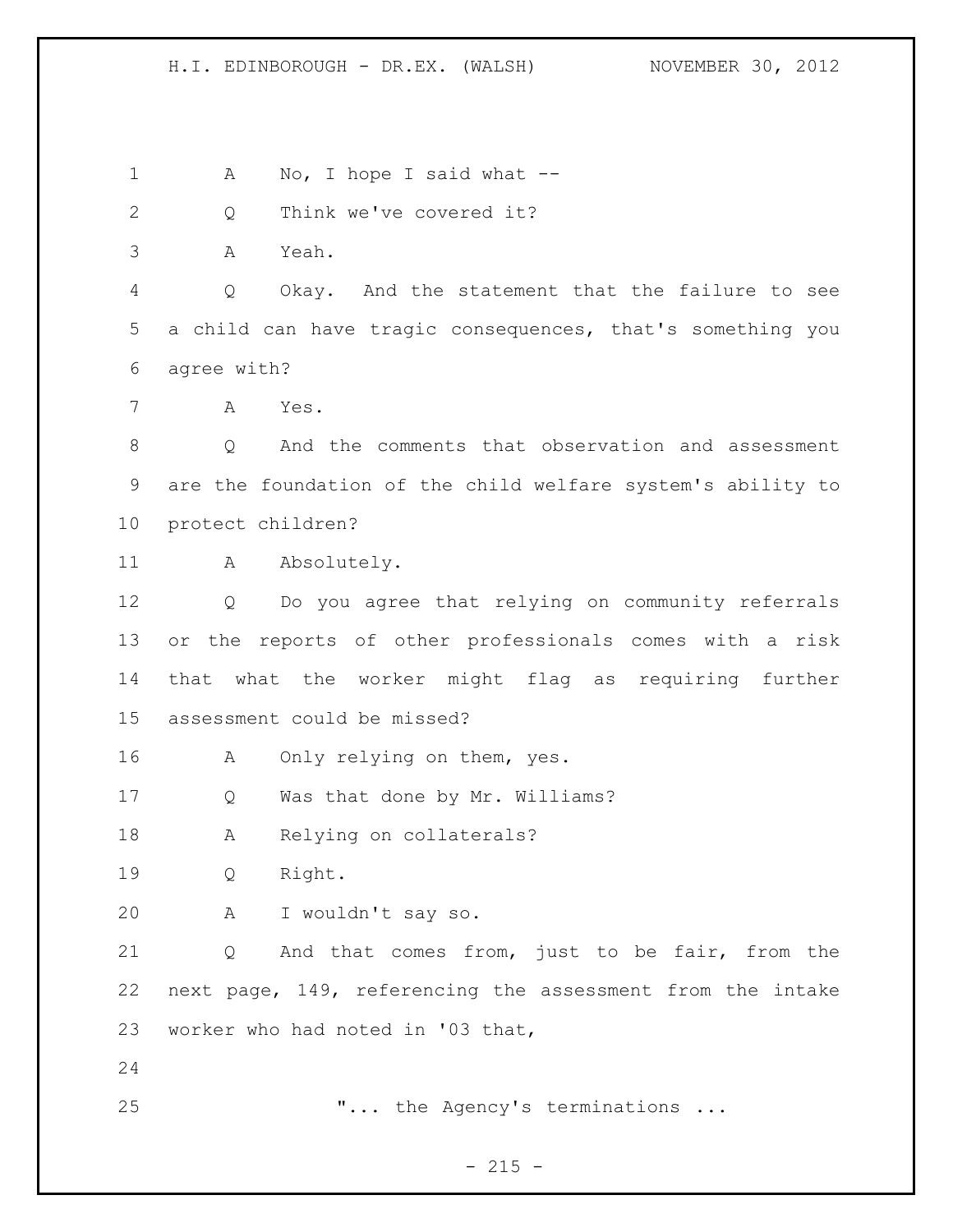had not been due to problems solved, but rather the parents' disregard for the Agency." A Sorry, where are you? Q I'm at the top of the page -- 7 A Okay. 8 Q -- page 149, which says: "The writer would also add that 11 the terminations appear linked to 12 the Agency's failure to incorporate the content of its own files and information provided by collaterals a coherent family assessment or statement of risk once the case progressed past the intake level." And then in bold the comments are: "The lack of subsequent community referrals concerning a child who is monitored (or recently returned) by an Agency does not

 $- 216 -$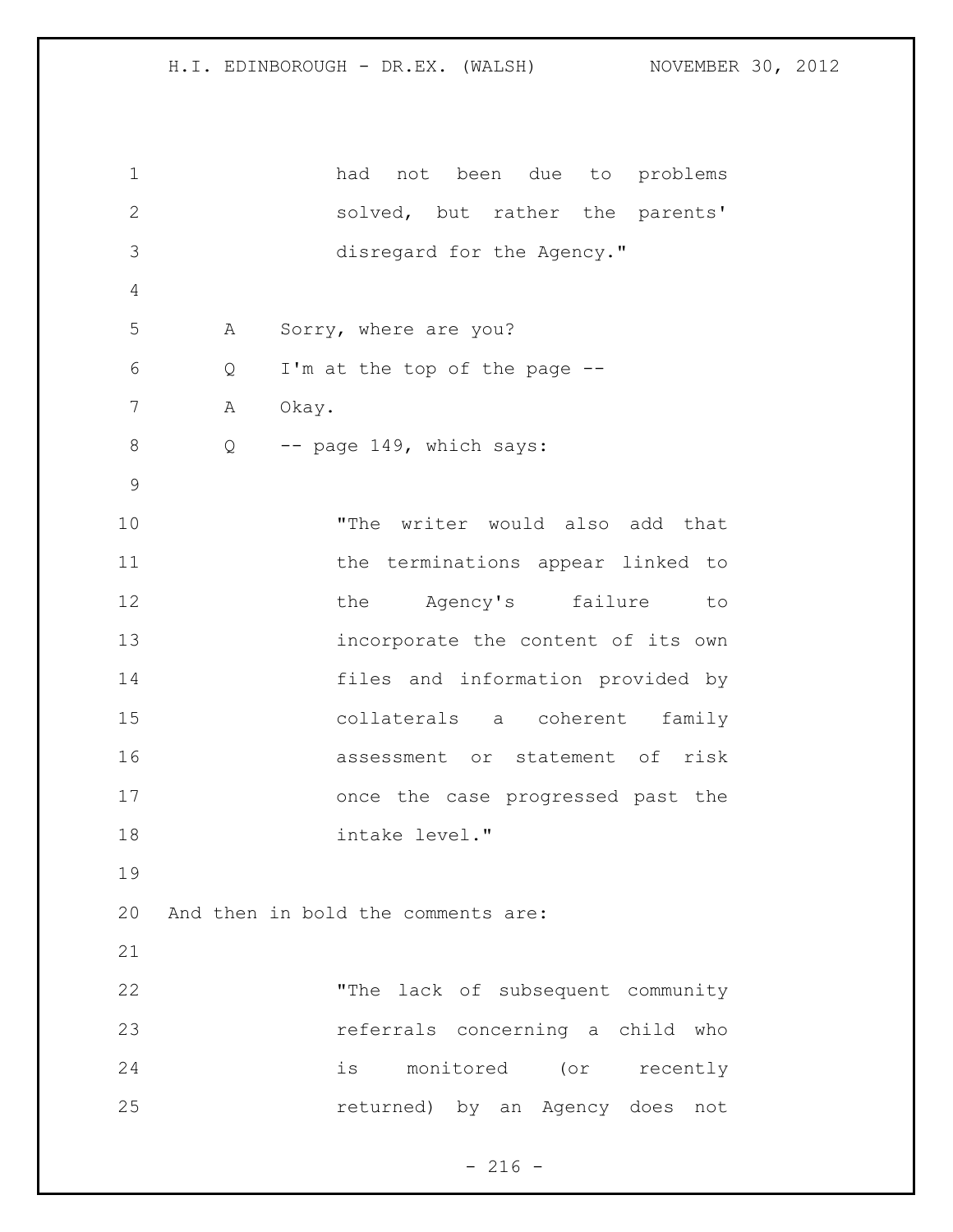| $\mathbf 1$     | quarantee that child is in<br>an                           |
|-----------------|------------------------------------------------------------|
| $\mathbf{2}$    | improved or even a safe situation.                         |
| 3               | The lack of referral may mean only                         |
| 4               | that the child is invisible to the                         |
| 5               | community at large and/or not                              |
| 6               | protected by other adults in her                           |
| 7               | life."                                                     |
| $\,8\,$         |                                                            |
| $\mathsf 9$     | Okay, I agree with that paragraph. I just need<br>Α        |
| 10 <sub>o</sub> | to have a look again at the first one.                     |
| 11              | Yes.<br>Q                                                  |
| 12              | A Okay. Well, again, I can't comment on someone's          |
| 13              | opinion, really. I just wouldn't necessarily agree with    |
| 14              | it.                                                        |
| 15              | And I believe that first paragraph on page 149 is<br>Q     |
| 16              | referring to comments from the intake worker who was --    |
| 17              | Right.<br>A                                                |
| 18              | -- not someone you supervised?<br>Q                        |
| 19              | Right.<br>Α                                                |
| 20              | Okay. Any other comments before we leave the<br>Q          |
| 21              | section 10 report?                                         |
| 22              | No.<br>Α                                                   |
| 23              | Q Okay. So finally, if we turn to page 38015, this         |
| 24              | from Rhonda Warren's internal review. Again,<br>is<br>my   |
| 25              | understanding is this was not prepared based on interviews |

- 217 -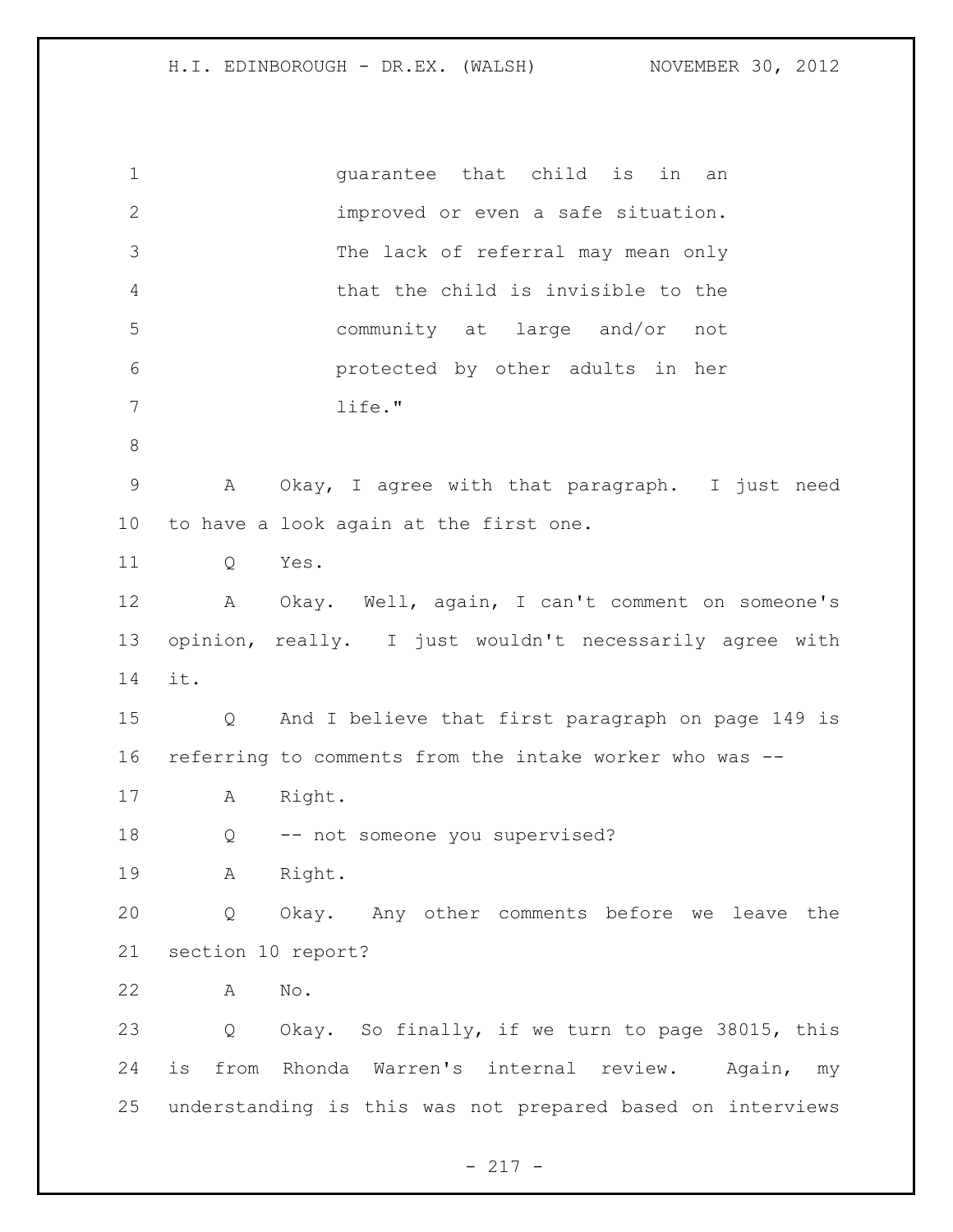H.I. EDINBOROUGH - DR.EX. (WALSH) NOVEMBER 30, 2012

 but rather on a file review? A Yes. Q You weren't interviewed -- A We were never interviewed, no. Q You were never interviewed by either Ms. Christianson-Wood or Ms. Warren? A No. Q So at the top of the page under the heading "Family Contact": "Based on the file review it is determined that during the 13 majority of Agency contact, the Branch did not meet standards for contact with these families." And then there are a number of bullets as it goes through the chronology of the file and if we go to the bottom of the page -- Mr. Commissioner, this is page 38015. 20 THE COMMISSIONER: I have it. BY MS. WALSH: Q "Upon transfer from Intake to Family Services on June 27, 2003

 $- 218 -$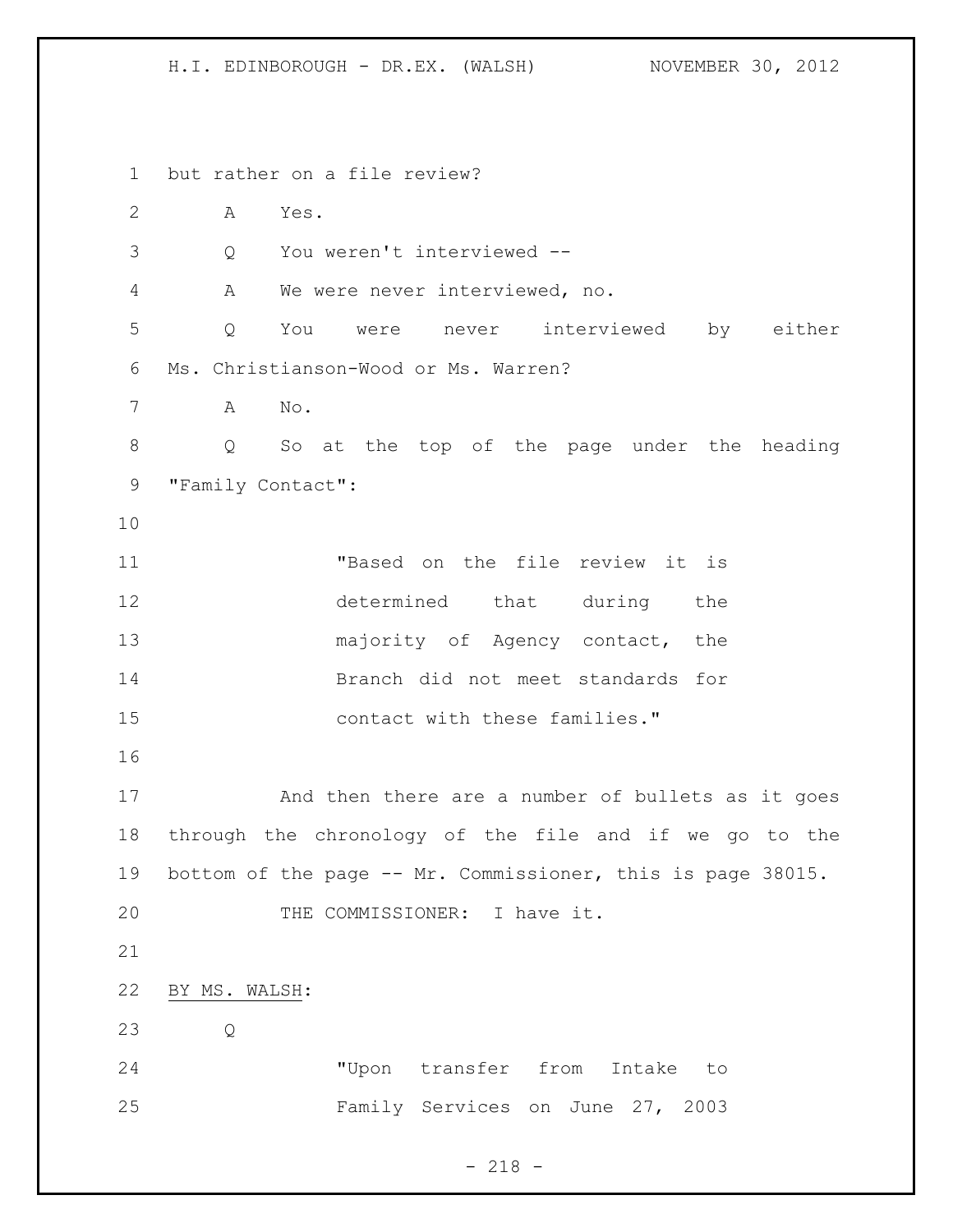1 ... the file was categorized as 'high risk'. The closing summary written on October 2, 2003 does not articulate any direct contact with Steven, although it states 6 that Steve did visit ..." Can you turn the page, please? **"...** with Phoenix regularly while 11 She was in care. The file was 12 closed on the same date that Phoenix was returned to Steve's 14 care with no follow up." Did you want to comment on those observations? A The only, the only thing that I would take issue with is, is where she says the file was deemed to be high risk. We've talked about this. It was high risk for, I think what Laura said was high risk for maltreatment or coming into care and I think I stated that I would not agree that Steve posed a high risk for maltreatment to Phoenix. Q Did not? A Did not.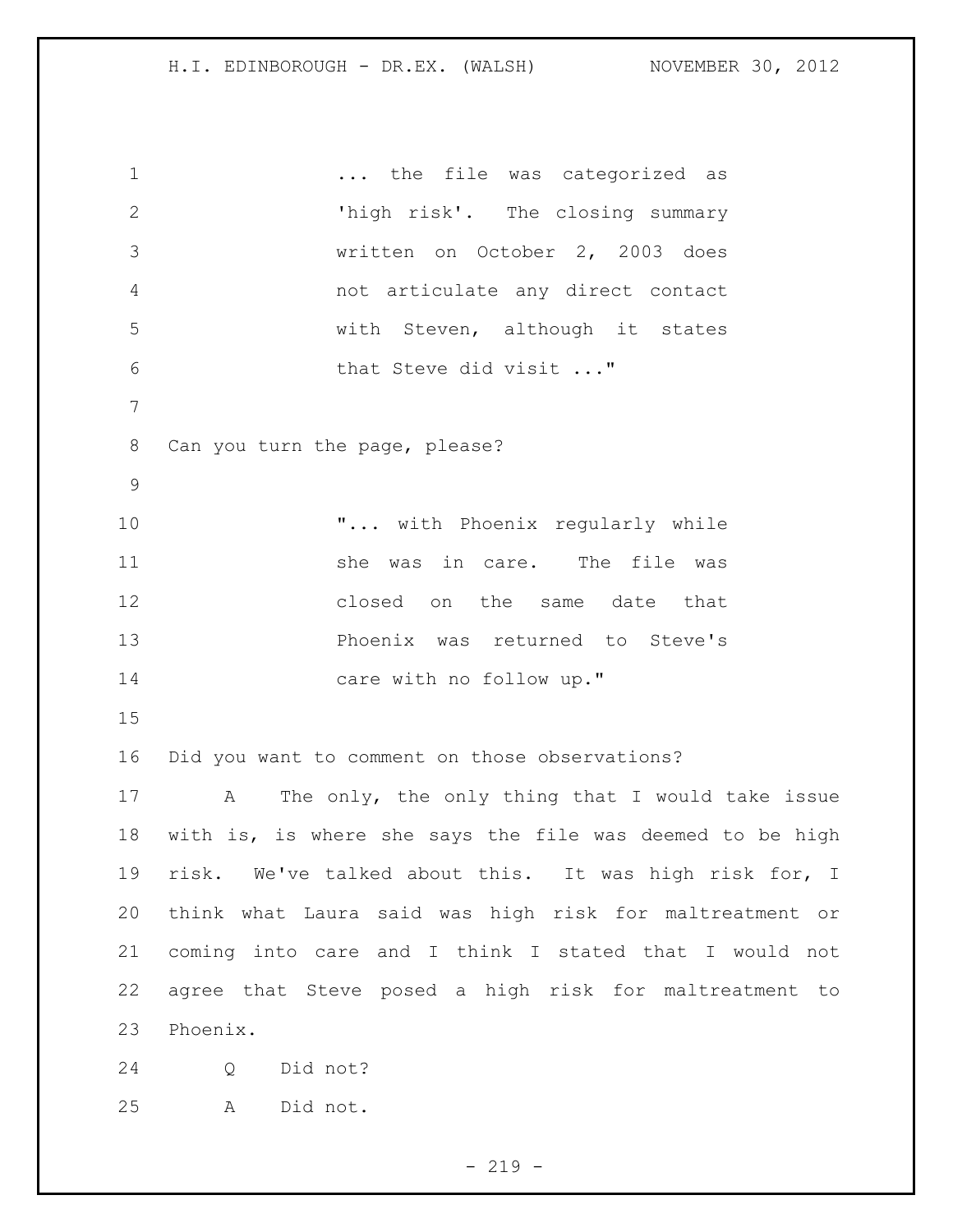Q By the time Phoenix was returned to him or ever? A Ever. Q Okay. A Not for maltreatment. So but all that it says there in that second last line on 38015 is that the file was categorized as high risk. Q I see. A Yeah. Q Okay, thank you. Now page 38018 under the heading "Risk Assessment": "Statements of risk change from low to high without any change in circumstance. Statements of Safety are referred to as Statements of Risk. A family situation may be high risk even if on any given day the child is deemed to be safe. Unfortunately in this case 'low safety assessments' were deemed to be 'low risk assessments' which were 23 hot the case. This continuous error resulted in this case being

closed numerous times without

 $- 220 -$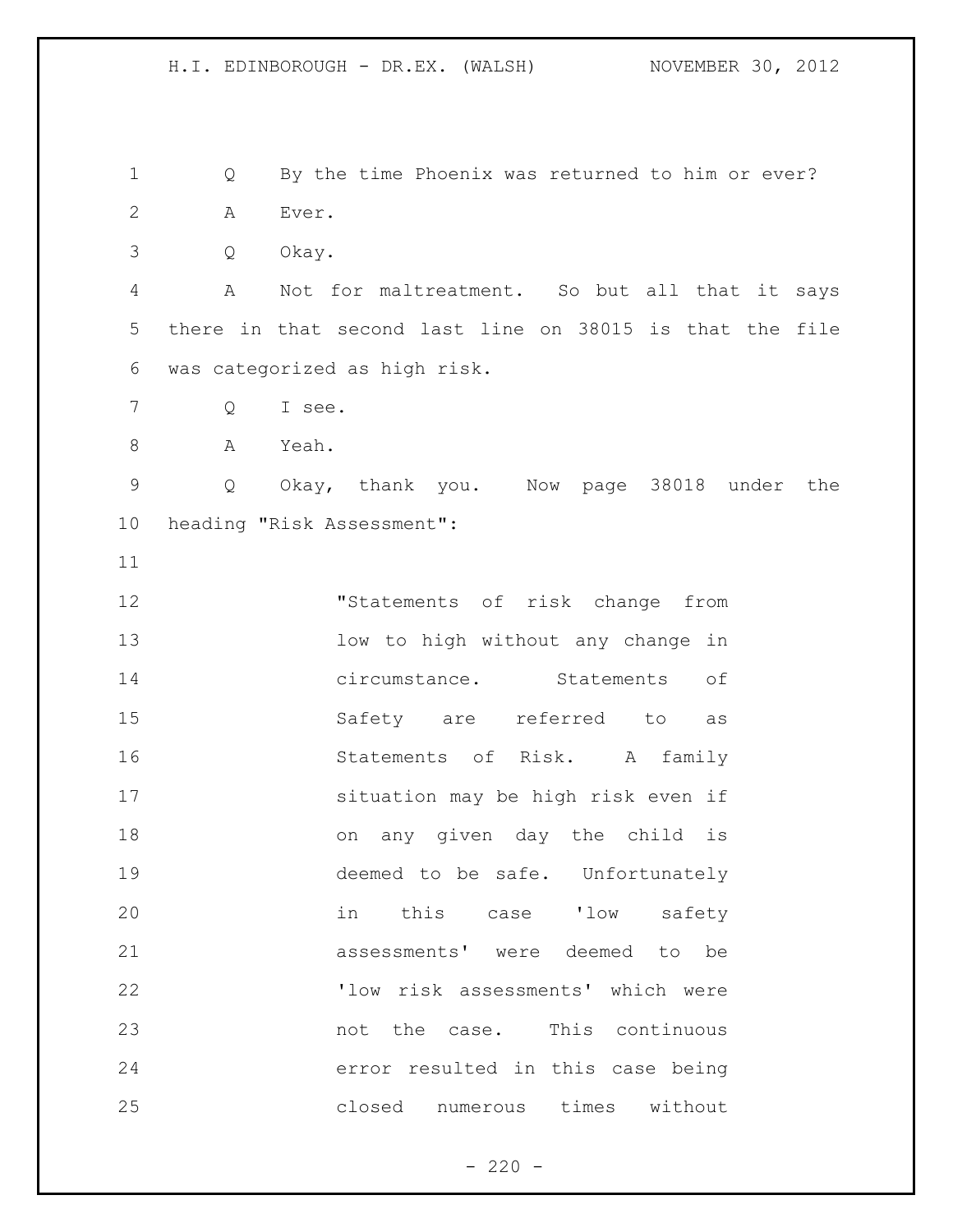|                | NOVEMBER 30, 2012<br>H.I. EDINBOROUGH - DR.EX. (WALSH)     |
|----------------|------------------------------------------------------------|
| $\mathbf 1$    | adequate intervention by the                               |
| $\overline{2}$ | Agency."                                                   |
| 3              |                                                            |
| 4              | And then she cites the portion from Laura Forrest's intake |
| 5              | assessment that we've looked at and then concludes:        |
| 6              |                                                            |
| 7              | "Unfortunately this statement was                          |
| 8              | ignored once the case<br>was                               |
| 9              | transferred for ongoing service.                           |
| 10             | Based on this case review it is                            |
| 11             | apparent that Risk Assessment is                           |
| 12             | not universally understood<br>by                           |
| 13             | Agency staff."                                             |
| 14             |                                                            |
| 15             | Do you have anything further to add?                       |
| 16             | I think that most of this section is absolutely<br>A       |
| 17             | accurate. I think that -- I don't -- the writer of this    |
| 18             | report knows a lot more about standards and, and safety,   |
| 19             | the difference between safety assessments and<br>risk      |
| 20             | assessments than I certainly did at that time. However, I  |
| 21             | think she's hit the core of what the problem has been and  |
| 22             | that's because risk assessments in particular are based on |
| 23             | people's opinions which are formed by, as I said before,   |

 bringing our own values and experience, experience with that client, that the risk of it changing every time a new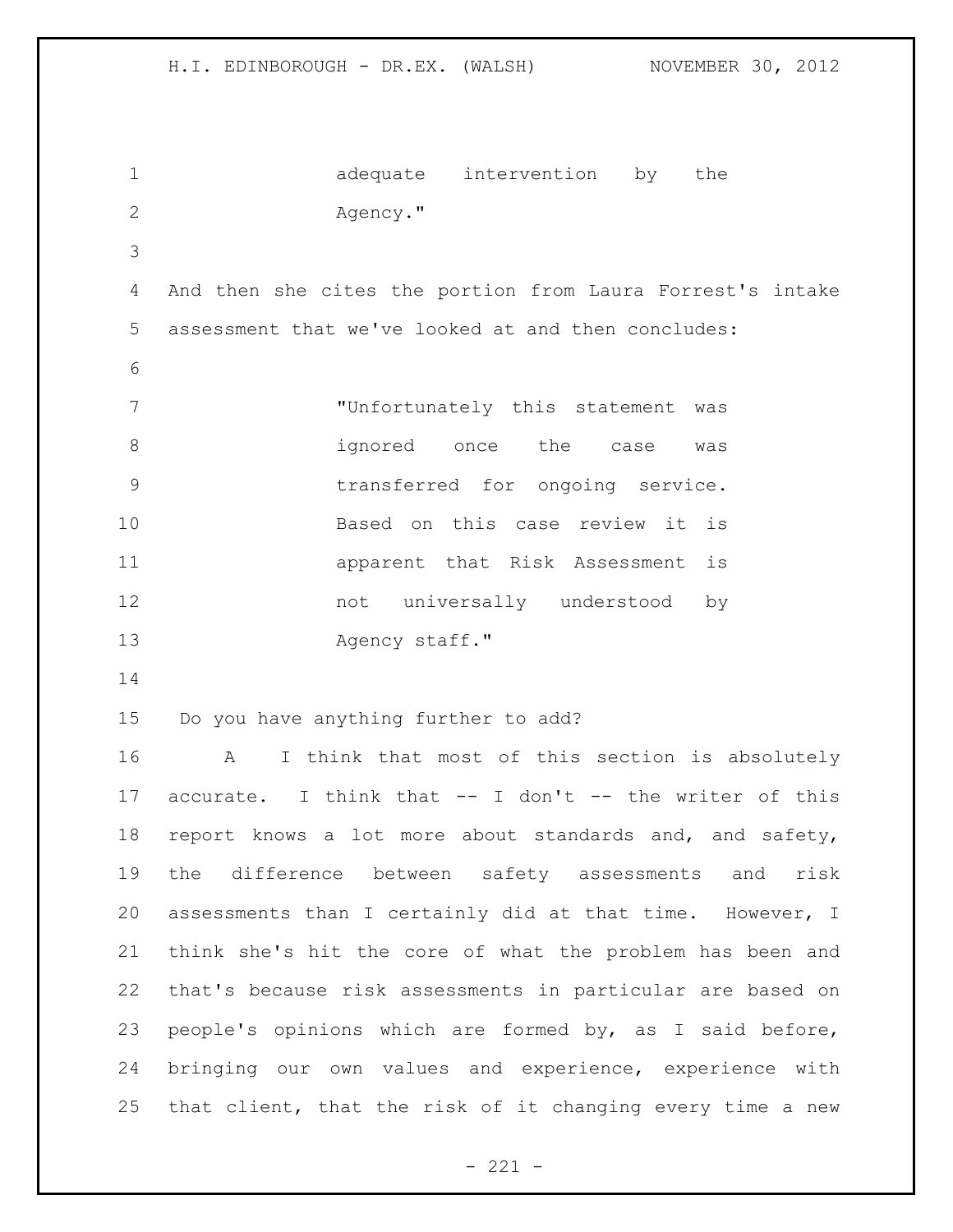worker is assigned was there. That risk, the risk of the risk changing that's accurate and it happened. I think with the tool we discussed that it's less liable for that to happen. I'm not, I'm not sure of these two things she has in single quotes here exactly what she means there but, but the substance of what she says here is absolutely accurate.

 Q And you recall earlier, a very long time ago this morning I asked you about when, when an assessment was done as to Phoenix's safety when she was returned to her father whether there was any concern given to her long-term risk of harm at that point.

A Yes, right.

 Q And that's what I meant was, was, were you considering that at the moment she was being returned she was safe only or were you also considering what her future risk of harm and wellbeing would be?

 A Certainly her, her current safety, the potential of risk is, is certainly a consideration and factored into that. If, if we have indeed addressed some of the problems and we believe the child is safe enough to return home, the belief is if those changes that were made persist, that the long term safety to the child or the long term lack of risk or the safety of the child will continue to exist as well. I don't know if I explained that very well.

 $- 222 -$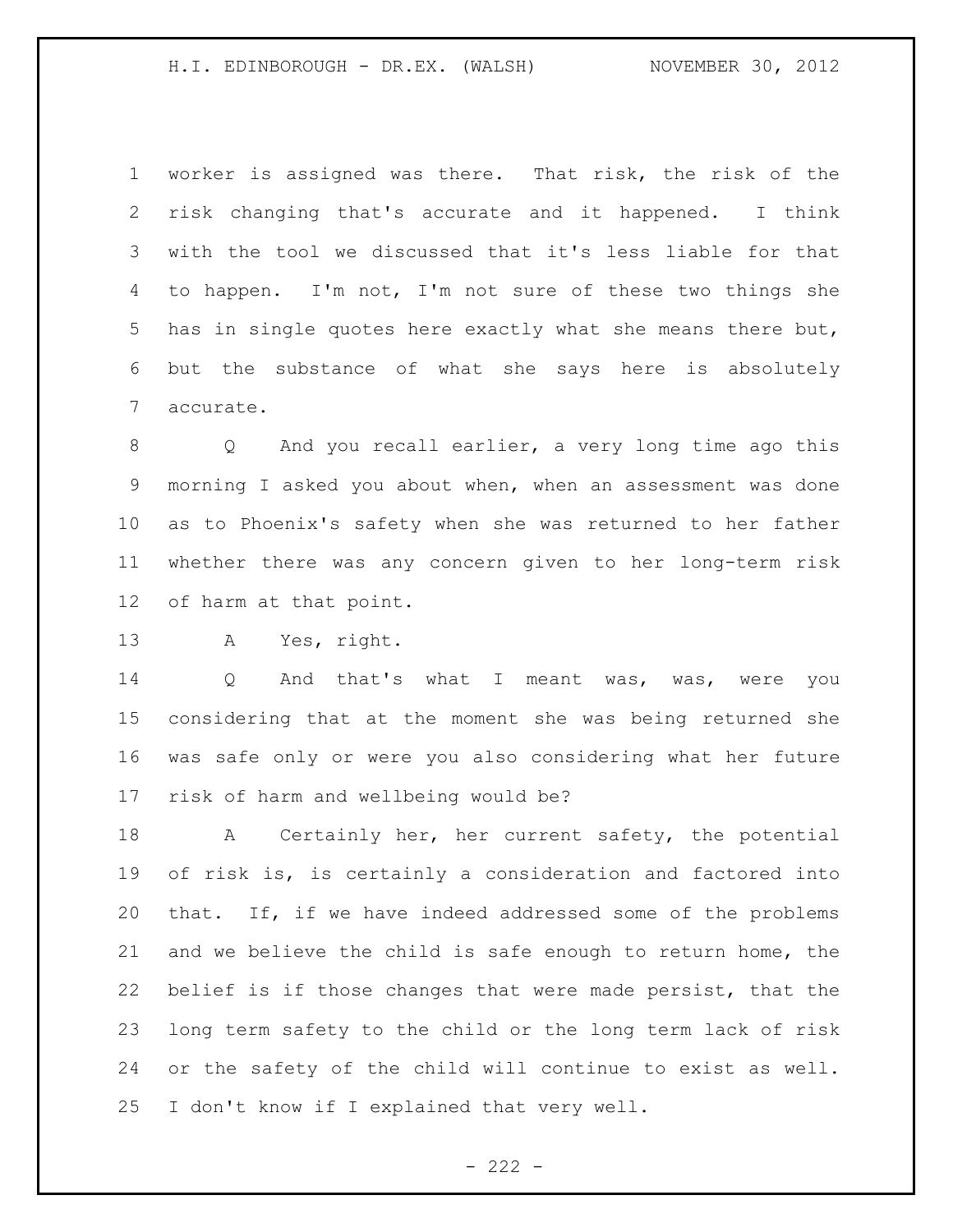H.I. EDINBOROUGH - DR.EX. (WALSH) NOVEMBER 30, 2012

 Q Thank you. And are you considering, when you say safety are you also considering wellbeing? Do you make a distinction between those two? A No, I mean physical, emotional, anything that goes to the, to the wellbeing. Q You consider all of that? A Yes. Q When you consider risk? A Yes, right. Q Okay. So we're almost done. If we turn to page 38032: "What were the expectations of the parents during this three-month order?" Now these are questions that I understand were posed to Ms. Warren from the Authority and that she answers. 20 The point of transfer from Intake to Family Services on June 27th, 2003 it is stated that the Agency will be asking for a three to six month order to allow for further assessment ... An ADP was

 $- 223 -$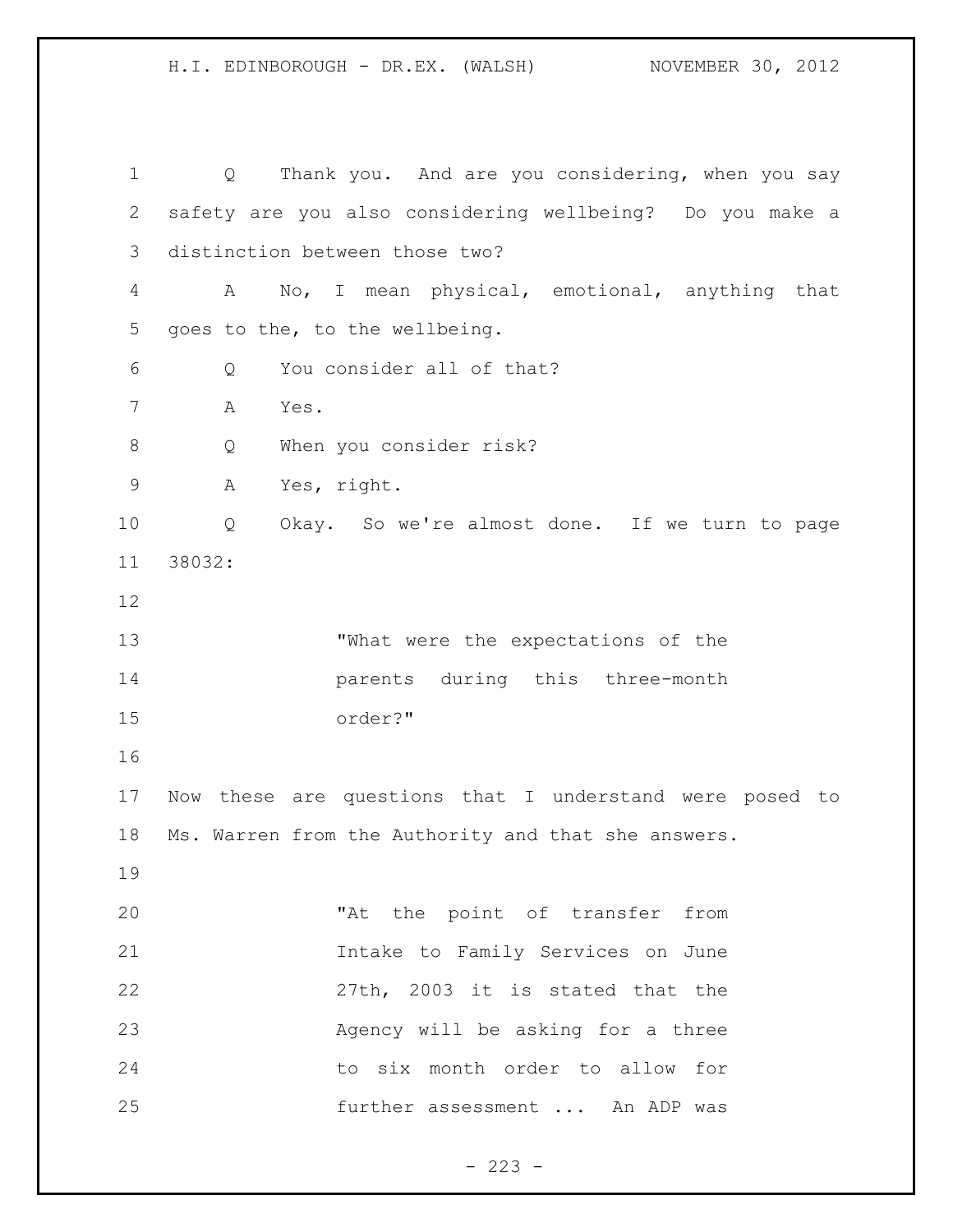1 not completed on Intake ..." "Were any assessments/programs completed?" Scroll down, please. Is there anything in these questions and answers that you wanted to comment on? You can scroll down to the bottom of the page, please, so the full page is there. A No, I think it's accurate based on the fact that, that this was done via a file review. Q Okay. The report you mean as opposed to speaking with  $-$ 14 A That the report was done, yeah. Q As opposed to speaking with either -- A Yes. Q -- Mr. Williams or you? A Yes, but it still wouldn't change the fact that it didn't meet, didn't meet standards, I mean she's absolutely right about that. Q And over to the next page. The first two questions, I believe, and answers in italics relate to the work done by Mr. Williams. A Yeah, as she said, it would appear and again based on the file review, her, her conclusions are